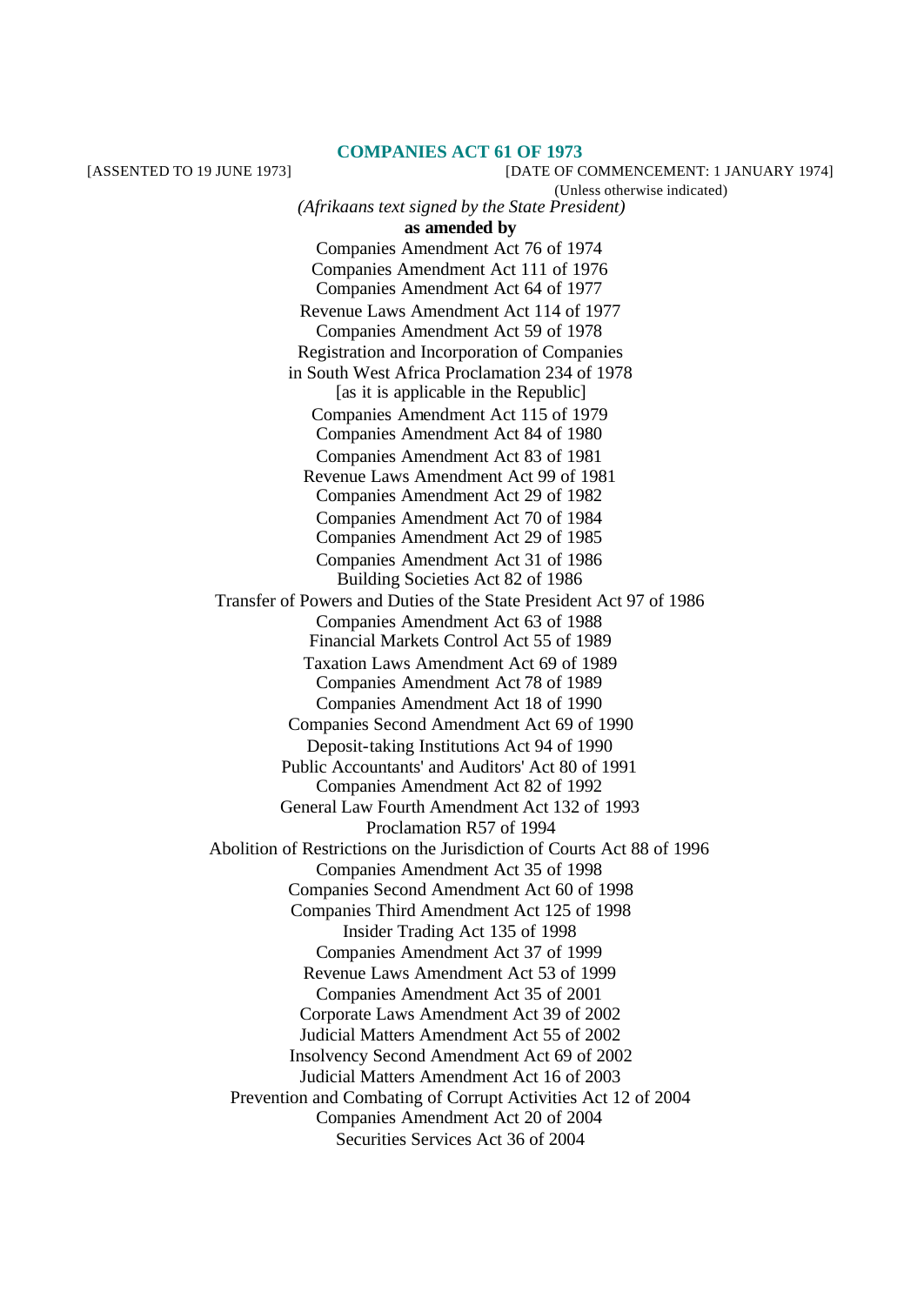# Judicial Matters Amendment Act 22 of 2005

#### Corporate Laws Amendment Act 24 of 2006

#### **Regulations under this Act**

COMPANIES ADMINISTRATIVE REGULATIONS (GN R1948 in *GG* 4055 of 19 October 1973)

NOTICE IN TERMS OF SECTION 1 (GenN 2083 in *GG* 25297 of 4 August 2003)

NOTICE IN TERMS OF SECTION 1 AND SECTION 10 (GenN 2082 in *GG* 25296 of 1 August 2003)

PRACTICE NOTE 1 OF 2008: DIRECTIVES OF THE REGISTRAR OF COMPANIES AND OF CLOSE CORPORATIONS ON APPLICATIONS FOR THE RESERVATION OF NAMES OF COMPANIES, CLOSE CORPORATIONS AND DEFENSIVE NAMES published (GN 54 in *GG* 30687 of 25 January 2008)

RETENTION AND PRESERVATION OF COMPANY RECORDS, REGULATIONS FOR THE (GN R2592 in *GG* 8975 of 25 November 1983)

SECURITIES REGULATION PANEL: NOTICE IN TERMS OF SECTION 440C(4)*(a)* AND RULE 2.2 (GenN 209 in *GG* 29648 of 23 February 2007)

SECURITIES REGULATION PANEL: SECURITIES REGULATION CODE ON TAKE-OVERS AND MERGERS AND THE RULES (GN R29 in *GG* 12962 of 18 January 1991)

STANDING ADVISORY COMMITTEE REGULATIONS (GN R2723 in *GG* 6765 of 7 December 1979)

UNCERTIFICATED SECURITIES REGULATIONS (GN R1124 in *GG* 20479 of 23 September 1999)

WINDING-UP AND JUDICIAL MANAGEMENT OF COMPANIES, REGULATIONS FOR THE (GN R2490 of 1973 in *GG* 4128 of 28 December 1973)

#### **ACT**

# **To consolidate and amend the law relating to companies; and to provide for matters incidental thereto.**

Cases

# **ARRANGEMENT OF ACT**

[Arrangement of Act amended by s. 1 of Act 37 of 1999.]

#### *Section*

#### INTERPRETATION

- CHAPTER I
- CHAPTER II
- 5-18 Administration of Act CHAPTER III

1 Definitions

2-4 Application of Act

19-31 Types and Forms of Companies, Conversions and Limitation on Partnerships and **Associations** 

#### CHAPTER IV

32-73D Formation, Objects, Capacity, Powers, Names, Registration and Incorporation of Companies, Matters Incidental thereto and Deregistration

#### CHAPTER V

74-141 Share Capital, Aquisition by Companies of Own Shares, Shares, Allotment and Issue of Shares, Members and Register of Members, Debentures, Transfer and Restrictions on Offering Shares for sale

#### CHAPTER VI

142-169 Offering of Shares and Prospectus

CHAPTER VII

170-207 Administration of Companies

CHAPTER VIII

208-251 Directors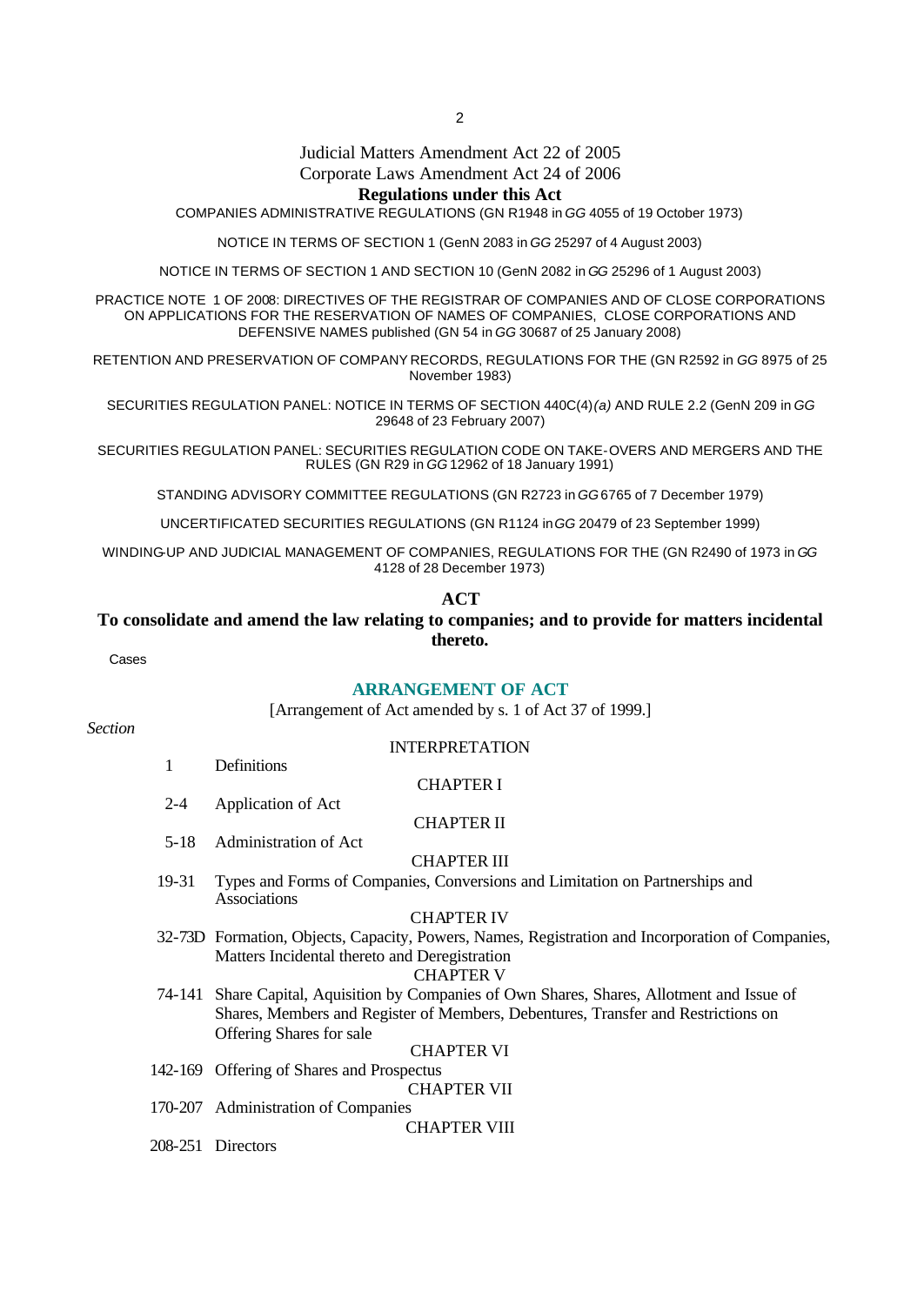3

# CHAPTER IX

| 252-268 Remedies of Members                                                         |
|-------------------------------------------------------------------------------------|
| <b>CHAPTER IXA</b>                                                                  |
| 268A-268I<br>Secretary for Public Companies                                         |
| [Chapter IXA inserted by s. 1 (b) of Act 37 of 1999.]<br><b>CHAPTER X</b>           |
| 269-283 Auditors                                                                    |
| <b>CHAPTER XI</b>                                                                   |
| 284-310 Accounting and Disclosure                                                   |
| <b>CHAPTER XII</b>                                                                  |
| 311-321 Compromise, Amalgamation, Arrangement and Take-overs<br><b>CHAPTER XIII</b> |
| 322-336 External Companies                                                          |
| <b>CHAPTER XIV</b>                                                                  |
| 337-426 Winding-up of Companies                                                     |
| <b>CHAPTER XV</b>                                                                   |
| 427-440 Judicial Management                                                         |
| <b>CHAPTER XVA</b>                                                                  |
| 440A-440N<br><b>Regulation of Securities</b>                                        |
| [Chapter XVA inserted by s. 1 of Act 78 of 1989.]<br><b>CHAPTER XVB</b>             |
| 440O-440JJ<br><b>Financial Reporting Standards</b>                                  |
| [Chapter XVB inserted by s. 53 of Act 24 of 2006.]<br><b>CHAPTER XVI</b>            |
| 441<br>Penalties for Offences                                                       |
| <b>CHAPTER XVII</b>                                                                 |
| 442-443 Repeal of Laws and Commencement of Act                                      |
| Schedules 1 to 5                                                                    |

#### **INTERPRETATION (s 1)**

# **1 Definitions**

Cases

(1) In this Act, unless the context otherwise indicates-

**'accounting records'**, in relation to a company, includes accounts, deeds, writings and other documents;

**'annual duty'** ......

[Definition of 'annual duty' inserted by s. 1 of Act 29 of 1982 and deleted by s. 1 of Act 31 of 1986.] **'annual return'** ......

[Definition of 'annual return' inserted by s. 1 of Act 29 of 1982 and deleted by s. 1 of Act 31 of 1986.] **'articles'**, in relation to a company, means the articles of association of that company for the

time being in force, and includes any provision, in so far as it applies in respect of that company, set out in Table A or Table B in Schedule 1;

**'books or papers'** and **'books and papers'** include accounts, deeds, writings, electronic data reduced to paper format' and other documents,

[Definition of 'books or papers' and 'books and papers' substituted by s. 1 *(a)* of Act 35 of 2002.]

**'certified'** means certified in the manner prescribed by the Minister to be a true copy or a correct translation;

**'company'** means a company incorporated under Chapter IV of this Act and includes any body which immediately prior to the commencement of this Act was a company in terms of any law repealed by this Act;

**'controlled company'** ......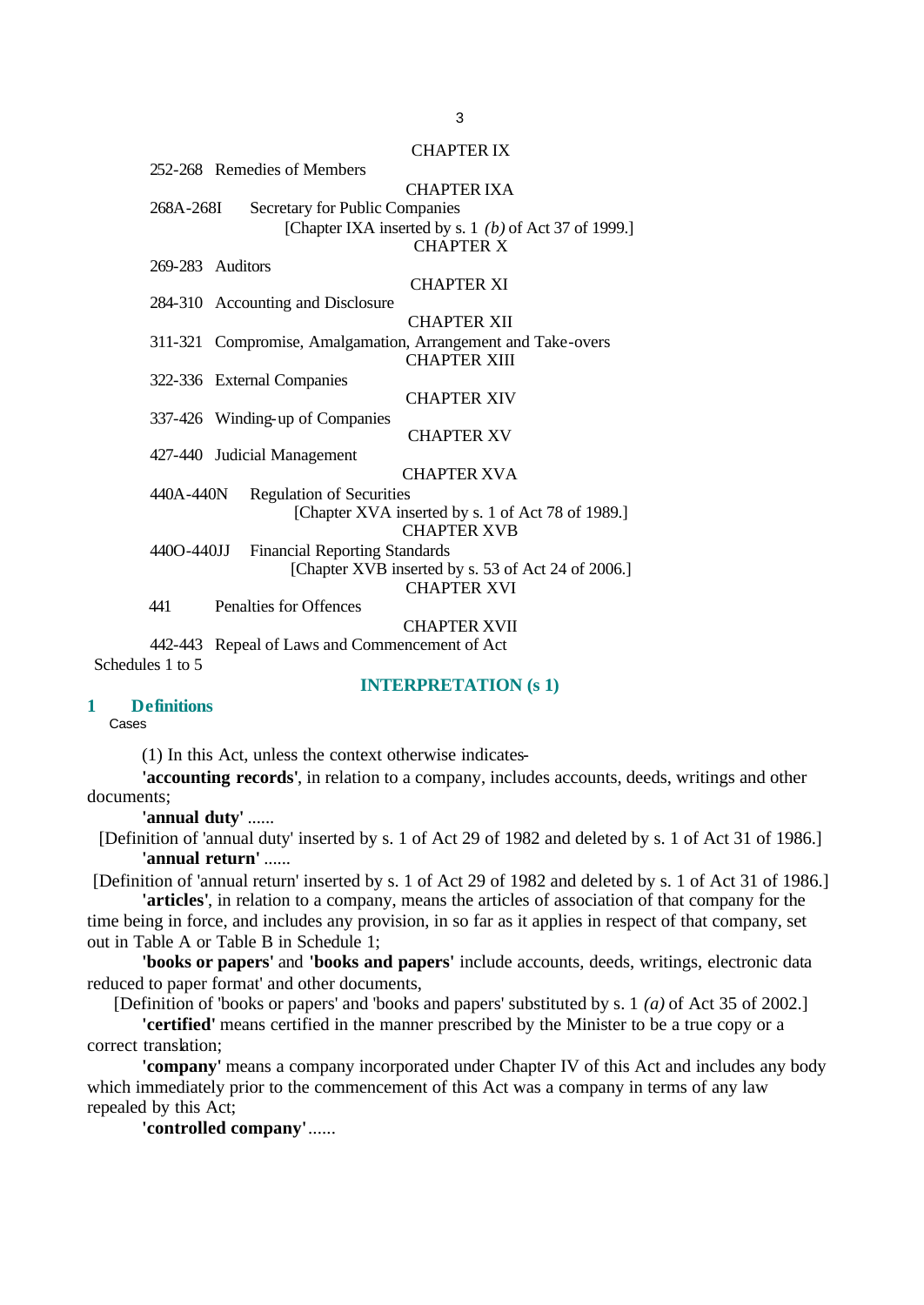[Definition of 'controlled company' deleted by s. 1 *(a)* of Act 82 of 1992.] **'controlling company'** .......

[Definition of 'controlling company' amended by s. 1 *(a)* of Act 76 of 1974 and deleted by s. 1 *(a)* of Act 82 of 1992.]

**'Council'** means the Financial Reporting Standards Council established by section 440P; [Definition of 'Council' inserted by s. 1 *(a)* of Act 24 of 2006.]

**'Court'**, in relation to any company or other body corporate, means the Court which has jurisdiction under this Act in respect of that company or other body corporate, and, in relation to any offence under this Act, includes a magistrate's court having jurisdiction in respect of that offence;

**'debenture'** includes debenture stock, debenture bonds and any other securities of a company, whether constituting a charge on the assets of the company or not;

**'deregistration'**, in relation to a company, means the cancellation by the Registrar of the registration of the memorandum and articles of the company and, in relation to an external company, the cancellation by the Registrar of the registration of the memorandum of the external company; and **'deregister'** has a corresponding meaning;

**'director'** includes any person occupying the position of director or alternate director of a company, by whatever name he may be designated;

**'Director of Public Prosecutions'** means a Director of Public Prosecutions appointed under section 13 (1) of the National Prosecuting Authority Act, 1998 (Act 32 of 1998), who has jurisdiction;

[Definition of 'Director of Public Prosecutions' inserted by s. 1 of Act 20 of 2004.]

**'electronic'** includes created, recorded, transmitted or stored in digital or other intangible form of electronic, optical or similar means;

[Definition of 'electronic' inserted by s. 1 *(b)* of Act 35 of 2001.]

**'equity share capital'** and **'equity shares'**, in relation to a company, mean its issued share capital and shares, excluding any part thereof which, neither as respects dividends nor as respects capital, carries any right to participate beyond a specified amount in a distribution;

**'existing company'** means any body which immediately prior to the commencement of this Act was a company in terms of any law repealed by this Act;

**'external company'** means a company or other association of persons, incorporated outside the Republic, the memorandum of which was lodged with the Registrar under the repealed Act, or which, since the commencement of this Act, has established a place of business in the Republic and for purposes of this definition establishing a place of business shall include the acquisition of immovable property;

[Definition of 'external company' substituted by s. 1 *(a)* of Act 35 of 1998.]

**'financial report'** means financial statements and any financial information in a circular, a prospectus or a provisional announcement of results upon which users may reasonably rely;

[Definition of 'financial report' inserted by s. 1 *(b)* of Act 24 of 2006.] **'financial reporting standards'** means statements of Generally Accepted Accounting Practice adopted by the Accounting Practices Board prior to the establishment of the Council, and thereafter issued in terms of section 440U (2);

[Definition of 'financial reporting standards' inserted by s. 1 *(b)* of Act 24 of 2006.]

**'financial statements'** means annual financial statements, provisional annual financial statements and interim or preliminary reports and includes, where applicable, group and consolidated financial statements;

[Definition of 'financial statements' inserted by s. 1 *(b)* of Act 24 of 2006.] **'foreign country'** means any state, country, colony or territory other than the Republic; [Definition of 'foreign country' amended by Proclamation 234 of 1978.]

**'holding company'** means a holding company as defined in subsection (4);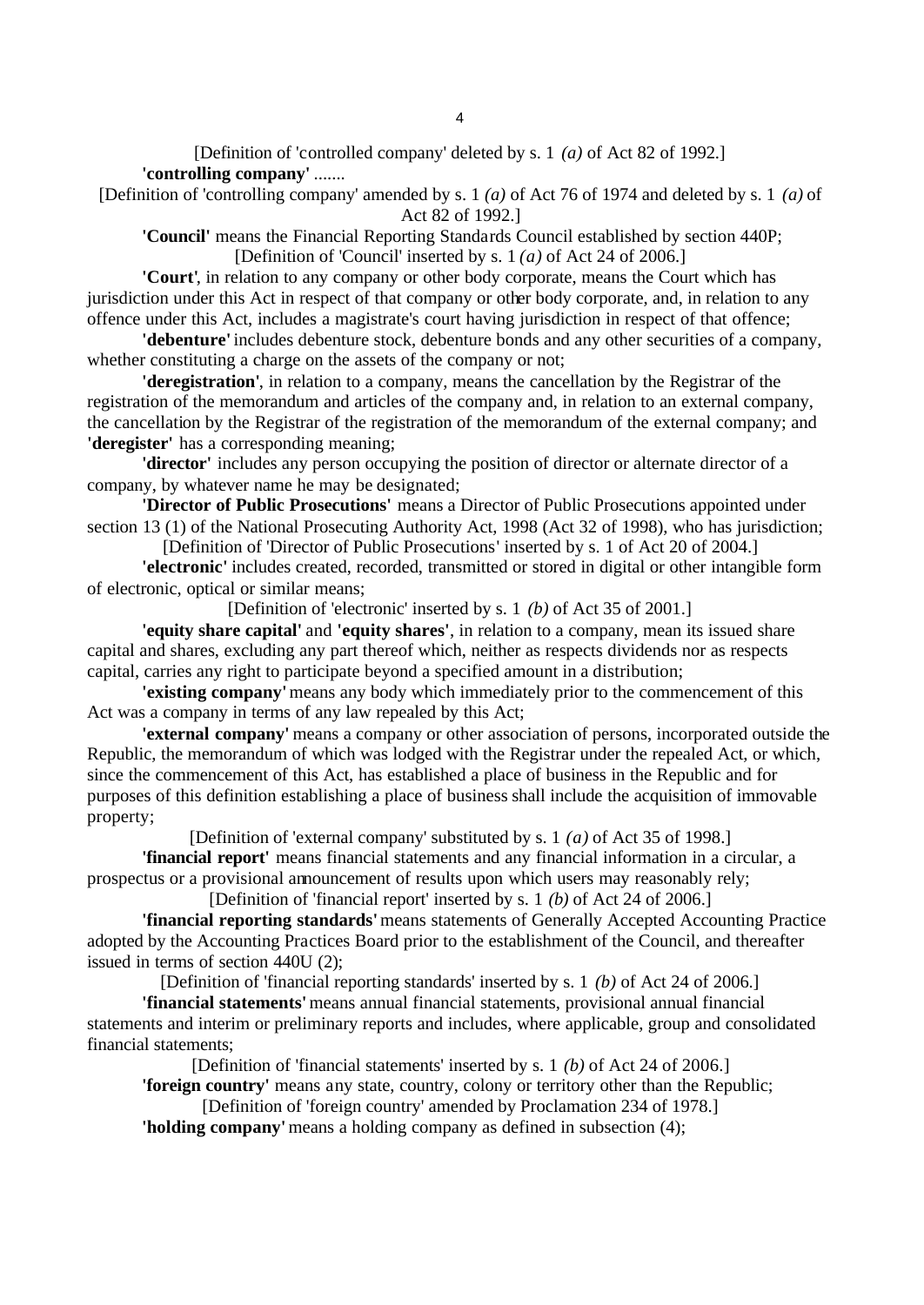[Definition of 'holding company' substituted by s. 1 *(b)* of Act 76 of 1974] **'inspector'** means a person appointed by the Minister in terms of section 254, 257 or 258;

[Definition of 'inspector' inserted by s. 1 *(c)* of Act 24 of 2006.]

**'judicial manager'** means the final judicial manager referred to in section 432;

**'liquidator'**, in relation to a company, means the person appointed under Chapter XIV as liquidator of such company, and includes any co-liquidator and any provisional liquidator so appointed;

**'manager'**, in relation to a company, means any person who is a principal executive officer of the company for the time being, by whatever name he may be designated and whether or not he is a director;

**'Master'** means the Master of the High Court, and in relation to-

- *(a)* a company in respect of which application is made to a Court for a winding-up or judicial management order, the Master having jurisdiction in the area of jurisdiction of the Court where application is made;
- *(b)* a company being wound up by the Court or under judicial management, the Master having jurisdiction in the area of jurisdiction of the Court which issued the winding-up or judicial management order;
- *(c)* a company other than a company referred to in paragraph *(a)* or *(b)*, the Master having jurisdiction in the area in which the registered office of that company is situated;
- *(d)* any other body corporate, the Master having jurisdiction in the area where the main place of business of that body corporate is situated;

[Definition of 'Master' substituted by s. 1 (1) of Act 84 of 1980 and amended by s. 5 *(b)* of Act 20 of 2004.]

**'memorandum'**, in relation to a company, means the memorandum of association of that company for the time being in force; and in relation to an external company, means the charter, statutes, memorandum of association and articles, or other instrument constituting or defining the constitution of the company;

**'Minister'**, in relation to any matter to be dealt with in the office of a Master in connection with the winding-up or judicial management of companies, means the Minister responsible for Justice and, in relation to any other matter, means the Minister of Trade and Industry;

[Definition of 'Minister' amended by s. 1 of Act 83 of 1981 and substituted by s. 1 *(d)* of Act 24 of 2006.]

**'officer'**, in relation to a company, includes any managing director, manager or secretary thereof;

[Definition of 'officer' substituted by s. 2 of Act 37 of 1999.]

**'Panel'** means the Financial Reporting Investigations Panel established by section 440W;

[Definition of 'Panel' inserted by s. 1 *(e)* of Act 24 of 2006.]

**'place of business'** means any place where the company transacts or holds itself out as transacting business and includes a share transfer or share registration office;

**'prescribed'** means prescribed by or under this Act;

**'prospectus'** means any prospectus, notice, circular, advertisement or other invitation, irrespective of whether it is done in non-electronic or any electronic manner, offering any shares of a company to the public;

[Definition of 'prospectus' substituted by s. 1 *(c)* of Act 35 of 2001.]

**'provisional judicial manager'** means a provisional judicial manager appointed by the Master under section 429;

**'Registrar'** means the Registrar of Companies appointed under section 7;

**'regulations'** means the regulations made or in force under this Act;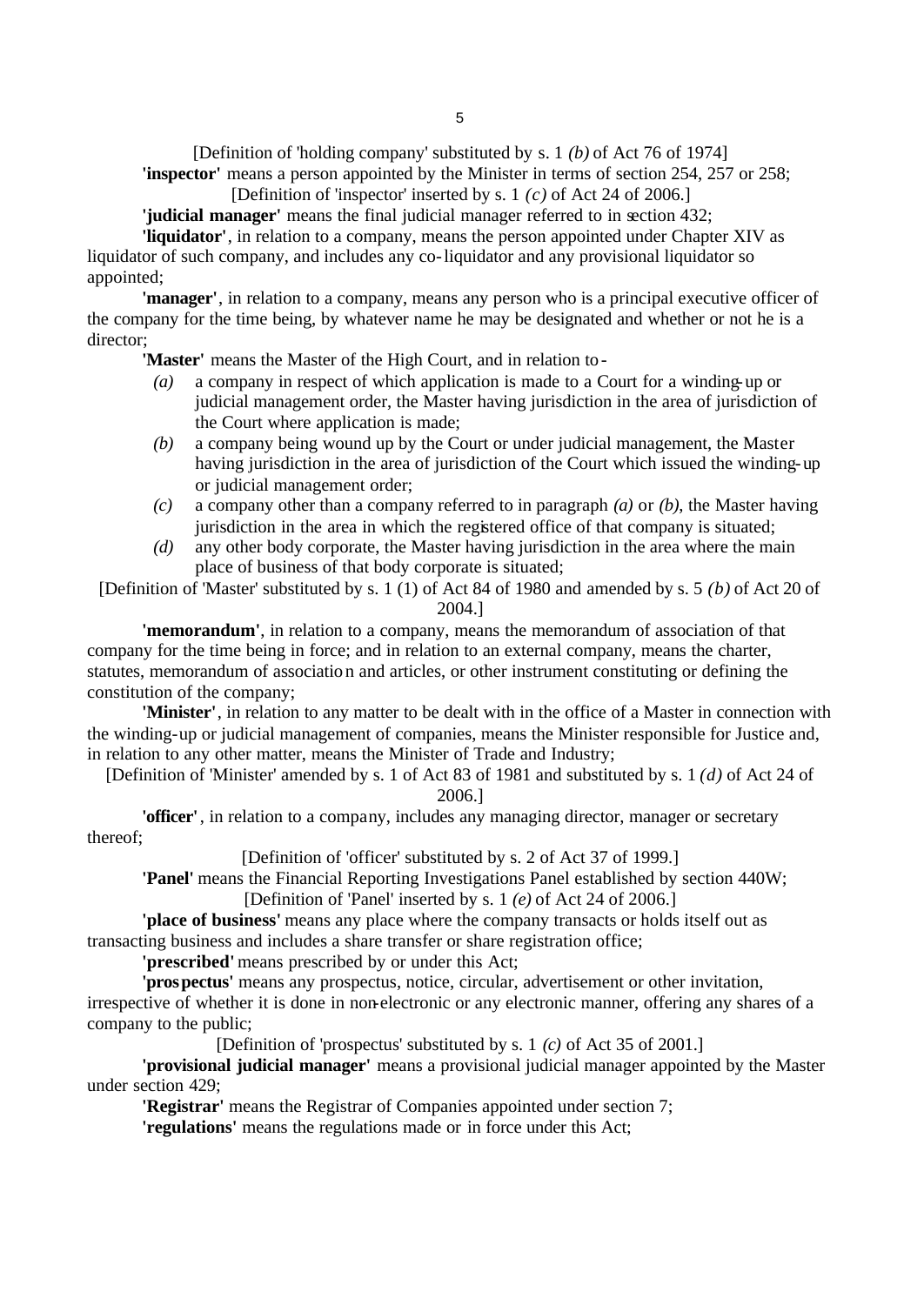# **'Republic'** ......

[Definition of 'Republic' deleted by Proclamation 234 of 1978.]

**'secretary'** includes any official of a company by whatever name he may be designated, including a body corporate, who or which is performing the duties normally performed by a secretary of a company;

**'share'**, in relation to a company, means a share in the share capital of that company and includes stock; and in relation to an offer of shares for subscription or sale, includes a share and a debenture of a company, whether a company within the meaning of this Act or not, and any rights or interests (by whatever name called) in a company or in or to any such share or debenture; [Definition of 'share' substituted by s. 1 of Act 64 of 1977.]

**'signature'** includes an electronic signature and an advanced electronic signature as defined in section 1 of the Electronic Communications and Transactions Act, 2002 (Act 25 of 2002);

[Definition of 'signature' inserted by s. 1 *(f)* of Act 24 of 2006.]

**'special resolution'**, in relation to a company, means a resolution passed at a general meeting of that company in the manner provided for by section 199;

**'subsidiary company'** or **'subsidiary'** means a subsidiary company as defined in subsection (3);

[Definition of 'subsid iary company' or 'subsidiary' substituted for the definition of 'subsidiary company' by s. 1 *(c)* of Act 76 of 1974.]

**'territory'** ......

[Definition of 'territory' deleted by Proclamation 234 of 1978.]

**'the repealed Act'** means the Companies Act, 1926 (Act 46 of 1926);

**'this Act'** includes the regulations;

**'user'** in relation to a financial report, means a shareholder, prospective shareholder, creditor, regulator or any person who relies on information contained in the report;

[Definition of 'user' inserted by s. 1 *(g)* of Act 24 of 2006.]

**'wholly owned subsidiary'** means a wholly owned subsidiary as defined in subsection (5); [Definition of 'wholly owned subsidiary' substituted by s. 1 *(d)* of Act 76 of 1974.]

**'winding-up order'** means any order of court whereby a company is wound up and includes any order of court whereby a company is placed under provisional winding-up for so long as such order is in force.

(1A) Subject to subsection (1B), the performance of the acts denoted by any of the following words or expressions, namely-

- *(a)* 'give notice';
- *(b)* 'issue, distribute, deliver or cause it to be done';

*(c)* 'lodge';

- *(d)* 'lodge in the prescribed form';
- *(e)* 'lodge in the prescribed manner';
- *(f)* 'lodge under cover of';
- *(g)* 'notify in the prescribed form';
- *(h)* 'payment of prescribed fee';
- *(i)* 'publish';
- *(j)* 'registration'; and
- *(k)* 'written application',

and any word or expression derived therefrom, must be regarded as including all electronic methods of performing such acts.

[Sub-s. (1A) inserted by s. 1 *(d)* of Act 35 of 2001.]

(1B) *(a)* Subsection (1A) shall not apply to a section of this Act until the Registrar publishes a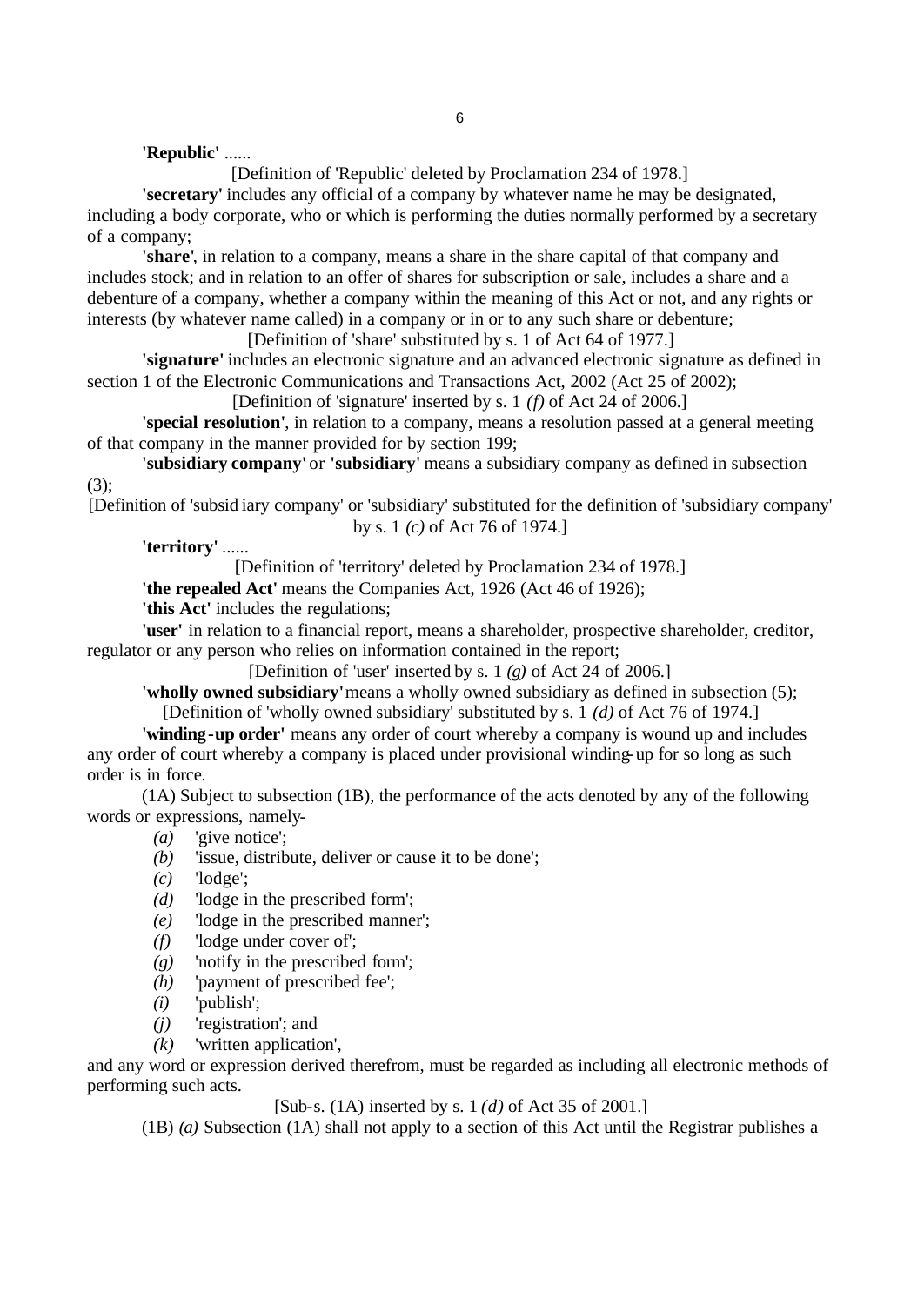notice in the *Gazette* making it applicable to that section.

*(b)* Different dates may be determined by the Registrar in respect of the application of subsection (1A) to different sections of this Act.

[Sub-s. (1B) inserted by s. 1 *(d)* of Act 35 of 2001.]

(2) A person shall not be deemed to be, within the meaning of any provision of this Act, a person in accordance with whose directions or instructions the directors of a company are accustomed to act by reason only that the directors of the company act on advice given by him in a professional capacity.

(3) *(a)* For the purposes of this Act, a company shall be deemed to be a subsidiary of another company if-

- (i) that other company is a member of it and-
	- *(aa)* holds a majority of the voting rights in it; or
	- *(bb)* has the right to appoint or remove directors holding a majority of the voting rights at meetings of the board; or
	- *(cc)* has the sole control of a majority of the voting rights in it, whether pursuant to an agreement with other members or otherwise; or
- (ii) it is a subsidiary of any company which is a subsidiary of that other company; or
- (iii) subsidiaries of that other company or that other company and its subsidiaries together hold the rights referred to in subparagraph (i) *(aa)*, *(bb)* or *(cc)*.

*(b)* In determining whether a company holds the majority of the voting rights as contemplated in paragraph *(a)* (i) *(aa)*-

- (i) voting rights which are exercisable only in certain circumstances shall be taken into account only-
	- *(aa)* when those circumstances have arisen, and for so long as they continue; or
	- *(bb)* when those circumstances are under the control of the person holding the voting rights;
- (ii) voting rights held by a person in a fiduciary capacity shall be treated as not held by him but by the beneficiary of such voting rights;
- (iii) voting rights held by a person as nominee for another person shall be treated as not held by him but by that other person, and voting rights shall be deemed to be held by a nominee for another person if they are exercisable only on the instructions or with the consent or concurrence of that other person.

*(c)* A body corporate or other undertaking which would have been a subsidiary of a company had the body corporate or other undertaking been a company shall be deemed to be a subsidiary of that company.

*(c*A*)* For the purposes of this subsection 'hold' or any derivative thereof refers to the registered or beneficial holder (direct or indirect) of shares conferring a right to vote;

[Para. *(c*A*)* added by s. 1 *(b)* of Act 35 of 1998.]

[Sub-s. (3) added by s. 1 *(e)* of Act 76 of 1974 and substituted by s. 1 *(b)* of Act 82 of 1992.]

(4) For the purposes of this Act, a company shall be deemed to be a holding company of another company if that other company is its subsidiary.

[Sub-s. (4) added by s. 1 *(e)* of Act 76 of 1974.]

(5) For the purposes of this Act, a subsidiary shall be deemed to be a wholly owned subsidiary of another company if it has no members except that other company and a wholly owned subsidiary of that other company and its or their nominees.

[Sub-s. (5) added by s. 1 *(e)* of Act 76 of 1974.]

- (6) *(a)* A company is a widely held company: if-
- (i) its articles provide for an unrestricted transfer of its shares;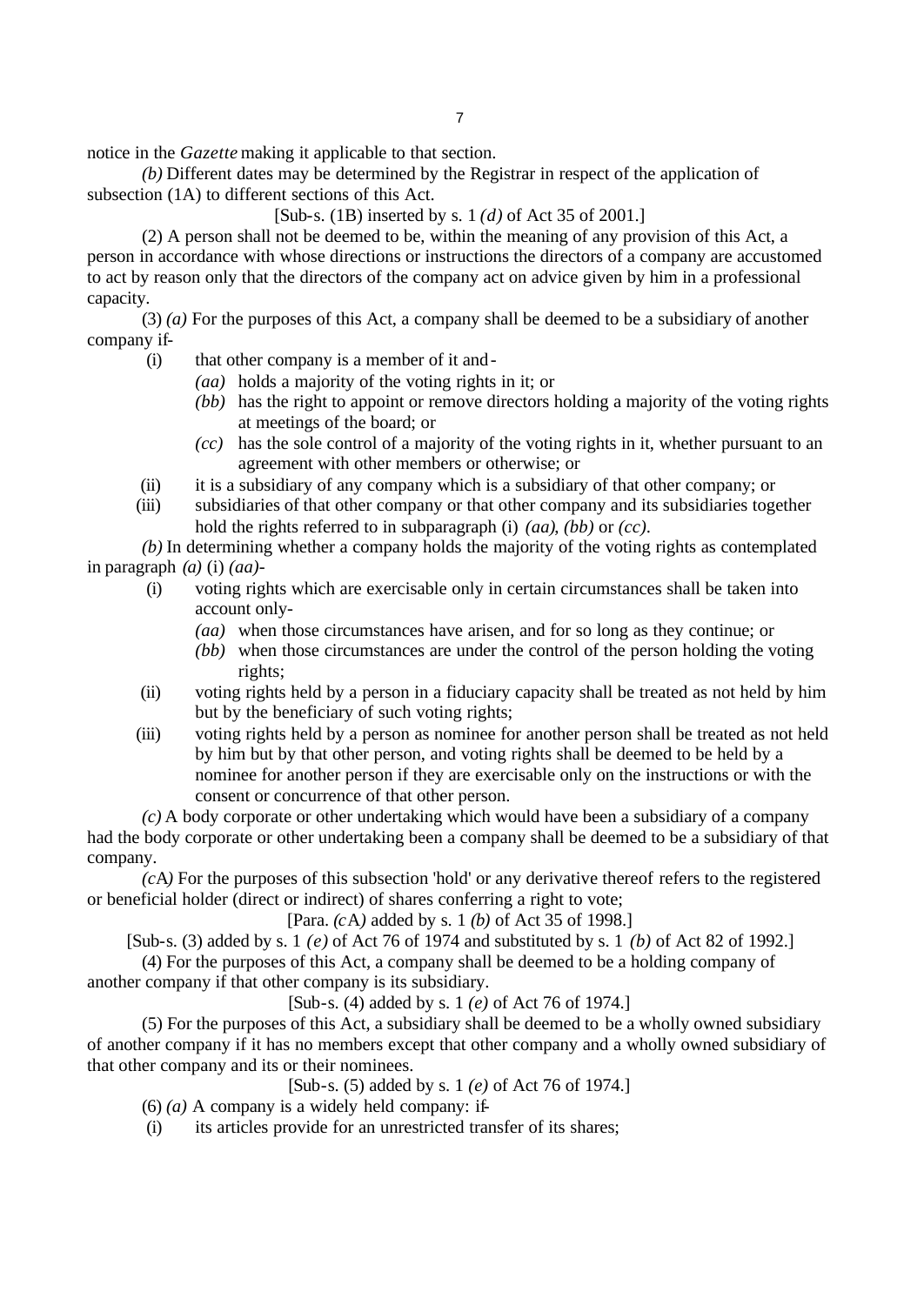- (ii) it is permitted by its articles to offer shares to the public;
- (iii) it decides by special resolution to be a widely held company; or
- (iv) it is a subsidiary of a company described in subparagraph (i), (ii) or (iii).

*(b)* A company with two or more types or classes of shares is a widely held company if its

articles provide for the unrestricted transfer of shares in one or more of these types or classes. *(c)* For the purposes of this subsection-

- (i) a transfer of shares is unrestricted if it is not subject to an effective right of pre-emption;
- (ii) an effective right of pre-emption is a right of pre-emption which operates in favour of all shareholders of the company and upon every proposed sale of shares to a person who is not a shareholder of the company.
- *(d)* A company is a limited interest company if it is not a widely held company.

*(e)* An effective right of pre-emption contained in the articles of a limited interest company shall be deemed also to operate, with the necessary changes, upon-

- (i) the disposal of a beneficial interest in a share of the company; and
- (ii) an offer by the company of shares created in terms of section 75 (1) to any person who is not a shareholder of the company.

*(f)* For the purposes of paragraph *(e)* (i), 'beneficial interest' shall be as defined in subsection 140A (1), except that it shall apply in relation to a share rather than to a security.

[Sub-s. (6) added by s. 1 *(h)* of Act 24 of 2006.]

(7) A widely held company, which on or prior to its annual general meeting ceases to fall within the definition of a widely held company, may by a special resolution passed at that meeting become a limited interest company if the directors certify that the company will not in the following financial year seek to become a widely held company.

[Sub-s. (7) added by s. 1 *(h)* of Act 24 of 2006.]

# **CHAPTER I**

# **APPLICATION OF ACT (ss 2-4)**

#### **2 General application of Act and preservation of rights of existing companies Cases**

 $(1)$  ......

# [Sub-s. (1) deleted by Proc 234 of 1978.]

(2) This Act shall apply to every company incorporated under this Act, every external company and, save as is otherwise provided herein, to every existing company.

(3) Any reference in this Act, express or implied, to the date of incorporation of an existing company, shall be construed as a reference to the date on which such company was originally incorporated.

(4) Nothing in this Act contained shall affect any right or privilege acquired or liability incurred by any existing company or external company, whether by agreement or otherwise, before the commencement of this Act, or affect the validity of the memorandum and articles of any existing company or the memorandum of an external company in force, or deemed to be in force, at such commencement and not in conflict with the provisions of this Act: Provided that the preceding provisions of this subsection shall not apply in relation to a provision of this Act in so far as it is amended or affected by a provision of the Registration and Incorporation of Companies in South West Africa Proclamation, 1978, of the State President.

[Sub-s. (4) amended by Proc 234 of 1978.]

(5) Those provisions of the articles of any existing company which should have been contained in a memorandum of association if the company had been formed under this Act, shall, for the purposes of this Act, be deemed to be or to be included in the memorandum of the company, and shall be subject in all respects to the provisions of this Act relating to a memorandum of association.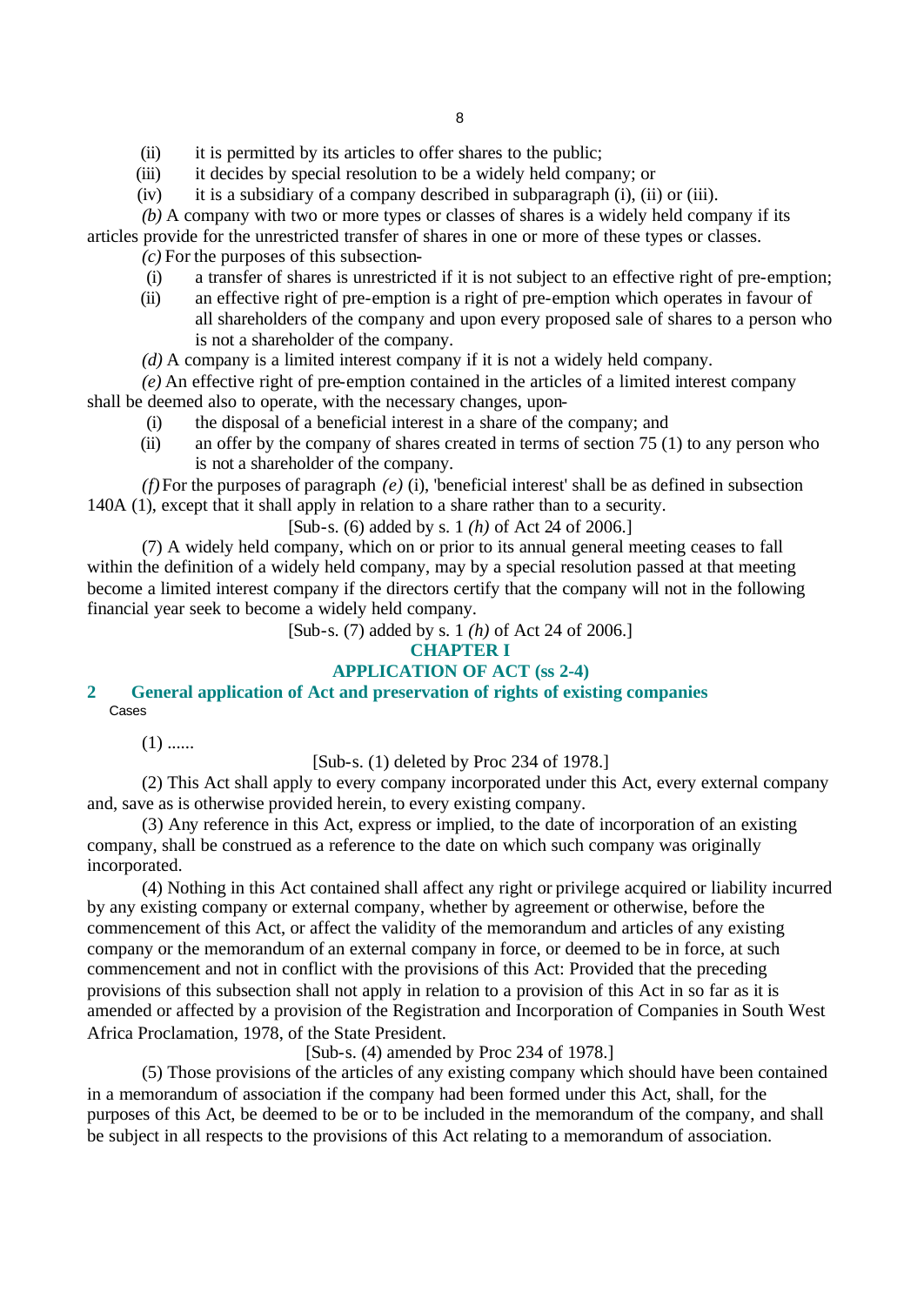(6) The provisions of section 335 (5), (6) and (7) shall apply *mutatis mutandis* in relation to a company in respect of which a notice has been published in terms of section 31 (2) *(a)* of the said Registration and Incorporation of Companies in South West Africa Proclamation, 1978, in the *Gazette* as if that company were an external company registered in the Republic on the date mentioned in such notice and the reference in those provisions to registers and documents included a reference to copies of registers and documents sent to the Registrar of Companies, Windhoek, in terms of section 31 (1) *(c)* of that Proclamation.

# [Sub-s. (6) added by Proc 234 of 1978.]

# **3 Restricted application of Act in case of banking and insurance companies and certain other associations**

Cases

(1) The provisions of this Act shall not apply-

*(a)* with reference to any company the formation, registration and management whereof are governed by the provisions of any law relating to friendly societies, including pension funds, within the meaning of the Pension Funds Act, 1956 (Act 24 of 1956), trade unions and employers' organizations, or co-operative societies or companies, save in so far as may be otherwise provided in any such law;

[Para. *(a)* substituted by s. 106 of Act 82 of 1986.]

*(b)* with reference to any company or external company or society which is subject to the provisions of any law relating to insurance companies or societies in so far as those provisions are inconsistent with the provisions of this Act; or

[Para. *(b)* substituted by s. 94 of Act 94 of 1990.]

- *(c)* except in so far as section 21 is concerned, with reference to any association or society registered under the Societies and Associations Incorporation Ordinance, 1903 (Ordinance 56 of 1903), of the Transvaal; or
- *(d)* with reference to any mutual building society as defined in section 1 of the Mutual Building Societies Act, 1965 (Act 24 of 1965).

[Para. *(d)* added by s. 106 of Act 82 of 1986.]

(2) Notwithstanding the repeal by the Companies Act, 1909 (Act 31 of 1909), of the Transvaal, of the said Societies and Associations Incorporations Ordinance, 1903, the provisions of that Ordinance shall, subject to the provisions of subsection (1) *(c)* of this section, continue to apply with reference to any association or society registered under the said Ordinance.

# **4 Transitional provisions as to unlimited companies and partly paid-up shares**

(1) Any existing company which is an unlimited company within the meaning of the repealed Act and which is not converted into a type of company under this Act, shall remain on the register of companies as an unlimited company and the provisions of the repealed Act shall, save as is otherwise provided in this Act, continue to apply to such company as if that Act had not been repealed.

(2) Any existing company which has issued any shares which are at the commencement of this Act not fully paid-up, shall remain subject to the provisions of the repealed Act in respect of such shares only as if this Act had not been passed.

#### **CHAPTER II**

# **ADMINISTRATION OF ACT (ss 5-18)**

#### *Office for Registration of Companies and Registrar* **(ss 5-11)**

#### **5 Companies Registration Office and register**

(1) The Companies Registration Office established in Pretoria under section 3 of the repealed Act shall, notwithstanding its repeal, continue to exist and shall be the Companies Registration Office for the purposes of this Act.

(2) The register of companies kept by the Registrar under the repealed Act shall be deemed to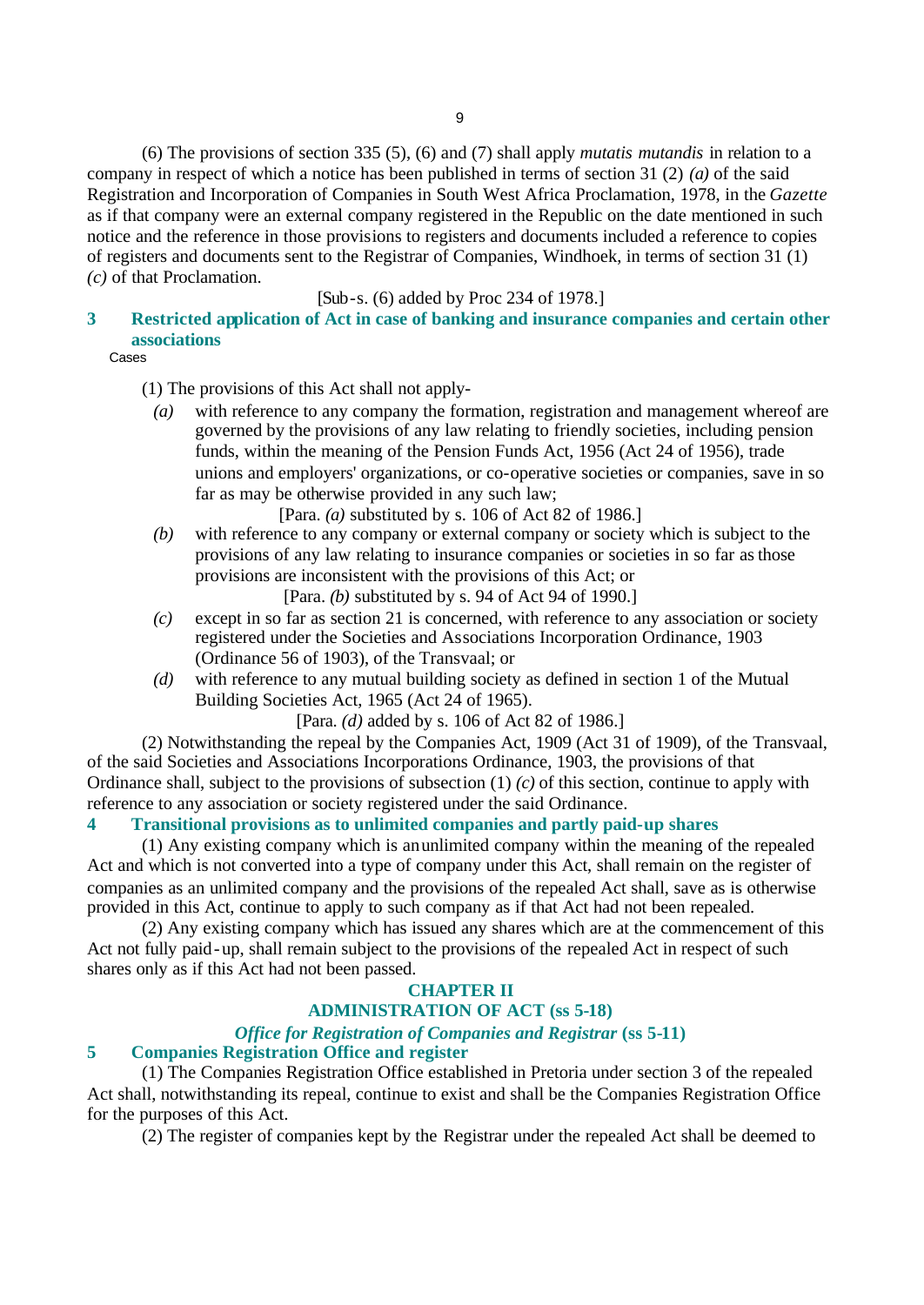be and to form part of the register of companies to be kept in the Companies Registration Office.

# **6 Seal of the Companies Registration Office**

#### Cases

There shall be a seal of the Companies Registration Office and the impression of such seal shall be judicially noticed in evidence.

# **7 The Registrar of Companies, his appointment and delegation of power**

(1) The Minister shall, subject to the laws governing the public service, appoint a Registrar of Companies, who shall-

- *(a)* exercise the powers and perform the duties assigned to the Registrar by this Act;
- *(b)* subject to the directions of the Minister, be responsible for the administration of the Companies Registration Office; and
- *(c)* if authorized thereto by the Minister in writing and subject to such conditions as the Minister may determine, exercise any power and perform any duty assigned to the Minister by sections 15A, 258 (1), 259, 261, 263 (1) *(b)*, 272 and 329 (6). [Sub-s. (1) substituted by s. 2 *(a)* of Act 83 of 1981.]

(1A) The Minister may likewise appoint a Deputy Registrar and an Assistant Registrar, who shall, subject to the control of the Registrar, exercise any power or carry out any duty granted or assigned to the Registrar by this Act, and when the office of Registrar is vacant or when the Registrar is absent or is for any other reason unable to perform his functions the Deputy Registrar shall act temporarily in his stead.

[Sub-s. (1A) inserted by s. 2 (1) of Act 64 of 1977 and substituted by s. 1 (1) *(a)* of Act 70 of 1984.]

(2) The person holding office as Registrar of Companies under this Act before the amendment thereof by the Companies Amendment Act, 1981, at the commencement of section 2 of the lastmentioned Act, shall be deemed to have been appointed as the Registrar of Companies under this Act as so amended.

[Sub-s. (2) substituted by s. 2 *(b)* of Act 83 of 1981.]

(3) The Registrar may delegate in writing any of the powers and entrust any of the duties assigned to him by this Act, to any officer or employee in the public service.

[Sub-s. (3) substituted by s. 1 (1) *(b)* of Act 70 of 1984.]

# **8 Exemptions from liability**

(1) Neither the State, nor the Registrar, an inspector, or any officer or appointee of the State having duties to perform under this Act, shall be held liable for any loss sustained by or damage caused to any person as a result of any *bona fide* act or omission relating to the performance of any duty under this Act, unless gross negligence is proved.

 $[Sub-s. (1)$  substituted by s. 2 of Act 24 of 2006.]

(2) An auditor, liquidator, judicial manager or provisional judicial manager shall not be liable in respect of any opinion expressed or certificate given or report or statement made or statement, account or document certified by him or her in good faith in the ordinary course of his or her duties under this Act, unless it is proved that such opinion was expressed or such certificate was given or such report or statement was made or such statement, account or document was certified maliciously or negligently.

[Sub-s. (2) substituted by s. 46 of Act 88 of 1996.]

# **9 Inspection and copies of documents in Companies Registration Office; and by foreign governments and universities**

(1) Subject to the provisions of subsection (4), and subject to the availability of the original document, any person may, on payment of the prescribed fee (including an additional fee if any document is not uplifted personally at the Companies Registration Office)-

*(a)* inspect the documents lodged under this Act with the Registrar; or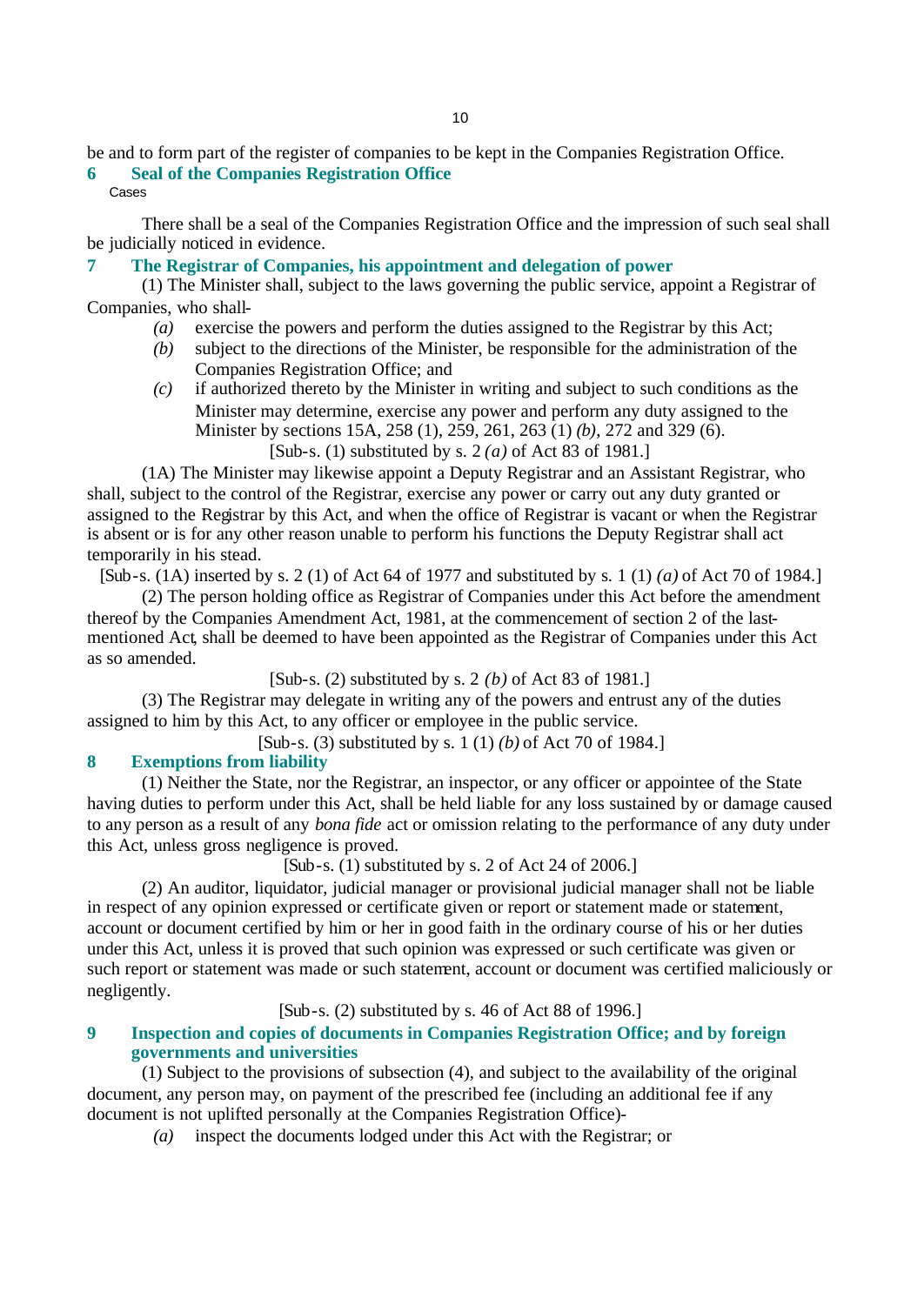[Para. *(a)* substituted by s. 2 of Act 70 of 1984.]

- *(b)* obtain a certificate from the Registrar as to the contents or part of the contents of any document kept by him under this Act in respect of any company and which is open to inspection; or
- *(c)* obtain a copy of or extract from any such document.
- [Sub-s. (1) amended by s. 1 *(a)* of Act 59 of 1978 and by s. 3 *(a)* of Act 24 of 2006.]

(1A) Subject to subsection (4), any person may, on payment of the prescribed fee, through any electronic medium approved by the Registrar-

- *(a)* inspect any document which has been lodged with the Registrar under this Act and converted into electronic format;
- *(b)* obtain a copy of or extract from any such converted document; or
- *(c)* obtain a certificate from the Registrar as to the contents or part of the contents of any documentation kept by him or her in terms of this Act in respect of any company.
	- [Para. *(c)* added by s. 3 *(d)* of Act 24 of 2006.]

[Sub-s. (1A) inserted by s. 9 *(a)* of Act 35 of 2001.]

(2) If the Registrar is satisfied-

- *(a)* that an inspection, certificate, copy or extract is required on behalf of a foreign government accredited to the government of the Republic; and
- *(b)* that no fees are payable in the foreign country concerned in respect of such inspection, certificate, copy or extract required on behalf of the government of the Republic;

no fee referred to in subsection (1) or (1A) shall be payable.

[Sub-s. (2) amended by s. 2 *(b)* of Act 35 of 2001.]

(3) If the Registrar is satisfied that any inspection, certificate, copy or extract is required for the purposes of research by or under the control of an institution for higher education, he may permit such inspection, or furnish such a certificate or copy or such an extract, without payment of such fees.

[Sub-s. (3) substituted by s. 2 of Act 29 of 1982.]

(4) No person may inspect a document referred to in subsection (1) or obtain a certificate as to the contents or part of the contents thereof or obtain a copy thereof or an extract therefrom, if the Registrar is satisfied that such document contains particular information or a particular fact concerning the affairs or business of a company, or of any of its subsidiaries, which information or fact the company has been prohibited under section 15A (1) from disclosing or from stating on or in any document, or which information or fact the company has been exempted under that section from any obligation so to disclose or state: Provided that the provisions of this subsection shall not apply to such portions of such document as do not contain or refer to or give any indication of the particular information or particular fact which the company has been prohibited or exempted from disclosing or stating as aforesaid.

[Sub-s. (4) added by s. 1 *(b)* of Act 59 of 1978.]

# **10 Manner of payment of fees to Companies Registration Office**

(1) The payment of all fees, additional fees or other moneys payable to the Registrar as laid down by this Act shall be effected-

*(a)* and *(b)* ......

[Paras. *(a)* and *(b)* deleted by s. 1 *(a)* of Act 39 of 2002.]

*(c)* in such manner, including any electronic form of transfer of money, as the Registrar may direct.

[Para. *(c)* substituted by s. 3 *(a)* of Act 35 of 2001 and by s. 1 *(b)* of Act 39 of 2002.] [Sub-s. (1) amended by s. 2 *(a)* of Act 31 of 1986.]

(2) No document, form, return or notice in respect of which any fee or payment is laid down under this Act, shall be complete unless proof of payment of the prescribed fee, additional fees (if any)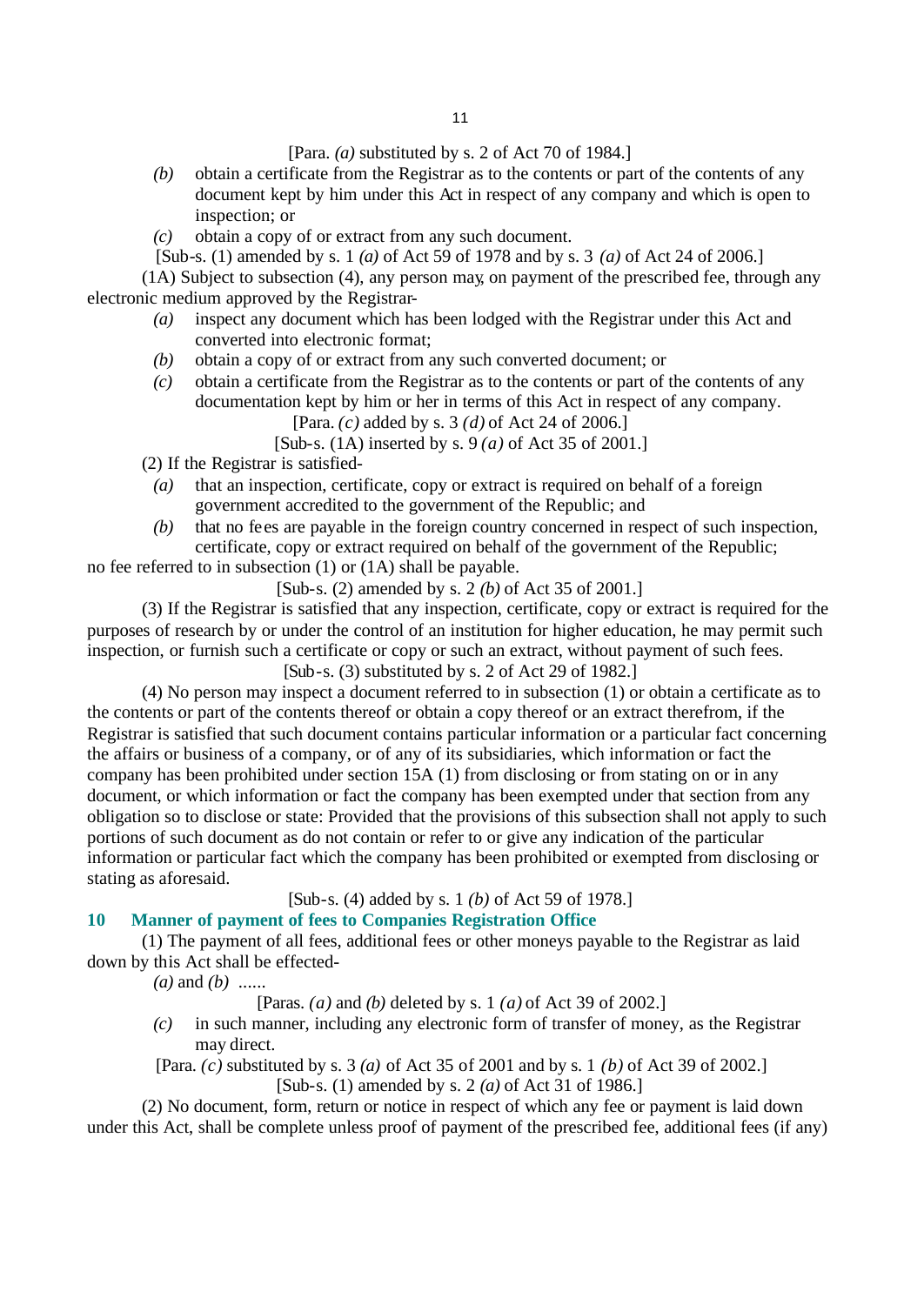12

or other moneys has been acknowledged as having been received by the Registrar.

[Sub-s. (2) substituted by s. 3 *(b)* of Act 35 of 2001.]

(3) Any fees, additional fees and any other moneys payable under this Act to the Registrar shall be debts due to the State recoverable by the Minister in any competent court.

[Sub-s. (3) substituted by s. 2 *(b)* of Act 31 of 1986.]

# **11 Annual report by Registrar**

The Registrar shall in every calendar year submit to the Minister a report containing such information concerning the registration of companies of each type, their authorized capitals or numbers of shares, increases in and reductions of capital, prospectuses, windings-up, judicial managements, deregistrations and dissolutions of companies, additional fees collected, prosecutions and convictions under this Act, matters dealt with by the standing advisory committee appointed under this Act and other matters as the Minister may direct; and the Minister shall table the report in the House of Assembly.

[S. 11 amended by s. 3 of Act 83 of 1981.]

#### *Court: Jurisdiction, Powers and Procedure* **(ss 12-14) 12 Jurisdiction of Court under this Act and review of decisions of Registrar** Cases

(1) The Court which has jurisdiction under this Act in respect of any company or other body corporate, shall be any provincial or local division of the High Court of South Africa within the area of the jurisdiction whereof the registered office of the company or other body corporate or the main place of business of the company or other body corporate is situate.

[Sub-s. (1) amended by s. 5 *(b)* of Act 20 of 2004.]

(2) Any person, including any company or other body corporate, aggrieved by any decision, ruling or order of the Registrar may bring the same under review by the provincial or local division of the High Court of South Africa within the area of the jurisdiction whereof such person is ordinarily resident or such company or other body corporate has its registered office or main place of business.

[Sub-s. (2) amended by s. 5 *(b)* of Act 20 of 2004.]

# **13 Security for costs in legal proceedings by companies and bodies corporate** Cases

Where a company or other body corporate is plaintiff or applicant in any legal proceedings, the Court may at any stage, if it appears by credible testimony that there is reason to believe that the company or body corporate or, if it is being wound up, the liquidator thereof, will be unable to pay the costs of the defendant or respondent if successful in his defence, require sufficient security to be given for those costs and may stay all proceedings till the security is given.

# **14 Copies of Court orders to be transmitted to Registrar and Master**

Where any Court makes any order under this Act in relation to any company, the Registrar of the Court shall without delay transmit a copy of the order to the Registrar and if such order relates to the winding-up or judicial management of any company, also a copy thereof to the Master.

# *Regulations by the Minister and Proclamations by the State President* **(ss 15-17)**

# **15 Regulations and policy**

Cases

(1) The Minister may make regulations-

- *(a)* providing for the conduct and administration of the Companies Registration Office and prescribing the practice and procedure to be observed therein;
- *(b)* prescribing the practice and procedure to be observed in the office of the Master in connection with the winding-up and judicial management of companies;
- *(b*A*)* providing for the reproductio n of any records in the Companies Registration office or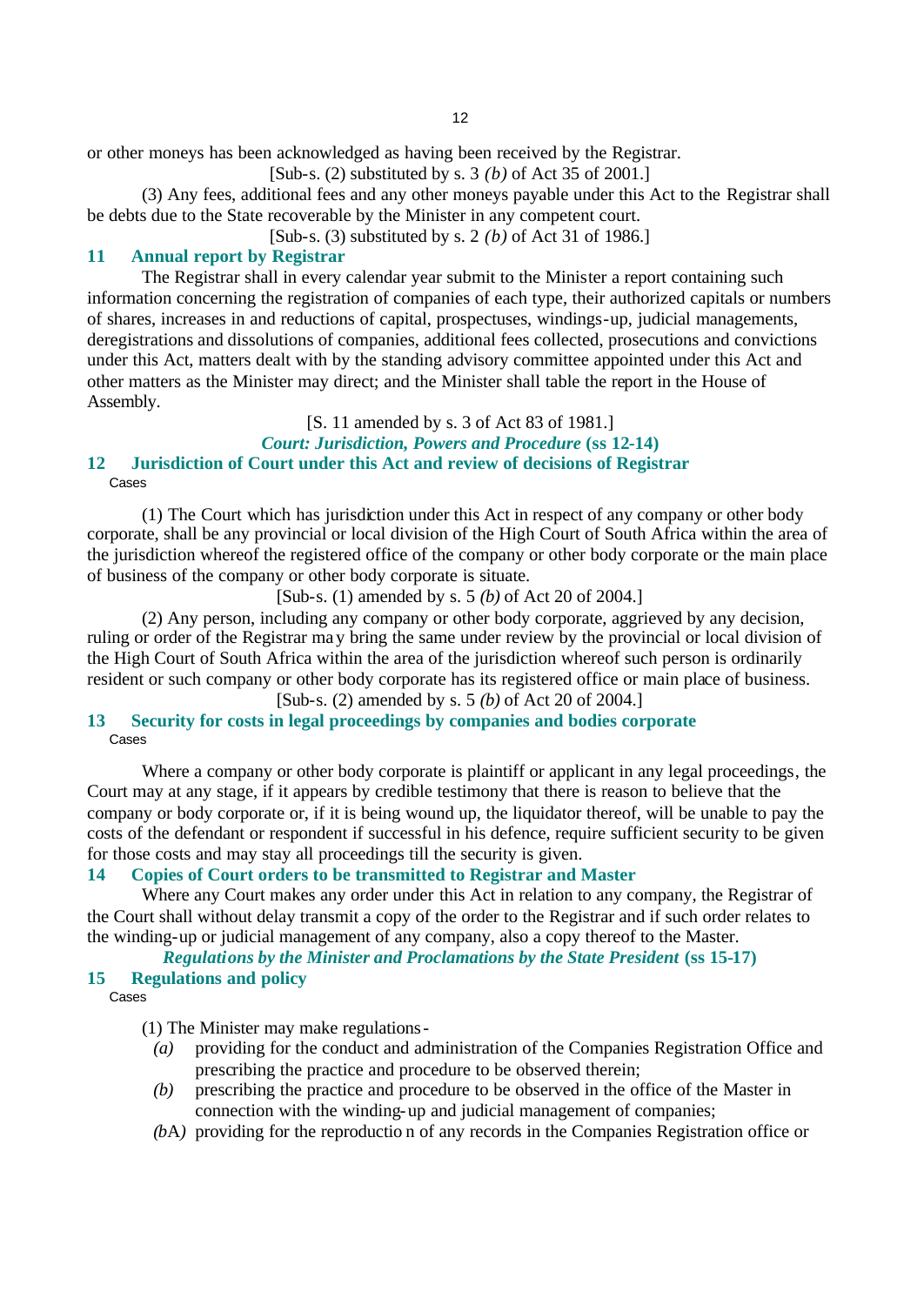the office of the Master by microfilm, microcard, miniature photographic process, the conversion into electronic format in such a way as to allow such records to be reconverted without changing their original contents or any other process deemed suitable by the Minister;

- *(b*B*)* providing for the use for official purposes and the admissibility in evidence in any proceedings, whether in a court of law or otherwise, of any reproduction contemplated in paragraph *(b*A*)*;
- *(c)* providing for the keeping and preservation of any records, or any reproduction thereof contemplated in paragraph *(b*A*)*, in the Companies Registration office or the office of the Master, the removal from such offices and preservation in any other place of such records or reproductions and prescribing the circumstances under which any such records or reproductions may be destroyed;
- *(c*A*)* prescribing how records required under this Act to be kept by a company may be kept, and prescribing the circumstances under which any such records may be destroyed;
- *(d)* prescribing the procedure to be followed with respect to any matter in connection with the winding-up and judicial management of companies;
- *(e)* prescribing the form and the contents of any return, notice or form provided for by this Act;
- *(f)* prescribing when an additional copy or copies of documents to be lodged under the Act shall require to be lodged and whether such additional copy or copies shall be in the form of a copy or copies certified in the manner prescribed or shall be in duplicate original form;
- *(g)* in consultation with the Minister of Finance, prescribing the matters in respect of which fees shall be payable and the tariff of such fees;
- *(h)* providing for a table of fees, subject to taxation by the Master, which shall be payable to a liquidator as remuneration;
- *(i)* prescribing a tariff of remuneration payable to any person performing on behalf of a liquidator any act relating to the winding-up of a company, and prohibiting the charging or recovery of remuneration at a higher tariff than the tariff so prescribed;
- *(j)* in consultation with the Minister of Finance, prescribing the remuneration and allowances of members of the standing advisory committee and its standing subcommittees and the conditions upon which such members are appointed;
- *(k)* as to any matter required or permitted by this Act to be prescribed by regulation; and
- *(l)* generally, as to any matter which he or she considers it necessary or expedient to prescribe in order that the purposes of this Act may be achieved.

(1A) *(a)* The Minister may determine policy for the appointment of a provisional liquidator, coliquidator, liquidator or provisional judicial manager by the Master in order to promote consistency, fairness, transparency and the achievement of equality for persons previously disadvantaged by unfair discrimination.

*(b)* Any policy determined in accordance with the provisions of paragraph *(a)* must be tabled in Parliament before publication in the *Gazette*.

(2) Any regulations made under subsection (1) may prescribe penalties for any contravention thereof or failure to comply therewith not exceeding a fine or imprisonment for a period of six months or both a fine and such imprisonment.

[S. 15 amended by s. 1 (1) of Act 111 of 1976, by s. 2 (1) of Act 59 of 1978 and by s. 4 of Act 35 of 2001 and substituted by s. 15 of Act 16 of 2003.]

[Date of commencement of s. 15: 13 July 1973.]

# **15A Prohibition of disclosure of, and exemption from obligation to disclose, certain information**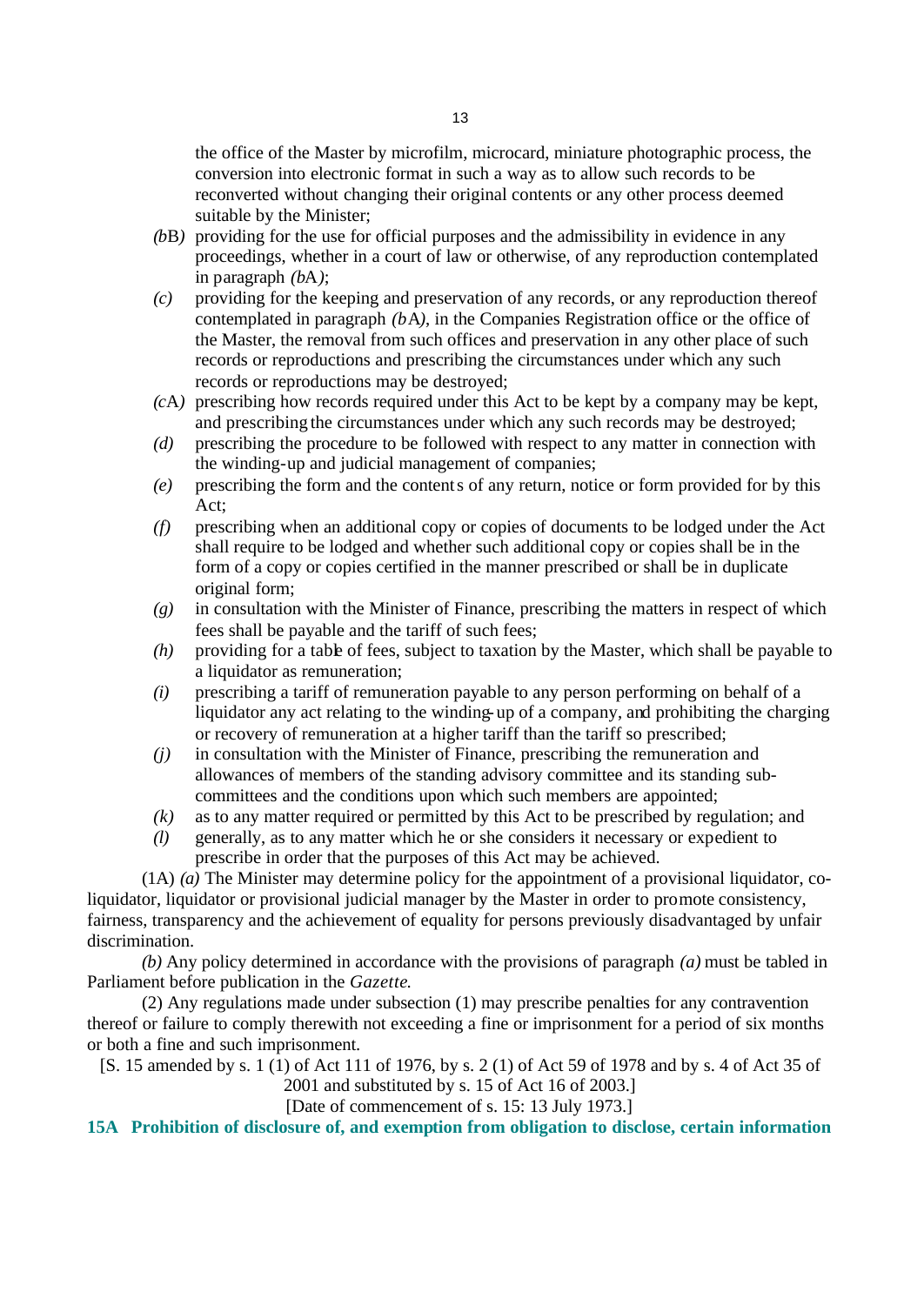(1) The Minister may-

- *(a)* by notice in writing prohibit any company from disclosing, or from stating on or in any document of the company;
- *(b)* on the written application of a company to the Registrar, exempt it, subject to such conditions or restrictions as the Minister may deem fit, from the obligation to disclose, or to state on or in any of its documents,

[Para. *(b)* amended by s. 4 *(b)* of Act 83 of 1981.]

particular information or a particular fact concerning the affairs or business of the company, or that of any of its subsidiaries, which the company would otherwise be required under this Act to disclose or to state on or in any document.

[Sub-s. (1) amended by s. 4 *(a)* of Act 83 of 1981.]

(2) Notwithstanding the provisions of subsection (1) any company shall, if the Registrar in a particular case in writing requires the company to do so, submit to the Registrar information which the company would otherwise have been required to submit to the Registrar in terms of the provisions of this Act.

(3) The Minister shall, when considering whether to impose a prohibition or grant an exemption under subsection (1), have regard to the right of the members of the company and of other persons to be informed of the state of affairs and the business and of the profit or loss of the company or of the company and its subsidiaries.

[Sub-s. (3) amended by s. 4 *(c)* of Act 83 of 1981.]

(4) Any company which contravenes a prohibition imposed under subsection (1) *(a)* and any director or officer of a company who contravenes such prohibition, shall be guilty of an offence.

(5) For the purposes of this section a company shall include an external company.

[S. 15A inserted by s. 3 of Act 59 of 1978.]

# **16 Regulations and proclamations to remain in force**

(1) Any regulations or rules made under section 220 of the repealed Act shall be deemed to have been made under section 15 of this Act and shall remain in force until repealed by regulation.

(2) The Third and Fourth Schedules to the repealed Act shall, notwithstanding the repeal of that Act, remain in force and shall be deemed to be regulations made under section 15 of this Act until repealed by regulation.

(3) Any proclamation issued under any law repealed by this Act and in force at the commencement of this Act shall remain in force until repealed by regulation.

# **17 Notices**

(1) The Minister may by notice in the *Gazette* from time to time amend or add to the provisions of the Schedules to this Act.

[Sub-s. (1) amended by ss. 46 and 47 of Act 97 of 1986.]

(2) Any such notice may prescribe different provisions in respect of different types of companies.

[Sub-s. (2) amended by s. 47 of Act 97 of 1986.]

(3) The provisions of any such notice amending or adding to-

*(a)* Table A or B contained in Schedule 1 shall not apply in relation to any company in respect of which the provisions of the Table in question applied immediately before the date on which the notice took effect;

[Para. *(a)* amended by s. 47 of Act 97 of 1986.]

*(b)* Schedule 4 shall not apply in respect of any financial year of any company which ended prior to the said date.

[Sub-s. (3) amended by s. 47 of Act 97 of 1986.]

# **17A Delegation**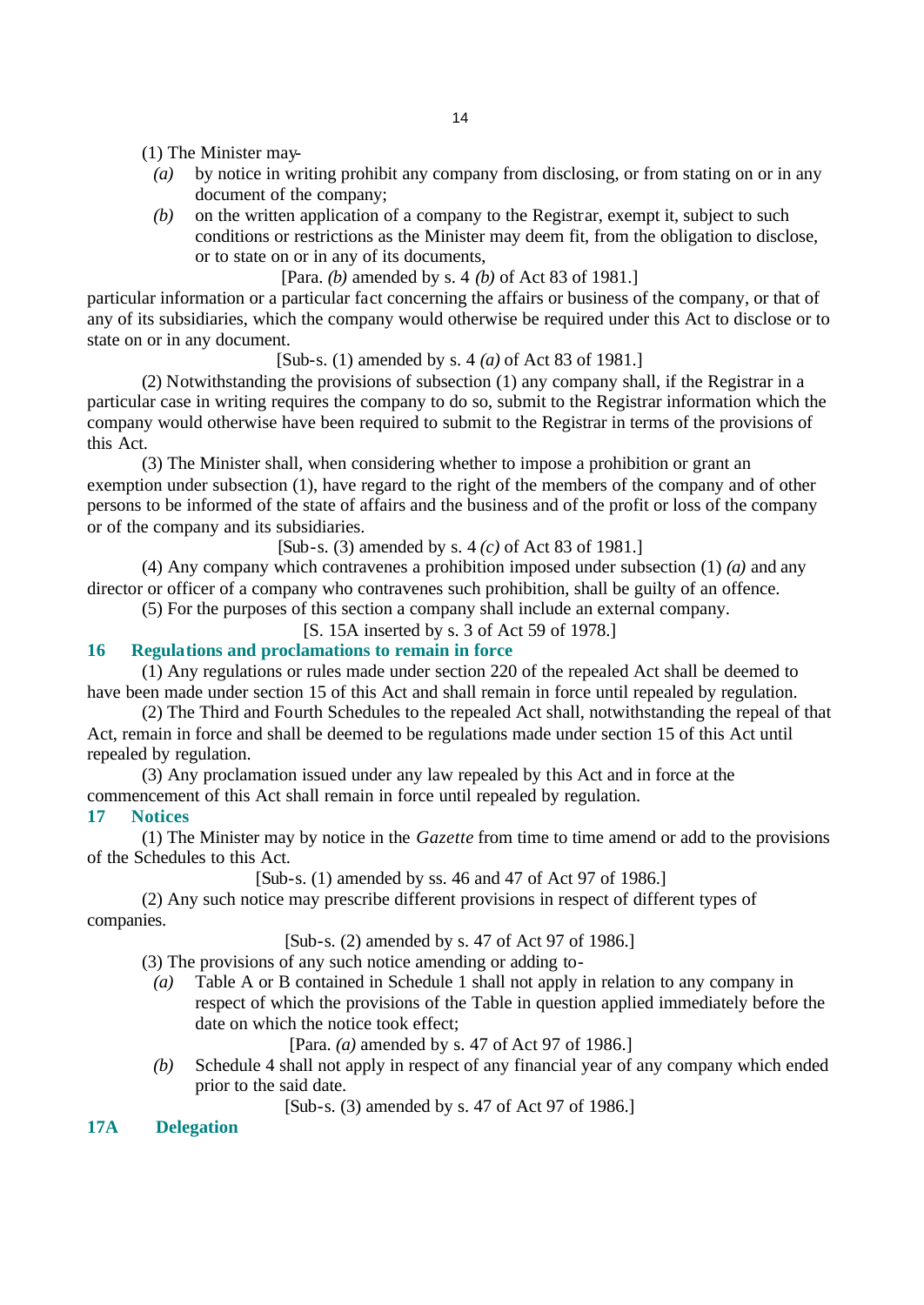The Minister may in writing delegate any of the powers and entrust any of the duties assigned to the Minister by Chapters IX and XIII and sections 79 (2), 272, 440U and 440FF to any officer or employee in the public service.

# [S. 17A inserted by s. 4 of Act 24 of 2006.] *Standing Advisory Committee* **(s 18)**

#### **18 Standing Advisory Committee**

(1) *(a)* The Minister shall appoint a standing advisory committee on company law consisting of a judge, a retired judge or a senior advocate of the High Court of South Africa as chairman, and such *ex officio* and other members as he may from time to time determine: Provided that the Minister shall consult the Minister of Justice before he so appoints a judge or retired judge.

[Para. *(a)* substituted by s. 1 of Act 63 of 1988.]

*(b)* A member of the standing advisory committee shall hold office for such period as the Minister may direct and shall be eligible for reappointment upon the expiration of the period of his office.

(2) The standing advisory committee shall as to witnesses and their evidence have the powers of a commission duly appointed under the Commissions Act, 1947 (Act 8 of 1947).

(3) The standing advisory committee may from time to time make recommendations to the Minister in regard to any amendments to this Act which may appear to it to be advisable and shall advise the Minister on any matter referred to it by the Minister.

(4) *(a)* The standing advisory committee shall constitute and maintain at all times such standing subcommittees on accounting, legal and other practices as the Minister may from time to time determine.

[Para. *(a)* substituted by s. 38 of Act 55 of 1989.]

*(b)* The standing advisory committee shall appoint as members of the standing sub-committees such of its members and such other persons and for such periods of office, as it may from time to time determine.

(5) The standing advisory committee may call to its assistance such person or persons as it may deem necessary to assist it or to investigate matters relating to company law.

(6) The Registrar shall be responsible for the administration of the standing advisory committee and the standing sub-committees.

[Date of commencement of s. 18: 13 July 1973.]

[S. 18 amended by s. 5 *(b)* of Act 20 of 2004.]

#### **CHAPTER III**

# **TYPES AND FORMS OF COMPANIES, CONVERSIONS AND LIMITATIONS ON PARTNERSHIPS AND ASSOCIATIONS (ss 19-31)**

# **19 Types of companies**

(1) Two types of companies may be formed and incorporated under this Act, namely:

- *(a)* a company having a share capital; or
- *(b)* a company not having a share capital and having the liability of its members limited by the memorandum of association (in this Act termed 'a company limited by guarantee').

(2) A company having a share capital may be either a public company or a private company having shares of par value or shares of no par value.

(3) All companies limited by guarantee, including such existing companies, shall be deemed to be public companies for the purposes of this Act.

# **20 Meaning of 'private company' and cessation of its privileges**

Cases

(1) In this Act the expression **'private company'** means a company having a share capital and which by its articles-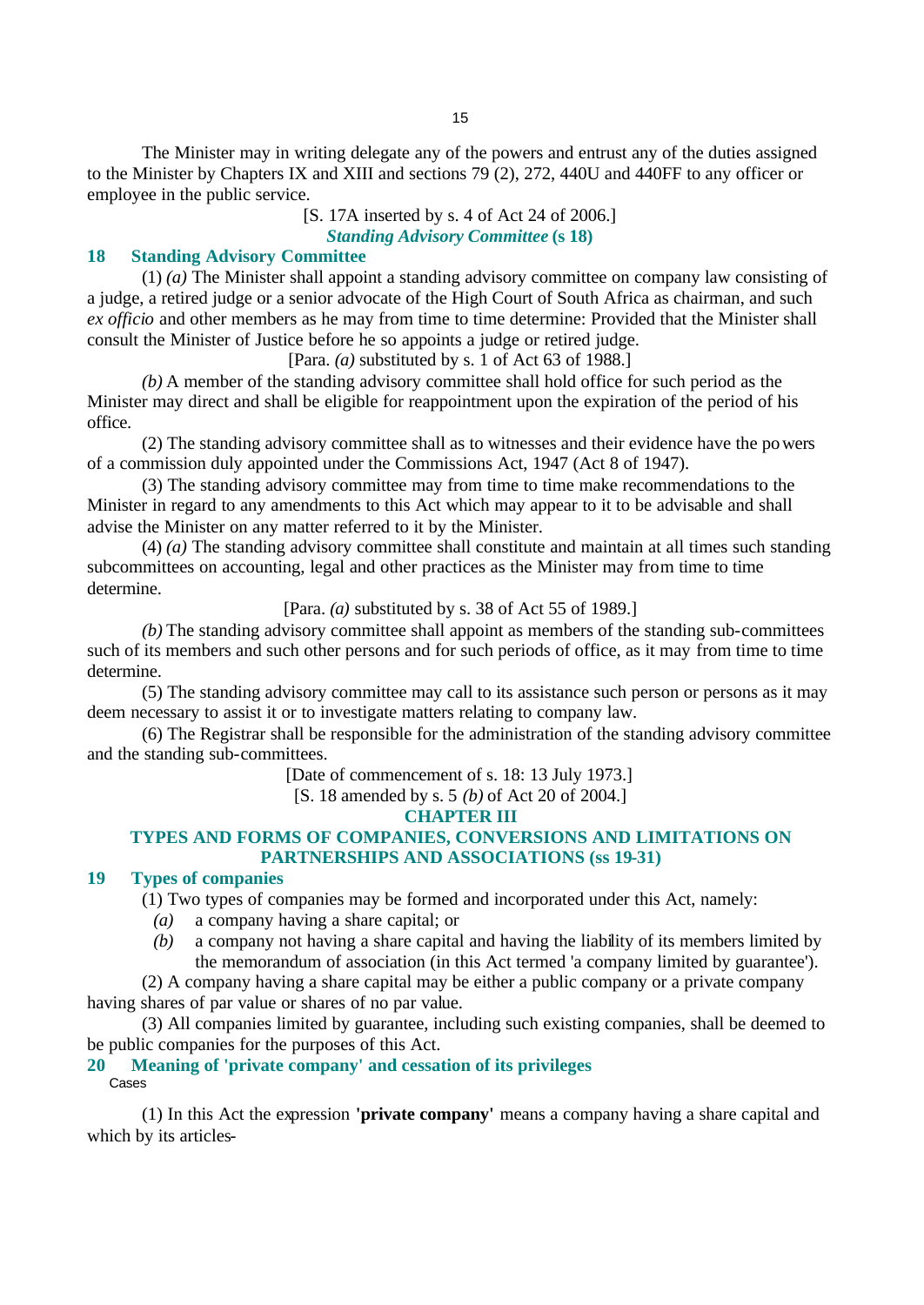- *(a)* restricts the right to transfer its shares; and
- *(b)* limits the number of its members (exclusive of persons who are in the employment of the company and of persons who having been formerly in the employment of the company were, while in such employment, and have continued after the termination of such employment to be, members of the company) to fifty; and
- *(c)* prohibits any offer to the public for the subscription of any shares or debentures of the company.

(2) Where two or more persons hold one or more shares of a company jointly they shall, for the purposes of this section, be treated as a single member.

(3) No private company shall alter its articles in such manner that they no longer include all of the provisions referred to in subsection (1) unless it is at the same time converted into a public company.

 $(4)$  ......

# [Sub-s. (4) deleted by s. 5 of Act 24 of 2006.]

#### **21 Incorporation of associations not for gain** Cases

(1) Any association-

- *(a)* formed or to be formed for any lawful purpose;
- *(b)* having the main object of promoting religion, arts, sciences, education, charity, recreation, or any other cultural or social activity or communal or group interests;
- *(c)* which intends to apply its profits (if any) or other income in promoting its said main object;
- *(d)* which prohibits the payment of any dividend to its members; and
- *(e)* which complies with the requirements of this section in respect to its formation and registration,

may be incorporated as a company limited by guarantee.

(2) The memorandum of such association shall comply with the requirements of this Act and shall, in addition, contain the following provisions:

*(a)* The income and property of the association whencesoever derived shall be applied solely towards the promotion of its main object, and no portion thereof shall be paid or transferred, directly or indirectly, by way of dividend, bonus, or otherwise howsoever, to the members of the association or to its holding company or subsidiary: Provided that nothing herein contained shall prevent the payment in good faith of reasonable remuneration to any officer or servant of the association or to any member thereof in return for any services actually rendered to the association.

[Para. *(a)* amended by s. 4 of Act 59 of 1978.]

*(b)* Upon its winding-up, deregistration or dissolution the assets of the association remaining after the satisfaction of all its liabilities shall be given or transferred to some other association or institution or associations or institutions having objects similar to its main object, to be determined by the members of the association at or before the time of its dissolution or, failing such determination, by the Court.

(3) The provisions of section  $49(1)(c)$  of this Act shall not apply to any such association.

[Sub-s. (3) substituted by s. 3 of Act 31 of 1986.]

(4) Existing associations incorporated under section 21 of the repealed Act shall be deemed to have been formed and incorporated under this section.

# **21A Incorporation of certain branches of foreign companies and associations not for gain**

(1) Notwithstanding anything to the contrary in this Act contained, a branch, established in the Republic, of-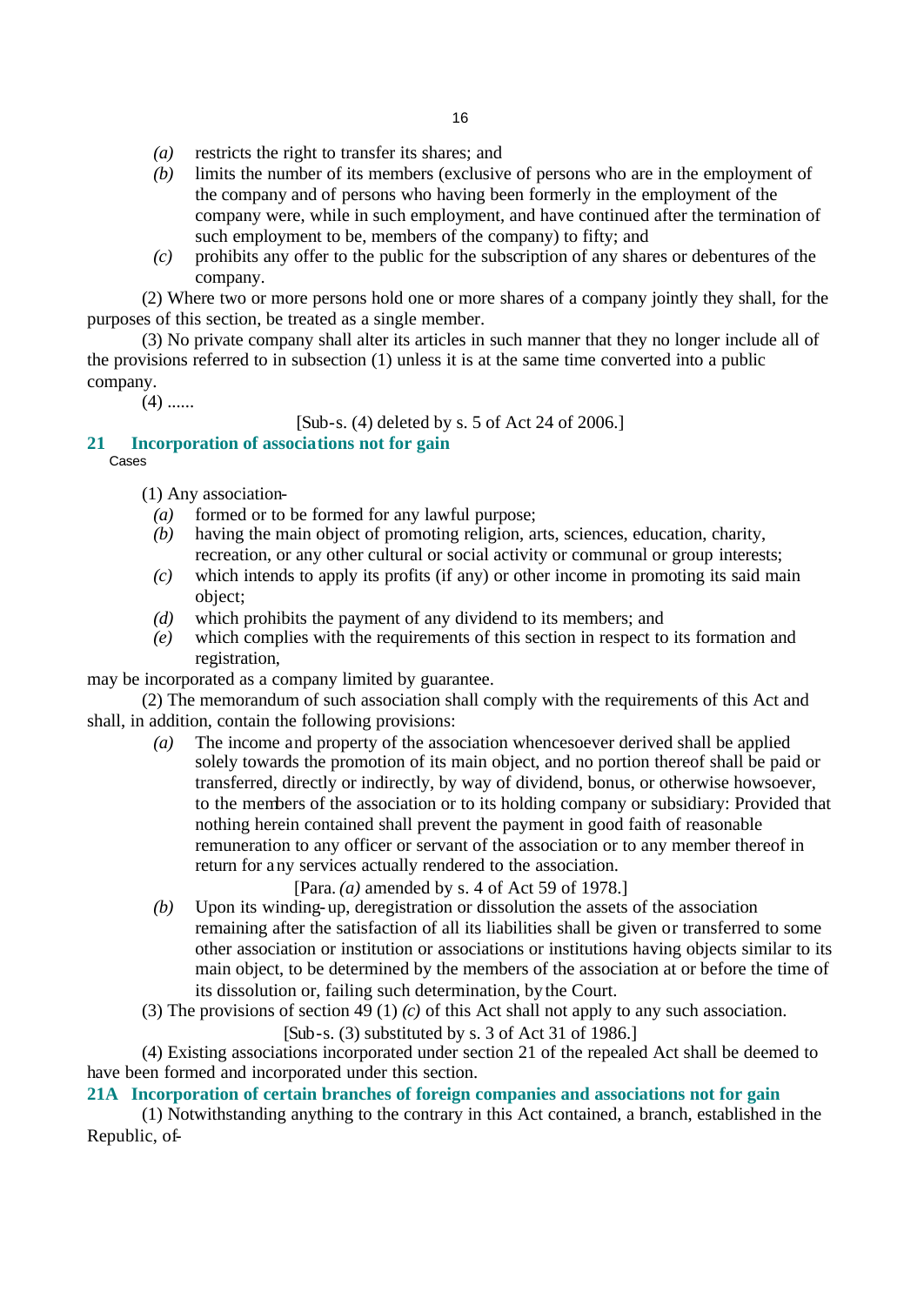- *(a)* a company or other association of persons, incorporated outside the Republic; or
- *(b)* an association of persons which is not incorporated and has its head office in a foreign country,

may be incorporated under section 21 if-

- (i) the ma in object in the Republic of that branch corresponds with the main object of the company or association concerned;
- (ii) the said branch complies with the requirements of section 21; and
- (iii) the whole of the business and all the property, rights and obligations in the Republic of the company or association concerned will, on incorporation under section 21 of the said branch, be transferred in due form to, vest in and be binding upon the company so incorporated.
- (2) Notwithstanding anything to the contrary contained in any law-
	- *(a)* no transfer or stamp duty shall be payable in respect of the transfer of property contemplated in subsection (1) (iii); and
	- *(b)* any licence, exemption, permit, certificate or authority held in terms of any law by the company or association concerned in respect of its business or property in the Republic, shall with effect from the date of incorporation of the branch concerned as a company by virtue of the provisions of subsection (1), for the purposes of any such law be deemed to be held by the company so incorporated in respect of that business or property.

(3) The provisions of this Act with regard to external companies shall not apply in the case of an external company a branch of which has been incorporated as a company by virtue of subsection (1).

#### [S. 21A inserted by s. 5 of Act 83 of 1981.]

#### *Conversion of One Type or Form of Company into Another Type or Form of Company* **(ss 22-29) 22 Conversion of a public company, having a share capital into a private company, and** *vice versa*

(1) With the sanction of a special resolution and upon compliance with the requirements of sections 20 and 26 and with the other requirements of this Act in respect of private companies, a public company having a share capital may convert itself into a private company having a share capital.

(2) With the sanction of a special resolution and upon compliance with the other requirements of this Act in respect of public companies, a private company having a share capital may convert itself into a public company having a share capital.

# **23 Conversion of a company into an incorporated association not for gain, or into a company limited by guarantee**

With the sanction of a special resolution and upon compliance with the requirements of section 26 and the other requirements of this Act in respect of associations not for gain and companies limited by guarantee, any company may convert itself into an association not for gain under section 21 of this Act or into a company limited by guarantee: Provided that a company having a share capital may only so convert itself if its share capital is cancelled.

#### **24 Conversion of a company limited by guarantee into a company having a share capital**

With the sanction of a special resolution and upon compliance with the requirements of section 26 and the other requirements of this Act in respect of companies having a share capital, a company limited by guarantee (excluding an association not for gain under section 21, but including an existing company limited by guarantee having a share capital), may convert itself into a company having a share capital.

#### **25 Conversion of unlimited company**

(1) An unlimited company within the meaning of the repealed Act, in existence at the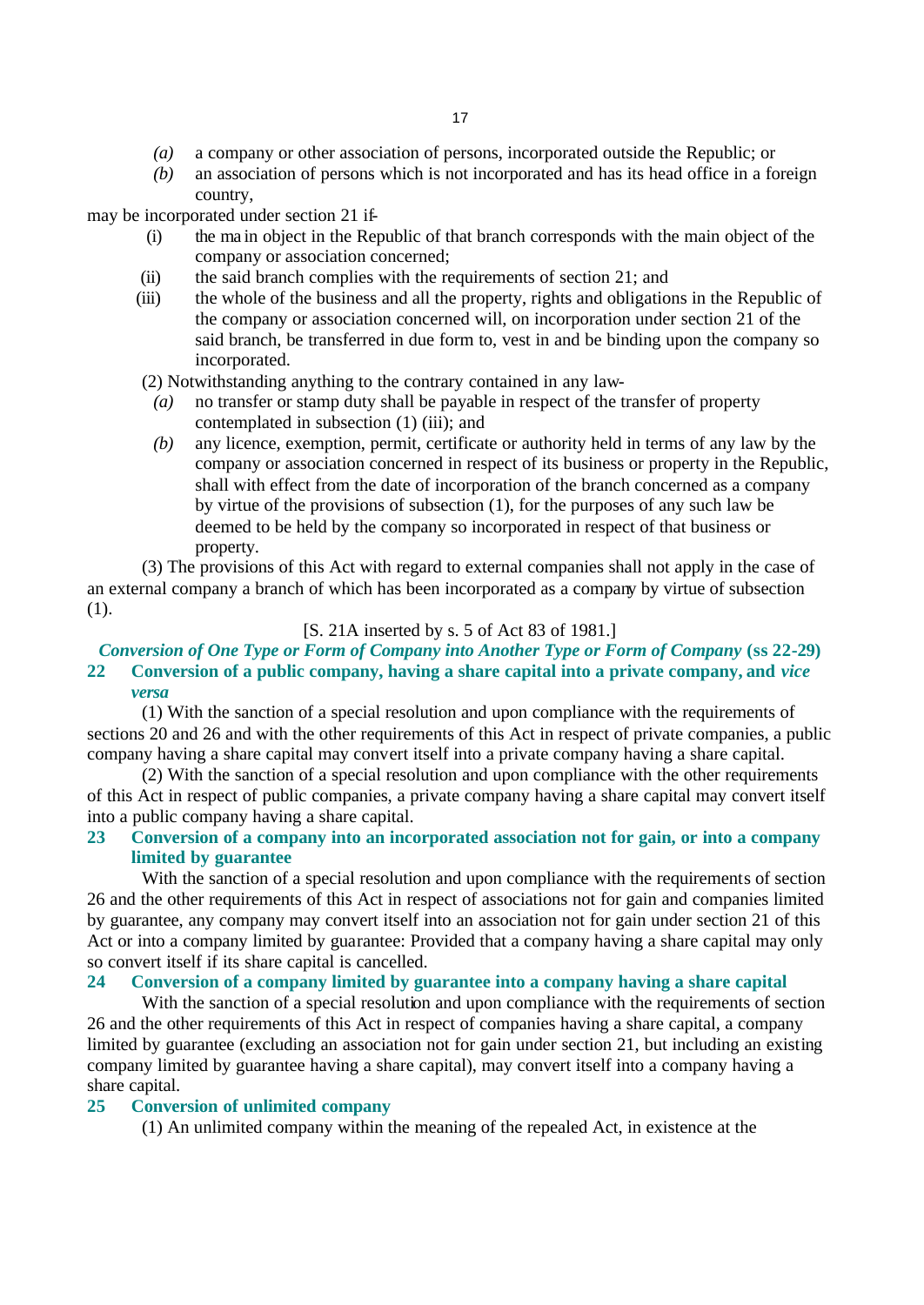commencement of this Act, may with the sanction of a special resolution and upon compliance with the requirements of section 26 and the other requirements of this Act, convert itself into any type or form of company provided for by this Act, but such conversion shall not affect the liability of its members in respect of any debts, liabilities or obligations incurred or contracts entered into by, with or on behalf of the company before the conversion.

(2) Until such conversion has taken place the provisions of the repealed Act shall continue to apply to such unlimited company as if that Act had not been repealed.

(3) If after one year from the date of commencement of this section any such unlimited company which is a private company, has not converted itself as provided for in this section, it shall be obliged thereafter to comply with the provisions of section 302 (4) as to the lodging of its annual financial statements with the Registrar, as if it were a public company having shares of par value or shares of no par value, as the case may be.

#### **26 Notice of intended conversion of company**

(1) Any company intending to convert itself into another type or form of company shall not less than three weeks before the date of the meeting convened for the purpose of passing the required special resolution, give notice in the *Gazette* of such intention, specifying the particulars of the proposed conversion and the date and place of the meeting: Provided that this subsection shall not apply to any private company having a share capital intending to convert itself into a public company having a share capital.

(2) If any company intending to convert itself into another type or form of company is a public company having a share capital, it shall, in addition, send the notice referred to in subsection (1) to every creditor of the company by registered post not less than three weeks before the date of the meeting.

# **27 Contents and form of articles on conversion**

When the articles of any company are to be altered for the purpose of converting the company into another type or form of company under section 22, 24 or 25, the provisions of sections 59 (2) and 60 (1) as to the contents and form of articles shall apply *mutatis mutandis* to the articles of the said company.

#### **28 Amendment of certificate of incorporation of converted company and when conversion effective**

(1) The Registrar shall, on the registration of the special resolution concerned, upon payment of the prescribed fee and upon being satisfied that the requirements of this Act have been complied with, register any conversion in the register of companies and shall issue an amended certificate of incorporation, stating the date of the first registration of the company, its former name, the name as altered and the nature of the conversion.

(2) Any such conversion shall take effect as from the date of the amended certificate of incorporation issued under subsection (1).

(3) The Registrar shall give notice in the prescribed manner of the conversion of a company into another type or form of company.

[Sub-s. (3) substituted by s. 6 of Act 24 of 2006.] **29 Effect of conversion and alteration of other registers**

(1) The conversion of a company into another type or form of company under this Act shall not affect the corporate existence of the company as from the date of its first registration, nor any of its rights, debts, liabilities, obligations incurred or contracts entered into by, with, or on its behalf at any time nor render defective any legal proceedings by or against the company, and any legal proceedings that could have been continued or commenced by or against it prior to the conversion, may, notwithstanding such conversion, be continued or commenced against the company as converted.

(2) If as a result of the conversion of a company into another type or form of company, any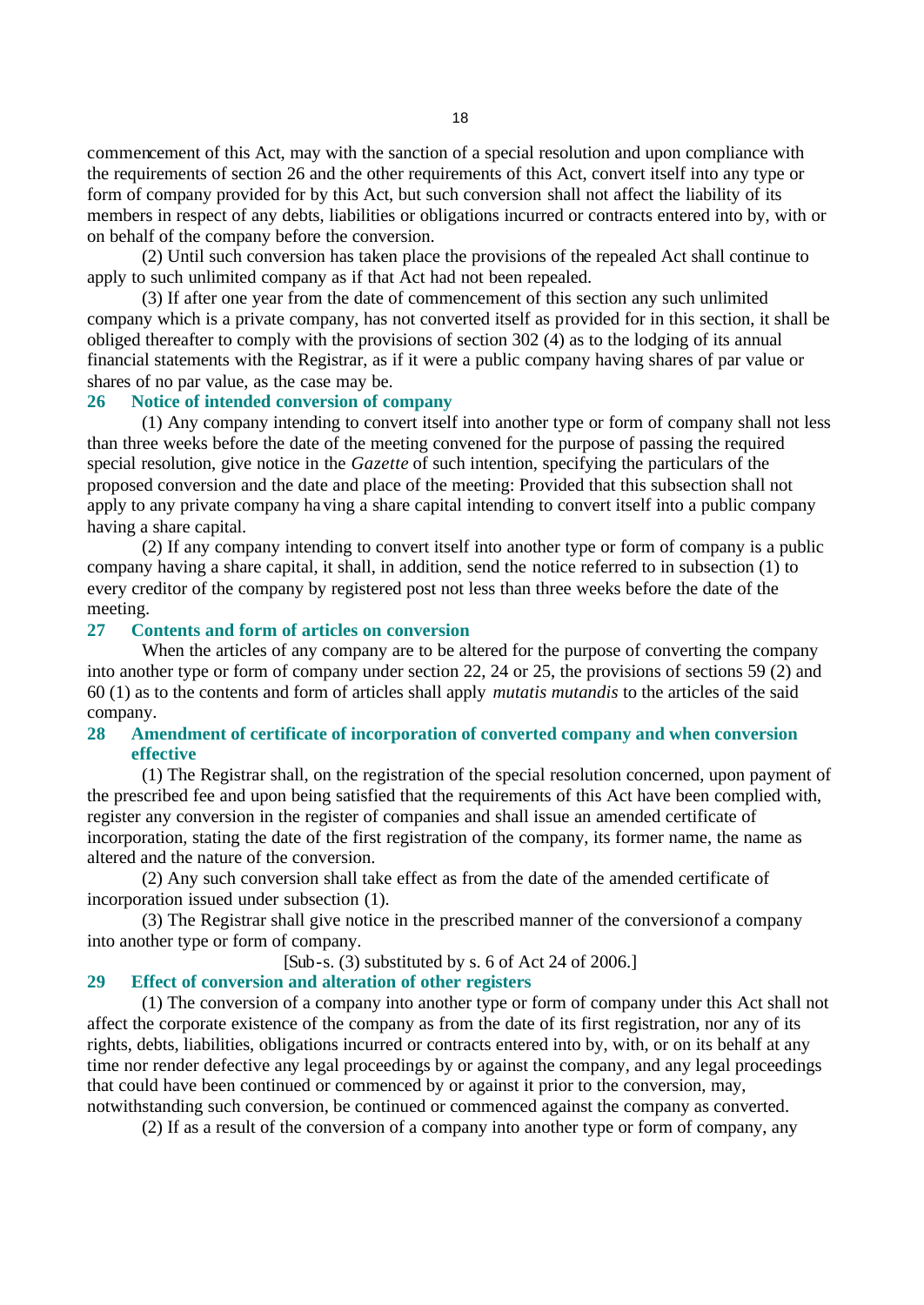alteration in its name pursuant to the requirements of this Act is necessary, the alteration shall not be deemed to be a change of name for the purposes of section 44 (1).

(3) Upon the production by a company of an amended certificate of incorporation or a certified copy thereof to any registrar or other officer charged with the maintenance of a register under any Act, and on compliance with the requirements of such registrar or officer as to the form of application, if any, and the payment of any prescribed fee, such registrar or other officer shall make in his register all such alterations as are necessary by reason of the conversion of the company into another type or form of company.

#### *Conversion of Companies and Close Corporations* **(ss 29A-29D)**

[Heading inserted by s. 3 (1) of Act 70 of 1984.]

# **29A Meaning of 'close corporation'**

In sections 29B, 29C and 29D 'close corporation' means a corporation as defined in section 1 of the Close Corporations Act, 1984.

[S. 29A inserted by s. 3 (1) of Act 70 of 1984.]

# **29B Cancellation of registration of memorandum and articles by Registrar upon conversion of company into close corporation**

When a company is converted into a close corporation in terms of the Close Corporations Act, 1984, the Registrar shall, simultaneously with the registration of the founding statement of the close corporation by the Registrar of Close Corporations in terms of the said Act, cancel the registration of the memorandum and articles of association of the company concerned.

[S. 29B inserted by s. 3 (1) of Act 70 of 1984.]

# **29C Conversion of close corporation into company** Cases

(1) A close corporation may, with the written consent of all its members, be converted into a company, provided that every member of the close corporation becomes a member of such company.

(2) A close corporation to be converted into a company as contemplated in subsection (1) may, subject to the provisions of this section, apply to be incorporated as a company under Chapter IV of this Act.

(3) If an application referred to in subsection (2) complies with the provisions of the said Chapter IV and of subsection (4)-

- *(a)* the Registrar sha ll register the memorandum and articles in accordance with the provisions of section 63; and
- *(b)* the Registrar shall satisfy himself that simultaneously with such registration, the registration of the founding statement of the close corporation concerned is cancelled in accordance with the provisions of the Close Corporations Act, 1984.
- (4) *(a)* An application referred to in subsection (2) shall be accompanied by-
- (i) a statement of the paid-up share capital (if any) for an amount not greater than the excess of the fair value of the assets to be acquired by the company, over the liabilities to be assumed by the company by reason of the conversion: Provided that the company may treat any portion of such excess not reflected as paid -up share capital, as distributable reserves; and
- (ii) a statement by the close corporation's accounting officer, based on the performance of his duties under the Close Corporations Act, 1984, that he is not aware of any contravention of the said Act by the close corporation or its members or of any circumstances which may render the members of the close corporation together with the close corporation jointly and severally liable for the corporation's debts.

*(b)* The shares or the nominal value of the shares to be held in the company by the members individually need not necessarily be in proportion to the members' interests as stated in the founding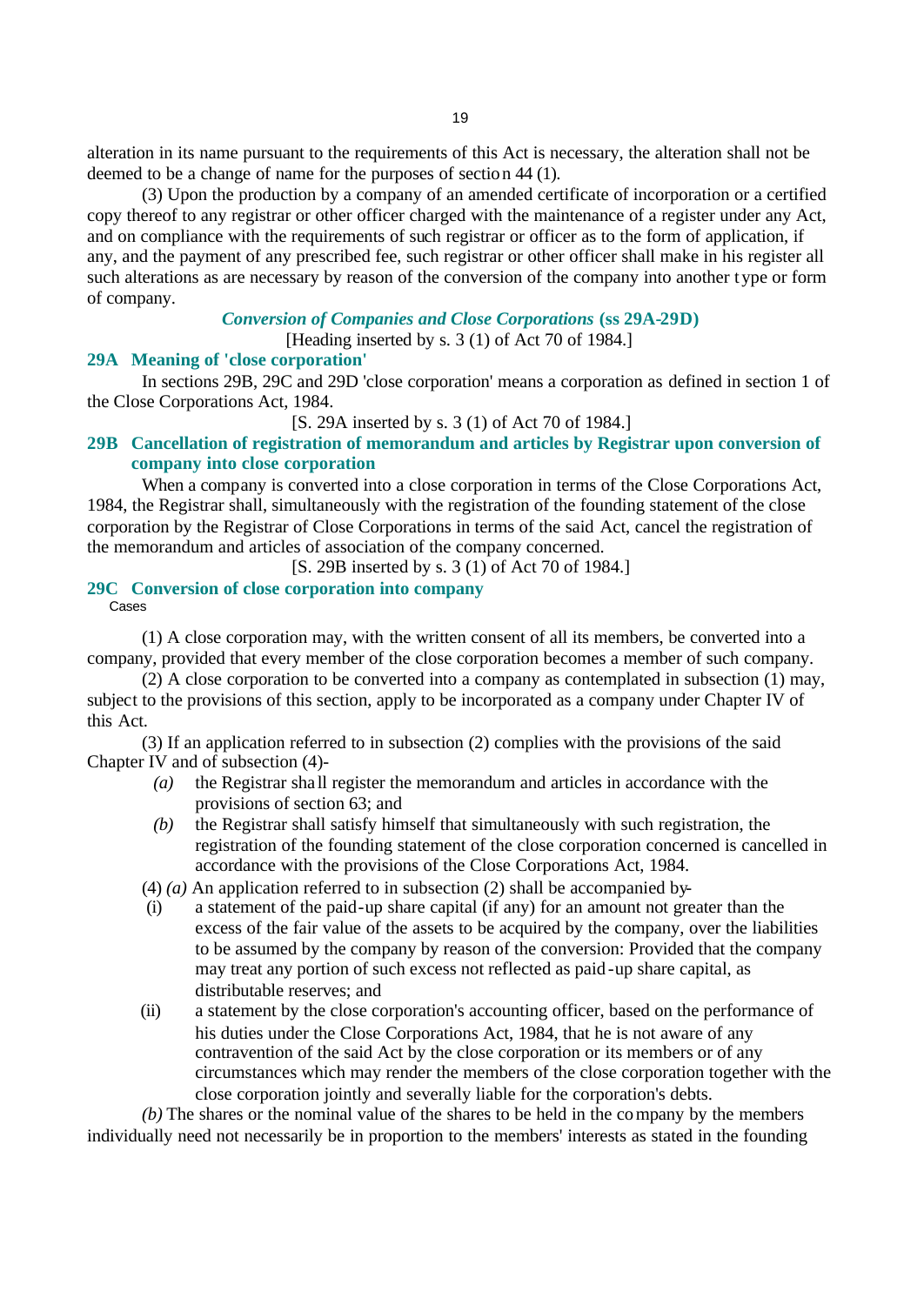statement of the close corporation concerned.

(5) The Registrar shall give notice in the prescribed manner of the conversion of a close corporation into a company.

> [Sub-s. (5) substituted by s. 7 of Act 24 of 2006.] [S. 29C inserted by s. 3 (1) of Act 70 of 1984.]

# **29D Effect of conversion of close corporation into a company**

Cases

(1) *(a)* On the registration of a company converted from a close corporation, all the assets, liabilities, rights and obligations of the corporation shall vest in the company.

*(b)* Any legal proceedings instituted before the registration by or against the corporation, may be continued by or against the company, and any other thing done by or in respect of the corporation, shall be deemed to have been done by or in respect of the company.

*(c)* The juristic person which existed as a close corporation before the conversion shall notwithstanding the conversion continue to exist as a juristic person, but in the form of a company. [Para. *(c)* added by s. 2 (1) of Act 63 of 1988.]

(2) Upon the production by a company which has been converted from a close corporation of a certificate of incorporation refe rred to in section 64 to any registrar or other officer charged with the maintenance of a register under any law, and on compliance with the requirements of such registrar or officer as to the form of application (if any) and the payment of any required fee, such registrar or other officer shall make in his register all such alterations as are necessary by reason of the change effected by the conversion of the close corporation into a company: Provided that no transfer or stamp duty shall be payable in respect of such alterations in a register.

[S. 29D inserted by s. 3 (1) of Act 70 of 1984.]

#### *Limitations on Partnerships and Associations for Gain* **(ss 30-31)**

# **30 Prohibition of associations or partnerships exceeding twenty members, and exemption** Cases

(1) No company, association, syndicate or partnership consisting of more than twenty persons shall be permitted or formed in the Republic for the purpose of carrying on any business that has for its object the acquisition of gain by the company, association, syndicate or partnership, or by the individual members thereof, unless it is registered as a company under this Act, or is formed in pursuance of some other law or was before the thirty-first day of May, 1962, formed in pursuance of Letters Patent or Royal Charter.

(2) The provisions of subsection (1) shall not apply with reference to the formation by persons qualified to carry on any organized professions which are designated by the Minister by notice in the *Gazette*, of any association, syndicate or partnership for the purpose of carrying on such professions and/or any combinations of such professions.

# **31 Unregistered associations carrying on business for gain not to be corporate bodies** Cases

No association of persons formed after the thirty-first day of December, 1939, for the purpose of carrying on any business that has for its object the acquisition of gain by the association or by the individual members thereof, shall be a body corporate, unless it is registered as a company under this Act or is formed in pursuance of some other law or was before the thirty-first day of May, 1962, formed in pursuance of Letters Patent or Royal Charter.

#### **CHAPTER IV**

# **FORMATION, OBJECTS, CAPACITY, POWERS, NAMES, REGISTRATION AND INCORPORATION OF COMPANIES, MATTERS INCIDENTAL THERETO AND DEREGISTRATION (ss 32-73D)**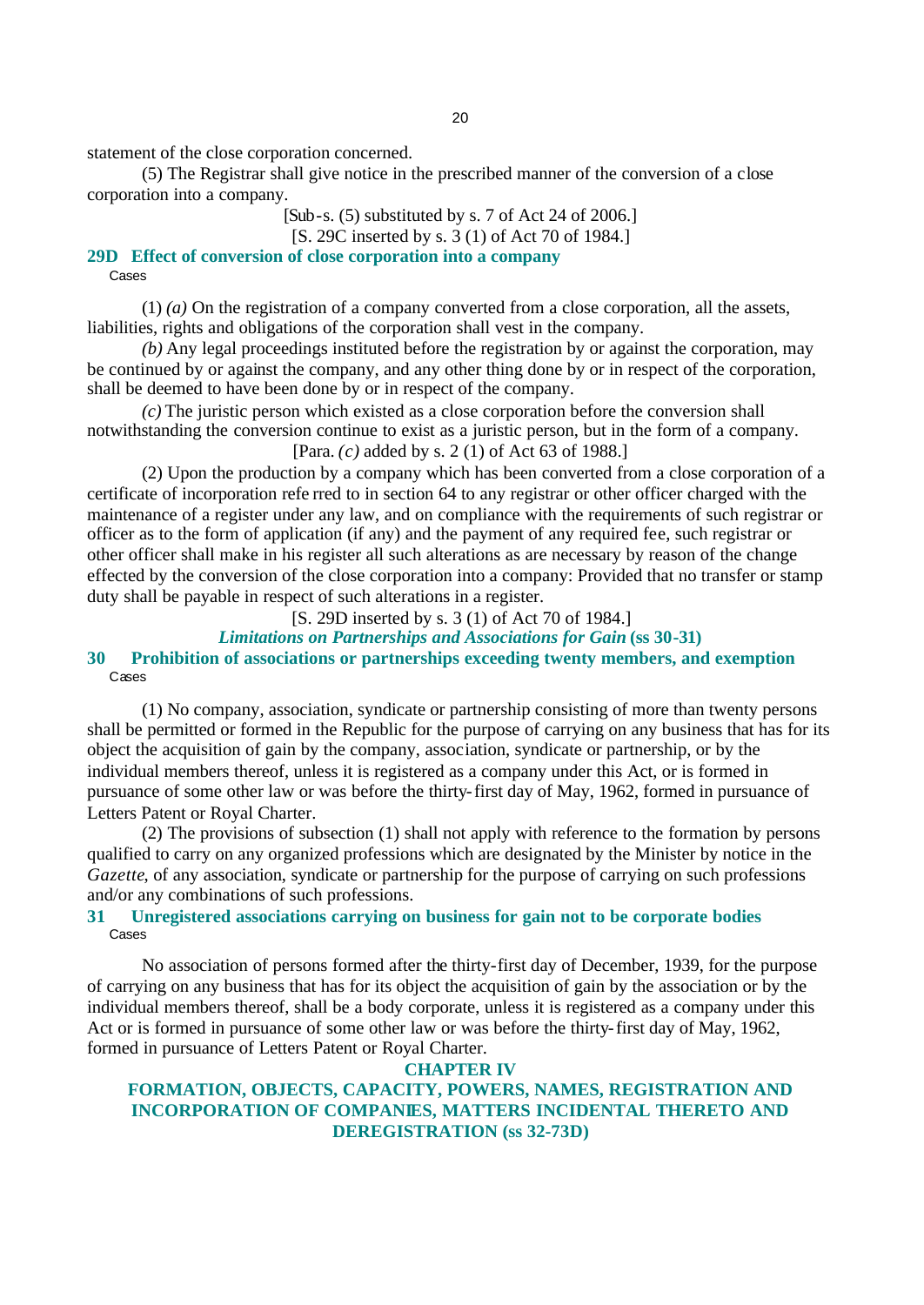# *Formation, Objects and Powers* **(ss 32-40)**

# **32 Mode of forming company**

Any seven or more persons or, where the company to be formed is a private company, any two or more persons associated for any lawful purpose or, where the company to be formed is to be a private company with a single member, any one person for any lawful purpose, may form a company having a share capital or a company limited by guarantee and secure its incorporation by complying with the requirements of this Act in respect of the registration of the memorandum and articles.

# **33 Capacity, main object and ancillary objects of company**

(1) Any company formed in pursuance of section 32 shall have the capacity determined by the main object stated in its memorandum and there shall be included in its capacity unlimited objects ancillary to the said main object except such specific ancillary objects as are expressly excluded in its memorandum.

(2) If the main business actually carried on at any time by a company referred to in subsection (1) falls within the capacity of the company by virtue only of an object ancillary to the main object stated in its memorandum, such main business shall be deemed to be the main object of that company for the purposes of the said subsection.

(3) Notwithstanding anything contained in the memorandum of any existing company, the main business which it actually carries on at the commencement of this section, shall be deemed to be its main object.

## **34 Powers of company**

Subject to any limitation imposed by this Act, every company shall have plenary powers, including the common powers stated in Schedule 2 to this Act, to enable it to realize its main and ancillary objects, except such specific powers as are expressly excluded or qualified in its memorandum.

# **35 Power as to pre -incorporation contracts**

Cases

Any contract made in writing by a person professing to act as agent or trustee for a company not yet incorporated shall be capable of being ratified or adopted by or otherwise made binding upon and enforceable by such company after it has been duly incorporated as if it had been duly incorporated at the time when the contract was made and such contract had been made without its authority: Provided that the memorandum of its registration contains as an object of such company the ratification or adoption of or the acquisition of rights and obligations in respect of such contract, and that such contract has been lodged with the Registrar together with the lodgment for registration of the memorandum and articles of the company.

[S. 35 amended by s. 8 of Act 24 of 2006.]

# **36 Acts** *ultra vires* **the company not void**

No act of a company shall be void by reason only of the fact that the company was without capacity or power so to act or because the directors had no authority to perform that act on behalf of the company by reason only of the said fact and, except as between the company and its members or directors, or as between its members and its directors, neither the company nor any other person may in any legal proceedings assert or rely upon any such lack of capacity or power or authority.

# **37 Loans made and security provided by a subsidiary**

- (1) *(a)* If-
- (i) any funds of a company were employed directly or indirectly (whether through the instrumentality of its subsidiary or otherwise) in a loan to any company which is its holding company or which is a subsidiary of that holding company but not a subsidiary of itself; or
- (ii) a company directly or indirectly (whether through the instrumentality of its subsidiary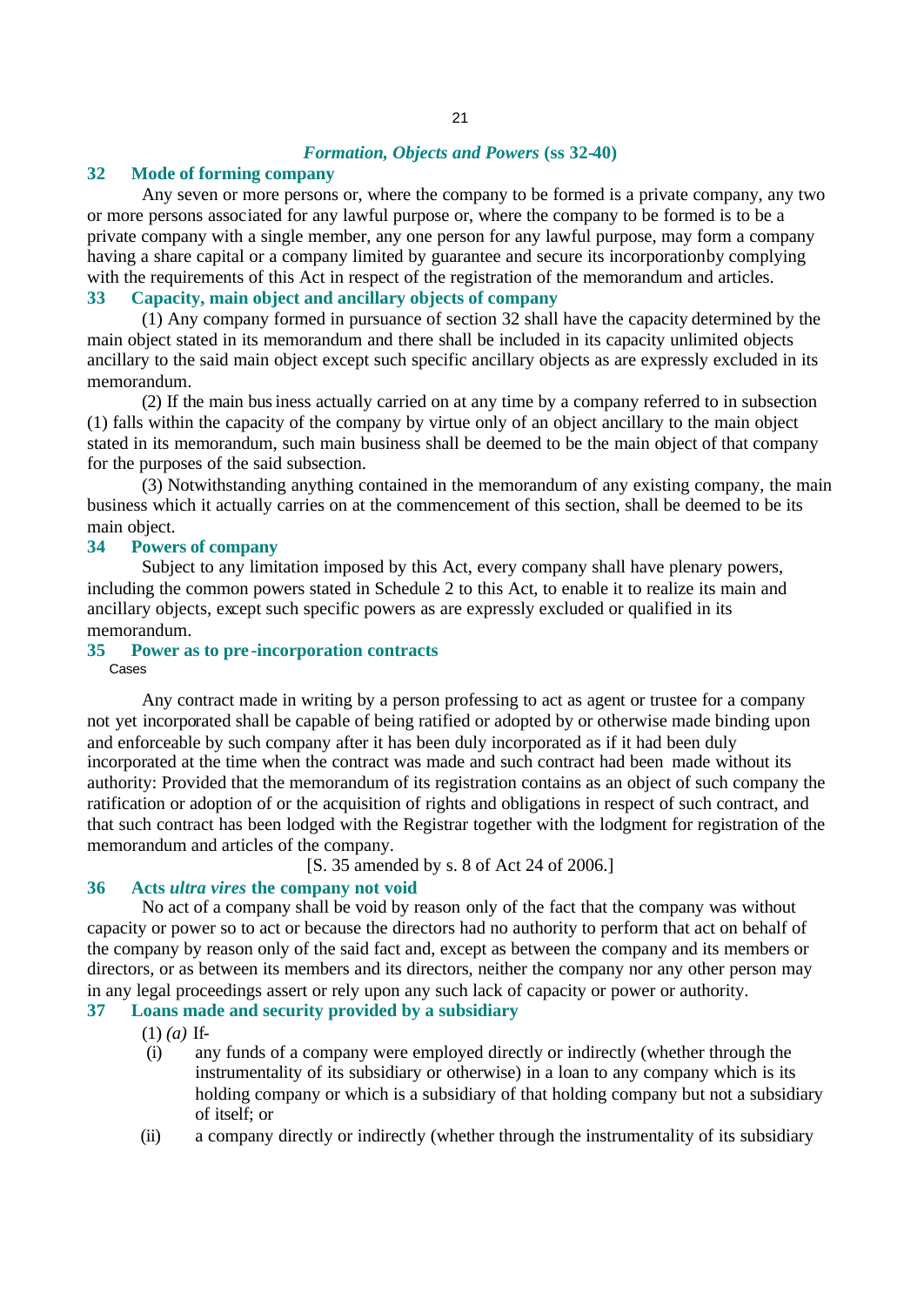or otherwise) provided any security to another person in connection with an obligation of any company which is its holding company or which is a subsidiary of that holding company but not a subsidiary of itself,

particulars of that loan or security, as the case may be, shall be stated in the annual financial statements of the company for every year during which such loan or security was in operation.

*(b)* The provisions of paragraph *(a)* shall not apply in respect of loans made or security provided *bona fide* in the ordinary course of the business of a company actually and regularly carrying on a business a substantial part of which is the making of loans or the provision of security, as the case may be.

(2) *(a)* Any director or officer of a company who fails to take all reasonable steps to secure compliance with the provisions of subsection (1) shall be guilty of an offence.

*(b)* In any prosecution against any director or officer of a company under paragraph *(a)*, the defence referred to in section 284 (4) *(b)* shall, *mutatis mutandis*, be available to him.

(3) *(a)* Any director or officer of a company who authorizes or permits or is a party to the making of any loan or the provision of any security contemplated in subsection (1) *(a)*, shall be liable to the company for any damage directly arising from the making of such loan or the provision of such security on terms or conditions which, at the time of the making of such loan or the provision of such security, were not fair to the company or failed to provide reasonable protection for its business interests: Provided that a director or officer who has paid any amount as damages by virtue of the provisions of this paragraph may recover such part of that amount as the Court considers equitable, from any other director or officer who is in terms of this paragraph also liable to the company for the same damage.

*(b)* For the purposes of paragraph *(a)*, **'director or officer'** of a company shall include any director or officer of a holding company of such company, and for the purposes of recovery of such damages as are contemplated in the said paragraph *(a)* the provisions of sections 266, 267 and 268 shall *mutatis mutandis* apply as if a director or officer or past director or officer of such holding company was a director or officer or past director or officer of such company, respectively.

*(c)* In enquiring, for the purposes of paragraph *(a)*, whether or not any terms or conditions were fair to the company or failed to provide reasonable protection for its business interests, regard shall be had, without prejudice to the generality of the enquiry, to-

- (i) whether, in view of the financial position of the parties, the loan should have been made or the security should have been provided at all;
- (ii) in the case of a loan, whether security has been or should in the circumstances have been provided therefor, and whether any security provided therefor is adequate;
- (iii) the consideration for the loan or security, including any interest or other benefit received therefor;
- (iv) the term of the loan or security; and
- (v) the manner of repayment of the loan or discharge of the security.

*(d)* The provisions of this subsection shall not derogate from any other rule of law relating to the liability of a director or officer of a company.

(4) For the purposes of this section-

- *(a)* **'funds'** includes money, shares, debentures or any other property;
- *(b)* **'loan'** includes any credit extended by a company, if the debt concerned is not payable or being paid in accordance with the normal business practice of the company in respect of the payment to it of other debts of the same kind;
- *(c)* **'security'** includes a guarantee.

(5) The provisions of this section shall not apply to anything done by a company with the consent of all its members.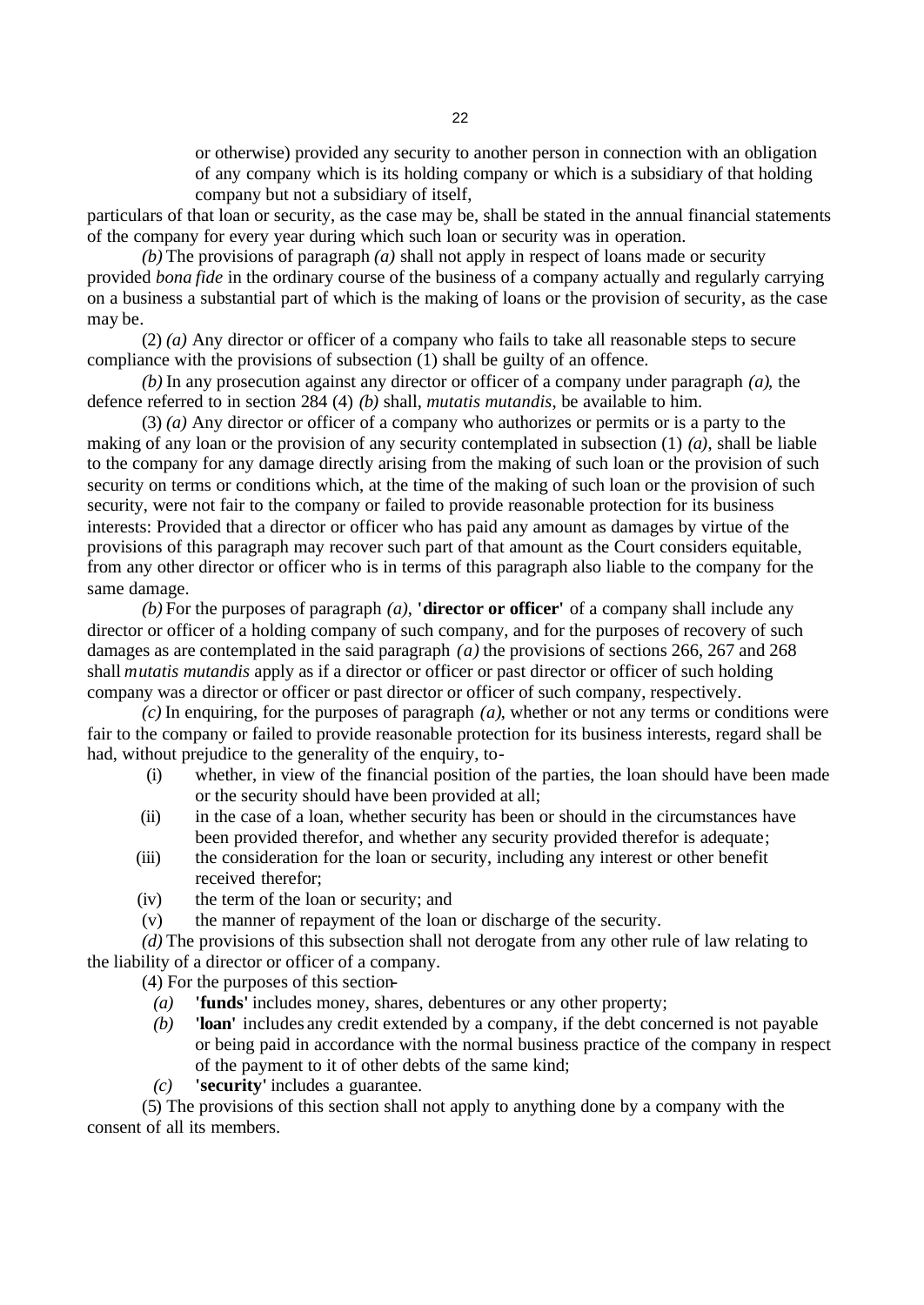#### [S. 37 amended by s. 2 of Act 76 of 1974 and substituted by s. 3 (1) of Act 64 of 1977.] **38 No financial assistance to purchase shares of company or holding company** Cases

(1) No company shall give, whether directly or indirectly, and whether by means of a loan, guarantee, the provision of security or otherwise, any financial assistance for the purpose of or in connection with a purchase or subscription made or to be made by any person of or for any shares of the company, or where the company is a subsidiary company, of its holding company.

(2) The provisions of subsection (1) shall not be construed as prohibiting-

- *(a)* the lending of money in the ordinary course of its business by a company whose main business is the lending of money; or
- *(b)* the provision by a company, in accordance with any scheme for the time being in force, of money for the subscription for or purchase of shares of the company or its holding company by trustees to be held by or for the benefit of employees of the company, including any director holding a salaried employment or office in the company; or
- *(c)* the making by a company of loans to persons, other than directors, *bona fide* in the employment of the company with a view to enabling those persons to purchase or subscribe for shares of the company or its holding company to be held by themselves as owners; or
- *(d)* the provision of financial assistance for the acquisition of shares in a company by the company or its subsidiary in accordance with the provisions of section 85 for the acquisition of such shares.

[Para. *(d)* added by s. 3 of Act 37 of 1999.]

(2A) Subsection (1) does not prohibit a company from giving financial assistance for the purchase of or subscription for shares of that company or its holding company, if-

- *(a)* the company's board is satisfied that-
	- (i) subsequent to the transaction, the consolidated assets of the company fairly valued will be more than its consolidated liabilities; and
	- (ii) subsequent to providing the assistance, and for the duration of the transaction, the company will be able to pay its debts as they become due in the ordinary course of business; and
- *(b)* the terms upon which the assistance is to be given is sanctioned by a special resolution of its members.

[Sub-s. (2A) inserted by s. 9 of Act 24 of 2006.]

(2B) For the purposes of paragraph (2A) *(a)*, the directors must account for any contingent liabilities which may arise to the company, including any contingent liability which may result from giving the assistance.

[Sub-s. (2B) inserted by s. 9 of Act 24 of 2006.]

(3) *(a)* Any company which contravenes the provisions of this section, and every director or officer of such company, shall be guilty of an offence.

*(b)* For the purpose of this subsection 'director', in relation to a company, includes any person who at the time of the alleged contravention was a director of the company.

*(c)* It shall be a defence in any proceedings under this section against any director or officer of a company if it is proved that the accused was not a party to the contravention.

# **39 Company not to be a member of its holding company**

Cases

(1) Save as is provided in subsection (2), if shares in a company are acquired in accordance with section 89 by its subsidiary, for so long as such shares are held by the subsidiary-

*(a)* no voting rights attaching to such shares may be exercised; and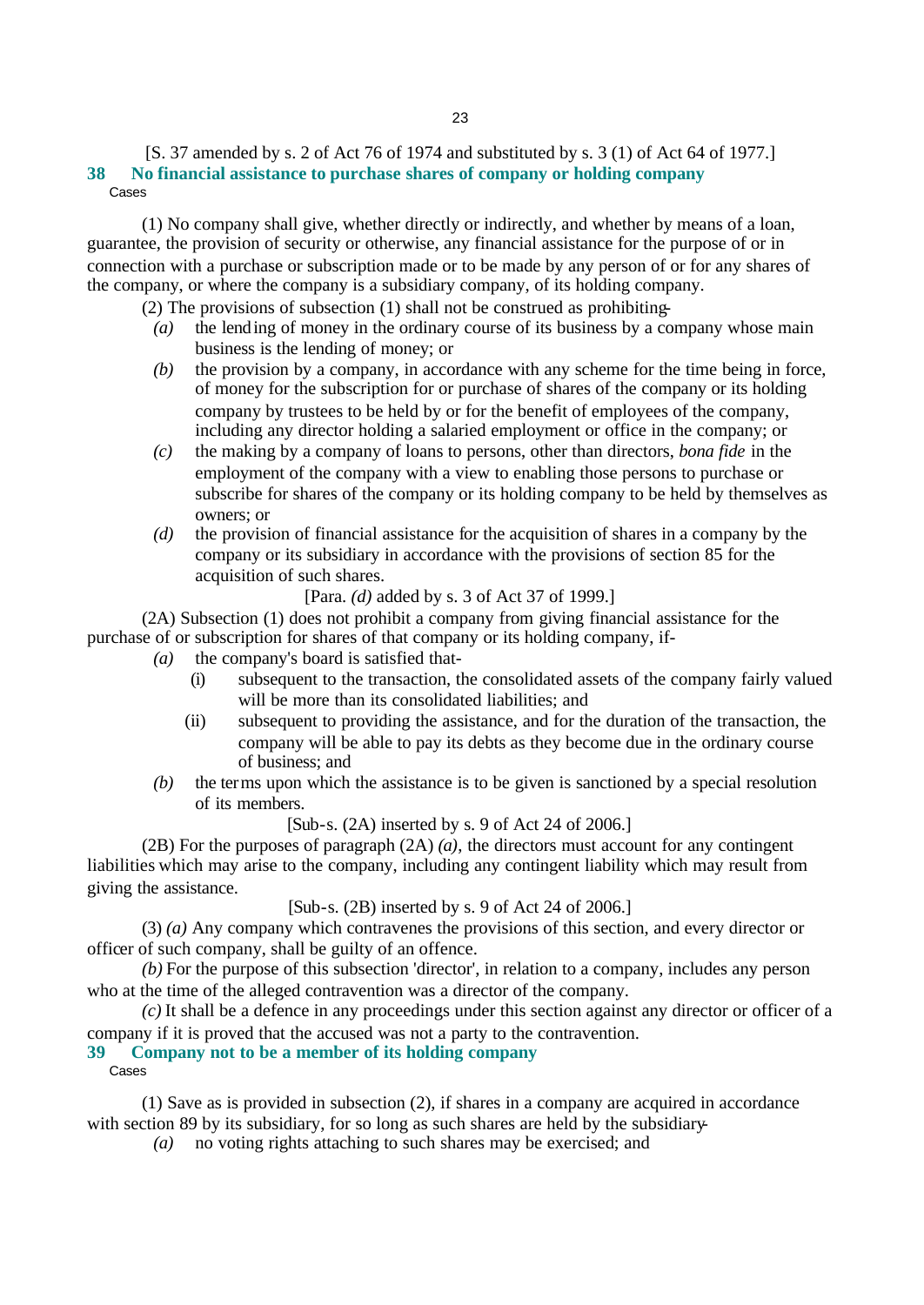*(b)* the percentage of votes able to be cast at any meeting of shareholders shall be reduced by the number of shares held by the subsidiary:

Provided that this subsection shall not apply where the shares are acquired in a subsidiary of the holding company which is also a subsidiary of the acquiring company.

[Sub-s. (1) substituted by s. 4 *(a)* of Act 37 of 1999.]

(2) The provisions of subsection (1) shall not apply in relation to a subsidiary acting in a representative capacity or as a trustee, unless the holding company or a subsidiary thereof is beneficially interested under the trust and is not so interested only by way of security for the purposes of a transaction entered into by it in the ordinary course of a business which includes the lending of money.

 $(3)$  ......

[Sub-s. (3) amended by s. 3 of Act 76 of 1974 and deleted by s. 4 *(b)* of Act 37 of 1999.]  $(4)$  ......

[Sub-s. (4) deleted by s. 4 *(b)* of Act 37 of 1999.]

(5) In relation to a company limited by guarantee which is a holding company, the reference in this section to shares of a company, shall be construed as including a reference to the interest of its members as such, whatever the form of that interest.

#### **40 No division into interests, rights to profits or shares in guarantee companies**

(1) In the case of a company limited by guarantee, every provision in the memorandum or articles or in any resolution of the company purporting to give any person a right to participate in the divisible profits of the company otherwise than as a member shall be void.

(2) Any provision in the memorandum or articles or in any resolution of a company limited by guarantee, purporting to divide the undertaking of the company into shares or interests shall be void.

*Names of Companies* **(ss 41-51)**

# **41 Names of companies not to be undesirable**

Cases

No memorandum containing a name for a company to be incorporated shall be registered if in the opinion of the Registrar the name is undesirable.

#### **42 Reservation of name**

(1) Subject to the provisions of section 41, the Registrar shall, on written application on the prescribed form and on payment of the prescribed fee for each such written application form lodged, reserve a name (approved by the Registrar) or literal translation into not more than one other official language of the Republic of a name of a company or a shortened form of the name or name so translated of a company, pending the registration of a memorandum or a change of name by that company or the registration of another form of the name or translated name.

[Sub-s. (1) substituted by s. 6 of Act 83 of 1981, by s. 2 of Act 35 of 1998 and by s. 2 of Act 39 of 2002.]

(2) Such reservation shall be for a period not exceeding two months or such extended period, not exceeding in all three months, as the Registrar, upon payment of the prescribed fee, may in the special circumstances of any case allow.

# **43 Registration of translation and shortened form of name or defensive name** Cases

(1) The memorandum of any company to be incorporated may contain a literal translation into not more than one other official language of the Republic of the company's name and one shortened form of that name or the name so translated (hereinafter in this Chapter referred to as the translated name), and any company may, on the prescribed form and on payment of the prescribed fee, apply to the Registrar for the registration of such translated name and shortened form of its name or translated name, if in each case the translated name and shortened form of the name or translated name concerned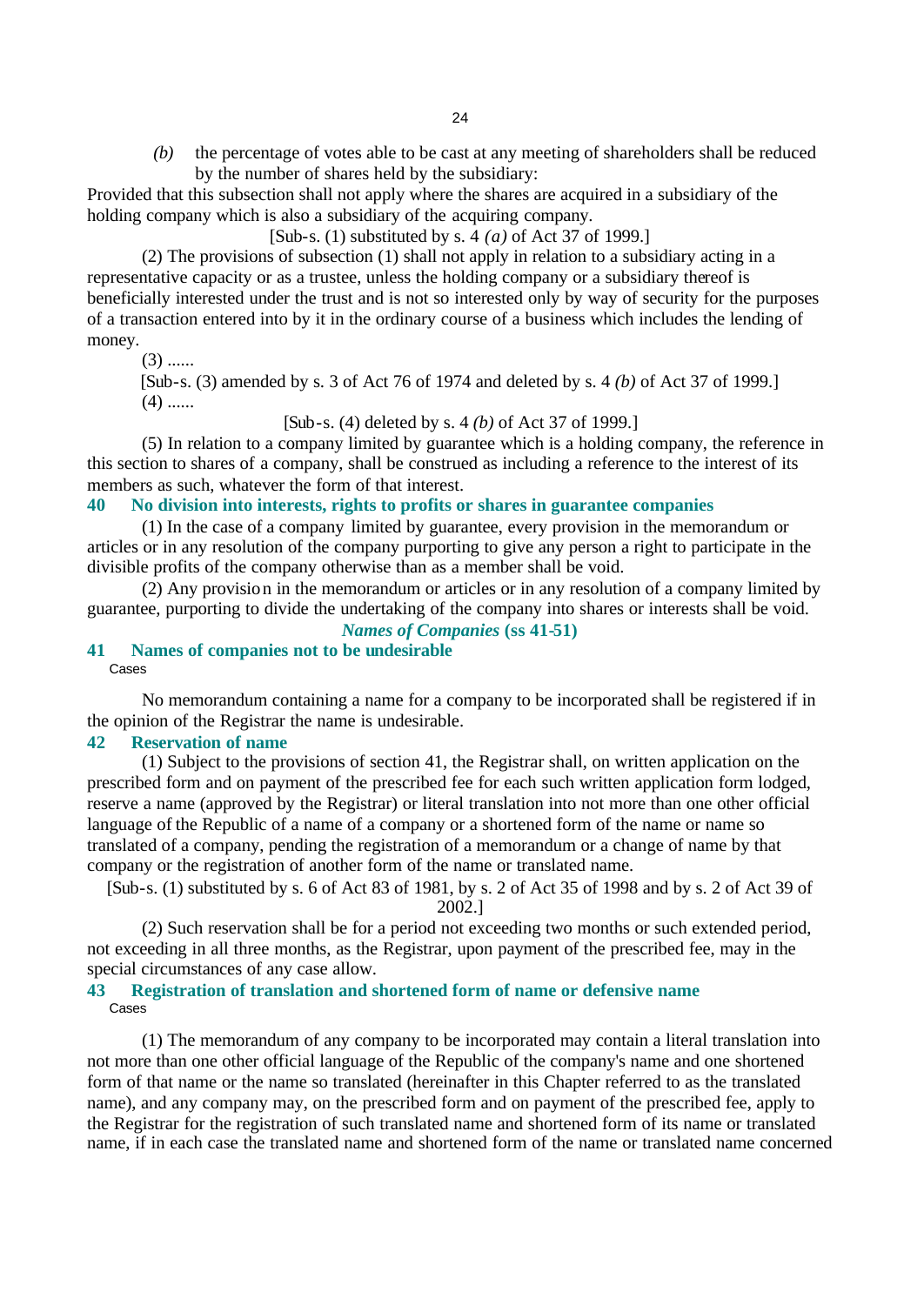is not in the opinion of the Registrar undesirable.

[Sub-s. (1) substituted by s. 7 *(a)* of Act 83 of 1981 and by s. 3 of Act 35 of 1998.]

(2) Any person may on application on the prescribed form and on payment of the prescribed fee apply to the Registrar-

*(a)* to register any name as a defensive name; or

*(b)* to renew the registration of a name as a defensive name,

which is not in the opinion of the Registrar undesirable and in respect of which he has furnished proof, to the satisfaction of the Registrar, that he has a direct and material interest.

[Sub-s. (2) substituted by s. 2 of Act 84 of 1980.]

(2A) If the Registrar grants any application referred to in subsection (2) he shall register the name in question as a defensive name for a period not exceeding two years or renew the registration of the name in question as a defensive name for a period not exceeding two years, as the case may be.

[Sub-s. (2A) inserted by s. 2 of Act 84 of 1980 and substituted by s. 3 of Act 63 of 1988.]

(3) The Registrar shall register such translated name or shortened form of the name or translated name of the company concerned or such defensive name and, where registration is effected pursuant to an application under subsection (1) or (2), the Registrar shall give notice thereof in the prescribed manner.

[Sub-s. (3) substituted by s. 7 *(b)* of Act 83 of 1981 and by s. 10 of Act 24 of 2006.] **44 Change of name and effect thereof**

Cases

(1) *(a)* Any company may by special resolution change its name to a name which is not, in the opinion of the Registrar, undesirable.

*(b)* Where a company changes its name, it shall at the same time, if the translated name or shortened form of the name or translated name of the company has been registered under section 43 (3), and such translated name or shortened form is no longer applicable to the name of the company as changed, apply on the prescribed form and on payment of the prescribed fee-

- (i) to change such translated name or shortened form of the name or translated name to a new translated name or shortened form of the name or translated name approved by the Registrar; or
- (ii) to deregister such former translated name or shortened form of the name or translated name of the company.

[Para. *(b)* substituted by s. 8 *(a)* of Act 83 of 1981.]

(2) Where the name, translated name or shortened form of the name or translated name of a company is changed, the Registrar shall enter the new name, translated name or shortened form of the name or translated name in the register in place of the former name, translated name or shortened form of the name or translated name, issue a certificate of incorporation altered to meet the circumstances of the case or a certificate that the new name, translated name or shortened form of the name or translated name, has been entered in the register in place of the former name, translated name or shortened form of the name or translated name and give notice of the change of name, translated name or shortened form of the name or translated name in the prescribed manner.

[Sub-s. (2) substituted by s. 8 *(b)* of Act 83 of 1981 and by s. 11 of Act 24 of 2006.]

(3) A change of name of a company, shall not affect any rights, debts, liabilities or obligations of the company, nor render defective any legal proceedings by or against the company, and any legal proceedings that could have been continued or commenced by or against it prior to such change of name, may, notwithstanding such change of name, be continued or commence by or against the company under its new name.

(4) Upon the production by a company of an amended certificate of incorporation or a certificate of the change of the name of such company or a certified copy thereof to any registrar or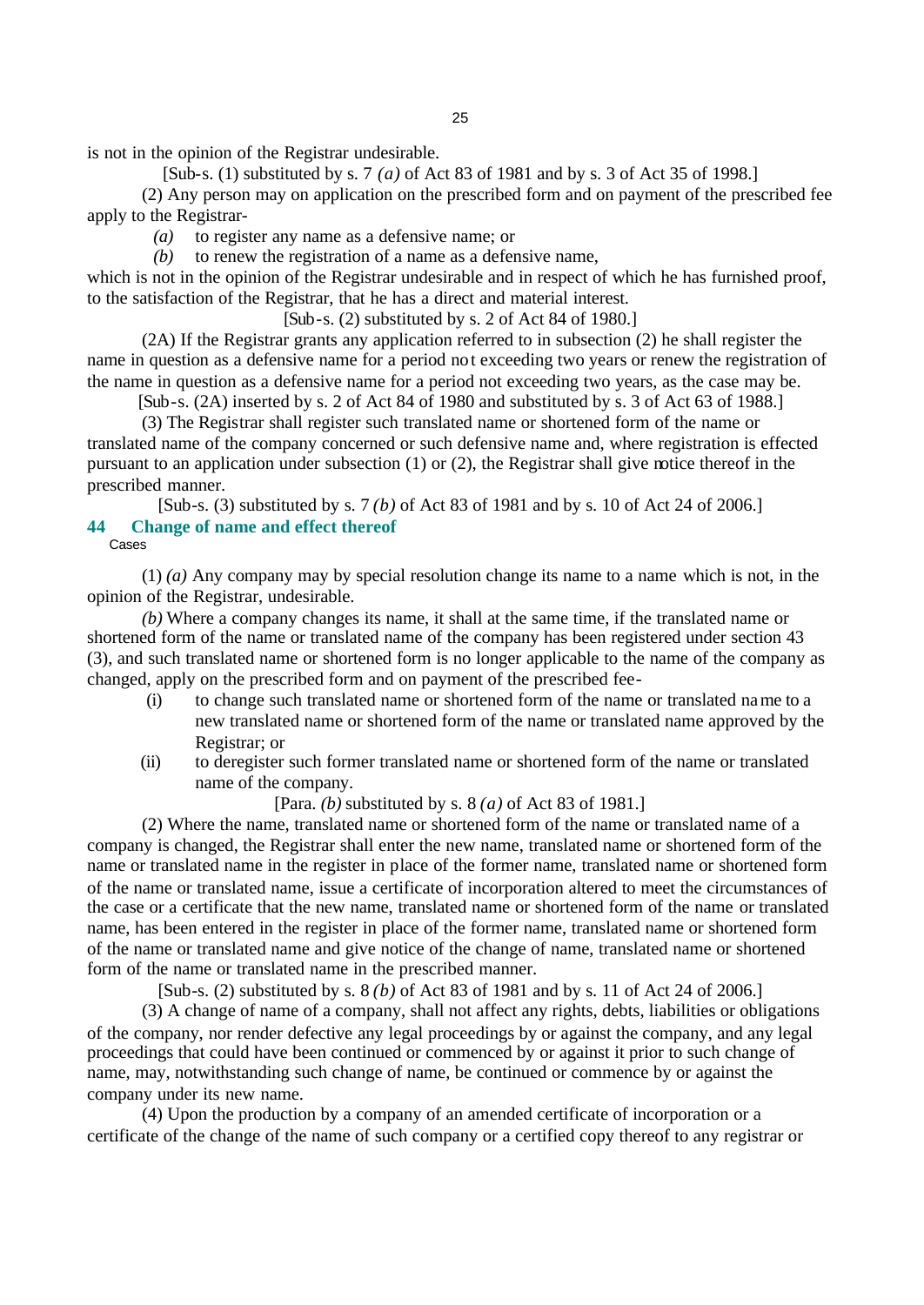other officer charged with the maintenance of a register under any Act, and on compliance with the requirements of such registrar or officer as to the form of application, if any, and the payment of any prescribed fee, such registrar or other officer shall make in his register all such alterations as are necessary by reason of the change of the name of the company.

 $(5)$  ......

[Sub-s. (5) deleted by s. 3 of Act 111 of 1976.]

# **45 Order to change name**

Cases

(1) If within a period of one year after the registration of any memorandum, translated name or shortened form of a name or translated name of a company or after the registration or the renewal of the registration of a name referred to in section 43 (2) or after the date of an amended certificate of incorporation or a certificate of change of name, translated name or shortened form of a name or translated name referred to in section 44 (2), it appears that the name contained in the memorandum or the translated name or shortened form of such name or translated name or the name referred to in section 43 (2) or the changed name or translated name or the shortened form of that changed name or translated name referred to in the last-mentioned certificate is in the opinion of the Registrar undesirable, he shall within such period order the company concerned or the person referred to in section 43 (2) to change the name, translated name or shortened form of the name or translated name concerned.

(2) If within a period of one year after the registration of any memorandum, translated name or shortened form of a name or translated name of a company or a name referred to in section 43 (2) or after the date of an amended certificate of incorporation or a certificate of change of name, translated name or shortened form of a name or translated name referred to in section 44 (2), any person lodges an objection in writing with the Registrar against the name contained in the memorandum or the translated name or shortened form of such name or translated name or the name referred to in section 43 (2) or the changed name or translated name or the shortened form of that changed name or translated name referred to in the last-mentioned certificate, on the grounds that such name, translated name or shortened form of a name or translated name is calculated to cause damage to the objector or is undesirable, the Registrar may, if he is satisfied that the objection is sound, order the company concerned or the person referred to in section 43 (2) to change the said name, translated name or shortened form of a name or translated name.

[Sub-s. (2) substituted by s. 1 *(a)* of Act 18 of 1990.]

(2A) Within a period of two years after the registration of any memorandum, translated name or shortened form of a name or translated name of a company or a name referred to in section 43(2) or after the date of an amended certificate of incorporation or a certificate of change of name, translated name or shortened form of a name or translated name referred to in section 44(2), a person who has not lodged any relevant objection in terms of subsectio n (2) may apply to the Court for an order directing the company concerned or the person referred to in section 43(2) to change the said name, translated name or shortened form on the grounds that the said name, translated name or shortened form is undesirable or is calculated to cause damage to the applicant, and the Court may on such application make such order as it deems fit.

# [Sub-s. (2A) inserted by s. 1 *(b)* of Act 18 of 1990.]

(3) If, at any time, the Registrar is of the opinion that the name of a company, or the translated name or shortened form of a name or translated name of a company, gives so misleading an indication of the nature of its activities as to be calculated to deceive the public, he may order the company concerned to change its name or translated name or the shortened form of its name or translated name, as the case may be.

[S. 45 amended by s. 3 of Act 84 of 1980 and substituted by s. 9 of Act 83 of 1981.]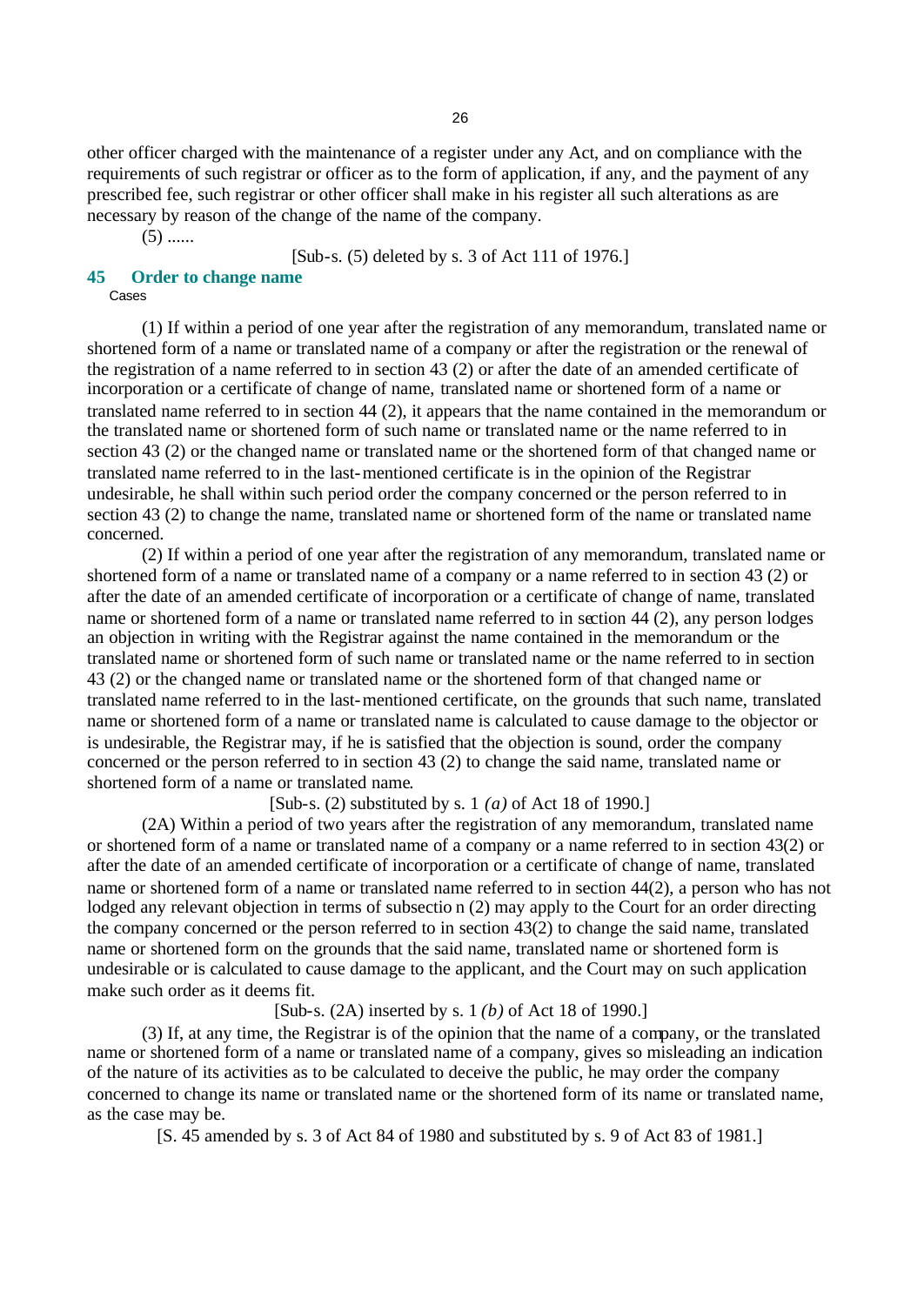## **46 Provisions as to order to change name**

(1) An order under section 45 for the change of a name or translated name of a company or a shortened form of a name or translated name of a company or a name referred to in section 43 (2) shall be issued by the Registrar in writing and sent by registered post to the company at its registered office or postal address, or to the person referred to in section 43 (2) at his or her last-known address, and shall require such company or such person to comply with the order within two months from the date of its issue.

[Sub-s. (1) substituted by s. 10 of Act 83 of 1981 and by s. 5 of Act 35 of 2001.]

(2) The Registrar may, on good cause shown, extend the said period of two months for any further period not exceeding two months.

(3) If such company or such person, as the case may be, fails to comply with any order issued by the Registrar under subsection (1) within the period or extended period referred to in the said subsection or subsection (2), or if such company or such person has applied to Court for relief under section 48 and the Court has upheld the Registrar's order and such company or such person fails to comply with that order within two months from the date of the final decision by the Court, such company or such person shall be guilty of an offence.

# **47 Registrar may call for affidavits and shall give reasons for decisions as to names**

(1) The Registrar may for the purposes of any decision as to any name, translated name or shortened form of a name or translated name referred to in section 41, 42, 43, 44 or 45 call for such evidence on affidavit or otherwise, as he may deem fit.

[Sub-s. (1) substituted by s. 11 of Act 83 of 1981.]

(2) The Registrar shall, upon the request in writing of any person aggrieved by any decision or order of the Registrar under any section referred to in subsection (1) and on payment of the prescribed fee, furnish written reasons for any such decision or order.

**48 Recourse to Court in matters as to names**

Cases

Any company or person aggrieved by any decision or order of the Registrar under section 41, 42, 43, 44 or 45 may, within one month after the date of such decision or order, apply to the Court for relief, and the Court shall have power to consider the merits of any such matter, to receive further evidence and to make any order it deems fit.

[S. 48 substituted by s. 2 of Act 18 of 1990.]

#### **49 Formal requirements as to names of companies**

(1) Subject to the provisions of this section-

- *(a)* the name of a public company having a share capital shall include, as its last word, the word 'Limited';
- *(b)* the name of a private company having a share capital shall include as its last two words, the words '(Proprietary) Limited';
- *(c)* the name of a company limited by guarantee shall include-
	- (i) the word 'Limited' as its last word; and
	- (ii) the statement '(Limited by Guarantee)' subjoined to the said name.

(2) There shall be included in the name of any external company, the memorandum of which has been registered under this Act, the statement 'Incorporated in ... (stating the name of the foreign country concerned)' subjoined to the said name: Provided that if the external company is a body corporate which by the laws of the foreign country concerned is required to subjoint the abbreviation CC of [sic] BK, in capital letters, to the name under which it is registered, the statement 'Incorporated in ...... (stating the name of the foreign country concerned) - external company under section 322' shall be subjointed to the said name.

[Sub-s. (2) amended by Proclamation R57 of 31 March 1994.]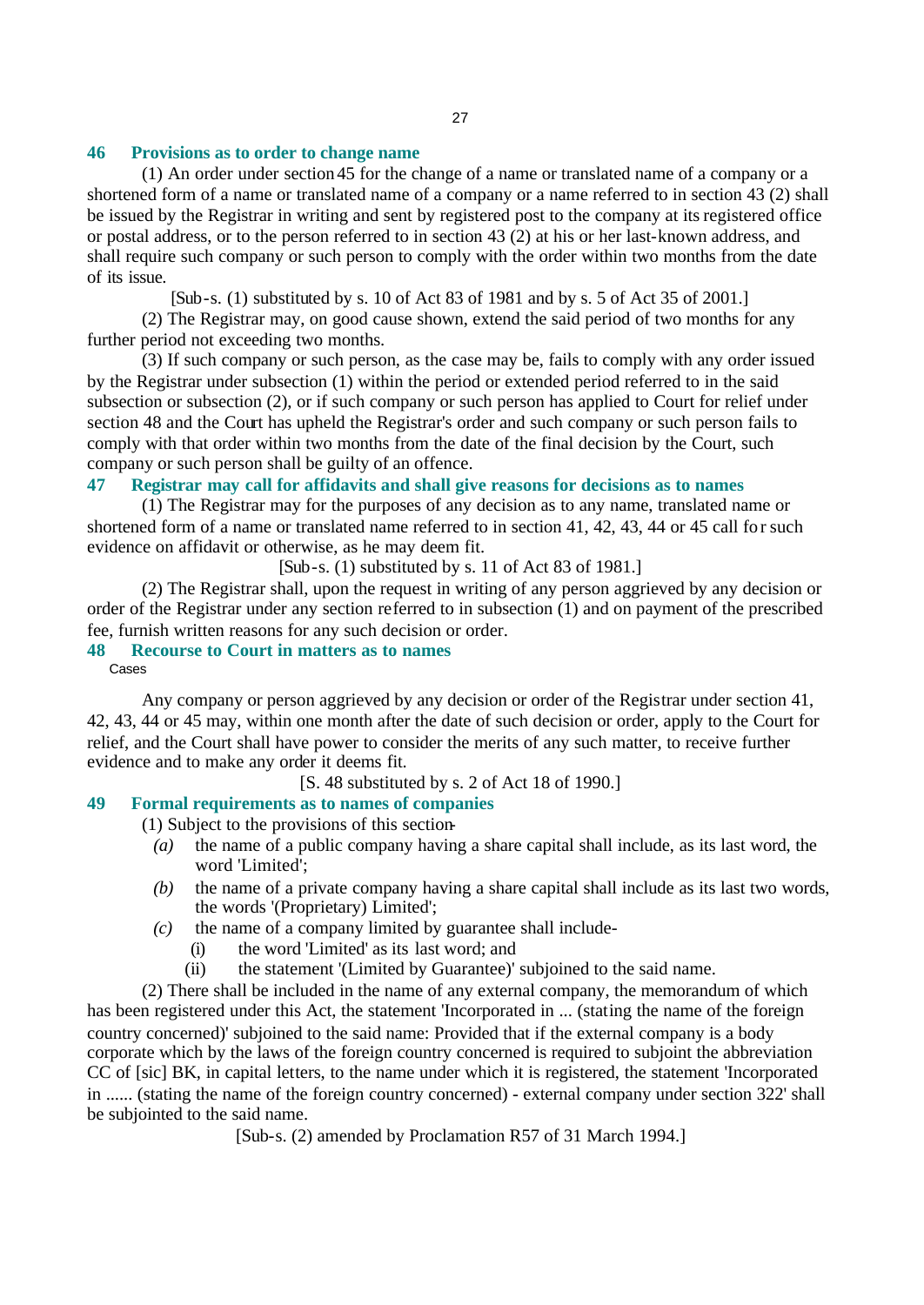(3) The name of an association not for gain incorporated under this Act shall not include the word and statement referred to in subsection (1) *(c)* but the statement 'Association incorporated under section 21' shall be included in and be subjoined to the said name: Provided that an association not for gain incorporated under this Act before the commencement of the Companies Amendment Act, 1980, may instead of the said statement include in and subjoin to its name the statement 'Incorporated association not for gain'.

# [Sub-s. (3) substituted by s. 4 of Act 84 of 1980.]

(4) The name of a private company having a share capital and the memorandum of which contains the provision referred to in section 53 *(b)*, shall not include the words referred to in subsection (1) *(b)*, but shall include the word 'Incorporated', as its last word, in the said name.

(5) If a company is being wound up by the Court or voluntarily or is under judicial management, the statement 'In Liquidation' 'In Voluntary Liquidation', or 'Under Judicial Management', as the case may be, shall be included in and be subjoined to the name of the company concerned and if the winding-up order or judicial management order is discharged, or the voluntary winding-up ceases, the said statement shall be omitted from the name of such company.

(6) The addition to or omission from the name of any company of the words or statements prescribed by this section as a result of-

- *(a)* the conversion of a company into another type or form of company; or
- *(b)* the insertion in or deletion from the memorandum of a private company of the provision referred to in section 53 *(b)*; or
- *(c)* the discharge of a winding-up order or judicial management order or the cessation of voluntary winding-up,

shall not be deemed to be a change of name for the purposes of section 44 (1): Provided that subsections (2), (3) and (4) of that section shall apply in the case of such addition or omission as if it were a change of name.

(7) If a company is being wound up by the Court or voluntarily, or is placed under judicial management, the Registrar shall, on receipt of a copy of the relevant order of Court or on registration of a special resolution for the voluntary winding-up of the company in terms of section 349, alter the register to include in and subjoin to the name of the company concerned the statement 'In Liquidation', 'In Voluntary Liquidation' or 'Under Judicial Management', as the case may be, and if the winding-up order or judicial management order is discharged, or the winding-up ceases, the Registrar shall likewise on receipt of a copy of the relevant order of Court, alter the register to omit the said statement from the name of the company concerned.

[Sub-s. (7) substituted by s. 4 *(a)* of Act 70 of 1984.]

 $(8)$  If any company fails to comply with any provision of subsection  $(1)$ ,  $(2)$ ,  $(3)$ ,  $(4)$ ,  $(5)$  or  $(6)$ or in any way uses a name in contravention of any such provision, it shall be guilty of an offence.

 $(9)$  ......

[Sub-s. (9) deleted by s. 4 *(b)* of Act 70 of 1984.]

#### **50 Use and publication of name by company** Cases

(1) Every company-

- *(a)* shall display its name on the outside of its registered office and every office or place in which its business is carried on, in a conspicuous position and in characters easily legible;
- *(b)* shall have its name engraved in legible characters on its seal (if any);
- *(c)* shall have its name and registration number mentioned in legible characters in all notices and other official publications of the company, including notices or other official publications in electronic format, and in all bills of exchange, promissory notes,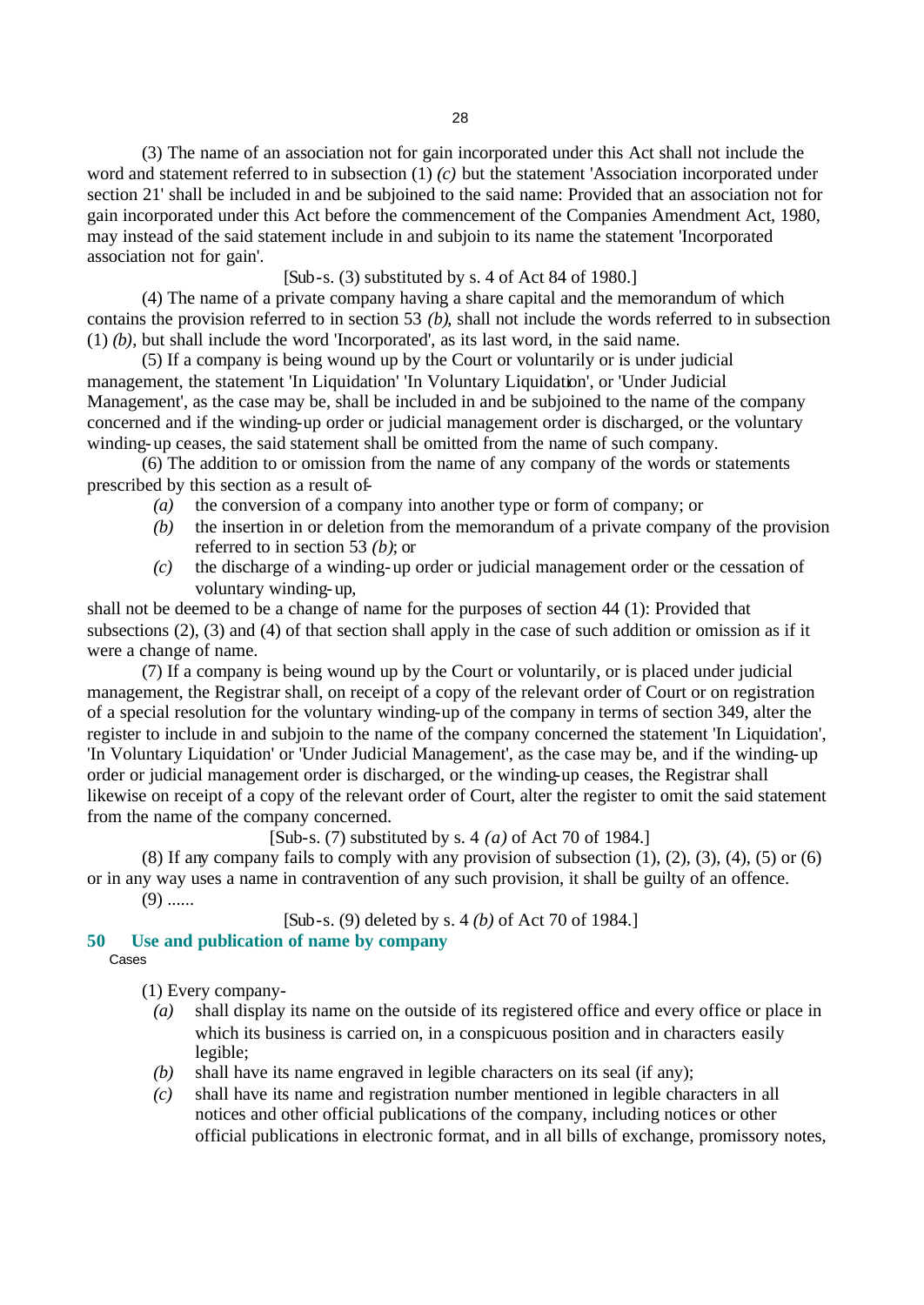endorsements, cheques, and orders for money or goods purporting to be signed by or on behalf of the company and in all letters, delivery notes, invoices, receipts, and letters of credit of the company:

[Para. *(c)* substituted by s. 1 of Act 29 of 1985 and by s. 6 of Act 35 of 2001.]

Provided that for the purposes of this subsection-

- (i) the abbreviations 'Ltd.' or 'Bpk.', 'Pty.' or 'Edms.', 'Inc.' or 'Ing.', 'Co.' or 'Mpy.', and '&' may be used for the words 'Limited' or 'Beperk', 'Proprietary' or 'Eiendoms', 'Incorporated' or 'Ingelyf', 'Company' or 'Maatskappy' and 'and' or 'en', respectively, in a company's name; and
- (ii) no company shall use the shortened form of its name or translated name unless it is used in conjunction with its name or translated name.

[Para. (ii) substituted by s. 12 *(a)* of Act 83 of 1981.]

(2) If a translated name of a company has been registered, the use of that translated name, and if the name of a company consists of or contains words in one of the official languages of the Republic, the use of a name consisting of or containing a literal translation of such words into not more than one other official language, shall be deemed to be sufficient compliance with the requirements of this section.

[Sub-s. (2) substituted by s. 12 *(b)* of Act 83 of 1981 and by s. 4 of Act 35 of 1998.]

(3) If any director or officer of a company or any person on its behalf-

- *(a)* uses or authorizes the use of any seal purporting to be a seal of the company whereon its name is not so engraved as aforesaid; or
- *(b)* issues or authorizes the issue of any notice or other official publication of the company, or signs or authorizes to be signed on behalf of the company any bill of exchange, promissory note, endorsement, cheque or order for money or goods, wherein its name is not mentioned in manner aforesaid; or
- *(c)* issues or authorizes the issue of any letter, delivery note, invoice, receipt or letter of credit of the company wherein its name is not mentioned in manner aforesaid,

he shall be guilty of an offence and shall further be liable to the holder of the bill of exchange, promissory note, cheque or order for money or goods for the amount thereof unless it is duly paid by the company.

(4) If any company fails to comply with the requirements of subsection (1), it shall be guilty of an offence.

# **51 Improper use of word 'Limited' or 'Incorporated' an offence**

Cases

Any person or persons trading or carrying on business under a name or title of which the word 'Limited' or 'Incorporated' is the last word, shall, unless duly incorporated under this Act or any other law, be guilty of an offence.

# *Memorandum of Association* **(ss 52-54)**

# **52 Requirements for memorandum of association**

 $(1)$  The memorandum of a company shall state the purpose, referred to in section 32, for which it is to be formed and incorporated, describing the main business which the company is to carry on or, in the case of an association not for gain, the main object it is to promote, and in addition thereto-

- *(a)* the name of the company;
- *(b)* the main object of the company, referred to in section 33 (1), stating the general nature of the main business which it is contemplated the company will be entitled to carry on or the main object which an association not for gain will be entitled to promote;
- *(c)* (i) the specific ancillary objects, referred to in section 33 (1), if any, which are excluded from the unlimited ancillary objects of the company; and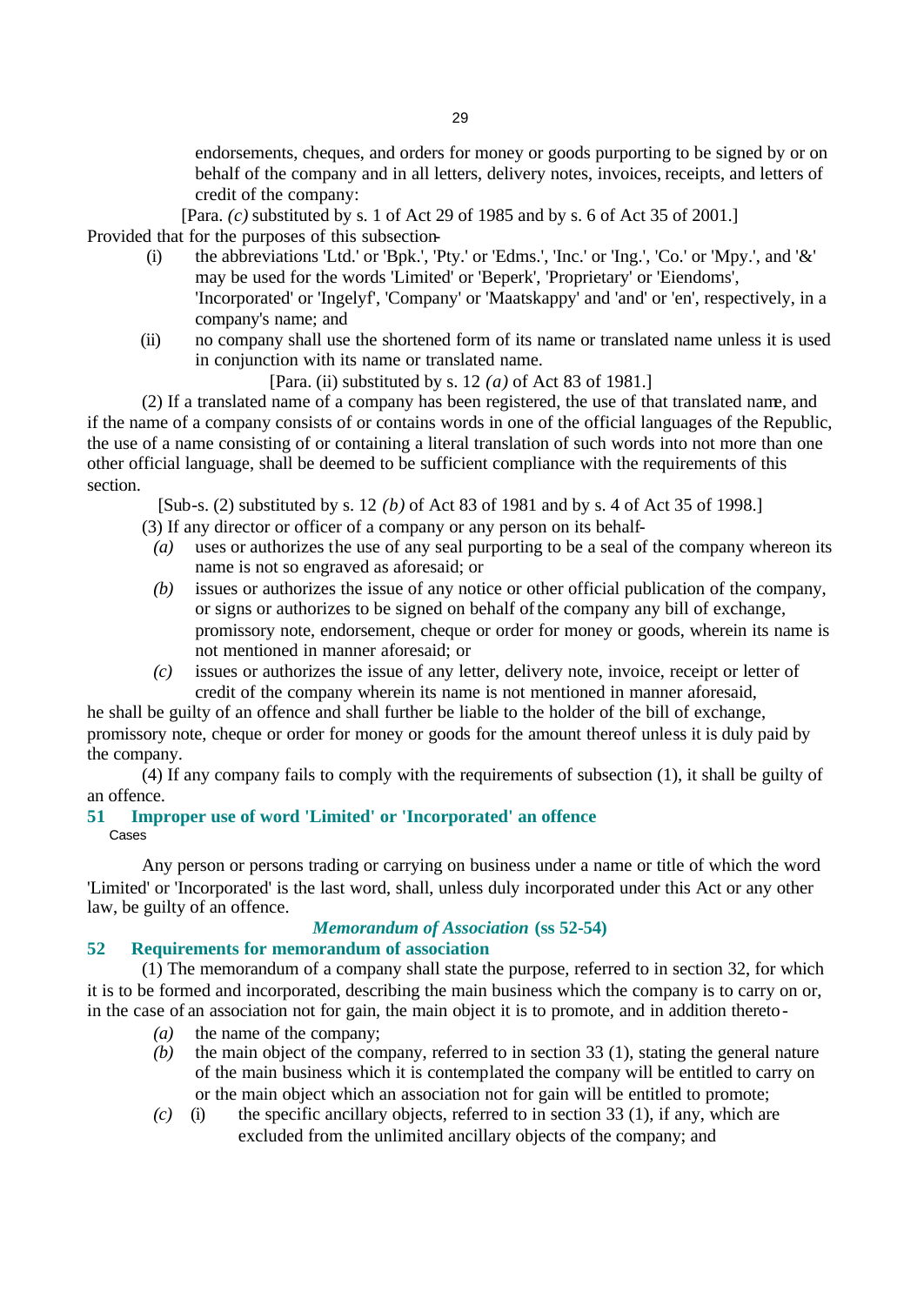- (ii) the specific powers or part of any powers of the company, referred to in section 34, if any, which are excluded from the plenary powers or the powers set out in Schedule 2.
- (2) If the company is to have a share capital, the memorandum shall state-
	- *(a)* (i) the amount of the share capital with which it is proposed to be registered and the division thereof into shares of a fixed amount; or
		- (ii) the number of shares if the company is to have shares of no par value;
	- *(b)* the number of shares which each subscriber undertakes to take up, stated in words opposite his name: Provided that no subscriber may take less than one share.
- (3) If the company is to be a company limited by guarantee, the memorandum shall state-
	- *(a)* that the liability of the members is limited to the amount referred to in subparagraph *(b)*; and
	- *(b)* that each member undertakes to contribute to the assets of the company in the event of its being wound up while he is a member or within one year afterwards, for payment of the debts and liabilities of the company contracted before he ceases to be a member, and of the costs, charges and expenses of the winding-up, and for adjustment of the rights of the contributories among themselves, such amount as may be required, not exceeding a specified amount but not less than one rand.

# **53 Memorandum may contain special conditions and may provide for unlimited liability of directors**

Cases

The memorandum of a company may, in addition to the requirements of section 52-

- *(a)* contain any special conditions which shall apply to the company, and the requirements, if any, additional to those prescribed in this Act for the alteration of such conditions;
- *(b)* in the case of a private company, provide that the directors and past directors shall be liable jointly and severally, together with the company, for such debts and liabilities of the company as are or were contracted during their periods of office, in which case the said directors and past directors shall be so liable.

# **54 Form and signing of memorandum**

(1) The memorandum shall be and be completed in the form prescribed.

(2) The memorandum of a public company shall be signed by not less than seven subscribers and of a private company by one or more subscribers, stating their full names, occupations and residential, business and postal addresses, and each subscriber shall sign the memorandum in the presence of at least one witness who shall attest the signature and state his residential, business and postal address.

#### *Alteration of Memorandum* **(ss 55-58)**

# **55 Alteration of memorandum to objects and powers**

(1) Subject to the provisions of section 53 *(a)*, a company may by special resolution make additions to or alter the provisions of its memorandum with respect to the objects and powers of the company.

 $[Sub-s. (1)$  substituted by s. 4 of Act 111 of 1976.]

(2) An existing company may by special resolution alter its memorandum with respect to the objects and powers of the company so as to bring it into conformity with the provisions of this Act. **56 Alteration of memorandum as to special conditions and other provisions**

(1) Subject to the provisions of subsection (3) and unless prohibited by the condition itself, a special condition contained in the memorandum may be altered by special resolution or in the manner prescribed in any such special condition.

(2) Any private company may at any time by special resolution and with the written consent of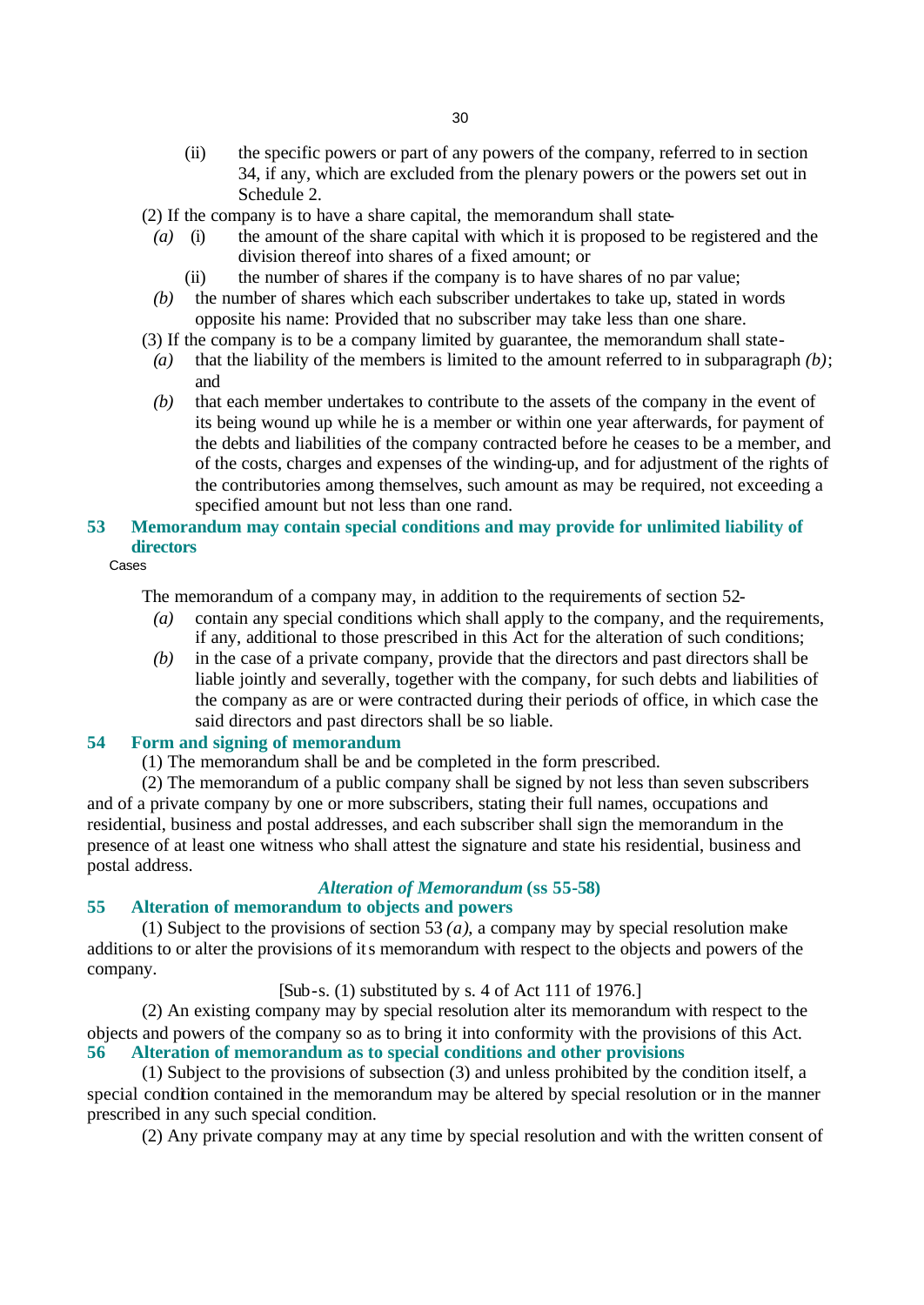each person being then a director of the company, incorporate in its memorandum the provision referred to in section 53 *(b)*.

(3) A private company may by special resolution alter or remove the provision referred to in section 53 *(b)* and contained in its memorandum provided the alteration or removal is confirmed by the Court if it is satisfied that such alteration or removal would be just and equitable.

(4) Any other provision of the memorandum of a company may be altered by special resolution.

(5) Nothing in this section shall authorize any alteration of a memorandum constituting a variation or abrogation of the special rights of any class of members, save and except that such rights may be altered or abrogated in the manner prescribed in the memorandum for such variation or abrogation.

# **57 Substitution of memorandum in other language**

A company may, by special resolution, substitute for its existing memorandum in any of the official languages of the Republic, a translation thereof in another official language: Provided that the memorandum in the original language shall be decisive in the construction of the memorandum so substituted therefor.

[S. 57 substituted by s. 5 of Act 35 of 1998.]

# **58 Lodgment of altered memorandum**

(1) The Registrar may in writing request any company which has lodged with him a special resolution altering its memorandum, to lodge with him, within fourteen days after the date of the request, a copy of the memorandum as so altered.

(2) Any company which fails to comply with any request under subsection (1), shall be guilty of an offence.

# *Articles of Association* **(ss 59-62)**

# **59 Companies to have articles of association**

(1) There shall be registered with the memorandum of a company, articles of association, prescribing articles for the company.

(2) The articles of a company having a share capital-

*(a)* if a public company, may consist of the articles contained in Table A of Schedule 1; and

*(b)* if a private company, may consist of the articles contained in Table B of Schedule 1, subject to such additions, omissions and modifications as are stated in the articles, and the articles contained in the said Schedule shall, so far as applicable and not excluded or modified, apply to that company: Provided that after the commencement of this Act any condition contained in the articles of a company for compulsory loans to be made by members of the company to the company shall be of no force or effect.

# **60 Contents and form of articles of association**

(1) The articles shall be and be completed in the form prescribed.

(2) The articles shall be signed by each subscriber of the memorandum stating his full name, occupation and residential, business and postal address, in the presence of at least one witness who shall attest the signature and state his residential, business and postal address.

#### **61 Consolidation of articles**

A company may at any time after the registration of its articles, submit to the Registrar a document in the prescribed form, containing a consolidated a nd full statement of all the articles applying to the company, on payment of the prescribed fee, the Registrar must issue, in respect of that document, a certificate to the effect that the articles stated therein constitute the articles of the company as at the date of the certificate.

[S. 61 substituted by s. 12 of Act 24 of 2006.]

# **62 Alteration of articles**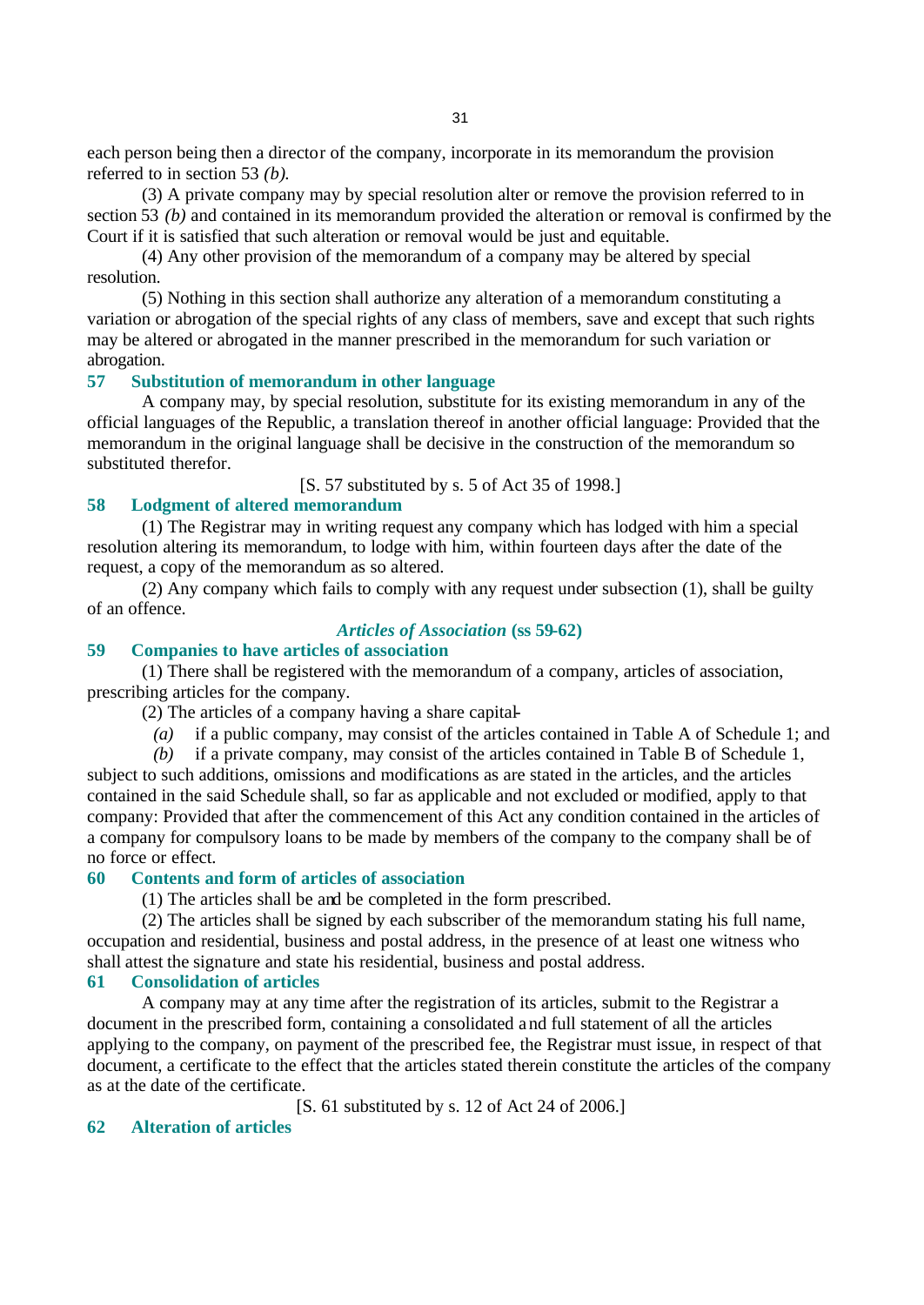(1) Subject to the provisions of this Act and to the conditions contained in its memorandum, a company may by special resolution alter or add to its articles; and any alteration or addition so made shall be as valid as if originally contained therein, and be subject in like manner to alteration by special resolution.

(2) The provisions of section 58 relating to the lodgment of an altered memorandum shall apply *mutatis mutandis* to the lodgment of altered articles.

*Registration and Incorporation* **(ss 63-67) 63 Registration of memorandum and articles** Cases

(1) If a memorandum and articles complying with the requirements of this Act are lodged with the Registrar in the manner prescribed, he or she shall upon payment of the prescribed fee, register such memorandum and articles.

[Sub-s. (1) substituted by s. 3 of Act 18 of 1990 by s. 7 *(a)* of Act 35 of 2001 and by s. 13 *(a)* of Act 24 of 2006.]

(2) In addition to the prescribed fee referred to in subsection (1) an additional fee shall be payable calculated at the rate of-

- *(a)* in the case of a company having a nominal share capital with shares having a par value, a prescribed amount for each thousand rand or part thereof;
- *(b)* in the case of a company having shares of no par value, a prescribed amount for each thousand shares or part thereof;
- *(c)* in the case of a company having both shares of par value and shares of no par value, the aggregate of the amounts calculated on the basis laid down in paragraphs *(a)* and *(b)* of this subsection.

[Sub-s. (2) substituted by s. 4 of Act 76 of 1974, amended by s. 3 (1) of Act 29 of 1982, substituted by s. 4 of Act 31 of 1986, amended by s. 2 of Act 78 of 1989 and substituted by s. 3 of Act 39 of 2002.]  $(3)$  ......

# [Sub-s. (3) deleted by s. 13 *(b)* of Act 24 of 2006.]

(4) Upon the registration of the memorandum and articles of a company the Registrar shall allocate a registration number to the company concerned: Provided that the Registrar may change such registration number in order to rectify duplications of such numbers or to achieve any other objective which it is necessary or expedient to achieve for the proper maintenance of the register of companies.

[Sub-s. (4) added by s. 2 of Act 29 of 1985 and amended by s. 7 *(b)* of Act 35 of 2001.] **64 Certificate of incorporation and its value as evidence** Cases

(1) Upon the registration of the memorandum and articles of a company the Registrar must issue a certificate to the effect that the company is incorporated.

 $[Sub-s. (1)$  substituted by s. 14 of Act 24 of 2006.

(2) A certificate of incorporation given by the Registrar in respect of any company shall upon its mere production, in the absence of proof of fraud, be conclusive evidence that all the requirements of this Act in respect of registration and of matters precedent and incidental thereto, have been complied with, and that the company is a company duly incorporated under this Act.

# **65 Effect of incorporation on company and members**

(1) From the date of incorporation stated in the certificate of incorporation, the subscribers of the memorandum together with such other persons as may from time to time become members of the company, shall be a body corporate with the name stated in the memorandum, capable of exercising all the functions of an incorporated company, and having perpetual succession, but with such liability (if any) on the part of the members to contribute to the assets of the company in the event of its being wound up as provided by this Act.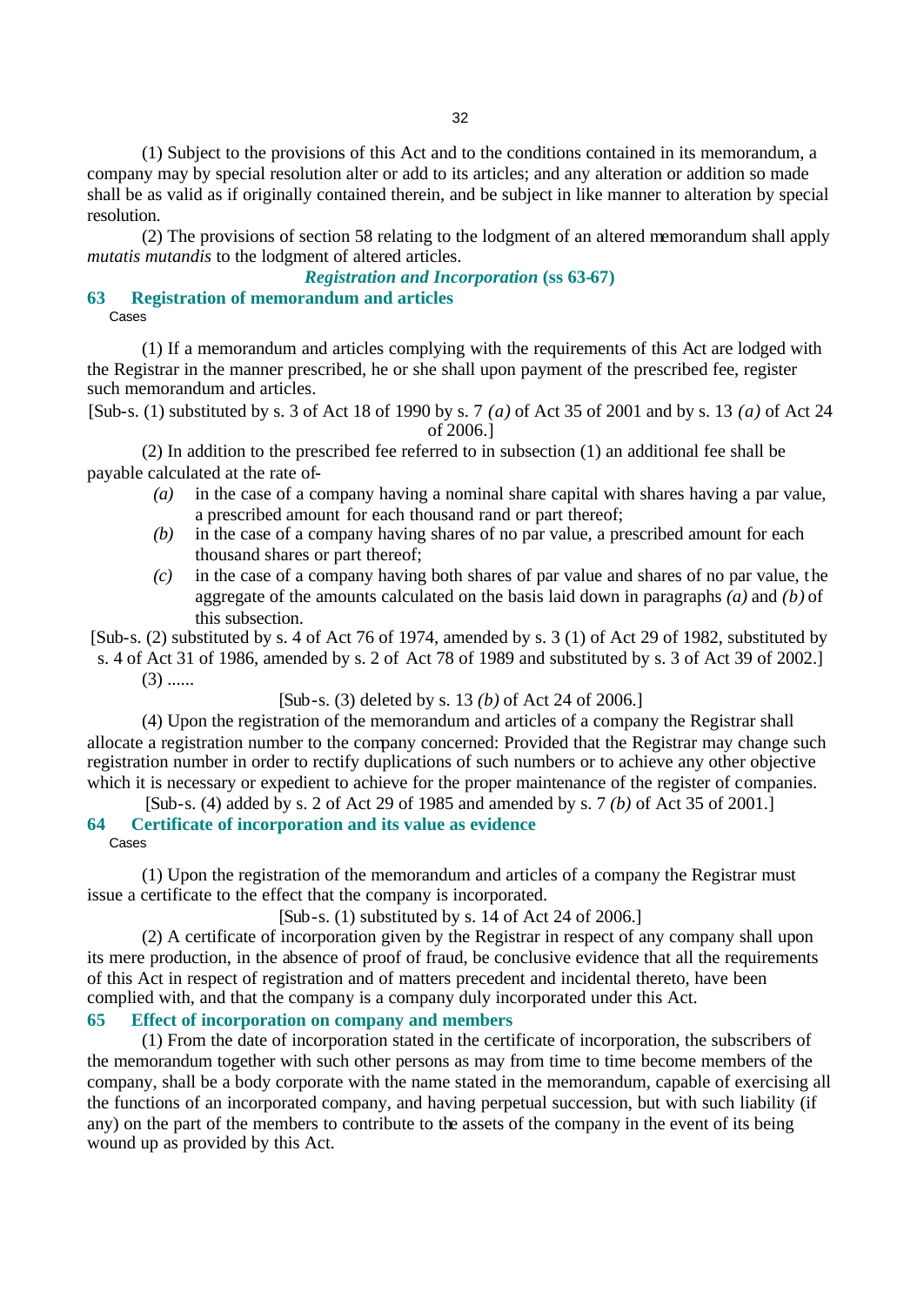(2) The memorandum and articles shall bind the company and the members thereof to the same extent as if they respectively had been signed by each member, to observe all the provisions of the memorandum and of the articles, subject to the provisions of this Act.

# **66 Members may become liable where membership reduced below minimum**

If any public company other than a wholly owned subsidiary carries on business for more than six months while it has less than seven members, every person who is a member of the company during the time that it so carries on business after those six months and is cognizant of the fact that it is so carrying on business, shall be liable for the payment of the whole of the debts of the company contracted during that time and may be sued for the same without any other member being joined in the action.

# **67 Members' rights to copies of memorandum and articles**

(1) A company shall send to every member at his request and on payment of an amount of fifty cents or such lesser amount as the company may determine, a copy of its memorandum and of its articles, or shall, if so requested, afford to a member or his duly authorized agent adequate facilities for making a copy of such memorandum and articles.

(2) Any company which fails to comply with any request under subsection (1), shall be guilty of an offence.

#### *Incidental Matters* **(ss 68-72)**

#### **68 Issued copies of memorandum or articles to embody alterations**

(1) Every copy of the memorandum or articles of a company issued after the date on which any alteration has been made thereto, shall include the alteration.

(2) A company which at any time after the date of any such alteration issues a copy of its memorandum or articles which does not include the alteration, shall be guilty of an offence.

# **69 Contracts by companies**

Cases

(1) Contracts on behalf of a company may be made as follows:-

- *(a)* Any contract which if made between individual persons would by law be required to be in writing signed by the parties to be charged therewith may be made on behalf of the company in writing signed by any person acting under its authority, expressed or implied, and may in the same manner be varied or discharged;
- *(b)* any contract which if made between individual persons would by law be valid though made orally only and not reduced to writing, may be made orally on behalf of the company by any person acting under its authority, expressed or implied, and may in the same manner be varied or discharged.

(2) All contracts made in accordance with this section shall be effectual in law and shall bind the company and its successors and all other parties thereto.

#### **70 Promissory notes and bills of exchange**

A bill of exchange or promissory note shall be deemed to have been made, accepted or endorsed on behalf of a company if made, accepted or endorsed in the name of or by or on behalf or on account of, the company by any person acting under its authority.

# **71 Service of documents upon companies**

Any notice, order or other document which by this Act may be or is required to be served upon any company, including any external company, may be served by delivering it at or sending it by registered post to the registered office or postal address of the company.

#### **72 Arbitration between companies and others**

(1) A company may agree to refer and may refer to arbitration any existing or future difference between itself and any other company or person.

(2) Companies which are parties to the arbitration may delegate to the arbitrator power to settle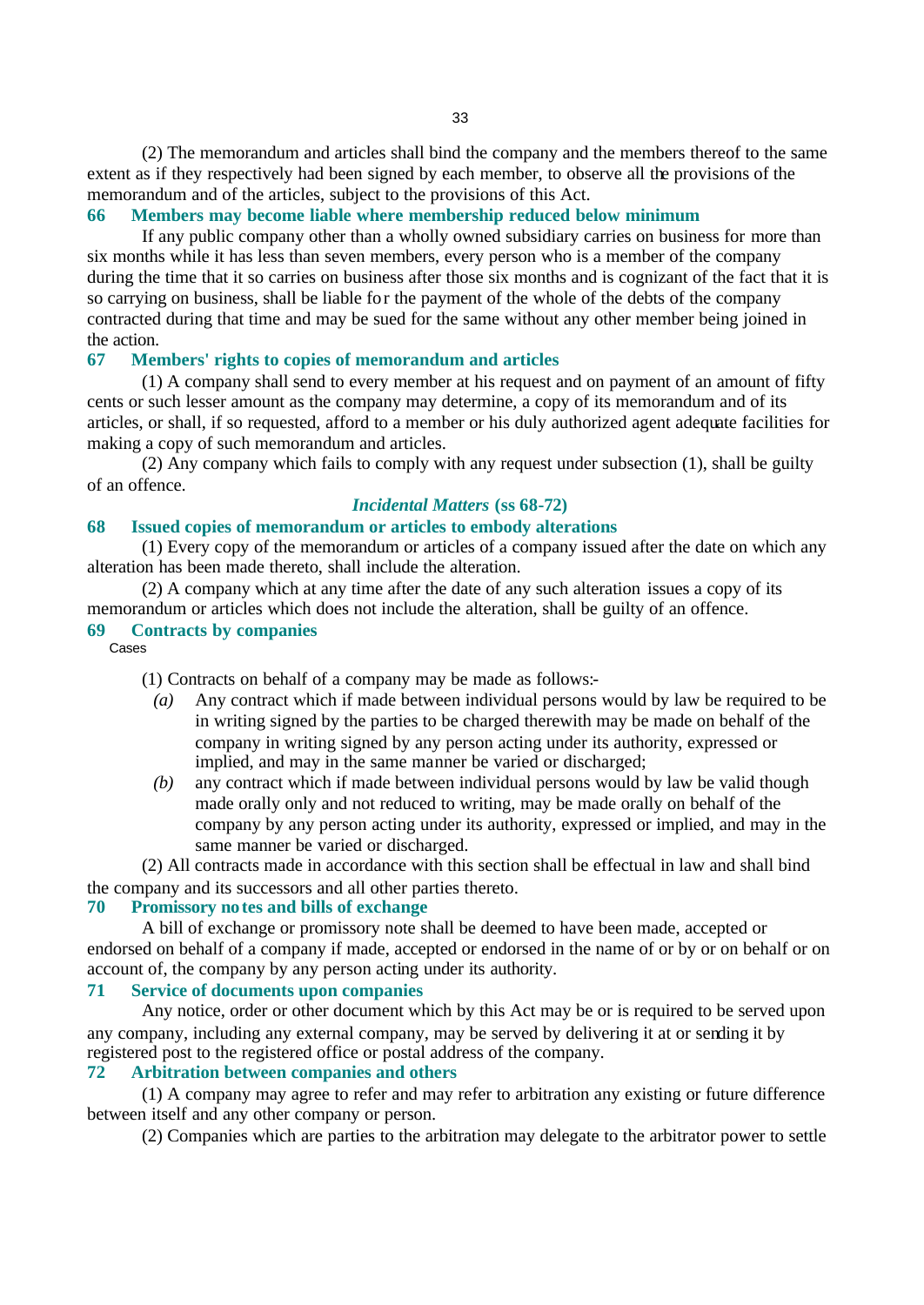or determine any matter capable of being lawfully settled or determined by the companies themselves or by their directors or other managing body.

#### *Deregistration* **(s 73) 73 Cancellation of registration of memorandum and articles** Cases

(1) If a company has failed, for a period of more than six months, to lodge an annual return in compliance with section 173 or if the Registrar has reasonable cause to believe that a company is not carrying on business or is not in operation, the Registrar shall, in accordance with subsection (7), send to the company by registered post a letter enquiring whether it is carrying on business or is in operation.

[Sub-s. (1) substituted by s. 5 *(a)* of Act 59 of 1978, by s. 4 (1) of Act 29 of 1982 and by s. 5 of Act 31

of 1986, amended by s. 28 of Act 35 of 2001 and substituted by s. 4 of Act 39 of 2002.]

 $(2)$  ......

[Sub-s. (2) deleted by s. 5 *(b)* of Act 59 of 1978.]

(3) If the Registrar does not within one month after sending the letter receive any answer thereto or receives an answer to the effect that the company is not carrying on business or is not in operation, he or she may publish in the prescribed manner and send to the company by registered post a notice that at the expiration of two months from the date of that notice the company mentioned therein will, unless good cause is shown to the contrary, be deregistered.

[Sub-s. (3) substituted by s. 5 *(c)* of Act 59 of 1978, amended by s. 28 of Act 35 of 2001 and

substituted by s. 15 *(a)* of Act 24 of 2006.]

 $(4)$  ......

[Sub-s. (4) deleted by s. 5 *(d)* of Act 59 of 1978.]

(5) At the expiration of the period mentioned in any notice referred to in subsection (3) or upon receipt from any company of a written statement signed by every director thereof to the effect that the company has ceased to carry on business and has no assets or liabilities, the Registrar may, unless good cause to the contrary has been shown by the company, deregister the company concerned, and shall give notice of the deregistration and the date thereof in the prescribed manner: Provided that the liability (if any) of every director, officer and member of the company shall continue and may be enforced as if the company had not been deregistered.

[Sub-s. (5) substituted by s. 5 *(e)* of Act 59 of 1978 and by s. 15 *(a)* of Act 24 of 2006.]

(5A) *(a)* When any company has been deregistered the books and papers of the company may be disposed of in such way as the Registrar may direct.

*(b)* After five years from the deregistration of a company, no responsibility shall rest on any person to whom the custody of the books and papers has been committed, by reason of the same not being forthcoming to a person claiming to be interested therein.

 $[Sub-s. (5A)$  inserted by s. 4 of Act 18 of 1990.]

(6) *(a)* The Court may, on application by any interested person or the Registrar, if it is satisfied that a company was at the time of its deregistration carrying on business or was in operation, or otherwise that it is just that the registration of the company be restored, make an order that the said registration be restored accordingly, and thereupon the company shall be deemed to have continued in existence as if it had not been deregistered.

*(b)* Any such order may contain such directions and make such provision as to the Court seems just for placing the company and all other persons in the position, as nearly as may be, as if the company had not been deregistered.

[Sub-s. (6) substituted by s. 5 *(f)* of Act 59 of 1978.]

(6A) Notwithstanding subsection (6), the Registrar may, if a company has been deregistered due to its failure to lodge an annual return in terms of section 173, on application by the company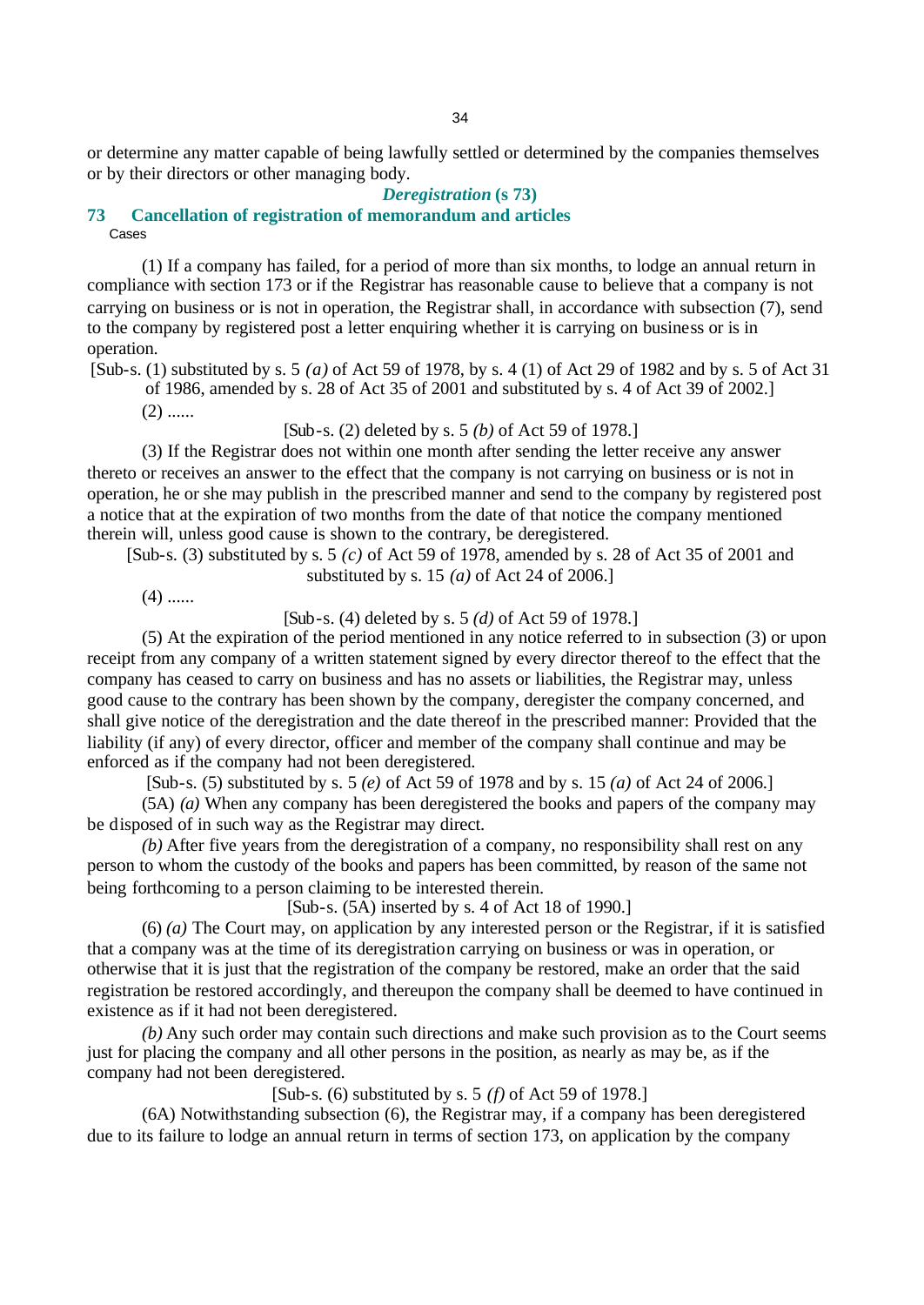35

concerned and on payment of the prescribed fee, restore the registration of the company, and thereupon the company shall be deemed to have continued in existence as if it had not been deregistered: Provided that the Registrar may only so restore the registration of the company after it has lodged the outstanding annual return and paid the outstanding prescribed fee in respect thereof.

# [Sub-s. (6A) inserted by s. 15 *(b)* of Act 24 of 2006.]

(7) A letter or notice under this section shall be addressed to the company at its registered office, its postal address and to the care of the directors or officers and the auditor of the company or may, if there is no director, officer or auditor of the company whose name and address is known to the Registrar, be sent to each of the persons who signed the memorandum of the company, at the address mentioned in the memorandum.

#### *Companies which cease to be registered in the Republic* **(ss 73A-73D)**

[Heading inserted by s. 1 of Act 115 of 1979.]

**73A to 73D inclusive ......**

[Ss. 73A to 73D inclusive inserted by s. 1 of Act 115 of 1979 and repealed by s. 8 of Act 35 of 2001.] **CHAPTER V**

# **SHARE CAPITAL, ACQUISITION BY COMPANIES OF OWN SHARES, SHARES, ALLOTMENT AND ISSUE OF SHARES, MEMBERS AND REGISTER OF MEMBERS, DEBENTURES, TRANSFERS, AND RESTRICTIONS ON OFFERING SHARES FOR SALE (ss 74-141)**

[Heading amended by s. 5 of Act 37 of 1999.]

# *Share Capital* **(ss 74-82)**

# **74 Share capital may be divided into par value shares or may be constituted by shares of no par value**

The share capital of a company may be divided into shares having a par value or may be constituted by shares having no par value: Provided that all the ordinary shares or all the preference shares shall consist of either the one or the other.

# **75 Company may alter share capital and shares**

(1) Subject to the provisions of sections 56 and 102 a company having a share capital, if so authorized by its articles, may by special resolution-

- *(a)* increase its share capital by new shares of such amount, or increase the number of its shares having no par value, as it thinks expedient;
- *(b)* increase its share capital constituted by shares of no par value by transferring reserves or profits to the stated capital, with or without a distribution of shares;
- *(c)* consolidate and divide all or any part of its share capital into shares of larger amount than its existing shares or consolidate and reduce the number of the issued no par value shares;
- *(d)* increase the number of its issued no par value shares without an increase of its stated capital;
- *(e)* subdivide its shares, or any of them, into shares of smaller amount than is fixed by the memorandum;
- *(f)* convert all of its ordinary or preference share capital consisting of shares having a par value into stated capital constituted by shares of no par value, subject to the provisions of this Act: Provided that an existing company may not so convert any share capital which is not fully paid up;
- *(g)* convert its stated capital constituted either by ordinary or preference shares of no par value into share capital consisting of shares having a par value, subject to the provisions of this Act;
- *(h)* cancel shares which at the time of the passing of the resolution in that behalf, have not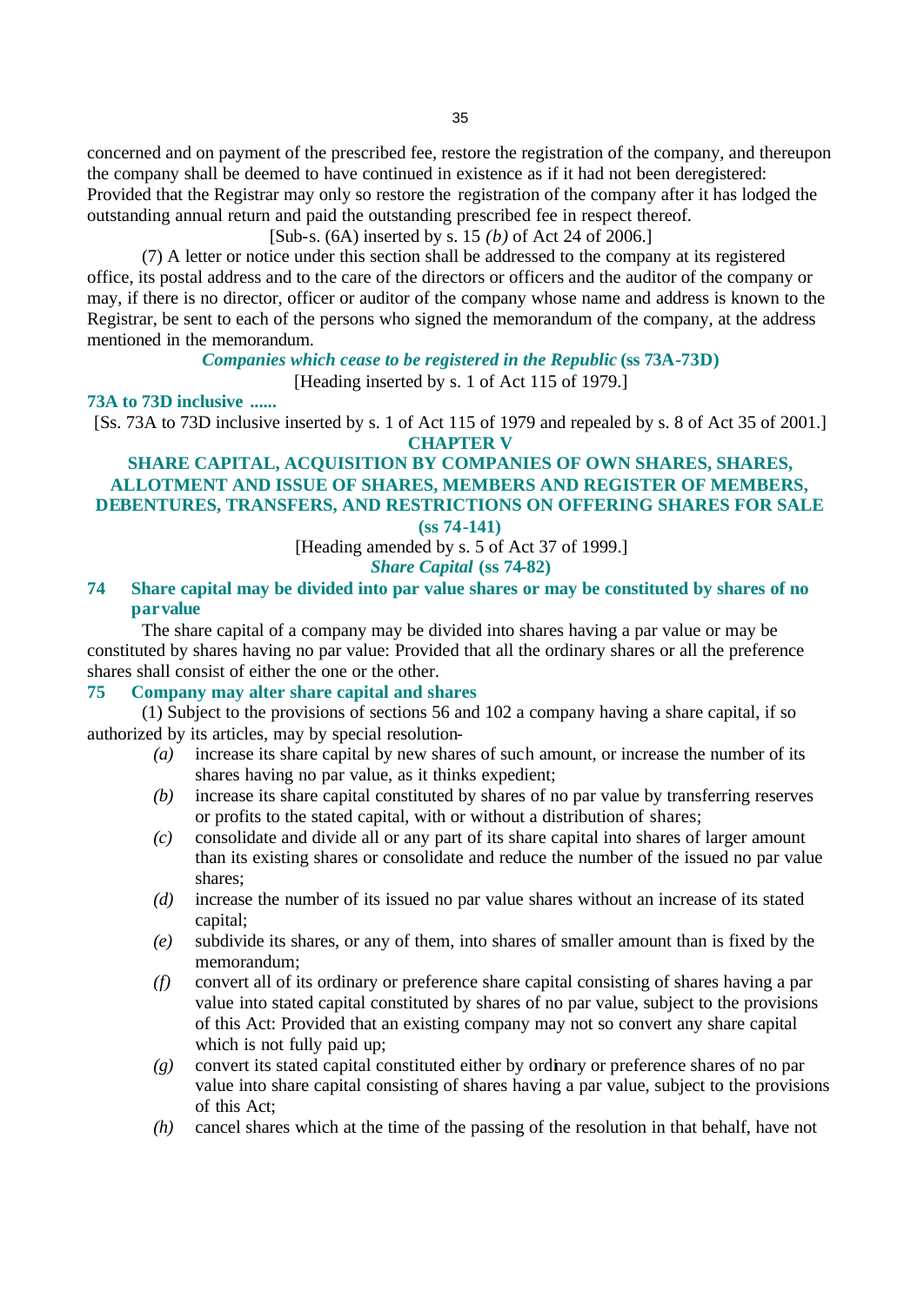been taken or agreed to be taken by any person and diminish the amount of its authorized share capital by the amount of the shares so cancelled or may cancel shares of no par value which have not so been taken or agreed to be taken;

- *(i)* convert any of its shares, whether issued or not, into shares of another class.
	- [Para. *(i)* added by s. 5 (1) *(b)* of Act 111 of 1976.]
	- [Sub-s. (1) amended by s. 5 (1) *(a)* of Act 111 of 1976.]

(2) A cancellation of shares under subsection (1) *(h)* shall not be deemed to be a reduction of capital within the meaning of this Act.

(3) Where under subsection (1) a company-

*(a)* increases its share capital by shares of a fixed amount, it shall pay to the Registrar an amount of five rand for each one thousand rand, or part thereof, by which the share capital is increased;

[Para. *(a)* substituted by s. 6 *(a)* of Act 31 of 1986.]

- *(b)* increases the number of its shares of no par value, it shall-
	- (i) lodge with the Registrar, in the prescribed manner, a certificate given by the auditor of the company showing the value of each issued share arrived at by dividing the number of issued shares into the stated capital; and
	- (ii) pay to the Registrar an amount of five rand for each thousand rand or part thereof calculated by multiplying the number by which the number of the shares has been increased by the value of each share as certified under subparagraph (i). [Sub-para. (ii) substituted by s. 6 *(b)* of Act 31 of 1986.]

(4) If, in the case of a company which has converted its share capital under subsection (1) *(f)* and at any time thereafter passed a special resolution to convert its stated capital as contemplated in subsection  $(1)$   $(g)$ , shares which at the time of the passing of that special resolution have not been taken or agreed to be taken by any person-

- *(a)* are converted as so contemplated, subsection (3) *(a)* shall apply *mutatis mutandis* in respect of any amount by which the share capital of the company is increased, which amount shall be the amount by which the nominal share capital after the conversion under subsection  $(1)$   $(g)$  exceeds the nominal share capital before the conversion under subsection (1) *(f)*;
- *(b)* are not converted as so contemplated, those shares shall be cancelled *mutatis mutandis* in accordance with subsection (1) *(h)*.

[Sub-s. (4) added by s. 2 of Act 82 of 1992.]

# **76 Premiums received on issue of shares to be share capital, and limitation on application thereof**

Cases

(1) Where a company which is not a banking institution in terms of the Banks Act, 1990 (Act 94 of 1990), issues shares at a premium, whether for cash or otherwise, a sum equal to the aggregate amount or value of the premiums on those shares shall be transferred to an account to be called the 'share premium account', and the provisions of this Act relating to the share capital of a company shall, except as provided in this section, apply as if the share premium account were paid -up share capital of the company.

 $[Sub-s, (1)$  substituted by s. 9 of Act 35 of 2001.]

(2) Where assets are acquired by the issue of shares of a company and no consideration is recorded, the assets so acquired shall be valued and if the value of the assets is more than the par value of such shares, the difference between the par value of the shares and the value of the assets so acquired shall be transferred to the share premium account.

(3) The share premium account may, notwithstanding anything contained in subsection (1), be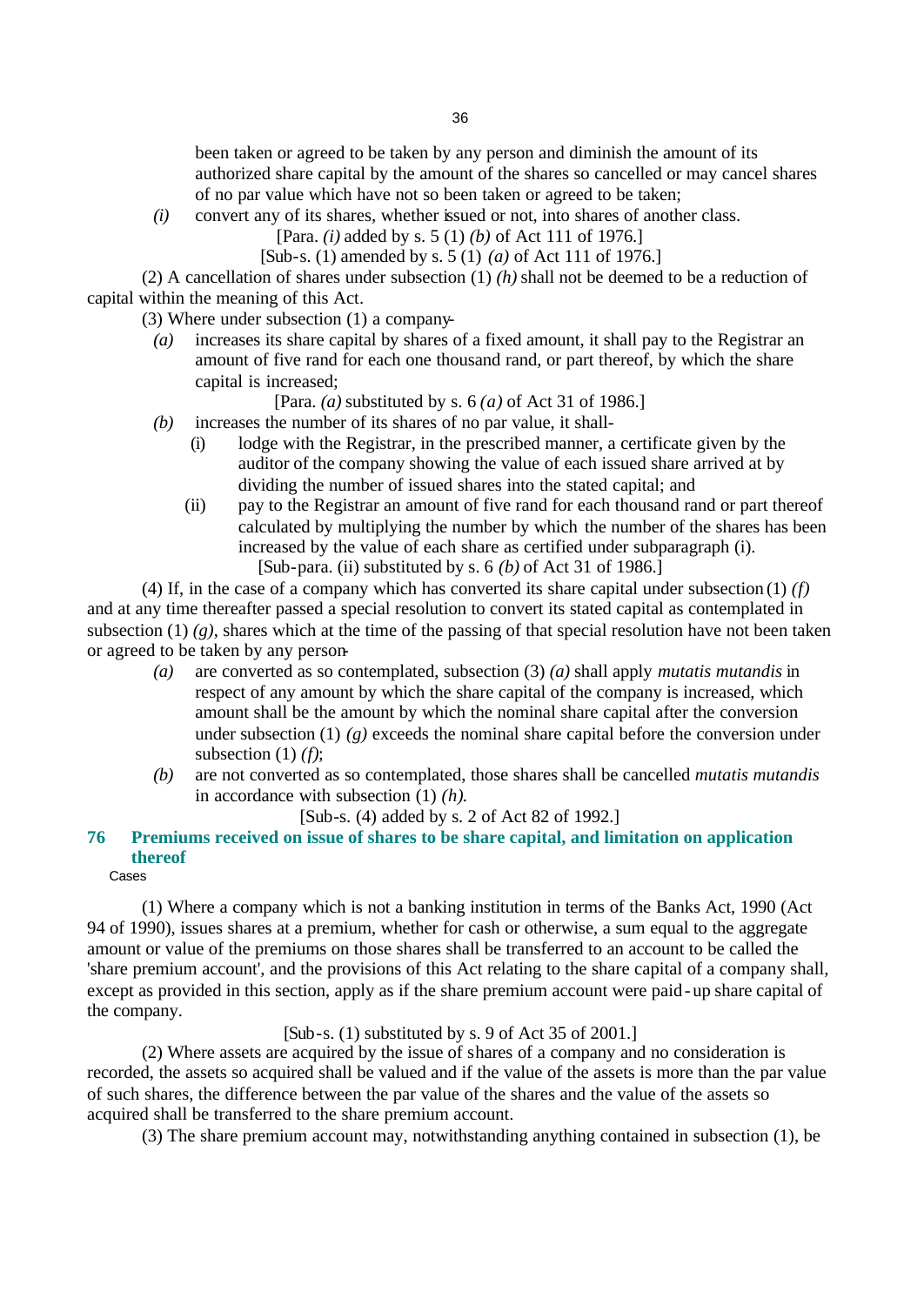applied by the company-

- *(a)* in paying up unissued shares of the company to be issued to members of the company as fully paid capitalization shares;
- *(b)* in writing off-
	- (i) the preliminary expenses of the company; or
	- (ii) the expenses of, or the commission paid or discount allowed on, the creation or issue of any shares of the company; or
- *(c)* in providing for the premium payable on redemption of any redeemable preference shares of the company: Provided that-
	- (i) such premium shall not be so provided unless it is payable according to the terms of issue of the shares concerned and such terms have been embodied in the articles of the company as from a date prior to the date on which such shares were allotted and issued or on such later date as may be allowed by the Court on application to it;
	- (ii) in the case of ordinary shares which are converted into redeemable preference shares redeemable at a premium, only that portion of the amount standing to the credit of the share premium account which arose on the original issue of such shares may be applied in providing for the premium payable on redemption;
	- (iii) the provisions of paragraphs (i) and (ii) of this proviso shall not apply in respect of redeemable preference shares issued before the commencement of the Companies Amendment Act, 1992; or
- *(d)* for the payment of the premium over the par value in the case of an acquisition of shares in accordance with section 85.

[Para. *(d)* added by s. 6 of Act 37 of 1999.]

[Sub-s. (3) substituted by s. 3 of Act 82 of 1992.]

(4) This section shall as from six months after the date of its commencement apply to any company in respect of any balance of share premiums as at the said commencement date which arose from the issue of shares at a premium before the first day of January, 1953.

(5) This section shall also apply to any company in respect of any balance of share premiums which arose from the issue of shares on or after 1 January 1953.

[Sub-s. (5) added by s. 5 of Act 76 of 1974.]

### **77 Proceeds of issue of shares of no par value to be stated capital**

(1) The whole of the proceeds of an issue of shares having no par value shall be paid-up share capital of a company and shall be transferred to an account to be called the 'stated capital account'.

(2) If shares having no par value are issued by a company for a consideration other than cash, a sum equal to the value of the consideration as determined by the directors shall be transferred to the stated capital account.

(3) The stated capital account may, notwithstanding anything contained in subsection (1) or (2), be applied by a company in writing off-

- *(a)* the preliminary expenses of the company; or
- *(b)* the expenses of, or the commission paid on, the creation or issue of any such shares.

**78 Effect of conversion of par value share capital into no par value share capital and** *vice versa*

(1) Where a company converts all its ordinary or preference shares having a par value, or both such ordinary and such preference shares, into shares without par value, there shall be transferred to the stated capital account of the company-

- *(a)* the whole of the ordinary or preference share capital, as the case may be; and
- *(b)* the whole of the share premium account or that part thereof contributed to it by the shares so converted.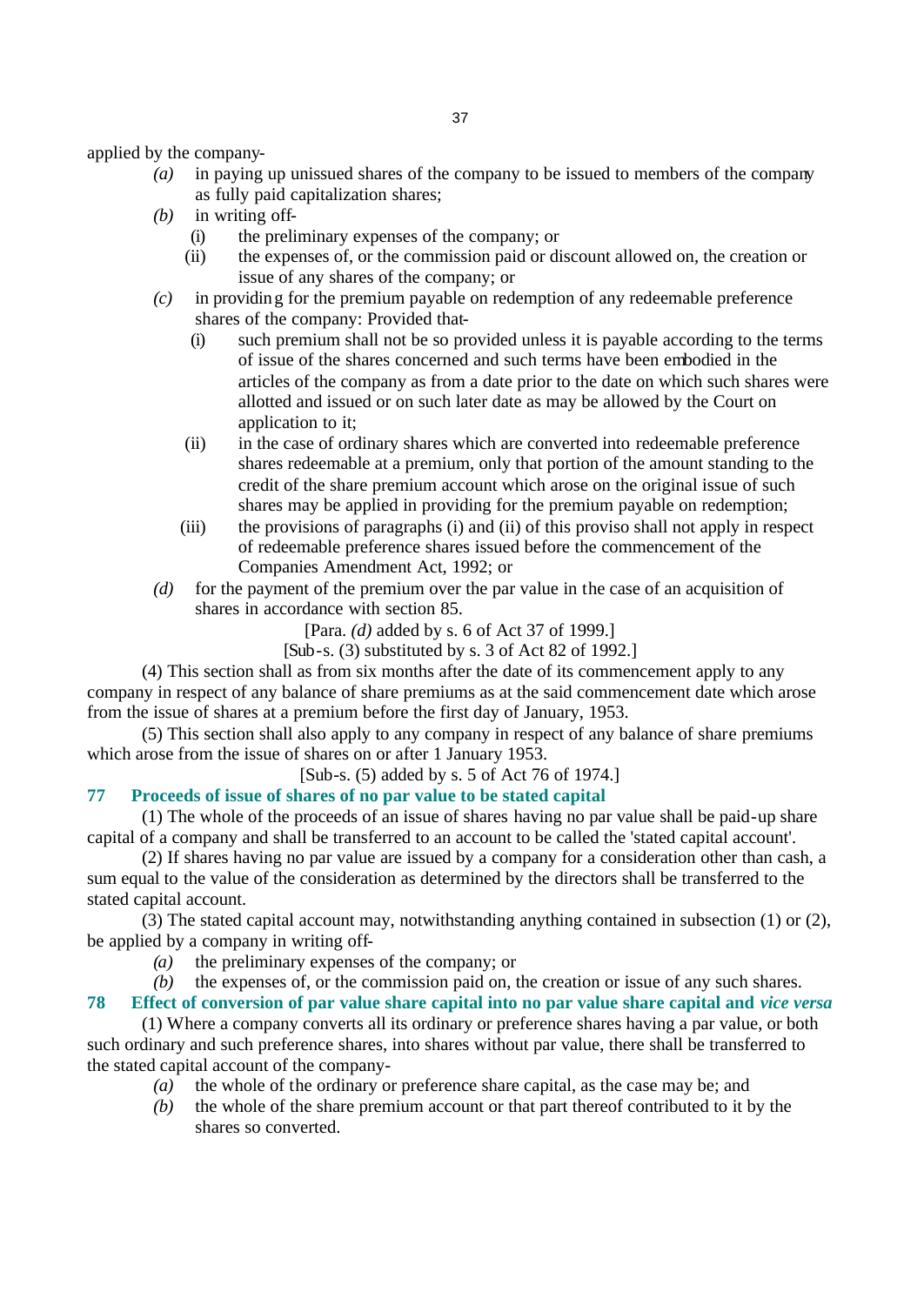(2) Where a company converts all its ordinary or preference shares of no par value or both such ordinary and such preference shares into shares having a par value, there shall be transferred to the share capital account of the company the whole of the stated capital account or that part thereof contributed to it by the shares so converted.

(3) Fractions, fractional surpluses or amounts arising in respect of the nominal share capital or the stated capital may be rounded off but material reductions shall be placed to non-distributable reserves.

#### **79 Payment of interest out of capital in certain cases**

(1) Where any shares of a company are issued for the purpose of raising money to defray the expenses of the construction of works or buildings or for the provision of plant, which cannot be made profitable for a lengthy period, the company may pay interest on the share capital for the period and subject to the conditions and restrictions in this section mentioned, and may charge the same to capital as part of the cost of construction of the works or buildings or the provision of plant.

(2) *(a)* No such payment shall be made under subsection (1) unless it is authorized by the articles or by special resolution of the company, and the approval of the Minister has first been had and obtained.

*(b)* The Minister may, before approving any such payment, at the expense of the company, appoint a person to enquire into and report to him on the circumstances of the case, and may before making the appointment require the company to give sufficient security for the payment of the costs of the enquiry.

*(c)* Any such payment shall be made only for such period as may be determined by the Minister and such period shall in no case extend beyond the close of the half-year next after the half-year during which the works or buildings have been actually completed or the plant provided.

*(d)* The rate of interest shall in no case exceed six per cent per annum or such lower rate as may for the time being be determined by the Minister.

*(e)* The payment of the interest shall not operate as a reduction of the amount paid up on the shares in respect of which it is paid.

(3) For the purposes of subsection (2) *(c)* the expression 'half-year' in relation to a company, means the period of six months commencing on the first or ending on the last day of the financial year of that company.

#### **80 Restriction of power to pay commission and discounts; return to Registrar**

(1) A company may pay commission to any person in consideration of his subscribing or agreeing to subscribe, whether absolutely or conditionally, for any shares of the company, or of his procuring or agreeing to procure subscriptions, whether absolute or conditional, for any shares of the company if-

- *(a)* the payment of the commission is authorized by the articles; and
- *(b)* the commission paid or agreed to be paid does not exceed ten per cent of the price at which shares are issued or any lesser rate fixed by the articles; and
- *(c)* the amount or rate per cent of the commission paid or agreed to be paid is-
	- (i) in the case of shares offered to the public, disclosed in the prospectus; or
	- (ii) in the case of shares not offered to the public, disclosed in a statement in the prescribed form and where any circular or notice, not being a prospectus, inviting subscription for shares is issued, also disclosed in that circular or notice; and
- *(d)* the number of shares for which persons have agreed, for a commission, to subscribe absolutely, is disclosed in the manner aforesaid.

(2) The statement referred to in subsection (1) *(c)* (ii) shall be lodged with the Registrar for registration before the payment of the commission to which the statement relates.

(3) Save as aforesaid and subject to the provisions of section 81, no company shall apply any of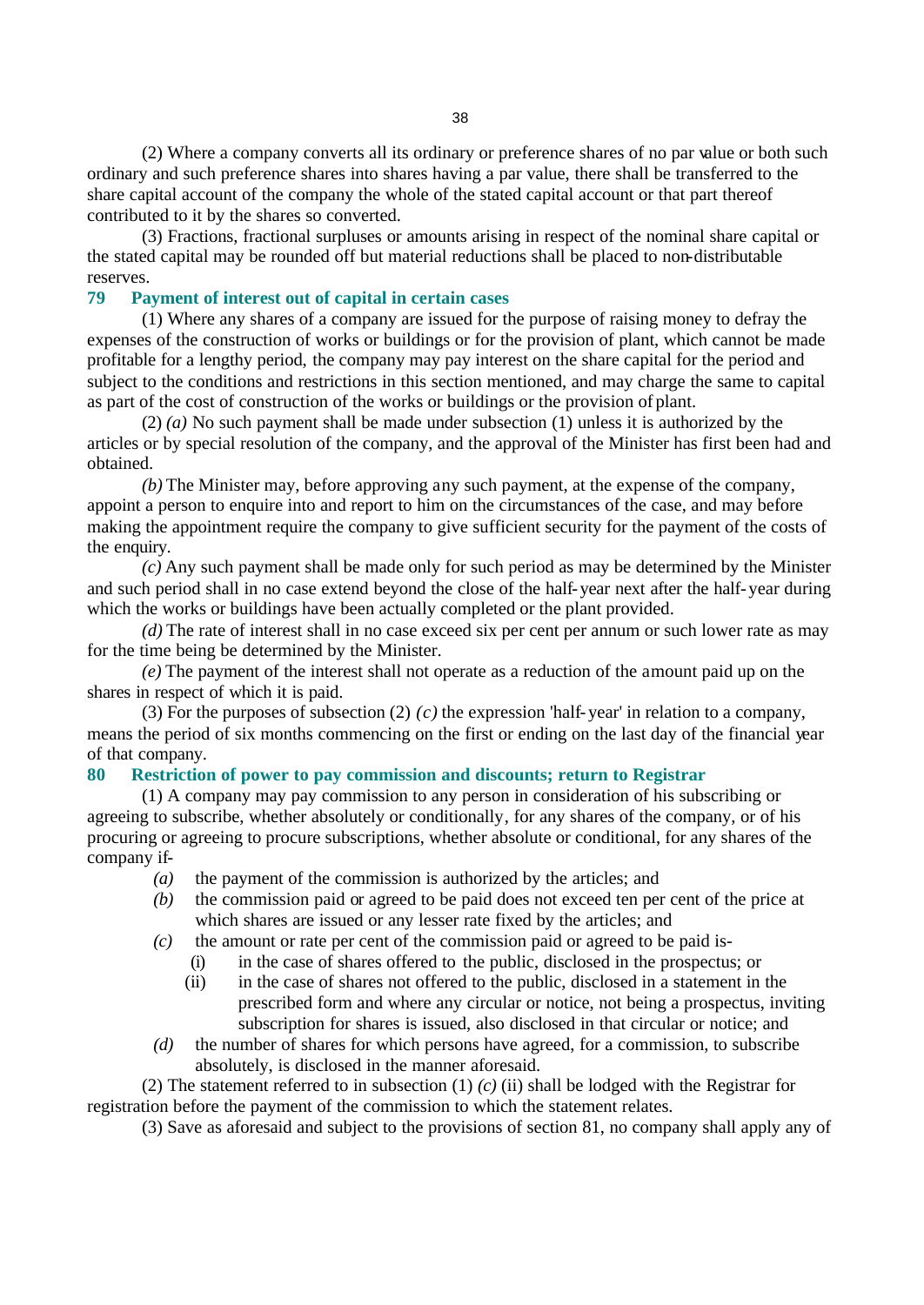its shares or capital money either directly or indirectly in payment of any commission, discount or allowance to any person in consideration of his subscribing or agreeing to subscribe, whether absolutely or conditionally, for any shares of the company, or of his procuring or agreeing to procure subscriptions, whether absolute or conditional, for any shares of the company, whether the shares or money be so applied by being added to the purchase price of any property acquired by the company or to the contract price of any work to be executed for the company or the money be paid out of the nominal purchase price or contract price, or otherwise.

(4) Nothing in this section shall affect the power of any company to pay such brokerage as it has heretofore been lawful for a company to pay.

(5) A vendor to, promoter of, or other person who receives payment in money or shares from, a company, shall have and shall be deemed always to have had power to apply any part of the money or shares so received in payment of any commission, the payment of which, if made directly by the company, would have been lawful under this section.

(6) If default is made in complying with the requirements of subsection (2) relating to the lodging of the statement referred to therein with the Registrar, the company, and every director and officer of the company who knowingly is a party to the default, shall be guilty of an offence.

### **81 Issue of shares of par value at a discount**

(1) A company may issue at a discount shares of the company of a class already issued if the following conditions have been complied with:

- *(a)* Such issue must be authorized by special resolution of the company specifying the maximum rate of discount at which the shares are to be issued; and
- *(b)* not less than one year must at the date of issue have elapsed since the date on which the company became entitled to commence business or the date of the first issue of the class of shares; and
- *(c)* such issue must be sanctioned by the Court; and
- *(d)* the shares to be issued at a discount must be issued within one month after the date on which the issue is sanctioned by the Court or within such extended time as the Court may allow.

(2) The Court may on application for an order sanctioning any such issue, having regard to all the circumstances of the case, make an order on such terms and conditions as it thinks fit.

(3) Every prospectus relating to the issue of shares by the company after the issue of the shares at a discount under this section shall contain particulars of the discount allowed on the issue of those shares or of so much of that discount as has not been written off at the date of the issue of the prospectus.

(4) If default is made in complying with the requirements of subsection (3), the company, and every director and officer of the company who knowingly is a party to the default, shall be guilty of an offence.

#### **82 Issue price of shares of no par value requiring special resolution**

(1) No company shall issue shares having no par value of a class already issued at a price lower than an amount arrived at by dividing that part of the stated capital contributed by already issued shares of that class, by the number of issued shares of that class, unless the issue price of such shares is authorized by a special resolution of the company.

(2) The notice convening the meeting for the purpose of passing the special resolution referred to in subsection (1) shall be accompanied by a report by the directors setting out the reasons for the proposed lower issue price.

(3) A special resolution under subsection (1) shall not be capable of being registered in the Companies Registration Office unless the copy thereof lodged with the Registrar is accompanied by a copy of the report by the directors referred to in subsection (2).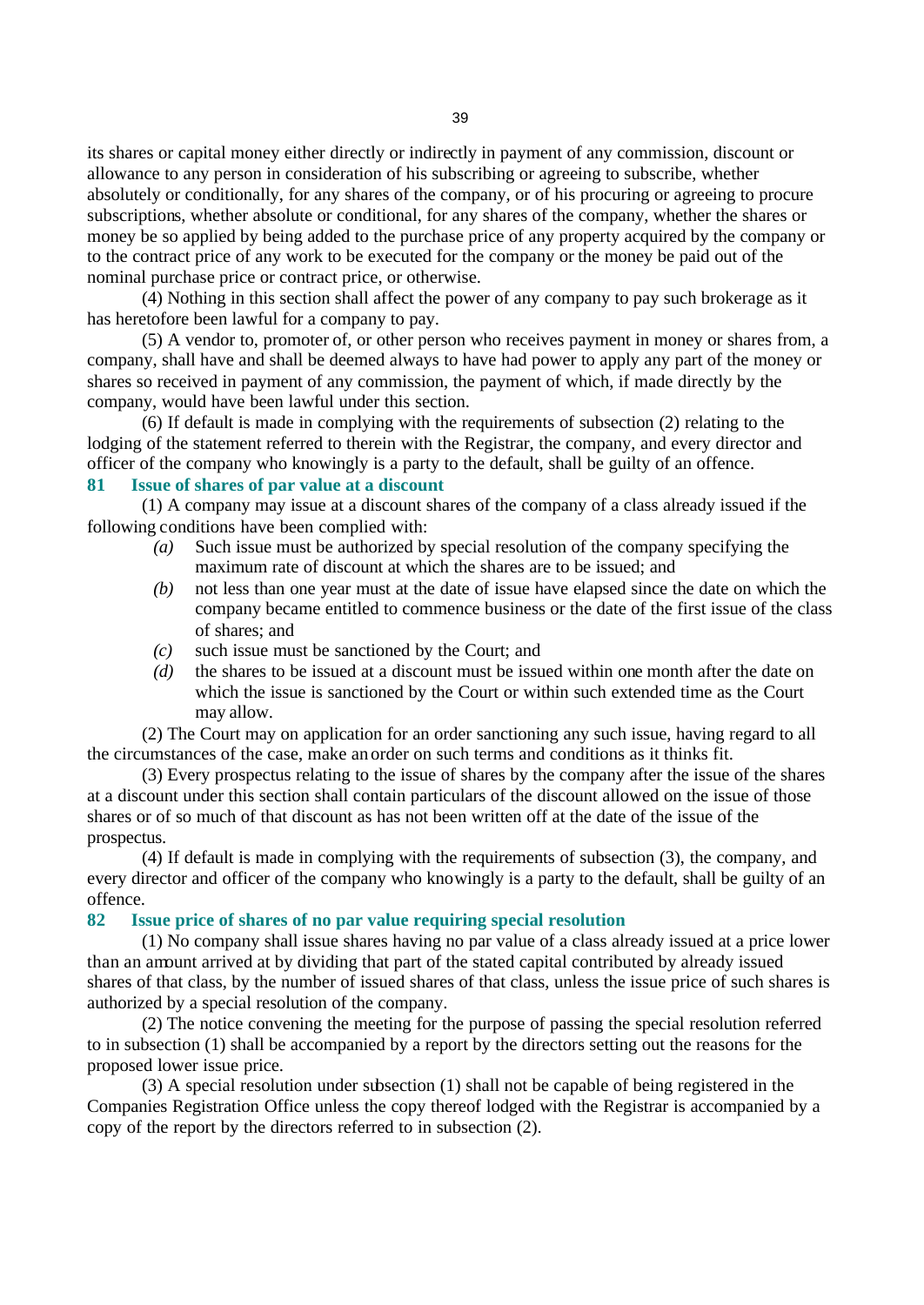(4) This section shall not apply where the issue of shares is in pursuance of an offer for subscription to all existing members in proportion to their shareholdings, whether with or without the right to renounce in favour of other persons.

> *Aquisition by Companies of own Shares* **(ss 83-90)** [Heading substituted by s. 7 of Act 37 of 1999.]

**83 ......** Cases

[S. 83 repealed by s. 8 of Act 37 of 1999.]

**84 ......** Cases

[S. 84 repealed by s. 8 of Act 37 of 1999.]

#### **85 Companies may under certain circumstances acquire shares issued by it** Cases

(1) Subject to the provisions of this section and any other applicable law, a company may by special resolution of the company, if authorized thereto by its articles, approve the acquisition of shares issued by the company.

(2) The approval by special resolution may be a general approval or a specific approval for a particular acquisition.

(3) If the approval is a general approval, it shall be valid only until the next annual general meeting of the company, but it may be varied or revoked by special resolution by any general meeting of the company at any time prior to such annual general meeting.

(4) A company shall not make any payment in whatever form to acquire any share issued by the company if there are reasonable grounds for believing that-

- *(a)* the company is, or would after the payment be, unable to pay its debts as they become due in the ordinary course of business; or
- *(b)* the consolidated assets of the company fairly valued would after the payment be less than the consolidated liabilities of the company.

(5) In the case of the acquisition of par value shares issued by the company, the issued capital shall be decreased by an amount equal to the par value of the shares so acquired.

(6) In the case of the acquisition of no par value shares issued by the company, the stated capital of the class of shares so acquired shall be decreased by an amount derived by multiplying the number of shares of that class so acquired with the amount arrived at by dividing the stated capital contributed by issued shares of that class by the number of issued shares of that class.

(7) If par value shares are acquired at a premium over the par value, the premium may be paid out of reserves, including statutory non-distributable reserves.

(8) Shares issued by a company and acquired under this section shall be cancelled as issued shares and restored to the status of authorized shares forthwith.

(9) Shares in the capital of a company may not be acquired under this section if, as a result of such acquisition, there would no longer be any shares in issue other than convertible or redeemable shares.

[S. 85 amended by s. 5 of Act 70 of 1984 and substituted by s. 9 of Act 37 of 1999.] **86 Liability of directors and shareholders under certain circumstances** Cases

(1) The directors of a company who, contrary to the provisions of section 85 (4), allow the company to acquire any share issued by it, are jointly and severally liable to restore to the company any amount so paid and not otherwise recovered by the company, subject to any relief granted by the Court under section 248.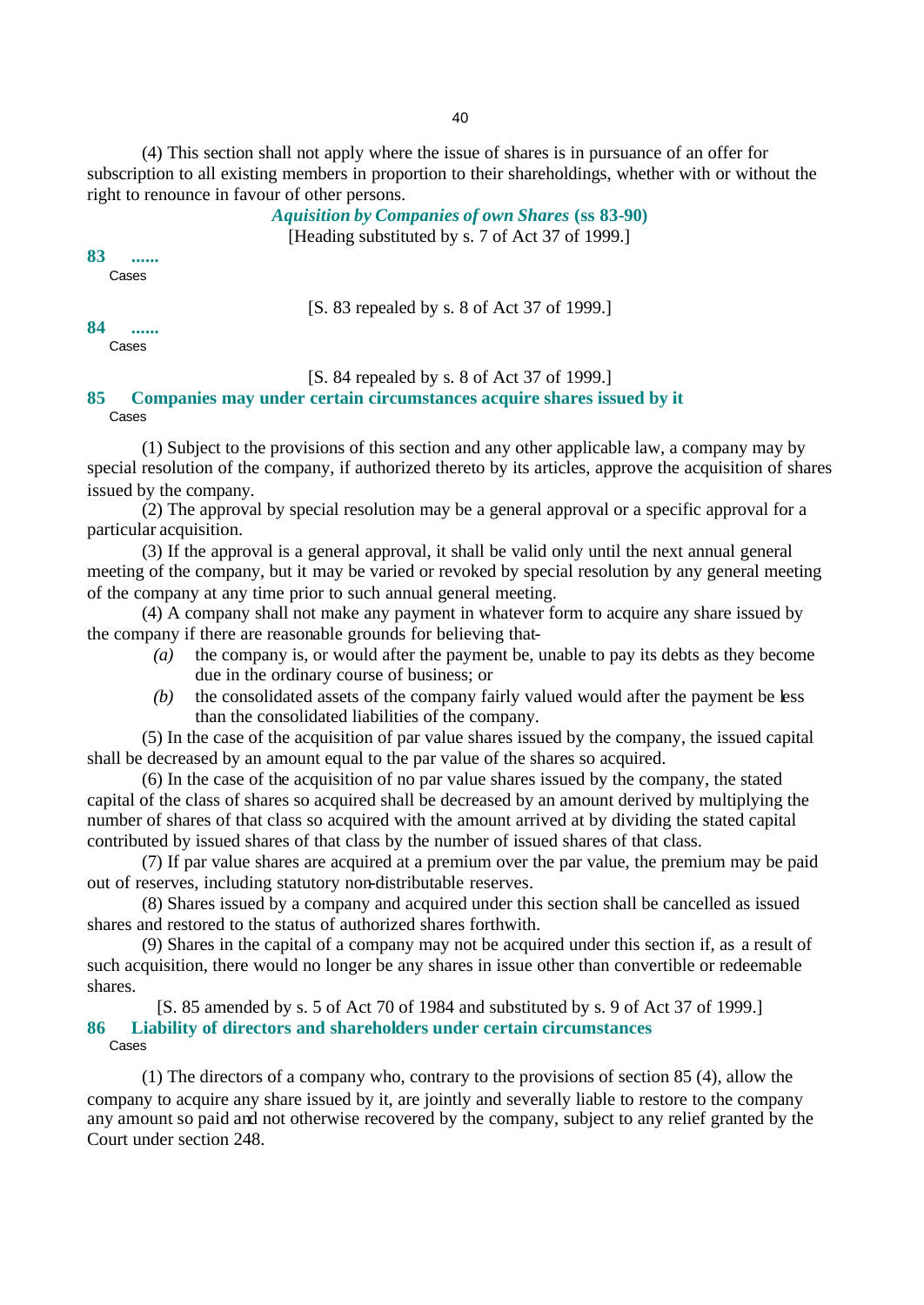(2) A director who is liable under subsection (1) may apply to the Court for an order compelling a shareholder or former shareholder to pay to the company any money that was paid to such shareholder contrary to section 85 (4).

(3) Where the acquisition by the company of shares issued by it is in contravention of the provisions of section 85 (4), any creditor who was a creditor at the time of the acquisition, or who is a creditor by reason of a cause of debt which arose before such acquisition, or any shareholder, may apply to the Court for an order, and the Court may, if it finds it equitable to do so-

- *(a)* order a shareholder or former shareholder to pay to the company any money or return any consideration that was paid or given by the company to acquire the shares;
- *(b)* order the company to issue an equivalent number of shares to the shareholder or former shareholder;
- *(c)* make such other order as it thinks fit.

(4) An action to enforce a liability imposed by this section must be instituted within three years after the date of completion of the acquisition.

(5) Nothing contained in this section shall limit or diminish any liability which any person may incur under this Act or any other law, or the common law.

(6) For the purposes of this section and section 89 'director of a company' includes any director of a holding company of such company.

[S. 86 amended by s. 5 (1) of Act 84 of 1980 and substituted by s. 10 of Act 37 of 1999.] **87 Procedure of acquisition of certain shares by company**

Cases

- (1) Save as is provided in subsection (2), a company that proposes to acquire shares issued by it shall-
	- *(a)* deliver or mail a copy of the written offering circular in the prescribed form, to each registered shareholder on record as at the date of the offer in such manner as may be provided in the articles of the company for the sending of any notice of a meeting of shareholders, stating the number and the class or kind of its issued shares which the company proposes to acquire, and specifying the terms and reasons for the offer;
	- *(b)* lodge a copy of the offering circular with the Registrar within 15 days of the date that it is delivered or mailed to the shareholders of the company.
	- (2) The provisions of subsection (1) shall not apply-
		- *(a)* if, and to the extent that, the shares are acquired by special resolution passed in terms of section 85 (1) and the approval by such special resolution is a specific approval contemplated in section 85 (2);

[Para. *(a)* substituted by s. 10 of Act 35 of 2001.]

*(b)* in the case of a company whose shares are listed on a stock exchange within the Republic, to the acquisition by that company of shares in terms of transactions effected on such stock exchange in accordance with the rules and listing requirements of that exchange.

(3) The provisions of sections 160, 161, 162 and 163 shall apply *mutatis mutandis* to all documents issued in terms of subsection (1).

(4) Where in response to any offer to acquire shares, the shareholders propose to dispose of a greater number of shares than the company offered to acquire, the company shall acquire from all of the shareholders who offered to sell, *pro rata* as nearly as possible disregarding fractions: Provided that this subsection shall not apply to the acquisition of shares in terms of transactions effected on a stock exchange within the Republic.

(5) A company that acquires shares issued by it shall notify the Registrar within 30 days of the date of the acquisition in the prescribed form of the date, number and class of shares that it has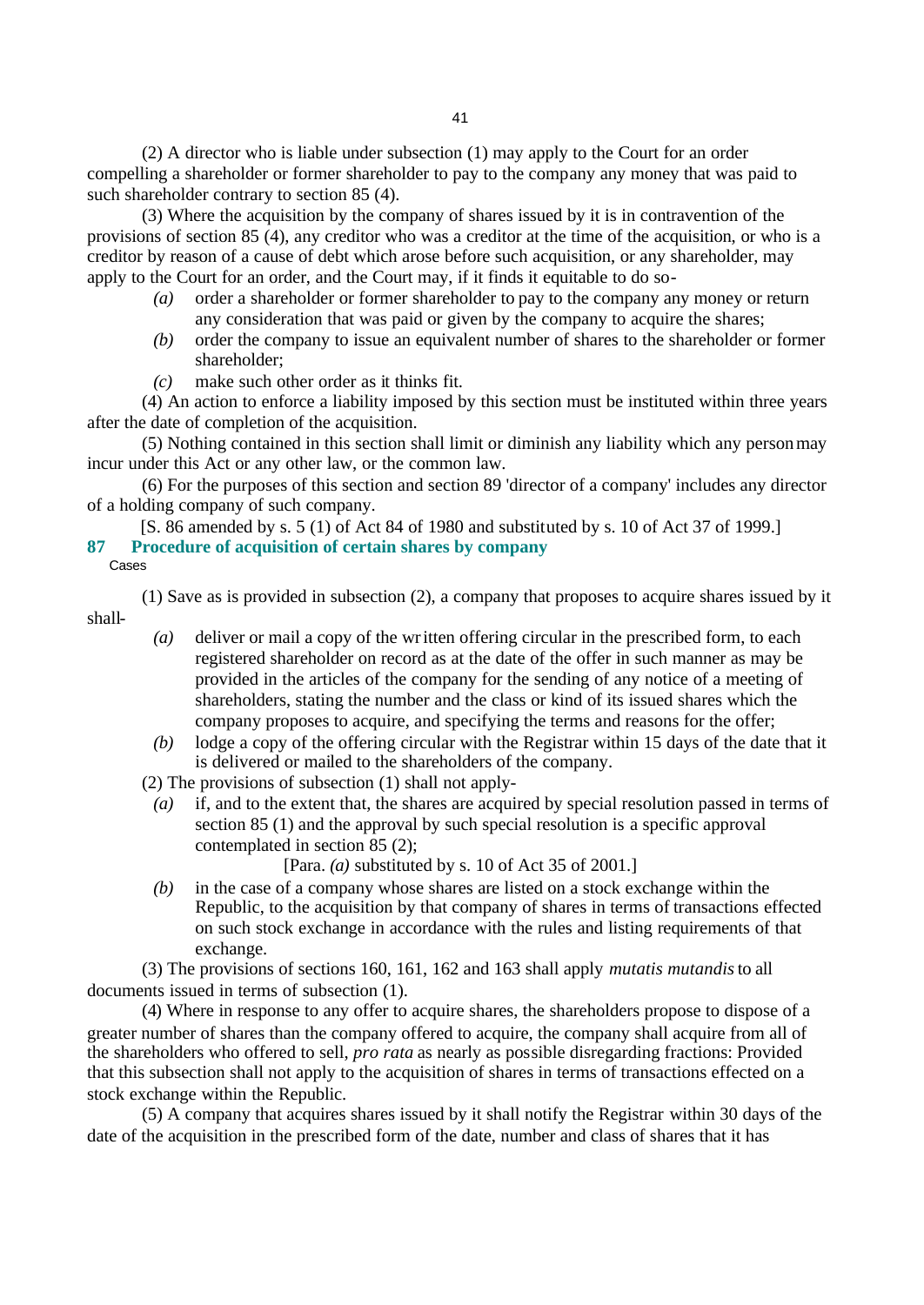acquired.

(6) A stock exchange within the Republic may, in addition to any requirements contained in this Act, determine further requirements with which a company whose shares are listed on such exchange shall comply prior to such company acquiring its own shares.

[S. 87 substituted by s. 11 of Act 37 of 1999.] **88 Enforceability of contracts for acquisition by company of certain shares** Cases

(1) A contract with a company providing for the acquisition of shares issued by it is enforceable against the company, except if the company cannot execute the contract without being in breach of section 85 (4).

(2) In an action brought on a contract referred to in subsection (1), the company has the burden of proving that execution thereof is or will be in breach of section 85 (4).

(3) Until the company has fully performed its obligations in terms of a contract referred to in subsection (1), shareholders who dispose of their shares retain the status of claimants entitled to be paid as soon as the company is lawfully able to do so or, on liquidation, to be ranked subordinate to creditors and shareholders whose claims are in priority to the claims of the class of shares which they disposed of to the company, but in priority to the claims of the other shareholders.

[S. 88 substituted by s. 12 of Act 37 of 1999.] **89 Subsidiaries may acquire certain shares in holding company** Cases

Subsidiary companies may *mutatis mutandis* in accordance with sections 85, 86, 87 and 88, acquire shares in their holding company to a maximum of 10 per cent in the aggregate of the number of issued shares of the holding company: Provided that this section shall not apply to the acquisition of shares by a holding company in a subsidiary of itself.

#### **90 Payments to shareholders**

Cases

(1) A company may make payments to its shareholders subject to the provisions of this section and if autho rized thereto by its articles.

(2) A company shall not make any payment in whatever form to its shareholders if there are reasonable grounds for believing that-

- *(a)* the company is, or would after the payment be, unable to pay its debts as they become due in the ordinary course of business; or
- *(b)* the consolidated assets of the company fairly valued would after the payment be less than the consolidated liabilities of the company.

(3) For the purposes of this section 'payment' includes any direct or indirect payment or transfer of money or other property to a shareholder of the company by virtue of the shareholder's shareholding in the company, but excludes an acquisition of shares in terms of section 85, a redemption of redeemable preference shares in terms of section 98, any acquisition of shares in terms of an order of Court and the issue of capitalisation shares in the company.

(4) A shareholder shall be liable to the company for any payment received contrary to the provisions of subsection (2).

> [S. 90 substituted by s. 14 of Act 37 of 1999.] *Shares* **(ss 91-91A)**

#### **91 Nature of shares**

Cases

The shares or other interest which any member has in a company shall be movable property, transferable in the manner provided by this Act and the articles of the company.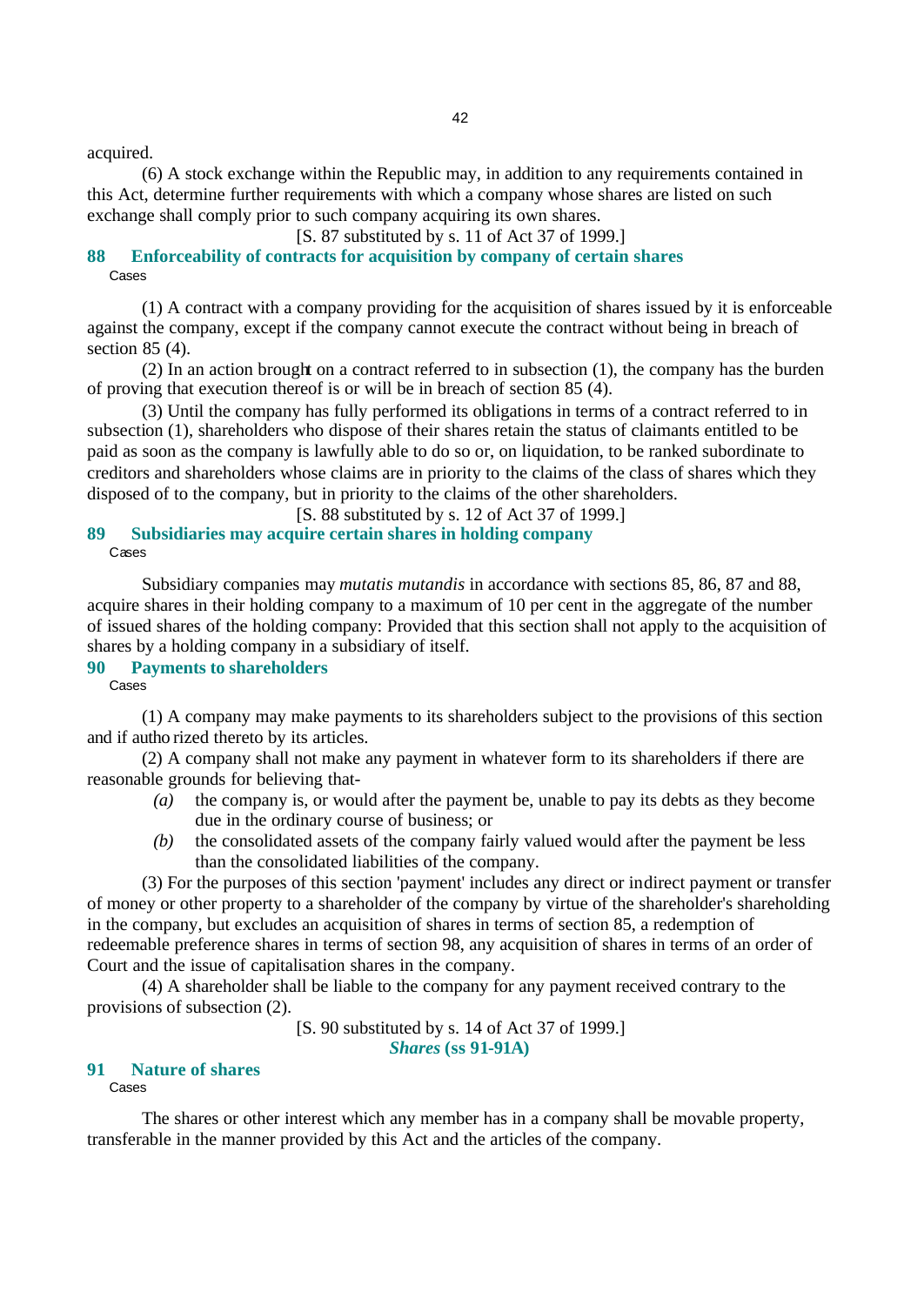#### **91A Uncertificated securities**

(1) **'central securities depository'** means a central securities depository as defined in section 1 of the Securities Services Act, 2004;

[Definition of 'central securities depository' substituted by s. 117 of Act 36 of 2004.]

**'certificated securities'** means certificated securities as defined in section 29 of the Securities Services Act, 2004;

[Definition of 'certificated securities' inserted by s. 117 of Act 36 of 2004.]

**'participant'** means a participant as defined in section 1 of the Securities Services Act, 2004; [Definition of 'participant' substituted by s. 117 of Act 36 of 2004.]

**'subregister'** means the record of uncertificated securities administered and maintained by a participant, which forms part of the relevant company's register of members as referred to in this Act;

**'uncertificated securities'** means uncertificated securities as defined in section 29 of the Securities Services Act, 2004, which are entered in the relevant company's register of members as uncertificated securities in terms of subsection (3) *(a)*.

[Definition of 'uncertificated securities' substituted by s. 117 of Act 36 of 2004.]

(2) *(a)* This section shall apply to uncertificated securities, notwithstanding any provision to the contrary contained in this Act or in any other law, the common law, an agreement or any articles.

*(b)* Where any provision of this Act is not expressly or impliedly amended by this section, this Act shall apply in respect of uncertificated securities in the same manner as it applies to certificated securities.

[Para. *(b)* substituted by s. 117 of Act 36 of 2004.]

(3) *(a)* A company shall enter in its register of members, in respect of every class of securities, the total number of securities held in uncertificated form.

*(b)* A subregister which shall form part of the relevant company's register of members shall, notwithstanding subsection (4) *(d)*, contain the details referred to in sections 105 and 133: Provided that no name of any person for whom a participant holds uncertificated securities as nominee shall form part of the subregister;

*(c)* A participant shall be responsible for entering the information referred to in sections 105 and 133 in a subregister and for ensuring the correctness of all transfers of uncertificated securities effected by the participant.

*(d)* A participant shall, at the request of a company and against payment of such fee as may be prescribed by the Minister from time to time, furnish that company with such details of unc ertificated securities in the company as are reflected in the subregister maintained by the participant.

*(e)* (i) A person who wishes to inspect a subregister may do so only through the relevant company in terms of section 113.

(ii) A company shall, within seven days of the date of a request for inspection, be required to produce a subregister which reflects at least the details referred to in paragraph *(c)* at the close of business on the day on which the request for inspection was made.

*(f)* (i) Every person for whom a participant holds uncertificated securities shall receive a regular statement from such participant setting out the number and identity of the uncertificated securities held on such person's behalf.

(ii) The cost and frequency of each statement shall be determined by regulation but shall not be borne by the person for whom the uncertificated securities are held.

(4) *(a)* Transfer of ownership in an uncertificated security shall be effected upon the debiting and crediting, respectively, of both the account in the subregister from which the transfer is effected and the account in the subregister to which transfer is to be made, in accordance with the rules of a central securities depository.

*(b)* A transferee shall, upon the entry of his, her or its name in a subregister, become a member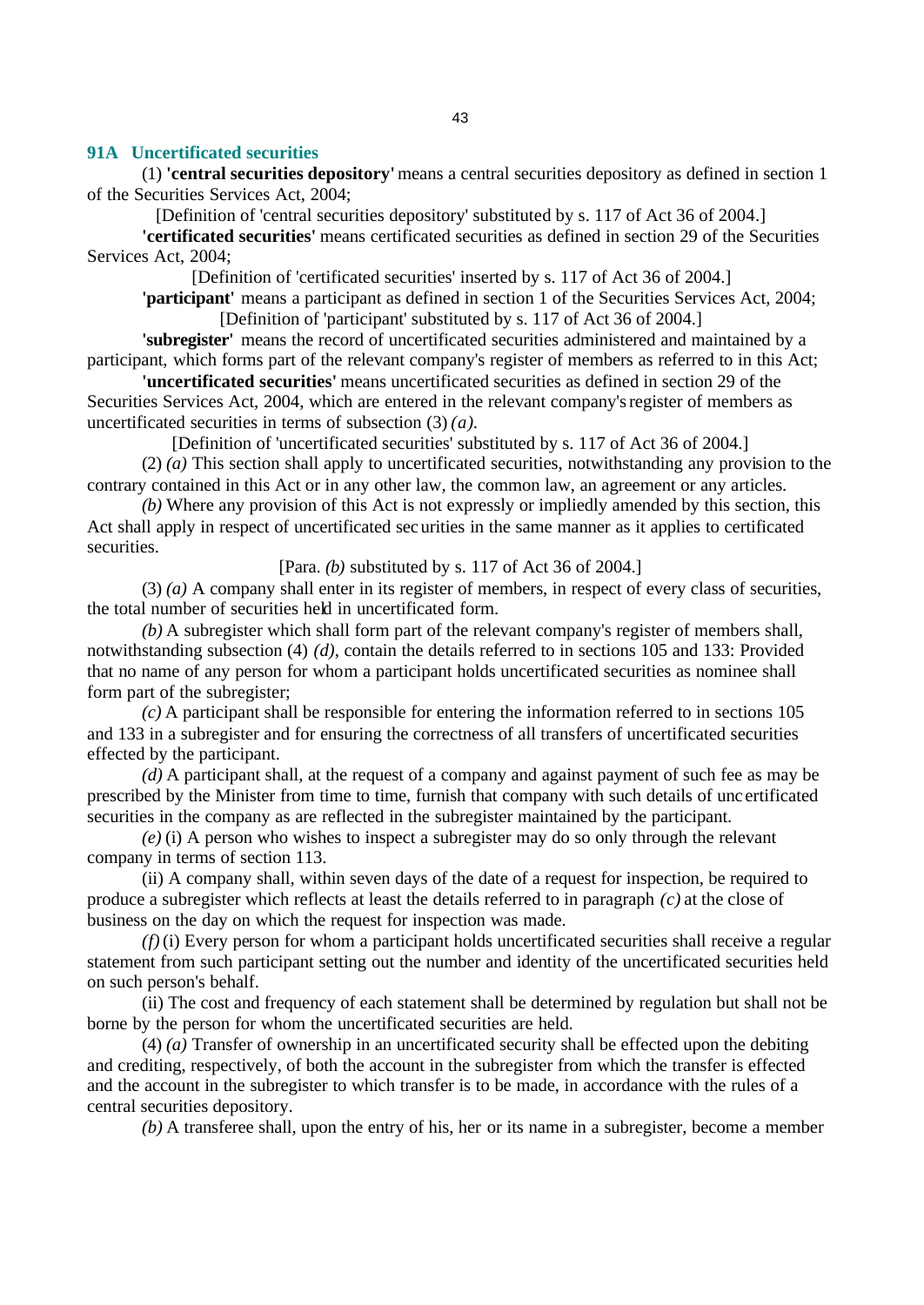of and be recognised as a member by the company in respect of the uncertificated securities registered in his, her or its name.

*(c)* Transfer of ownership and membership in accordance with paragraphs *(a)* and *(b)* shall occur notwithstanding any fraud or illegality which may affect the uncertificated securities in respect of which the transfer was effected or which may have resulted in the transfer being effected: Provided that a transferee who was a party to or had notice of the fraud or illegality may not rely on this paragraph.

*(c*A*)* A court may not order the name of a member of a company contemplated in this subsection to be removed from a subregister, unless such person was a party to or had notice of a fraud or illegality as contemplated in paragraph *(c)*.

[Para. *(c*A*)* inserted by s. 2 of Act 20 of 2004.]

*(d)* Section 133 shall not apply to the transfer of ownership of uncertificated securities and also not to the acquisition of membership of a company as a result of such transfer.

*(e)* A company shall be liable to a participant for such fee as may be prescribed by the Minister from time to time in respect of the transfer of ownership of uncertificated securities in the company.

(5) *(a)* Only a participant may effect the transfer of uncertificated securities in a subregister maintained by it.

*(b)* A participant shall transfer uncertificated securities in a subregister administered and maintained by it, only on receipt of an instruction to transfer sent and properly authenticated in terms of the rules of a central securities depository or by order of court.

*(c)* Nothing in this section shall prejudice any power of a participant to effect transfer to a person to whom the right to any uncertificated securities of a company has been transmitted by operation of law or agreement.

(6) Section 114 shall not apply to a subregister.

(7) *(a)* Subject to paragraph *(b)*, a company shall not issue certificates evidencing, or purporting to evidence, title to uncertificated securities of the company, and sections 96 and 140 shall not apply to uncertificated securities.

*(b)* Any person who wishes to withdraw his, her or its uncertificated securities held by a participant and to obtain a certificate in respect of all or part of those securities, shall notify the participant thereof, in which case-

- (i) the participant shall within seven days notify the relevant company to provide such a certificate and shall remove the details of the uncertificated securities so withdrawn from the subregister maintained by the participant;
- (ii) the company shall, immediately on receipt of such a notice from a participant, enter the relevant person's name and details in respect of his, her or its holding in the company's register of members and indica te on such register that the securities so withdrawn are no longer held in uncertificated form;
- (iii) the company shall within 14 days of receipt of the notice referred to in subparagraph (ii) prepare and deliver to the relevant person a certificate in respect of the securities so withdrawn, and notify the central securities depository that the securities are no longer held in uncertificated form; and
- (iv) transfer of ownership or acquisition of membership in respect of the securities so withdrawn shall not be capable of being effected through a central securities depository while they remain in certificated form.

(8) A person who takes any unlawful action in consequence of which any of the following events occur in a register or subregister, namely-

- *(a)* the name of any person remains in, is entered in, or is removed or omitted;
- *(b)* the number of uncertificated securities is increased, reduced, or remains unaltered; or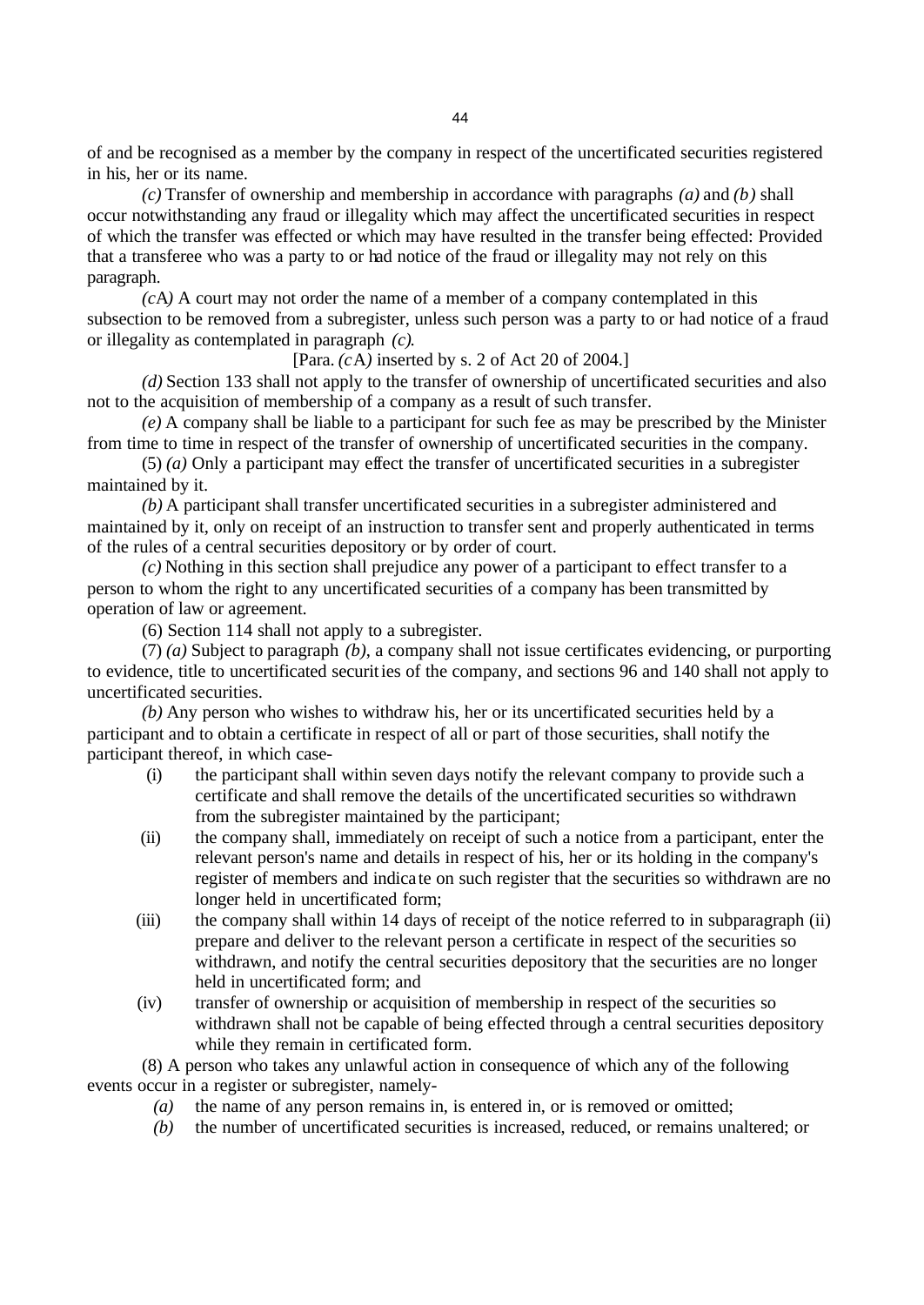*(c)* the description of any uncertificated security is changed,

shall be liable to any person who has suffered any direct loss or damage arising out of such action.

(9) *(a)* A person who gives an instruction to transfer uncertificated securities shall warrant the legality and correctness of any such instruction.

*(b)* The person referred to in paragraph *(a)*, shall indemnify the company and the participant effecting the transfer against any claim and against any direct loss or damage suffered by them arising out of such a transfer by virtue of an instruction referred to in paragraph *(a)*.

*(c)* A participant who transfers uncertificated securities other than pursuant to an instruction to transfer that was sent and properly authenticated in terms of the rules of a central securities depository, shall indemnify the company against any claim made upon it and against any direct loss or damage suffered by it arising out of such transfer and such participant shall, in addition, indemnify any person who suffers any direct loss or damage arising out of such transfer, against such loss or damage.

(10) *(a)* Subject to subparagraph *(b)*, when any new offer of securities is made by a company, the offeree may elect whether all or any part of the securities offered to him, her or it must be issued in certificated or uncertificated form.

*(b)* A company shall only issue or allot uncertificated securities to a person who is already a client of a participant or for whom a participant has agreed to act.

(11) The Minister may make regulations regarding matters which are supplementary and ancillary to the provisions of this section and which are not inconsistent with another provision of this Act.

(12) Any person-

- *(a)* other than a participant, who effects the transfer of uncertificated securities in contravention of subsection (5) *(a)*;
- *(b)* who takes any unlawful action contemplated in subsection (8); or
- *(c)* who, without proper authority, accesses any computer system or record maintained by a participant or a central securities depository,

shall be guilty of an offence and liable on conviction to a fine not exceeding R500 000 or to imprisonment for a period not exceeding two years or to both such fine and such imprisonment.

[S. 91A inserted by s. 1 of Act 60 of 1998.]

*Allotment and Issue of Shares* **(ss 92-102)**

#### **92 Shares not to be allotted or issued unless fully paid-up Cases**

(1) No company shall allot or issue any shares unless the full issue price of or other consideration for such shares has been paid to and received by the company.

(2) Notwithstanding the provisions of subsection (1), a company may allot or agree to allot shares not fully paid-up for the purpose of their being offered for sale to the public as fully paid-up shares: Provided that-

- *(a)* if such offer is not made within one month from the date of such allotment or agreement, such allotment or agreement shall be void; or
- *(b)* if such offer to the public is made but not accepted in full within two months from the date of such allotment or agreement to allot, the allotment of, or the agreement to allot, such shares in respect of which the full issue price is not paid within the said period, shall be void.

## **93 Register and return as to allotments**

(1) Every company having a share capital shall keep at its registered office or at the office where it is made up, a register of allotments of shares.

(2) Every company shall forthwith after the allotment of any shares enter in the register of allotments the names and addresses of the allottees, the number of shares allotted to each of them, the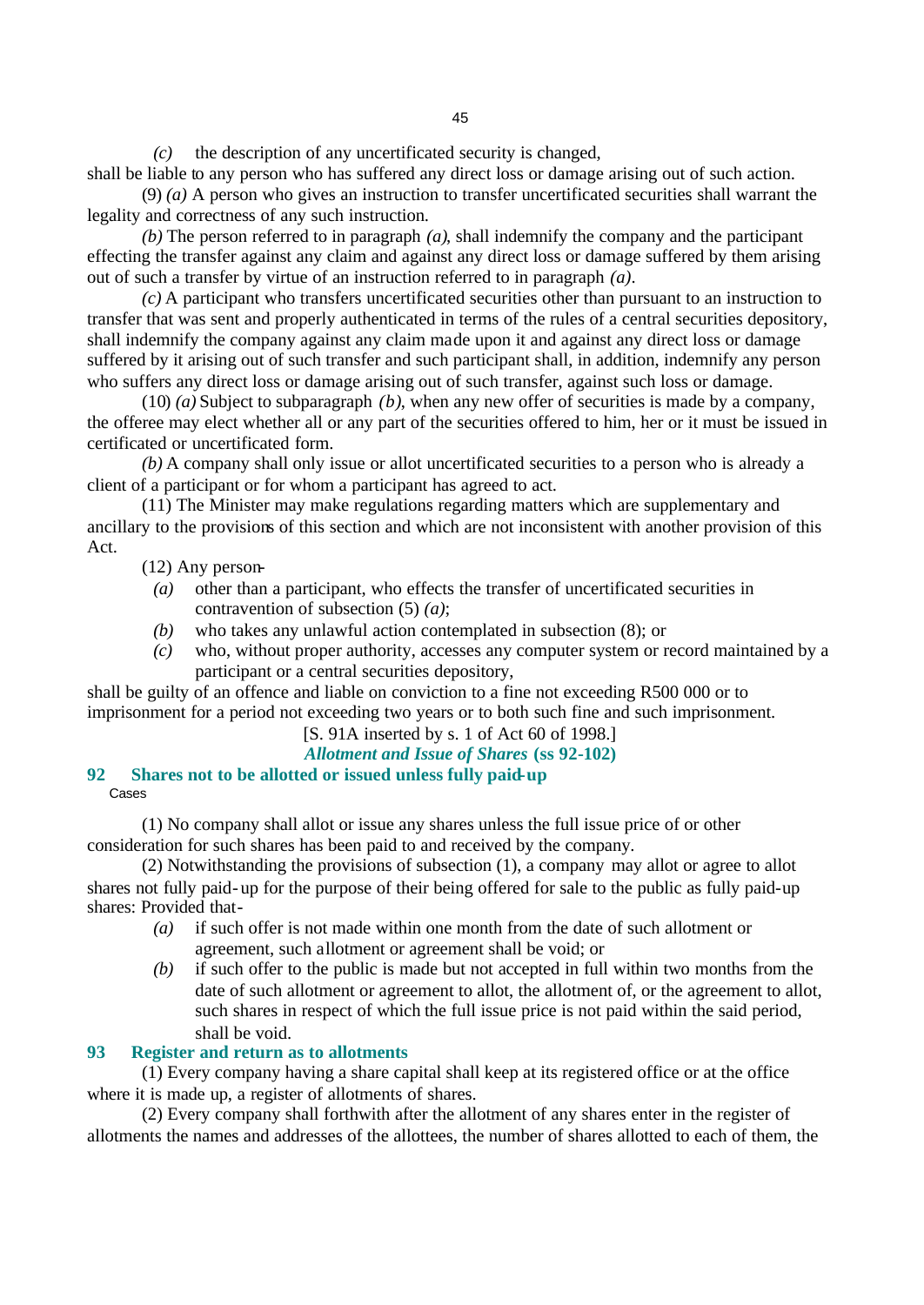amount paid for such shares and in the case of shares allotted as fully paid-up otherwise than for cash, full particulars of the consideration in respect of which the allotment was made and of the transaction or contract concerned.

(3) Whenever a company makes any allotment of its shares, the company shall within one month thereafter lodge with the Registrar-

- *(a)* a return in the form prescribed stating full particulars of the nominal and previously issued share capital or stated capital and the number and description of the shares comprised in the allotment;
- *(b)* in the case of shares allotted otherwise than for cash, a copy of the contract in writing constituting the title of the allottee to the allotment, together with any contract of sale, or for service or other consideration in respect of which that allotment was made (or if such contract is not in writing, a memorandum containing full particulars of such contract), and a return in the prescribed form stating the number and description of the shares so allotted, the name and address of such allottee and the consideration for which they have been allotted.

(4) If any allotment of shares becomes void as a result of any provision of this Act, the company shall within one month after the date on which such allotment becomes void, lodge a notice in the prescribed form to that effect with the Registrar.

(5) If default is made in complying with any of the requirements of this section, the company, and every director or officer of the company who knowingly is a party to the default, shall be guilty of an offence.

(6) The provisions of section 113 shall *mutatis mutandis* apply to the inspection of and the furnishing of copies of or extracts from such register of allotments.

## **94 Certificate of shares or stock**

Cases

(1) A certificate signed-

- *(a)* by two directors of a company; or
- *(b)* by one director and one officer duly authorized thereto by the directors; or

*(c)* in the case of a company having only one director and no officer, by that director, and specifying any shares or stock of that company held by any member, shall be *prima facie* evidence of the title of the member to such shares or stock.

[Sub-s. (1) substituted by s. 6 of Act 70 of 1984.]

(2) Any such signatures may be affixed to or placed on the certificate by autographic, mechanical or electronic means.

 $[Sub-s. (2)$  substituted by s. 11 of Act 35 of 2001.

### **95 Numbering of shares and share certificates**

(1) *(a)* The shares of a company having a share capital shall, except in the case of shares or any particular class of shares which rank equally for all purposes, be distinguished by appropriate numbers.

*(b)* No provision in the articles of a company registered before the thirtieth day of June, 1950, requiring shares of that company to be numbered, shall apply in respect of shares which in terms of paragraph *(a)* of this subsection are not required to have distinguishing numbers.

(2) Where shares are not distinguished by appropriate numbers, the certificates of such shares shall be so distinguished, and upon the registration of transfer of any such shares the certificate relating thereto shall, in addition to the distinguishing number, bear on its face such an endorsement, in the form of a reference number or otherwise, as will enable the immediately preceding holder of the shares to be identified.

#### **96 Limitation of time for issue of share certificates**

(1) Every company shall within two months or within such extended time, not exceeding one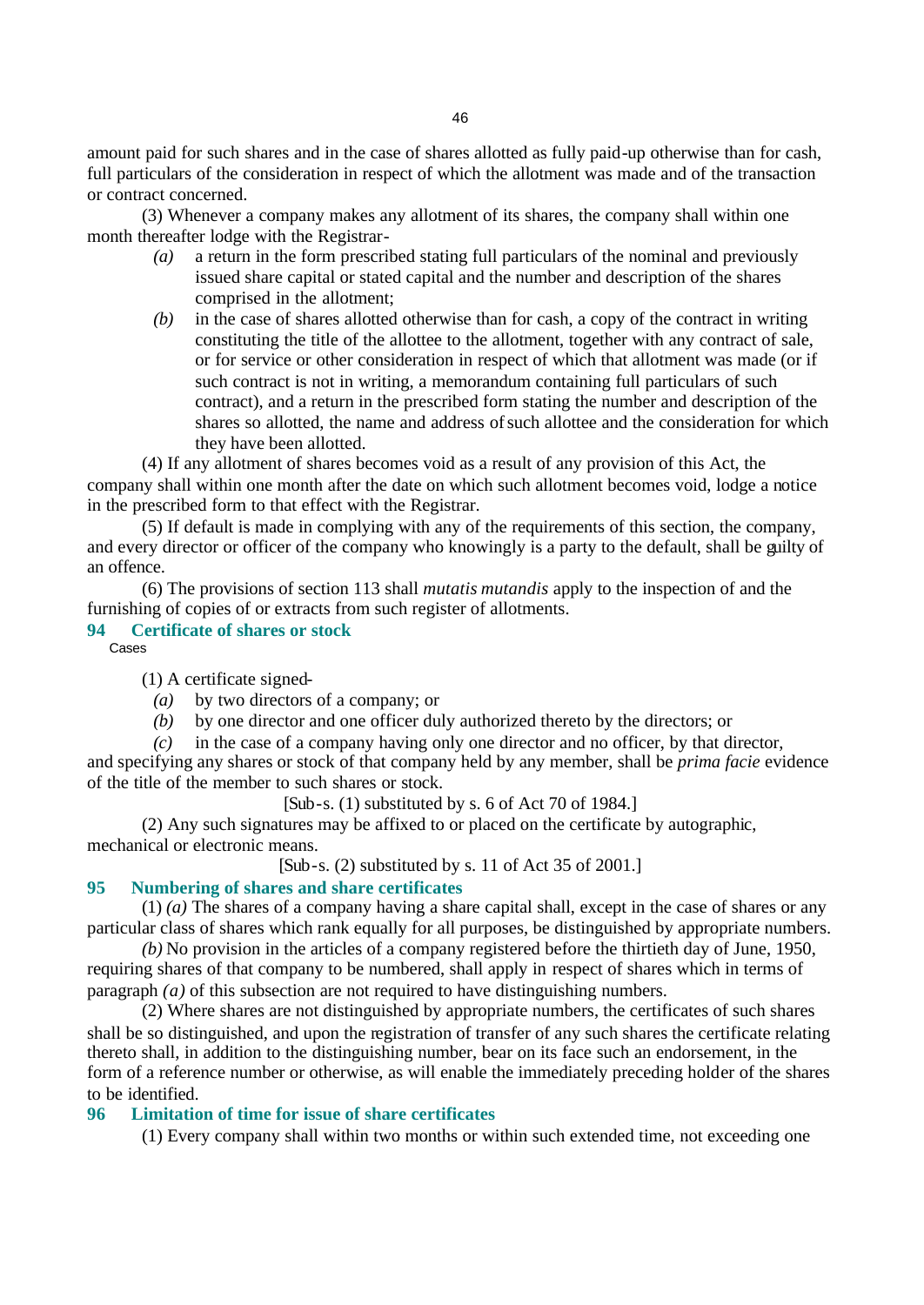month, as the Registrar on good grounds shown and on payment of the prescribed fee, may grant, after the allotment of any of its shares, debentures or debenture stock, complete and have ready for delivery the certificates of all shares, the debentures or the certificates of all debenture stock allotted.

(2) If default is made in complying with the requirements of subsection (1), any person entitled to the certificates of shares, the debentures or the certificates of debenture stock in question may by notice in writing call upon the company to make good the default, and if the company fails to comply with the notice within ten days after service thereof, the Court may on the application of such person make an order directing the company to make good the default within such time as may be specified in the order, and if it thinks fit direct that any costs of or incidental to the application shall be borne by the company or by any director or officer of the company responsible for the default.

(3) If default is made in complying with the requirements of subsection (1), the company, and every director or officer thereof who knowingly is a party to the default, shall be guilty of an offence. **97 Validation of irregular creation, allotment or issue of shares**

#### Cases

(1) Where a company has purported to create, allot or issue shares and the creation, allotment or issue of such shares was invalid by virtue of any provision of this Act or any other law or of the memorandum or articles of the company or otherwise, or the terms of the creation, allotment or issue were inconsistent with or not authorized by any such provision, the Court may upon application made by the company or by any interested person and upon being satisfied that in all the circumstances it is just and equitable to do so, make an order validating the creation, allotment or issue of such shares or confirming the terms of the creation, allotment or issue thereof, subject to such conditions as the Court may impose.

(2) The Court shall, when making an order under subsection (1), direct that a copy thereof be lodged with the Registrar.

(3) Upon the registration of the copy of the said order by the Registrar and after the payment of all prescribed fees, the said shares shall be deemed to have been validly created, allotted or issued upon the terms of the creation, allotment or issue thereof and subject to the conditions imposed by the Court. **98 Redeemable preference shares**

# Cases

(1) Subject to the provisions of this section, a company having a share capital, if so authorized by its articles, may issue preference shares which are, or at the option of the company are liable, to be redeemed: Provided that-

- *(a)* no such shares shall be redeemed except out of profits of the company which would otherwise be available for dividends or out of the proceeds of a fresh issue of shares made for the purposes of the redemption;
- *(b)* where any such shares are redeemed otherwise than out of the proceeds of a fresh issue, there shall, out of profits which would otherwise have been available for dividends, be transferred to a reserve fund, to be called the 'capital redemption reserve fund', a sum equal to the nominal amount of the shares redeemed, or if shares of no par value, to the book value of the shares redeemed, and the provisions of this Act relating to the share capital of a company shall, except as provided in this section, apply as if the capital redemption reserve fund were share capital of the company;

[Para. *(b)* substituted by s. 12 of Act 35 of 2001.]

- *(c)* no such shares shall be redeemed unless and until the premium, if any, payable on redemption, has been provided for out of the profits of the company or out of the company's share premium account;
- *(d)* the redemption of such shares shall be effected on such terms and in such manner as shall be pro vided by the articles of the company.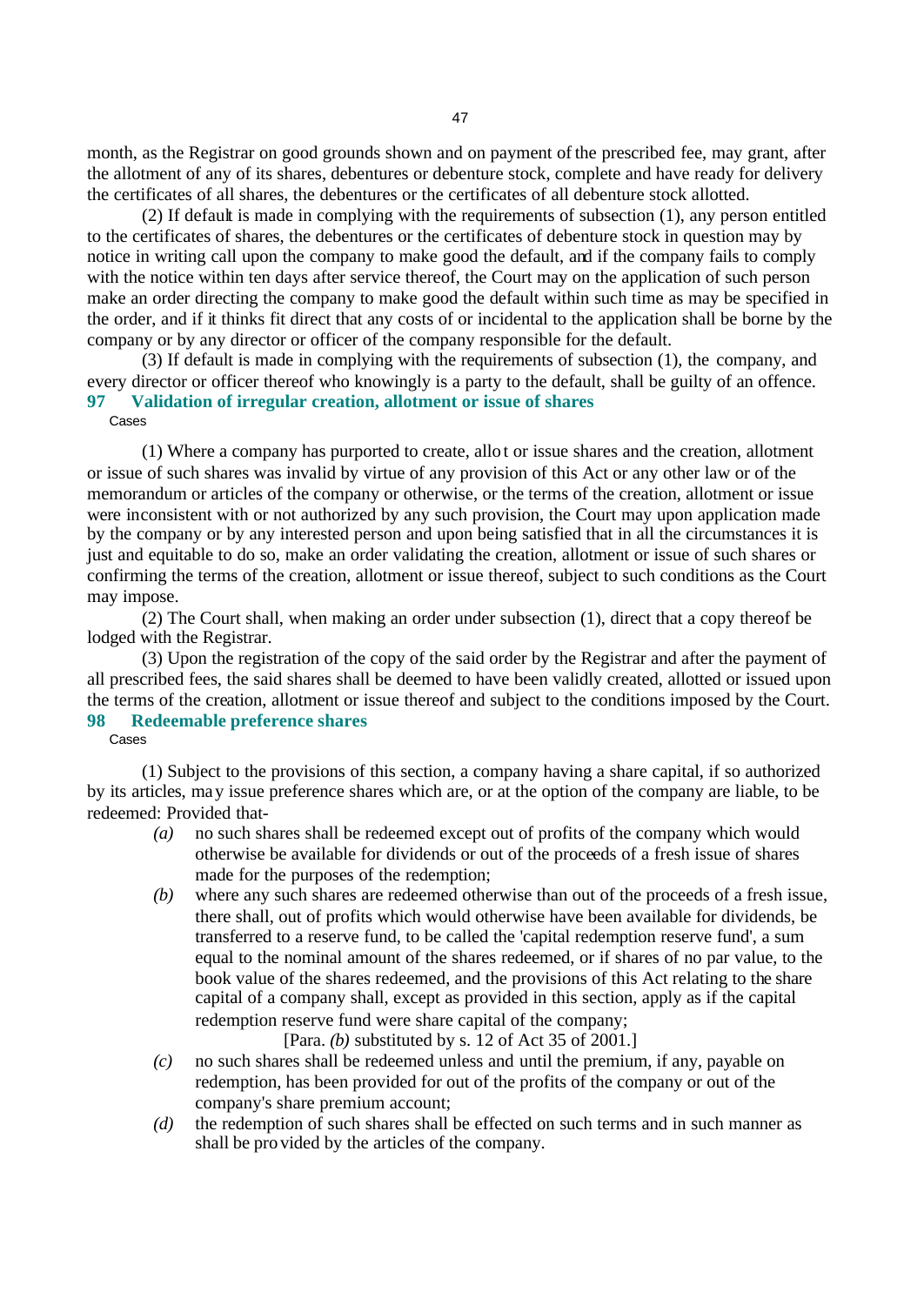(2) Where in pursuance of this section a company has redeemed or is about to redeem any preference shares, it shall have power to issue shares (including, if the company so decides by special resolution, shares other than redeemable preference shares) up to the nominal amount of the shares redeemed or to be redeemed or in the case of preference shares of no par value, up to the book value of the shares redeemed or to be redeemed, as if those shares had never been issued, and the share capital of the company or the number of shares of no par value shall not for the purposes of section 75 (3) be deemed to be increased by the issue of shares in pursuance of this subsection.

[Sub-s. (2) substituted by s. 15 of Act 69 of 1989 and amended by s. 6 of Act 35 of 1998 and by s. 80 (1) of Act 53 of 1999.]

(3) The redemption of redeemable preference shares shall not be deemed to constitute a reduction of a company's authorized share capital.

(4) The capital redemption reserve fund may, notwithstanding anything in this section contained, be applied by the company in paying up unissued shares of the company to be issued to members of the company as fully paid-up capitalization shares or for the payment of the premium over the par value in the case of an acquisition of shares in terms of section 85.

[Sub-s. (4) substituted by s. 15 of Act 37 of 1999.]

(5) *(a)* If a company has redeemed any redeemable preference shares, it shall within one month thereafter give notice thereof in the prescribed form to the Registrar specifying the shares so redeemed.

*(b)* If default is made in complying with the provisions of paragraph *(a)*, the company shall be guilty of an offence.

(6) For the purposes of subsections (1) and (2) 'book value' in respect of preference shares of no par value, means that part of the stated capital contributed by the preference shares redeemed or to be redeemed.

(7) This section shall also apply in respect of any balance of any capital redemption reserve fund created by a company prior to 1 January 1974.

[Sub-s. (7) added by s. 4 of Act 64 of 1977.]

## **99 Conversion of shares into certain preference shares**

If a company has converted any of its shares into preference shares which are, or at the option of the company are liable, to be redeemed, the provisions of section 98 shall apply to such preference shares.

[S. 99 substituted by s. 6 of Act 111 of 1976.]

#### **100 Conversion of shares into stock**

(1) A company having a share capital, if so authorized by its articles, may by special resolution convert all or any of its paid-up shares into stock and reconvert such stock into any number of paid-up shares.

(2) Where a company has converted any of its shares into stock, the provisions of this Act which in terms apply exclusively in respect of shares, shall cease to apply to so much of the share capital as has been so converted.

#### **101 Share warrants to bearer**

(1) A public company having a share capital, if so authorized by its articles, may, with respect to any paid -up shares, or to stock, issue a warrant (in this Act termed a share warrant) stating that the bearer of the warrant is entitled to the shares or stock therein specified, and may provide, by coupons or otherwise, for the payment of the future dividends on the shares or stock included in the warrant.

(2) A share warrant shall entitle the bearer thereof to the shares or stock therein specified, and such shares or stock may be transferred by the delivery of the share warrant.

### **102 Variation of rights in respect of shares**

(1) If in the case of a company the share capital of which is divided into different classes of shares, provision is made by the memorandum or articles for authorizing the variation of the rights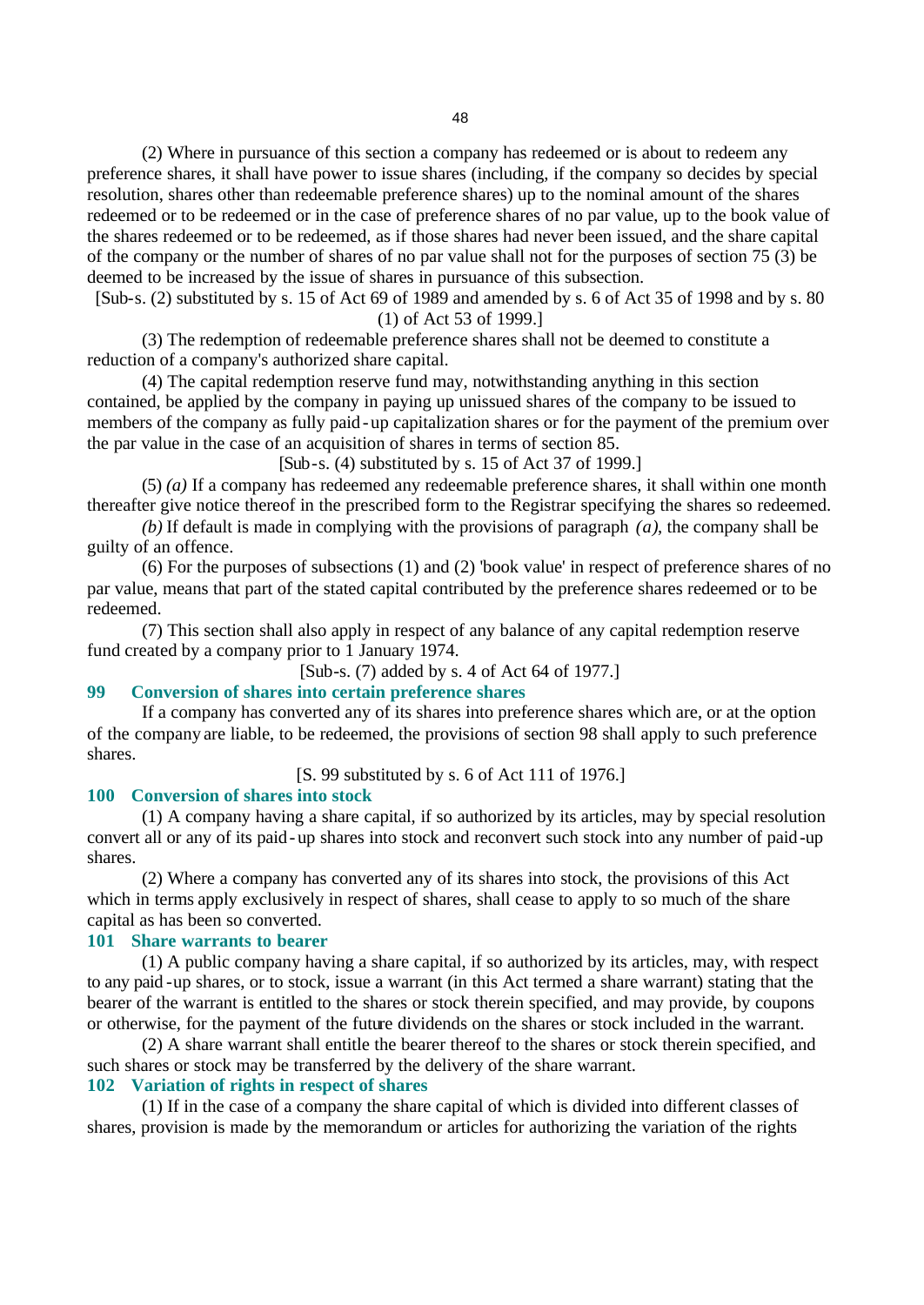attached to any class of shares of the company, subject to the consent of any specified proportion of the holders of the issued shares of that class or the sanction of a resolution passed at a separate meeting of the holders of those shares, and if in pursuance of the said provision the rights attached to any such class of shares are at any time varied, the holder of a share of that class, being a person who did not consent to or vote in favour of the resolution for the variation, may apply to the Court for an order under section 252.

(2) The expression 'variation' in this section includes abrogation and the expression 'varied' shall be construed accordingly.

(3) The company shall within one month from the date of the consent or resolution referred to in subsection (1) lodge with the Registrar in the prescribed form the particulars of such consent or resolution, and if default is made in complying with this provision, the company, and every director and officer thereof who knowingly is a party to the default, shall be guilty of an offence.

*Members and Register of Members* **(ss 103-115)**

#### **103 Who are members of a company** Cases

(1) The subscribers of the memorandum of a company shall be deemed to have agreed to become members of a company upon its incorporation, and shall forthwith be entered as members in its register of members.

(2) Every other person who agrees to become a member of a company and whose name is entered in its register of members, shall be a member of the company.

(3) A company shall, subject to the provisions of its articles, enter in the register as a member, *nomine officii*, of the company, the name of any person who submits proof of his appointment as the executor, administrator, trustee, curator or guardian in respect of the estate of a deceased member of the company or of a member whose estate has been sequestrated or of a member who is otherwise under disability or as the liquidator of any body corporate in the course of being wound up which is a member of the company, and any person whose name has been so entered in the register shall for the purposes of this Act be deemed to be a member of the company.

(4) Subject to the provisions of section 213 (1) *(b)*, the bearer of a share warrant may, if the articles of the company so provide, be deemed to be a member of the company within the meaning of this Act, either for all purposes or for such purposes as may be specified in the articles.

#### **104 Trusts in respect of shares**

A company shall not be bound to see to the execution of any trust, whether express, implied or constructive, in respect of any share.

#### **105 Register of members**

(1) Every company shall keep in one of the official languages of the Republic a register of its members, and shall forthwith enter therein-

- *(a)* the names and addresses of the members and, in the case of a company having a share capital, a statement of the shares issued to each member, distinguishing each share by its number, if any, and by its class or kind, and of the amount paid or agreed to be considered as paid on the shares of each member; and
- *(b)* in respect of each member-
	- (i) the date on which his name was entered in the register as a member; and
	- (ii) the date on which he ceased to be a member.

(2) Where a company has converted any of its shares into stock, the register shall show the amount of stock held by each member instead of the number of shares and the particulars relating to shares specified in subsection (1).

(3) Where a company has issued share warrants-

*(a)* it shall, on the issue of a share warrant, strike out of its register of members the name of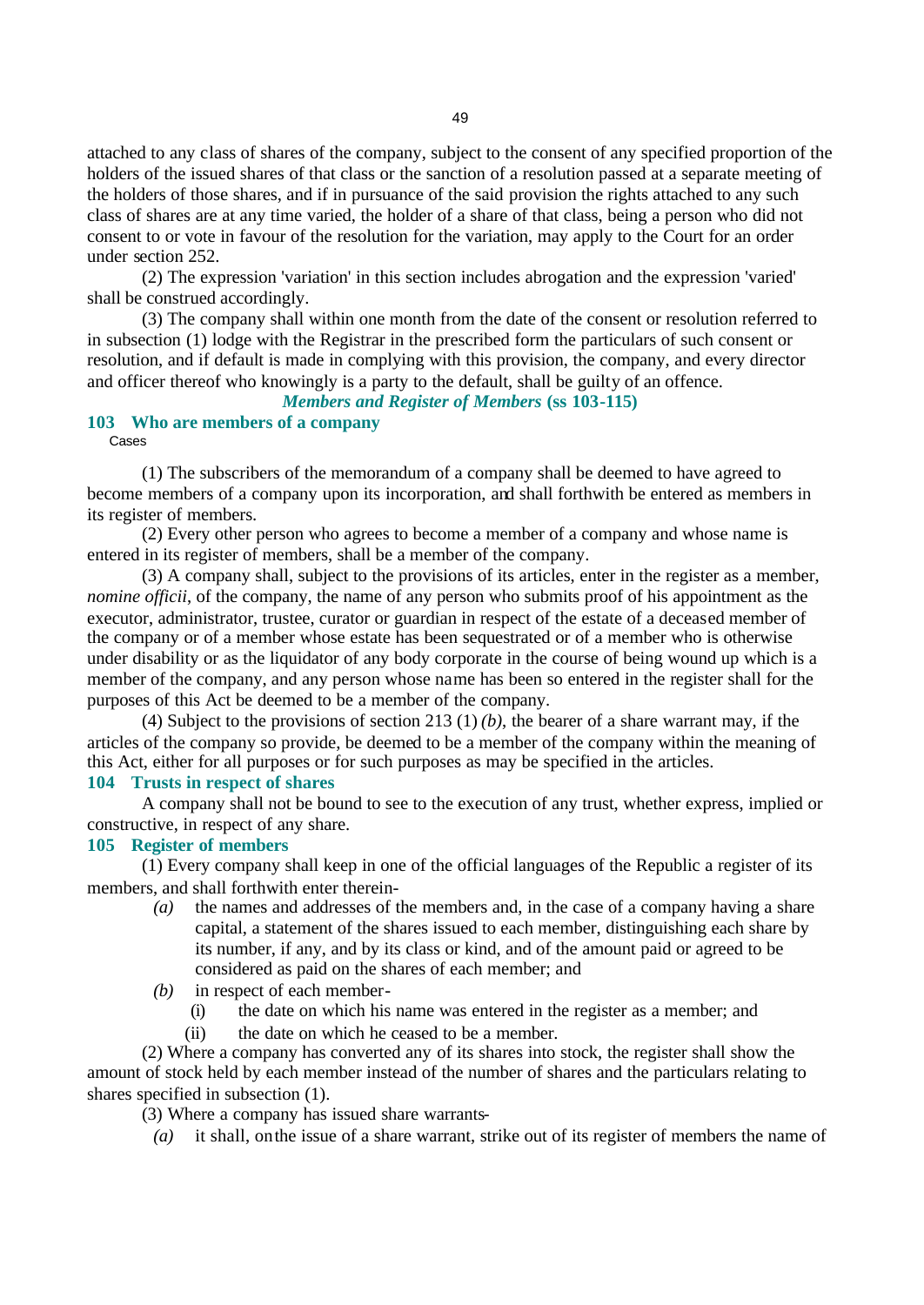the member then entered therein as holding the shares or stock specified in the warrant as if he had ceased to be a member and shall enter in the register-

- (i) the fact of the issue of the warrant;
- (ii) a statement of the shares or stock included in the warrant, distinguishing each share by its number so long as the share has a number; and
- (iii) the date of the issue of the warrant.
- *(b)* Until the warrant is surrendered, the said particulars shall be deemed to be the particulars required by this Act to be entered in the register of members, and on the surrender of the warrant, the date of the surrender shall be entered as if it were the date on which a person ceased to be a member.
- *(c)* The bearer of a share warrant shall, subject to the articles of the company, be entitled, on surrendering it for cancellation, to have his name entered as a member in the register of members, and the company shall be liable for any loss incurred by any person by reason of the company entering in its register the name of a bearer of a share warrant in respect of the shares or stock therein specified without the share warrant being surrendered and cancelled.

(4) The register of members may be kept either by making entries in bound books or by recording the particulars required in any other manner, including the electronic recording of such particulars, and, in the case of a person who has ceased to be a member, also by microfilm or microcard or by miniature photographic or electronic process or by any other process which accurately reproduces and forms a durable or sustainable medium for recording and reproducing such particulars: Provided that where the register is not kept by making entries in bound books, adequate precautions shall be taken for guarding against falsification and facilitating its discovery.

[Sub-s. (4) amended by s. 13 of Act 35 of 2001.]

## **106 Index to register of members**

(1) Every company having more than fifty members shall, unless the register of members is in such form as to constitute in itself an index, keep an index of the names of the members of the company, and shall, within fourteen days after the date on which any alteration is made in the register of members, make any necessary alteration in the index.

(2) The index, which may be in the form of a card index or in any electronic format which accurately reproduces the required information, shall be deemed to be a part of the register of members, and shall in respect of each member, contain a sufficient indication to enable the account of that member in the register to be readily found.

[Sub-s. (2) substituted by s. 14 of Act 35 of 2001.]

### **107 Branch registers in foreign countries**

(1) A company having a share capital may, if so authorized by its articles, cause to be kept in any foreign country a register of members resident in any foreign country (in this Act called a branch register).

(2) The company shall give to the Registrar notice on the prescribed form of the situation of the office where any branch register is kept, and of any change in that situation, and of the discontinuance of the office in the event of its being discontinued.

### **108 Provisions as to branch register**

(1) A branch register shall be deemed to be part of the company's register of members (in this Act called the principal register).

(2) A branch register shall be kept in the same manner in which the principal register is by this Act required to be kept except that the notice referred to in section 114, shall, for a reasonable period of time before the closing of the branch register, also be inserted in some newspaper circulating in the district wherein the branch register is kept.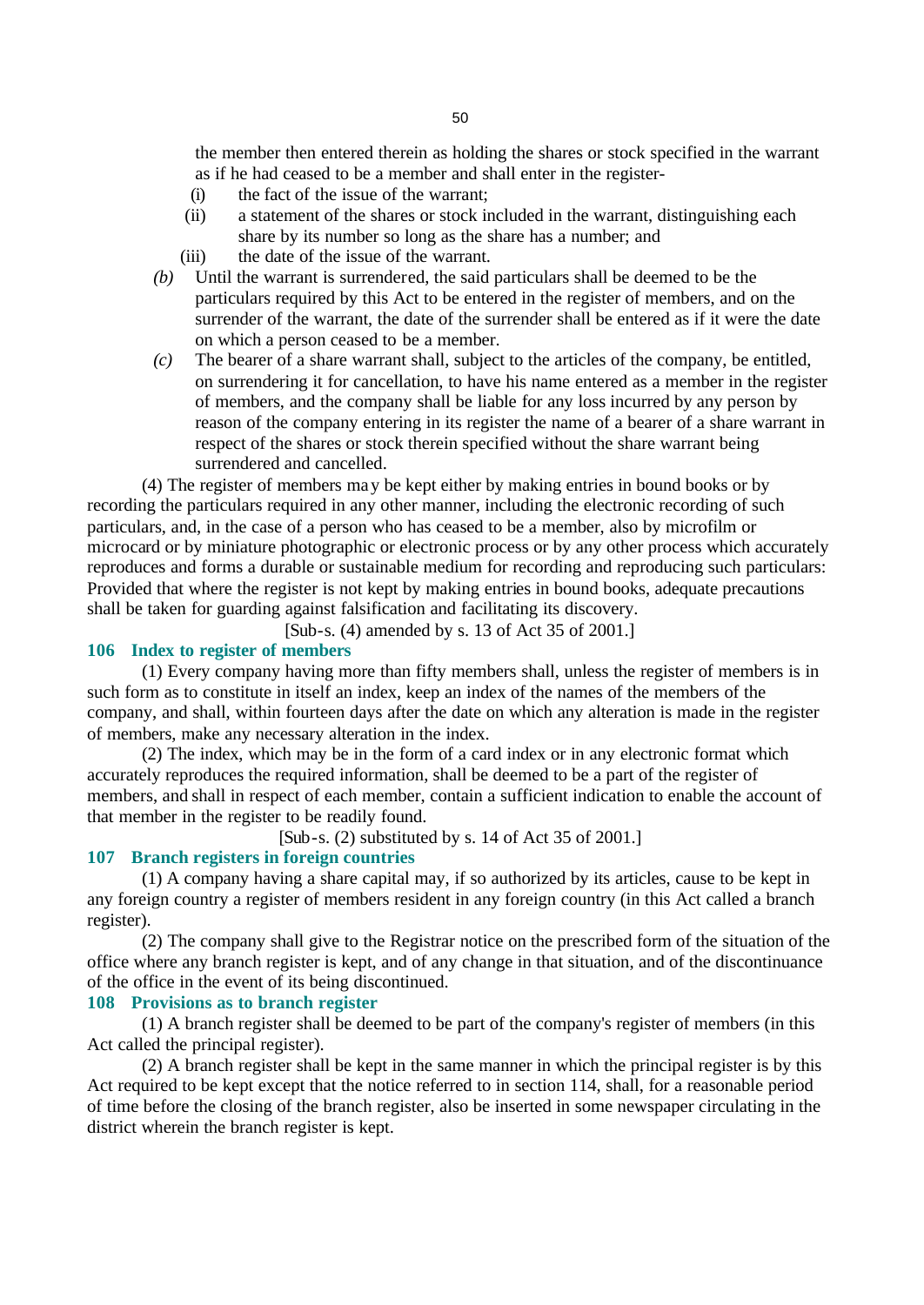(3) The company shall transmit to its registered office a copy of every entry in its branch register as soon as may be after the entry is made and shall cause to be kept at its registered office, duly entered up from time to time, a duplicate of its branch register, and the duplicate shall for the purposes of this Act be deemed to be part of the principal register.

(4) The company may discontinue to keep any branch register, and shall thereupon transfer all entries in that register to some other branch register kept by the company or to the principal register.

(5) Subject to the provisions of this Act and of any law relating to stamp duty or estate duty, any company may by its articles make such provisions as it may think fit respecting the keeping of branch registers.

#### **109 Register of members to be evidence**

The register of members of a company shall be *prima facie* evidence of any matters directed or authorized to be entered therein by this Act.

### **110 Where register of members to be kept**

Cases

(1) Subject to the provisions of this section, the register of members of a company shall be kept at its registered office.

(2) A company's register of members may be kept at any office of the company in the Republic where the work of making it up is done, instead of at the company's registered office, and where a company arranges with some other person (in this section referred to as 'the agent') for the making up of its register of members to be undertaken on behalf of the company by the agent, the register may be kept at the office of the agent in the Republic at which the work is done instead of at an office of the company.

(3) Any index of the names of the members of a company required to be kept in terms of section 106 shall at all times be kept at the same place where the register of members is kept, and where the company keeps a branch register under section 107 the duplicate of the branch register required by subsection (3) of section 108 to be kept at the company's registered office shall, notwithstanding anything in the said subsection contained, at all times be kept at the same place where the company's principal register is kept.

(4) Any company the register of members of which is not kept at its registered office shall notify the Registrar in the prescribed form of the place where such register is kept and of any change in that place.

(5) The provisions of this section relating to the register of members of a company and the provisions of this Act relating to the inspection or production of any such register or to the furnishing of copies of any such register or any part thereof, shall apply to any agent by whom any such register is kept on behalf of a company in the same manner as they apply to the company.

### **111 Disposal of closed accounts in register**

The parts of the register of members of a company pertaining to persons who have ceased to be members, in whatever manner kept under section 105, may be disposed of after the expiration of a period of fifteen years after such persons have ceased to be members.

### **112 Offences in respect of register of members**

Any company which or an agent referred to in section 110 who fails to comply with any provision of section 105, 106, 107, 108 or 110, shall be guilty of an offence.

## **113 Inspection of register of members**

(1) The register of members of a company shall, except when closed under the provisions of this Act, during business hours (subject to such reasonable restrictions as the company in general meeting may impose, so that not less than two hours in each day be allowed for inspection) be open to inspection by any member or his duly authorized agent free of charge and by any other person upon payment for each inspection of an amount of R10 or such lesser amount as the company may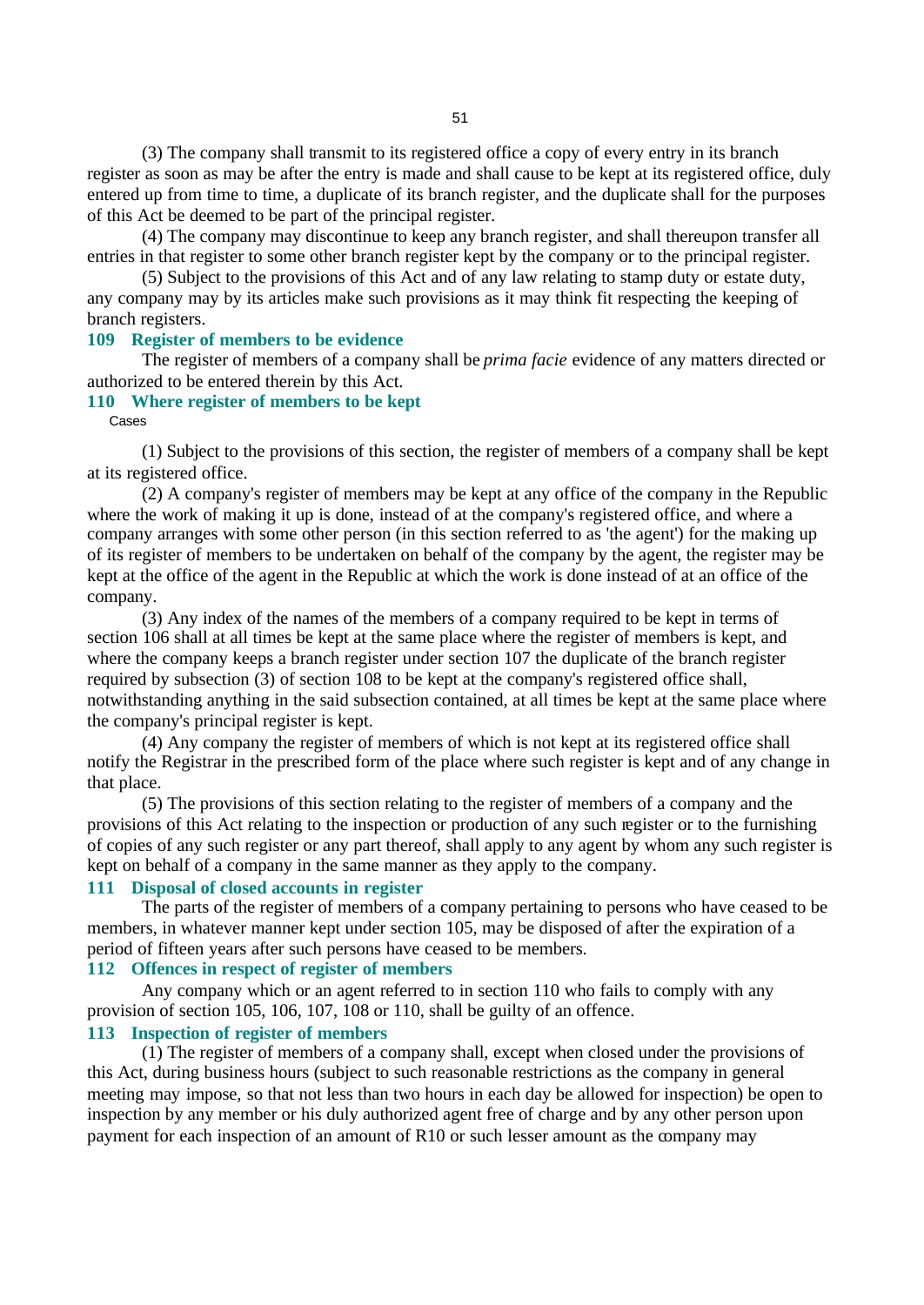determine.

#### [Sub-s. (1) amended by s. 15 of Act 35 of 2001.]

(2) Any person may apply to a company for a copy of or extract from the register of members and the company shall either furnish such copy or extract on payment by the applicant of an amount of R10 or such lesser amount as the company may determine for every page of the required copy or extract, or afford such person adequate facilities for making such copy or extract.

[Sub-s. (2) substituted by s. 6 of Act 59 of 1978 and amended by s. 15 of Act 35 of 2001.]

(3) If access to the register of members for the purpose of making any such inspection or any such copy or extract or facilities for making any such copy or extract be refused or not granted or furnished within fourteen days after a written request to that effect has been delivered to the company, the company, and every director or officer of the company who knowingly is a party to the refusal or default, shall be guilty of an offence.

(4) In the case of any such refusal or default the Court may, on application, by order compel an immediate inspection of the register and index or direct that the copy or extract required shall be sent to the applicant requiring it and may direct that any costs of or incidental to the application shall be borne by the company or by any director or officer of the company responsible for the refusal or default.

(5) The provisions of this section shall *mutatis mutandis* apply also in respect of any register of transfers kept by a company.

#### **114 Power to close register of members**

A public company may, after giving notice of its intention to do so in the *Gazette* and in a newspaper circulating in the district in which its registered office is situate, close its register of members, or any part thereof relating to holders of any class of shares, for a period or periods not exceeding in the aggregate sixty days in any year.

**115 Rectification of register of members**

Cases

 $(1)$  If-

- *(a)* the name of any person is, without sufficient cause, entered in or omitted from the register of members of a company; or
- *(b)* default is made or unnecessary delay takes place in entering in the register the fact of any person having ceased to be a member,

the person concerned or the company or any member of the company, may apply to the Court for rectification of the register.

(2) The application may be made in accordance with the rules of Court or in such other manner as the Court may direct, and the Court may either refuse it or may order rectification of the register and payment by the company, or by any director or officer of the company, of any damages sustained by any person concerned.

(3) On any application under this section the Court may decide any question relating to the title of any person who is a party to the application to have his name entered in or omitted from the register, whether the question arises between members or alleged members or between members or alleged members on the one hand and the company on the other hand, and generally may decide any question necessary or expedient to be decided for the rectification of the register.

## *Debentures* **(ss 116-131)**

**116 Creation and issue of debentures**

A company, if so authorized by its memorandum or by its articles, may create and issue secured or unsecured debentures.

#### **117 Security for debentures**

Cases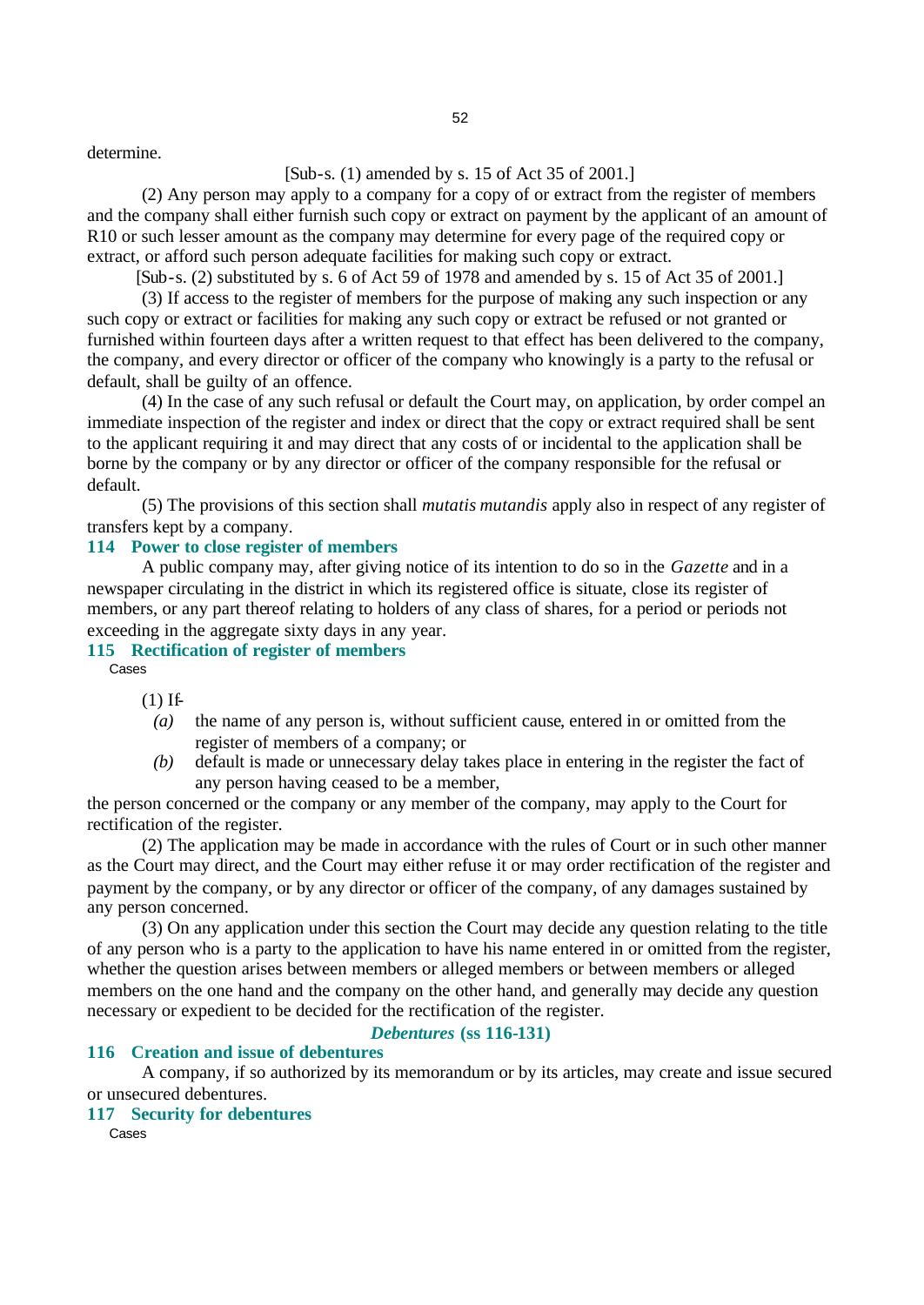(1) The binding of movable property as security for any debenture or debentures may be effected by-

- *(a)* a deed of pledge and the delivery of the movable property concerned to one or more debenture-holders or to a trustee for debenture-holders; or
- *(b)* a notarial bond, collateral notarial bond or notarial surety bond executed in favour of one or more debenture-holders or of a trustee for debenture-holders; or
- *(c)* the pledging of incorporeal rights by means of cession of such rights, whether present or future, in due and proper form.

(2) The binding of a ship may be effected by a deed of mortgage in the form prescribed by the Merchant Shipping Act, 1951 (Act 57 of 1951), recorded in the register by the proper officer at the ship's port of registry.

(3) The binding as aforesaid of immovable property may be effected by a mortgage bond, collateral mortgage bond or surety bond executed in favour of one or more debenture-holders or of a trustee for debenture-holders.

(4) A wholly owned subsidiary shall be deemed to have and always to have had the power to mortgage any of its property as collateral security for the issue of debentures by its holding company.

## **118 Bonds to be registered in deeds registry; copies of documents to be annexed to bonds and deeds of pledge**

Cases

(1) Any mortgage bond or notarial bond in pursuance of the provisions of section 117 and subsequent transactions relating thereto, shall, subject to the laws governing the registration of mortgage bonds and notarial bonds, be registered in a deeds registry.

(2) If any such bond is in favour of one or more debenture-holders, a certified copy of the debenture concerned shall be annexed to the said bond.

(3) If any such bond is in favour of a trustee for debenture-holders, certified copies of the debenture concerned and of the trust deed by which the trustee is appointed and in which his rights and duties are defined, shall be annexed to the said bond.

(4) Certified copies of the debenture concerned and of any such trust deed, if any, shall be annexed to any deed of pledge where the debentures are secured by a pledge of movable property. **119 Debenture itself may be registered**

If any debenture is executed before a notary public, it may, subject to the provisions of section 118 (1), be registered in a deeds registry in like manner as if it were a notarial bond.

### **120 Issue of debentures at different dates and ranking of preference**

In any bond or deed of pledge executed in favour of a trustee for debenture-holders generally, provision may be made that the debentures thereby secured or to be secured may be issued from time to time and at different dates, as the company may determine, but all such debentures, whenever issued, shall rank in preference concurrently with one another as from the date on which the pledge was constituted or the bond was registered.

#### **121 Rights of debenture -holders**

(1) Every holder of a debenture secured by a pledge or a bond executed in favour of a trustee for debenture-holders generally shall, unless it is otherwise provided by the deed of pledge, bond or trust deed and copy of the debenture annexed thereto, be entitled to enforce his rights under such debenture as soon as it has been issued to him in the same manner as if he were himself the pledgee or the holder of such bond.

(2) No notice of the cession of any such debenture shall be necessary in order to confer upon any cessionary thereof the rights of the cedent.

### **122 Director or officer not to be trustee for debenture -holders**

No director or officer of a company shall be capable of being a trustee for the holders of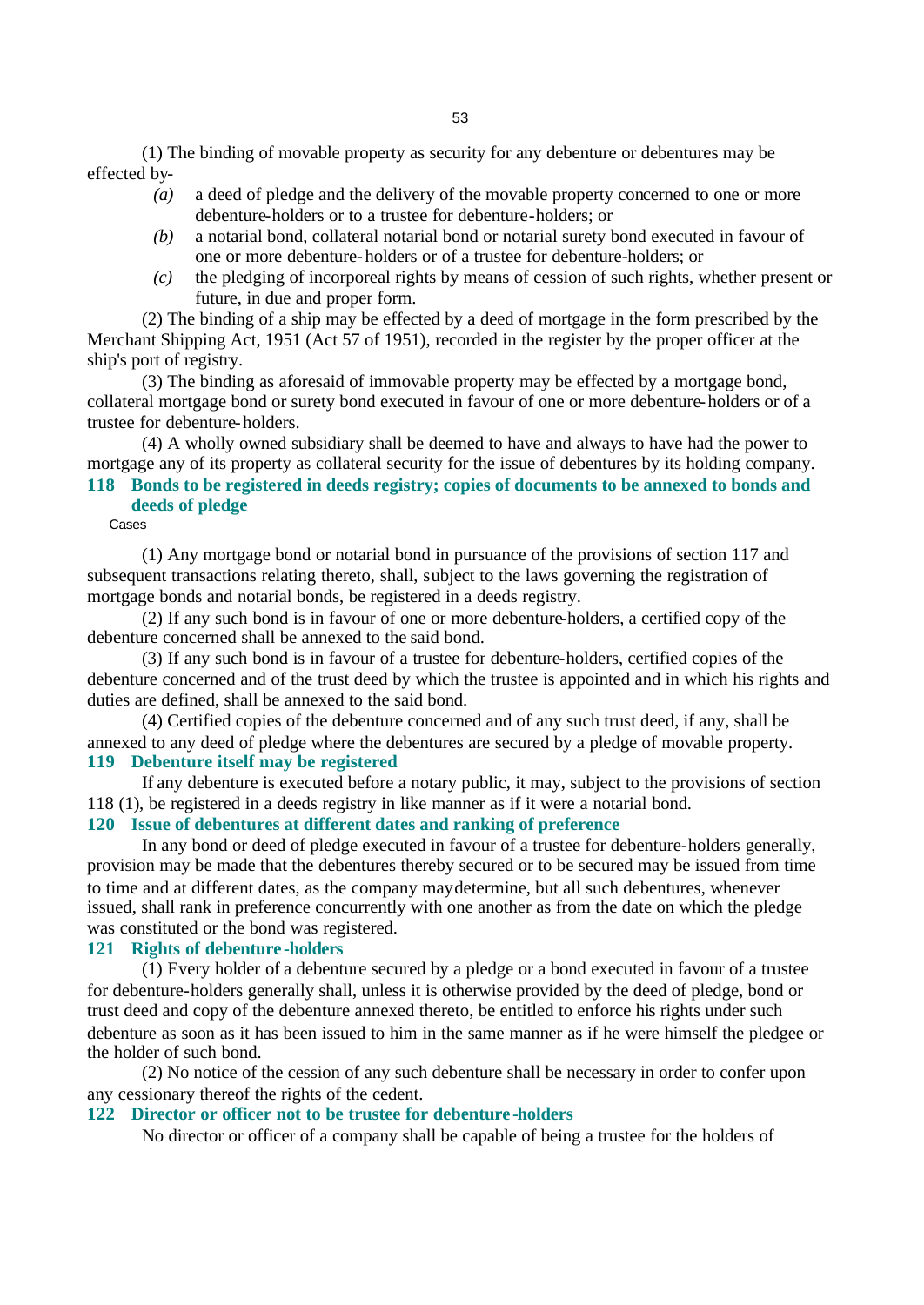debentures of that company.

#### **123 Liability of trustee for debenture -holders**

(1) Subject to the provisions of this section, any provision contained in a trust deed for securing an issue of debentures, or in any contract with the holders of debentures secured by a trust deed, shall be void in so far

as it would have the effect of exempting a trustee thereof from or indemnifying him against liability for breach of trust where he fails to show the degree of care and diligence required of him as trustee, having regard to the provisions of the trust deed conferring on him any powers, authorities or discretions.

(2) The provisions of subsection (1) shall not have the effect of-

- *(a)* invalidating any release otherwise validly given in respect of anything done or omitted to be done by a trustee before the giving of the release or any provision enabling such a release to be given-
	- (i) with the consent of a majority of not less than three-fourths in value of the debenture-holders present and voting in person or by proxy at a meeting summoned for the purpose; and
	- (ii) with respect to specific acts or omissions or on the trustee dying or ceasing to act; or
- *(b)* invalidating any provision in force on the first day of January, 1953, so long as any person then entitled to the benefit of that provision or who is afterwards given the benefit thereof under subsection (3) remains a trustee under the relevant deed; or
- *(c)* depriving any person of any exemption or right to be indemnified in respect of anything done or omitted to be done by him while any provision referred to in paragraph *(b)* was in force.

(3) So long as any trustee under a trust deed remains entitled to the benefit of a provision saved by subsection (2) *(b)* or *(c)* the benefit of that provision may be given either-

- *(a)* to all trustees under the deed, present and future; or
- *(b)* to any named trustee or proposed trustee thereunder,

by a resolution passed by a majority of not less than three-fourths in value of the debenture-holders present in person or by proxy at a meeting summoned for the purpose in accordance with the provisions of the deed or, if the deed makes no provision for summoning meetings, at a meeting summoned for the purpose in any manner approved by the Court.

### **124 Power to re-issue redeemed debentures in certain cases**

(1) Where a company has redeemed any debentures previously issued, not being debentures convertible into shares of the company, it shall, unless its articles or the conditions of issue of such debentures expressly otherwise provide or the debentures have been redeemed in pursuance of any obligation on the part of the company to redeem them (not being an obligation enforceable only by the person to whom the redeemed debentures were issued or his successors in title) have and be deemed at all times to have had power to keep the debentures alive for the purpose of re-issue, and, where a company has purported to exercise such a power, it shall have and be deemed at all times to have had power to re-issue the debentures either by re-issuing the same debentur es or by issuing other debentures in their place, and upon such a re-issue the person entitled to the debentures shall have and shall be deemed at all times to have had the same rights and priorities as if the debentures had not previously been issued.

(2) Where with the object of keeping debentures alive for the purpose of re-issue, they have been transferred to a nominee of the company, a transfer from that nominee shall be deemed to be a reissue for the purposes of this section.

(3) Where a company had deposited any of its debentures to secure advances from time to time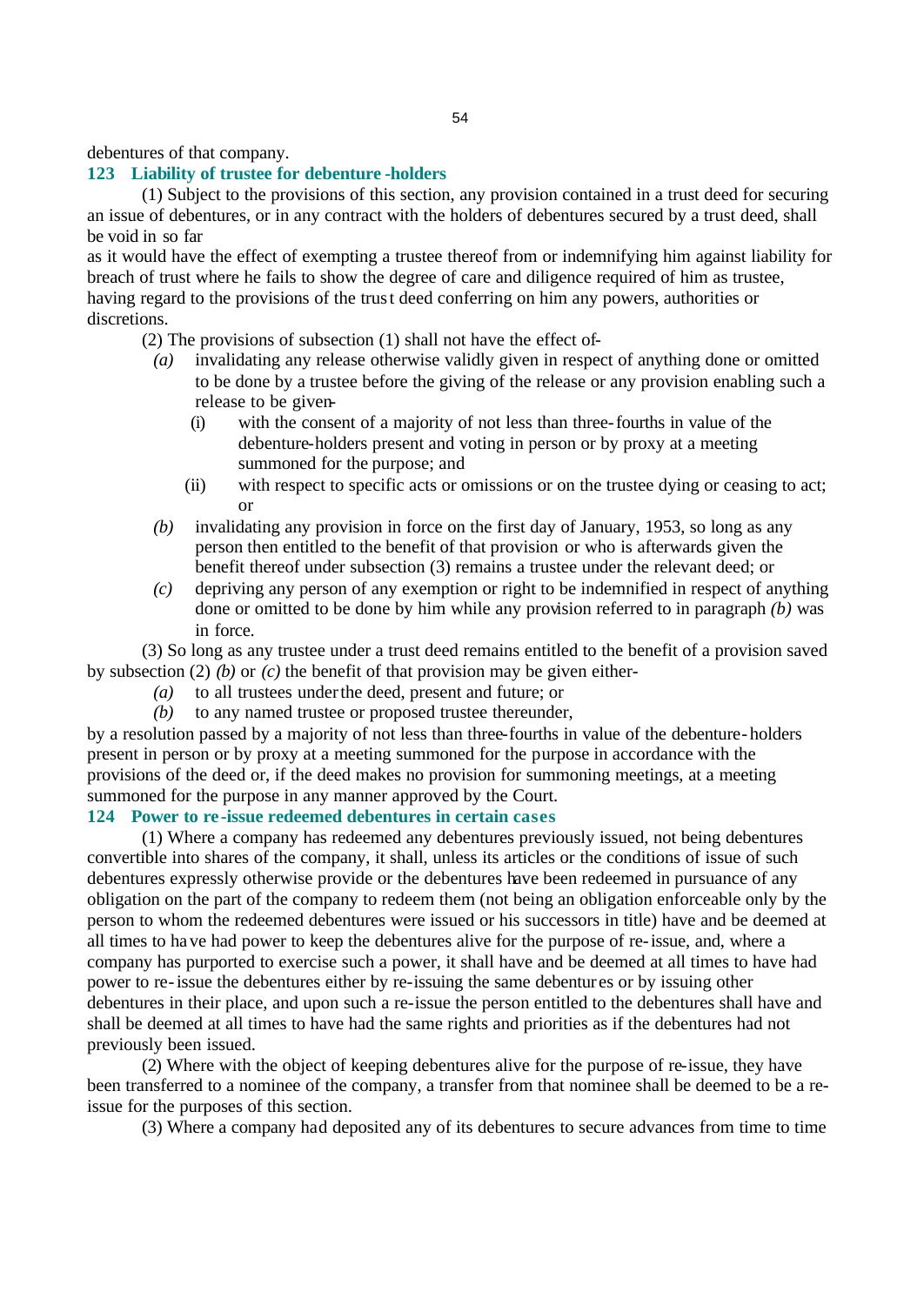on current account or otherwise, the debentures shall not be deemed to have been redeemed by reason only of the account of the company having ceased to be in debit whilst the debentures remained so deposited.

(4) Nothing in this section shall prejudice any power reserved to a company by its debentures or the securities therefor, to issue debentures in the place of any debentures paid off or otherwise satisfied or extinguished.

#### **125 Debenture to be described as secured or unsecured**

No debenture, debenture certificate or prospectus relating to debentures shall be issued by a company unless the term 'debenture' or such other term denoting a debenture used therein is qualified by the word 'secured' or 'unsecured', as the case may be.

#### **126 Form of debentures or debenture certificates**

Cases

(1) No debenture or debenture certificate shall be issued by a company unless the conditions of the debenture concerned are stated on the debenture or on the debenture certificate.

(2) Any debenture or debenture certificate shall be signed by one director of the company and an officer of the company duly authorized thereto by the directors and shall, in the case where the debenture concerned is not a bearer debenture and in the case of a debenture certificate, specify the debentures, other than bearer debentures, of that company held by the person named therein.

[Sub-s. (2) substituted by s. 13 *(a)* of Act 83 of 1981.]

(3) Any signature referred to in subsection (2) may be affixed to or placed on a debenture or debenture certificate by autographic, mechanical or electronic means.

[Sub-s. (3) substituted by s. 16 of Act 35 of 2001.]

(4) Any debenture or debenture certificate issued in terms of this section shall be *prima facie* evidence of the title thereto of the person named therein or, in the case of a bearer debenture, of the bearer thereof.

[Sub-s. (4) substituted by s. 13 *(b)* of Act 83 of 1981.]

#### **127 Register of pledges, cessions and bonds**

Subject to the provisions of section 129, every company shall keep at its registered office a register of pledges, cessions, notarial bonds, mortgage bonds and notarial debentures and enter therein all pledges, cessions, notarial bonds, mortgage bonds and notarial debentures affecting property of the company, giving in each case a short description of the property pledged, ceded or bound, the amount of the pledge, cession or bond and the names and addresses of the persons in whose favour any pledge, cession, bond or debenture was executed or to whom any pledge has been delivered.

[S. 127 substituted by s. 5 of Act 18 of 1990.]

## **128 Register of debenture -holders**

Subject to the provisions of section 129, every company shall keep at its registered office a register of debenture-holders showing the number of debentures issued and outstanding and whether or not they are payable to bearer and specifying the names and addresses of the holders, other than bearers, thereof.

[S. 128 substituted by s. 14 of Act 83 of 1981.]

### **129 Registers may be kept where made up**

The provisions of section 110 (2) and (4) relating to the register of members shall apply *mutatis mutandis* to the registers required to be kept under sections 127 and 128.

## **130 Inspection of registers and copies and extracts**

(1) The provisions of section 113 relating to the inspection of the register of members shall apply *mutatis mutandis* to the registers to be kept under sections 127 and 128 and the provisions of section 113 (3) shall apply *mutatis mutandis* to the furnishing of a copy of a trust deed referred to in subsection (2) of this section.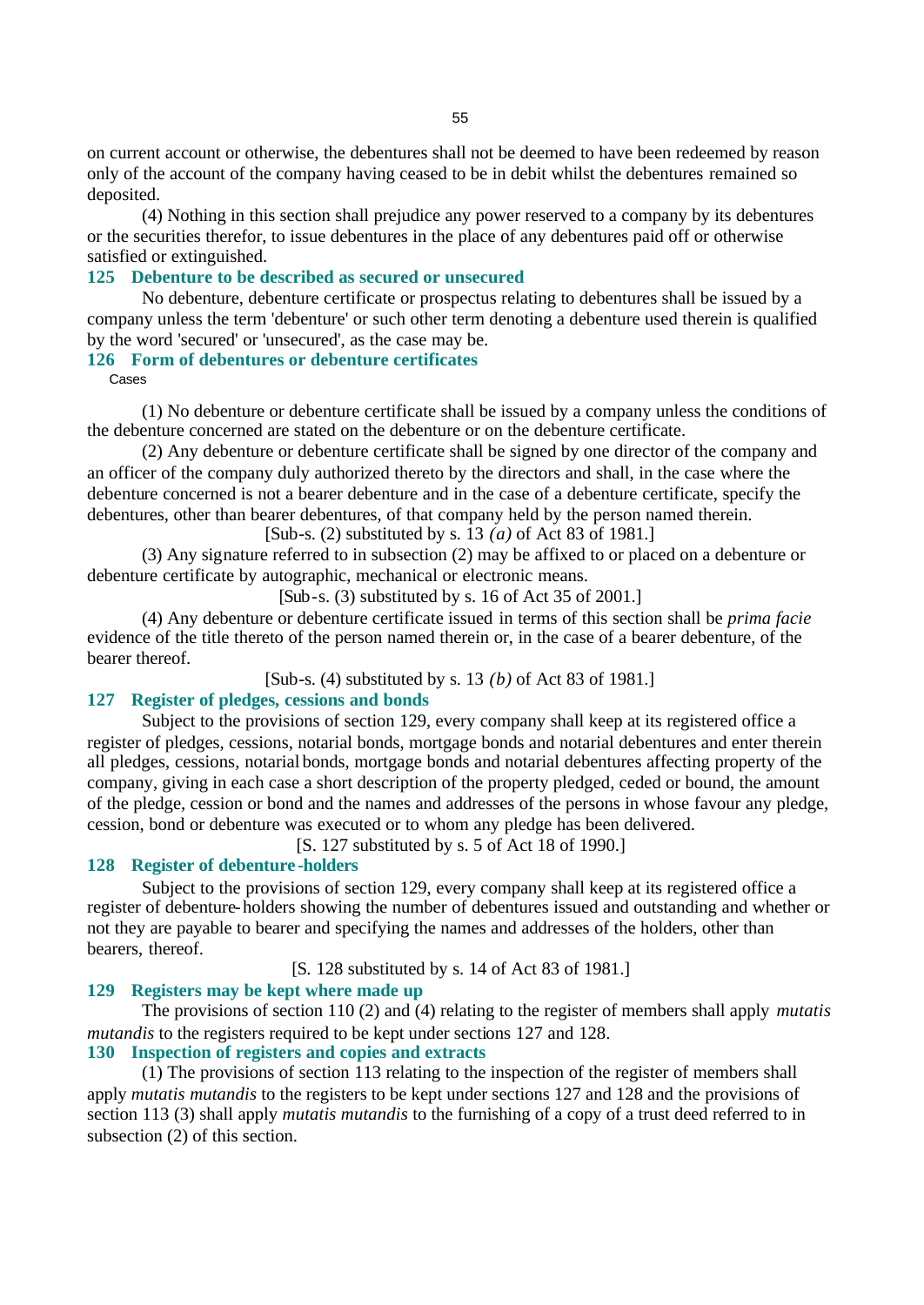56

(2) A copy of any trust deed for securing any issue of debentures shall be transmitted to every holder of any such debentures at his request on payment, in the case of a printed trust deed, of an amount of twenty-five cents or such lesser amounts as may be determined by the company, or where the trust deed has not been printed, on payment of an amount of twenty-five cents or such lesser amount as may be determined by the company for every page of the required copy.

[Sub-s. (2) substituted by s. 7 of Act 59 of 1978.]

### **131 Default in keeping of registers**

Any company which or any agent referred to in section 110 (2), as applied by section 129, who fails to comply with any provision of section 127, 128 or 129, shall be guilty of an offence.

### *Forgery of Certificates as to Shares, Debentures and other Securities* **(s 132)**

#### **132 Forgery, impersonation and unlawful engravings**

Any person shall be guilty of an offence if he-

- *(a)* with intent to defraud, forges, alters, offers, utters or disposes of, knowing it to be forged or altered, any certificate as to shares, debentures or other secur ities within the meaning of that term as defined in section 134 *(c)*, any broker's transfer form, certified broker's form, share warrant or coupon issued in pursuance of this Act (or any document purporting to be such share warrant or coupon); or
- *(b)* by means of any such forged or altered certificate, form, share warrant, coupon or document, which he knows to be forged or altered, obtains or receives or endeavours to obtain or to receive any interest in any company or obtains or receives or endeavours to obtain or to receive any benefit, dividend or money payable in respect thereof; or
- *(c)* by impersonating any owner of any interest in any company, including any share warrant or coupon issued in pursuance of this Act, obtains or endeavours to obtain any such interest or share warrant or coupon or receives or endeavours to receive any benefit or money due to any such owner, as if he were the true and lawful owner; or
- *(d)* without lawful authority or excuse (the proof whereof shall lie upon him)-
	- (i) introduces or inserts into or engraves or makes upon any plate, wood, stone or other material, including any electronic material or process, any certificate as to any interest in a company or any share warrant or coupon or document purporting to be such interest, share warrant or coupon issued or made by any particular company in pursuance of this Act or to be a blank certificate, share warrant or coupon so issued or made or to be a part of such a certificate, share warrant or coupon; or

[Sub-para. (i) substituted by s. 17 of Act 35 of 2001.]

- (ii) uses any such plate, wood, stone or other material for the making or printing of any such certificate, share warrant or coupon or document or of any such blank certificate, share warrant or coupon or any part thereof; or
- (iii) knowingly has in his custody or possession any such plate, wood, stone or other material.

#### *Transfer of Shares and Debentures* **(ss 133-140A) 133 Registration of transfer of shares or interests**

Cases

(1) Any transfer of shares of or interest in a company shall be registered by the company by entering in its register of members the name and address of the transferee, the description of the shares, or interest transferred and the date of the registration of such transfer and, if it is a transfer of partly paid-up shares of or interest in an existing company, the amount outstanding on each share or interest, shall be entered in the said register.

(2) Notwithstanding anything in the articles of a company, it shall not be lawful for the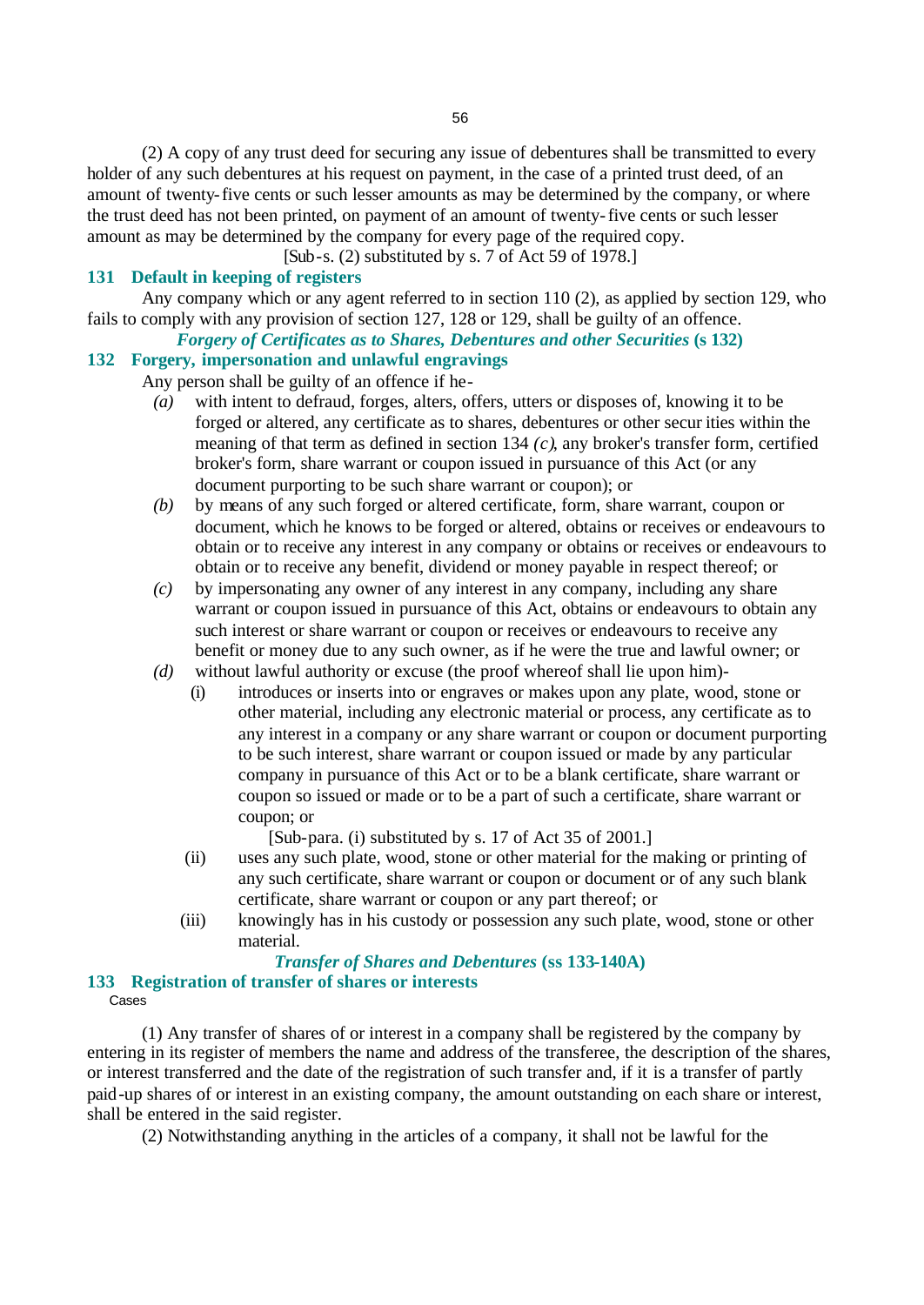company to register a transfer of shares of or interest in the company unless a proper instrument of transfer has been delivered to the company: Provided that nothing in this section shall prejudice any power of the company to register as a member any person to whom the right to any share of the company has been transmitted by operation of law.

(3) On the application of the transfer of any share of or interest in a company, the company shall enter in its register of members the matter prescribed by subsection (1) in the same manner and subject to the same conditions as if the application for the entry were made by the transferee.

(4) The registration of any transfer of shares of or interest in a company shall be subject to the law relating to stamp duty and estate duty.

### **134 Definitions for purpose of transfer of listed shares or interests**

For the purposes of sections 135, 136, 137, 138 and 140, unless the context otherwise indicates-

- *(a)* 'broker's transfer form' means the form prescribed and any substantially similar form which is recognized by the law of the country in which the relevant transfer is registered;
- *(b)* 'company' includes any issuer of a security;
- *(c)* 'security' means any listed security as defined in section 1 of the Stock Exchanges Control Act, 1947 (Act 7 of 1947);

[Para. *(c)* substituted by s. 6 *(a)* of Act 76 of 1974.]

- *(d)* 'securities transfer form' means the form prescribed and any substantially similar form which is recognized by the law of the country in which the relevant transfer is registered;
- *(e)* ......

[Para. *(e)* deleted by s. 6 *(b)* of Act 76 of 1974.]

#### **135 Manner in which securities may be transferred**

(1) Notwithstanding the provisions of any law to the contrary or of the memorandum or articles of any company or of any contract relating to the transfer of any security-

- *(a)* a security may be transferred by means of a securities transfer form; or
- *(b)* a security may be transferred by means of a securities transfer form and a broker's transfer form: Provided that-
	- (i) such broker's transfer form shall be prepared-
		- *(aa)* by a stock-broker as defined in section 1 of the Stock Exchanges Control Act, 1947 (Act 7 of 1947);
		- *(bb)* by a banking institution registered otherwise than provisionally under the Banks Act, 1965 (Act 23 of 1965), and authorized thereto in writing by the Registrar, at a branch thereof designated by the Registrar;
		- *(cc)* by a stock exchange in the Republic; or
		- *(dd)* by a company authorized thereto in writing by the Registrar and carrying on the business of a clearing-house for securities on such stock exchange, and shall bear the signature of the stock-broker concerned or of a person in the service of the banking institution, stock exchange or company concerned or an authorized facsimile of that signature;

[Sub-para. (i) substituted by s. 5 of Act 29 of 1982 and by s. 3 of Act 29 of 1985.]

- (ii) such securities transfer form need not be completed with reference to the particulars relating to the transferee and the consideration passing;
- (iii) a separate broker's transfer form may be used in respect of each person to whom transfer is passed.

[Para. *(b)* substituted by s. 7 of Act 76 of 1974.]

(2) The execution of a securities transfer form or a broker's transfer form need not be attested.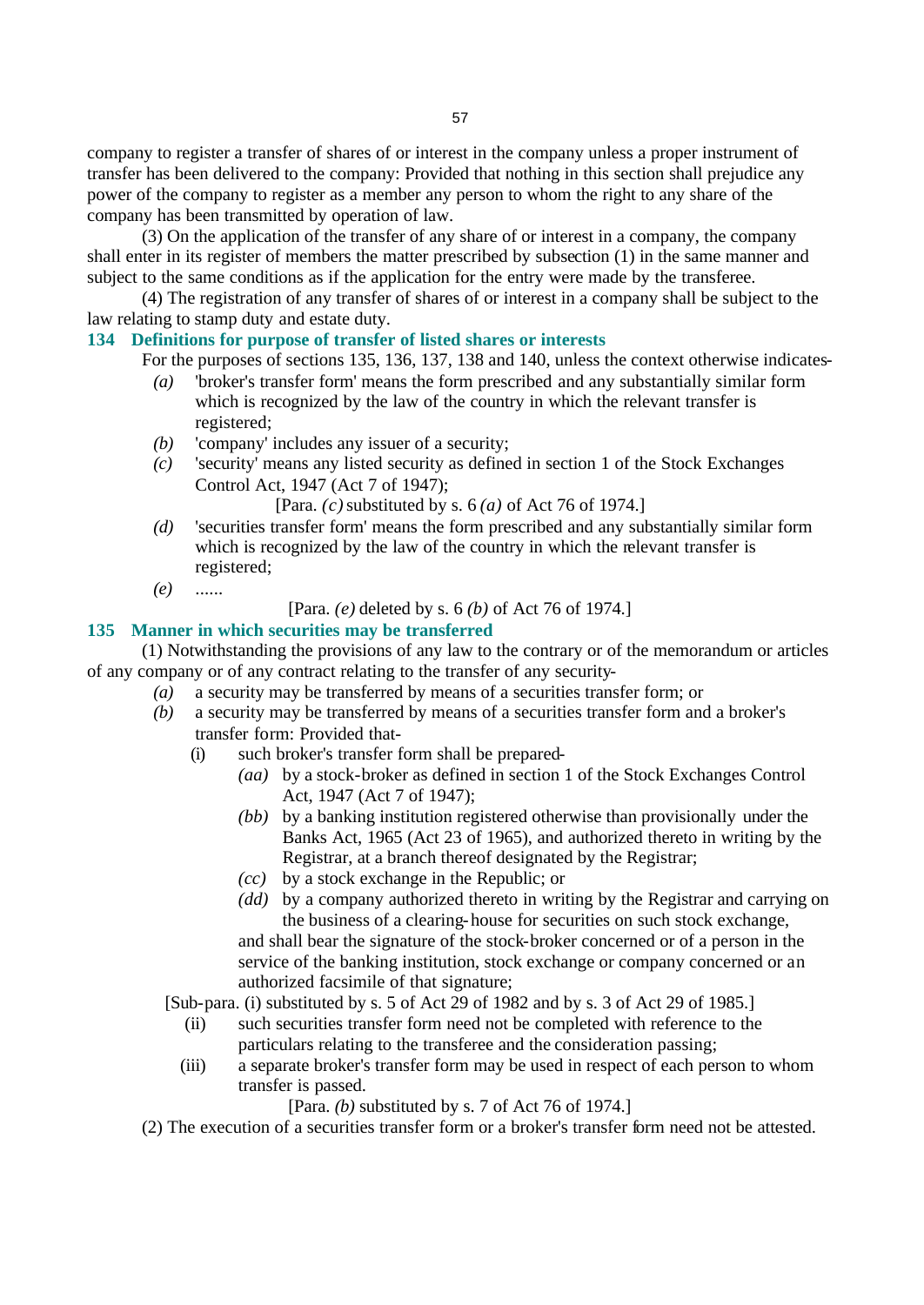(3) Nothing in this section contained shall be construed as-

- *(a)* preventing the transfer of a security by means of any form in use immediately prior to the commencement of this section or any form prescribed at any time under this Act;
- *(b)* entitling the issuer of any security to refuse the registration of any person as the holder of that security on the ground that the transfer purports to be effected by means of a securities transfer form or a broker's transfer form;
- *(c)* affecting the provisions of any law or of any memorandum or articles of any company or other body corporate or of any contract which deals with the manner in which any document shall be signed or sealed by or on behalf of any company or other body corporate; or
- *(d)* affecting the liability for the payment of any duty payable in respect of the registration of the transfer of any security.

### **136 Certification by company that security has been lodged for transfer**

(1) *(a)* If a company under the signature of any person duly authorized to certify transfers of securities on behalf of the company, or of any officer or servant of a body corporate so authorized, endorses on any instrument of transfer referred to in section 135 and executed by or on behalf of the transferor, that the certificate relating to the security in question has been lodged with the company, the company shall, for the purposes of this section, be deemed to have certified that instrument.

*(b)* A certification shall for purposes of this section be deemed to be signed if it purports to be authenticated by the signature or initials of any person whether by autographic, electronic or mechanical means, unless it is shown that the signature or initial is not that of a person authorized to certify transfer of securities on behalf of the company.

#### [Para. *(b)* substituted by s. 18 of Act 35 of 2001.]

(2) *(a)* The certification by a company in terms of subsection (1) shall be taken as a representation by the company to any person acting on the faith of the certification that there have been lodged with the company the necessary documents relating to the securities mentioned in the instrument of transfer and that it appears from the said documents that the title to the said securities is held by the transferor named in the said instrument of transfer.

*(b)* The representation referred to in paragraph *(a)* shall not be taken as a representation that the transferor named in the instrument of transfer in question has in fact any title to the security in question.

*(c)* Where any person acts on the faith of an incorrect certification negligently made by a company, such person shall be in the same position with reference to the company as if the certification had been fraudulently made.

(3) Subject to the provisions of subsection (2), the delivery to any person of any instrument of transfer certified in terms of subsection (1) shall confer on that person the same rights as that person would have acquired before the commencement of this section upon the delivery to him of a certificate for the securities in question and an instrument of transfer signed by the transferor in blank.

(4) The certificates of any securities in respect of which a company has certified any instrument of transfer as provided in this section, shall upon certification be cancelled by the company. **137 Duty of company with reference to person under contractual disability**

When a company records in its registers the transfer of any security, it shall not be under any duty to satisfy itself that such transfer is within the contractual power of the transferor or transferee or that any legal requisite which obtains with reference to the ability of the transferor or transferee to transfer or to take transfer has been complied with or that any person signing any document relevant to the transfer on behalf of any person or company has been duly authorized to sign that document: Provided that the provisions of this section shall not absolve any company from liability arising from any fraudulent act to which it is knowingly a party.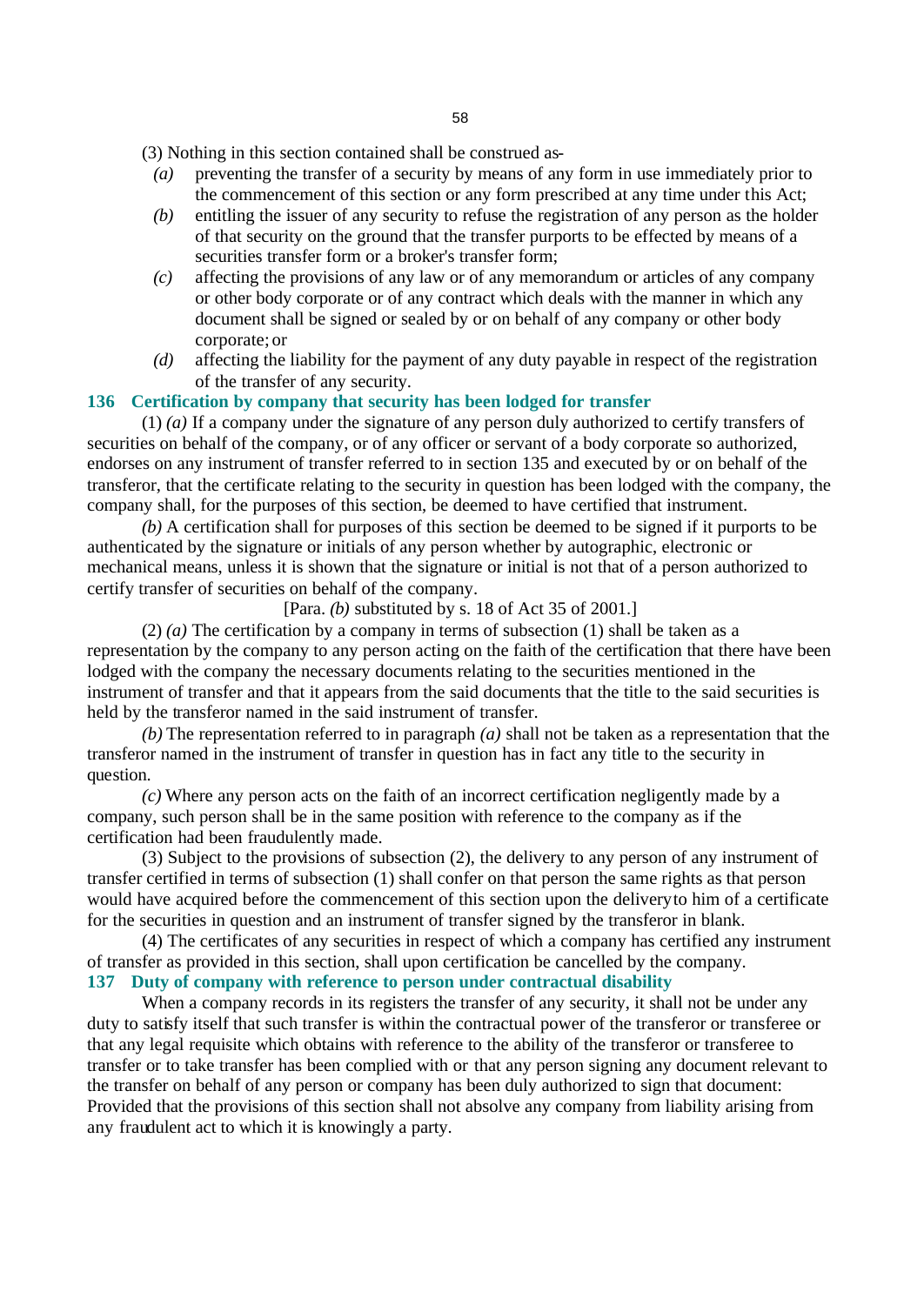### **138 Warranty and indemnity by persons lodging documents of transfer**

(1) Subject to the provisions of subsection (2), any person who, for the purposes of the transfer of any security of any company, as principal or agent, lodges with that company any document relating to that transfer, shall be deemed thereby to warrant that such document, excluding a certificate of ownership or any other document evidencing title to such security, is genuine and that he or she, or when he or she is acting as agent, his or her principal jointly and severally with him or her, indemnifies the said company against any claim made upon it and against any loss or damage suffered by it arising out of a transfer registered by the company of the security referred to in such document.

(2) The indemnification contemplated in subsection (1) shall not apply where it is proved by the person who lodged the documents concerned that he or she acted in good faith and that the company acted negligently in registering the transfer of the securities referred to in those documents: Provided that if the Court holds that the loss or damage contemplated in subsection (1) is caused partly by the negligence of such company and partly by the negligence of such person the damage recoverable in respect thereof shall be reduced by the Court to such extent as the Court may deem just and equitable having regard to the degree in which the company or such other person, as the case may be, was negligent in relation to the damage.

[S. 138 substituted by s. 7 of Act 35 of 1998.]

### **139 Notice of refusal to register transfer**

(1) If a company refuses to register a transfer of any shares or debentures, it shall, within thirty days after the date on which the instrument of transfer was lodged with it, send to the transferor and the transferee notice of the refusal.

(2) Any company which fails to comply with the requirements of this section, shall be guilty of an offence.

### **140 Limitation of time for issue of certificates on transfer**

(1) Unless it is entitled for any reason to refuse to register a transfer and does not register it, every company shall, within six weeks after the date on which an instrument of transfer of any shares, debentures, debenture stock or securities is lodged with it, complete and have ready for delivery the certificates in respect of the shares, debentures, debenture stock or securities of which the transfer is to be registered.

(2) If default is made in complying with the requirements of subsection (1), the provisions of section 96 (2) and (3) shall apply *mutatis mutandis*.

#### **140A Disclosures of beneficial interest in securities**

(1) In this section, unless the context otherwise indicates-

**'beneficial interest'**, in relation to a security, means-

- *(a)* the right or entitlement to receive any dividend or interest payable in respect of that security; or
- *(b)* the right to exercise or cause to be exercised, in the ordinary course, any or all of the voting, conversion, redemption or other rights attaching to such security,

but does not include any interest held by a person in a unit trust or collective investment scheme in terms of the Unit Trusts Control Act, 1981 (Act 54 of 1981);

**'exchange'** means a stock exchange in the Republic licensed in terms of the Stock Exchanges Control Act, 1985 (Act 1 of 1985), or a financial market in the Republic licensed in terms of the Financial Markets Control Act, 1989 (Act 55 of 1989);

**'security'** means-

- *(a)* any listed security as defined in section 1 of the Stock Exchanges Control Act, 1985; and
- *(b)* any financial instrument which confers the right to convert such instrument into a listed security referred to in paragraph *(a)*.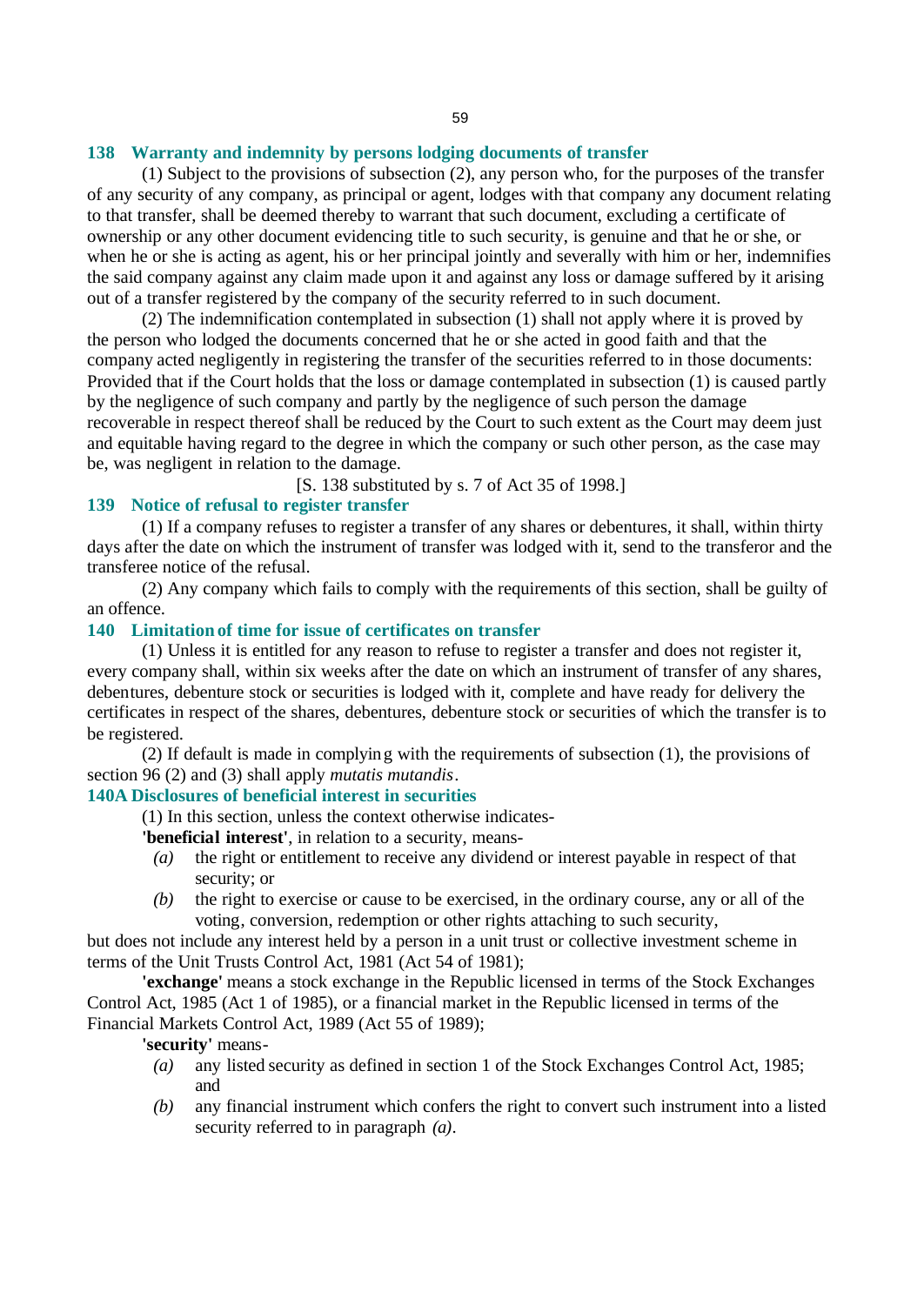60

(2) A person is deemed to have a beneficial interest in a security if-

- *(a)* the spouse of the person married in community of property or the minor children of that person have a beneficial interest in such security;
- *(b)* that person acts in terms of an agreement with another person holding a beneficial interest and the agreement is in respect of the co-operation between them for the acquisition, disposal or any other matter relating to a beneficial interest in such security;
- *(c)* it is the holding company of a company that has a beneficial interest in such security;
- *(d)* a body corporate or trust has a beneficial interest in such security and-
	- (i) the body corporate or its directors or the trustees are accustomed to act in accordance with the directions or instructions of that person; or
	- (ii) that person is entitled to exercise or control the exercise of the majority of the voting rights at general meetings of the body corporate or trust; or
- *(e)* the security is held *nomine officii* by another person on that person's behalf.

(3) Where securities of an issuer are registered in the name of a person, and that person ('the registered shareholder') is not the holder of the beneficial interest in all of the securities held by the registered shareholder, the registered shareholder shall, at the end of every three month period after 30 June 1999, disclose to the issuer the identity of each person on whose behalf the registered shareholder holds securities and the number and class of securities issued by that issuer held on behalf of each such person.

(4) The information required in terms of subsection (3) shall be furnished in writing within seven days of the end of the three month period referred to in that subsection.

(5) *(a)* An issuer may by notice in writing require a person who is a registered shareholder of, or whom the issuer knows or has reasonable cause to believe to have a beneficial interest in, securities issued by that issuer, to confirm or deny whether or not such person holds a beneficial interest in such securities, and if the security is held for another person, the person to whom the request is made shall disclose to the issuer the identity of the person on whose behalf that security is held.

*(b)* The registered shareholder may levy such fee for the furnishing of information requested as may be prescribed by the Minister from time to time.

(6) A notice under subsection (5) may, in addition, require the addressee to give particulars of the extent of the beneficial interest held during the three years preceding the date of the notice.

(7) The information required in terms of subsections (5) and (6) shall be furnished within a reasonable time specified in the notice, but not later than 14 days from the date of receipt of the notice.

(8) *(a)* All issuers of securities shall establish and maintain a register of the disclosures made in terms of this section and shall publish in their annual financial statements a list of the persons who hold beneficial interests equal to or in excess of five per cent of the total number of securities of that class issued by the issuer together with the extent of those beneficial interests.

*(b)* Such register shall be open to inspection *mutatis mutandis* as if it were a register contemplated in section 113.

(9) A person who fails to comply with any provision of this section or to make a disclosure as required by this section or who makes a false disclosure, shall be guilty of an offence.

[S. 140A inserted by s. 16 of Act 37 of 1999.]

## *Restriction on Offering Shares for Sale* **(s 141)**

#### **141 No offer of shares for sale to public without statement** Cases

(1) No person shall either orally or in writing (including any newspaper advertisement or any advertisement in electronic format) make an offer of shares for sale to the public or issue, distribute or publish any such material which in its form and context is calculated to be understood as an offer as aforesaid unless it is accompanied by a written statement containing the particulars required by this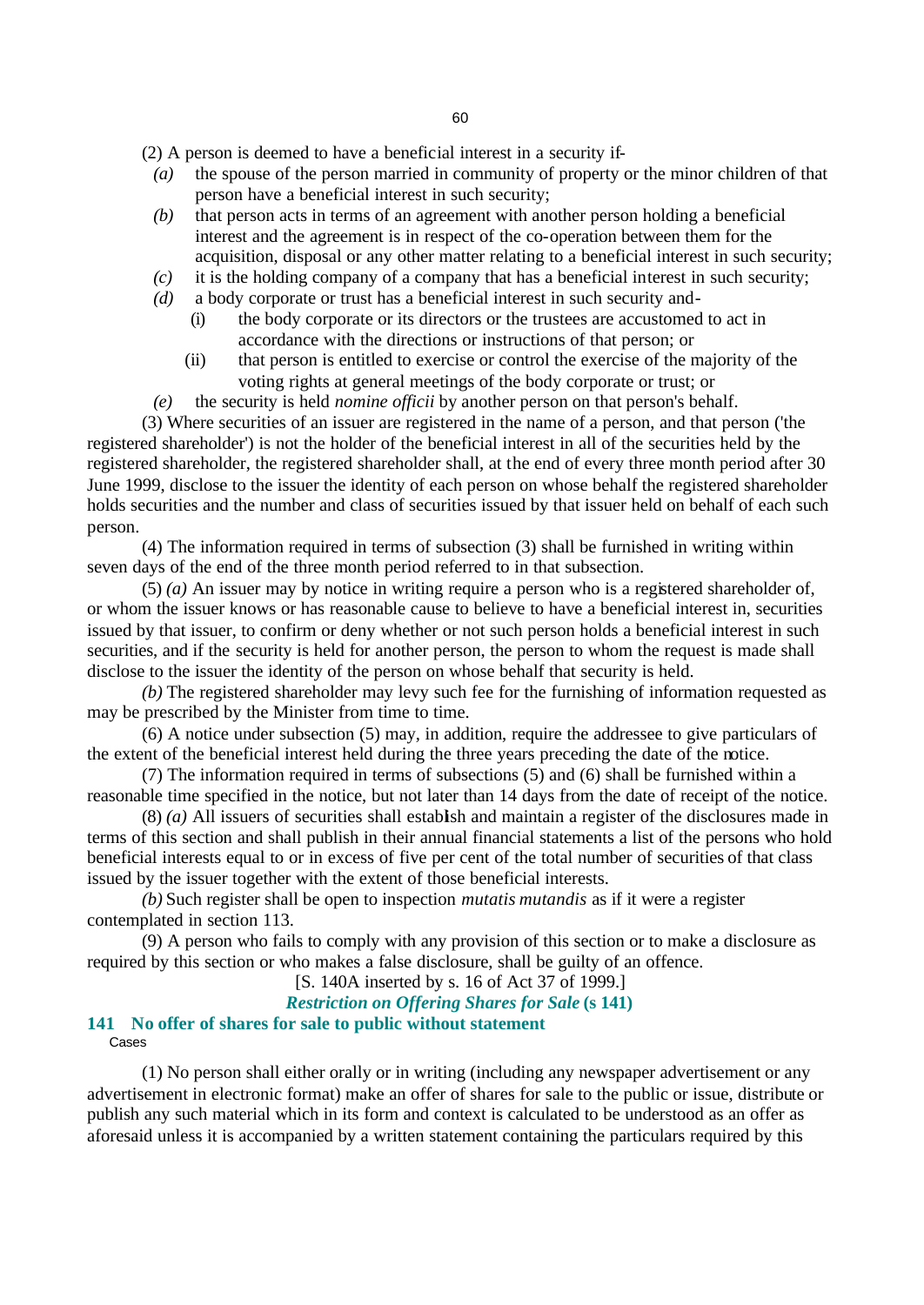section to be included therein.

#### [Sub-s. (1) substituted by s. 19 of Act 35 of 2001.]

(2) The provisions of subsection (1) shall not apply-

- *(a)* if the shares to which the offer or material relates are shares which are listed by, or in respect of which permission to deal therein has been granted by, any stock exchange in the Republic recognized by the Minister by notice in the *Gazette* for the purposes of this section, and the person making the offer or publishing the material so states in writing, specifying the stock exchange; or
- *(b)* if the offer is made or the material is published only to persons-
	- (i) whose ordinary business or part of whose ordinary business it is to deal in shares, whether as principals or agents; or
	- (ii) who are at the time of the offer the holders of shares of the same company; or
- *(c)* in the case of an offer in his capacity as such, by an executor or administrator of a deceased estate or a trustee of an insolvent estate or a liquidator or trustee referred to in the Agricultural Credit Act, 1966 (Act 28 of 1966); or
- *(d)* if the offer is made or the material is published for the purpose of a sale in execution or by public auction or by public tender; or
- *(e)* if the said offer is accompanied by a prospectus registered under Chapter VI of this Act.

(3) The said written statement shall be dated and signed by the person or persons making the offer or issuing, distributing or publishing the said material, and if such person is a company, by every director thereof.

(4) The written statement aforesaid shall not contain any matter other than the particulars required by this section to be included therein, and shall not be in characters less large or less legible than any characters used in the offer (if in writing) or in any document accompanying such statement.

(5) The said written statement shall contain particulars with respect to the following matters:

- *(a)* Whether the person making the offer is acting as principal or agent and, if as agent, the name of his principal and an address in the Republic where that principal can be served with process, and the nature and extent of the remuneration received or receivable by the agent for his services;
- *(b)* the date on which and the country in which the company was incorporated and the address of its registered office in the Republic or, if there is no such address, the address of its principal office abroad;
- *(c)* the share capital of the company and the number of shares which have been issued, the classes into which it is divided and the rights of each class of shareholders in respect of capital, dividends and voting and the number and amount of shares issued for cash and the number and amount thereof issued for a consideration other than cash, and the dates on which and the prices at which or the consideration for which such shares were issued;
- *(d)* the dividends, if any, paid by the company on each class of shares during each of the five financial years immediately preceding the offer, and if no dividend has been paid in respect of shares of any particular class during any of those years, a statement to that effect;
- *(e)* the total amount of any debentures issued by the company and outstanding at the date of the statement, together with the rate of interest payable thereon;
- *(f)* the names and addresses of the directors of the company;
- *(g)* whether or not the shares are listed or permission to deal therein has been granted by any stock exchange other than that referred to in subsection (2) *(a)*, and, if so, which, and, if not, a statement that they are not so listed or that no such permission has been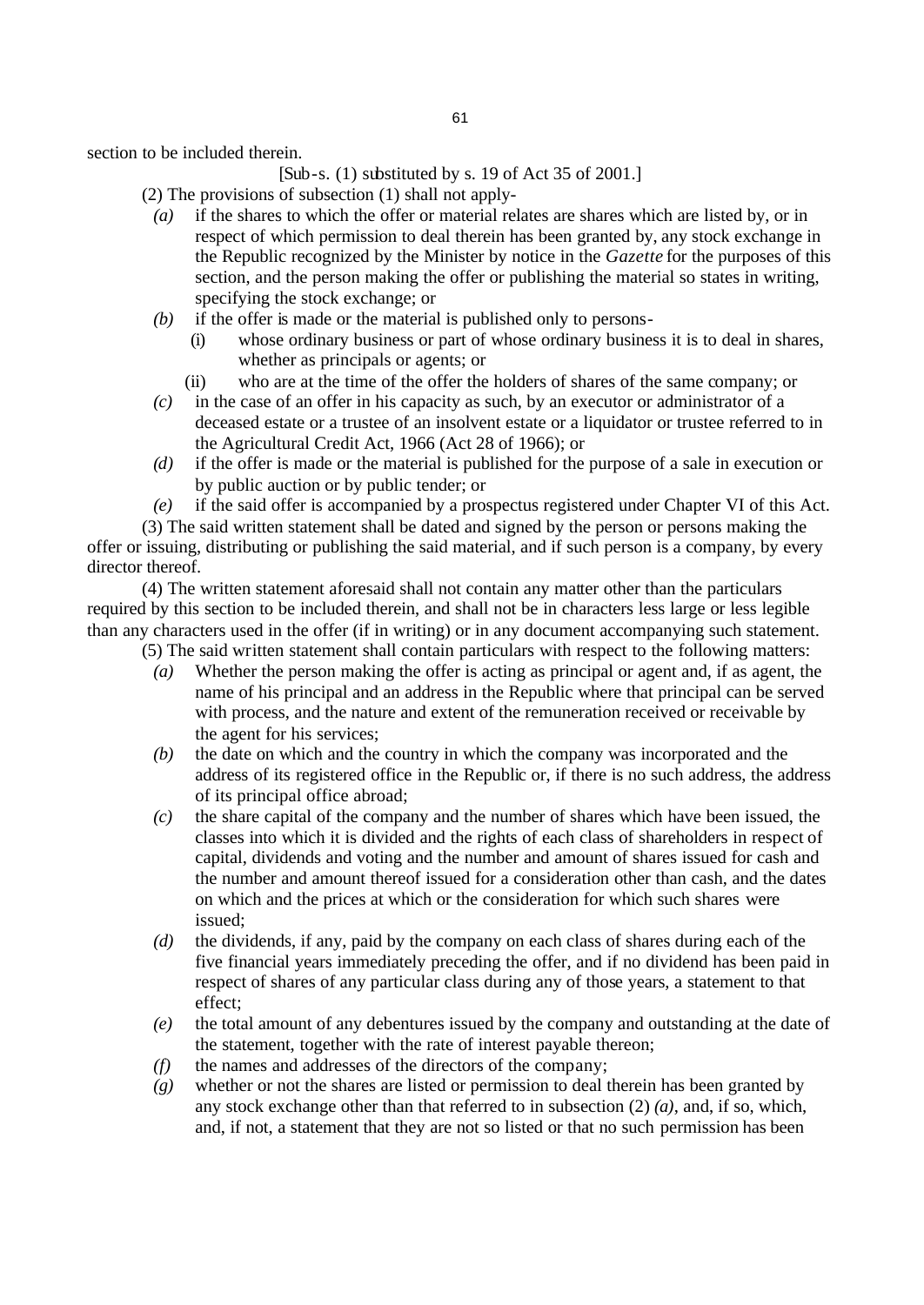granted;

- *(h)* if the offer relates to units, particulars of the names and addresses of the persons in whom the shares represented by the units are vested, the date and the parties to any document defining the terms on which those shares are held, and an address in the Republic where that document or a copy thereof can be inspected;
- *(i)* the dates on which and the prices at which the shares offered were originally issued by the company, and were acquired by the person making the offer or by his principal, giving the reasons for any difference between such prices and the prices at which the shares are being offered;
- *(j)* if the shares were issued as partly paid-up shares under the repealed Act, to what extent they are paid-up;
- *(k)* the date of registration of the written statement by the Registrar.

In this subsection the expression 'company' means the company by which the shares to which the statement relates were issued.

(6) There shall be annexed to the said statement a copy of the la st annual financial statements of the company and subsequent interim report and provisional annual financial statements, if any.

(7) Where the offer referred to in subsection (1) is in respect of shares of a public company, a copy of the written statement shall be lodged with the Registrar for registration before it is issued, distributed or published, and no such statement shall be issued, distributed or published more than three months after the date of such registration.

(8) If any person acts in contravention of any provision of this section, he shall be guilty of an offence, and if such person is a body corporate, every director and officer of that body corporate shall be guilty of the like offence unless he proves that the act constituting the offence took place without his knowledge or consent.

(9) If any person is convicted of having made an offer in contravention of any of the provisions of this section, the Court by which he is convicted, may order that any contract made as a result of the offer shall be void, and where it makes any such order, may give such consequential directions as it thinks proper for the repayment of any money or the retransfer of any shares.

(10) In this section, unless the context otherwise indicates, the expression 'offer' includes an invitation to make an offer to purchase, the expression 'shares' means the shares of a company, whether a company within the meaning of this Act or not, and includes debentures and units, and the expression 'unit' means any right or interest (by whatever name called) in a share, and for the purposes of this section a person shall not, in relation to a company, be regarded as not being a member of the public by reason only that he is a holder of shares of the company or a purchaser of goods from the company.

#### **CHAPTER VI**

### **OFFERING OF SHARES AND PROSPECTUS (ss 142-169)** *Interpretation* **(s 142)**

#### **142 Definitions**

(1) In this Chapter, unless the context otherwise indicates-

**'company'** includes an external company;

[Definition of 'company' inserted by s. 7 *(a)* of Act 111 of 1976.]

**'expert'** means a geologist, engineer, architect, quantity surveyor, valuer, accountant, auditor, or any person holding himself out to be such and any other person who professes to have extensive knowledge or experience or to exercise special skill which gives or implies authority to a statement made by him;

**'issued generally'** ......

[Definition of 'issued generally' deleted by s. 5 *(a)* of Act 64 of 1977.]

**'letter of allocation'** means any document conferring a right to subscribe for shares in terms of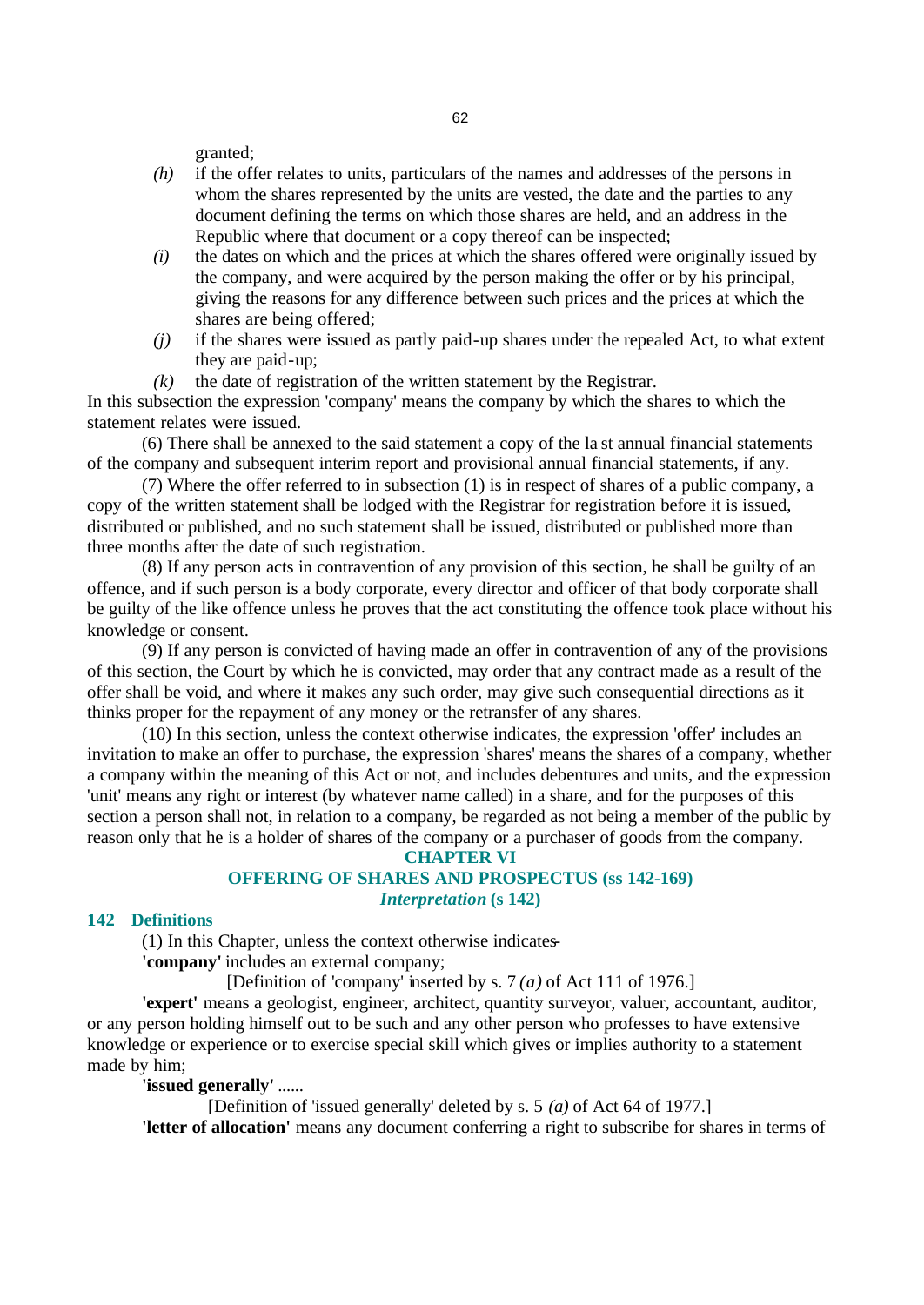a rights offer;

[Definition of 'letter of allocation' inserted by s. 7 *(b)* of Act 111 of 1976.]

**'offer'**, in relation to shares, means an offer made in any way, including by provisional allotment or allocation, for the subscription for or sale of any shares, and includes an invitation to subscribe for or purchase any shares;

### [Definition of 'offer' substituted by s. 5 *(b)* of Act 64 of 1977.]

**'offer to the public'** and any reference to offering shares to the public mean any offer to the public and include an offer of shares to any section of the public, whether selected as members or debenture-holders of the company concerned or as clients of the person issuing the prospectus concerned or in any other manner;

**'promoter'**, in relation to civil and criminal liability in respect of an untrue statement in a prospectus, means a person who was a party to the preparation of the prospectus or of the portion thereof containing the untrue statement but does not include any person by reason of his acting in a professional capacity for persons engaged in procuring the formation of the company or preparing the said prospectus;

**'rights offer'** means an offer for subscription, with a right to renounce in favour of other persons, to those members or debenture-holders of a company who are not excluded from such offer under subsection (2), for any shares (as defined in relation to an offer of shares for subscription or sale in section 1 (1) of that company or any other company, where a stock e xchange within the Republic or a stock exchange recognized by the Minister for the purposes of this definition by notice in the *Gazette*, has granted or has agreed to grant a listing for the shares which are the subject of the offer; [Definition of 'rights offer' inserted by s. 7 *(c)* of Act 111 of 1976 and substituted by s. 5 *(c)* of Act 64

#### of 1977 and by s. 4 *(a)* of Act 29 of 1985.]

**'untrue statement'**, in relation to a prospectus or portion thereof, includes-

- *(a)* a statement which is misleading in the form and context in which it is included therein and a statement shall be deemed to be included in a prospectus if it is contained in any report or memorandum which appears on the face of the prospectus or which is by reference incorporated therein or is attached to or accompanies the prospectus on registration; and
- *(b)* an omission from a prospectus of any matter, whether such matter is required to be included therein by this Act or not, where such omission is calculated to mislead, and such prospectus shall be deemed in respect of such omission to be a prospectus in which an untrue statement is included.

(2) *(a)* Notwithstanding anything contained in the articles of a company, the company may, with the written approval of the Registrar and subject to such conditions as he may determine, exclude any category of members or debenture-holders of the company not resident within the Republic from any rights offer.

*(b)* An application for a written approval referred to in paragraph *(a)* shall be accompanied by the prescribed fee.

> [Sub-s. (2) added by s. 4 *(b)* of Act 29 of 1985.] *Offers to the Public* **(ss 143-147)**

### **143 Restrictions as to offers to the public**

(1) No person shall offer any shares to the public otherwise than in accordance with the provisions of this Act.

(2) No person shall offer to the public any shares of any company or body corporate which is not a company or external company within the meaning of this Act or which has not been exempted from the provisions of this subsection by the Registrar by notice in the *Gazette*.

 $[Sub-s. (2)$  substituted by s. 6 of Act 64 of 1977.]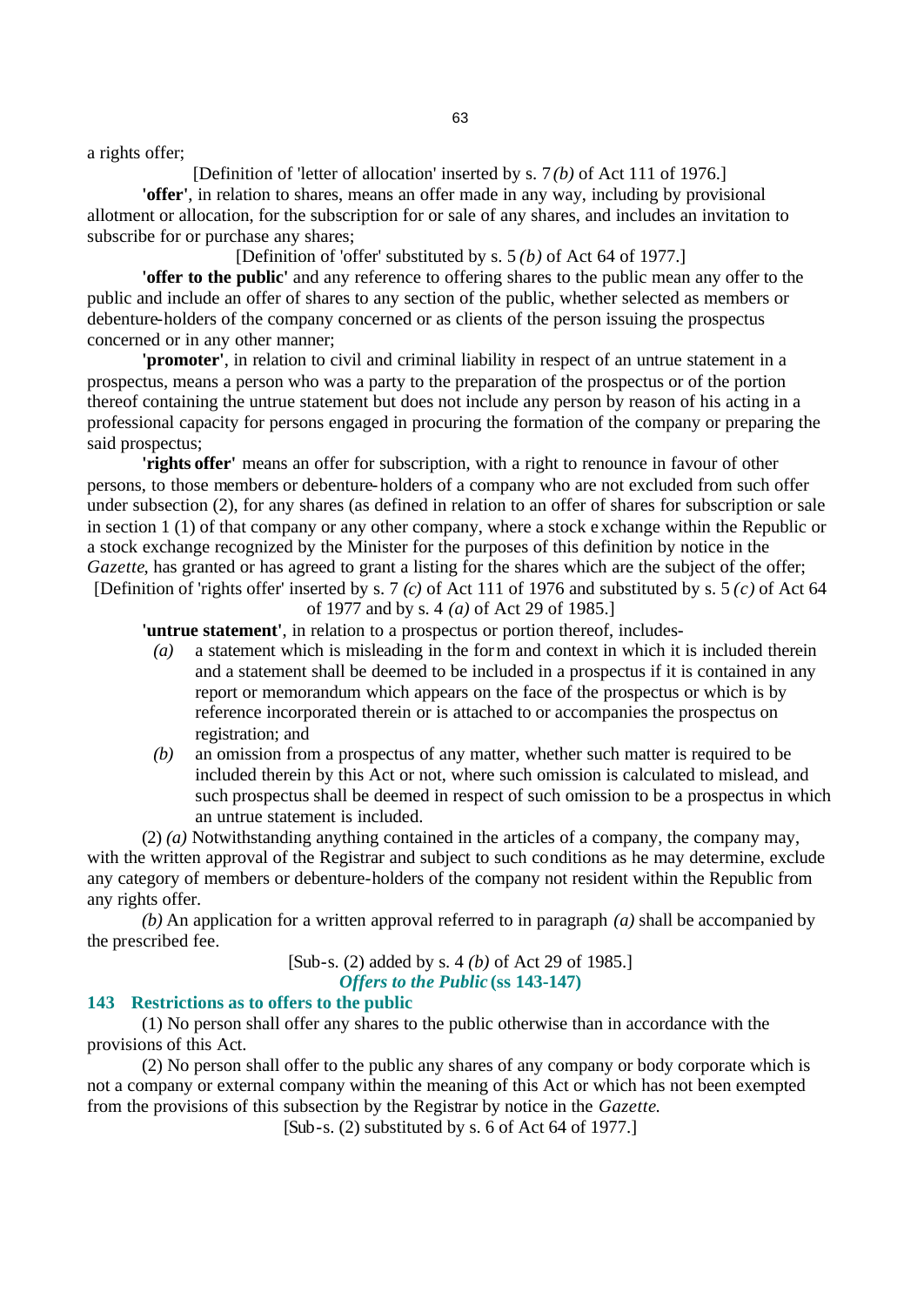(3) Any person who contravenes the provisions of subsection (2), and, if such person is a company, any director or officer of such company who knowingly is a party to the contravention, shall be guilty of an offence.

### **144 Offers not being offers to the public**

An offer of shares in relation to an offer for subscription for or sale of any shares, shall not be construed as an offer to the public-

- *(a)* if the offer is made to-
	- (i) a bank registered or provisionally registered in terms of the Banks Act, 1990 (Act 94 of 1990); or
	- (ii) a mutual bank registered or provisionally registered in terms of the Mutual Banks Act, 1993 (Act 124 of 1993); or
	- (iii) a long-term insurer as defined in the Long-term Insurance Act, 1998 (Act 52 of 1998), or a short-term insurer as defined in the Short-term Insurance Act, 1998 (Act 53 of 1998),

which is acting as principal, and also to a wholly owned subsidiary of such bank, mutual bank or insurer when it acts as agent in the capacity of authorized portfolio manager for a pension fund registered in terms of the Pension Funds Act, 1956 (Act 24 of 1956), or as manager for a collective investment scheme registered in terms of the Collective Investment Schemes Control Act, 2002 (Act 45 of 2002);

[Para. *(a)* substituted by s. 16 of Act 24 of 2006.]

- *(b)* if the offer for subscription is of such a nature that the total acquisition cost of the shares for a single addressee acting as principal is at least R100 000 or such higher amount as the Minister may, by notice in the *Gazette*, determine in order to counter the effect of inflation;
- *(c)* if it is a single once-off offer for subscription and the offer is accepted by a maximum of fifty persons acting as principals: Provided that-
	- (i) the aggregate subscription price (including any premium) of the shares so issued does not exceed R100 000 or such higher amount as the Minister may, by notice in the *Gazette*, determine in order to counter the effect of inflation;
	- (ii) the issue of the shares shall be finalised within six months from the date the offer was first made;
	- (iii) the offer shall be in writing;
	- (iv) particulars of the offer shall be lodged in the prescribed manner with the Registrar for registration prior to the offer being made; and
	- (v) the offer shall not be accompanied by or made by means of an advertisement and no selling expenses shall be incurred in connection with the offer;
- *(d)* if it is a non-renounceable offer for the subscription of shares and the offer is made only to existing shareholders or debenture holders of that company;
- *(e)* if it is a rights offer;
- *(f)* if the offer is made to any director or officer of the company, or any close relative of such director or officer: Provided that the original offer shall for purposes of this Chapter be an offer to the public if the offer is renounceable in favour of a person who is not a director or officer of the company or close relative of such director or officer; or
- *(g)* if it is an employee share scheme as contemplated in section 144A.

[Para. *(g)* added by s. 1 of Act 125 of 1998]

[S. 144 amended by s. 8 of Act 111 of 1976 and substituted by s. 8 of Act 35 of 1998.]

### **144A Employee share scheme**

(1) In this section, unless the context indicates otherwise-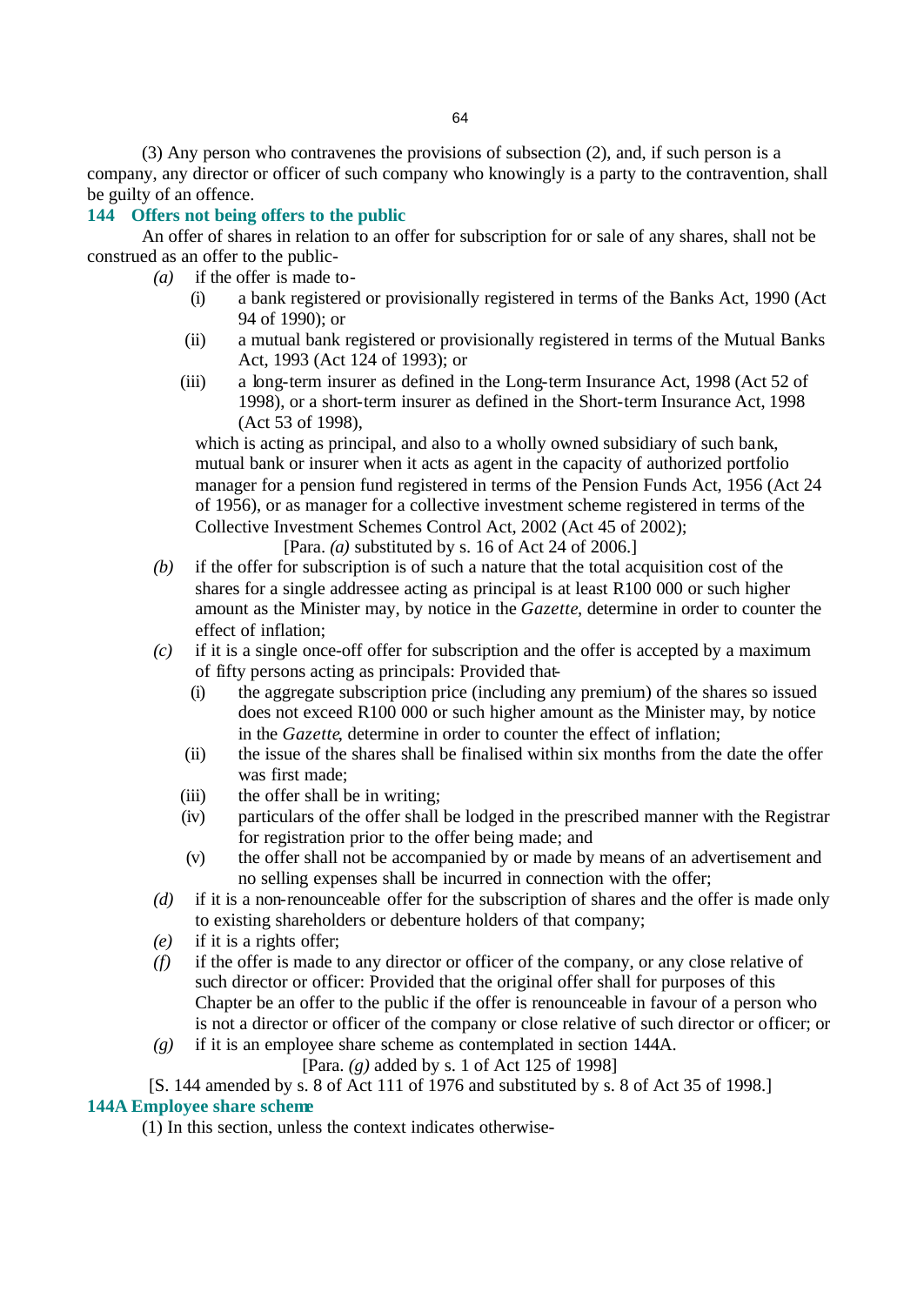- *(a) '***employee share scheme'** means a scheme established by a company for the purpose of offering participation therein to employees of the company or of its subsidiary, either-
	- (i) by means of the sale of shares in the company; or
	- (ii) by the grant of options on shares in the company,
	- solely to *bona fide* employees of the company or of its subsidiary, whether by means of a trust or otherwise;
- *(b) '***compliance officer'** means a compliance officer appointed by a company in respect of its employee share scheme in accordance with subsection (2); and
- *(c) '***specified shares'** means shares, including options on shares, which are offered to employees of the company in terms of an employee share scheme.

(2) Every company which establishes an employee share scheme shall-

- *(a)* appoint a compliance officer who shall be accountable to the directors of the company;
- *(b)* state in its annual financial statements the number of specified shares which it has allotted during that financial year in terms of its employee share scheme.

(3) A compliance officer who is appointed in respect of any employee share scheme shall-

- *(a)* be responsible for the administration of that scheme;
- *(b)* furnish or cause to be furnished in writing to any employee who receives an offer of specified shares in terms of that employee scheme-
	- (i) full particulars of the nature of the transaction, including the risks arising therefrom;
	- (ii) information relating to the company, including its latest annual financial statements, the general nature of its business and its profit history over the last three years; and
	- (iii) full particulars of any material changes which take place in respect of any information furnished in terms of subparagraph (i) or (ii);
- *(c)* ensure that copies of the documents containing the information referred to in paragraph *(b)* (i) and (ii) are lodged with the Registrar within 30 days after the employee share scheme has been established;
- *(d)* lodge a certificate with the Registrar within 60 days after the end of each financial year to the effect that he or she has complied with the obligations in terms of this section during such year and attach thereto any documents containing particulars contemplated in paragraph *(b)* (iii), issued during such year.

[S. 144A inserted by s. 2 of Act 125 of 1998.]

#### **145 No offer for subscription to public without prospectus** Cases

(1) No person shall make any offer to the public for the subscription for shares unless it is accompanied by a prospectus complying with the requirements of this Act and registered in the Companies Registration Office, and no person shall issue such a prospectus which has not been so registered.

(2) Any person who contravenes any provision of subsection (1) and, if such person is a company, any director or officer of such company who knowingly is a party to the contravention, shall be guilty of an offence.

### **145A Approval by stock exchange a requirement for letters of allocation**

(1) No person shall issue, distribute or deliver or cause to be issued, distributed or delivered a letter of allocation unless it is accompanied by such documents as are required and have been approved by the stock exchange concerned.

(2) Any person who contravenes any provision of subsection (1) and, if such person is a company, any director or officer of such company who knowingly is a party to the contravention, shall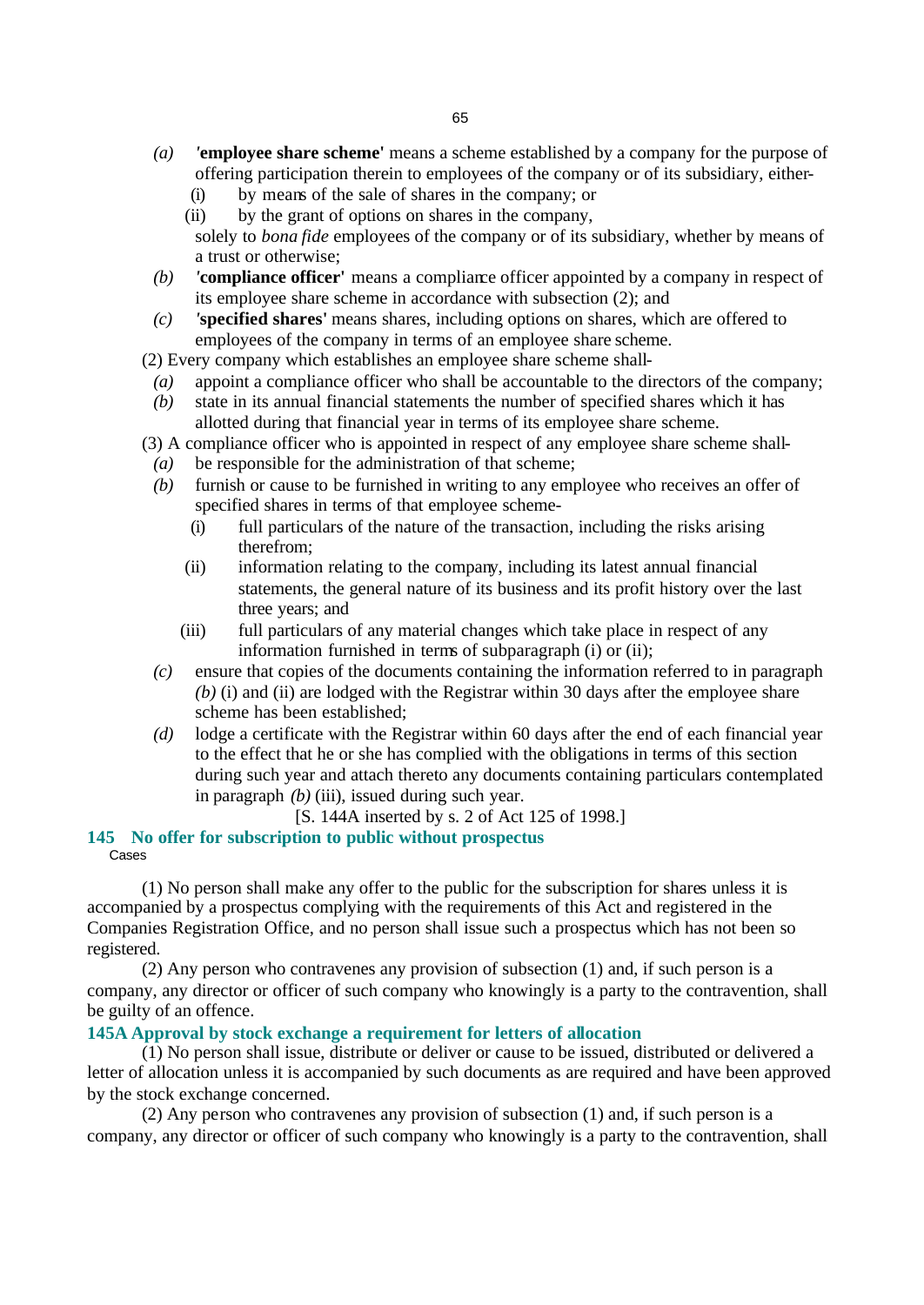be guilty of an offence.

#### [S. 145A inserted by s. 9 of Act 111 of 1976.]

### **146 No offer for sale to the public without prospectus**

(1) No person shall make any offer to the public for the sale of any shares-

- *(a)* which have been, or have been agreed to be, allotted by the company concerned with a view to all or any of them being offered to the public; or
- *(b)* in respect of which it has been made known in any way at or about the time of, and in connection with, such offer, that the company concerned has applied or intends to apply for their listing by a stock exchange in the Republic or elsewhere,

unless it is accompanied by a prospectus complying with the requirements of this Act and registered in the Companies Registration Office, and no person shall issue such a prospectus which has not been so registered.

(2) For the purposes of subsection (1) *(a)* it shall, unless the contrary is proved, be evidence that an allotment of, or an agreement to allot, shares was made with a view to the shares being offered for sale to the public if it is shown that an offer for sale to the public in respect of such shares or any of them was made within eighteen months after the allotment or the agreement to allot.

[Sub-s. (2) substituted by s. 6 of Act 18 of 1990.]

(3) Any person who contravenes any provision of subsection (1) and, if such a person is a company, any director or officer of such company who knowingly is a party to the contravention, shall be guilty of an offence.

## **146A Rights offers**

(1) A company desiring to issue a letter of allocation shall lodge with the Registrar for registration a copy thereof together with the prescribed fee and a copy of every document referred to in section 145A and every such copy shall be certified, by not less than two directors of the company, as a true copy of the original approved by the stock exchange concerned.

(2) Every copy mentioned in subsection (1) shall be accompanied by a copy of any contract referred to therein and, if such contract is not in an official language, by a translation thereof into one of the official languages.

(3) As soon as the Registrar has registered the documents referred to in subsection (1), he shall give notice of the registration to the company concerned or the person who lodged them with him on behalf of such company.

(4) Every letter of allocation which is issued shall-

- *(a)* state on the face of it that a copy thereof together with copies of all other documents referred to in subsections (1) and (2) have been registered as required by this section; and
- *(b)* be accompanied by a copy of every document lodged therewith in terms of subsection (1): Provided that the provisions of this paragraph shall not apply to any letter of allocation issued in connection with a renunciation of part of the rights to subscribe in terms of the rights offer.

(5) The provisions of sections 151, 153 (1), and (4), 154 (1), (4) and (5), 158, 160, 161, 162 and 163 shall apply *mutatis mutandis* to a rights offer and all documents issued in connection therewith.

[Sub-s. (5) substituted by s. 8 *(b)* of Act 64 of 1977.]

(6) Any person who contravenes any provision of this section, and if such person is a company, any director and officer of such company who knowingly is a party to such contravention, shall be guilty of an offence.

### [S. 146A inserted by s. 10 of Act 111 of 1976.]

### **147 Application form for shares to be attached to prospectus**

(1) No person shall issue, distribute or deliver or cause to be issued, distributed or delivered,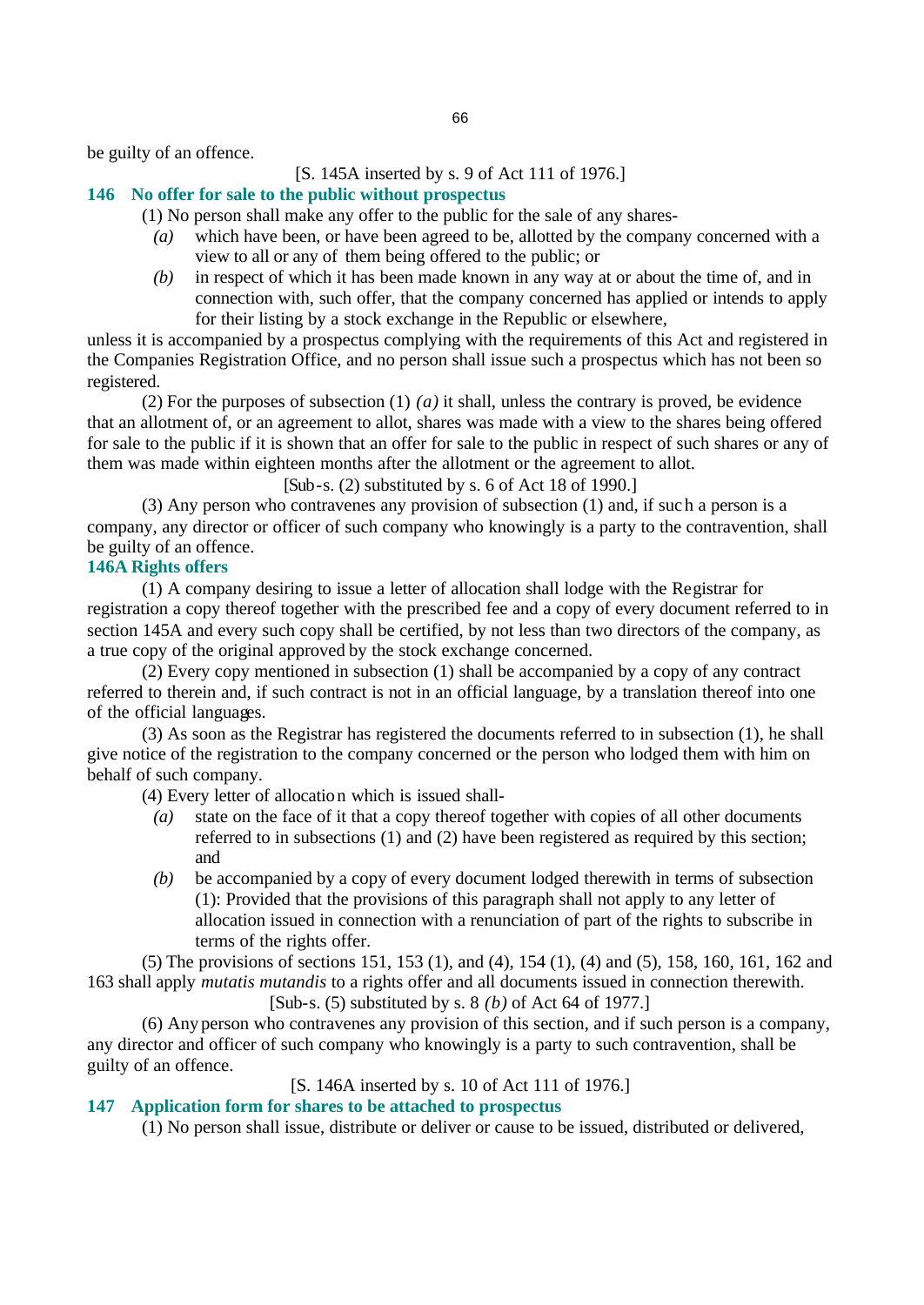any form of application in respect of shares of a company, unless the form-

- *(a)* is attached to a prospectus a copy of which has been registered in the Companies Registration Office; and
- *(b)* bears on the face of it the date of registration of the prospectus:
- *(c)* ......

[Para. *(c)* deleted by s. 9 *(b)* of Act 64 of 1977.]

Provided that this subsection shall not apply if it is shown that the form of application was issued either-

- (i) in connection with a *bona fide* invitation to enter into an underwriting agreement with respect to the shares; or
- (ii) in relation to shares which were not offered to the public.
- (2) If any person-
	- *(a)* contravenes subsection (1) *(a)*; or
	- *(b)* contravenes subsection (1) *(b)*,

he shall be guilty of an offence.

[Sub-s. (2) substituted by s. 9 *(c)* of Act 64 of 1977.]

*Prospectus* **(ss 148-163)**

#### **148 Matters to be stated in prospectus**

(1) A prospectus must adhere to the specifications of Schedule 3 and contain all information that an investor may reasonably require to assess-

- *(a)* a company in which a right or interest is to be acquired, its assets and liabilities,
	- financial position, profits and losses, cash flow and prospects; and
- *(b)* the shares and the rights attached to them.

(2) As long as an offer remains open, any person responsible for information in the prospectus must, when that person becomes aware of it-

- *(a)* correct any error;
- *(b)* report on any new matter; and
- *(c)* report on any change of a matter included in the prospectus,

if these are relevant or material in terms of Schedule 3.

(3) A correction or report in terms of subsection (2) must be registered as a supplement to the prospectus, simultaneously published to known recipients of the prospectus and included in future distributions of the prospectus.

(4) Subject to section 148A, any person who knowingly is a party to the issue of a prospectus in contravention of this section shall be guilty of an offence.

[S. 148 amended by s. 11 of Act 111 of 1976 and by s. 10 of Act 64 of 1977 and substituted by s. 17 of Act 24 of 2006.]

#### **148A Permission to omit information**

(1) The Registrar may, on application, allow information required under section 148 to be omitted from the prospectus, if the Registrar is satisfied that-

- *(a)* publication of the information would be unnecessarily burdensome for the applicant, seriously detrimental to a company mentioned in section 148 (1) *(a)* or against the public interest; and
- *(b)* users will not be unduly prejudiced by the omission.
- (2) An application under subsection (1) shall be in writing and accompanied by the prescribed

[S. 148A inserted by s. 18 of Act 24 of 2006.]

## **149 Statement on face of issued prospectus**

fee.

(1) Every prospectus issued shall state on the face of it that a copy thereof has been registered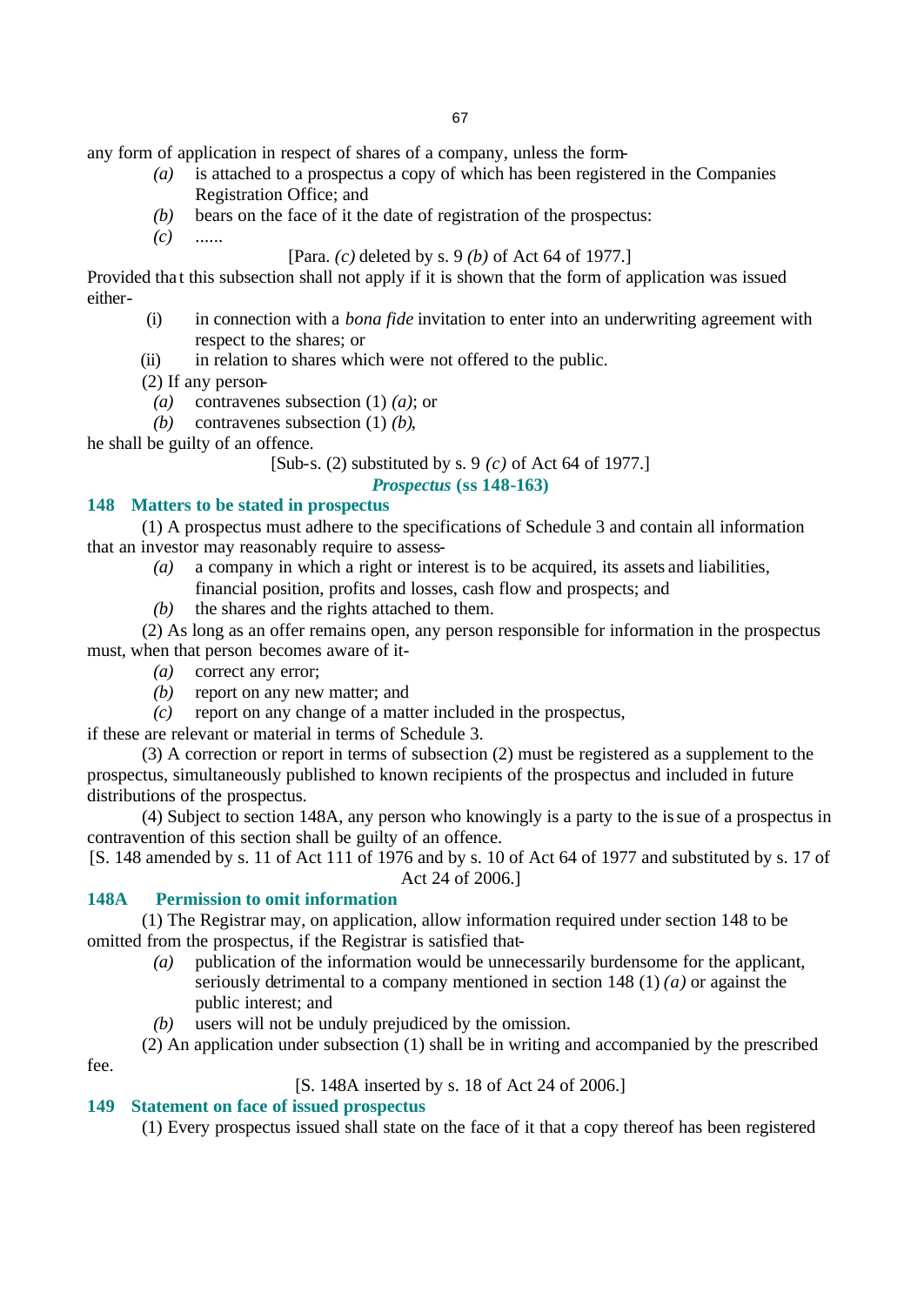as required by this Act and shall specify or refer to statements included therein specifying any documents required by sections 151 and 152 to be endorsed on or attached to or to accompany a prospectus when lodged for registration.

(2) Any person who knowingly is a party to the issue of a prospectus in contravention of subsection (1), shall be guilty of an offence.

#### **150 Consent of person named as director**

No person shall be named as a director or proposed director of a company in any prospectus relating to shares of that company unless, at any time prior to the registration of such prospectus-

- *(a)* his written consent, in the prescribed form, to act as such director has been lodged with the company; and
- *(b)* the return referred to in section 216 (2) reflecting the relevant particulars in regard to such person, has been lodged with the Registrar.

[S. 150 substituted by s. 8 (1) of Act 59 of 1978.]

#### **151 Consent by experts and others**

(1) No prospectus which includes any statement or reference to any statement purporting to be made by an expert, shall be registered by the Registrar unless-

- *(a)* the expert has given, and has not before the lodging of a copy of the prospectus for registration in the Companies Registration Office, withdrawn his written consent to the issue thereof with the statement or reference included in the form and context in which it is included;
- *(b)* a statement that the expert has given and has not so withdrawn his consent appears in the prospectus; and
- *(c)* such written consent is endorsed on or attached to the copy of the prospectus lodged for registration in the Companies Registration Office.

(2) The Registrar shall not register any prospectus which names any person as the auditor, attorney, banker or broker of a company unless it is accompanied by the consent in writing of the person so named to act in the capacity stated and to his name being stated in the prospectus. **152 Contracts and translations thereof to be attached to prospectus**

(1) No prospectus shall be registered unless there is attached to it a copy of any material contract required by Schedule 3 to be stated in a prospectus or, in the case of such a contract not reduced to writing, a memorandum giving full particulars thereof.

 $[Sub-s. (1)$  substituted by s. 11 of Act 64 of 1977.

- (2) There shall be attached to any such contract as is mentioned in subsection (1)-
- *(a)* if it is in a foreign language, a certified translation thereof into one of the official languages of the Republic; or
- *(b)* if it is partly in a foreign language, a copy thereof embodying such a certified translation of so much thereof as is in a foreign language.

### **153 Where the issue is underwritten**

(1) No prospectus containing a statement to the effect that the whole or any portion of the issue of the shares offered to the public, has been or is being underwritten shall be registered until there is lodged with the Registrar a copy of the underwriting contract and a sworn declaration by the person named as underwriter, or, if such person is a company, by each of two directors of such company, or if such company has only one director, by that director, that to the best of the deponent's knowledge and belief the underwriter is and will be in a position to carry out his obligations even if no shares are being applied for.

(2) If an offer of shares is made in respect of which no prospectus is required by this Act, the copy of the contract and sworn declaration referred to in subsection (1) shall be lodged with the Registrar not later than the date of the proposed offer of shares.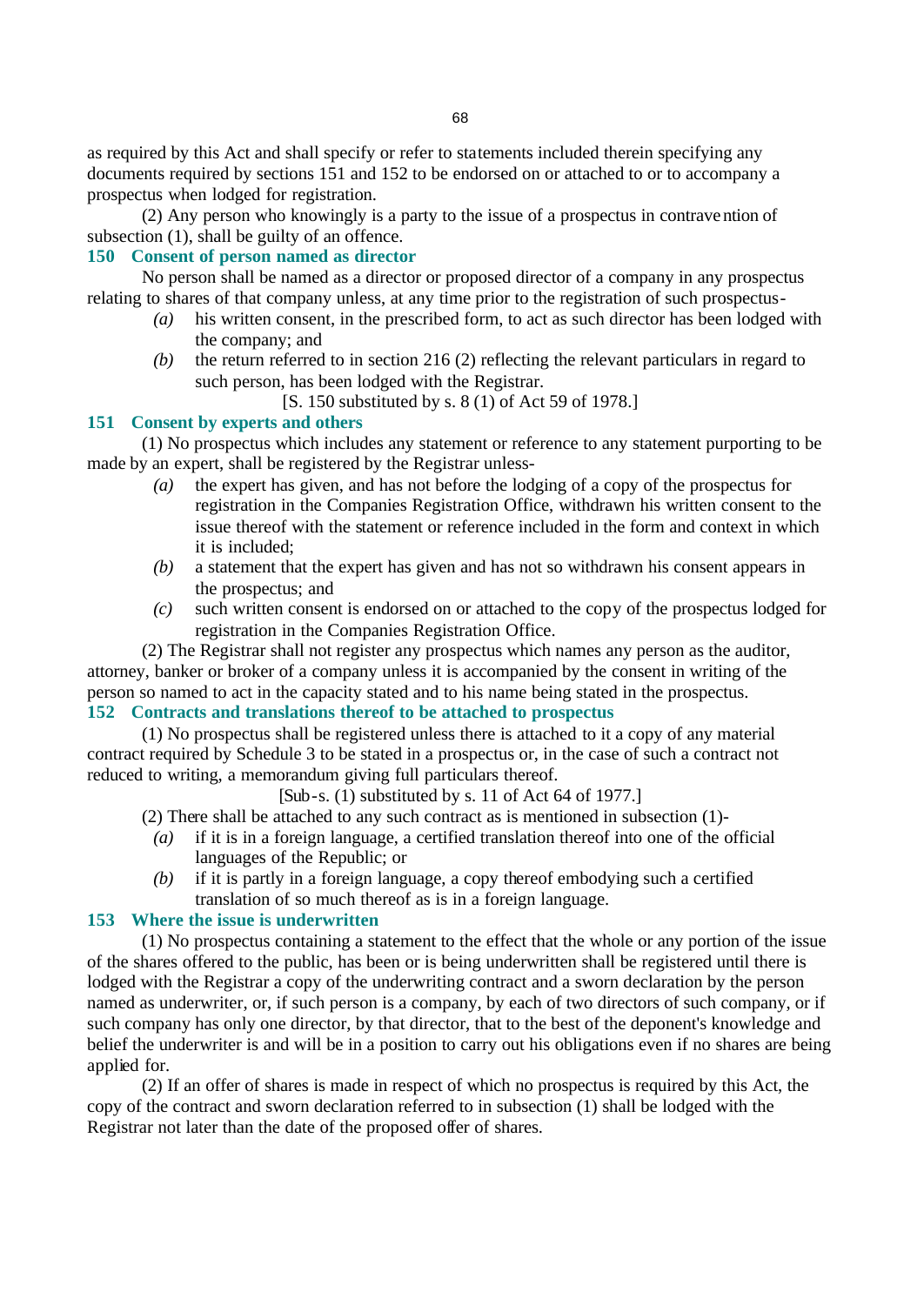(3) If default is made in complying with the provisions of subsection (2), the company, and any person (including a body corporate) and every director or officer of the said company (or body corporate) who knowingly is a party to the contravention, shall be guilty of an offence.

(4) In the event of any underwriter being unable, when duly called upon, to carry out his obligations under the underwriting contract, any person who has in connection with that contract made a sworn declaration as required by subsection (1) shall, unless he proves that when he made the declaration he believed and had reasonable grounds for believing that the underwriter was or would be able to carry out such obligations, be guilty of an offence.

## **154 Signing, date and date of issue, of prospectus**

(1) A prospectus in respect of an offer for the subscription of shares of a company shall be signed by every person named therein as a director of the company or by his agent authorized by him in writing to sign on his behalf.

(2) A prospectus in respect of any other offer of shares shall be signed by every person making such offer or by his agent authorized by him in writing to sign on his behalf or if the person making the offer is a company or firm, by two directors of such company, or if such company has only one director, by that director, or by not less than one-half of the partners in such firm or by an agent authorized by any such director or partner in writing to sign on his behalf.

(3) Where a prospectus has been signed by or on behalf of directors of a company or partners in a firm as provided in subsection (2), every director of such company or partner in such firm shall be deemed to have authorized the issue of such prospectus notwithstanding that he has not signed it, unless he proves that it was issued without his knowledge, authority or consent.

(4) Every signature to a prospectus shall be dated and the latest of such dates shall be deemed to be the date of the prospectus.

(5) The date of registration of any prospectus in the Companies Registration Office shall, unless the contrary is proved, be taken as the date of the issue of the prospectus.

## **155 Registration of prospectus**

(1) No prospectus shall be registered by the Registrar unless the requirements of this Chapter have been complied with and it is lodged with the Registrar for registration, together with such documents as are prescribed in this Chapter, within fourteen days of the date of such prospectus.

(2) As soon as the Registrar has registered the prospectus he shall send notice of the registration to the person lodging the same or to the company.

#### **156 Time limit for issue of prospectus**

(1) No prospectus shall be issued more than three months after the date of the registration thereof, and if a prospectus is so issued, it shall be deemed to be a prospectus which has not been registered.

(2) Any person who knowingly is a party to the issue of a prospectus in contravention of subsection (1), shall be guilty of an offence.

### **157 Advertisement as to prospectus**

(1) Every newspaper or other advertisement in any format, including electronic format, offering or calling attention to an offer or intended offer of shares of a company to the public shall be deemed to be a prospectus issued by the person responsible for publishing or disseminating the advertisement (and all enactments and rules of law as to the contents of prospectuses and as to the liability in respect of statements in and omissions from prospectuses or otherwise relating to prospectuses shall apply and have effect accordingly), unless it contains no more information than the following:

- *(a)* the number and description of the shares concerned;
- *(b)* the name and date of registration of the company;
- *(c)* the general nature of the main business or proposed main business actually carried on or to be carried on by the company;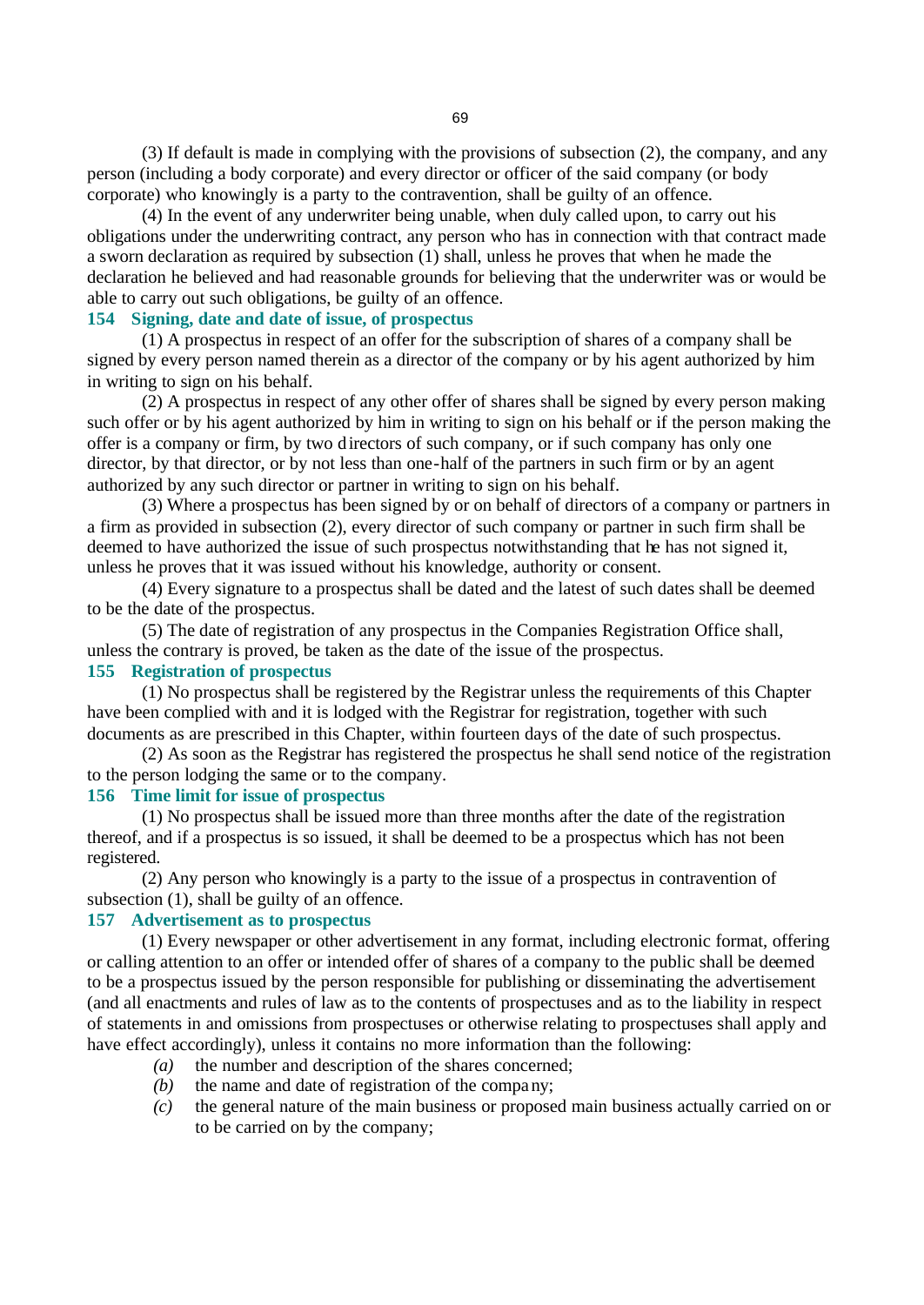- *(d)* the names and addresses of the directors;
- *(e)* the places at and times during which copies of the prospectuses may be obtained;
- *(f)* where all the shares which are the subject of an offer are intended to be offered only to the members of a company or debenture holders, as the case may be, with or without the right to renounce in favour of other persons-
	- (i) the issue price of such shares;
	- (ii) the ratio in which such shares will be offered to the members or debenture holders entitled to accept the offer; and
	- (iii) the last day on which members or debenture holders must register as such in order to be entitled to receive the offer;

[Para. *(f)* added by s. 8 of Act 76 of 1974 and substituted by s. 12 *(a)* of Act 111 of 1976.]

- *(g)* the last day for subscribing.
	- [Para. *(g)* added by s. 12 *(b)* of Act 111 of 1976.]

[Sub-s. (1) amended by s. 20 of Act 35 of 2001.]

(2) No statement that, or to the effect that, the said advertisement is not a prospectus shall prevent the operation of this section.

### **158 Waiver of requirements of this Chapter void**

Any condition requiring any applicant for shares to waive compliance with any requirements of this Chapter or purporting to affect him with notice of any contract, document or matter not specifically referred to in the prospectus, shall be void.

## **159 Variation of contract mentioned in prospectus**

No company shall within one year after the date of registration of a prospectus vary or agree to the variation of the terms of a contract referred to in such prospectus unless the variation in specific terms is authorized or ratified by a general meeting of members of the company of which notice has been given on a date not earlier than six months after the date of registration of the prospectus.

### **160 Liability for untrue statements in prospectus**

(1) Where shares are offered to the public for subscription in pursuance of a prospectus, every person-

- *(a)* who is, at the time of the issue of the prospectus, a director of the company;
- *(b)* who becomes a director at any time between the issue of the prospectus and the holding of the first general meeting of the company at which directors are elected or appointed;
- *(c)* who with his authority is named in the prospectus as a director or as having agreed to become a director either immediately or after an interval of time;
- *(d)* who is a promoter of the company; or
- *(e)* who has authorized the issue of the prospectus,

shall be liable to pay compensation to all persons who have acquired any shares on the faith of the prospectus for the loss or damage they may have sustained by reason of any untrue statement therein, or in any report or memorandum appearing on the face thereof or issued therewith, or by reference incorporated therein.

(2) Where shares are offered to the public for sale in pursuance of a prospectus, every person-

- *(a)* who has made the said offer;
- *(b)* who under section 154 (3) is deemed to have authorized the issue of such prospectus; or
- *(c)* who is in relation to the company the shares of which are so offered, a person referred to in subsection (1) *(a)*, *(b)*, *(c)*, *(d)* or *(e)*,

shall be liable to pay compensation to all persons who have acquired any shares on the faith of the prospectus for the loss or damage they may have sustained by reason of any untrue statement therein, or in any report or memorandum appearing on the face thereof or issued therewith, or by reference incorporated therein.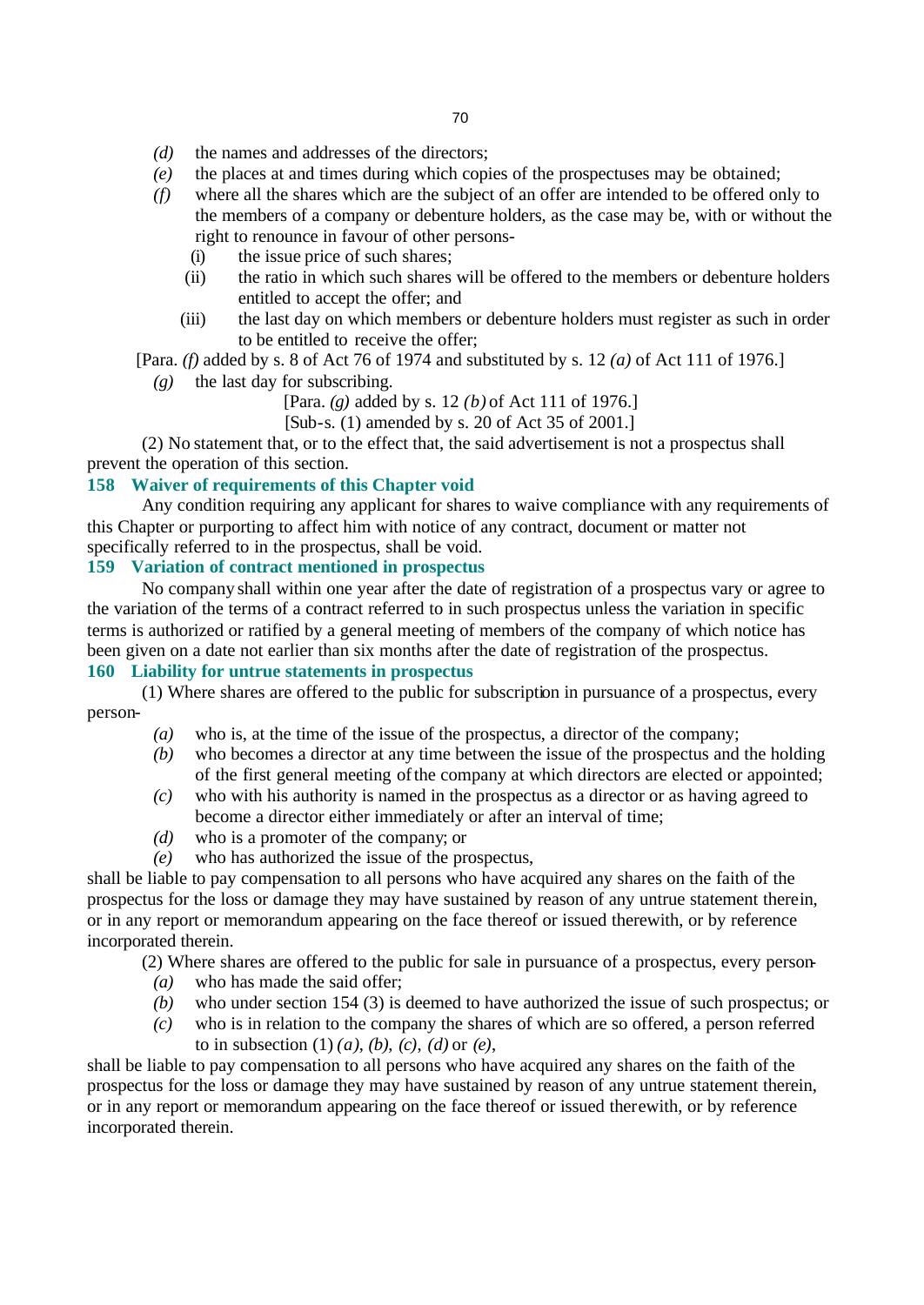(3) The liability provided for in subsection (1) or (2) shall not attach to any person if it is proved-

- *(a)* with respect to every such untrue statement not purporting to be made on the authority of an expert or of a public official document or statement, that he had reasonable ground to believe, and did up to the time of the allotment of the shares or the acceptance of the offer, as the case may be, believe that the statement was true; and
- *(b)* with respect to every such untrue statement purporting to be a statement by or contained in what purports to be a copy of or extract from the report or valuation of an expert, that it fairly represented the statement or was a correct and fair copy of or extract from the report or valuation and that the defendant had reasonable ground to believe and did up to the time of the issue of the prospectus believe that the person making the statement was competent to make it, and that the said person had given the consent required by this Act to the issue of the prospectus or the making of the offer and had not withdrawn that consent before lodgment of a copy of the prospectus for registration or, to the defendant's knowledge, before allotment thereunder or before the acceptance of the offer; and
- *(c)* with respect to every such untrue statement purporting to be a statement made by an official person or contained in what purports to be a copy of or extract from a public official statement, that it was a correct and fair representation of the statement or copy of or extract from the document;

or if it is proved-

- (i) that having consented to become a director of the company, he withdrew his consent before the issue of the prospectus and that it was issued without his authority or consent; or
- (ii) that the prospectus was issued without his knowledge or consent and that on becoming aware of its issue, he forthwith gave reasonable public notice that it was issued without his knowledge or consent; or
- (iii) that after the issue of the prospectus and before allotment or acceptance thereunder he, on becoming aware of any untrue statement therein, withdrew his consent thereto and gave reasonable public notice of the withdrawal and of the reason therefor.

(4) Where the prospectus contains the name of a person as a director of the company, or as having agreed to become a director thereof, and he has not consented to become a director, or has withdrawn his consent before the issue of the prospectus and has not authorized or consented to the issue thereof, the directors of the company (except any without whose knowledge or consent the prospectus was issued) and any other person who issued it or authorized the issue thereof, shall be liable to indemnify the person named as aforesaid, against all damages, costs and expenses for which he may be liable by reason of his name having been so stated in the prospectus or in defending himself against any action or legal proceedings brought against him in respect thereof.

(5) Every person who by reason o f his being a director or having been named as a director, or having agreed to become a director, or of his having authorized the issue of the prospectus or of his having become a director between the issue of the prospectus and the holding of the first ge neral meeting of the company at which directors are elected or appointed, has satisfied any liability to make payment under this section, may recover a contribution, as in cases of contract, from any other person, who, if sued separately, would have been liable to make the same payment, unless the person who has satisfied such liability was, and that other person was not, guilty of fraudulent misrepresentation. **161 Liability of experts and others**

(1) Where the consent of any person is required under section 151 and he has given that consent-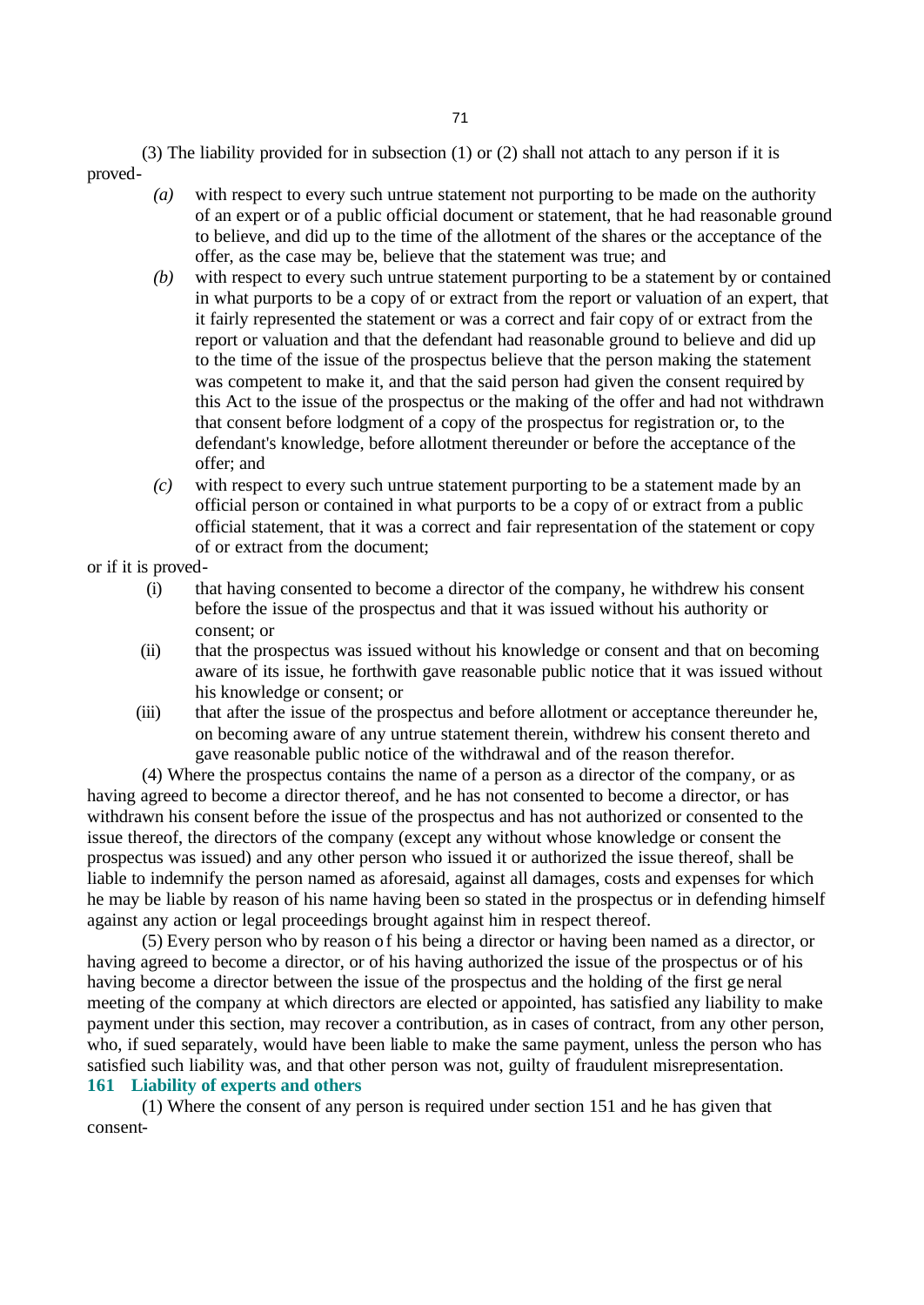- *(a)* he shall not, by reason of his having given it, be liable as a person who has authorized the issue of the prospectus either-
	- (i) under section 160 (1) or (2) to compensate persons subscribing or purchasing on the faith of the prospectus, except in respect of any untrue statement purporting to be made by him as an expert; or
	- (ii) under section 160 (4) to indemnify any person against liability under the said section 160 (1) or  $(2)$ ; but
- *(b)* he shall, in respect of any untrue statement purporting to be made by him as an expert, be liable under the said section 160 (1) or (2), unless one of the following things (which shall in his case be in lieu of the grounds of defence available to others by virtue of section 160 (3), is proved, namely-
	- (i) that having given his consent as aforesaid he withdrew it in writing before lodgment of a copy of the prospectus for registration; or
	- (ii) that after lodgment of a copy of the prospectus for registration and before allotment thereunder to, or before acceptance thereunder by, the person complaining, he, on becoming aware of the untrue statement, withdrew his consent in writing and gave reasonable public notice of the withdrawal and of the reason therefor; or
	- (iii) that he was competent to make the statement and that he had reasonable ground to believe and did up to the time of the allotment of the shares or the acceptance of the offer, as the case may be, believe that the statement was true.

(2) Where under section 151 the consent of any person is required to the issue of a prospectus, and he either has not given that consent or has withdrawn it before the issue of the prospectus, he shall be entitled to indemnity under section 160 as if he had without his consent been named in the prospectus as a director of the company.

## **162 Offences in respect of untrue statements in prospectus**

(1) Where a prospectus contains a statement which is untrue, every person referred to in section 160 (1) or (2) shall, subject to the provisions of subsections (3) and (4) of this section, be guilty of an offence.

(2) Where there is published with or as part of a prospectus a report of any expert or an extract from such report and such report or extract contains a statement which is untrue, the expert shall, provided he has given his consent to the inclusion of such statement in the prospectus in the form and context in which it appears, and subject to the provisions of subsections (3) and (4), be guilty of an offence.

(3) In any prosecution under this section it shall be a defence if it is proved either that the untrue statement was immaterial or-

- *(a)* with respect to every such untrue statement not purporting to be made on the authority of an expert or of a public official document or statement, that the person charged had, after reasonable investigation, reasonable ground to believe and did up to the time of the allotment of the shares or acceptance of the offer (as the case may be) believe that the statement was true, and that there was no omission to state any material fact necessary to make the statement as set out not misleading; and
- *(b)* with respect to every untrue statement purporting to be a statement by or contained in what purports to be a copy of or extract from a report or valuation of an expert, that the person charged had reasonable ground to believe and did believe that the person making the report or valuation was competent to make it; and
- *(c)* with respect to every such untrue statement purporting to be a statement made by an official person or contained in what purports to be a copy of or extract from a public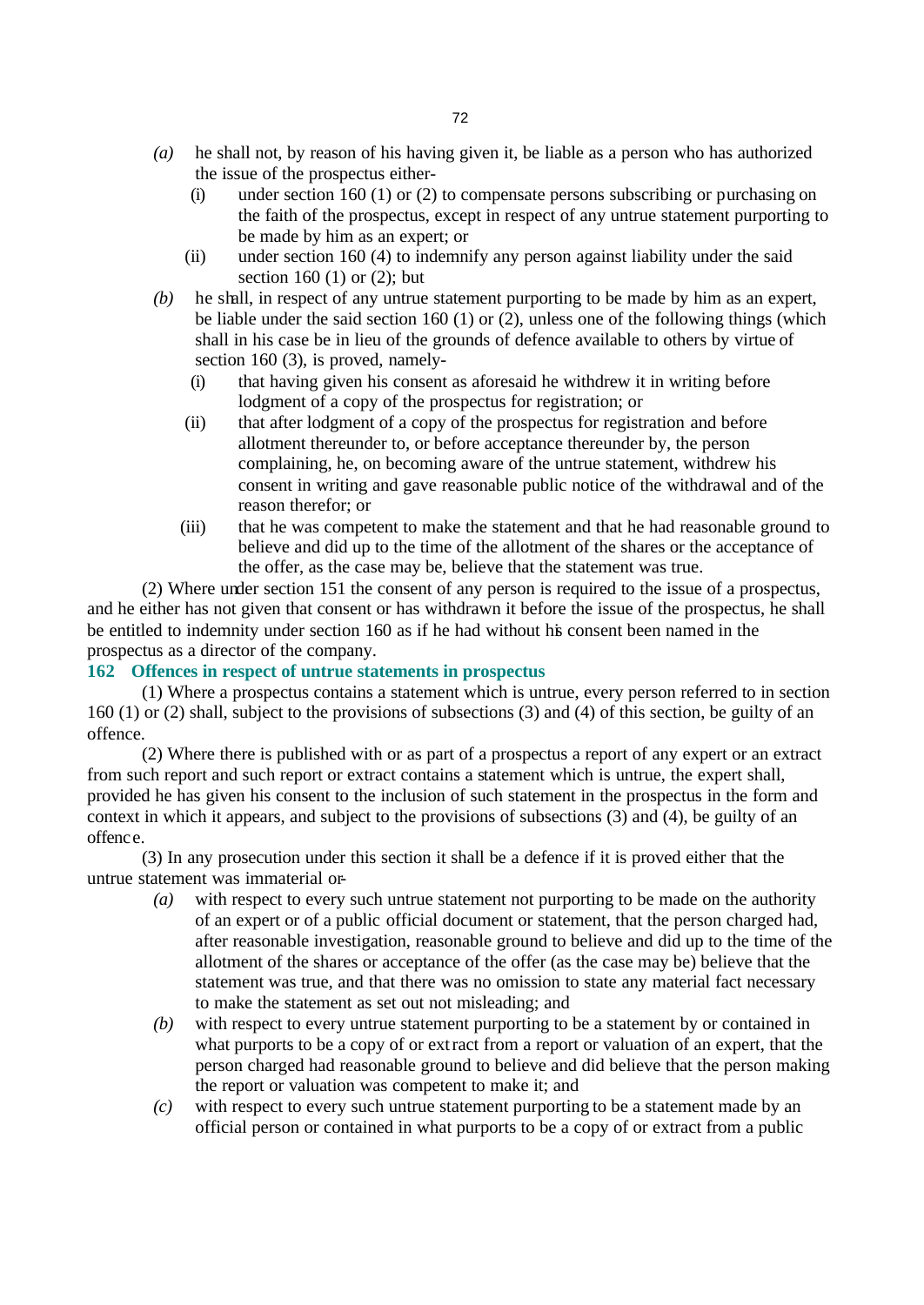official document, that it was a correct and fair representation of the statement or copy of or extract from the document.

- (4) In any prosecution under this section of any person it shall be a defence if it is proved-
	- *(a)* that having consented to become a director of the company he withdrew his consent before the issue of the prospectus, and that it was issued without his authority or consent; or
	- *(b)* that the prospectus was issued without his knowledge or consent, and that on becoming aware of its issue he forthwith gave reasonable public notice that it was issued without his knowledge or consent; or
	- *(c)* that after the issue of the prospectus and before allotment or acceptance thereunder, he, on becoming aware of any untrue statement therein, withdrew his consent thereto and gave reasonable public notice of the withdrawal, and of the reason therefor.

## **163 No diminution of liability under any other law or the common law**

Nothing in this Chapter contained shall limit or diminish any liability which any person may incur under this Act apart from this Chapter, or under any other law, or under the common law.

### *Allotment and Acceptance after Offer to the Public* **(ss 164-169)**

## **164 Time limit as to allotment or acceptance**

(1) No company shall allot any shares offered to the public for subscription and no offeror shall accept any offer to purchase any shares offered for sale to the public unless the application concerned is received by the company or the offeror, as the case may be, before the expiration of a period of four months after the date of registration of the prospectus.

(2) Any director or officer of a company or any offeror or, if the offeror is a company, any director or officer of that company who knowingly contravenes or permits the contravention of subsection (1) with respect to allotment or acceptance of an offer, shall be guilty of an offence. **165 No allotment unless minimum subscription received**

(1) No shares shall be allotted on any application made in pursuance of a prospectus for subscription unless the amount stated in that prospectus as the minimum amount which in the opinion of the directors of the company concerned must be raised by the issue of share capital in order to provide for the matters specified in paragraph 21 of Schedule 3 to this Act has been subscribed and the amount so stated has been paid to and received by the company.

(2) For the purposes of subsection (1)-

- *(a)* an amount stated in any cheque received by the company shall not be deemed to have been paid to and received by it until the amount of the cheque has been unconditionally credited to its account with its bankers; and
- *(b)* any amount paid to and received by the company shall be reduced by the amount of any money, bill, promissory note or cheque which it has at any time delivered to the payer otherwise than in discharge of a debt *bona fide* due to him by the company.

(3) The amount so stated in the prospectus shall be reckoned exclusively of any amount payable otherwise than in cash and is in this Act referred to as 'the minimum subscription'.

(4) The amount paid on application shall be set apart by the directors as a separate fund in a separate account with a banking institution registered under the Banks Act, 1965 (Act 23 of 1965), and shall not be available for the purposes of the company or for the satisfaction of its debts until the minimum subscription has been made up.

(5) *(a)* If the requirements prescribed in subsection (1) have not been complied with on the expiration of sixty days after the issue of the prospectus, all moneys received from applicants for shares shall forthwith be repaid to them without interest, and, if any such money is not so repaid within a period of eighty days after the issue of the prospectus, the directors and officers of the company shall be jointly and severally liable to repay that money with interest at the rate of six per cent per annum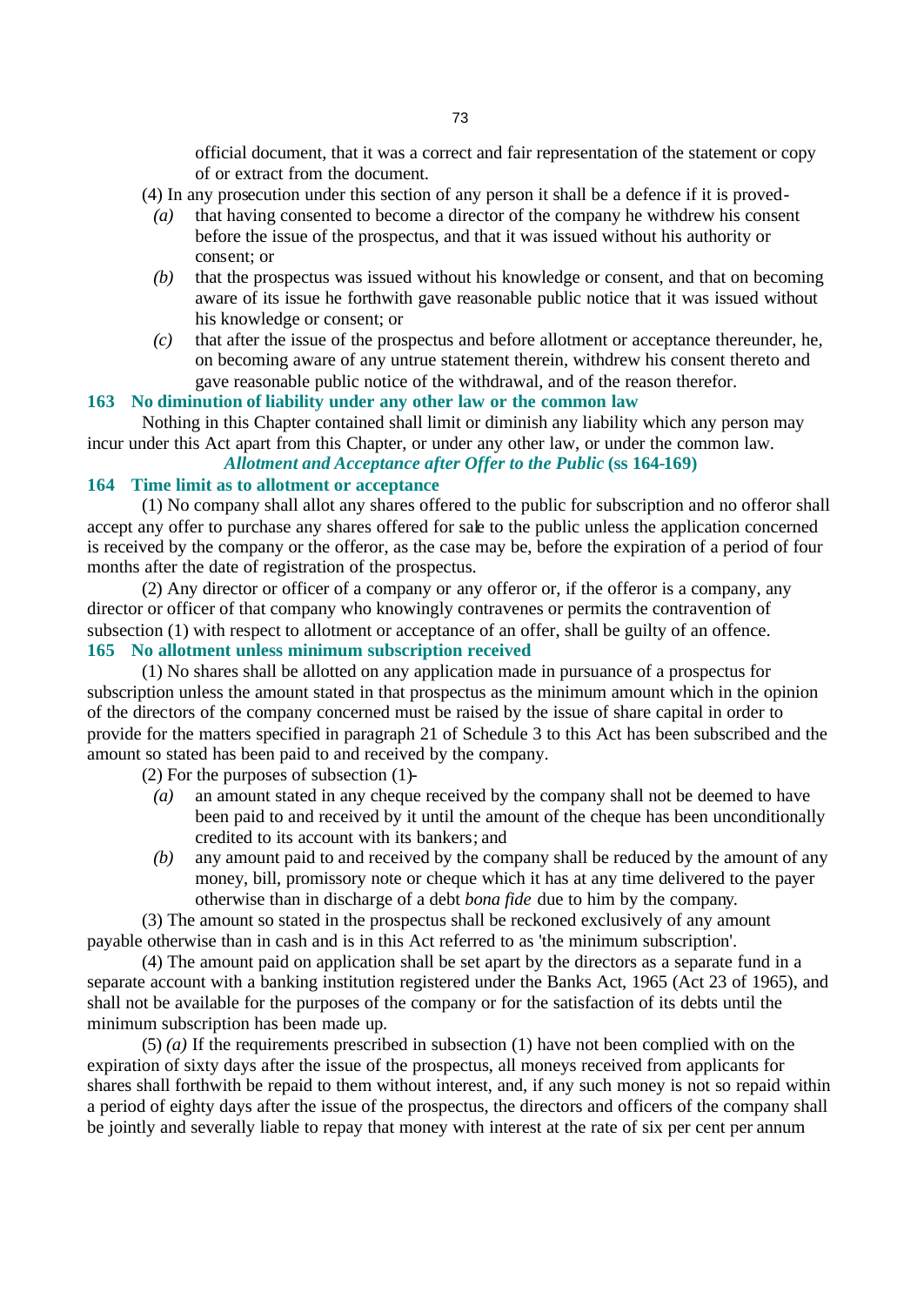reckoned from the expiration of the said period of eighty days.

*(b)* It shall be a defence to any claim under paragraph *(a)*, or any charge under subsection (6), to prove that the default which is the subject of the claim or charge, was not due to any misconduct or negligence on the part of the defendant or the accused.

(6) Any director or officer of the company who knowingly contravenes or permits the contravention of any provision of this section, shall, in addition to any other liability incurred under subsection  $(5)$   $(a)$ , be guilty of an offence.

## **166 No allotment or acceptance if application form not attached to prospectus**

(1) No company shall allot any shares offered to the public for subscription and no offeror shall accept any offer to purchase any shares offered for sale to the public unless the subscription or offer has been made on an application form which has been attached to or accompanied by a prospectus as required by section 147 or unless it is shown that the applicant, at the time of his application, was in fact in possession of a copy of the prospectus or was aware of its contents.

(2) Any director or officer of a company or any offeror (or if the offeror is a company, any director or officer of that company) who knowingly contravenes or permits the contravention of subsection (1), shall be guilty of an offence.

## **167 Voidable allotment where section 164, 165 or 166 contravened**

(1) *(a)* An allotment made by a company to an applicant, or the acceptance of an offer made by an applicant, in contravention of any provision of section 164, 165 or 166 shall be voidable at the instance of the applicant concerned within thirty days after the date of allotment or acceptance, and not later.

*(b)* The provisions of paragraph *(a)* shall apply notwithstanding that the company concerned may be in the course of being wound up.

(2) *(a)* When an allotment or an acceptance is declared void under subsection (1), every director and every officer of the company concerned or the offeror, and if the offeror is a company, every director and every officer thereof, shall be liable to compensate the company concerned and the applicant for any loss, damages or costs which such company or the applicant may have sustained or incurred thereby.

*(b)* No proceedings to recover any such loss, damages or costs shall be commenced after the expiration of two years from the date of the relevant allotment or acceptance.

### **168 Minimum interval before allotment or acceptance**

**Cases** 

(1) *(a)* No allotment of shares or acceptance of an offer in respect of shares of a company shall be made in pursuance of a prospectus, and no proceedings shall be taken on applications made in pursuance of a prospectus, until the beginning of the third day after tha t on which the prospectus is first issued or such later time (if any) as may be specified in the prospectus.

[Para. *(a)* substituted by s. 12 *(a)* of Act 64 of 1977.]

*(b)* The beginning of the said third day or the said later time is in this Chapter referred to as 'the time of the opening of the subscription lists or offer'.

(2) For the purposes of subsection (1), the reference therein to the day on which the prospectus is first issued shall be construed as a reference to the day on which it is first issued as a newspaper advertisement, or, if it is not issued as a newspaper advertisement before the third day after that on which it is first issued in any other manner, as a reference to the day on which it is first issued in such other manner.

[Sub-s. (2) substituted by s. 12 *(b)* of Act 64 of 1977.]

(3) The validity of an allotment or acceptance shall not be affected by any contravention of the provisions of subsection (1), but, in the event of any such contravention, the company concerned, and every director and every officer of the company and the offeror, and, if the offeror is a company, every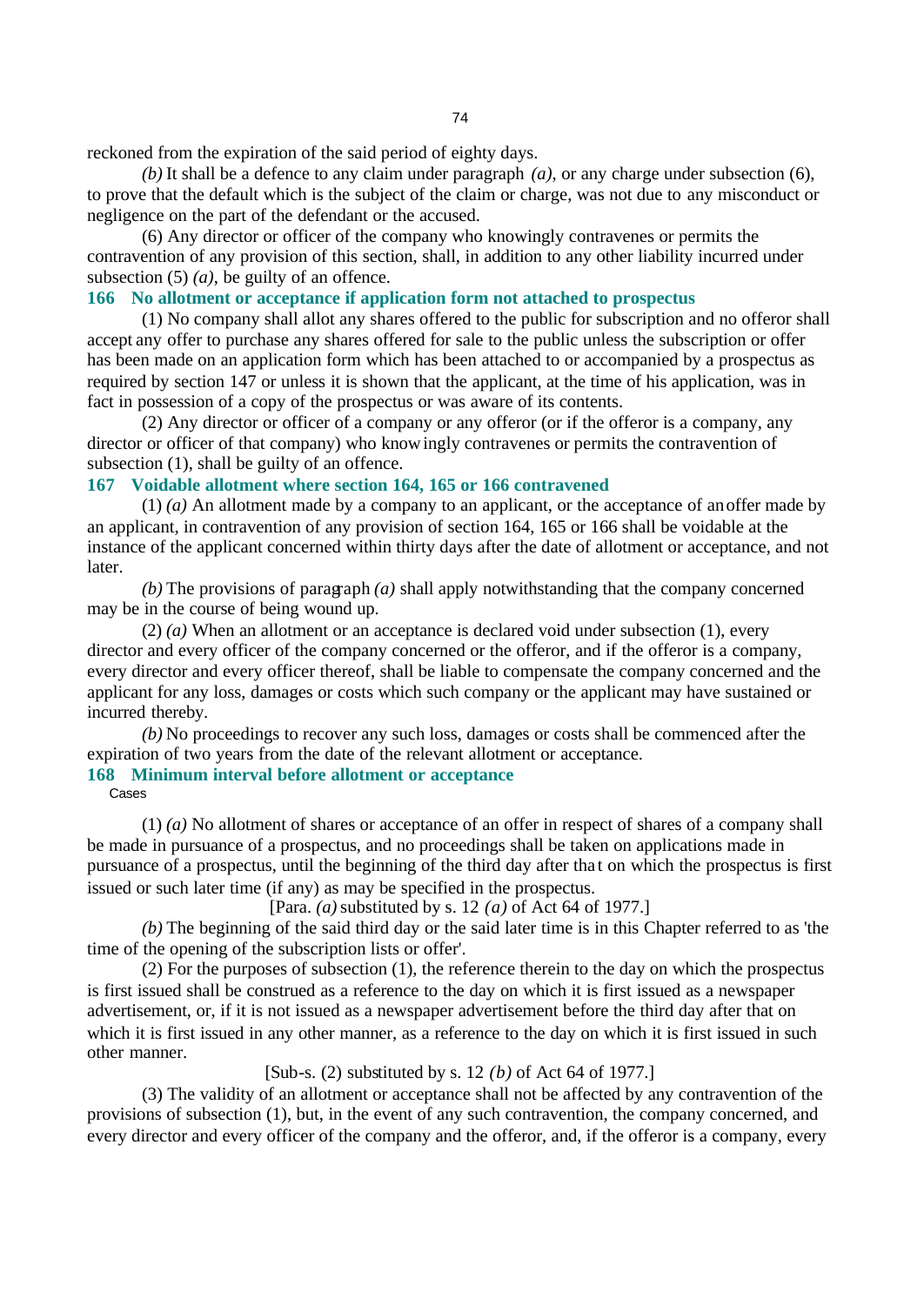director and every officer thereof who knowingly is a party to the contravention, shall be guilty of an offence.

(4) An application for shares of a company which is made in pursuance of a prospectus shall not be revocable before the expiration of the third day after the time of the opening of the subscription lists or offer or the giving before the expiration of the said third day, of a public notice under section 160 having the effect of excluding or limiting the liability under that section of the person giving such notice.

## [Sub-s. (4) substituted by s. 12 *(c)* of Act 64 of 1977.]

(5) In reckoning any number of days for the purposes of this section, Saturdays, Sundays and public holidays shall not be taken into account.

### **169 Conditional allotment if prospectus states shares to be listed by stock exchange**

(1) No prospectus containing a statement to the effect that application has been or will be made for permission for the shares offered thereby to be dealt in on a stock exchange shall be issued unless such an application has been made in accordance with the requirements of the stock exchange concerned on or before the date of issue of such prospectus and it names the particular stock exchange to which such application has been made.

(2) Any allotment of shares in pursuance of a prospectus referred to in subsection (1) shall be subject to the condition that the application for permission for the said shares to be dealt in on the stock exchange concerned, is granted or that an appeal against a refusal of such application, is upheld.

(3) *(a)* Any money received in respect of applications for shares in pursuance of a prospectus referred to in subsection (1) shall be set apart by the directors of the company as a separate fund in a separate account with a banking institution registered under the Banks Act, 1965 (Act 23 of 1965), and shall not be available for the purposes of the company or for the satisfaction of its debts so long as the company may in terms of subsection (4) become liable for the repayment thereof.

*(b)* If any issue of shares in pursuance of such a prospectus is oversubscribed, the directors of the company shall forthwith repay the amounts oversubscribed to the applicants.

(4) *(a)* Where the application for permission to deal in the shares on a stock exchange has been refused and no appeal has been noted or when an appeal against the refusal of an application has been dismissed or an appeal against the granting of an application has been upheld, the company shall forthwith repay all moneys received in respect of applications made in pursuance of the prospectus together with any interest earned thereon, if any; and

*(b)* if any such money is not repaid within fourteen days after the company becomes liable to repay it, the directors and officers of the company, together with the company, shall be jointly and severally liable to repay that money with interest at the rate of six per cent per annum from the expiration of the fourteenth day.

(5) *(a)* If any provision of subsection (1), (3) or (4) is contravened or not complied with, the company, and every director or officer thereof who knowingly is a party to such contravention or noncompliance, shall be guilty of an offence.

*(b)* It shall be a defence to any claim under subsection (4) *(b)* or any charge under paragraph *(a)* of this subsection to prove that the default which is the subject of the claim or the contravention or non-compliance was not due to misconduct or negligence on the part of the defendant or the accused.

(6) The provisions of this section shall-

- *(a)* in relation to any shares agreed to be taken by a person underwriting an offer of the shares by a prospectus, have effect as if he had applied therefor in pursuance of the prospectus;
- *(b)* in the case of a prospectus offering shares for sale, be construed, except in so far as the context otherwise indicates-
	- (i) as if any reference therein to the allotment of shares were a reference to the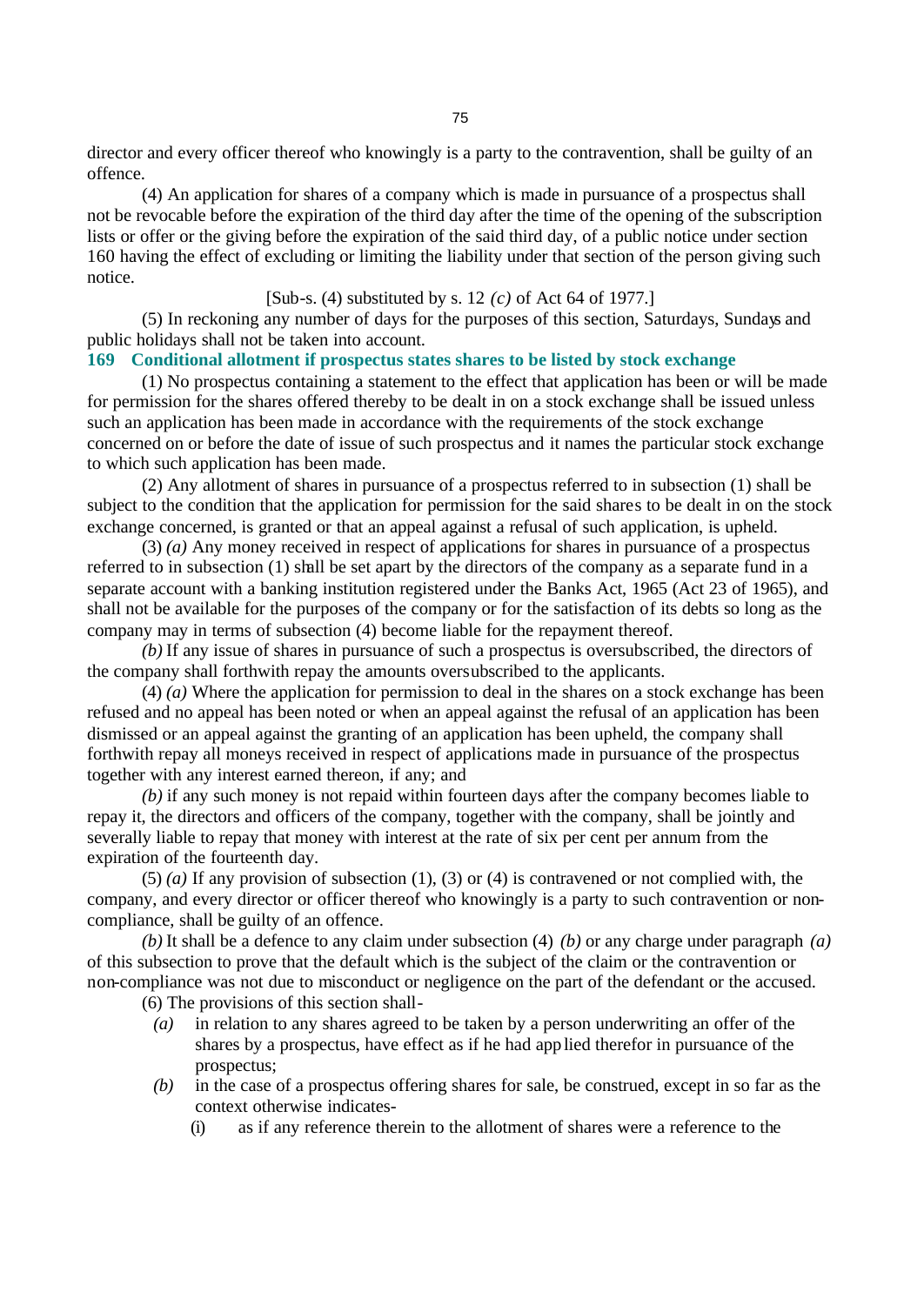acceptance of the offer in respect thereof;

- (ii) subject to the provisions of subparagraph (iii), as if any reference therein to a company by which a prospectus has been issued, or a director or officer thereof, were a reference to the person by whom the shares have been offered; and
- (iii) where the person by whom the shares have been offered is a company, as if the reference therein to a director or officer of a company by which a prospectus has been issued, were a reference to a director or officer of the company by which the shares have been offered for sale.

(7) In reckoning any number of days for the purposes of this section, Saturdays, Sundays and public holidays shall not be taken into account.

## **CHAPTER VII**

## **ADMINISTRATION OF COMPANIES (ss 170-207)**

*General* **(ss 170-178) 170 Postal address and registered office of company**

Cases

(1) Every company including every external company shall have in the Republic-

- *(a)* a postal address to which all communications and notices may be addressed; and
- *(b)* a registered office to which all communications and notices may be addressed and at which all process may be served.

(2) *(a)* Upon incorporation of a company, notice of the situation of the registered office and of the postal address shall be given to the Registrar.

*(b)* At least twenty-one days' notice of any intended change in the situation of the registered office or of the postal address shall be given to the Registrar: Provided that if less than twenty-one days' notice of an intended change in the situation of the registered office or postal address is given, the Registrar may determine the date on which the change will take effect.

[Para. *(b)* amended by s. 7 *(a)* of Act 70 of 1984.]

*(c)* Particulars of which notice was given to the Registrar in terms of paragraph *(a)* or *(b)*, shall be recorded by the Registrar, and he shall notify the company of the date on which the particulars of any change referred to in paragraph *(b)* have been recorded by him.

*(d)* A change in the situation of the registered office or of the postal address of a company shall for the purposes of this Act not take effect unless the Registrar has recorded the particulars thereof.

[Para. *(d)* substituted by s. 7 *(b)* of Act 70 of 1984.]

[Sub-s. (2) substituted by s. 6 (1) *(a)* of Act 84 of 1980.]

(3) Any notice referred to in subsection (2) shall be in the prescribed form.

[Sub-s. (3) substituted by s. 6 (1) *(b)* of Act 84 of 1980.]

(4) A company which fails to comply with any requirement of this section, shall be guilty of an offence.

**171 Names of directors to be stated on trade catalogues, trade circulars and business letters of company**

(1) A company shall not issue or send, irrespective of whether it is in electronic or any other format, to any person in the Republic any trade catalogue, trade circular or business letter bearing the company's name unless there is stated thereon or therein in a form capable of retrieving therefrom in respect of every director-

- *(a)* his present forenames, or the initials thereof, and present surname;
- *(b)* any former forenames and surnames not being those referred to in section 215 (3);
- *(c)* his nationality, if not South African.

[Sub-s. (1) amended by s. 21 of Act 35 of 2001.]

(2) Any company which fails to comply with any provision of subsection (1), shall be guilty of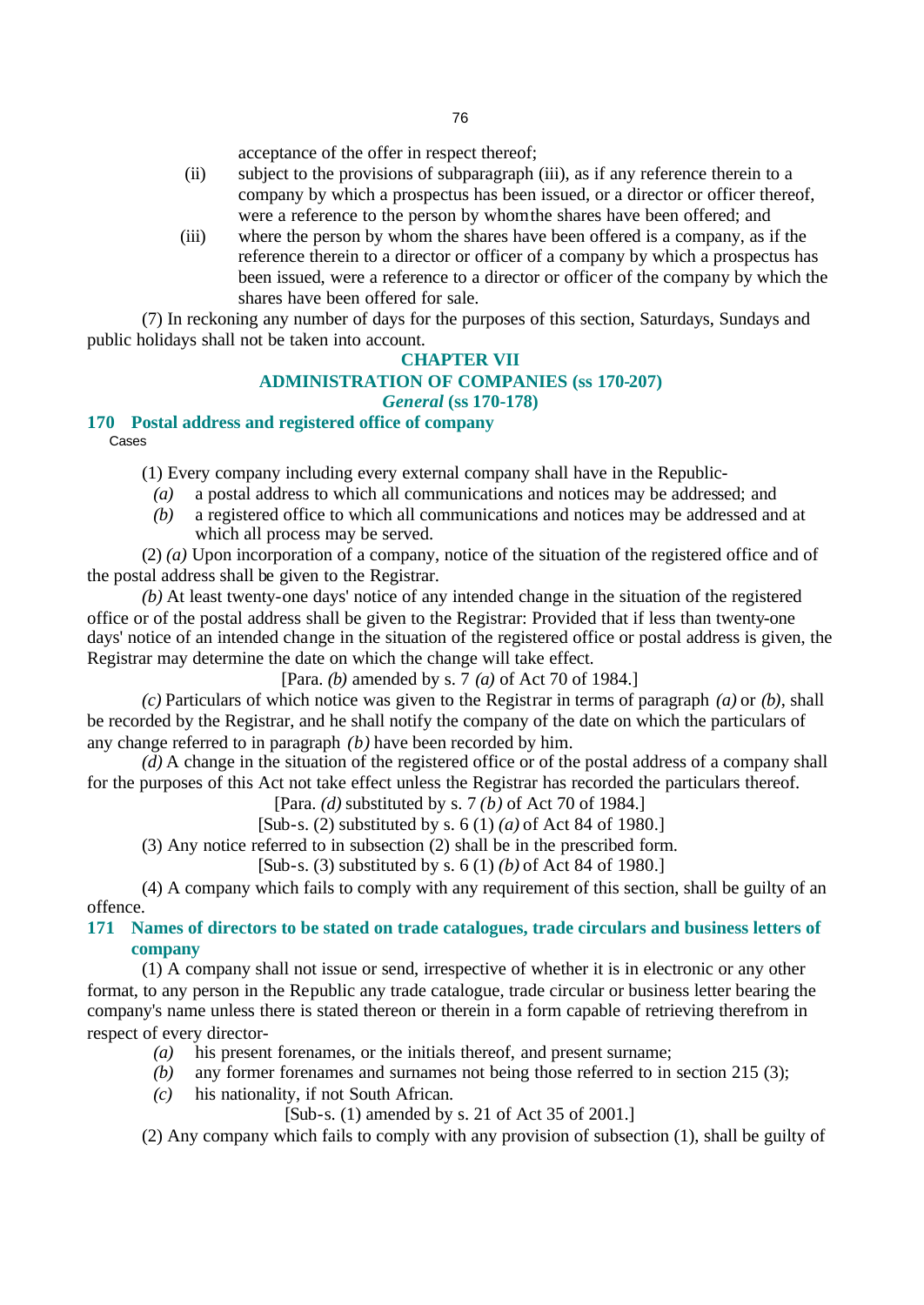an offence.

### **172 Certificate to commence business**

Cases

(1) No company having a share capital shall commence business or exercise any borrowing powers unless and until the Registrar has under the provisions of this section issued under his hand and seal a certificate entitling the company to commence business.

(2) In the case of a public company which has issued a prospectus for the subscription for shares before a certificate to commence business has been issued, such certificate to commence business shall be issued upon the application of the company in the prescribed manner accompanied by an affidavit by a director or secretary of the company to the effect-

- *(a)* that every director has paid to the company for each of the shares (if any) taken or contracted to be taken by him, and for which he is liable to pay in cash, the full subscription price;
- *(b)* that shares paid for in cash have been allotted to a total amount of not less than the minimum subscription stated in the prospectus; and
- *(c)* that no money is or may become repayable to applicants for any shares which have been offered to the public by reason of the refusal of an application for permission for the shares to be dealt in on a stock exchange or the dismissal of an appeal against such refusal,

and accompanied by the return prescribed by section 216 (2).

[Sub-s. (2) amended by s. 6 (1) *(a)* of Act 29 of 1982.]

(3) In the case of every company having a share capital, a certificate to commence business shall be issued upon the application of the company in the prescribed manner accompanied by-

- *(a)* a statement of the opinion of each director to the effect that the capital of the company is adequate for the purposes of the company and its business or, if he is of the opinion that it is inadequate, the reasons therefor and the manner in which and the sources from which the company is to be financed and the extent thereof;
- *(b)* the return prescribed by section 216 (2);
- *(c)* ......

[Para. *(c)* deleted by s. 6 (1) *(b)* of Act 29 of 1982.]

*(d)* ......

[Para. *(d)* deleted by s. 9 (1) of Act 59 of 1978.]

*(e)* the consent to act as auditor, if not already lodged.

(4) Any such certificate issued by the Registrar shall be conclusive evidence that the company is entitled to commence business.

(5) *(a)* Any contract made by a company before the date on which it is entitled to commence business shall be provisional only and shall become binding on the company on that date and not earlier.

*(b)* Until a certificate entitling a company to commence business is issued, the directors and the subscribers of the memorandum of the company shall be jointly and severally liable for all the debts and liabilities arising from any business conducted by the company in contravention of subsection (1).

(6) Nothing in this section shall prevent the simultaneous offer for subscription or allotment of any shares and debentures of the company or the receipt of any money payable on application for debentures.

(7) If a company contravenes subsection (1), every person who is responsible for or knowingly is a party to the contravention shall, in addition to any other liability incurred, be guilty of an offence.

(8) This section shall not apply to an existing company which was entitled, under the repealed Act, to commence business or exercise borrowing powers.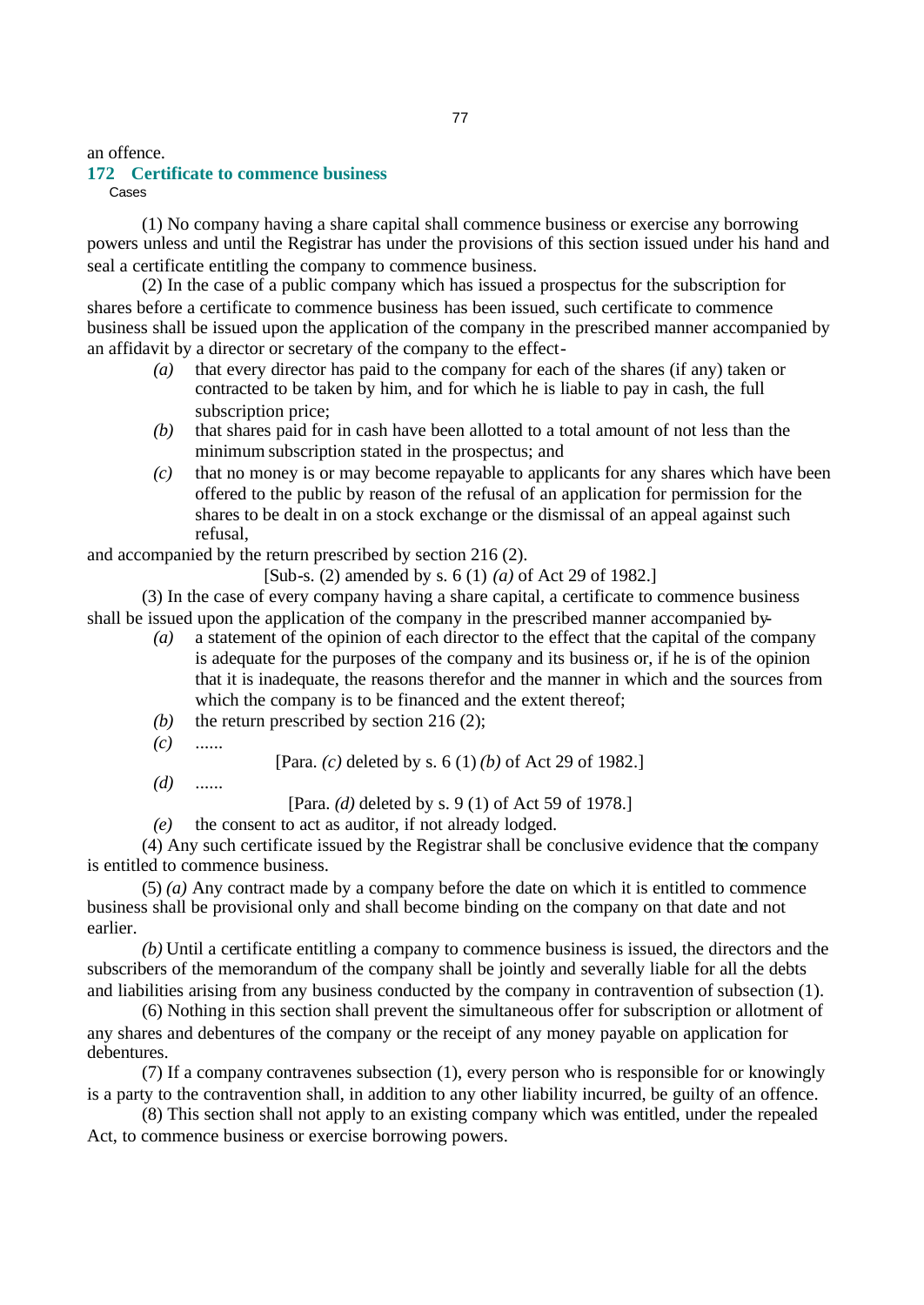## [Sub-s. (8) added by s. 9 of Act 76 of 1974.]

### **173 Annual return**

(1) *(a)* In order to assist the Registrar to determine whether the information required to be disclosed in terms of this Act by a company has been disclosed and is still valid, every company shall not later than the end of the month following upon the month within which the anniversary of the date of its incorporation occurs, on payment of the presc ribed fee, lodge with the Registrar a return in the prescribed form.

*(b)* If the date of the company's incorporation cannot be established from the documents in the Companies Registration Office, the date of such anniversary shall for purposes of this section be deemed to be 30 June.

(2) A copy of the annual return contemplated in subsection (1) shall be kept at the registered office of the company, and the provisions of section 113 relating to the inspection of the register of members of the company and the furnishing of copies thereof shall apply *mutatis mutandis* to the annual return by a company.

(3) For purposes of this section **'company'** includes an external company.

[S. 173 amended by s. 13 (1) of Act 111 of 1976, by s. 13 (1) of Act 64 of 1977, by s. 21 (1) of Act 114 of 1977 and by s. 7 (1) of Act 29 of 1982, repealed by s. 7 of Act 31 of 1986 and inserted by s. 5 of Act 39 of 2002.]

(4) The information required to be disclosed in terms of this Act, as contained in the latest annual return of a company will, in the absence of any subsequent compliance with any relevant disclosure requirement of this Act, be regarded as the latest disclosed information in respect of the company concerned.

[Sub-s. (4) added by s. 19 of Act 24 of 2006.]

## **174 ......**

Cases

[S. 174 amended by s. 10 of Act 76 of 1974, by s. 22 (1) of Act 114 of 1977, by s. 10 of Act 59 of 1978 and by s. 10 of Act 99 of 1981, substituted by s. 8 (1) of Act 29 of 1982 and repealed by s. 8 of Act 31 of 1986.]

### **175 ......**

[S. 175 amended by s. 14 (1) of Act 111 of 1976, by s. 23 (1) of Act 114 of 1977, by s. 11 of Act 59 of 1978 and by s. 11 of Act 99 of 1981 and repealed by s. 9 (1) of Act 29 of 1982.]

### **176 Enforcement of duty of company to make returns to Registrar**

(1) If a company, having made default in complying with any provision of this Act which requires it to lodge with, deliver or send to the Registrar any return, annual financial statements or other document, or to give notice to him of any matter, fails to make good the default within fourteen days after the Registrar, on his own initiative or on application by any member or creditor of the company, has sent to the company a reminder by registered post to its registered office requiring it to do so, the Registrar may direct the company or any officer thereof, by written notice served on the company or officer or sent to the company or officer by registered post to the registered office of the company, to make good the default within thirty days of the date upon which the notice was served or sent.

[Sub-s. (1) substituted by s. 8 *(a)* of Act 70 of 1984 and amended by s. 28 of Act 35 of 2001.]

(2) If the company or the officer thereof on whom a notice referred to in subsection (1) was served or to whom it was sent, within the said period of 30 days fails to-

*(a)* make good the default; or

*(b)* satisfy the Registrar that, on good cause shown, a penalty ought not to be imposed, the Registrar may, by further written notice served on the company or officer concerned or sent to the company or officer by registered post to the registered office of the company, impose upon that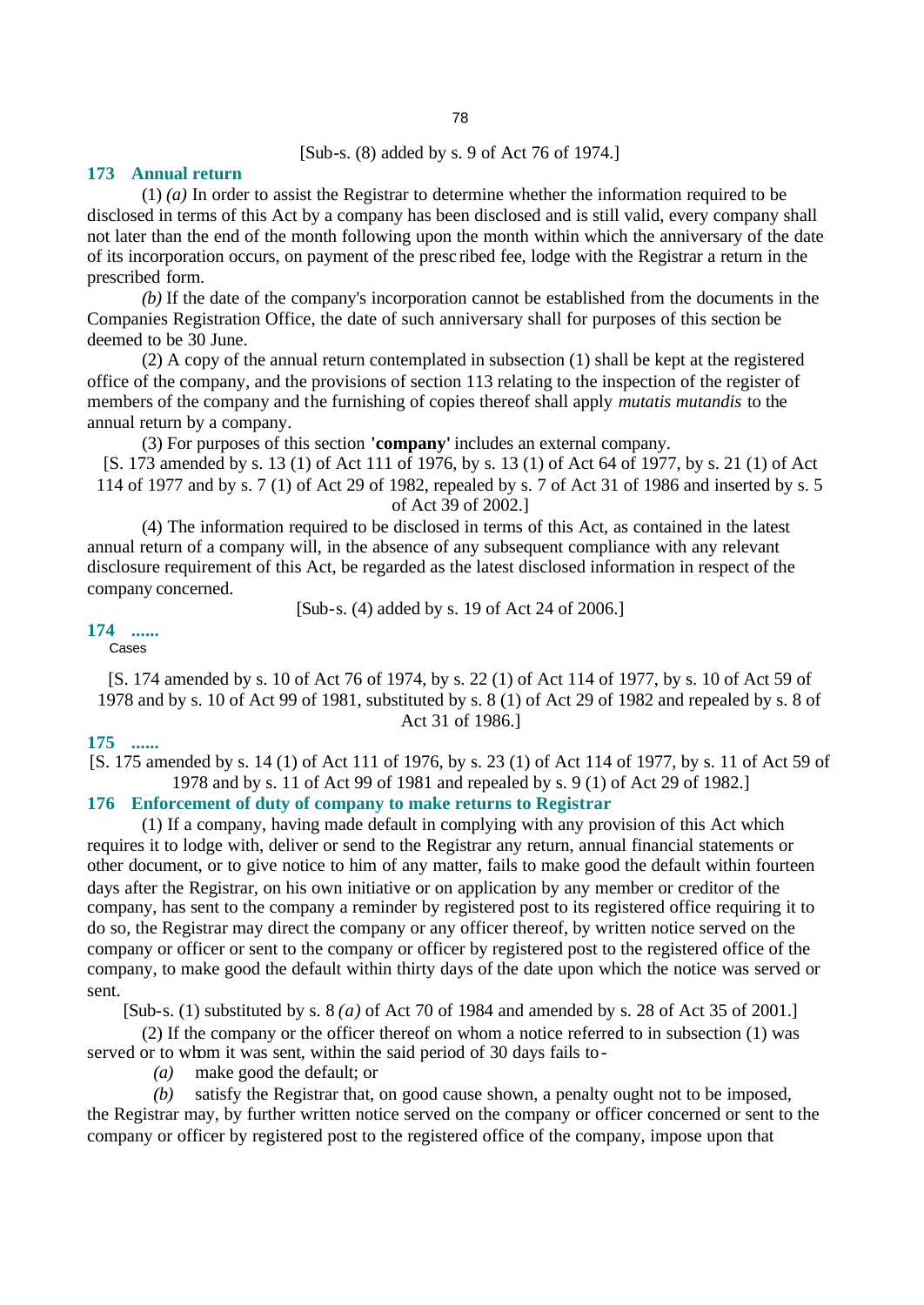company or officer a penalty not exceeding two hundred rand.

[Sub-s. (2) substituted by s. 8 *(b)* of Act 70 of 1984.]

(2A) When the Registrar has served a notice under subsection (2) on a company or an officer thereof or has sent such notice to it or him, he may, not less than twenty-one days after the date upon which that notice was served or sent, forward a certified copy thereof to the clerk of the magistrate's court in whose area of jurisdiction the registered office of the company is situated, who shall record it, and thereupon such notice shall have the effect of a civil judgment of that magistrate's court against the company or officer concerned.

[Sub-s. (2A) inserted by s. 8 *(c)* of Act 70 of 1984.]

(2B) On application by the company on which or the officer thereof on whom a notice referred to in subsection (1) was served or to whom it was sent, the magistrate's court in questio n may, notwithstanding the provisions of section 12, and before the clerk of that court has recorded the notice in terms of subsection (2A), reduce the amount of the penalty, or set aside the imposition of the penalty, and the court may, where the clerk ha s already recorded the notice, exempt the company or officer wholly, or to the extent determined by the court, from the effect of the notice.

[Sub-s. (2B) inserted by s. 8 *(c)* of Act 70 of 1984.]

(2C) If a penalty imposed by the Registrar under this section is reduced or set aside in terms of subsection (2B), or the company or officer is so wholly or in part exempted from the effect of the notice, by the magistrate's court in question, no costs shall be awarded against the Registrar unless it be proved that he acted in bad faith or without reasonable care or diligence.

[Sub-s. (2C) inserted by s. 8 *(c)* of Act 70 of 1984.]

(3) Nothing in this section shall be taken to prejudice the operation of any provision of this Act, imposing penalties on a company or its officers in respect of any such default as aforesaid. **177 Extension of time**

When in terms of this Act anything is to be performed within a specified period of time, the Registrar may in any case, on application to him before or after the expiry of that period, and on payment of the prescribed fee, or generally, and on his own motion, extend the said period as he may deem fit subject to the provisions of this Act, and where any period has been so extended, any reference in section 178 to such period shall be construed as a reference to such period as so extended. [S. 177 substituted by s. 14 (1) of Act 64 of 1977.]

### **178 Additional fees in respect of late lodgement of returns and other documents**

(1) A company or an external company which has failed to lodge a return or other document required by section 93 (3), 173, 200 (1), 216 (2) or 276 within the period specified by the relevant provision, may thereafter, without derogating from any provision of this Act, lodge such return or other document subject to the payment to the Registrar of the prescribed additional fee in respect of each such failure.

[Sub-s. (1) substituted by s. 3 of Act 78 of 1989 and by s. 6 of Act 39 of 2002.]

 $(2)$  ......

[Sub-s. (2) deleted by s. 47 of Act 88 of 1996.]

[S. 178 amended by s. 15 of Act 64 of 1977 and by s. 7 (1) of Act 84 of 1980 and substituted by s. 10 (1) of Act 29 of 1982 and by s. 9 of Act 31 of 1986.]

*Meetings of the Company* **(ss 179-192)**

## **179 Annual general meeting** Cases

(1) *(a)* Every company, at such times as are in this subsection prescribed, shall hold general meetings to be known and described in the notices calling such meetings as annual general meetings of that company.

*(b)* Such meetings shall be held-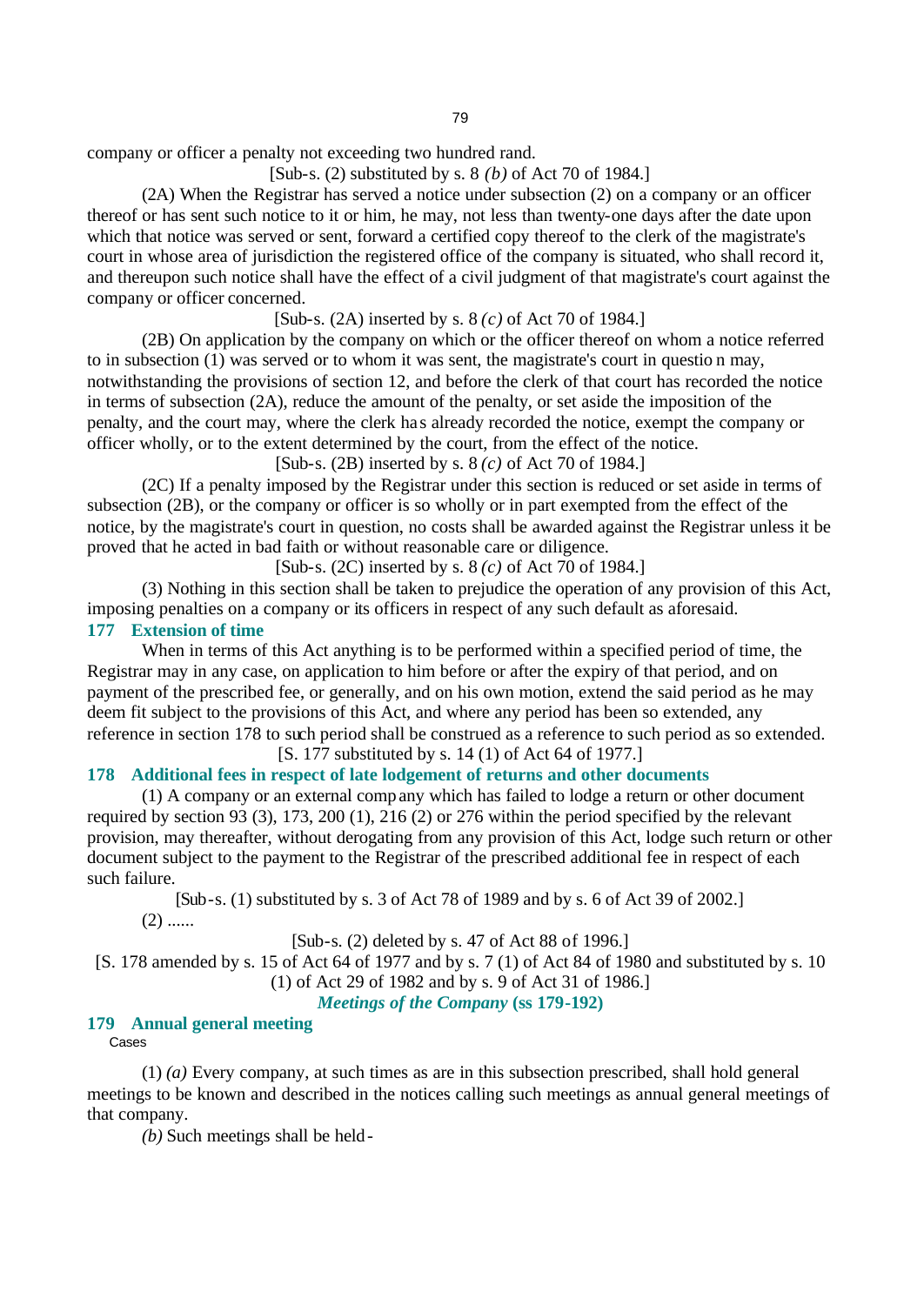- (i) in the case of the first such meeting, within a period of eighteen months after the date of the incorporation of the company concerned; and
- (ii) thereafter within not more than nine months after the end of every ensuing financial year of that company; and
	- [Sub-para. (ii) substituted by s. 11 of Act 29 of 1982.]
- (iii) within not more than fifteen months after the date of the last preceding such meeting of that company.

(2) The annual general meeting of a company shall deal with and dispose of the matters prescribed by this Act and may deal with and dispose of such further matters as are provided for in the articles of the company and, subject to the provisions of this Act, any matters capable of being dealt with by any general meeting of the company.

(3) The Registrar may, on application to him before, or, for the purposes of subsection (6), also after, the expiration of the period within which an annual general meeting of a company must be held and on good cause shown, and on payment of the prescribed fee, extend the period within which an annual general meeting of the company concerned must be held by a period not exceeding three months, but, notwithstanding any such extension, the date for the holding of the first annual general meeting following the meeting in respect of which the extension is granted, shall be determined as if such meeting had been held on the last day on which it should have been held if the extension had not been granted.

[Sub-s. (3) substituted by s. 16 *(a)* of Act 64 of 1977 and by s. 9 of Act 70 of 1984.]

(4) *(a)* If for any reason an annual general meeting of a company is not or cannot be held as provided in this section or any matter required by this Act to be dealt with and disposed of at such meeting is not dealt with thereat, the Registrar may, on application by the company or any member or its or his legal representative and on payment of the prescribed fee, call or direct the calling of a general meeting of the company which shall be deemed to be an annual general meeting, and may give such ancillary or consequential directions as he may think expedient, including directions modifying or supplementing, in relation to the calling, holding and conduct of the meeting, the operation of the company's articles, and directions providing for one member or the legal representative of a member or any specified number of members present in person or by proxy, to be deemed to constitute a meeting, and any meeting called, held and conducted in accordance with any such direction shall for all purposes be deemed to be an annual general meeting of the company duly called, held and conducted.

*(b)* For the purpose of determining the date for the holding of the next succeeding annual general meeting of a company, after a meeting held in pursuance of paragraph *(a)* of this subsection, the provisions of subsection (3) shall *mutatis mutandis* apply.

(5) Any company which fails to comply with any provision of subsection (1) or with any direction given by the Registrar under subsection (4), and every director or officer of the company who knowingly is a party to the failure, shall be guilty of an offence.

(6) A company which has failed to hold its annual general meeting within the time or extended time prescribed by subsection (1) or (3), or as directed by the Registrar under subsection (4), shall further be liable to pay to the Registrar additional fees of fifty rand for every day during which the default continues but not exceeding a maximum of one thousand rand.

[Sub-s. (6) substituted by s. 48 of Act 88 of 1996 and by s. 9 of Act 35 of 1998.]

(7) A company need not hold any particular annual general meeting if all members entitled to attend that meeting agree thereto in writing, and in such event a resolution in writing dealing with and disposing of-

- *(a)* the matters required by this Act to be dealt with and disposed of at an annual general meeting of a company; and
- *(b)* such other matters, if any, as may, in terms of subsection (2), be dealt with at such a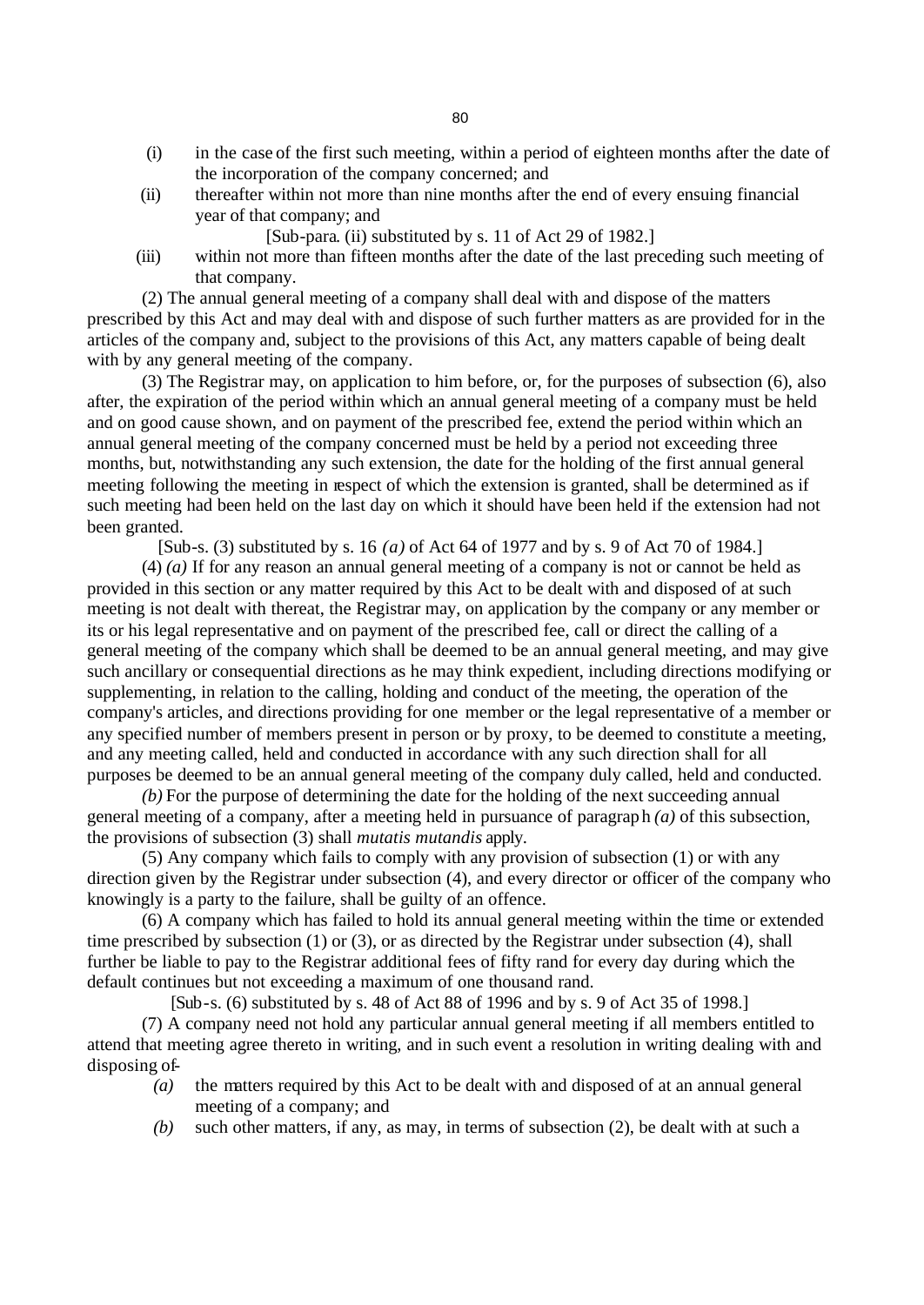### meeting,

and signed by all members entitled to vote at that meeting, before the expiration of the period within which that meeting is to be held, shall be deemed to be a resolution passed at an annual general meeting of the company held in terms of this section on the date on which the last signature to such resolution is affixed.

### [Sub-s. (7) added by s. 16 *(b)* of Act 64 of 1977.]

### **180 General meetings**

(1) General meetings of a company may, subject to the provisions of its articles, be held from time to time.

(2) Any such meeting may, save in so far as is otherwise provided in the articles of a company and without derogation from any other provisions of this Act, be called by two or more members holding not less than one-tenth of its issued share capital or, in the case of a company not having a share capital, by not less than five per cent in number of the members of the company.

## **181 Calling of general meetings on requisition by members**

Cases

of-

- (1) The directors of a company shall, notwithstanding anything in its articles, on the requisition
	- *(a)* one hundred members of the company or of members holding at the date of the lodging of the requisition not less than one-twentieth of such of the capital of the company as at the date of the lodgment carries the right of voting at general meetings of the company; or
	- *(b)* in the case of a company not having a share capital, one hundred members of the company or of members representing not less than one-twentieth of the total voting rights of all the members having at the said date a right to vote at general meetings of the company,

within fourteen days of the lodging of the requisition issue a notice to members convening a general meeting of the company for a date not less than twenty-one and not more than thirty-five days from the date of the notice.

(2) The requisition shall state the objects of the meeting and shall be signed by the requisitionists and lodged at the registered office of the company, and may consist of several documents in like form, each signed by one or more requisitionists.

(3) If the directors do not within fourteen days from the date of the lodging of the requisition issue a notice as required by subsection (1), the requisitionists or any of them numbering more than fifty or representing more than one-half of the total voting rights of all of them, may themselves on twenty-one days' notice convene a meeting, stating the objects thereof, but no meeting so convened shall be held after the expiration of three months from the said date.

(4) Any meeting convened under this section by the requisitionists shall be convened in the same manner, as nearly as possible, as that in which meetings are to be convened by the directors of the company concerned.

(5) Any reasonable expense incurred by the requisitionists by reason of the failure of the directors duly to convene a meeting shall be repaid to the requisitionists by the company, and any sum so repaid shall be retained by the company out of any sums due or to become due from the company by way of fees or other remuneration in respect of their services to such of the directors as were knowingly party to the default.

(6) Any director or officer of a company who knowingly is a party to a failure to convene a meeting as required by subsection (1), shall be guilty of an offence.

### **182 Convening of general meetings by Registrar**

Where all the directors of a company have become incapacitated or have ceased to be directors,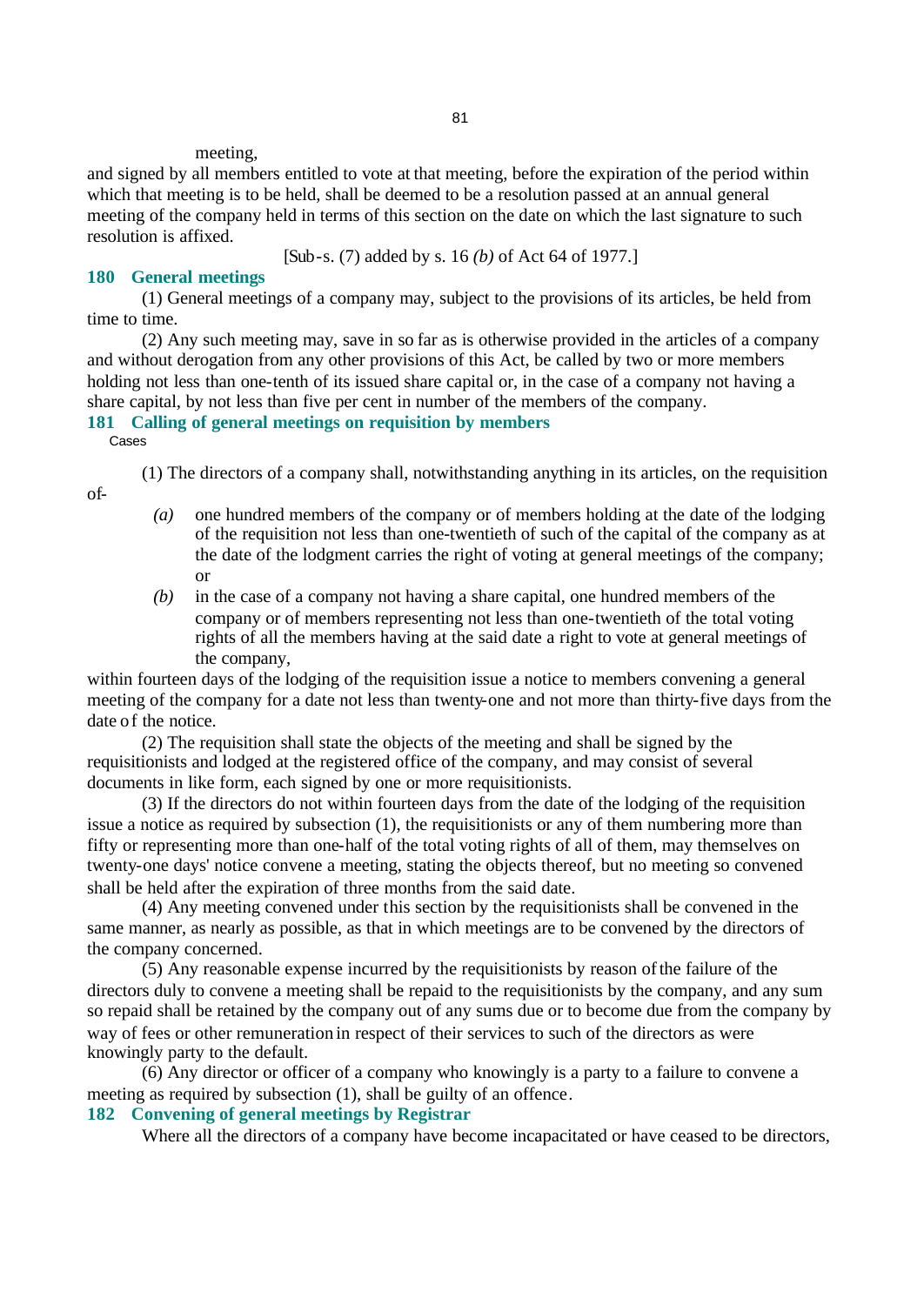the Registrar may, unless the articles of a company make other provision in that behalf, on the application of any member of the company or his legal representative, and on payment of the prescribed fee, call or direct the calling of a general meeting of the company and may give such ancillary or consequential directions as he may think expedient, inc luding directions modifying or supplementing, in relation to the calling, holding and conduct of the meeting, the operation of the company's articles, and directions providing for one member or the legal representative of a member or any specified number of members present in person or by proxy to be deemed to constitute a meeting, and any meeting called, held and conducted in accordance with any such direction, shall for all purposes be deemed to be a general meeting of the company duly called, held and conducted. **183 General meetings on order of Court**

If for any reason it is impracticable to call an annual general meeting or other general meeting of a company in any manner in which meetings of that company may be called, or to conduct any such meeting in the manner prescribed by the articles of a company or this Act, or if for any other reason the Court thinks fit to do so, it may, either of its own motion or on the application of the Registrar or any director of the company or of any member of the company or his legal representative, order a meeting of the company to be called, held and conducted in such manner as it may direct and may in making any such order give such ancillary or consequential directions as it thinks expedient, including directions providing for one member or the legal representative of a member or any specified number of members present in person or by proxy to be deemed to constitute a meeting, and any meeting called, held and conducted in accordance with any such order, shall for all purposes be deemed to be an annual general meeting or a general meeting, as the case may be, of the company duly called, held and conducted.

### **184 Meetings of company with one member**

In the case of a company having only one member, such member present in person or by proxy shall be deemed to constitute a meeting.

### **185 Duty of company to circulate notice of resolutions and statements by members**

(1) Subject to the provisions of this section, a company shall, on the requisition in writing of such number of members as is referred to in subsection (2), and (unless the company otherwise determines) at the expense of the requisitionists-

- *(a)* give to members of the company entitled to receive notice of the next annual general meeting, notice of any resolution which may properly be moved and is intended to be moved at that meeting; and
- *(b)* circulate to members entitled to have notice of any general meeting sent to them, any statement of not more than one thousand words with respect to the matter referred to in any proposed resolution or the business to be dealt with at that meeting.

(2) The number of members necessary for a requisition under subsection (1) shall be-

- *(a)* any number of members representing not less than one-twentieth of the total voting rights of all the members having at the date of the requisition a right to vote at the meeting to which the requisition relates; or
- *(b)* not less than one hundred members.

(3) *(a)* Notice of any such resolution shall be given and any such statement shall be circulated to members of the company entitled to have notice of the meeting sent to them, by serving a copy of the resolution or statement on each such member in any manner permitted for the service of notice of the meeting, and notice of any such resolution shall be given to any other member of the company by giving notice of the general effect of the resolution in any manner permitted for giving him notice of meetings of the company.

*(b)* A copy of any such resolution or statement shall be served and notice of any such resolution shall be given in the same manner and, so far as practicable, at the same time as the notice of the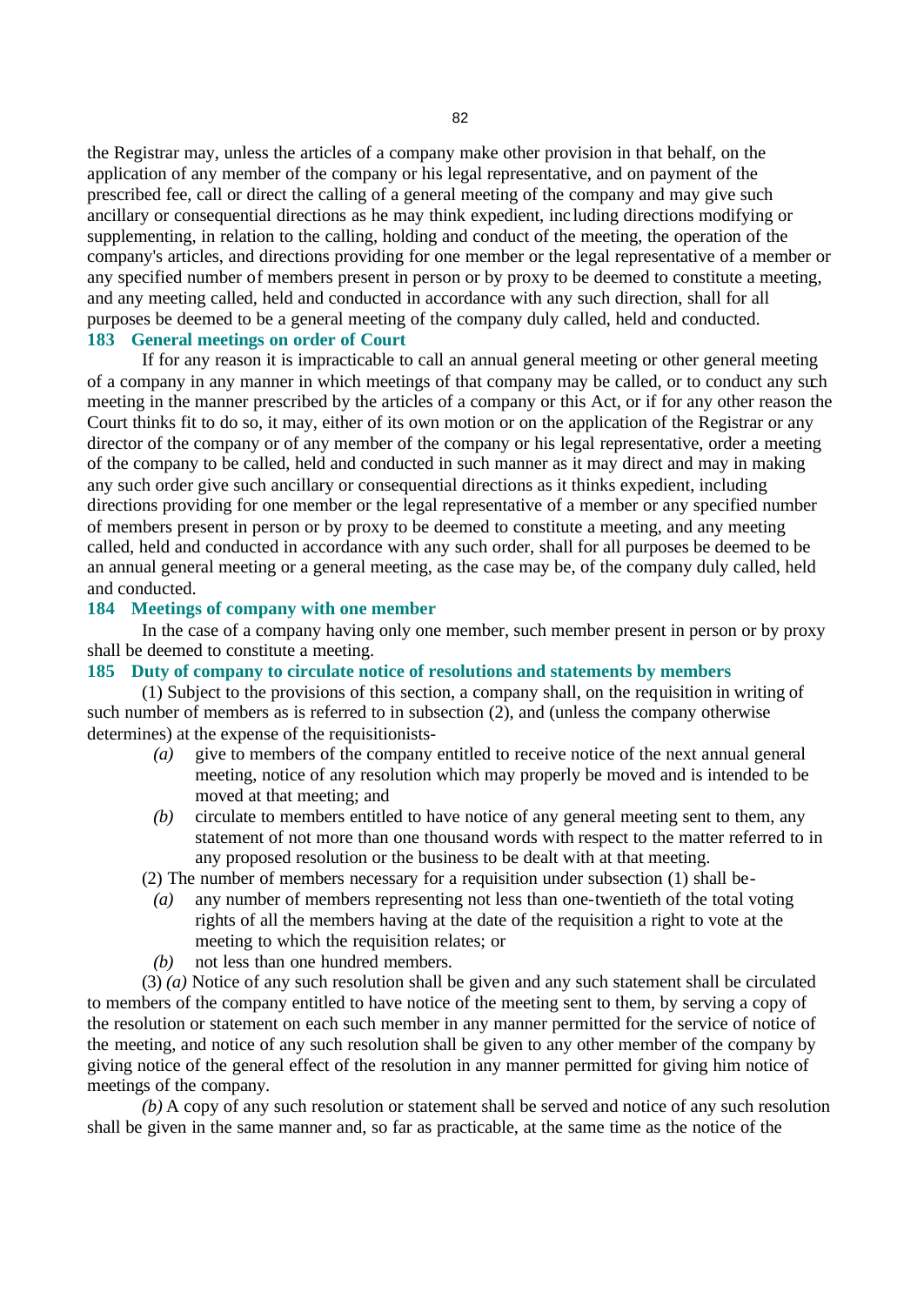meeting in question, or if it is not practicable to do so, as soon as practicable thereafter.

(4) A company shall not be bound under this section to give notice of any resolution or to circulate any statement unless-

- *(a)* there is lodged at the registered office of the company a copy of the requisition signed by the requisitionists or two or more copies thereof which between them contain the signatures of all the requisitionists-
	- (i) in the case of a requisition requiring notice of a resolution, not less than six weeks before the meeting; and
	- (ii) in the case of any other requisition, not less than two weeks before the meeting; and
- *(b)* there is lodged or tendered with the requisition a sum reasonably sufficient to meet the company's expenses in giving effect thereto:

Provided that if, after a copy of a requisition requiring notice of a resolution has been lodged at the registered office of the company, an annual general meeting is called for a date six weeks or less after the copy has been lodged, the copy, though not lodged within the time required by this subsection, shall be deemed to have been properly lodged.

(5) *(a)* The Court may absolve any company from the obligation to circulate any resolution or statement in terms of this section if, on the application either of the company or of any other interested person, the Court is satisfied that the rights thereby conferred are being abused to secure needless publicity for defamatory matter.

*(b)* An order under this subsection may include an order for the payment by the requisitionists of the costs or any portion of the costs incurred in connection with the relevant application, whether or not they are parties to the application.

*(c)* The decision of the Court on any such application shall be final.

(6) Notwithstanding anything contained in the articles of a company, the business which may be dealt with at an annual general meeting thereof, shall include any resolution of which notice has been given in accordance with this section, and for the purpose of this subsection notice shall be deemed to have been so given notwithstanding the accidental omission to give such notice to one or more members.

(7) In the event of any failure to comply with any provision of subsection (1), every director or officer of the company who authorizes or knowingly permits or is party to the failure, shall be guilty of an offence.

## **186 Notice of meetings and resolutions**

(1) *(a)* Unless the articles of a company provide for a longer period of notice, the annual general meeting or a general meeting called for the purpose of passing a special resolution may be called by not less than twenty-one clear days' notice in writing and any other general meeting may be called by not less than fourteen clear days' notice in writing.

*(b)* Any provision in the articles of a company providing for a shorter period of notice, not being of an adjourned meeting, shall be void.

(2) Notwithstanding the provisions of subsection (1), a meeting of a company shall be deemed to have been duly called-

- *(a)* in the case of a meeting which is called on a shorter period of notice than is prescribed in that subsection or provided for in the company's articles, if it is so agreed, before or at the meeting, by a majority in number of the members having a right to attend and vote at the meeting who hold not less than ninety-five per cent of the total voting rights of all the members of the company; or
- *(b)* in the case of a meeting in respect of which notice as contemplated in subsection (1) *(a)* has not been given, if it is so agreed in writing, before or at the meeting, by all the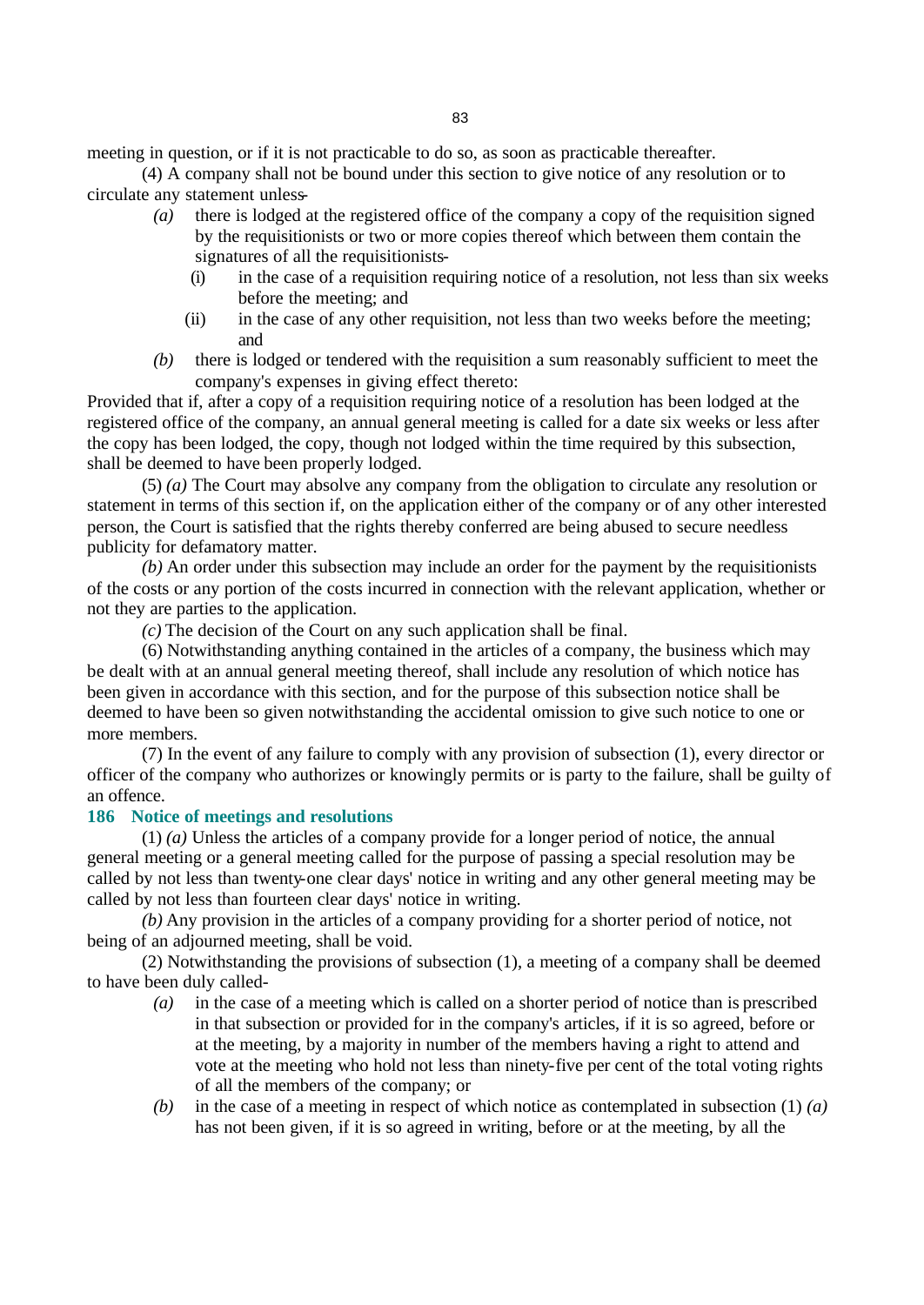members of the company.

[Sub-s. (2) substituted by s. 4 of Act 82 of 1992.]

(3) No resolution of which special notice is required to be given in terms of any provision of this Act shall have effect unless notice of the intention to move it has been given to the company not less than twenty-eight days before the meeting at which it is moved, and the company shall give its members notice of any such resolution at the same time, and in the same manner as it gives notice of such meeting, or, if that is not practicable, either by advertisement in a newspaper having an appropriate circulation or in any other manner allowed by the articles of the company, not less than twenty-one days before the meeting: Provided that if a meeting of the company is called for a date twenty-eight days or less after notice of the intention to move such a resolution has been given to the company, the notice, though not given within the time required by this subsection, shall be deemed to have been properly given for the purposes thereof.

(4) Any company which fails to give notice to its members as required by subsection (3), shall be guilty of an offence.

### **187 Manner of giving notice**

Unless the articles of a company otherwise provide, notice of a meeting of a company shall be served on every member of the company in the manner in which notices are required to be served in terms of Table A or Table B of Schedule 1, whichever is applicable to the company.

### **188 Representation of company or other body corporate at meetings of companies and meetings of creditors**

(1) A company or other body corporate may, by resolution of its directors or other governing body, authorize any person to act as its representative at any meeting of any company of which it is a member or at any meeting of any class of members of that company.

(2) The provisions of subsection (1) shall *mutatis mutandis* apply with reference to meetings of debenture-holders and creditors of a company.

(3) A person authorized as aforesaid shall be entitled to exercise on behalf of the company or other body corporate which he represents, the same powers as that company or body corporate could have exercised if it were an individual shareholder, debenture-holder or creditor of the company in relation to which such person has been authorized to act.

### **189 Representation of members at meetings by proxies**

(1) Any member of a company entitled to attend and vote at a meeting of the company, or where the articles of a company limited by guarantee so provide, any member of such company, shall be entitled to appoint another person (whether a member or not) as his proxy to attend, speak, and vote in his stead at any meeting of the company: Provided that, unless the articles otherwise provide, a proxy shall not be entitled to vote except on a poll and a member of a private company shall not be entitled to appoint more than one proxy.

### [Sub-s. (1) substituted by s. 15 *(a)* of Act 111 of 1976.]

(2) *(a)* In every notice calling a meeting of a company having a share capital and on the face of every proxy form issued at the company's expense there shall appear with reasonable prominence a statement that a member entitled to attend and vote at the meeting is entitled to appoint a proxy or, where it is allowed, one or more proxies, to attend and speak and vote thereat in his stead, and that a proxy need not also be a member of the company.

### [Para. *(a)* substituted by s. 15 *(b)* of Act 111 of 1976.]

*(b)* In the event of any failure to comply with the requirements of this subsection in respect of any meeting, every director and every officer of the company who authorizes, knowingly permits or is party to the failure, shall be guilty of an offence.

(3) *(a)* Any provision contained in a company's articles shall be void in so far as it would have the effect of requiring the instrument appointing a proxy, or any other document necessary to show the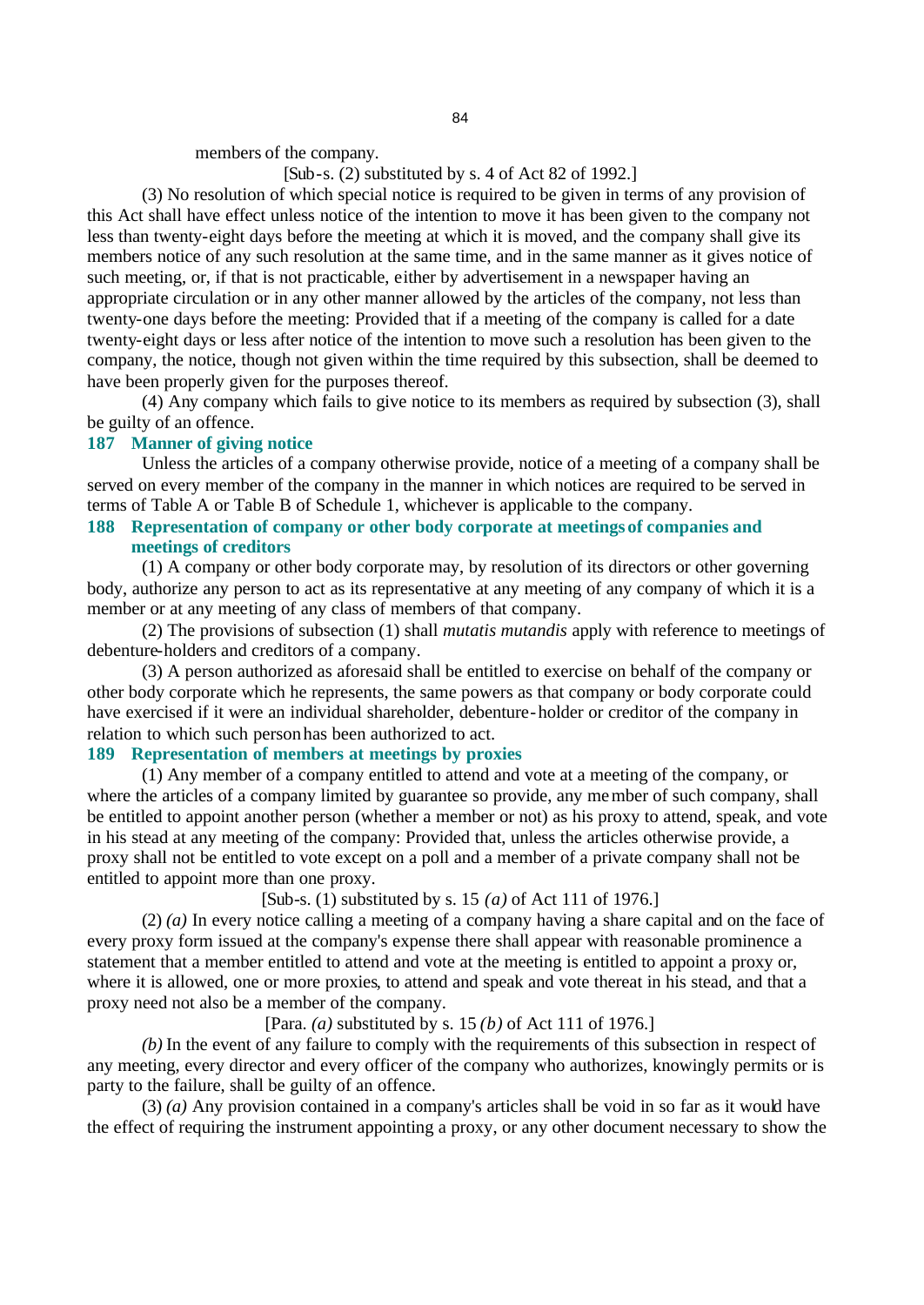validity of or otherwise relating to the appointment of a proxy, to be received by the company at its registered office or by any other person more than forty-eight hours before a meeting in order that the appointment may be effective thereat.

*(b)* In determining any period for the purposes of this subsection Saturdays, Sundays and public holidays shall not be taken into account.

(4) *(a)* If for the purposes of any meeting of a company invitations to appoint as proxy a person, or one of a number of persons, specified in the invitations are issued at the company's expense to some only of the members entitled to notice of the meeting and to be represented thereat by proxy, every director or officer of the company who authorizes or knowingly permits or is a party to such issue, shall be guilty of an offence.

*(b)* The provisions of paragraph *(a)* shall not apply in respect of the issue to a member of a company at his request in writing of a form of appointment naming a proxy or of a list of persons willing to act as proxy, if the form or list is available on request in writing to every member entitled to be represented at the meeting in question by proxy.

(5) If for the purposes of any meeting of a company invitations to appoint as proxy a person, or one of a number of persons, specified in the invitations or the instruments appointing a proxy, are issued at the company's expense, any such invitation or instrument appointing a proxy shall-

- *(a)* contain adequate blank space immediately preceding the name or names of the person or persons specified therein to enable a member to write in the name and, if so desired, an alternative name of a proxy of his own choice;
- *(b)* provide for the member to indicate whether his proxy is to vote in favour of or against any resolution or resolutions to be put at the meeting or is to abstain from voting.

(6) *(a)* The person present at a meeting of the company, whose name appears first in the list of names which have not been deleted in any instrument appointing a proxy shall be the validly appointed proxy of the member concerned.

*(b)* If a member does not indicate on the instrument appointing a proxy that his proxy is to vote in favour of or against any resolution or resolutions or to abstain from voting, the proxy shall be entitled to vote as he thinks fit.

(7) In the event of a failure to comply with any requirement of subsection (5), every director or officer of the company who authorizes, knowingly permits or is party to the failure, shall be guilty of an offence.

(8) The provisions of this section shall apply in relation to meetings of any class of members of a company as they apply in relation to general meetings of the company.

### **190 Quorum for meetings**

Unless the articles of a company provide for a greater number of members entitled to vote to constitute a quorum at meetings of a company, the quorum for such meetings shall be-

- *(a)* in the case of a public company, three members entitled to vote, personally present, or if a member is a body corporate, represented;
- *(b)* in the case of a private company, not being a private company having one member, two members entitled to vote, present in person or by proxy or, if a member is a body corporate, represented; and

[Para. *(b)* substituted by s. 11 of Act 76 of 1974.]

*(c)* in the case of a wholly-owned subsidiary company, the representative of the holding company.

### **191 Chairman of meetings**

Unless the articles of a company otherwise provide, any meeting of the company may elect any member to be the chairman of the meeting.

### **192 Compulsory adjournment of meetings**

Cases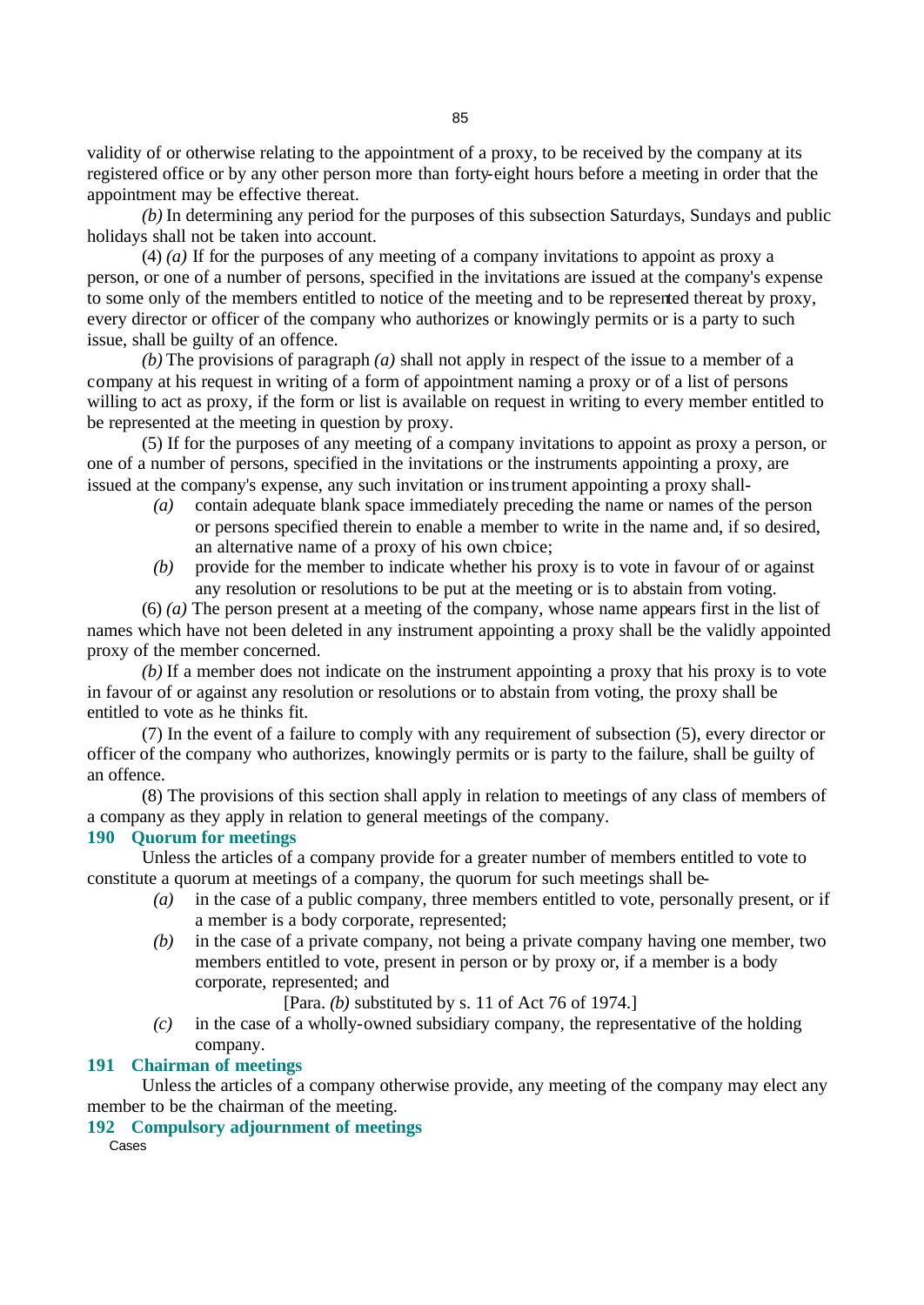(1) If at any meeting of a company any member of the company who is present or represented and entitled to vote at the meeting demands an adjournment of the meeting upon any ground stated by him, the chairman shall put the demand to the vote of the meeting, and if a majority of the members present or represented and entitled to vote at the meeting or members present or represented and entitled to vote representing either personally or by proxy more than half of the share capital of the company represented at the meeting, vote in favour of an adjournment, the chairman shall adjourn the meeting to a day not earlier than seven days and not later than twenty-one days after the date of the meeting.

(2) When a meeting has been adjourned as aforesaid the company shall, upon a date not later than three days after the adjournment, publish in a newspaper circulating in the province where the registered office of the company is situated a notice stating-

- *(a)* the time, date and place to which the meeting has been adjourned;
- *(b)* the matter before the meeting at the time when it was adjourned; and
- *(c)* the ground for the adjournment:

Provided that a private company may, instead of publishing the said notice in a newspaper, send it by registered post, or by electronic post if so authorized by its articles, to the members not later than three days after the adjournment.

## [Sub-s. (2) amended by s. 22 of Act 35 of 2001.]

(3) Any person acting as chairman of a meeting of a company who fails to comply with any requirement of subsection (1) and any company which fails to comply with any requirement of subsection (2) and any director or officer of such a company who knowingly is a party to the failure, shall be guilty of an offence.

## *Voting Rights and Voting* **(ss 193-198)**

## **193 Voting rights of shareholders**

(1) Subject to the provisio ns of sections 194 and 195 and to the exceptions stated in section 196, every member of a company having a share capital shall have a right to vote at meetings of that company in respect of each share held by him.

(2) Every member of a company limited by guarantee shall, unless the articles otherwise provide, have the right to vote at meetings of that company and shall have one vote.

# **194 Voting rights of preference shareholders**

(1) Notwithstanding the provisions of section 193 (1), the articles of a company may provide that preference shares shall not confer the right to vote at meetings of the company except-

- *(a)* during any period determined as provided in subsection (2) during which any dividend or any part of any dividend on such shares or any redemption payment thereon remains in arrear and unpaid; or
- *(b)* in regard to any resolution proposed which directly affects any of the rights attached to such shares or the interests of the holders thereof, including a resolution for the winding-up of the company or for the reduction of its capital.

[Sub-s. (1) substituted by s. 16 of Act 111 of 1976.]

(2) The period referred to in subsection  $(1)$   $(a)$  shall be a period commencing on a day specified in the articles of the company concerned, not being more than six months after the due date of the dividend or redemption payment in question, or, where no due date is specified, after the end of the financial year of the company in respect of which such dividend accrued or such redemption payment became due.

[Sub-s. (2) substituted by s. 16 of Act 111 of 1976.]

## **195 Determination of voting rights**

- (1) A member of a public company having a share capital shall-
	- *(a)* if the share capital is divided into shares of par value, be entitled to that proportion of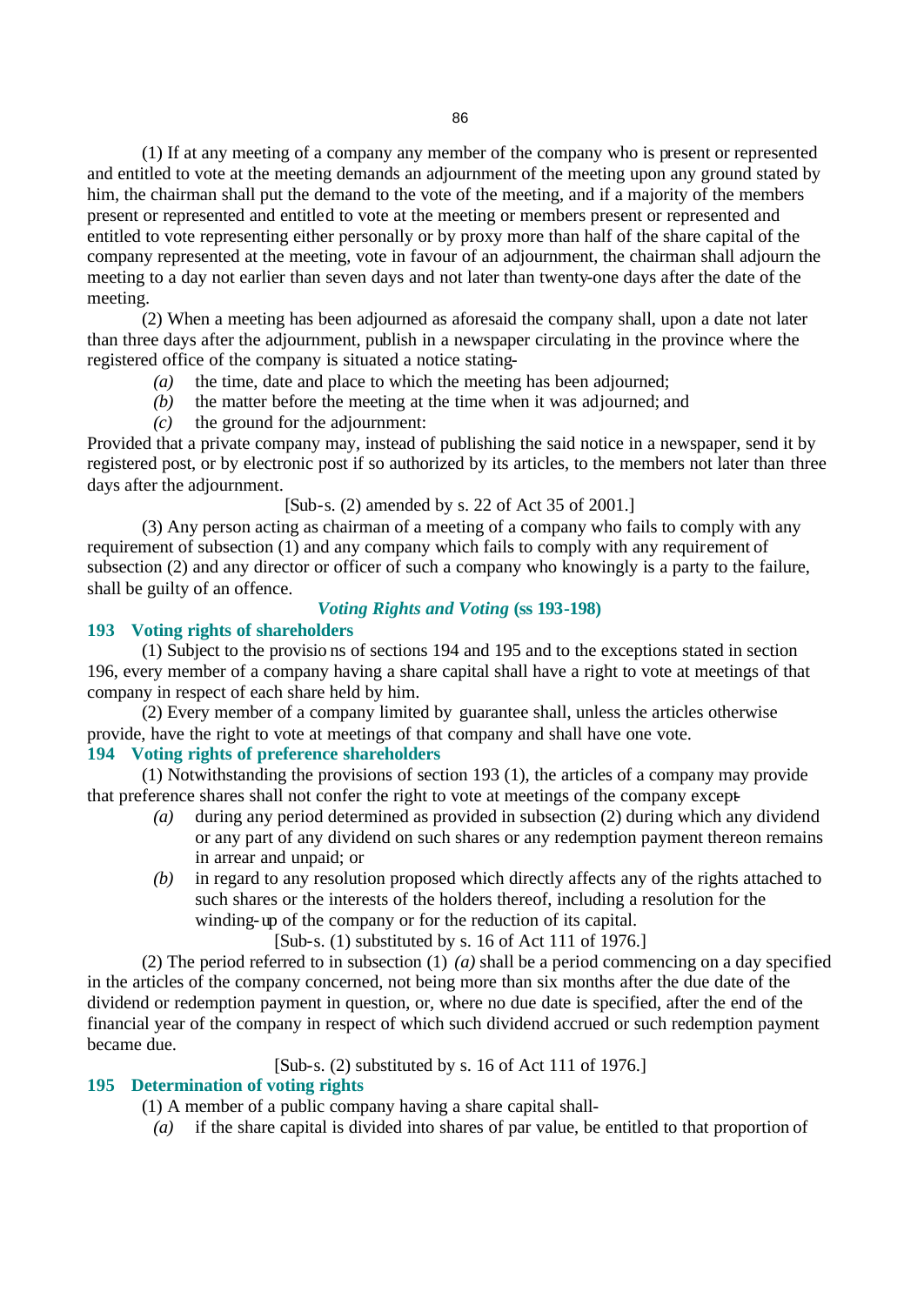the total votes in the company which the aggregate amount of the nominal value of the shares held by him bears to the aggregate amount of the nominal value of all the shares issued by the company;

*(b)* if the share capital is divided into shares of no par value, be entitled to one vote in respect of each share he holds.

(2) The voting rights of a member of a private company shall, subject to the provisions of section 193 (1), be determined by the articles of the company.

(3) When any shares of a company are converted into stock, or have been so converted after the first day of January, 1953, all the provisions of this section shall apply *mutatis mutandis* as if such stock consisted-

- *(a)* in the case of shares of par value, of as many units of equivalent number and value as the number and nominal value of the shares so converted; or
- *(b)* in the case of shares of no par value, of as many units as the number of shares so converted.

(4) Notwithstanding the provisions of this section, the articles of a company may provide-

- *(a)* for the chairman of any meeting to have a casting vote; and
- *(b)* for the votes to which any member is entitled above a stated number to increase, not in direct proportion to the number of shares held, but in some lower proportion specified in such articles and may in such event further provide that no member shall be entitled to a number of votes exceeding the number so specified or that the number of votes to which any member is entitled be limited to a specified number.

## **196 Exceptions as regards voting rights in existing companies**

(1) The provisions of section 193 (1) shall not apply in respect of shares of a company which at the date of the commencement of this Act had already been issued without voting rights, or in respect of issued shares (other than preference shares) in respect of which at that date there existed different voting rights or in respect of shares subsequently issued in respect of which there existed at that date a contractual right or obligation to issue any such shares.

(2) If any such company issues new shares, all the provisions of this Act as to voting rights shall, save as provided in subsection (1), apply in respect of such new shares, and, for the purpose of determining the voting rights attached to such new shares as provided in section 195 all its shares shall be deemed to have been issued with voting rights in accordance with the provisions of this Act.

### **197 Exercise of voting rights**

(1) Any person present and entitled to vote, on a show of hands, as a member or as a proxy or as a representative of a body corporate at any meeting of the company shall on a show of hands have only one vote, irrespective of the number of shares he holds or represents.

### [Sub-s. (1) substituted by s. 17 of Act 111 of 1976.]

(2) On a poll at any meeting of a company, any member (including a body corporate) or his proxy shall be entitled to exercise all his voting rights as determined in accordance with the provisions of this Act, but shall not be obliged to use all his votes or cast all the votes he uses in the same way. **198 Right to demand a poll**

(1) Any provision contained in a company's articles shall be void in so far as it would have the effect-

- *(a)* of excluding the right to demand a poll at a general meeting on any question other than the election of the chairman of the meeting or the adjournment of the meeting; or
- *(b)* of rendering ineffective a demand for a poll made-
	- (i) by not less than five members having the right to vote at such a meeting; or
	- (ii) by a member or members representing not less than one -tenth of the total voting rights of all the members having the right to vote at the meeting; or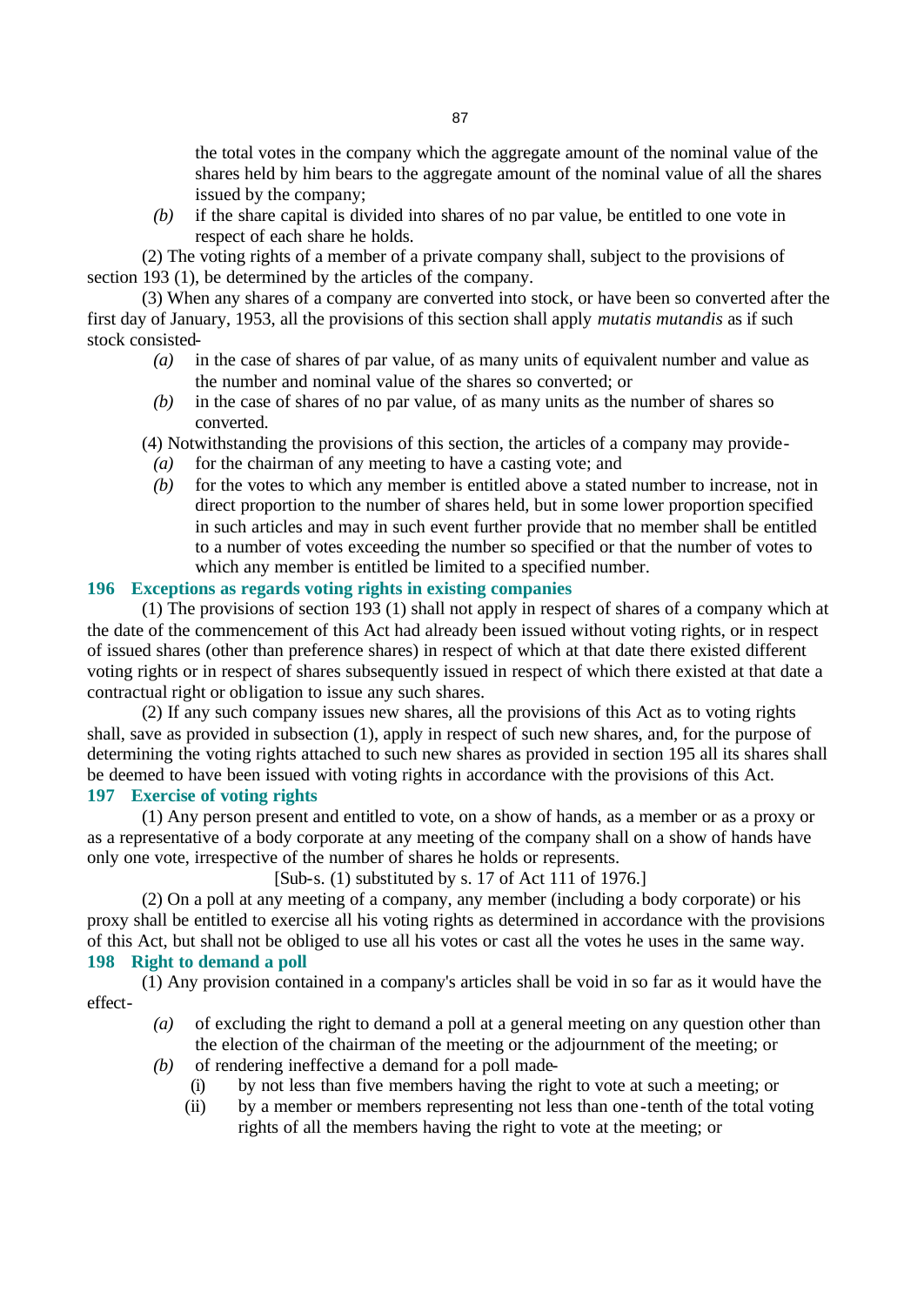(iii) by a member or members entitled to vote at the meeting and holding in the aggregate not less than one-tenth of the issued share capital of the company.

(2) The instrument appointing a proxy to vote at a meeting of a company shall be deemed also to confer authority to demand or join in demanding a poll, and for the purposes of subsection (1), a demand by a person as proxy for a member shall be the same as a demand by the member.

### *Special Resolutions* **(ss 199-203)**

## **199 Requirements for special resolutions**

Cases

(1) A resolution by a company shall be a special resolution if at a general meeting of which not less than twenty-one clear days' notice has been given specifying the intention to propose the resolution as a special resolution, the terms and effect of the resolution and the reasons for it and at which-

- *(a)* members holding in the aggregate not less than one -fourth of the total votes of all the members entitled to vote thereat, are present in person or by proxy; or
- *(b)* in the case of a company limited by guarantee, not less than one-fourth of the members entitled to vote thereat are present in person or by proxy,

the resolution has been passed, on a show of hands, by not less than three-fourths of the number of members of the company entitled to vote on a show of hands at the meeting who are present in person or by proxy or, where a poll has been demanded, by not less than three-fourths of the total votes to which the members present in person or by proxy are entitled.

[Sub-s. (1) substituted by s. 18 of Act 111 of 1976.]

(2) *(a)* If less than one-fourth of the total votes of all the members entitled to attend the meeting and to vote thereat or, in the case of a company limited by guarantee, less than one-fourth of the members of such company, are present or represented at a meeting called for the purpose of passing a special resolution, the meeting shall stand adjourned to a day not earlier than seven days and not later than twenty-one days after the date of the meeting and the provisions of section 192 (2) shall apply in respect of such adjournment.

*(b)* At the adjourned meeting the members who are present in person or by proxy and are entitled to vote may deal with the business for which the original meeting was convened and a resolution passed by not less than three-fourths of such members shall be deemed to be a special resolution even if less than one -fourth of the total votes are represented at such adjourned meeting.

(3) With the consent of a majority in number of the members of a company having the right to attend and vote at such meeting and holding in the aggregate not less than ninety-five per cent of the total votes of all such members, a resolution may be proposed and passed as a special resolution at a meeting of which less than twenty-one clear days' notice has been given. A copy of such consent, on the prescribed form, shall be lodged with the Registrar together with the copy of the special resolution.

(3A) Notwithstanding the provisions of subsection (1), a resolution may, with the written consent, on the prescribed form, of all the members of the company, be proposed and passed as a special resolution at a meeting of which notice as contemplated in subsection (1) has not been given. A copy of such consent, on the prescribed form, shall be lodged with the Registrar together with a copy of the special resolution.

## [Sub-s. (3A) inserted by s. 4 of Act 63 of 1988.]

(4) At any meeting at which a special resolution is submitted to be passed, a declaration by the chairman that the resolution is carried shall, unless a poll is demanded, be conclusive evidence of that fact without proof of the number or proportion of the votes recorded in favour of or against the resolution.

(5) When a poll is demanded regard shall be had, in computing the majority on the poll, to the number of votes cast for and against the resolution.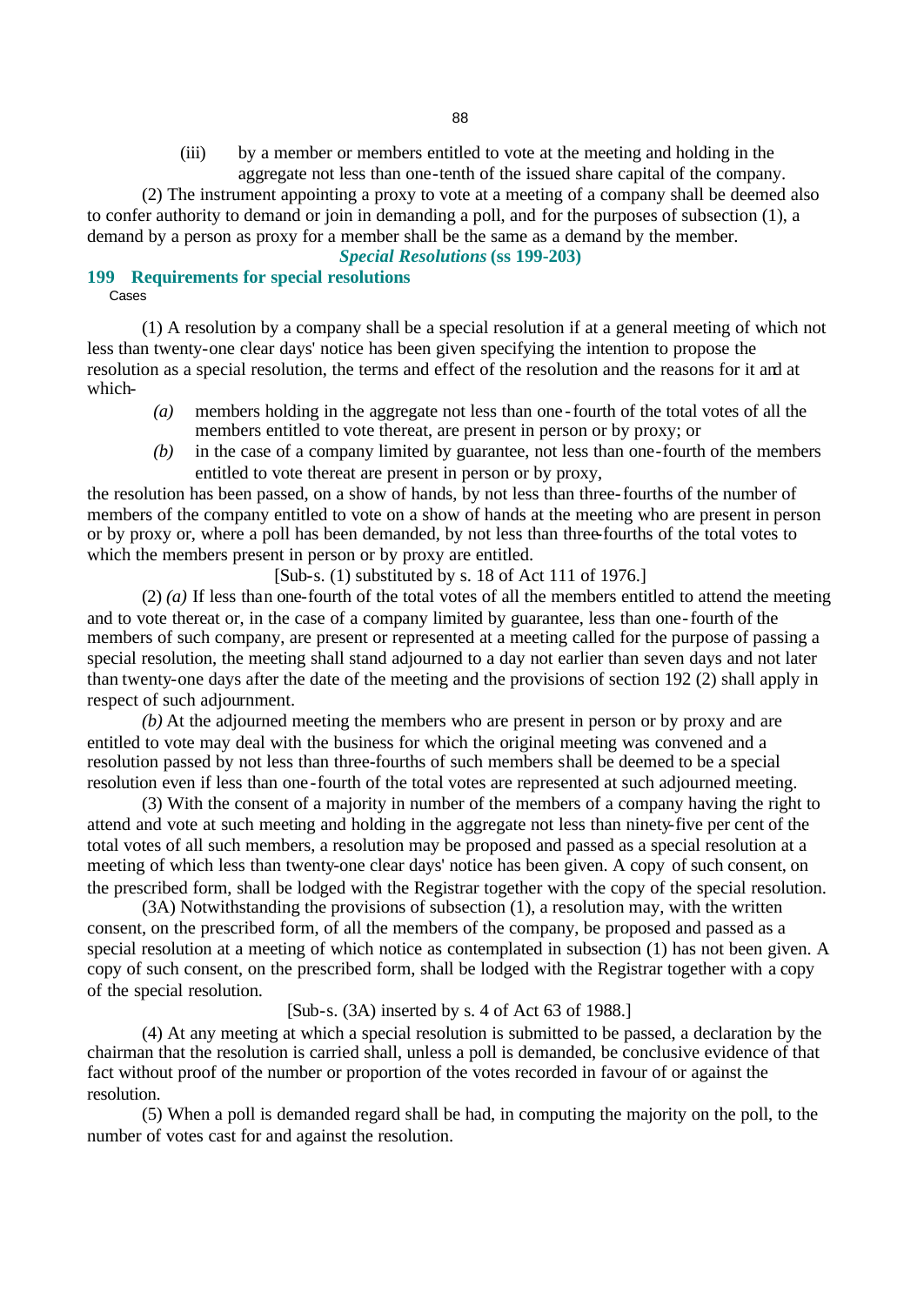(6) For the purposes of this section notice of a meeting shall, subject to the provisions of this Act, be deemed to have been duly given and the meeting shall be deemed to be duly held when the notice is given and the meeting is held in the manner provided by the articles of the company concerned.

### **200 Registration of special resolutions**

Cases

(1) Within one month from the passing of a special resolution a copy of such resolution together with either a copy of the notice convening the meeting concerned or a copy of the consent contemplated in section 199 (3A), as the case may be, shall be lodged with the Registrar, who shall, subject to the provisions of subsection (2), and upon payment of the prescribed fee, register such resolution.

[Sub-s. (1) substituted by s. 5 *(a)* of Act 63 of 1988.]

(2) The Registrar may refuse to register any special resolution so lodged with him, except upon an order of the Court, if such resolution appears to him to be contrary to the provisions of this Act or of the memorandum or articles of the company concerned.

(3) A copy of every special resolution for the time being in force shall be embodied in or annexed to every copy of the articles issued after the registration of the resolution.

(4) A copy of every special resolution shall be transmitted by the company concerned to any member thereof at his request, and on payment of an amount of twenty-five cents or such lesser amount as the company may determine.

(5) Any company which fails to comply with any requirement of subsection (3) or (4) and every director or officer thereof who knowingly permits or is a party to the failure, shall be guilty of an offence.

(6) If a company makes default in lodging with the Registrar a copy of any special resolution, and the notice or the consent, as required by subsection (1), the company, and every director or officer who knowingly permits or is a party to the default, shall be guilty of an offence.

[Sub-s. (6) substituted by s. 5 *(b)* of Act 63 of 1988.]

## **201 Special resolutions for altering memorandum or articles and matters in pursuance thereof may be passed at same meeting**

Where this Act permits any company to do anything by special resolution subject to the condition that its memorandum or articles authorizes it and its memorandum or articles do not provide for such authority, but do not prohibit it, the company concerned may convene a single meeting for the purpose of-

- *(a)* passing a special resolution for the creation of the said authority in the memorandum or articles; and
- *(b)* passing the intended special resolution.

### **202 Special resolution to lapse unless registered**

Any special resolution of which a copy is not lodged with the Registrar and registered by him within six months from the date of the passing of that resolution shall, unless the Court otherwise directs, lapse and be void.

## **203 Dates on which resolutions take effect**

(1) A special resolution shall not take effect until it has been registered by the Registrar under section 200.

(2) Any other resolution passed by a meeting of a company or of the holders of any class of shares of a company shall have effect as from the date on which it is passed.

## *Minutes, Minute Books and Reports of Meetings* **(ss 204-207)**

### **204 Keeping of minutes of meetings of companies**

(1) *(a)* Every company shall cause minutes of the proceedings at any meeting of the company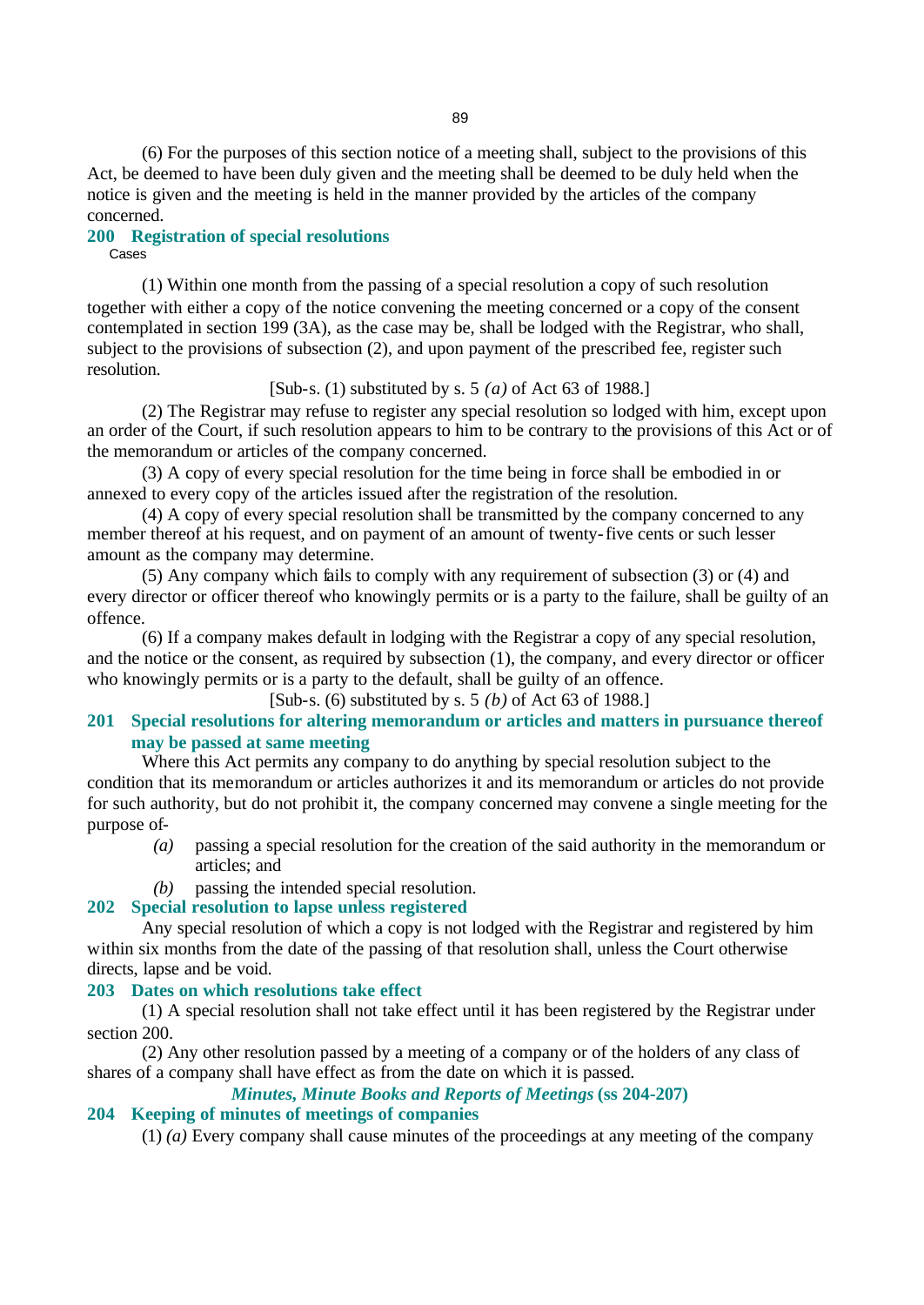to be entered, in one of the official languages of the Republic, in one or more minute books kept for the purpose, within one month after the date on which the meeting was held.

*(b)* Any such minute book shall be kept at the registered office of the company or at the office where such minute book is made up.

(2) For the purpose of this section loose leaves of paper shall not be deemed to constitute a minute book unless they are bound together permanently, without means provided for the withdrawal or insertion of leaves and the pages are consecutively numbered.

(3) The minutes of any meeting purporting to be signed by the chairman of that meeting or by the chairman of the next succeeding meeting shall be evidence of the proceedings.

(4) Any company which fails to comply with any requirement of subsection (1) or (2), and every director or officer thereof who knowingly permits or is a party to the failure, shall be guilty of an offence.

## **205 Validity of proceedings**

Where minutes have been made of the proceedings at any general meeting of a company, in accordance with the provisions of section 204, the meeting shall be deemed to have been duly held and convened and all proceedings had thereat to have been duly had and all appointments of directors, managers, liquidators, auditors and officers shall be deemed to be valid, until the contrary is proved. **206 Right of members to inspect minute books**

(1) Any minute book of a company kept under section 204 shall be open to inspection during business hours by any member of the company, without charge, at the registered office of the company or the office where it is made up, subject to such restrictions as may be provided for in the articles or imposed by the company in general meeting, but so that not less than two hours in each day shall be allowed for inspection.

(2) Any member of a company shall be entitled to be furnished, within seven days after he has made a written request therefor to the company, with a copy of the minutes of the proceedings at any general meeting of the company, certified by the secretary or a director of the company as correct, at a charge not exceeding an amount of twenty-five cents for every page of the copy required.

[Sub-s. (2) substituted by s. 12 of Act 59 of 1978.]

(3) If any inspection required under this section is refused or if any copy required under this section is not furnished within the proper time-

- *(a)* the Court may on application order that the minutes in question be made available for inspection or that the copy required be furnished immediately or within such period as the Court may direct and may order the costs of the application to be paid by any director or officer of the company who is responsible for the default; and
- *(b)* the company, and every director or officer thereof who knowingly is a party to the default, shall be guilty of an offence.

### **207 Publication of reports of meetings**

(1) No report purporting to be a report of the proceedings at any meeting of a company shall be circulated or advertised at the expense of the company unless it contains a fair summary of all material questions and comments, relevant to any matter before the meeting, which have been asked or made by members taking part in the proceedings: Provided that there shall not be required in any such report the inclusion of any matter which can reasonably be regarded as defamatory of any person or as detrimental to the interests of the company.

(2) Any director or officer of a company who authorizes or knowingly permits or is a party to the circulation or advertising of a report contrary to the provisions of subsection (1), shall be guilty of an offence, and if in any prosecution under this subsection the defence is raised that matter omitted from a report was immaterial or could reasonably be regarded as defamatory of some person or as detrimental to the interests of the company, the burden of proving this shall be on the person raising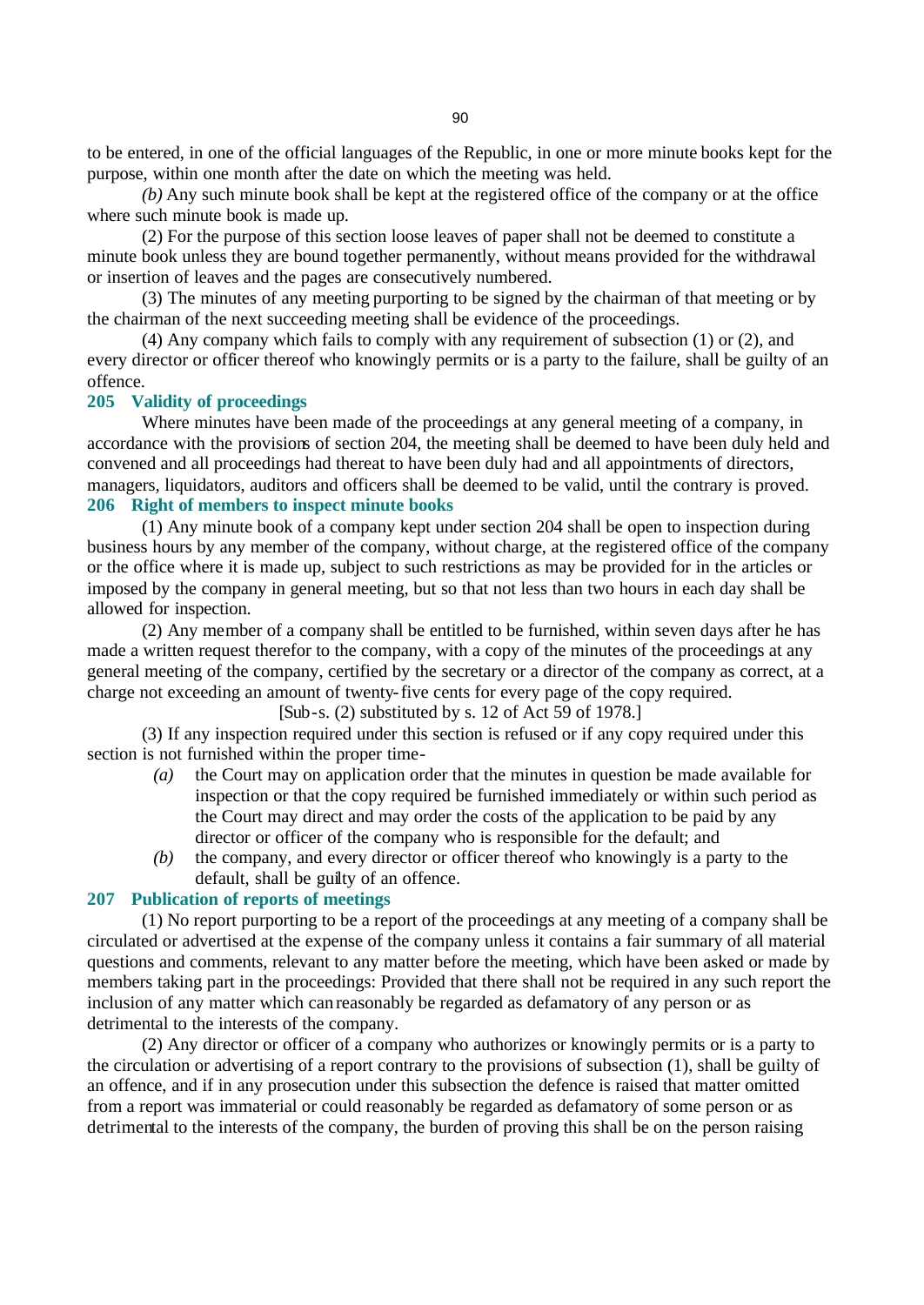the defence.

## **CHAPTER VIII DIRECTORS (ss 208-251)**

*Number and Appointment* **(ss 208-214)**

#### **208 Number of directors** Cases

(1) Every public company shall have at least two directors and every private company shall have at least one director.

(2) Until directors are appointed, every subscriber to the memorandum of a company shall be deemed for all purposes to be a director of the company.

## **209 Determination of number of directors and appointment of first directors**

Subject to the provisions of the articles of any company, the number of directors of the company may be determined and the first directors may be appointed in writing by a majority of the subscribers to its memorandum.

### **210 Appointment of directors to be voted on individually**

(1) At a general meeting of a company a motion for the appointment of two or more persons as directors of the company by a single resolution shall not be moved, unless a resolution that it shall be so moved has first been agreed to by the meeting without any vote being given against it.

(2) Subject to the provisions of section 214, a resolution moved in contravention of this section shall be void, whether or not its being so moved was objected to at the time, but if a resolution so moved is passed, no provision for the automatic reappointment of a retiring director in default of another appointment shall apply.

(3) For the purposes of this section, a motion for approving a person's appointment or for nominating a person for appointment shall be treated as a motion for his appointment.

(4) This section shall not apply to a resolution altering the company's articles.

### **211 Consent to act as director or officer**

(1) Any person who, before the issue of a certificate to commence business, is appointed as a director or officer of a company having a share capital, shall-

- *(a)* before such certificate is issued, sign and lodge with the company his written consent to act as such a director or such an officer, on a duly completed prescribed form containing the particulars prescribed by the Minister by regulation; and
- *(b)* in the case of a director, either in the memorandum of the company subscribe for a number of shares not less than the number, if any, required to be held by a director thereof as qualification shares, or sign and lodge with the Registrar a contract in the prescribed form in writing to subscribe for or otherwise acquire such shares.

(2) For the purposes of this section 'qualification shares' means the qualification shares required to be held on appointment to the office of director or within a period determined by reference to the time of appointment.

(3) Any person who is appointed as a director or officer of a company at any time after it has become entitled to commence business, shall within twenty-eight days after the date of such appointment or within such further period as the Registrar, on good cause shown and on payment of the prescribed fee, may allow, lodge with the company his written consent to such appointment on the prescribed form referred to in subsection (1) *(a)*, duly completed and signed by him: Provided that the provisions of this subsection shall not apply to the reappointment of a retiring director.

(4) Failure to comply with the provisions of subsection (1) or (3) shall not affect the validity of an appointment.

(5) This section shall not apply in respect of any person deemed to be a director under section 208 (2).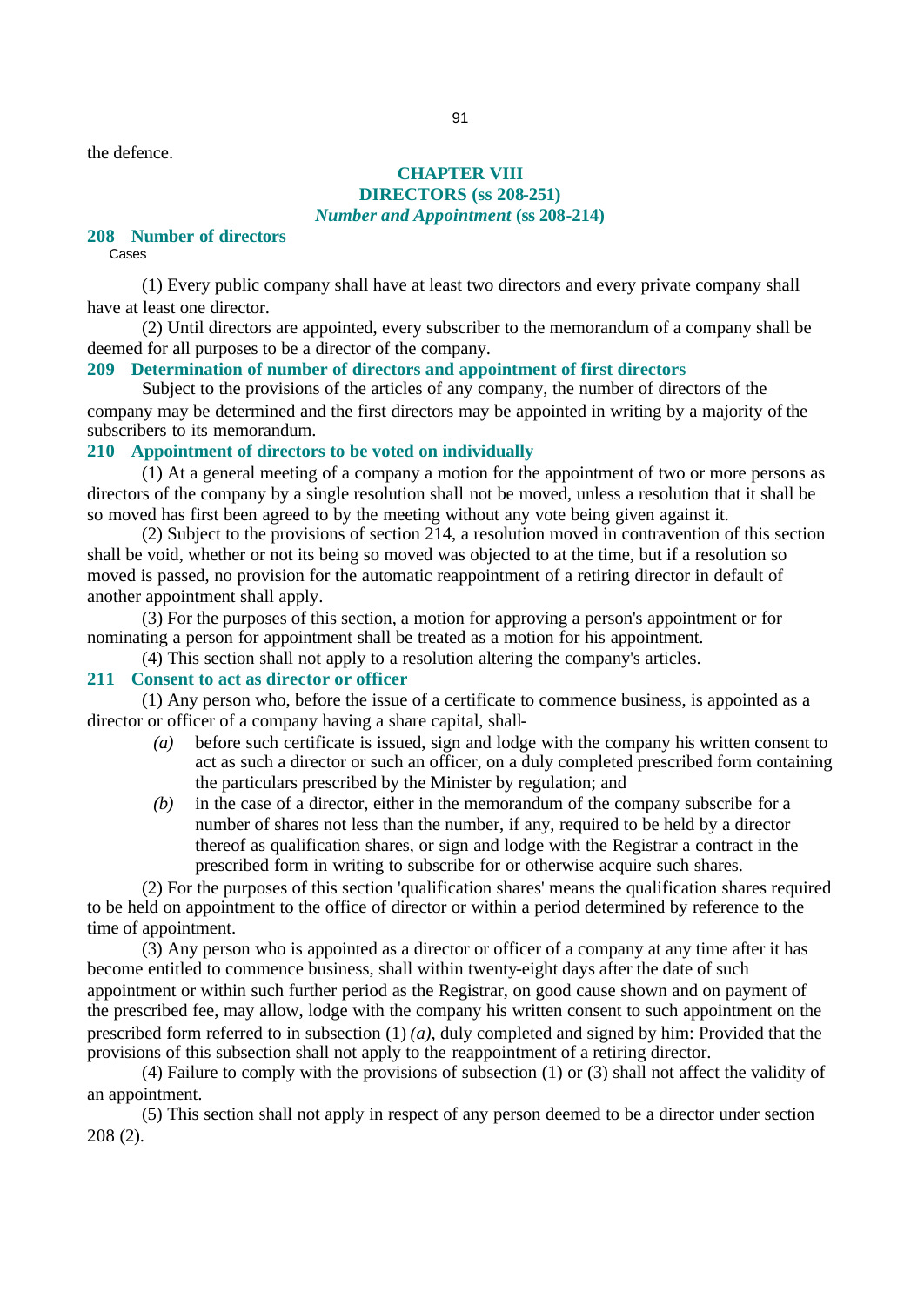(6) Any person appointed as a director or officer of a company in the circumstances referred to in subsection (1) or (3), who fails to comply with the applicable provisions of those subsections, shall be guilty of an offence.

(7) Any company which publishes, whether in non-electronic or electronic format, and every director or officer of the company who knowingly is a party to the publication of, the name of any person as a director of the company when such person is not a director or has not validly been appointed as director of the company, shall be guilty of an offence.

[Sub-s. (7) substituted by s. 23 of Act 35 of 2001.]

[S. 211 amended by s. 17 of Act 64 of 1977 and substituted by s. 13 (1) of Act 59 of 1978.] **212 Filling of vacancy where director disqualified or removed** Cases

(1) If the articles of a company provide for the filling of casual vacancies in respect of directors, any such vacancy created by the disqualification of any person from being a director of the company or by the removal of a director under this Act, may, subject to the provisions of such articles, and if in the case of any such removal, the vacancy is not filled at the meeting at which he is removed, be filled as a casual vacancy.

(2) A person appointed as a director under subsection (1) in the place of a director removed or disqualified under this Act shall be treated, for the purpose of determining the time at which he or any other director is to retire, as if he had become director on the day on which the person in whose place he is appointed was last appointed a director.

## **213 Qualification shares of directors**

(1) *(a)* Without prejudice to the restrictions imposed by section 211, any director of a company who is by its articles required to hold a specified number of qualification shares, and who does not hold such qualification shares shall vacate his office if he does not obtain such qualification shares within two months, or such shorter period as may be provided in the articles of the company, from the date of his appointment, and shall not be capable of being reappointed until he has obtained such qualification shares.

*(b)* For the purposes of any provision in the articles of a company requiring a director to hold a specified number of shares as qualification shares, the bearer of a share warrant shall not be deemed to be the holder of the shares specified in the warrant.

(2) Any person who accepts an appointment or acts as a director of a company contrary to any provision of subsection (1), shall be guilty of an offence.

## **214 Defect in appointment of director and validity of acts**

#### Cases

The acts of a director of a company shall be valid notwithstanding any defect that may afterwards be discovered in his appointment or qualification.

## *Register of Directors and Officers* **(ss 215-217)**

### **215 Register of directors and officers**

(1) Every company shall keep in one of the official languages of the Republic a register of directors and officers of the company and secretaries the reof which are bodies corporate and cause to be entered therein-

- *(a)* in respect of every director or officer-
	- (i) his full forenames and surname and any former forenames and surname, his identity number or, if he has no such number, his date of birth, his nationality if not South African, his occupation, his residential, business and postal addresses and the date of his appointment; and
	- (ii) the name and registration number of every other company of which such director is a director;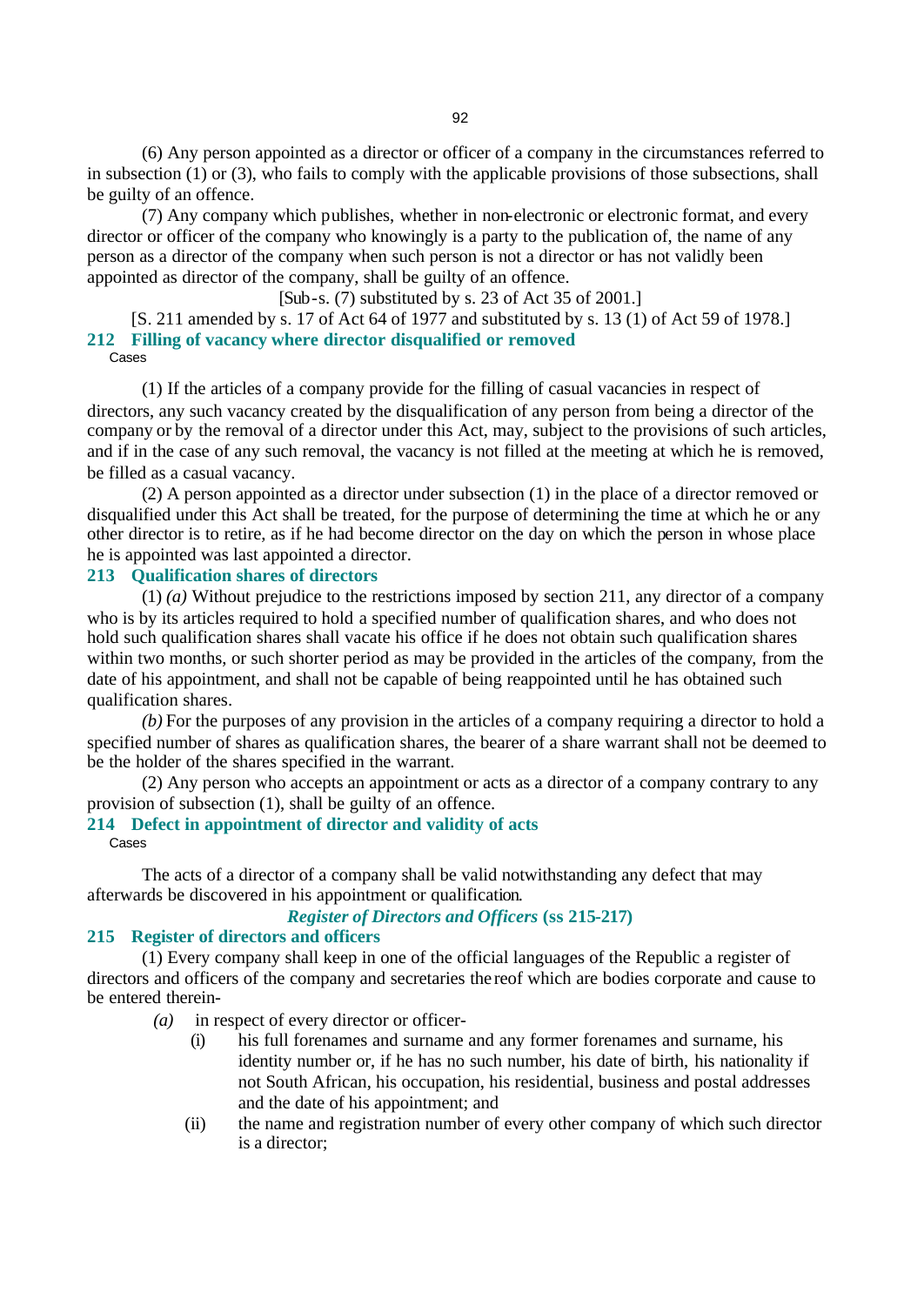[Sub-para. (ii) substituted by s. 5 of Act 82 of 1992.] [Para. *(a)* substituted by s. 14 (1) *(a)* of Act 59 of 1978.]

- *(b)* in respect of every officer or secretary which is a body corporate, its name, its registration number, the address of its registered office and the date of its appointment; and
- *(c)* any changes occurring from time to time in the particulars referred to in paragraphs *(a)* and *(b)* and the dates and nature of such changes.

[Para. *(c)* substituted by s. 14 (1) *(c)* of Act 59 of 1978.]

[Sub-s. (1) substituted by s. 7 of Act 18 of 1990.]

(2) There shall in addition be entered in the said register the name and date of appointment of the auditor of the company and, where subsection 274 (3) applies, also of the individual contemplated in that subsection, and, in each case, the date and particulars of any change of such name and date of appointment.

 $[Sub-s. (2)$  substituted by s. 20 of Act 24 of 2006.

(3) For the purposes of subsection (1) *(a)* **'former forenames and surname'** does not include-

- *(a)* in the case of a person adopted as a child, any forename and surname borne by him before his adoption; or
- *(b)* any forename or surname previously borne by any person which was changed or disused before he attained the age of eighteen years or has been changed or disused for a period of not less than ten years; or
- *(c)* in the case of a married or divorced woman or a widow, any forename or surname borne by her before her marriage.

(4) The provisions of section 110 as to the place where the register of members of a company shall be kept and notice thereof to the Registrar and of section 113 as to the inspection of and copies of or extracts from that register, shall apply *mutatis mutandis* to the register to be kept under this section.

(5) Any company which fails to comply with any provisions of subsection (1), (2) or (4), shall be guilty of an offence.

## **216 Duties of directors and others and of company in respect of register**

(1) Any person in respect of whom the particulars referred to in section 215 are in terms of that section to be entered in the register mentioned in that section, shall furnish such particulars in writing to the company concerned-

- *(a)* in the case of a person appointed as a director or officer of the company, within twentyeight days after the date of his appointment; and
- *(b)* in the case of a change in such particulars, but excluding any change contemplated in section 215 (2) and a change by way of the vacation of his office by the person concerned, within fourteen days after the date of the occurrence of the change,

[Para. *(b)* substituted by s. 15 *(a)* of Act 83 of 1981.]

and such particulars or any change therein shall upon receipt thereof, and if any director or officer has vacated his office, a statement that such vacation of office has occurred shall forthwith, be entered in such register by the company.

[Sub-s. (1) amended by s. 15 *(a)* of Act 83 of 1981.]

(2) A company shall within fourteen days after receipt of any particulars referred to in section 215 (1) *(a)* (i) and *(b)* or of notice of any change in the particulars referred to in the said section 215 (1) *(a)* (i) or *(b)* or after any director or officer or a secretary which is a body corporate has vacated his office, lodge a return with the Registrar in the prescribed form reflecting the contents of such register after such particulars or such change therein or a statement that such vacation of office has occurred, have been entered in the register: Provided that any entry of such a vacation of office previously advised to the Registrar, shall not be reflected in such return.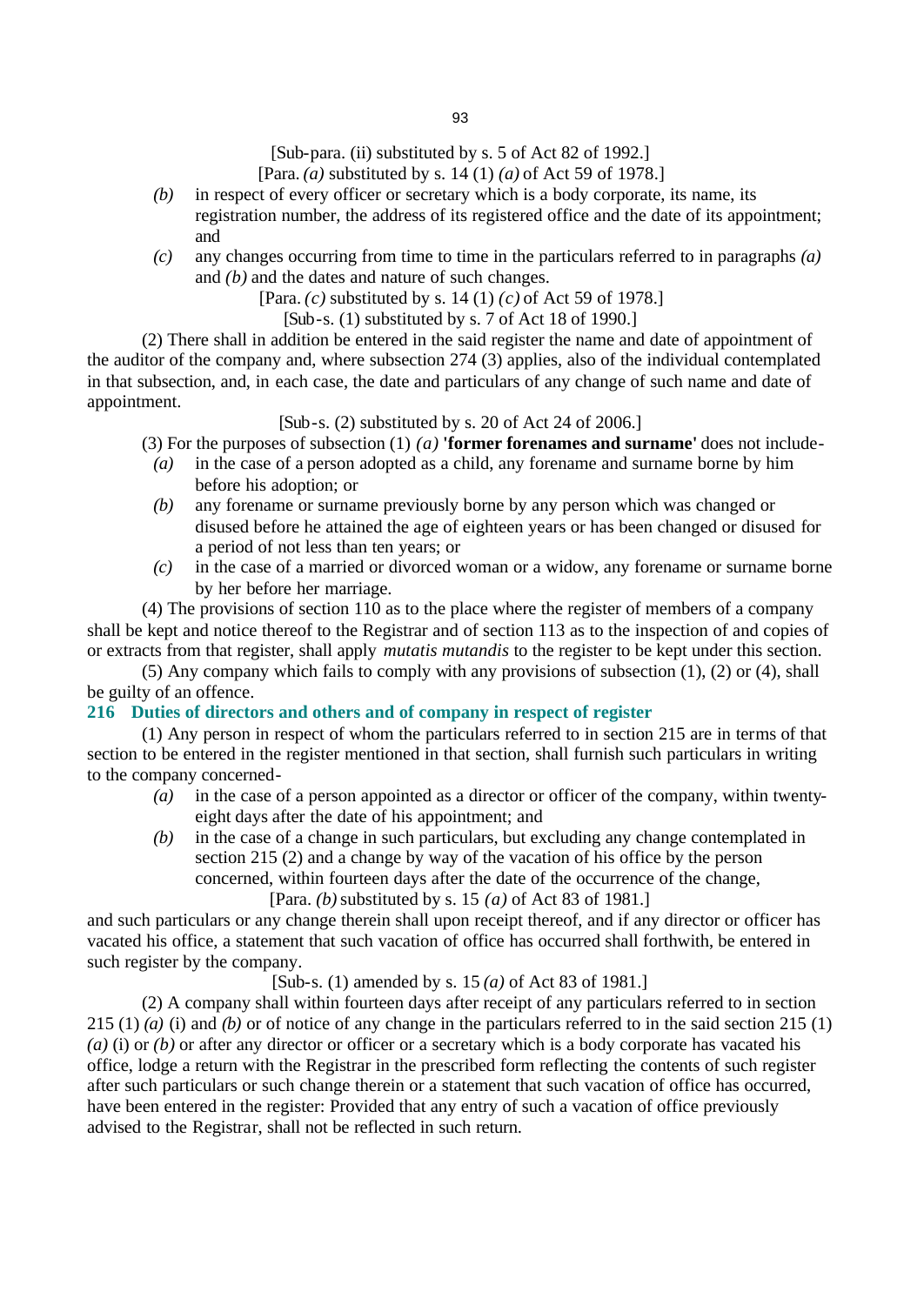[Sub-s. (2) amended by s. 15 *(b)* of Act 83 of 1981 and substituted by s. 8 of Act 18 of 1990.]

(3) In respect of any of the matters referred to in section 211 (1) the return referred to in subsection (2) shall contain a statement, signed by a director, a secretary who is a body corporate or an officer of the company, that-

- *(a)* the consent, referred to in section 211, of the director or officer in respect of whom particulars are reflected in such return, has been obtained on a duly completed and signed prescribed form; and
- *(b)* any person appointed as director or officer of the company, is not disqualified under section 218 or 219.

[Sub-s. (3) amended by s. 10 of Act 70 of 1984 and substituted by s. 23 of Act 132 of 1993.]

(4) Any written consent referred to in section 211 shall be retained by the company and the Registrar may from time to time by notice in writing require a company to transmit to him within fourteen days after the date of the receipt of such notice, a certified copy of the consent of any director or officer of the company to act as such.

(5) Any person who or company or external company which fails to comply with any provision of this section shall be guilty of an offence.

[S. 216 amended by s. 18 of Act 64 of 1977 and substituted by s. 15 (1) of Act 59 of 1978.] **217 ......**

[S. 217 repealed by s. 16 (1) of Act 59 of 1978.]

*Disqualifications of Directors* **(ss 218-220)**

## **218 Disqualifications of directors and others**

Cases

(1) Any of the following persons shall be disqualified from being appointed or acting as a director of a company or, except for a body corporate, from being concerned or taking part, directly or indirectly, in the management of a company:

- *(a)* A body corporate;
- *(b)* a minor or any other person under legal disability;

[Para. *(b)* substituted by s. 17 (1) of Act 59 of 1978 and by s. 24 of Act 132 of 1993.]

- *(c)* any person who is the subject of any order under this Act or the repealed Act disqualifying him from being a director;
- *(d)* save under authority of the Court-
	- (i) an unrehabilitated insolvent;
	- (ii) any person removed from an office of trust on account of misconduct;
	- (iii) any person who has at any time been convicted (whether in the Republic or elsewhere) of theft, fraud, forgery or uttering a forged document, perjury, an offence under the Prevention of Corruption Act, 1958 (Act 6 of 1958), the Corruption Act, 1992 (Act 94 of 1992), Part 1 to 4, or section 17, 20 or 21 (in so far as it relates to the aforementioned offences) of Chapter 2 of the Prevention and Combating of Corrupt Activities Act, 2004, or any offence involving dishonesty or in connection with the promotion, formation or management of a company, and has been sentenced therefor to imprisonment without the option of a fine or to a fine exceeding one hundred rand;

[Sub-para. (iii) substituted by s.  $36(1)$  of Act 12 of 2004.]

(iv) any person who has, in terms of an Act of Parliament, been removed from office for not being a fit and proper person to serve as a director or in the management or in any other position of trust of the body in question due to theft, fraud, forgery, uttering a forged document, corruption, whether in terms of the common law or not, or any other act involving dishonesty.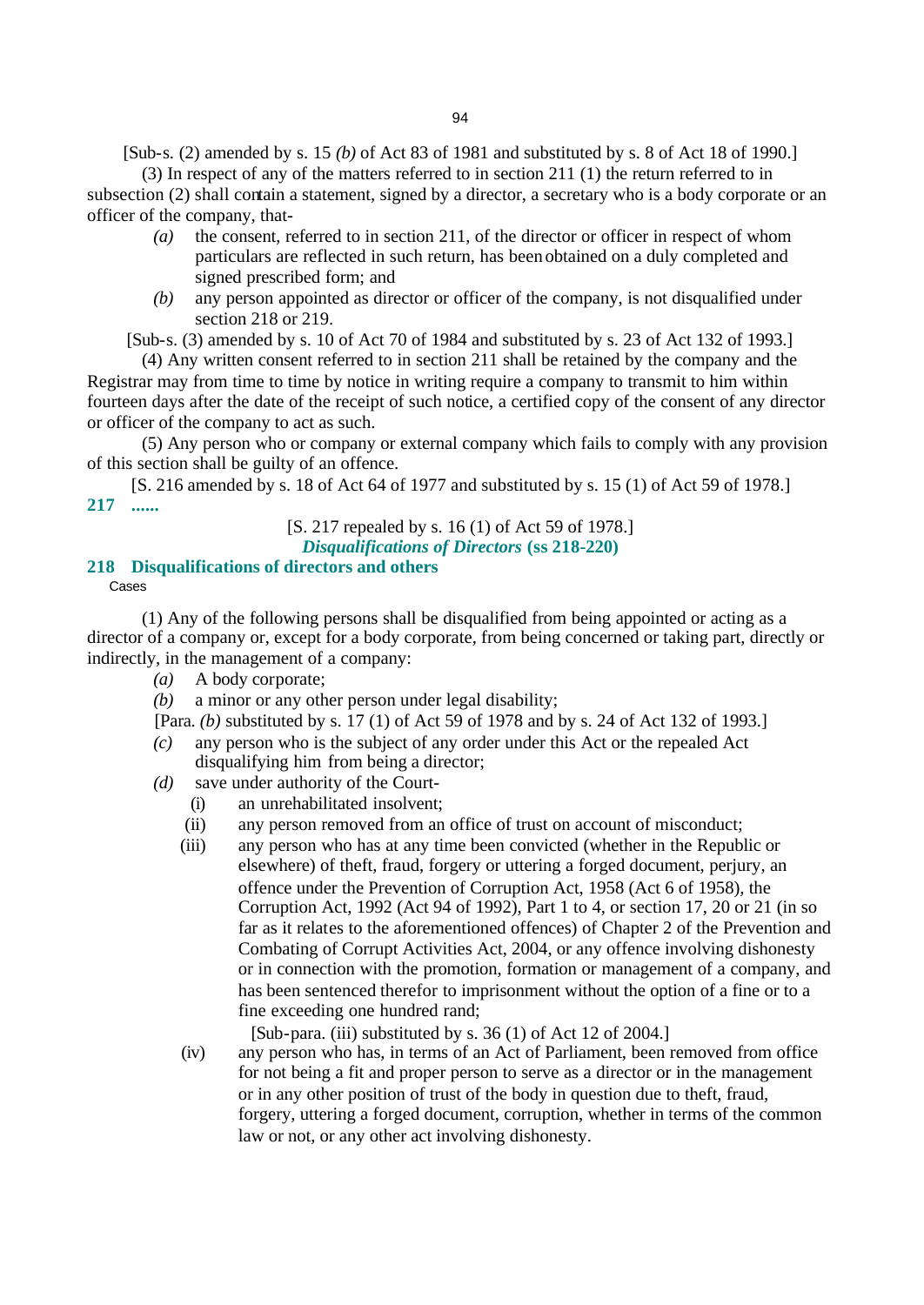[Sub-para. (iv) added by s. 3 *(c)* of Act 20 of 2004.]

[Sub-s. (1) amended by s. 3 *(b)* of Act 20 of 2004.]

(1A) *(a)* (i) The Registrar of the Court shall, upon-

- *(aa)* the issue of a sequestration order;
- *(bb)* the issue of an order for the removal of a person from an office of trust on account of misconduct; or
- *(cc)* a conviction for an offence referred to in subsection (1) *(d)* (iii),

send a copy of the relevant order or particulars of the conviction, as the case may be, to the Registrar. (ii) The Registrar shall notify each company which has as a director the person to whom the

order or conviction relates, of the order or conviction.

(iii) A company notified in terms of subparagraph (ii) shall, within a period of 60 days from notification, inform its shareholders in writing of such notification.

*(b)* The Registrar shall establish and maintain a register of the orders and convictions contemplated in paragraph *(a)* and such register shall be open to inspection *mutatis mutandis* as if it were a register contemplated in section 113.

*(c)* (i) If a person's name has been entered on the register contemplated in paragraph *(b)* because that person was declared insolvent, the Registrar shall remove that person's name from the register as soon as he or she is rehabilitated.

(ii) The Registrar shall remove a person's name from the register where a court has granted authority as contemplated in subsection (1) *(d)*.

[Sub-s. (1A) inserted by s. 3 *(d)* of Act 20 of 2004.]

(2) Any person disqualified from being appointed or acting as a director of a company and who purports to act as a director or directly or indirectly takes part in or is concerned in the management of any company, or any director or officer of the company in question who knew or who could reasonably be expected to know of the disqualification-

- *(a)* shall be guilty of an offence;
- *(b)* shall be liable, jointly and severally, for all debts incurred by the company for the period during which such person knew or could reasonably be expected to know of the disqualification.

[Sub-s. (2) substituted by s. 3 *(e)* of Act 20 of 2004.]

(3) Nothing in this section shall be construed as preventing a company from providing in its articles for any further disqualifications for the appointment of or the retention of office by any person as a director of such company.

[S. 218 amended by s. 3 *(a)* of Act 20 of 2004.]

## **219 Disqualification of directors, officers and others by the Court**

(1) The Court may make an order directing that, for such period as may be specified in the order, a person, director or officer shall not without the leave of the Court be a director of or in any way, whether directly or indirectly, be concerned or take part in the management of any company when-

- *(a)* such person, director or officer, has been convicted of an offence in connection with the promotion, formation or management of a company; or
- *(b)* the Court has made an order for the winding-up of a company and the Master has made a report under this Act stating that in his opinion a fraud has been committed-
	- (i) by such person in connection with the promotion or formation of the company; or
	- (ii) by any director or officer of the company in relation to the company since its formation; or
- *(c)* in the course of the winding-up or judicial management of a company it appears that any such person-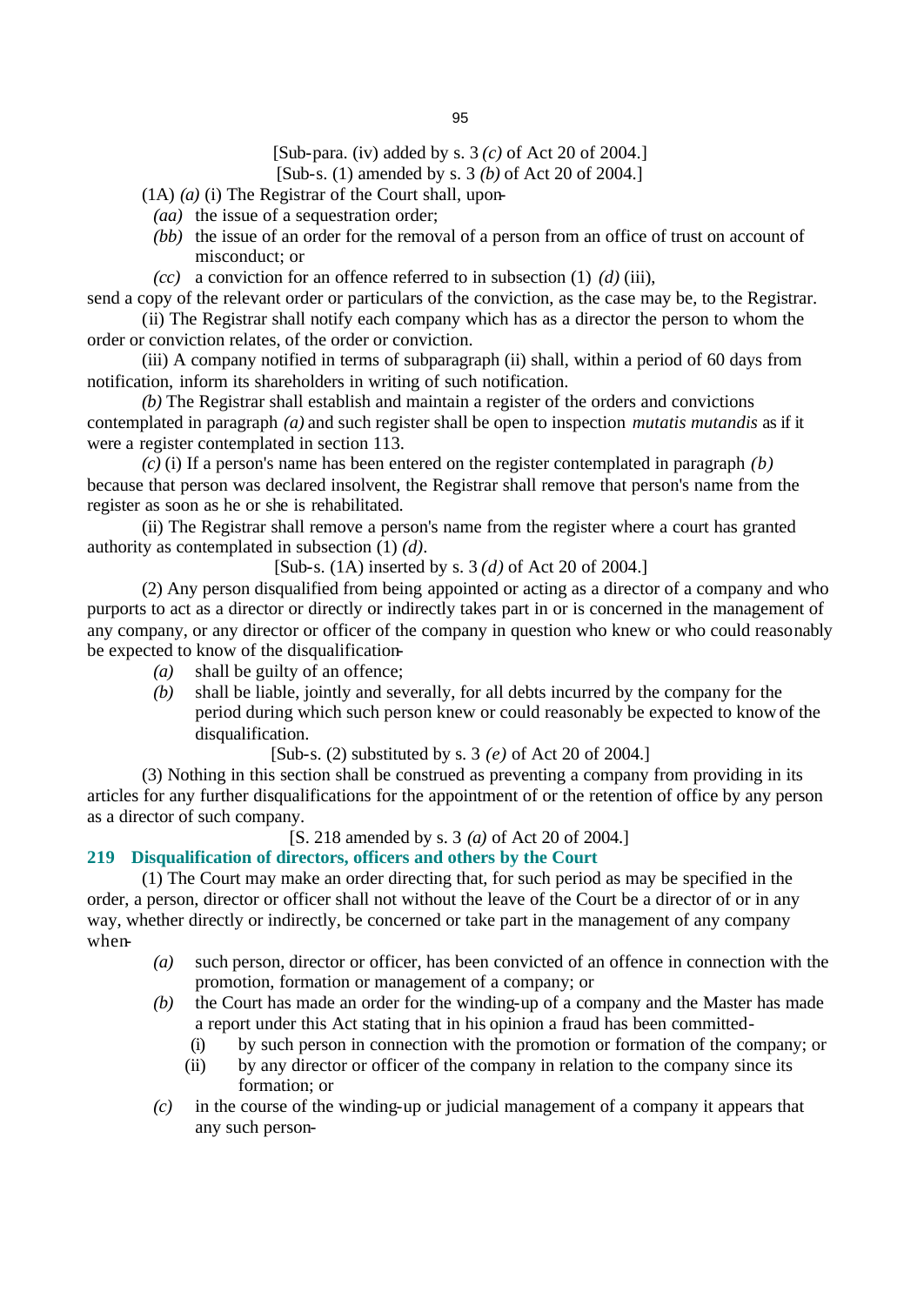- (i) has been guilty of an offence referred to in section 424, whether or not he has been convicted of that offence; or
- (ii) has otherwise been guilty while an officer of the company of any fraud in relation to the company or of any breach of his duty to the company; or
- *(d)* a declaration has been made in respect of any person under section 424 (1).
- (2) *(a)* An order under subsection (1) may be made-
- (i) by the Court having jurisdiction to wind up the company affected by the act or omission in respect of which the order is sought, on application by the Master, or, in the case of a company being wound up or under judicial management, by the Director of Public Prosecutions in terms of section 401, or by the liquidator or the judicial manager or by any person who is a creditor or is or has been a member of such company; or
	- [Sub-para. (i) amended by s. 5 *(a)* of Act 20 of 2004.]
- (ii) in the case of an order in the circumstances set out in paragraph *(a)* of that subsection, also summarily by the Court convicting the person concerned,

and any leave required under that subsection may be granted by the Court having jurisdiction to wind up the company in relation to which such leave is sought.

*(b)* The applicant for any such order shall give not less than ten days' notice of his intention to apply for the order, to the person against whom the order is sought and such person may attend the hearing of the application and give evidence and call witnesses to give evidence on his behalf.

(3) Where an order under subsection (1) has been made, the person to whom the order relates shall give not less than ten days' notice to the Master, the Director of Public Prosecutions, the liquidator or the person who was the judicial manager of the company concerned, of any application he intends making for leave of the Court referred to in subsection (1), who shall draw the attention of the Court to any matter which may appear to them to be relevant, may give evidence and call witnesses. [Sub-s. (3) amended by s. 5 *(a)* of Act 20 of 2004.]

 $(4)$  *(a)* For the purposes of subsection  $(1)$  *(b) (ii)* the reference therein to an officer of a company shall be construed as including a reference to any person in accordance with whose directions or instructions the directors of the company have been accustomed to act.

*(b)* An order may be made under the said subsection (1) *(b)* (ii) whether or not criminal proceedings have been instituted in respect of any matter on which the order is based.

(4A) *(a)* The Registrar of the Court which made an order under subsection (1) shall, within seven days after the making of the order, transmit a copy of the order to the Registrar, who must notify each company which has as a director the person to whom the order relates, of the order.

*(b)* A company notified in terms of paragraph *(a)* shall, within a period of 60 days from notification, inform its shareholders in writing of such notification.

*(c)* The Registrar shall establish and maintain a register of the orders made under paragraph *(a)* and the names of the persons to whom the orders relate, and such register shall be open to inspection *mutatis mutandis* as if it were a register contemplated in section 113.

*(d)* The Registrar shall remove a person's name from the register-

- (i) if an appeal against an order contemplated in subsection (1) is successful; or
- (ii) where a court has granted leave as contemplated in subsection (1).

[Sub-s. (4A) inserted by s. 4 *(a)* of Act 20 of 2004.]

(5) Any person who contravenes any order made under subsection (1) or any director or officer of the company in question who knew or who could reasonably be expected to know of the contravention-

- *(a)* shall be guilty of an offence;
- *(b)* shall be liable, jointly and severally, for all debts incurred by the company for the period during which such person knew or could reasonably be expected to know of the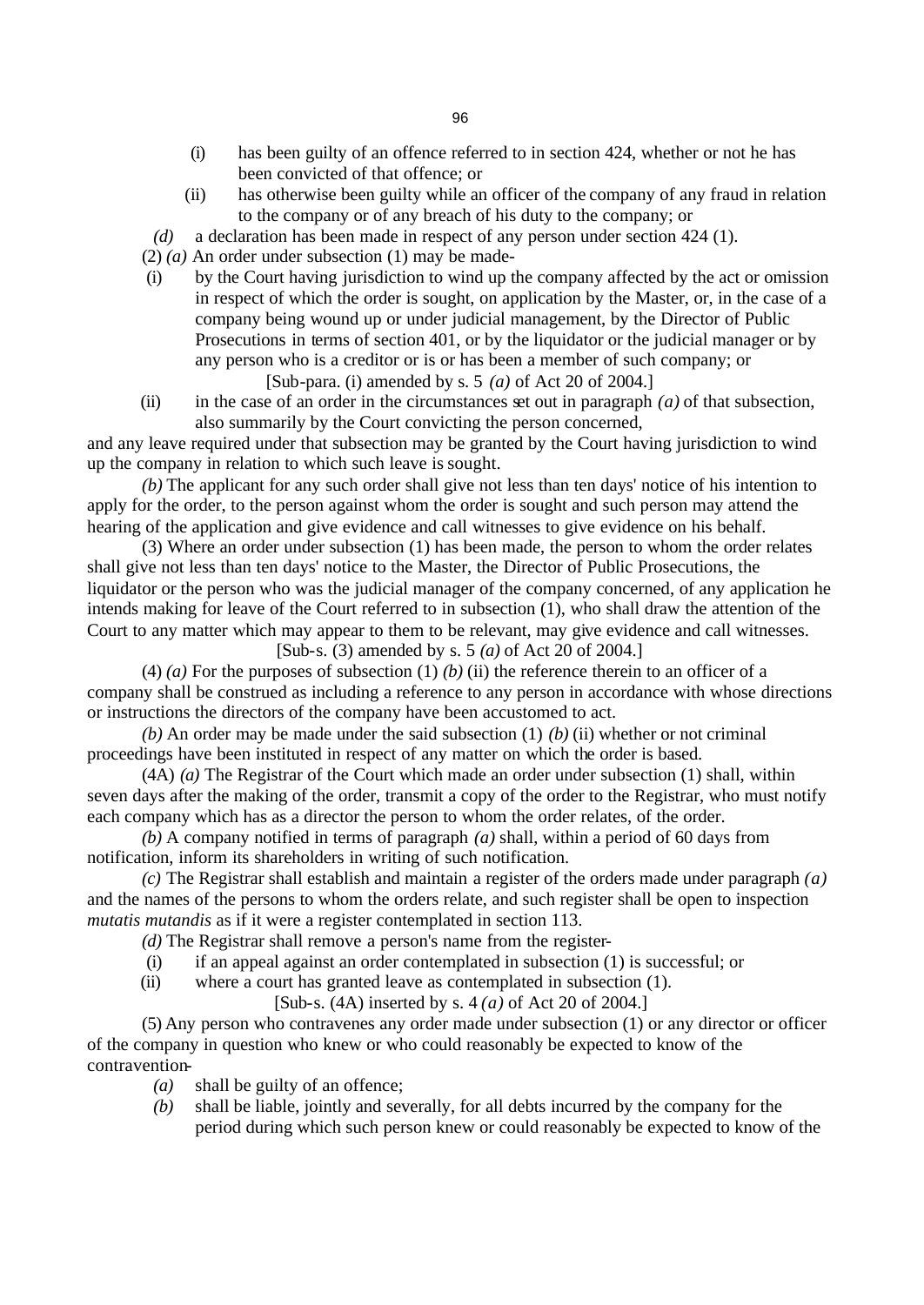contravention.

## [Sub-s. (5) substituted by s. 4 *(b)* of Act 20 of 2004.]

**220 Removal of directors and procedures in regard thereto**

Cases

(1) *(a)* A company may, notwithstanding anything in its memorandum or articles or in any agreement between it and any director, by resolution remove a director before the expiration of his period of office.

*(b)* The provisions of paragraph *(a)* shall not be construed as authorizing the removal of a director of a private company who was holding office for life on the thirteenth day of June, 1949.

(2) Special notice shall be lodged with the company of any proposed resolution to remove a director under this section or to appoint any person in the stead of a director so removed at the meeting at which he is removed, and, on receipt of notice of such a proposed resolution, the company shall forthwith deliver a copy thereof to the director concerned who shall, whether or not he is a member of the company, be entitled to be heard on the proposed resolution at the meeting.

(3) Where notice is given of a proposed resolution to remove a director under this section, and the director concerned makes representations with respect thereto not exceeding a reasonable length in writing to the company and requests their notification to members of the company, the company shall, unless the representations are received by it too late for it to do so-

- *(a)* in any notice of the resolution given to members of the company, state that such representations have been made; and
- *(b)* send a copy of the representations to every member of the company to whom notice of the meeting is sent, whether such notice is sent before or after receipt of the representations by the company.

(4) If a copy of such representations is not sent as aforesaid because it was received too late or because of the company's default, the director concerned may (without prejudice to his right to be heard orally) require that the representations be read at the meeting.

(5) No copy of such representations shall be sent out and the representations need not be read out at any meeting if, on the application of the company or of any other person who claims to be aggrieved, the Court is satisfied that the rights conferred by this section are being abused to secure needless publicity for defamatory matter.

(6) The Court may order the company's or the said other person's costs on an application under subsection (5) to be paid in whole or in part by the director concerned, notwithstanding that he is not a party to the application.

(7) Nothing in this section shall be construed as depriving a person removed thereunder of compensation or damages which may be payable to him in respect of the termination of his appointment as director or of any appointment terminating with that of director or as derogating from any power to remove a director which may exist apart from this section.

## *Restrictions on Directors, their Powers and Certain Acts* **(ss 221-228) 221 Restriction of power of directors to issue share capital**

(1) Notwithstanding anything contained in its memorandum of articles, the directors of a company shall not have the power to allot or issue shares of the company without the prior approval of the company in general meeting.

(2) Any such approval may be in the form of a general authority to the directors, whether conditional or unconditional, to allot or issue any shares in their discretion, or in the form of a specific authority in respect of any particular allotment or issue of shares.

(3) If any such approval is given in the form of a general authority to the directors, it shall be valid only until the next annual general meeting of the company but it may be varied or revoked by any general meeting of the company prior to such annual general meeting.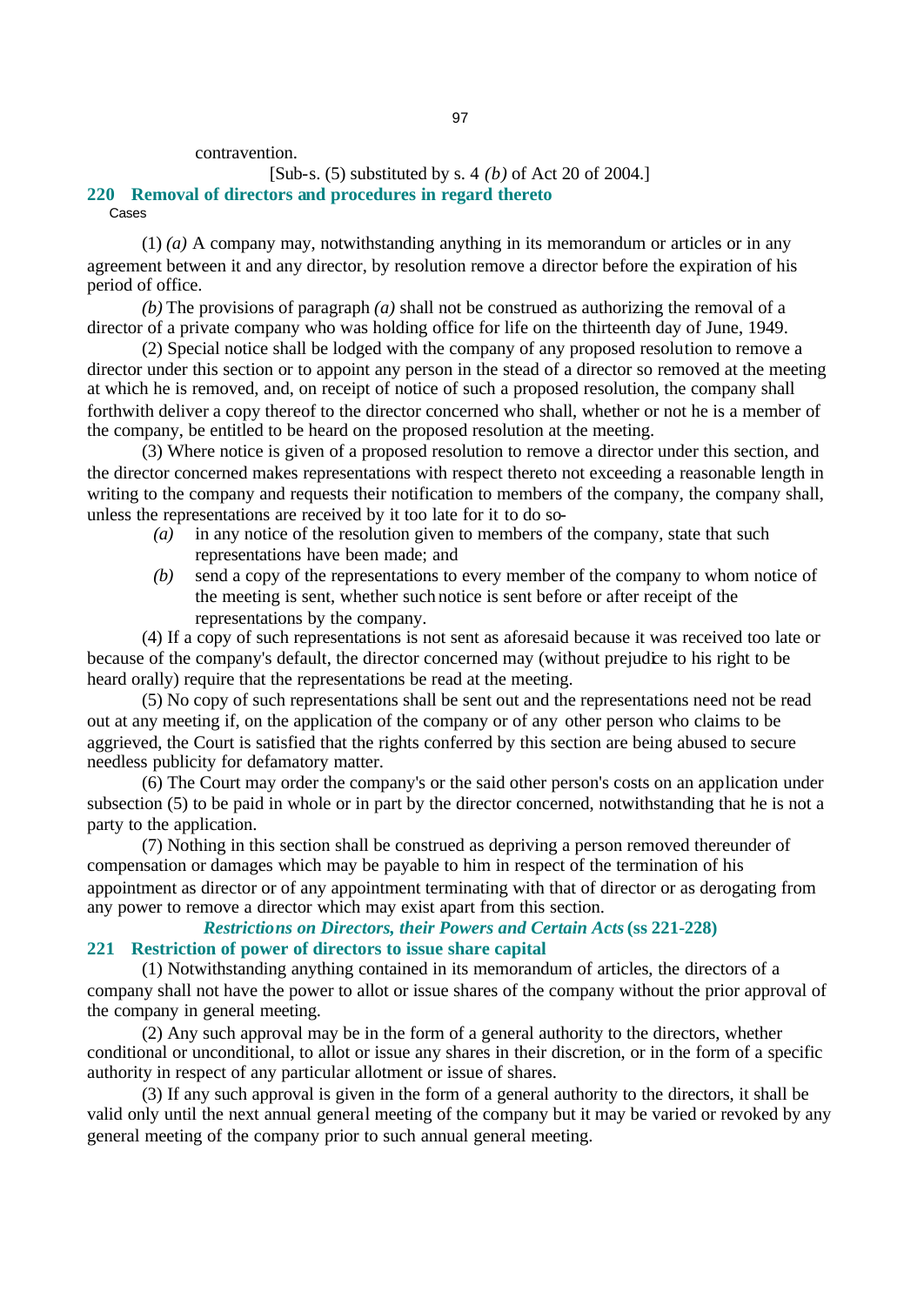(4) Any director of a company who knowingly takes part in the allotment or issue of any shares in contravention of subsection (1), shall be liable to compensate the company for any loss, damages or costs which the company may have sustained or incurred thereby, but no proceedings to recover any such loss, damages or costs shall be commenced after the expiration of two years from the date of the allotment or issue.

## **222 Restriction on issue of shares and debentures to directors**

(1) No provision in any memorandum or articles or in any resolution of a company authorizing the directors to allot or issue any shares or debentures convertible into shares of the company at the discretion of the directors, shall authorize the allotment or issue of any such shares or debentures to any director of the company or his nominee, or to any body corporate which is or the directors of which are accustomed to act in accordance with the directions or instructions of such director or nominee, or at a general meeting of which such director or his nominee is entitled to exercise or control the exercise of one -fifth or more of the voting power, or to any subsidiary of such body corporate unless-

- *(a)* the particular allotment or issue has prior to the allotment or issue been specifically approved by the company in general meeting; or
- *(b)* such shares or debentures are allotted or issued under a contract underwriting such shares or debentures; or
- *(c)* such shares or debentures are allotted or issued in proportion to existing holdings, on the same terms and conditions as have been offered to all the members or debentureholders of the company or to all the holders of the shares or such debentures of the class or classes being allotted or issued; or
- *(d)* such shares or debentures are allotted or issued on the same terms and conditions as have been offered to members of the public.

[Sub-s. (1) amended by s. 19 of Act 64 of 1977.]

(2) *(a)* Any director of a company who contravenes or permits the contravention of this section, shall be guilty of an offence and shall be further liable to compensate the company for any loss, damages or costs which the company may have sustained or incurred thereby.

*(b)* No proceedings to recover any such loss, damages or costs shall be commenced after the expiration of two years from the date of the allotment or issue.

### **223 Share option plans where director interested**

After the commencement of this Act no option or right given directly or indirectly to any director or future director of a company in terms of any scheme or plan, to subscribe for any shares of that company or to take up any debentures convertible into shares of that company on any basis other than that laid down in section 222 (1) *(c)*, shall be valid unless authorized in terms of a special resolution of that company: Provided that-

- *(a)* the term 'future director' shall not include a person who becomes a director of the company after the lapse of six months from the date upon which such option or right is acquired by such person; and
- *(b)* no such option or right shall be invalid in terms of this section if such director or future director of the company holds salaried employment or office in the company and is given such option or right in his capacity as an employee.

## **224 ......**

[S. 224 amended by s. 20 of Act 64 of 1977 and repealed by s. 6 of Act 78 of 1989.]

## **225 Prohibition of tax free payments to directors**

(1) No company shall pay to any of its directors (whether in his capacity as a director or otherwise) any remuneration free of any taxation in respect of his income, or otherwise calculated by reference to or varying with the amount of such taxation, or with the rate of taxation on incomes,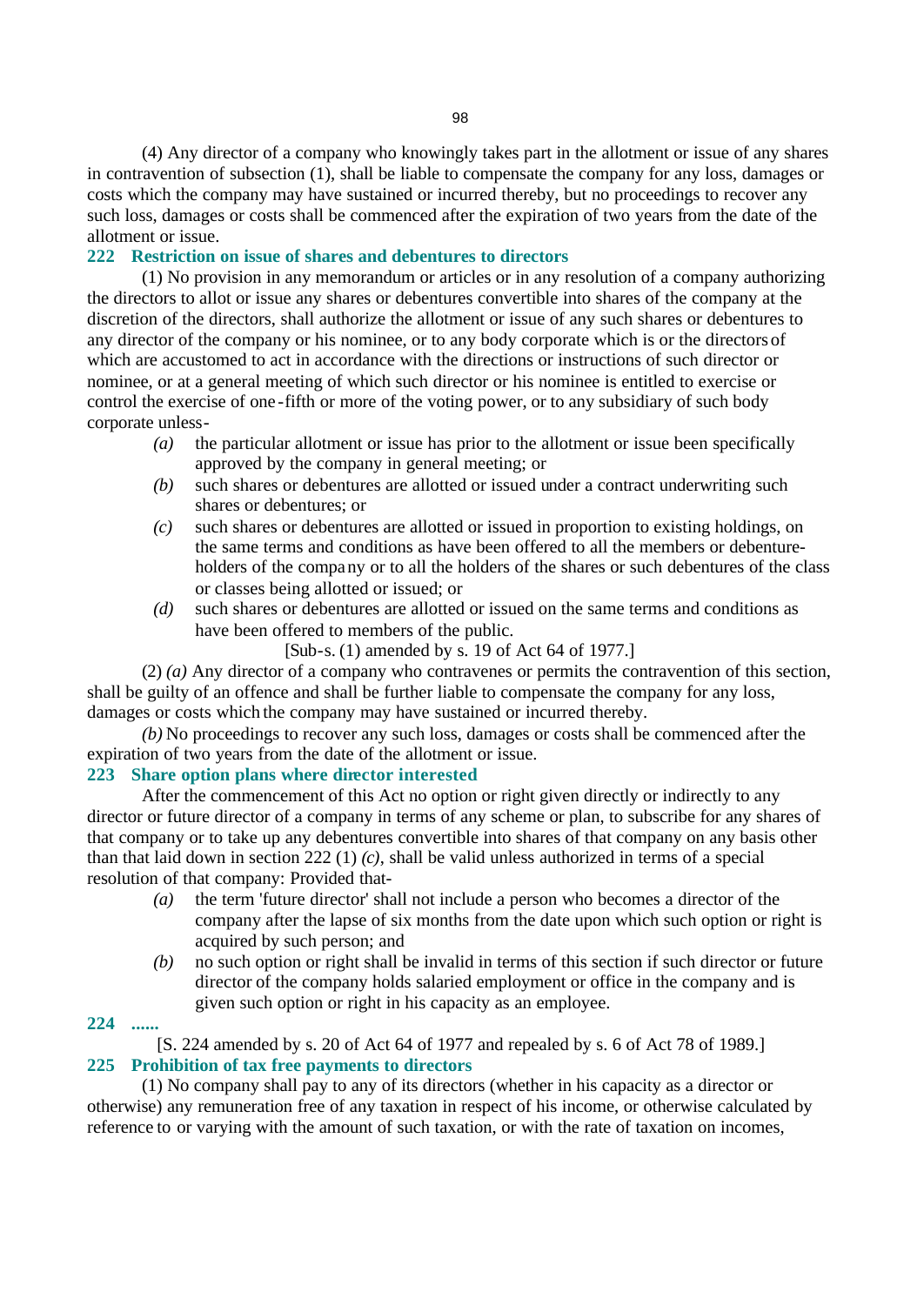except under a contract which was in force on the thirteenth day of June, 1949, and which provides expressly, and not merely by reference to the articles of the company, for payment of remuneration as aforesaid.

(2) Any provision contained in the articles of a company, or in any contract other than such a contract as aforesaid, or in any resolution of a company or of its directors, providing for the payment to a director by way of remuneration of any amount to be determined in a manner prohibited by subsection (1), shall be construed as if it provided for the payment of that amount without reference to such manner of determination thereof.

### **226 Prohibition of loans to, or security in connection with transactions by, directors and managers**

Cases

- (1) No company shall directly or indirectly make a loan to-
	- *(a)* any director or manager of-
		- (i) the company; or
		- (ii) its holding company; or
		- (iii) any other company which is a subsidiary of its holding company; or
	- *(b)* any other company or other body corporate controlled by one or more directors or managers of the company or of its holding company or of any company which is a subsidiary of its holding company;

or provide any security to any person in connection with an obligation of such director, manager, company or other body corporate.

- (1A) For the purpose of subsection (1)-
	- *(a)* **'loan'** includes-
		- (i) a loan of money, shares, debentures or any other p roperty; and
		- (ii) any credit extended by a company, where the debt concerned is not payable or being paid in accordance with normal business practice in respect of the payment of debts of the same kind; and
- *(b)* one or more directors or managers of a company contemplated in subsection (1) *(b)* shall be deemed to control another company or body corporate only if-
	- (i) such director or manager or his nominee is a member or such directors or managers or their nominees are members of such other company or body corporate and the composition of its board of directors is controlled by such director, manager or nominee or such directors, managers or nominees, and such composition shall be deemed to be so controlled if such director or manager or his nominee or such directors or managers or their nominees may, by the exercise of some power and without the consent or concurrence of any other person, appoint or remove the majority of the directors concerned, and such director, manager or nominee or such directors, managers or nominees shall be deemed to have power to appoint a director where a person cannot be appointed as a director without his or their consent or concurrence; or
	- (ii) more than one-half of the equity share capital of that other company or body corporate or, if that other body corporate is a corporation as defined in section 1 of the Close Corporations Act, 1984 (Act 69 of 1984), more than 50 per cent of the interest in such corporation is held by such director, manager or nominee or such directors, managers, or nominees; and

[Sub-para. (ii) substituted by s. 5 of Act 29 of 1985.]

[Para. *(b)* amended by s. 21 (1) *(a)* of Act 64 of 1977.]

*(c)* **'security'** includes a guarantee.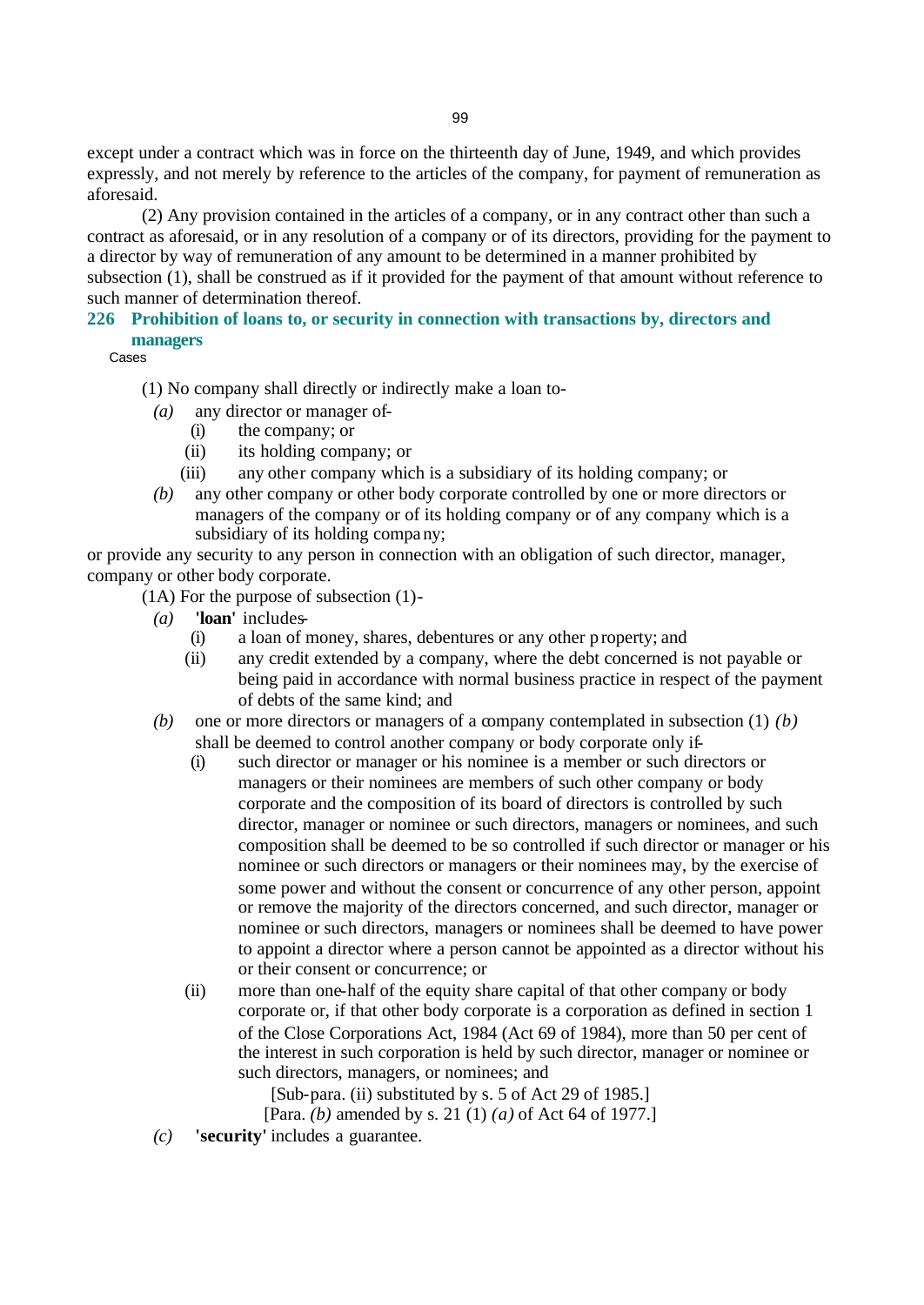(1B) The provisions of subsection (1) and of paragraph *(b)* of subsection (1A) shall not be construed as prohibiting a company from making a loan to, or providing security to any person in connection with an obligation of, its holding company or subsidiary or a subsidiary of such holding company;

- [Sub-s. (1B) inserted by s. 21 (1) *(b)* of Act 64 of 1977.]
- (2) The provisions of subsection (1) shall not apply-
	- *(a)* in respect of-
		- (i) the making of a loan by a company to its own director or manager;
		- (ii) the provision of security by a company in connection with an obligation of its own director or manager;
		- (iii) the making of a loan by a company to any other company or other body corporate controlled by one or more of the directors or managers of the first-mentioned company; or

[Sub-para. (iii) inserted by s. 21 (1) *(c)* of Act 64 of 1977.]

(iv) the provision of security by a company in connection with an obligation of any other company or other body corporate controlled by one or more of the directors or managers of the first-mentioned company,

[Sub-para. (iv) inserted by s. 21 (1) *(c)* of Act 64 of 1977.]

with the prior consent of all the members of the company or in terms of a special resolution relating to a specific transaction: Provided that in respect of any such loan made or security provided at any time before the date of commencement of the Companies Amendment Act, 1992, such consent shall be deemed to have been given if the transaction concerned has subsequently, whether before or after that date, been ratified by all the members of the company; or

[Para. *(a)* amended by s. 6 of Act 82 of 1992.]

- *(b)* subject to the provisions of subsection (3), in respect of anything done to provide any director or manager with funds to meet expenditure incurred or to be incurred by him for the purposes of the company concerned or for the purpose of enabling him properly to perform his duties as director or manager of that company; or
- *(c)* in respect of anything done *bona fide* in the ordinary course of the business of a company actually and regularly carrying on the business of the making of loans or the provision of security; or
- *(d)* to the provision of money or making of loans by a company for the purposes contemplated in section 38 (2) *(b)* and *(c)*; or
- *(e)* to the making of a loan or the provision of security with the approval of the company in general meeting for housing for its director or manager; or
- *(f)* in respect of-
	- (i) the making of a loan by a company to a director or manager of its subsidiary; or
	- (ii) the provision of security by a company to another person in connection with an obligation of a director or manager of its subsidiary;

provided such director or manager is not also a director or manager of such company itself.

[Para. *(f)* amended by s. 21 (1) *(d)* of Act 64 of 1977.]

(3) No loan shall be made or security provided by virtue of the provisions of subsection (2) *(b)*, except-

- *(a)* with the prior approval of the company given at a general meeting at which the amount of the loan or the extent of the security and the purposes thereof are disclosed; or
- *(b)* on condition that, if the approval of the company is not given as aforesaid at or before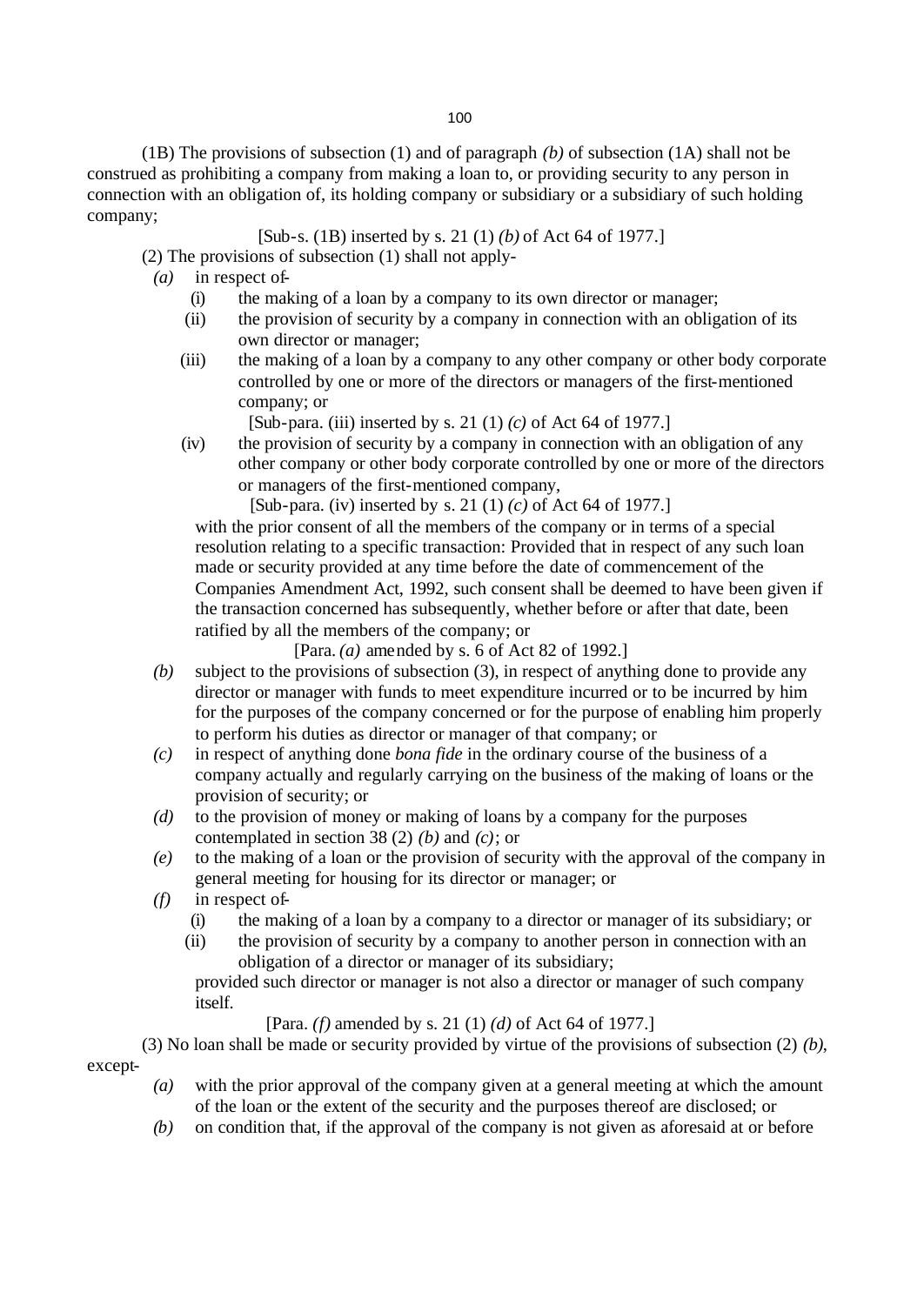the next annual general meeting of the company, the loan shall be repaid or the liability under the security shall be discharged, within six months from the conclusion of that annual general meeting.

(4) Any director or officer of a company who authorizes, permits or is a party to the making of any loan or the provision of any security contrary to the provisions of this section, shall-

- *(a)* be liable to indemnify the company and any other person who had no actual knowledge of the contravention, against any loss directly resulting from the invalidity of such loan or security; and
- *(b)* be guilty of an offence.

(5) For the purposes of subsection (4) 'director or officer of a company' includes, where the company is a subsidiary, any director or officer of its holding company.

[S. 226 substituted by s. 19 of Act 111 of 1976.]

## **227 Payments to directors for loss of office or in connection with arrangements and take-over schemes**

(1) No company shall make any payment or grant any benefit or advantage to any director or past director of the company or of its subsidiary company or holding company or of any subsidiary of its holding company-

- *(a)* by way of compensation for loss of office or as consideration for or in connection with his retirement from office;
- *(b)* by way of compensation, consideration or for any other reason, for loss or retention of office or otherwise, in connection with any scheme referred to in section 313; or
- *(c)* by way of such compensation, consideration or other reason in connection with any scheme or transaction which constitutes an affected transaction as contemplated in Chapter XVA (hereinafter in this section referred to as a take-over offer or take-over scheme),

## [Para. *(c)* substituted by s. 17 of Act 37 of 1999.]

unless full particulars with respect to the proposed payment (including the amount thereof), benefit or advantage have been disclosed to the members of the company and the making of the payment or the grant of the benefit or advantage has been approved by special resolution of the company.

[Sub-s. (1) amended by s. 7 of Act 82 of 1992.]

(2) Any payment made or benefit or advantage granted contrary to the provisions of subsection  $(1)$  shall-

- *(a)* in the case of paragraphs *(a)* and *(b)* of that subsection, be deemed to have been received by the director or past director concerned in trust for the company; and
- *(b)* in the case of paragraph *(c)* of that subsection, be deemed to have been received by the director or past director concerned in trust for any persons who have sold their shares as a result of the take-over offer concerned.

(3) If in connection with any take-over scheme the price to be paid to a director or past director for any shares of the company held by him is in excess of the price offered to other holders of such shares in terms of the take-over scheme or any benefit or advantage is granted to such director or past director, the excess or the money value of the benefit or advantage, as the case may be, shall for the purposes of this section, be deemed to have been a payment made contrary to the provisions of subsection (1) *(c)*.

(4) A director's expenses of distributing any sum among persons entitled thereto by virtue of subsection (2) *(b)* shall be borne by him and shall not be retained out of that sum.

(5) Where in proceedings for the recovery of any payment, benefit or advantage deemed to have been received in trust, it is shown that-

*(a)* the payment was made or the benefit or advantage was granted in pursuance of any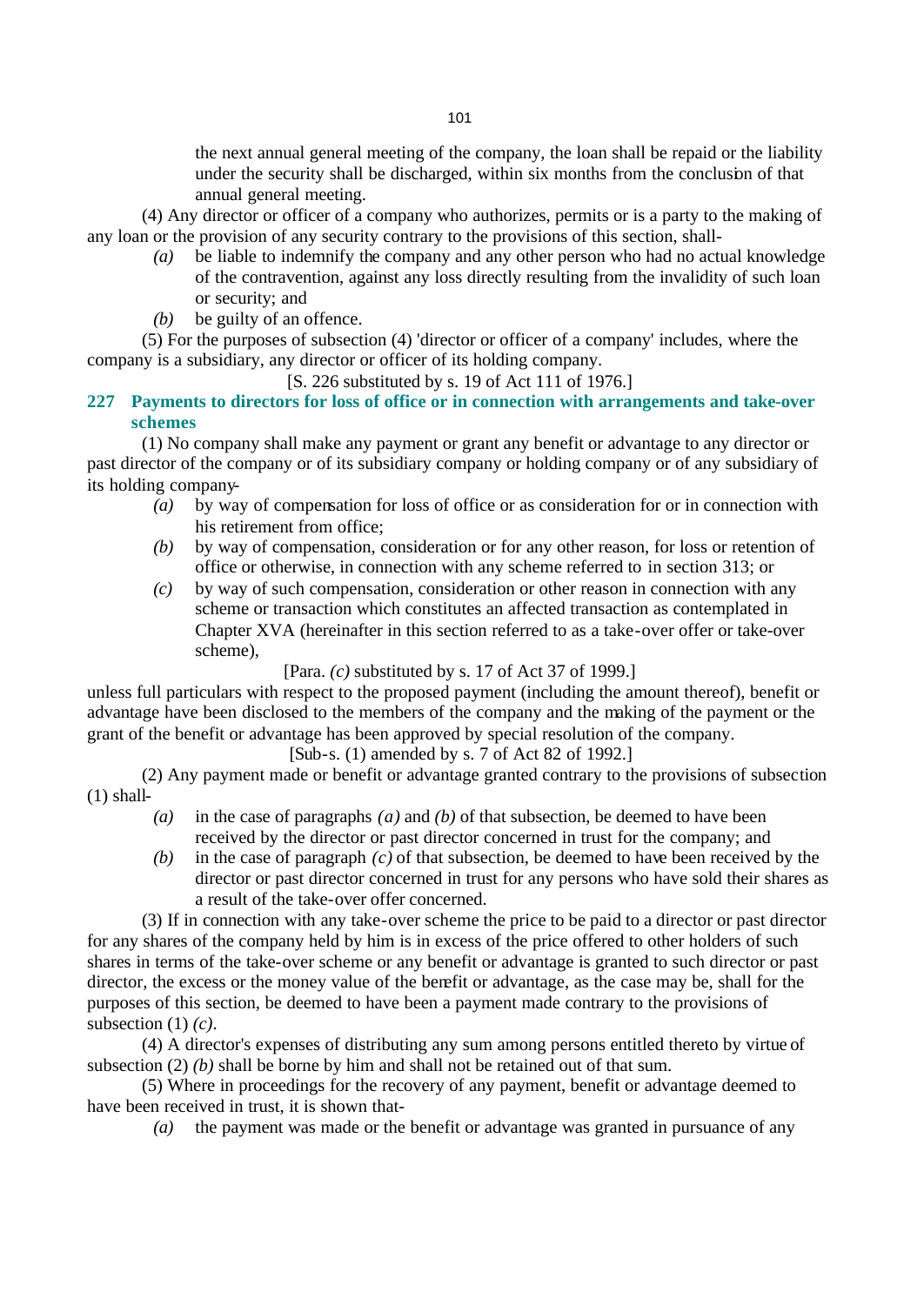arrangement entered into as part of an agreement in respect of any scheme or take-over scheme, or within one year before or two years after that agreement or the take-over offer; and

*(b)* the company, or the transferee company under any scheme or the offeror in respect of any take-over scheme was privy to that arrangement,

the payment, benefit or advantage shall be deemed, except in so far as the contrary is shown, to be one to which this section applies.

(6) The provisions of this section shall not apply with reference to any *bona fide* payment made or benefit or advantage granted by way of damages for breach of contract or by way of a pension, including any superannuation allowance, gratuity or similar payment in respect of past services.

(7) Nothing in this section shall be taken to prejudice the operation of any rule of law requiring disclosure to be made with respect to any such payments, benefits or advantages as are mentioned in this section or with respect to any other payments, benefits or advantages made or granted or to be made or granted to the directors or past directors of a company.

# **228 Disposal of undertaking or greater part of assets of company**

Cases

(1) Notwithstanding anything contained in it's memorandum or articles, the directors of a company shall not have the power, save by a special resolution of its members, to dispose of-

*(a)* the whole or the greater part of the undertaking of the company; or

*(b)* the whole or the greater part of the assets of the company.

(2) If in relation to the consolidated financial statements of a holding company, a disposal by any of its subsidiaries would constitute a disposal by the holding company in terms of subsection (1) *(a)* or *(b)*, such disposal requires a special resolution of the shareholders of the holding company.

(3) A special resolution of a company shall not be effective in approving a disposal described in subsection (1) or (2) unless it authorizes or ratifies in terms the [sic] specific transaction.

(4) An undertaking or assets of a company, and the part to be disposed of, shall be calculated for purposes of subsections (1) and (2) according to the fair value of the undertaking or assets as described in financial reporting standards.

(5) Subsections (1) to (4) shall not apply to a disposal between a wholly owned subsidiary and its holding company, or between two wholly owned subsidiaries of the same holding company.

[S. 228 amended by s. 10 of Act 35 of 1998 and substituted by s. 21 of Act 24 of 2006.] *Interests of and Dealings by Directors and Others in Shares of Company* **(ss 229-233) 229 ......**

[S. 229 amended by s. 22 of Act 64 of 1977 and repealed by s. 6 of Act 78 of 1989.] **230 to 233 inclusive ......**

[Ss. 230 to 233 inclusive repealed by s. 6 of Act 78 of 1989.] *Interests of Directors and Officers in Contracts* **(ss 234-241) 234 Duty of director or officer to disclose interest in contracts**

Cases

(1) A director of a company who is in any way, whether directly or indirectly, materially interested in a contract or proposed contract referred to in subsection (2), which has been or is to be entered into by the company or who so becomes interested in any such contract after it has been entered into, shall declare his interest and full particulars thereof as provided in this Act.

(2) The provisions of subsection (1) shall apply to any contract or proposed contract which is of significance in relation to a company's business and which is entered into or to be entered into-

- *(a)* in pursuance of a resolution taken or to be taken at a meeting of directors of a company; or
- *(b)* by a director or officer of the company who either alone or together with others has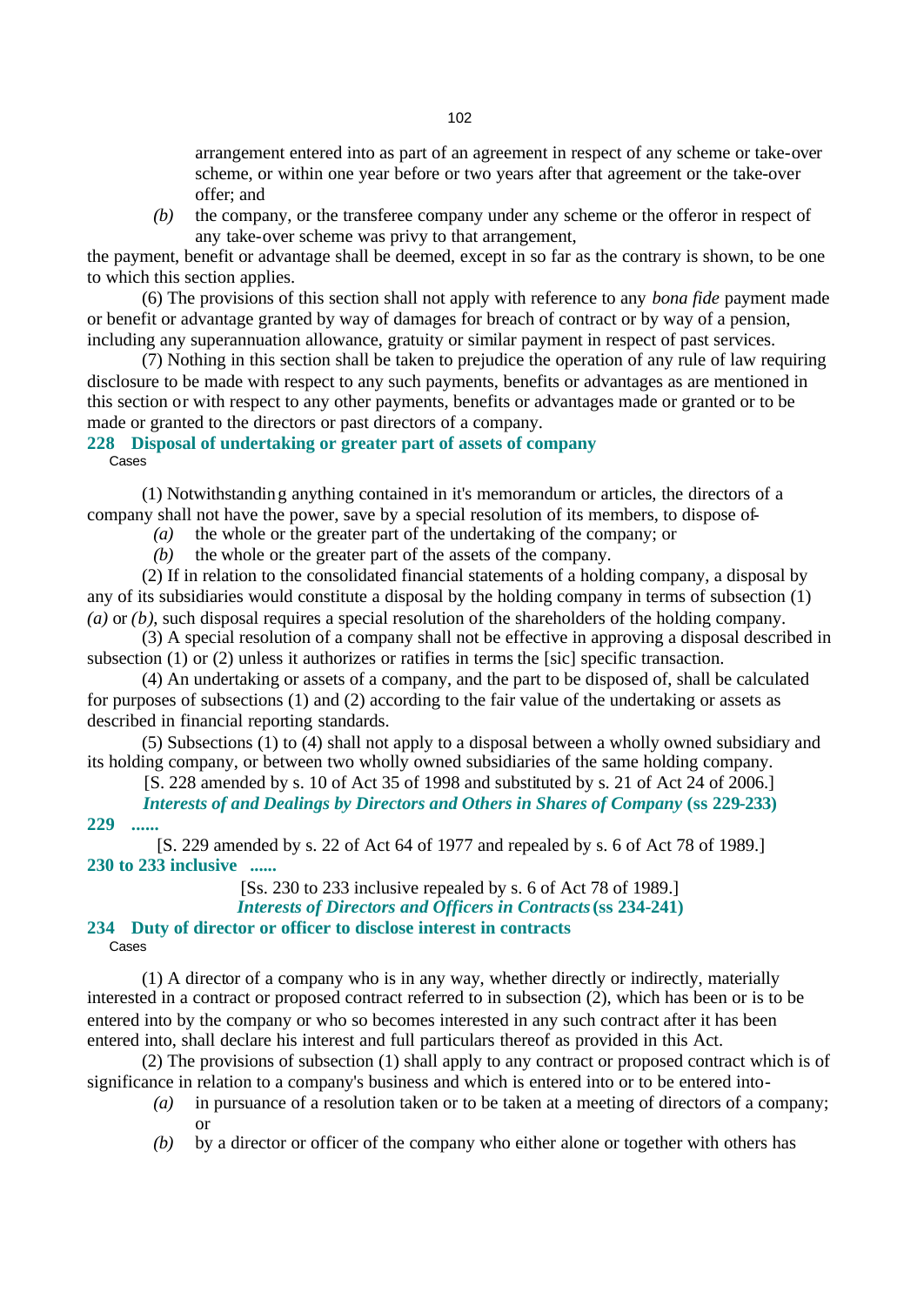been authorized by the directors of the company to enter into such contract or any contract of a similar nature.

(3) *(a)* For the purposes of subsection (1) a general notice in writing given to the directors of a company by a director thereof to the effect that he is a member of a specified company or firm and is to be regarded as interested in any contract which may after the date of the notice and before the date of its expiry be made with that company or firm, shall be deemed to be a sufficient declaration of interest in relation to any contract or proposed contract so made or to be made, if-

- (i) the nature and extent of the interest of the said director in such company or firm is indicated in the said notice; and
- (ii) at the time the question of confirming or entering into the contract in question is first considered or at the time such director becomes interested in a contract after it has been entered into, the extent of his interest in such company or firm is not greater than is stated in the notice.

*(b)* A general notice under paragraph *(a)* may from time to time be amended and shall not be effective beyond the end of the financial year of the company but may from time to time be renewed.

(3A) For the purposes of subsection (3) **'firm'** means a corporation as defined in section 1 of the Close Corporations Act, 1984 (Act 69 of 1984), or any other body corporate, association, syndicate, partnership or trust that has as its object the acquisition of gain.

[Sub-s. (3A) inserted by s. 11 of Act 35 of 1998.]

(4) Any director or officer of a company who fails to comply with any provision of this section, shall be guilty of an offence.

(5) Nothing in this section shall be taken to prejudice the operation of any rule of law restricting directors of a company from having any interest in contracts with the company.

## **235 Manner of and time for declaration of interest**

(1) No declaration of interest by a director under section 234 shall be of any effect unless it is made at or before the meeting of directors at which the question of confirming or entering into the contract is first taken into consideration and, if in writing, is read out to the meeting or each director present states in writing that he has read such declaration.

(2) If for any reason it is not possible for a director to make any such declaration at or before a particular meeting of directors, he may make it at the first meeting of directors held thereafter at which it is possible for him to do so and shall in that event state the reason why it was not possible to make it at such particular meeting.

### **236 Written resolution where director interested**

Subject to the provisions of section 36 and notwithstanding any provision in the articles of a company permitting the taking of a resolution by way of a written resolution signed by directors, no such resolution which concerns contracts or proposed contracts referred to in section 234 shall be valid unless the provisions of that section and section 235 are complied with.

## **237 Disclosure by interested director or officer acting for company**

(1) A director or officer referred to in section 234 (2) *(b)* who is in any way, whether directly or indirectly, materially interested in any proposed contract to be entered into by him on behalf of the company, shall, before entering into such contract, declare his interest and the full particulars thereof at a meeting of directors as prescribed by section 235, and shall not enter into such contract unless and until a resolution has been passed by the directors approving thereof.

(2) Any such officer who becomes materially interested in any contract entered into by him on behalf of the company after it was entered into, shall forthwith declare his interest and the full particulars thereof by a written notice given to the directors.

(3) A notice referred to in subsection (2) may be delivered to the secretary of the company, if the company has a secretary, and the secretary shall forthwith transmit it to the directors for whom it is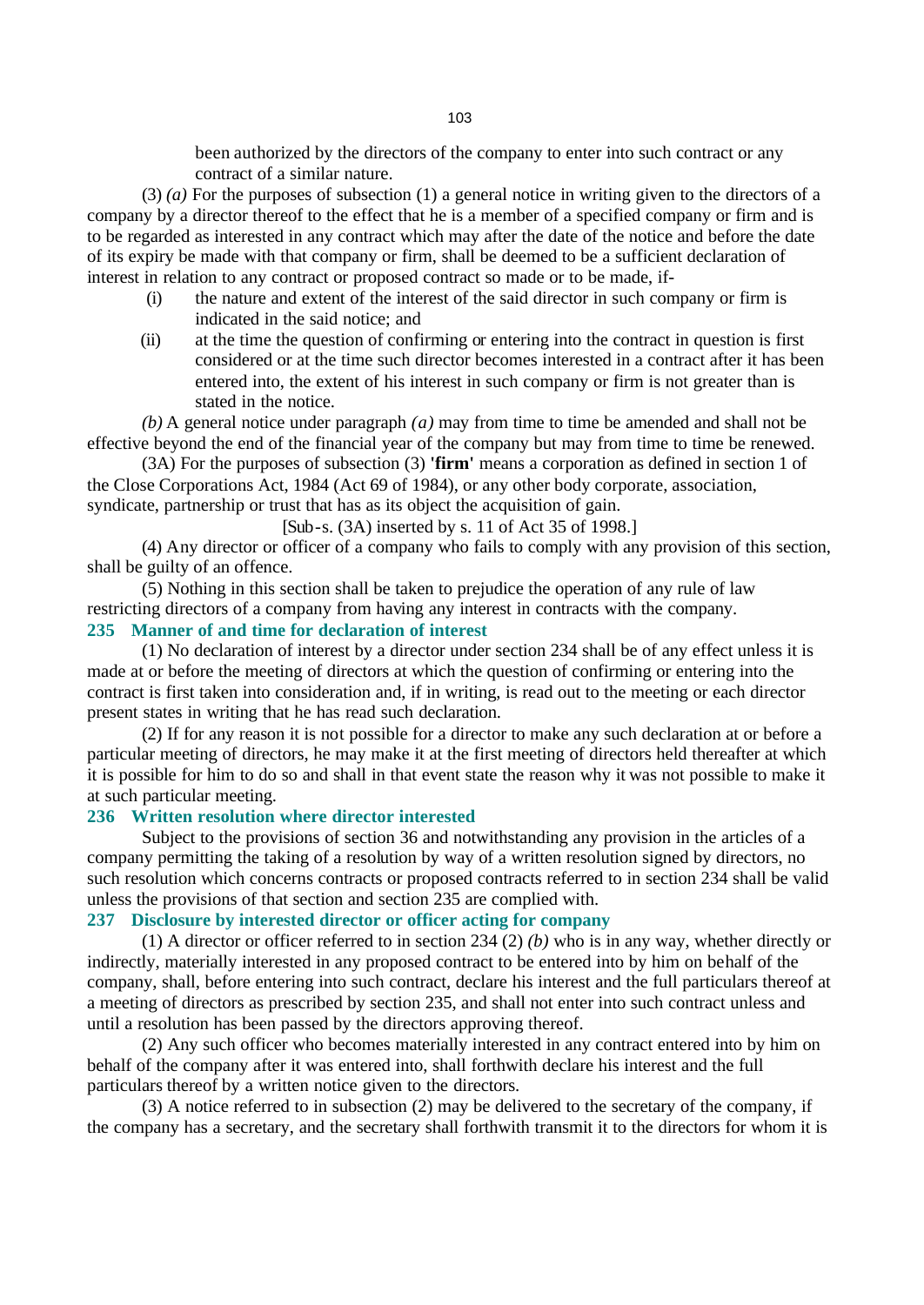intended.

(4) Nothing in this section shall be taken to prejudice the operation of any rule of law restricting an officer of a company from having an interest in contracts with the company.

(5) Any director or officer of a company who fails to comply with any provision of this section, shall be guilty of an offence.

## **238 When particulars of interest to be stated in notice of meeting**

(1) If a director of a company is in any way, whether directly or indirectly, materially interested in a contract or proposed contract which is placed before the company at any meeting thereof for confirmation or authorization, the notice convening any such meeting shall state the full particulars of the interest in such contract of the director concerned.

(2) A company which fails to comply with the provisions of subsection (1) and any director who is a party to such failure, shall be guilty of an offence.

### **239 Minuting of declarations of interest**

Cases

(1) Every declaration of interest made under section 234, 235 or 237 (1) shall be recorded in the minutes of the meeting of directors at which the declaration is made, and any declaration of interest by an officer under section 237 (2) shall be recorded in the minutes of the first meeting of directors held after the date of that declaration.

(2) Where any such declaration is made in writing, the company shall, unless copies of the minutes are circulated to the directors, cause the minute recording the declaration to be read out at the first meeting of directors held after the meeting in the minutes of which the declaration was recorded.

(3) Any company which fails to comply with any provision of this section, shall be guilty of an offence.

### **240 Register of interests in contracts of directors and officers and inspection thereof**

(1) Every company shall keep at its registered office or at the office where it is made up a register of interests in contracts in one of the official languages of the Republic, and shall enter therein the particulars of any declarations of interest made under section 234, 235 or 237, including any amendments under section 234 (3) *(b)*.

(2) The provisions of section 110 as to the place where the register of members of a company shall be kept and of section 113 as to the inspection of and copies of or extracts from that register, shall apply *mutatis mutandis* to the register to be kept under this section.

## **241 Duty of auditor as to register of interests in contracts**

The auditor of any company shall satisfy himself that the register of interests in contracts has been kept as required by section 240 and that every declaration of interest recorded therein has been minuted as required by section 239.

#### *Proceedings at Meetings of Directors* **(ss 242-246) 242 Keeping of minutes of directors' and managers' meetings** Cases

(1) The directors of a company shall cause minutes in one of the official languages of the Republic of all proceedings of meetings of directors or managers to be entered in one or more books to be kept for that purpose at the registered office of the company or at the office where such minutes are made up.

(2) Any resolution of directors or managers of a company in the form of a written resolution signed by the directors or managers shall be deemed to be a minute of a meeting and shall be entered in the book or books provided for in subsection (1) and be noted by the next following meeting of directors or managers.

(3) For the purposes of this section loose leaves of paper shall not be deemed to constitute a minute book unless they are bound together permanently without means provided for the withdrawal or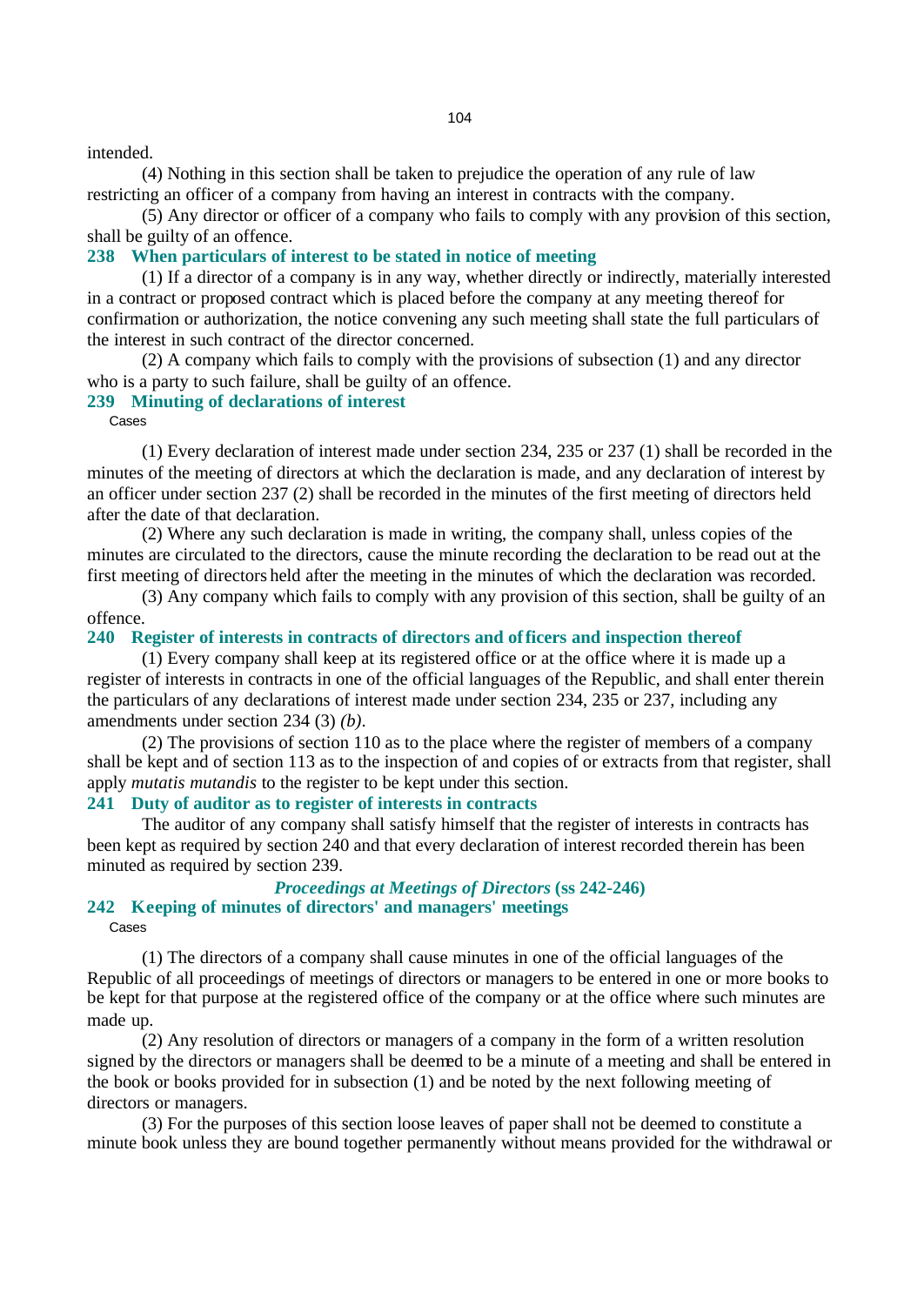insertion of leaves, and the pages or leaves are consecutively numbered.

(4) The minutes of any meeting of the directors or managers of a company purporting to be signed by the chairman of that meeting or by the chairman of the next succeeding meeting shall be evidence of the proceedings at that meeting.

(5) If default is made in complying with any requirement of subsection (1), (2) or (3), the company, and any director, manager or officer of the company who knowingly is a party to the default, shall be guilty of an offence.

## **243 Validity of proceedings at meetings of directors or managers**

Where minutes have been kept in accordance with the provisions of section 242 of the proceedings at any meeting of directors or managers of a company, the meeting shall be deemed to have been duly held and convened and all proceedings had thereat to have been duly had, and all appointments of directors, managers, officers or auditors of the company shall be deemed to be valid, until the contrary is proved.

### **244 When resolution at adjourned directors' or managers' meeting effective**

Any resolution passed at an adjourned meeting of directors or managers of a company shall for all purposes be treated as having been passed on the date on which it was in fact passed.

## **245 Directors' and managers' meetings: attendance register**

(1) Every director of a company present at any meeting of directors, and every manager thereof present at any meeting of managers, shall at the meeting sign his name under the date of the meeting in a book complying with the provisions of section 242 (3) to be kept for that purpose.

(2) Such book shall be kept at the registered office of the company or at the office where it is made up and shall during business hours be open to inspection by any member of the company without charge.

(3) Any company, director or manager who fails to comply with any provision of this section, shall be guilty of an offence.

## **246 Duty of auditor as to minute books and attendance register**

The auditor of a company shall satisfy himself that a minute book or books and an attendance register are kept by the company in the form prescribed by sections 242 and 245.

## *Indemnity and Relief of and Offences by Directors and Others* **(ss 247-251)**

### **247 Exemption from or indemnity against liability of directors, officers or auditors of a company**

(1) Subject to the provisions of subsection (2), any provision, whether contained in the articles of a company or in any contract with a company, and whether expressed or implied, which purports to exempt any director or officer or the auditor of the company from any liability which by law would otherwise attach to him in respect of any negligence, default, breach of duty or breach of trust of which he may be guilty in relation to the company or to indemnify him against any such liability, shall be void: Provided that this subsection shall not be applicable to insurance taken out and kept by the company as indemnification against any liability of any director or officer towards the company in respect of any negligence, default, breach of duty or breach of trust.

[Sub-s. (1) amended by s. 12 of Act 35 of 1998.]

(2) The provisions of subsection (1) shall not be construed as prohibiting a company from indemnifying any director, officer or auditor in respect of any liability incurred by him in defending any proceedings, whether civil or criminal, in which judgment is given in his favour or in which he is acquitted or in respect of any such proceedings which are abandoned or in connection with any application under section 248 in which relief is granted to him by the Court.

### **248 Relief of directors and others by Court in certain cases**

Cases

(1) If in any proceedings for negligence, default, breach of duty or breach of trust against any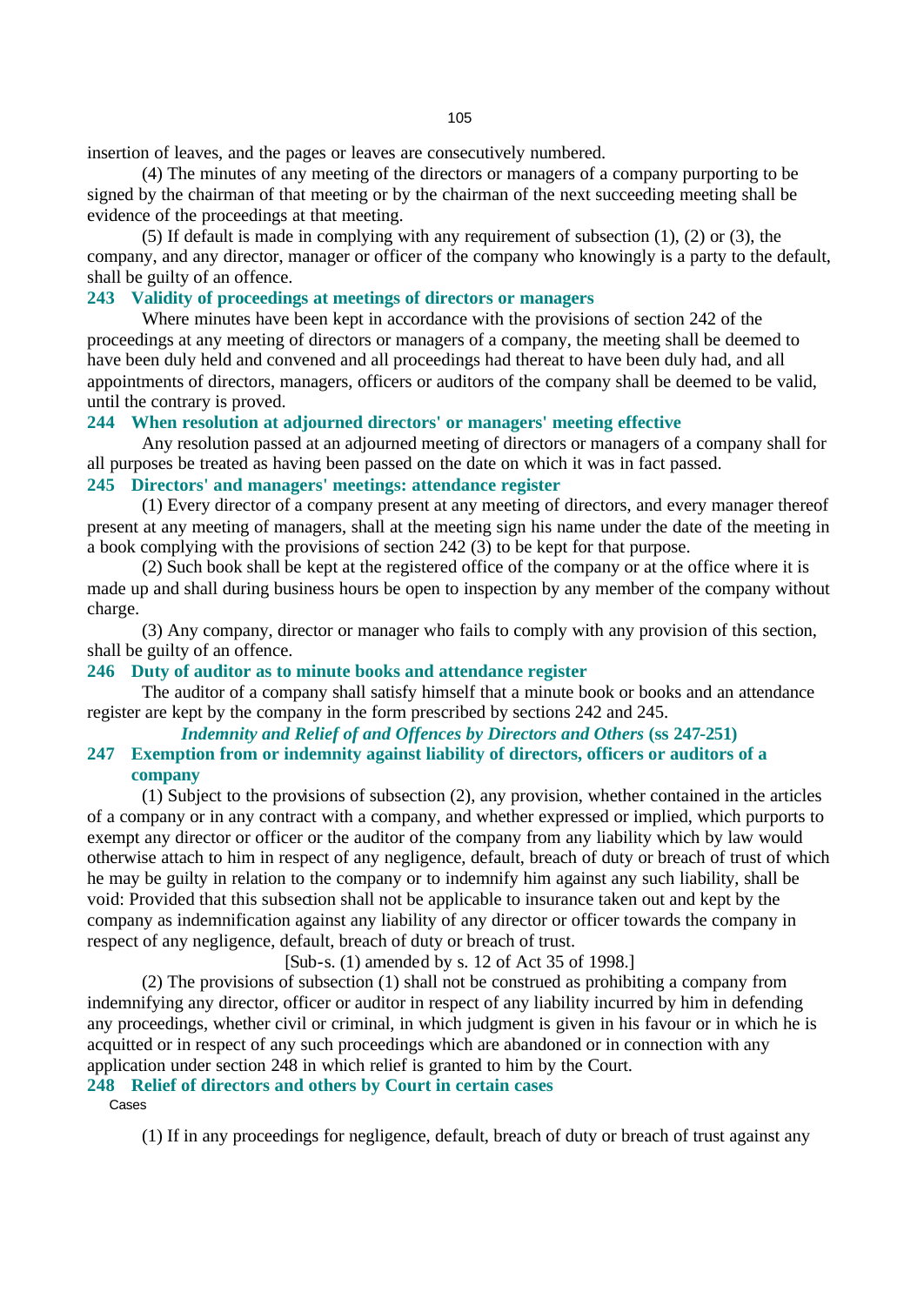director, officer or auditor of a company it appears to the Court that the person concerned is or may be liable in respect of the negligence, default, breach of duty or breach of trust, but that he has acted honestly and reasonably, and that, having regard to all the circumstances of the case, including those connected with his appointment, he ought fairly to be excused for the negligence, default, breach of duty or breach of trust, the Court may relieve him, either wholly or partly, from his liability on such terms as the Court may think fit.

(2) Any such director, officer or auditor who has reason to apprehend that any claim will be made against him in respect of any negligence, default, breach of duty or breach of trust, may apply to the Court for relief, and the Court shall on any such application have the same powers to grant relief as are by subsection (1) conferred upon it with reference to proceedings referred to in that subsection. **249 False statements and evidence**

(1) Any person who in any statement, return, report, certificate, financial statement or other document required by or for the purposes of any provision of this Act, whether in non-electronic or electronic format, makes a statement which is false in any material particular, knowing it to be false, shall be guilty of an offence.

[Sub-s. (1) substituted by s. 24 of Act 35 of 2001.]

(2) Any person who on examination on oath or affirmation in terms of this Act or in any affidavit or deposition in or about any matter arising under this Act wilfully gives false evidence, shall be guilty of an offence and liable on conviction to the penalties prescribed by law for perjury. **250 Falsification of books and records**

(1) Any director or officer of a company or any other person who conceals, destroys, mutilates, falsifies or makes any false entry in or, with the intent to defraud or deceive, makes any erasure in any book (including any minute book), register, document, financial record or financial statement of any company, irrespective of whether it is or has been kept in electronic format, shall, subject to the provisions of subsection (2), be guilty of an offence.

 $[Sub-s. (1)$  substituted by s. 25 of Act 35 of 2001.]

(2) It shall be a defence to any charge under subsection (1) of concealing, mutilating, falsifying or making a false entry or erasure in any book, register, document, financial record or financial statement to prove that the accused had no intention either to defraud or to conceal any offence or any conduct which he believed might constitute an offence or render any person liable to any penalty or civil obligation.

#### **251 False statement by directors and others**

(1) Every director or officer of a company or accountant employed by or auditor of a company or any other person employed generally or engaged for any special work or service by the company who makes, circulates or publishes or concurs in making, circulating or publishing any certificate, written statement, report or financial statement in relation to any property or affairs of the company which is false in any material particular, shall, subject to the provisions of subsection  $(2)$ , be guilty of an offence.

(2) In any prosecution under subsection (1) it shall be a defence to prove that the person charged had, after reasonable investigation, reasonable grounds to believe and did believe that the certificate, written statement, report or financial statement was true, and that there was no omission to state any material fact necessary to make the statement as drafted not misleading.

#### **CHAPTER IX**

## **REMEDIES OF MEMBERS (ss 252-268)**

*Relief from Oppression* **(s 252)**

**252 Member's remedy in case of oppressive or unfairly prejudicial conduct**

Cases

(1) Any member of a company who complains that any particular act or omission of a company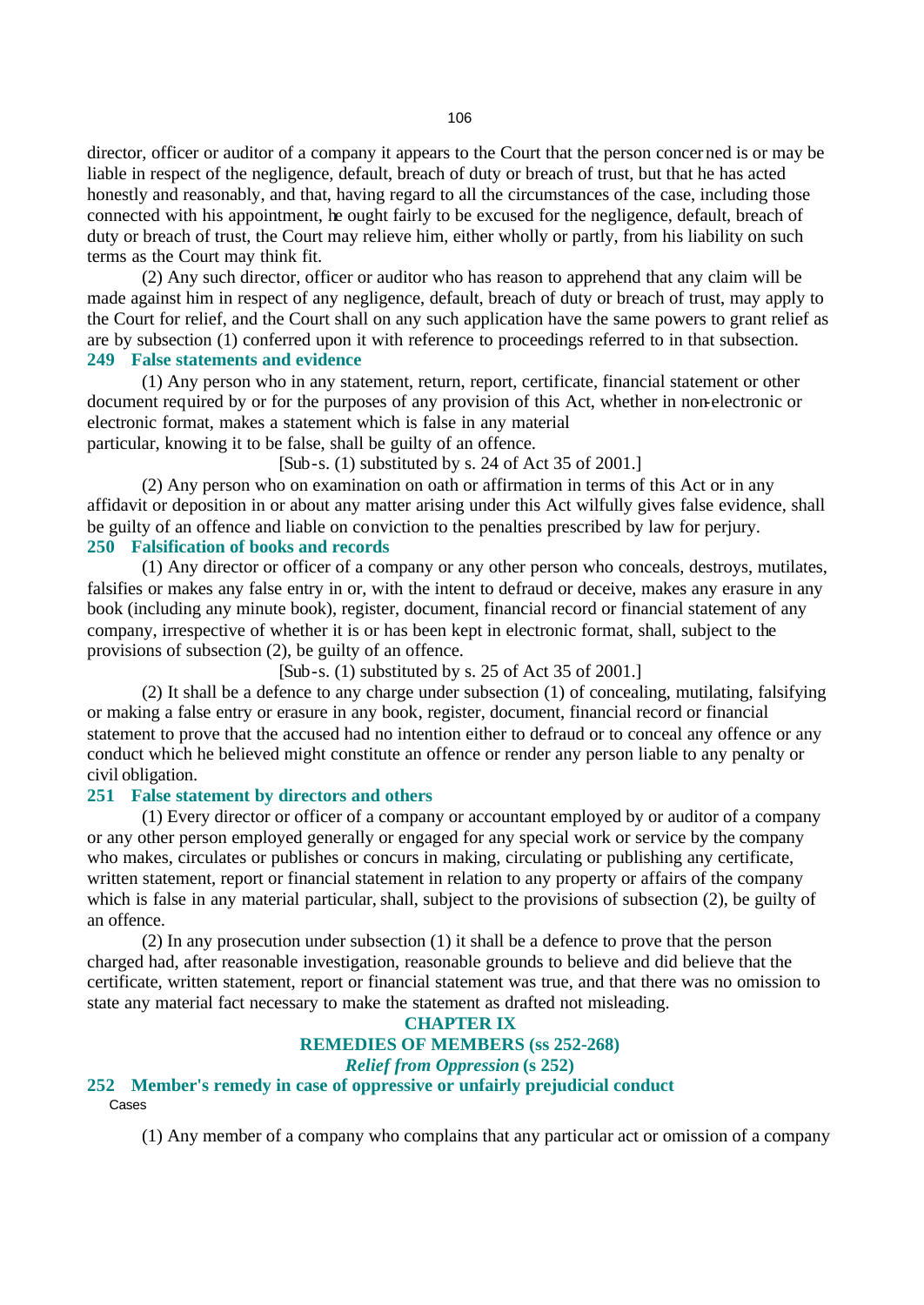is unfairly prejudicial, unjust or inequitable, or that the affairs of the company are being conducted in a manner unfairly prejudicial, unjust or inequitable to him or to some part of the members of the company, may, subject to the provisions of subsection (2), make an application to the Court for an order under this section.

(2) Where the act complained of relates to-

- *(a)* any alteration of the memorandum of the company under section 55 or 56;
- *(b)* any reduction of the capital of the company under section 83;
- *(c)* any variation of rights in respect of shares of a company under section 102; and
- *(d)* a conversion of a private company into a public company or of a public company into a private company under section 22,

an application to the Court under subsection (1) shall be made within six weeks after the date of the passing of the relevant special resolution required in connection with the particular act concerned.

(3) If on any such application it appears to the Court that the particular act or omission is unfairly prejudicial, unjust or inequitable, or that the company's affairs are being conducted as aforesaid and if the Court considers it just and equitable, the Court may, with a view to bringing to an end the matters complained of, make such order as it thinks fit, whether for regulating the future conduct of the company's affairs or for the purchase of the shares of any members of the company by other members thereof or by the company and, in the case of a purchase by the company, for the reduction accordingly of the company's capital, or otherwise.

(4) Where an order under this section makes any alteration or addition to the memorandum or articles of a company-

- *(a)* the alteration or addition shall, subject to the provisions of paragraph *(b)*, have effect as if it had been duly made by specia l resolution of the company; and
- *(b)* the company shall, notwithstanding anything contained in this Act, have no power, save as otherwise provided in the order, to make any alteration in or addition to its memorandum or articles which is inconsistent with the order, except with the leave of the Court.

(5) *(a)* A copy of any order made under this section which alters or adds to or grants leave to alter or add to the memorandum or articles of a company shall, within one month after the making thereof, be lodged by the company in the form prescribed with the Registrar for registration.

*(b)* Any company which fails to comply with the provisions of paragraph *(a)*, shall be guilty of an offence.

## *Inquiry into Membership and Ownership of Shares and Control of Company* **(ss 253-256) 253 Power of Registrar to call for information concerning shares and members**

(1) The Registrar may from time to time by notice in writing require a company or external company to transmit to him within fourteen days after the date of such notice particulars of the transfer of any share or shares and a list of persons for the time being members of the company and of all persons who ceased to be members as from a particular date.

(2) Any company or external company which fails to comply with any requirement of the Registrar under subsection (1) and every director or officer of such company who knowingly is a party to the failure, shall be guilty of an offence.

## **254 Appointment and powers of inspectors to investigate financial interest in and control of company**

(1) The Minister may-

*(a)* when it appears to him that there is good reason to do so, appoint one or more inspectors to investigate and report to him on the membership of any company and otherwise with respect to such company for the purpose of determining the true persons who are or have been financially interested in the success or failure (real or apparent) of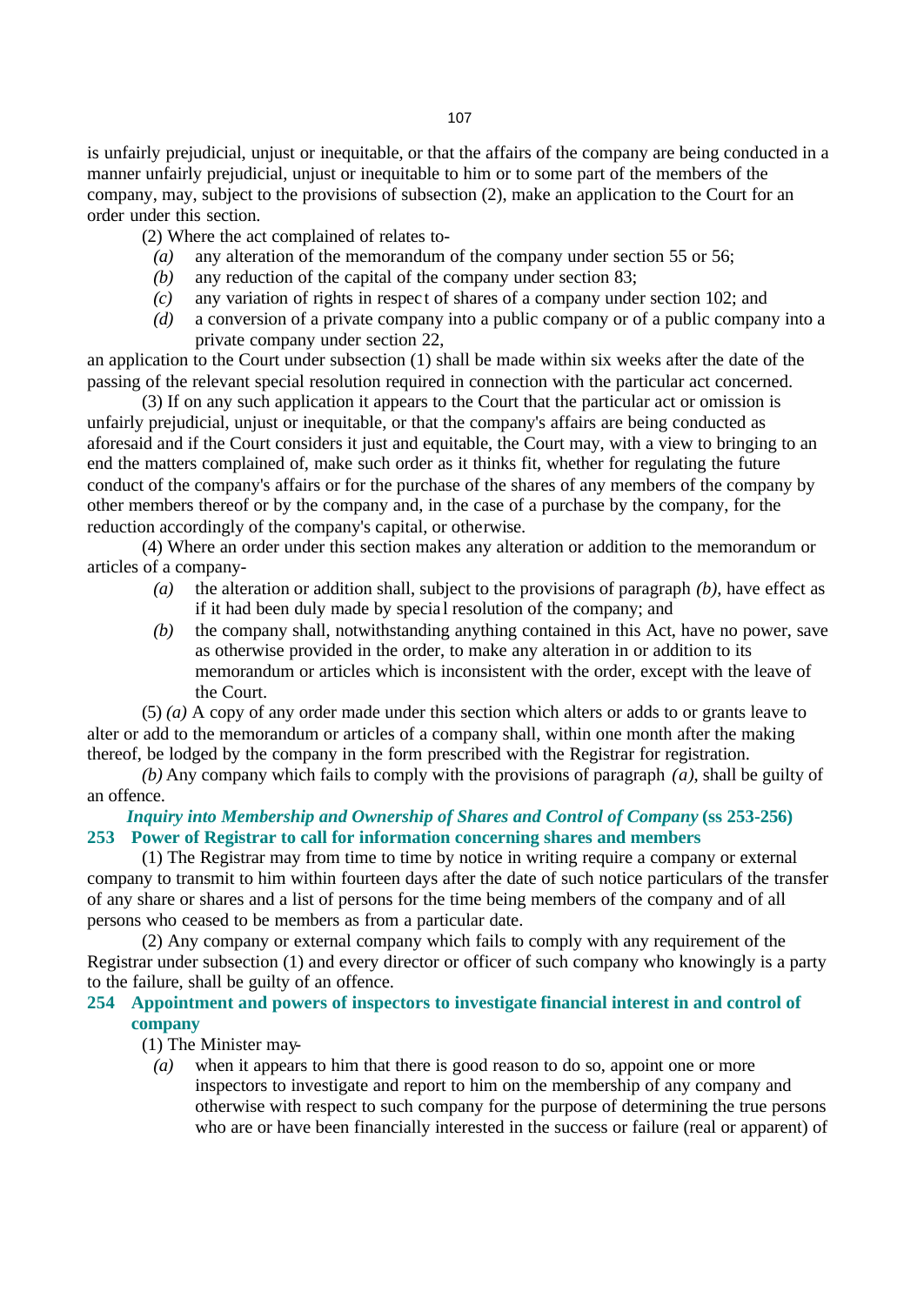the company or able to control or materially to influence the policy of the company;

*(b)* on an application complying with the requirements prescribed in section 257 in respect of an application under that section, for an investigation with respect to particular shares or debentures of a company, appoint an inspector to carry out such investigation.

(2) Any appointment of such an inspector shall define the scope of the investigation to be carried out by him, whether in respect of the matters to be investigated or the period in respect of which the investigation is to be undertaken or otherwise, and may provide for an investigation to be confined to particular shares or debentures.

(3) No application under subsection (1) *(b)* shall be refused unless the Minister is satisfied that the application is vexatious, nor shall there be excluded from the scope of the investigation by an inspector appointed in pursuance of such an application any matter which the applicant seeks to have included therein, except in so far as in the opinion of the Minister it would be unreasonable for that matter to be investigated.

(4) The powers of an inspector shall, subject to the terms of his appointment, extend to the investigation of any circumstances suggesting the existence of an arrangement or understanding which, though not legally binding, is or was observed or likely to be observed in practice and which is relevant to any matter to be investigated.

(5) The provisions of sections 259, 260 and 261 shall *mutatis mutandis* apply with reference to any investigation under this section: Provided that the Minister shall not be bound to furnish the company concerned or any other person with a copy of any report (or part thereof) by an inspector appointed under this section if there are substantial grounds in the public interest for not divulging the contents of the report or of parts thereof.

### **255 Power to require information as to persons interested in shares or debentures**

(1) When the Minister deems it necessary to investigate any interest in shares or debentures of a company, he may by written notice require-

- *(a)* any director or officer of the company; or
- *(b)* any person whom he has reason to believe-
	- (i) to have or to have had any interest in those shares or debentures; or
	- (ii) to be acting or to have acted in relation to those shares or debentures as the trustee or agent or nominee of someone having any interest therein,

to furnish the Minister in writing, within twenty-one days after the date of the said notice, with any information which he has or can reasonably be expected to obtain as to any present or past interest in those shares or debentures and the name and address of the interested person concerned and of any person who is acting or has acted on his behalf in relation to those shares or debentures.

[Sub-s. (1) substituted by s. 2 *(a)* of Act 115 of 1979.]

(2) For the purposes of this section, a person shall be deemed to have an interest in a share or debenture of a company if he has any right as against any member of or any holder of a debenture of the company in respect of dividends, interest or capital received from the company by such member or holder, or if he has any right to acquire or dispose of the share or debenture or any interest therein or to vote in respect thereof or is able materially to influence the exercise of such voting right, or if his consent is necessary for the exercise of any of the rights of a member or any other person having an interest therein, or if a member or any other person having an interest therein can be required or is accustomed to exercise his rights in accordance with his instructions, or if he is a beneficiary, of whatever nature, in relation to such share or debenture.

[Sub-s. (2) substituted by s. 2 *(b)* of Act 115 of 1979.]

(3) Any person who fails to give any information required of him under this section and which he is able to give or can reasonably obtain, or who in giving any such information knowingly or recklessly makes any statement which is false in any material particular, shall be guilty of an offence.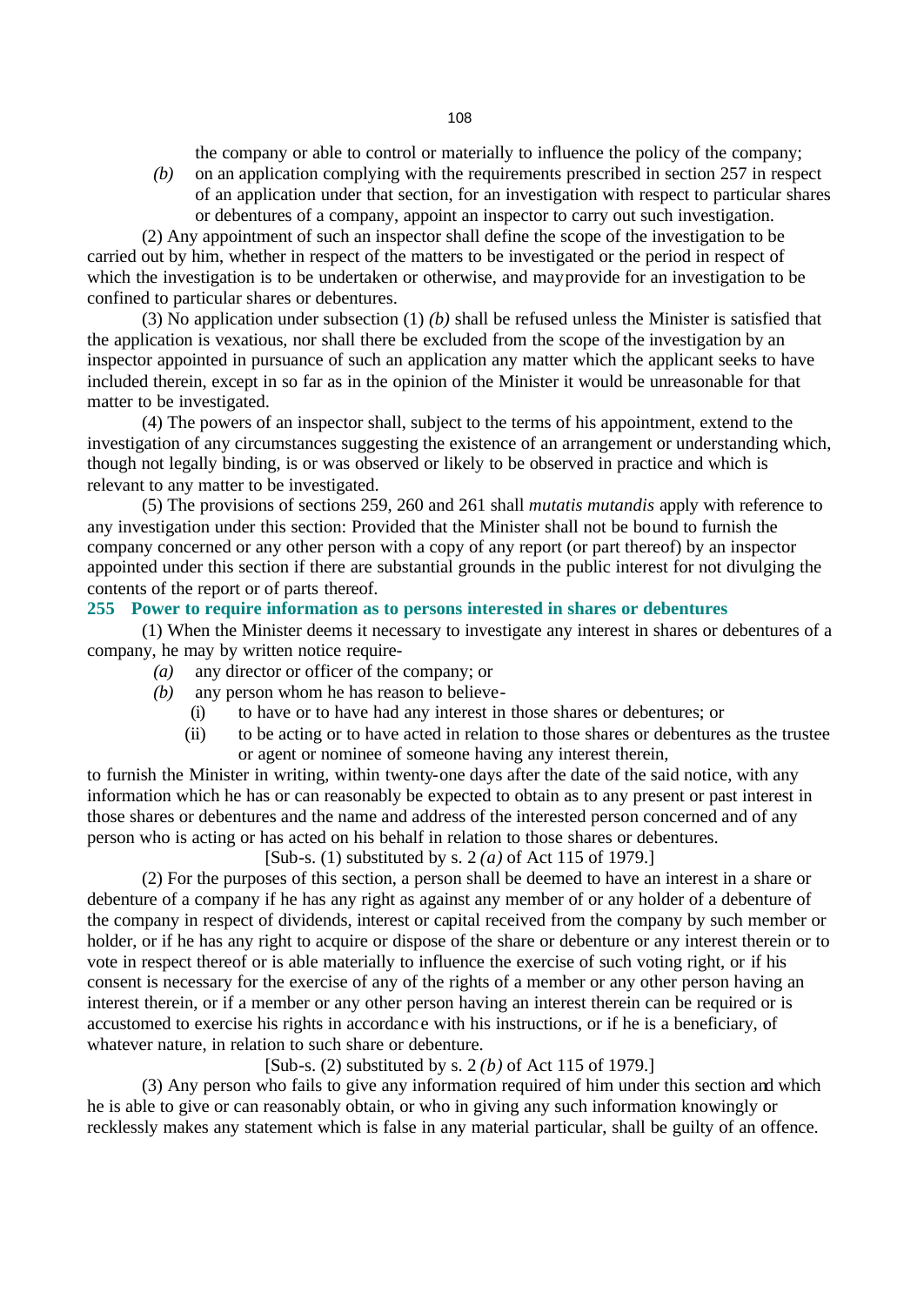#### **256 Power to impose restrictions on shares or debentures**

(1) *(a)* Where in connection with an investigation under section 254 or 255 it appears to the Minister that there is difficulty in finding out the relevant facts about any shares of a company (whether issued or to be issued), and that the difficulty is due wholly or mainly to the unwillingness of the persons concerned or any of them to assist in the investigation, the Minister may by notice published in the *Gazette* and served by post upon the company at its registered office declare that the shares shall as from the date of publication of the notice in the *Gazette* be subject to the restrictions imposed by this section.

*(b)* The Minister may in like manner withdraw or amend such notice.

- (2) As long as any such notice is in force-
	- *(a)* any transfer of the shares to which it relates or, in the case of unissued shares, any transfer of the right to be issued therewith or any issue thereof, shall be void;
	- *(b)* no voting rights shall be exercisable in respect of such shares;
	- *(c)* no further shares shall be issued in pursuance of any right attached to such shares or in pursuance of any offer made to the holder thereof; and
	- *(d)* except in a winding-up, no payment shall be made of any sums due from the company in respect of such shares, whether in respect of capital or otherwise.

(3) Where the Minister has by any such notice declared that shares shall be subject to the said restrictions, or refuses to withdraw or amend any such notice, any person aggrieved thereby may apply to the Court, and the Court may, if it sees fit, direct that the shares shall cease to be subject to the said restrictions or to any one or more of them.

(4) Any notice of the Minister or order of the Court directing that shares shall cease to be subject to any of the restrictions referred to in subsection (2), which is expressed to be made with a view to permitting a transfer of those shares, may continue the restrictions referred to in paragraphs *(c)* and *(d)* of that subsection, either in whole or in part, in so far as they relate to any right acquired or offer made before the transfer.

(5) Any person who-

- *(a)* exercises or purports to exercise any right to dispose of any shares which to his knowledge are subject to the restrictions mentioned in subsection (2) or of any right to be issued with any such shares; or
- *(b)* votes in respect of any such shares, whether as holder or proxy, or appoints a proxy to vote in respect thereof; or
- *(c)* being the holder of any such shares, fails to give notice of their being subject to the said restrictions to any person whom he does not know to be aware of that fact, but does know to be entitled, apart from the said restrictions, to vote in respect of those shares, whether as holder or proxy,

shall be guilty of an offence.

(6) Where shares of any company are issued in contravention of the said restrictions, the company, and every director or officer who knowingly takes part in the contravention, shall be guilty of an offence.

(7) This section shall apply in relation to debentures as it applies in relation to shares.

# *Investigation into Affairs of Company* **(ss 257-262)**

# **257 Inspection of company's affairs on application of members**

(1) The Minister may appoint one or more inspectors to investigate the affairs of a company and to report thereon in such manner as he may direct-

*(a)* in the case of a company having a share capital, on the application of not less than one hundred members or of members holding not less than one-twentieth of the shares issued; and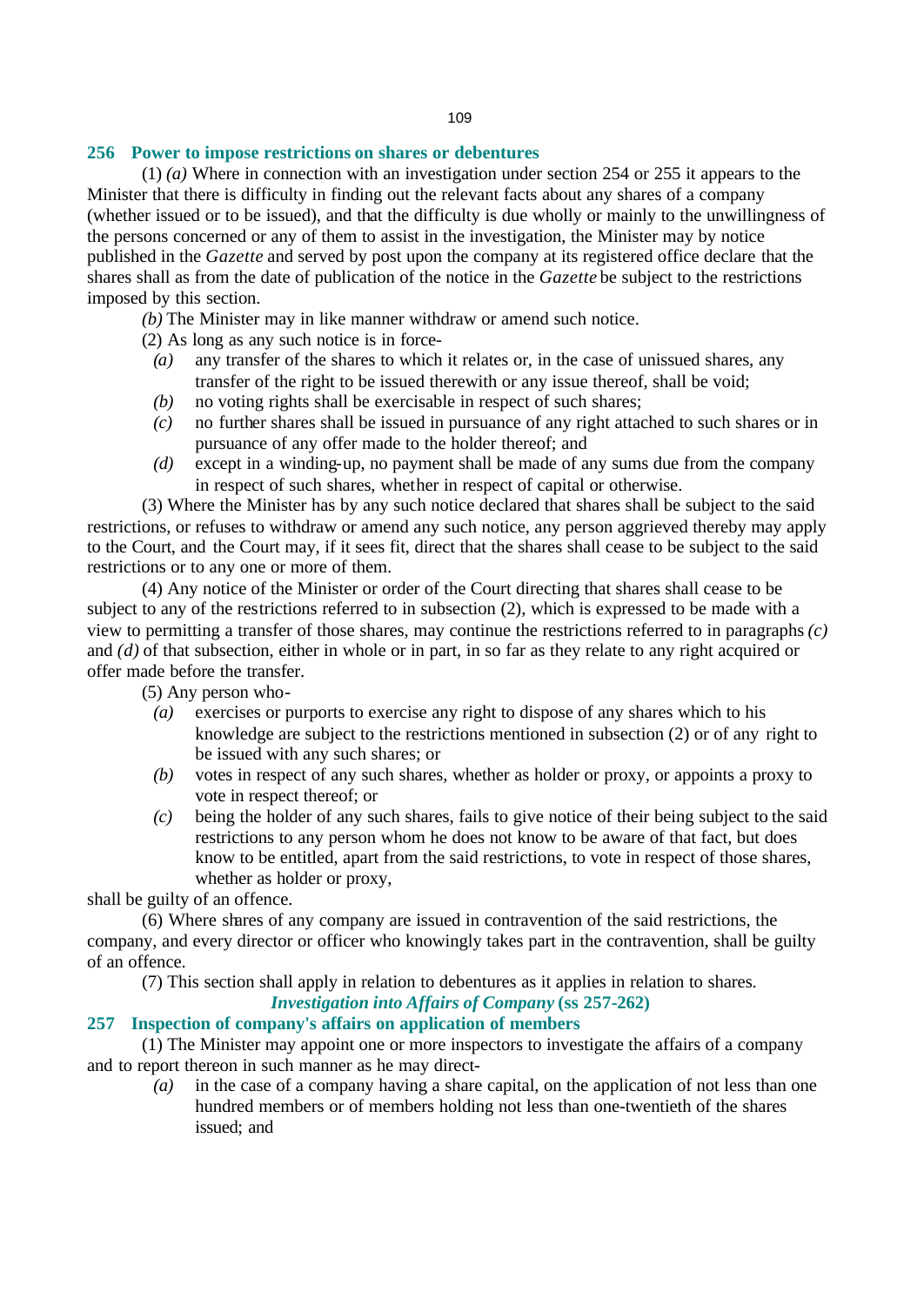*(b)* in the case of a company not having a share capital, on the application of not less than one-tenth of the number of persons on the register of members.

(2) The application shall be supported by such evidence as the Minister may require showing that the applicants have good reason for desiring an investigation, and the Minister may, before appointing an inspector on any such application, require the applicants to give security to his satisfaction in an amount not exceeding two hundred rand towards the cost of the investigation.

(3) Before appointing an inspector under subsection (1), the Minister shall, unless he is of the opinion that to do so would defeat the objects of this section, furnish in writing to the company concerned a statement setting out the substance of the complaint made and afford it a reasonable opportunity of replying thereto.

# **258 Investigation of company's affairs in other cases**

Cases

(1) When a company by special resolution resolves or the Court by order declares that the affairs of a company ought to be investigated, the Minister shall appoint one or more inspectors to investigate the affairs of such company and to report thereon, in such manner as he may direct.

(2) The Minister may appoint one or more inspectors to investigate the affairs of a company and to report thereon in such manner as he may direct, if it appears to him that there are circumstances suggesting-

- *(a)* that the business of the company is being conducted with intent to defraud its creditors or the creditors of any other person or otherwise for a fraudulent or an unlawful purpose or in a manner oppressive or unfairly prejudicial or unjust or inequitable to any part of its members or that it was formed for any fraudulent or unlawful purpose; or
- *(b)* that persons concerned with its formation or the management of its affairs have in connection therewith been guilty of any fraud, delict or other misconduct towards it or towards its members; or
- *(c)* that its members have not been given all the information with respect to its affairs they might reasonably expect.

(3) The provisions of section 257 (3) shall apply *mutatis mutandis* in respect of an investigation under this section.

#### **259 Power of inspector to conduct investigation into affairs of related companies**

(1) An inspector appointed to investigate the affairs of a company may, if he considers it necessary for the purpose, with the approval of the Minister, also investigate the affairs of any other company or other body corporate which is or has at any relevant time been the first-mentioned company's subsidiary or holding company or a subsidiary of its holding company and shall in that event report on the affairs of such other company or other body corporate so far as the results of his investigation the reof are in his opinion relevant to the investigation of the affairs of the first-mentioned company.

(2) For the purposes of subsection (1) the inspector may, with the approval of the Minister, also investigate the affairs of any individual, trust, partnership, close corporation or body corporate in which the directors or members of the company contemplated in that subsection have or had any interest in or association with and shall also report on the affairs of such individual, trust, partnership, close corporation or body corporate so far as the results of his or her investigation are relevant to the investigation of the affairs of the said company.

[Sub-s. (2) added by s. 13 of Act 35 of 1998.]

[S. 259 substituted by s. 23 of Act 64 of 1977.]

# **260 Production of documents and evidence on investigation**

Cases

(1) Any director, officer or agent of a company or other body corporate whose affairs are being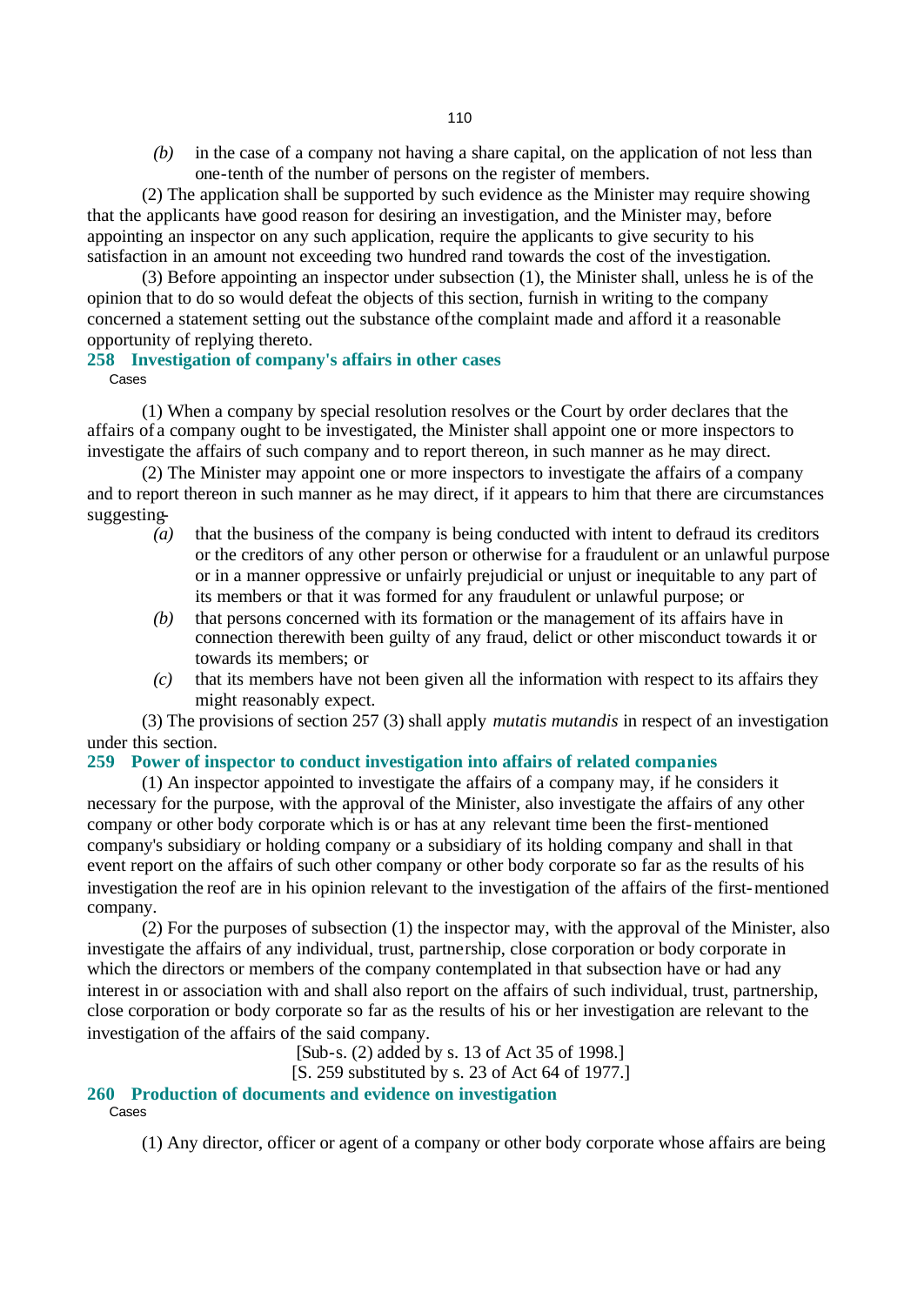investigated by an inspector under this Act, shall at the request of such inspector produce to him all books and documents of or relating to the company or other body corporate, in his custody or under his control, and afford the inspector such assistance within his power in connection with the investigation as the inspector may require.

(2) An inspector may for the purpose of any investigation conducted by him-

- *(a)* summon any director, officer, employee, member or agent of the company or other body corporate to appear before him at a time and place specified in the summons, to be interrogated or to produce any book or document so specified;
- *(b)* administer an oath to or accept an affirmation from any person appearing before him in pursuance of a summons, and interrogate such person and require him to produce any such book or document;
- *(c)* retain for examination any book or document produced to him in pursuance of a summons for a period not exceeding two months or for such further period or periods as the Registrar may on good cause shown, permit.

(3) A summons for the attendance of any person before an inspector or for the production to him of any book or document may be in such form as the inspector may determine, shall be signed by the inspector, and shall be served in the same manner as a subpoena in a criminal case issued by a magistrate's court.

(4) Any person duly summoned to appear before an inspector who without sufficient cause-

- *(a)* fails to attend at the time and place specified in the summons or to remain in attendance until excused by the inspector from further attendance; or
- *(b)* refuses upon being required to do so by the inspector, to take an oath or to affirm as a witness or refuses or fails to produce any book or document which he has been required to produce or to answer fully and satisfactorily to the best of his knowledge and belief all questions put to him by the inspector concerning the affairs of the company or other body corporate whose affairs are being investigated, whether or not the answer is likely to incriminate him,

shall be guilty of an offence: Provided that, save as otherwise provided in this subsection, in connection with the interrogation of any such person, or the production of any such book or document, the law relating to privilege, as applicable to a witness subpoenaed to give evidence or to produce any book or document before a court of law, shall apply.

(5) *(a)* If an inspector considers it necessary for the purposes of his investigation that a person whom he has no power to examine on oath should be so examined, he may apply to the Court for an order calling upon such person to appear before it for examination and the Court may thereupon if it thinks fit order that person to attend before it to be examined on oath on any matter relevant to the investigation, and on any such examination-

- (i) the inspector may take part therein either personally or by attorney or counsel;
- (ii) the Court may put such questions to the person examined as the Court thinks fit;
- (iii) the person examined shall answer all such questions as the Court may put or allow to be put to him.

*(b)* Notes of the examination shall be taken down in writing and shall be read over to or by and signed by the person examined, and may thereafter be used in evidence against him.

*(c)* The Court may allow the person examined such costs as in its discretion it may think fit, and any costs so allowed shall be paid as part of the costs of the investigation.

(6) In this section-

*(a)* any reference to a director, officer, employee, member or agent of a company or other body corporate, includes a reference to a past director, officer, employee, member or agent of such company or other body corporate; and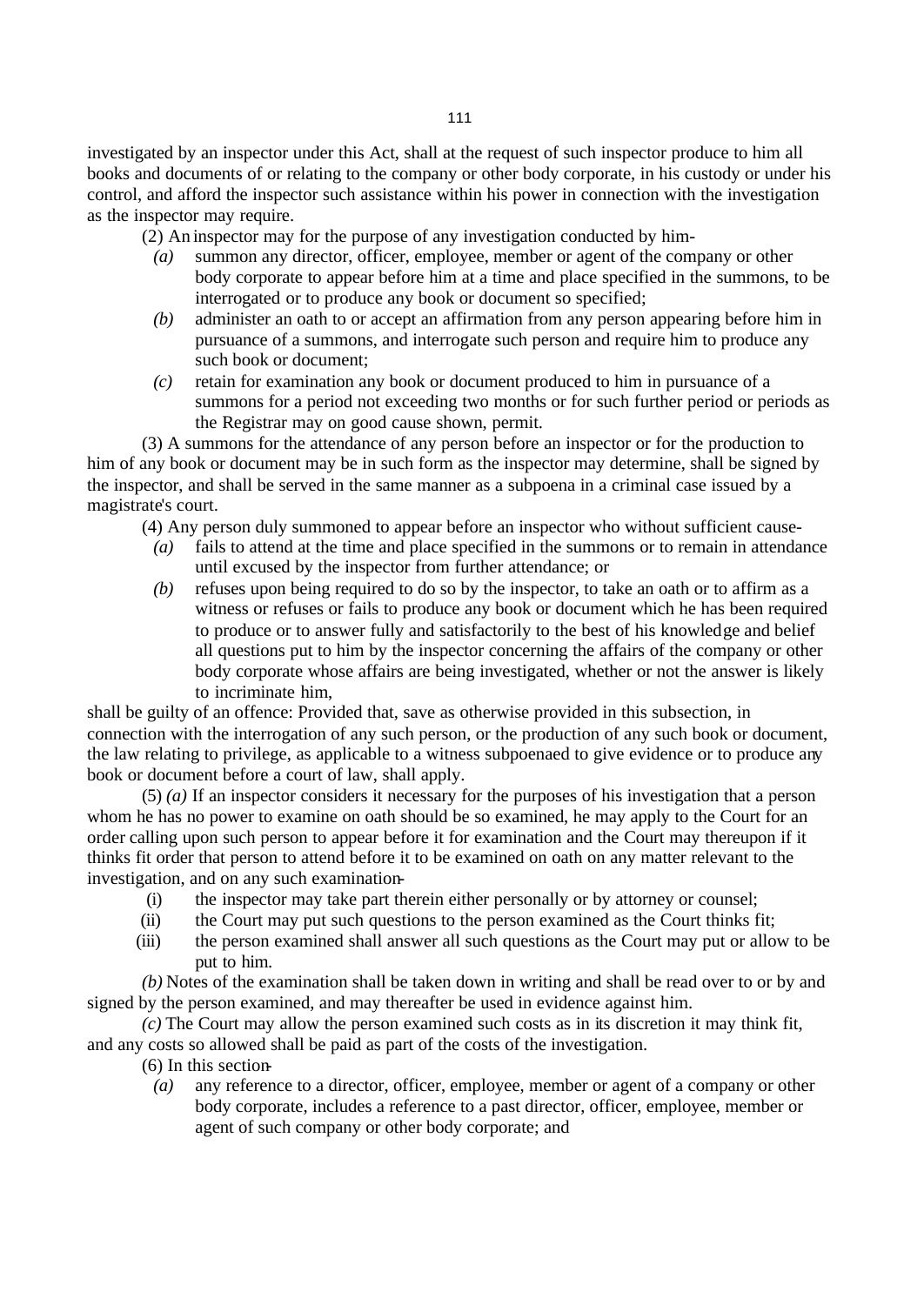*(b)* any reference to an agent of a company or other body corporate, includes a reference to the bankers, attorneys and auditor of the company or other body corporate.

(7) Any person examined under this section may at his own cost employ an attorney with or without counsel, who shall be at liberty to put to him such questions as the inspector or the Court may deem just for the purpose of enabling him to explain or qualify any answers given by him. **261 Inspector's report**

Cases

(1) *(a)* An inspector may make interim reports to the Minister in regard to any investigation conducted by him, shall make such reports if the Minister so directs, and shall on the conclusion of the investigation make a final report to the Minister.

*(b)* Any such report shall be written or printed as the Minister may direct.

(2) The Minister shall direct the Registrar-

- *(a)* to send a copy of any report made by an Inspector to the registered office of the company or other body corporate concerned;
- *(b)* to furnish a copy of such report on request and on payment of any fee that may be prescribed, to any person who is a member of the company or of any other body corporate dealt with in the report or whose interests as a creditor of the company or any such other body corporate appear to the Minister to be affected;
- *(c)* where the inspector is appointed under section 257, to furnish a copy of the report to the applicants concerned at their request; and
- *(d)* where the inspector is appointed under section 258 in pursuance of an order of the Court, to furnish a copy of the report to the Court,

and may direct the Registrar to cause any such report to be printed and published.

# **261A Preservation of secrecy**

An inspector may only disclose information acquired in the course of performing his or her duties in terms of this Act, if the disclosure is-

- *(a)* required by this Act or in terms of any other law;
	- *(b)* required by a court; or
	- *(c)* in the public interest and the Minister has authorized the disclosure in writing. [S. 261A inserted by s. 22 of Act 24 of 2006.]

#### **262 Proceedings on inspector's report**

Cases

(1) If in the case of any company or other body corporate liable to be wound up under this Act, it appears to the Minister from any such report that it is expedient so to do by reason of any circumstance referred to in section 258 (2) *(a)* or *(b)*, the Minister may, unless the company or other body corporate is already being wound up by the Court, make application for it to be so wound up if the Court thinks it just and equitable that it be wound up, or an application for an order such as is referred to in section 252 or both an application for an order that it be so wound up and an application for an order such as is referred to in the said section, and the Court may in that event make such order as it may consider appropriate.

(2) *(a)* If from any such report it appears to the Minister that proceedings ought in the public interest to be brought by any company or other body corporate dealt with by the report for the recovery of damages in respect of any fraud, delict or other misconduct in connection with the promotion or formation of that company or other body corporate or the management of its affairs, or for the recovery of any property of the company or other body corporate which has been misapplied or wrongfully retained, the Minister may bring proceedings for that purpose in the name of the company or other body corporate.

*(b)* The Minister shall indemnify the company or other body corporate against any costs or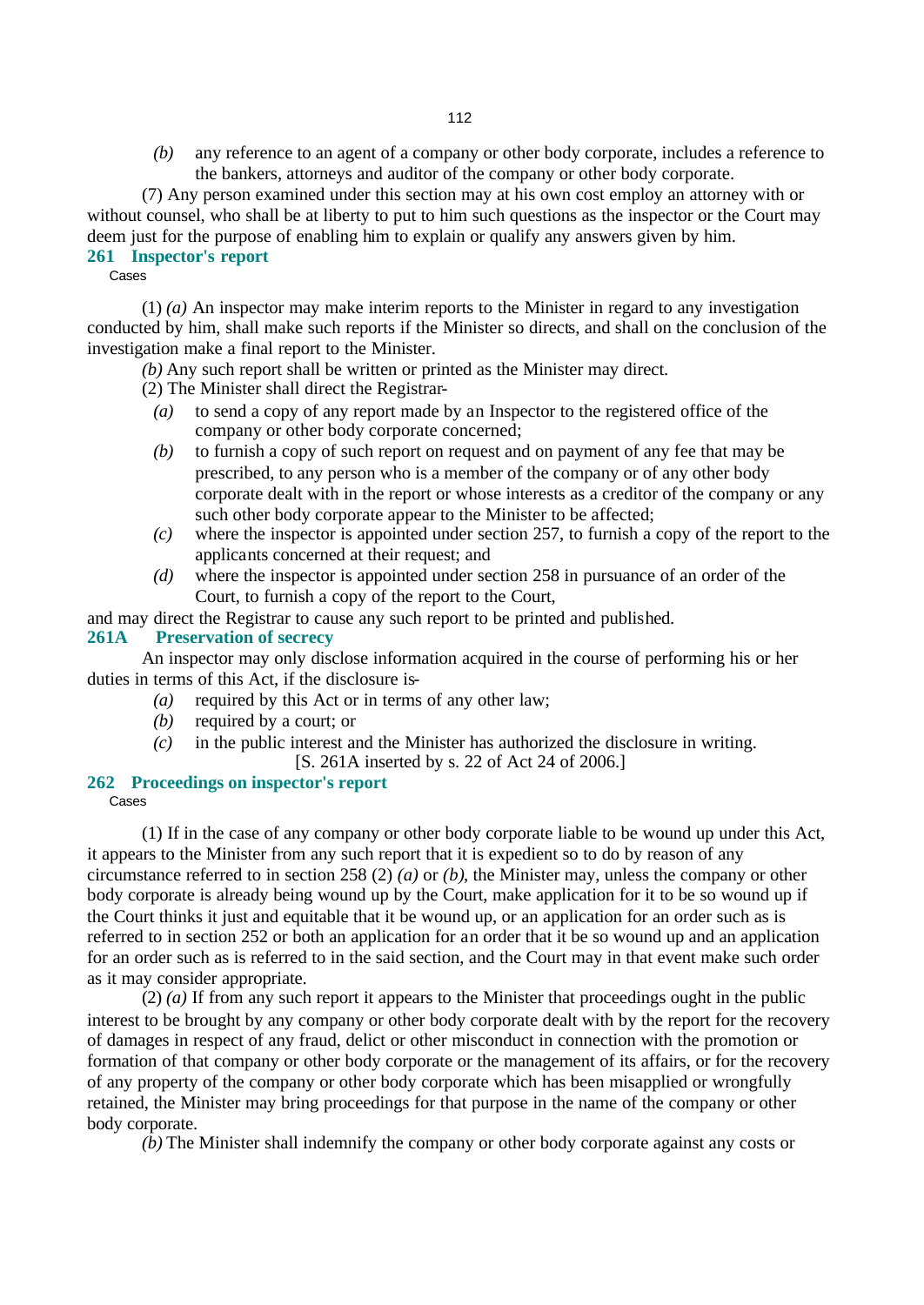# expenses incurred by it in or in connection with any proceedings brought by virtue of paragraph *(a)*.

*Matters Incidental to Investigations* **(ss 263-265)**

**263 Expenses of and incidental to investigation of company's affairs** Cases

(1) The Minister shall in the first instance defray the expenses of and incidental to an investigation under section 257 or 258, but the following persons shall, to the extent stated, be liable to repay the Minister:

- *(a)* any person convicted of an offence disclosed by the investigation or ordered to pay damages or to restore any property in proceedings instituted under section 262 (2) *(a)*, shall be liable for such amount, if any, as may be determined by the Court when convicting such person or ordering the payment of such damages or the restoration of such property;
- *(b)* in any case where no proceedings are instituted in respect of any such offence and no order for the payment of any such damages or the restoration of any such property is made-
	- (i) any body corporate whose affairs were the subject of the investigation; and
	- (ii) in the case of an investigation under section 257, the applicants concerned, shall be liable for such an amount as the Minister may in each case determine; and
- *(c)* any body corporate in whose name proceedings are instituted under section 262 (2) *(a)*, shall be liable for the balance, if any, of such expenditure not recovered under paragraph *(a)*, but not for an amount exceeding the amount or value of any property recovered in any such proceedings.

(2) The amount determined under subsection (1) *(a)* may be the full amount of the expenditure in question or such lesser amount or proportion thereof as the Court considers just.

(3) The provisions of subsection (1) *(b)* (i) shall not apply in any case where it appears from the relevant report that there was no substance in the allegations which gave rise to the investigation to which the report relates.

(4) Any amount for which a body corporate may be liable by virtue of the provisions of subsection (1) shall be a first charge on the amount or value of any property recovered in proceedings referred to in subsection (1) *(c)*.

(5) An inspector may, if he deems fit, and shall, if the Minister so directs, include in his report on any investigation a recommendation as to the amount, if any, which in his opinion should under subsection (1) *(b)* be ordered to be paid by any body corporate or the applicants referred to therein.

(6) For the purposes of this section any costs or expenses incurred by the Minister in or in connection with proceedings instituted by him under section 262 (2) *(a)*, including any amount which may become payable by him in terms of paragraph *(b)* of that subsection, shall be regarded as part of the expenditure incurred by him in respect of the investigation giving rise to such proceedings. **264 Saving in respect of attorneys and bankers**

Nothing in this Act shall be construed as requiring the disclosure to the Minister or to an inspector-

- *(a)* by an attorney of any privileged communication made to him in his capacity as such, except as respects the name and address of his client; or
- *(b)* by a banker of a ny information as to the affairs of any of his customers except-
	- (i) a company or its nominee and any other body corporate whose affairs are being investigated; and
	- (ii) any person having an interest in shares held in the name of the banker's nominee.

# **265 Report of inspectors to be evidence**

A copy of the report of any inspector appointed under this Act shall be admissible in any legal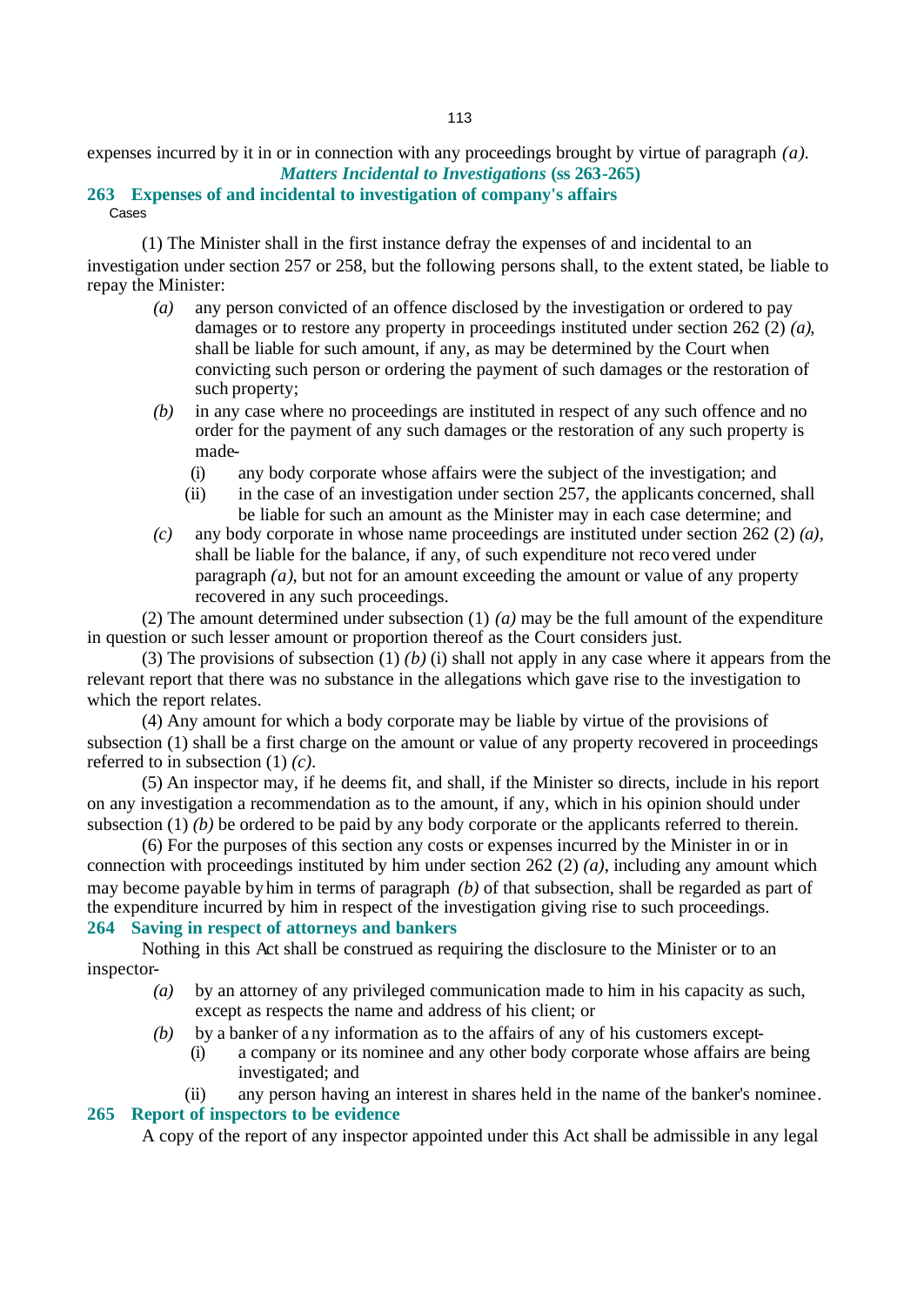proceedings as evidence of the opinion of the inspector in relation to any matter contained in the report.

#### *Proceedings on Behalf of Companies* **(ss 266-268) 266 Initiation of proceedings on behalf of company by a member** Cases

(1) Where a company has suffered damages or loss or has been deprived of any benefit as a result of any wrong, breach of trust or breach of faith committed by any director or officer of that company or by any past director or officer while he was a director or officer of that company and the company has not instituted proceedings for the recovery of such damages, loss or benefit, any member of the company may initiate proceedings on behalf of the company against such director or officer or past director or officer in the manner prescribed by this section notwithstanding that the company has in any way ratified or condoned any such wrong, breach of trust or breach of faith or any act or omission relating thereto.

(2) *(a)* Any such member shall serve a written notice on the company calling on the company to institute such proceedings within one month from the date of service of the notice and stating that if the company fails to do so, an application to the Court under paragraph *(b)* will be made.

*(b)* If the company fails to institute such proceedings within the said period of one month, the member may make application to the Court for an order appointing a *curator ad litem* for the company for the purpose of instituting and conducting proceedings on behalf of the company against such director or officer or past director or officer.

(3) The Court on such application, if it is sa tisfied-

- *(a)* that the company has not instituted such proceedings;
- *(b)* that there are *prima facie* grounds for such proceedings; and
- *(c)* that an investigation into such grounds and into the desirability of the institution of such proceedings is justified,

may appoint a provisional *curator ad litem* and direct him to conduct such investigation and to report to the Court on the return day of the provisional order.

(4) The Court may on the return day discharge the provisional order referred to in subsection (3) or confirm the appointment of the *curator ad litem* for the company and issue such directions as to the institution of proceedings in the name of the company and the conduct of such proceedings on behalf of the company by the *curator ad litem*, as it may think necessary and may order that any resolution ratifying or condoning the wrong, breach of trust or breach of faith or any act or omission in relation thereto shall not be of any force or effect.

#### **267 Powers of** *curator ad litem*

(1) A provisional *curator ad litem* appointed by the Court under section 266 (3) and a *curator ad litem* whose appointment is confirmed by the Court under section 266 (4) shall, in addition to the powers expressly granted by the Court in connection with the investigation, proceedings and enforcement of a judgment, have the same powers as an inspector under section 260, and the provisions of that section shall, subject to the provisions of subsection (2) of this section, apply *mutatis mutandis* to the provisional *curator ad litem* and to the *curator ad litem* and to the directors, officers, employees, members and agents of the company concerned.

(2) If the disclosure of any information about the affairs of a company to a provisional *curator ad litem* or a *curator ad litem* would in the opinion of the company be harmful to the interests of the company, the Court may on an application for relief by that company, if it is satisfied that the said information is not relevant to the investigation, grant such relief.

# **268 Security for costs by applicant for appointment of** *curator ad litem*

The Court may, if it appears that there is reason to believe that the applicant in respect of an application under section 266 (2) will be unable to pay the costs of the respondent company if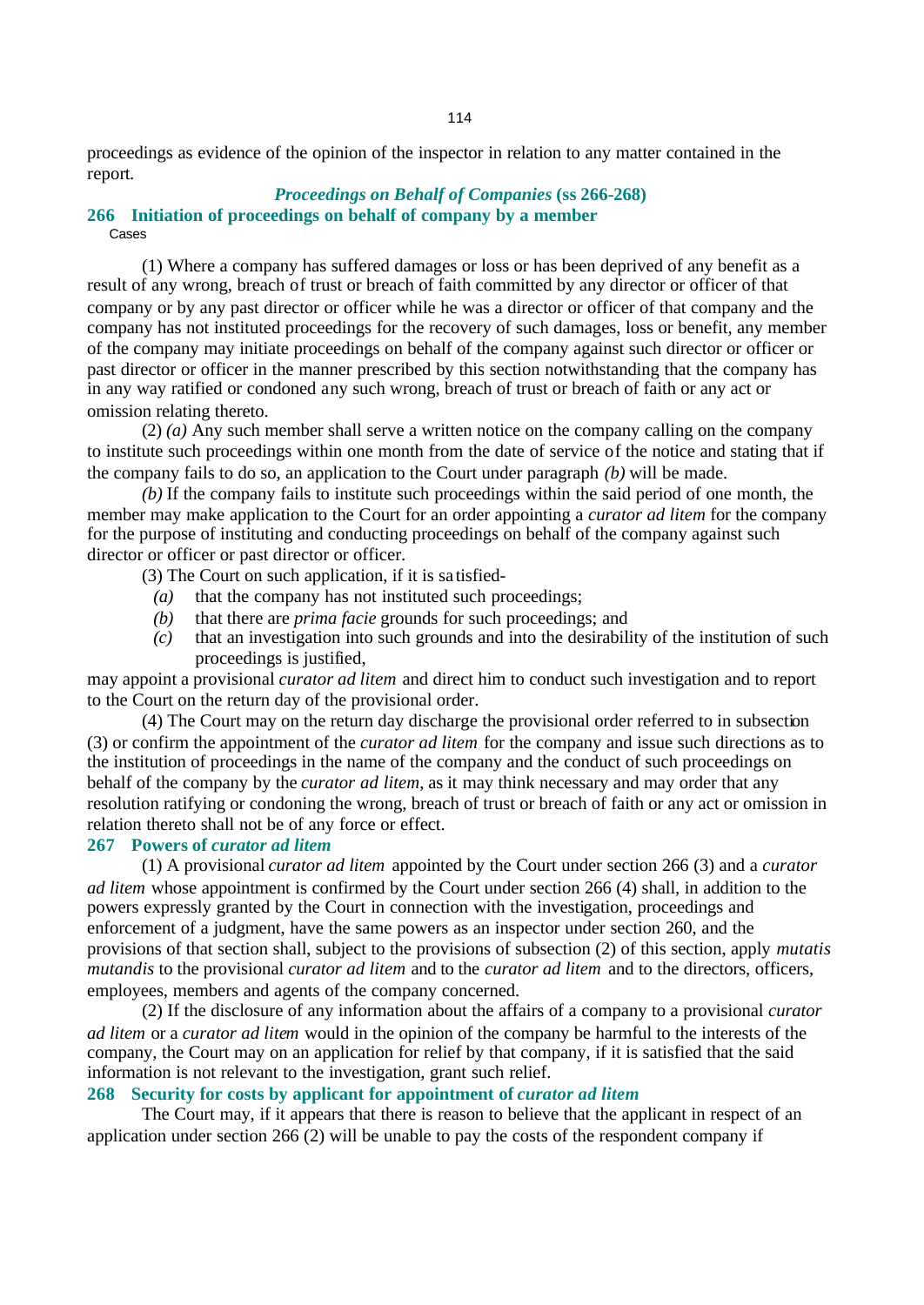successful in its opposition, require sufficient security to be given for those costs and costs of the provisional *curator ad litem* before a provisional order is made.

# **CHAPTER IXA**

# **SECRETARY FOR PUBLIC COMPANIES (ss 268A-268I)**

[Chapter IXA inserted by s. 18 of Act 37 of 1999.]

#### **268A Mandatory appointment of secretary**

The directors of any public company having a share capital, excluding a share block company as defined in section 1 of the Share Blocks Control Act, 1980 (Act 59 of 1980), shall appoint a secretary who is permanently resident in the Republic and who, in the opinion of the directors, has the requisite knowledge and experience to carry out the duties of a secretary of a public company.

[S. 268A inserted by s. 19 of Act 37 of 1999.]

## **268B First appointment of secretary**

The majority of the subscribers to the memorandum of a public company or its directors shall appoint the first secretary of that company and the provisions of sections 269 (1), (2), (4) and (5) shall apply *mutatis mutandis* to such first appointment.

[S. 268B inserted by s. 18 of Act 37 of 1999.]

# **268C Filling of casual vacancy of secretary**

(1) A casual vacancy in the office of secretary shall be filled by the directors of the public company within 90 days of the vacancy occurring.

(2) The public company shall and any director may, if the directors fail to appoint a secretary in terms of subsection (1), within seven days after the expiration of the 90 day period, lodge with the Registrar a notice to that effect.

(3) The directors of a public company who knowingly fail to comply with subsection (1) and a public company which fails to comply with subsection (2), shall be guilty of an offence.

(4) During any period that the office of secretary is vacant, the directors may generally or specifically authorize any officer of the company to carry out certain or all of the secretary's duties.

(5) If the directors fail to appoint a secretary within the 90 day period, the Registrar or the Court, upon application by a member or director, may order the public company and its directors to appoint a secretary.

(6) If a public company and its directors knowingly fail to appoint a secretary within two months of being ordered to do so by the Registrar or the Court in terms of subsection (5), the company and its directors shall be guilty of an offence.

[S. 268C inserted by s. 18 of Act 37 of 1999.]

#### **268D Body corporate or partnership may be appointed secretary**

(1) A body corporate or partnership may be appointed to hold the office of secretary of a public company provided that at least one person in the employment of that body corporate or partnership complies with the requirements referred to in section 268A.

(2) A change in the membership of a body corporate which holds office as secretary shall not constitute a casual vacancy in the office of secretary, provided that the body corporate continues to have at least one person in its employment who complies with the requirements referred to in section 268A.

(3) A change in the composition of a partnership which holds office as secretary shall not constitute a casual vacancy in the office of secretary provided that the new partnership continues to have as a partner or employee at least one person who complies with the requirements referred to in section 268A.

(4) A body corporate or partnership which holds office as secretary shall immediately upon the services of the last remaining person who complies with the requirements referred to in section 268A no longer being available, notify the directors of the public company thereof and that notification shall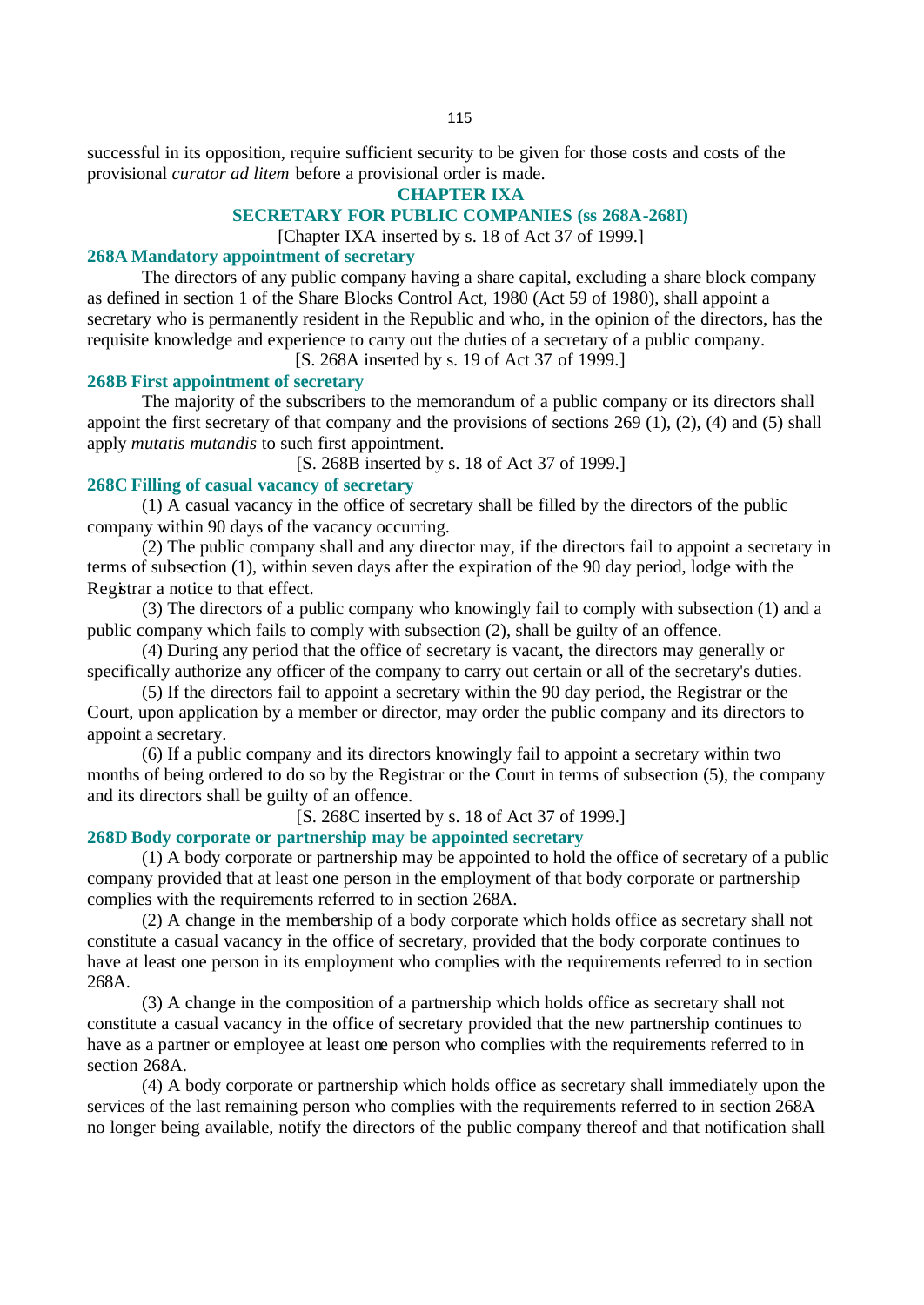be deemed to be a resignation of the secretary by which a casual vacancy shall have been constituted. [S. 268D inserted by s. 18 of Act 37 of 1999.]

# **268E Consent to act as secretary, entries in register of directors and officers and lodging of returns**

(1) A person who accepts an appointment as secretary shall sign and lodge with the company the prescribed form referred to in section 211 confirming such person's consent to act as secretary, or if a partnership or body corporate is appointed as secretary, the written consent of the partners or the directors of such partnership or body corporate to so act.

(2) No person shall act as secretary and no appointment of secretary shall have legal force for the purposes of this Act or any other law, unless the prescribed form of consent has been lodged with the company and the company has complied with the provisions of sections 215 and 216.

(3) The provisions of section 214 shall apply *mutatis mutandis* to the appointment of a secretary.

[S. 268E inserted by s. 18 of Act 37 of 1999.]

# **268F Disqualification for appointment as secretary**

The provisions of section 218 (1) *(b)*, *(c)* and *(d)* and (2) and (3) shall apply *mutatis mutandis* to the appointment of a secretary.

[S. 268F inserted by s. 18 of Act 37 of 1999.]

# **268GDuties of secretary**

A secretary's duties include, but are not restricted to-

- *(a)* providing the directors of the company collectively and individually with guidance as to their duties, responsibilities and powers;
- *(b)* making the directors aware of all law and legislation relevant to or affecting the company and reporting at any meetings of the shareholders of the company or of the company's directors, any failure to comply with such law or legislation;
- *(c)* ensuring that minutes of all shareholders' meetings, directors' meetings and the meetings of any committees of the directors are properly recorded in accordance with section 242;
- *(d)* certifying in the annual financial statements of the company that the company has lodged with the Registrar all such returns as are required of a public company in terms of this Act and that all such returns are true, correct and up to date;
- *(e)* ensuring that a copy of the company's annual financial statements is sent, in accordance with section 302, to every person who is entitled thereto in terms of this Act.

[S. 268G inserted by s. 18 of Act 37 of 1999.]

# **268HName of secretary to be stated on trade catalogues, trade circulars and business letters of company**

(1) The first names, or the initials thereof, and the surname of the secretary of a public company shall be stated on every trade catalo gue, trade circular and business letter bearing the company's name.

(2) A company which fails to comply with the provisions of subsection (1), shall be guilty of an offence.

# [S. 268H inserted by s. 18 of Act 37 of 1999.]

# **268I Notice to be given of resignation or removal of secretary**

(1) When during any financial year the secretary of a public company resigns, or is removed from office, the company shall in the prescribed form notify the Registrar thereof within 21 days of such resignation or removal.

(2) If the secretary is removed the secretary may require the company, in its annual financial statements relating to that financial year, to include a statement, not exceeding a reasonable length,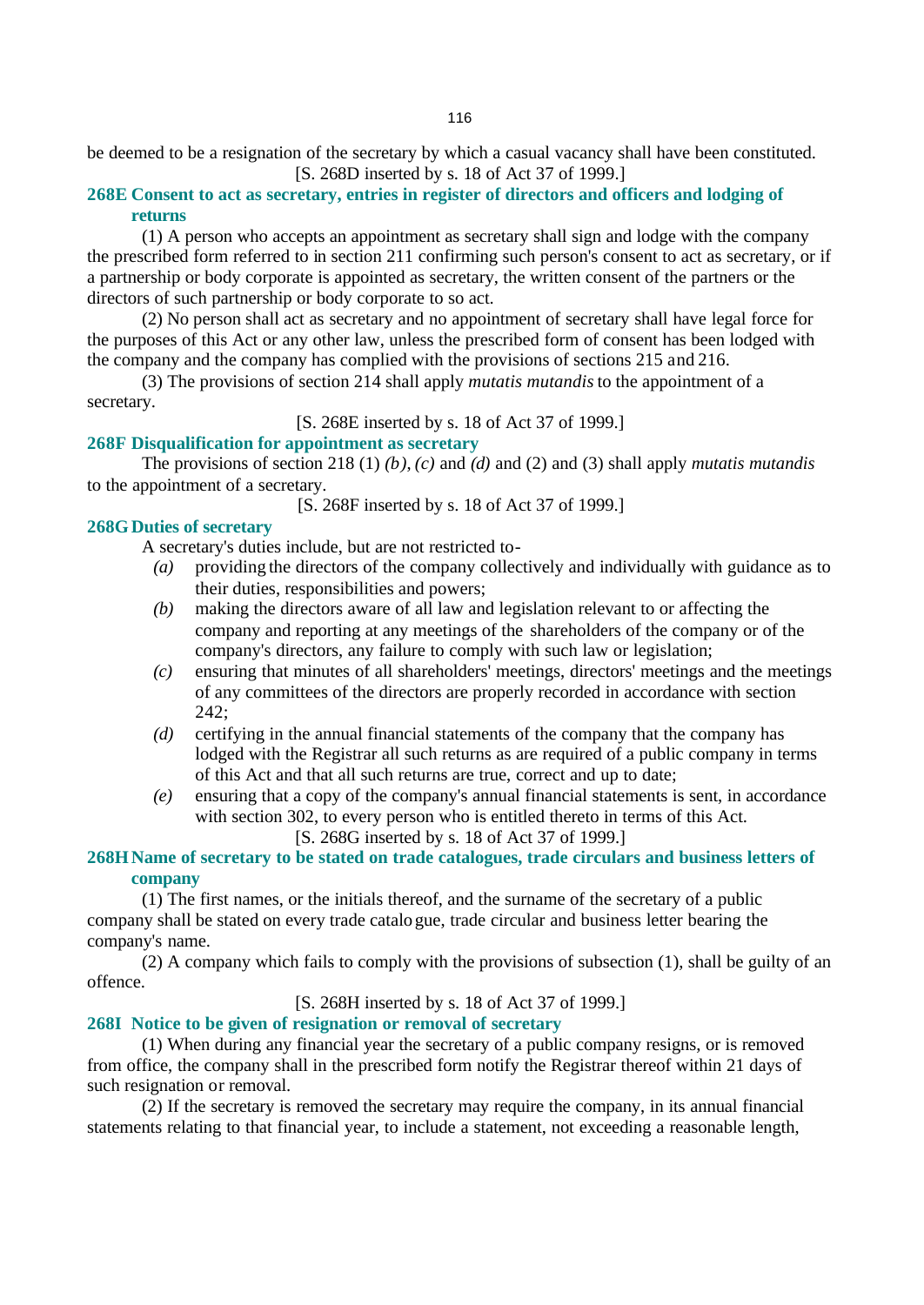setting out the secretary's contention as to the circumstances that resulted in the removal.

(3) If the secretary wishes to exercise the power referred to in subsection (2), the secretary shall give written notice to that effect to the company by not later than the end of the financial year in which the removal took place and such notice shall include the statement referred to in subsection (2).

(4) The statement of the secretary referred to in subsection (2) shall be included in the directors' report in the company's annual financial statements and if no directors' report is required in respect of the company's annual financial statements, it shall be included under a separate heading in the company's annual financial statements.

(5) A company and its directors who knowingly fail to comply with the provisions of this section, shall be guilty of an offence.

[S. 268I inserted by s. 18 of Act 37 of 1999.]

#### **CHAPTER X AUDITORS (ss 269-283)** *Appointment* **(ss 269-276)**

#### **269 First appointment of auditor of company**

(1) When the memorandum and articles of a company to be incorporated are lodged with the Registrar for registration, a written consent by a person to his appointment as auditor of the company to be formed may be lodged simultaneously, and such auditor shall be deemed to have been appointed as such by the company.

(2) If no appointment of auditor of a company is made under subsection (1), the directors of the company shall appoint the first auditor of the company within twenty-one days after the date of incorporation of the company.

(3) The auditor of a company appointed under subsection (1) or (2) shall hold office until the conclusion of the first annual general meeting of the company.

(4) If the directors of a company fail to appoint an auditor of the company as provided in subsection (2), the Registrar may appoint such first auditor.

(5) If the directors of a company fail to appoint the first auditor of the company as required by subsection (2), every director shall be guilty of an offence.

(6) No person or firm may be appointed as auditor of a company unless that person or firm is a registered auditor.

[Sub-s. (6) added by s. 23 of Act 24 of 2006.]

(7) In this Chapter registered auditor, firm and Regulatory Board have the same meanings as in the Auditing Profession Act, 2005 (Act 26 of 2005).

[Sub-s. (7) added by s. 23 of Act 24 of 2006.]

#### **269A Audit committees for public interest companies**

(1) In every financial year in which a company is a widely held company, its board of directors shall appoint an audit committee for the following financial year.

(2) Subsection (1) shall not apply to a company-

- *(a)* if the audit committee of a holding company will perform the functions required under section 270A (1) on behalf of that company:
- *(b)* if the company ceases to be a widely held company in the manner contemplated in section 1 (7);
- *(c)* if the company belongs to a category of companies specified by the Minister under section 269B.

(3) An audit committee must have at least two members and consist only of non-executive directors of the company who must act independently.

(4) For the purposes of this Chapter-

*(a)* financial year shall be construed in accordance with section 285;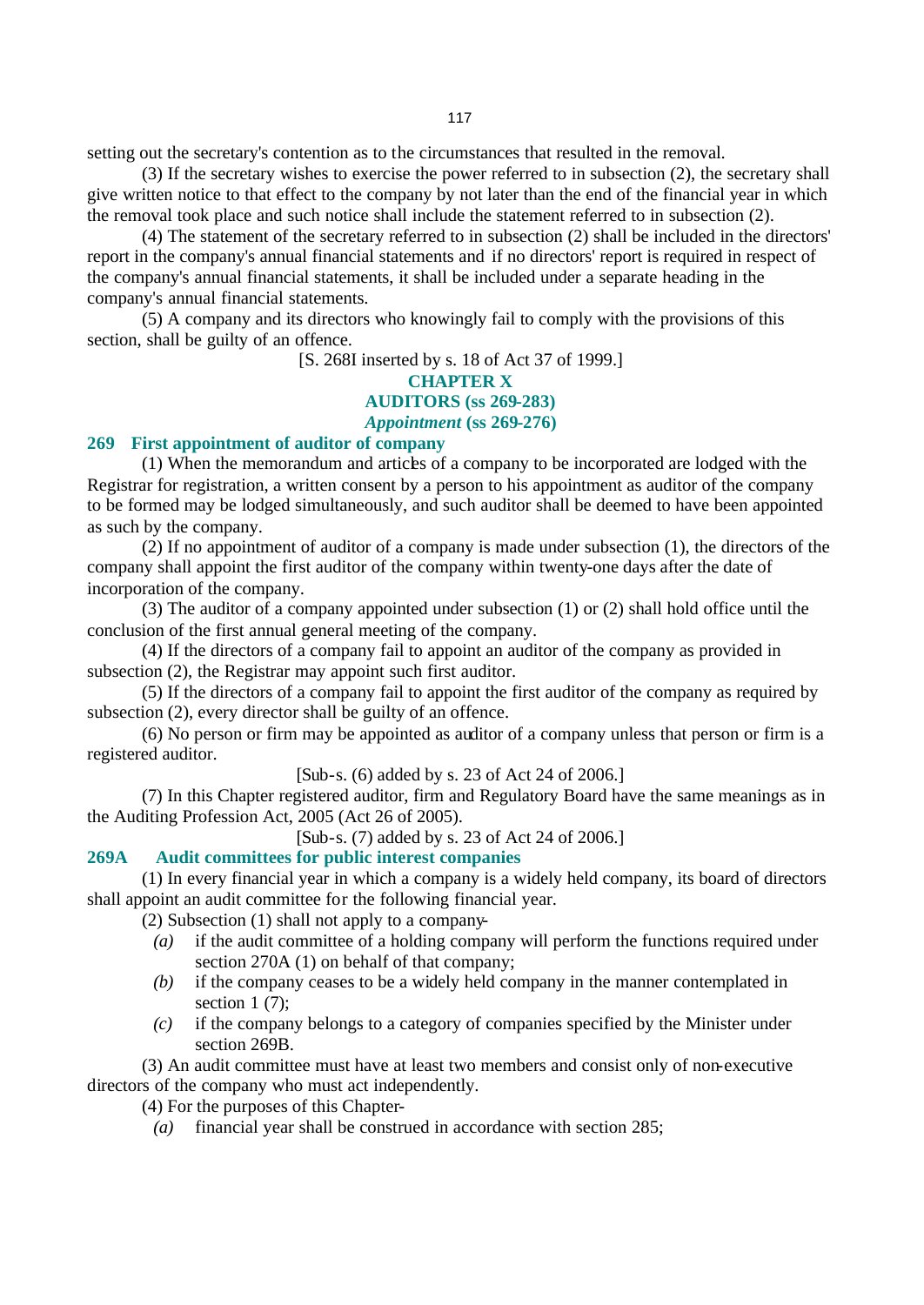- *(b)* a director is a non-executive director of a company if the director-
	- (i) is not involved in the day to day management of the business and has not in the past three financial years been a full-time salaried employee of the company or its group;
	- (ii) is not a member of the immediate family of an individual mentioned in subparagraph (i);
- *(c)* a director acts independently if that director-
	- (i) expresses opinions, exercises judgment and makes decisions impartially;
	- (ii) is not related to the company or to any shareholder, supplier, customer or other director of the company in a way that would lead a reasonable and informed third party to conclude that the integrity, impartiality or objectivity of that director is compromised by that relationship.
		- [S. 269A inserted by 24 of Act 24 of 2006.]

#### **269B Minister's powers in respect of audit committees**

(1) The Minister may by publication in the *Gazette* specify certain categories of companies that are not required to appoint an audit committee in terms of section 269A (1).

(2) The Minister must be satisfied that little or no benefit would result from the appointment of an audit committee by companies in a category mentioned in subsection (1).

[S. 269B inserted by 24 of Act 24 of 2006.]

# **270 Annual appointment of auditor**

(1) A company shall at every annual general meeting appoint an auditor or auditors to hold office from the conclusion of that meeting until the conclusion of the next annual general meeting of the company.

(2) A retiring auditor shall be deemed to be reappointed at any annual general meeting without any resolution being passed, unless-

- *(a)* he is not qualified for reappointment; or
- *(b)* a resolution has been passed under section 278; or
- *(c)* he has given the company and the Registrar notice in writing of his unwillingness to be reappointed at the next annual general meeting;

[Para. *(c)* substituted by s. 20 of Act 111 of 1976.]

*(d)* an audit committee appointed by the company in terms of section 269A (1) objects to the reappointment; or

[Para. *(d)* added by s. 25 of Act 24 of 2006.]

*(e)* section 274A (1) applies.

[Para. *(e)* added by s. 25 of Act 24 of 2006.]

(3) The provisions of subsection (2) shall not apply where notice of an intended resolution to appoint some person or persons in place of a retiring auditor has been duly given under section 279 but cannot be proceeded with by reason of the death, incapacity or disqualification of that person or of all those persons.

# **270A Functions and funding of audit committees**

(1) An audit committee of a widely held company must with respect to the financial year for which it is appointed-

- *(a)* nominate for appointment as auditor of the company under section 270 a registered auditor who, in the opinion of the audit committee, is independent of the company;
- *(b)* determine the fees to be paid to the auditor and the auditor's terms of engagement;
- *(c)* ensure that the appointment of the auditor complies with this Act and any other legislation relating to the appointment of auditors;
- *(d)* determine, subject to this Chapter, the nature and extent of any non-audit services which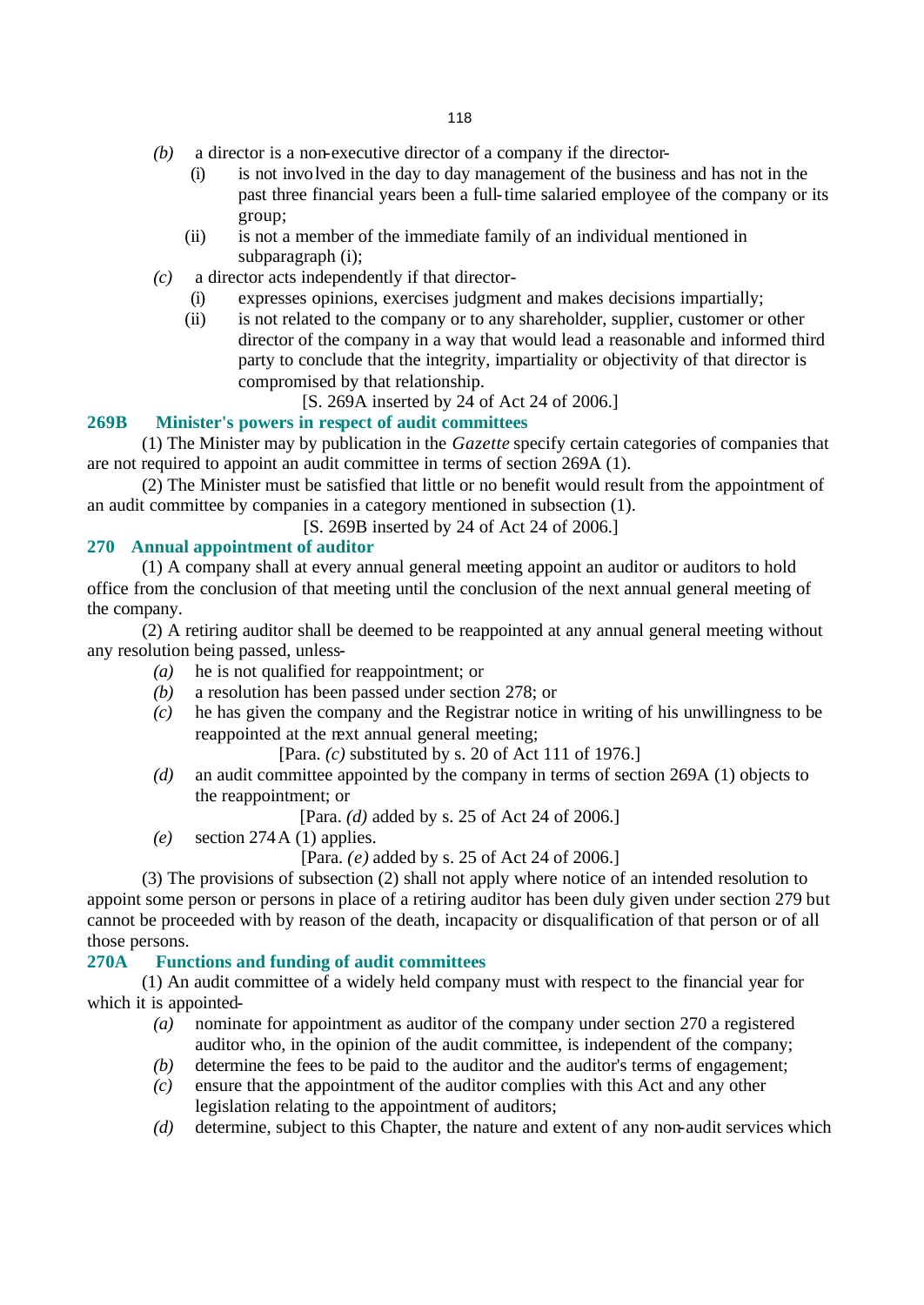the auditor may provide to the company;

- *(e)* pre-approve any proposed contract with the auditor for the provision of non-audit services to the company;
- *(f)* insert in the financial statements to be issued in respect of that financial year a report- (i) describing how the audit committee carried out its functions; and
	- (ii) stating whether the audit committee is satisfied that the auditor was independent of the company;
- *(g)* receive and deal appropriately with any complaints (whether from within or outside the company) relating either to the accounting practices and internal audit of the company or to the content or auditing of its financial statements, or to any related matter; and
- *(h)* perform other functions determined by the board.

(2) Nothing in this section precludes the appointment by a widely held company at its annual general meeting of an auditor other than one nominated by the audit committee, and where such an auditor is to be appointed paragraph *(a)* of subsection (1) shall not apply, but the appointment shall not be valid unless the audit committee is satisfied that the proposed auditor is independent of the company.

(3) The appointment of an audit committee shall not reduce the functions of the board of directors of the company except with respect to the appointment, fees and terms of engagement of the auditor.

(4) A widely held company shall meet all expenses reasonably incurred by its audit committee, including the fees of any consultant or specialist engaged by the audit committee to assist it in the performance of its duties.

(5) In considering whether, for the purposes of subsection (1) *(a)*, (1) *(f)* (ii) or (2), a registered auditor is independent of a company, the audit committee shall in relation to the company and any subsidiary or parent of the company or, if the company is a member of a group, any other member of the group-

- *(a)* ascertain that the auditor does not, except as auditor or in rendering services permitted under subsection (1) *(e)*, receive any remuneration or other benefit;
- *(b)* consider the extent of any consultancy, advisory or other work undertaken by the auditor;
- *(c)* consider whether the auditor's independence may have been prejudiced as a result of any previous appointment as auditor; and
- *(d)* consider compliance with other criteria specified for independence by the Independent Regulatory Board for Auditors.
	- [S. 270A inserted by s. 26 of Act 24 of 2006.]

#### **271 Where meeting fails to appoint auditor, and notice to Registrar**

(1) Where at an annual general meeting of a company no auditor is appointed or reappointed, the directors shall, within thirty days as from the date of the meeting, appoint a person or persons to fill the vacancy, and if they fail to do so, the Registrar may at any time do so.

(2) The company shall and any director may, if the directors fail to appoint an auditor as provided in subsection (1), within seven days after the expiration of the period mentioned in the said subsection, lodge with the Registrar a notice in the prescribed form to that effect.

(3) Any company which fails, and any director or officer of such company who knowingly fails, to comply with the provisions of subsection (2), shall be guilty of an offence.

(4) In the case of a widely held company with an audit committee, an appointment by the directors in terms of subsection (1) shall only be valid if the audit committee is satisfied that the auditor is independent of the company.

[Sub-s. (4) added by s. 27 of Act 24 of 2006.]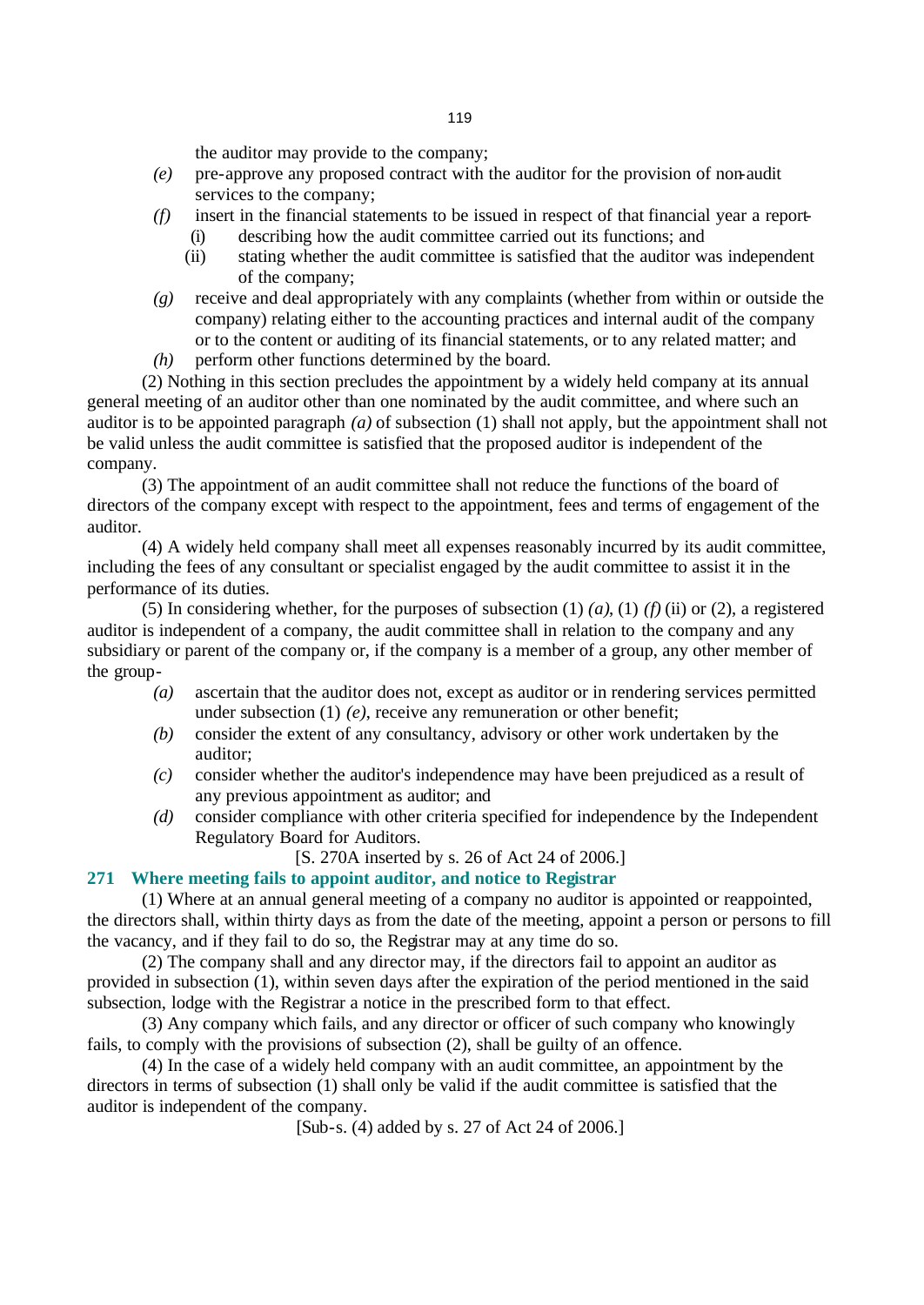#### **272 Minister may appoint joint auditor**

The Minister may at any time, in the case of a company having a share capital, on the application of one hundred members or of members holding not less than one-twentieth of the issued share capital, and, in the case of a company not having a share capital, on the application of not less than one-tenth of the members, appoint, for such period and at such remuneration (payable by the company) as he may determine, an auditor to act jointly with any other auditor of the company. **273 Filling of casual vacancies**

(1) Subject to the provisions of section 280, a casual vacancy in the office of auditor of a company-

- *(a)* shall, if such auditor be the only incumbent, be filled by the directors within thirty days, and the provisions of section 271 shall *mutatis mutandis* apply in regard to the filling of such vacancy and the duty of the company; or
- *(b)* may, if there be more than one incumbent, be filled by the directors, but while any such vacancy continues, the surviving or continuing auditor shall act as auditor of the company.

(2) If a vacancy arises in the office of auditor of a widely held company during the tenure of an audit committee, subsection (1) does not apply and the directors shall within 21 days propose to the audit committee a registered auditor to be appointed as the new auditor.

[Sub-s. (2) added by s. 28 of Act 24 of 2006.]

(3) If, in a case contemplated in subsection (2), the former designated auditor was a member of a firm and the firm itself is not disqualified or removed, only another member of the firm may be proposed to the audit committee to be the new designated auditor.

[Sub-s. (3) added by s. 28 of Act 24 of 2006.]

(4) If, within 10 days of the making of a proposal to an audit committee under subsection (2), the audit committee does not give notice in writing to the directors rejecting the proposed auditor, the directors shall proceed to the appointment, either by appointing the auditor or, as the case may require, by selecting the new designated auditor.

[Sub-s. (4) added by s. 28 of Act 24 of 2006.]

(5) In this Chapter designated auditor means the individual contemplated in subsection 274 (3).  $[Sub-s. (5)$  added by s. 28 of Act 24 of 2006.

# **274 Appointment of firm as auditor**

(1) This section applies where the auditor appointed in terms of section 270 (1) is a firm.

(2) A change in the composition of the members of a firm appointed as auditor of a company for a financial year shall not itself constitute a casual vacancy in the office of auditor for that year, but if, by comparison with the membership of that firm at the time of its latest appointment, less than one half of the members remain after such change, the occasion of that change shall be taken as a resigna tion of the auditor and a casual vacancy shall be taken to have arisen accordingly.

(3) The appointment of a firm as auditor of a widely held company shall not be valid unless the appointment specifies, in addition to the name of the firm, the name of the individual registered auditor (being a member of the firm) who undertakes the audit.

[S. 274 substituted by s. 29 of Act 24 of 2006.]

# **274A Rotation of auditors**

(1) The same individual may not serve as the auditor or designated auditor of a widely held company for more than five consecutive financial years.

(2) Where an individual has served as the auditor or designated auditor of a widely held company for two or more consecutive financial years and then ceases to be the auditor or designated auditor, the individual may not be appointed again as the auditor or designated auditor of that company until after the expiry of at least two further financial years.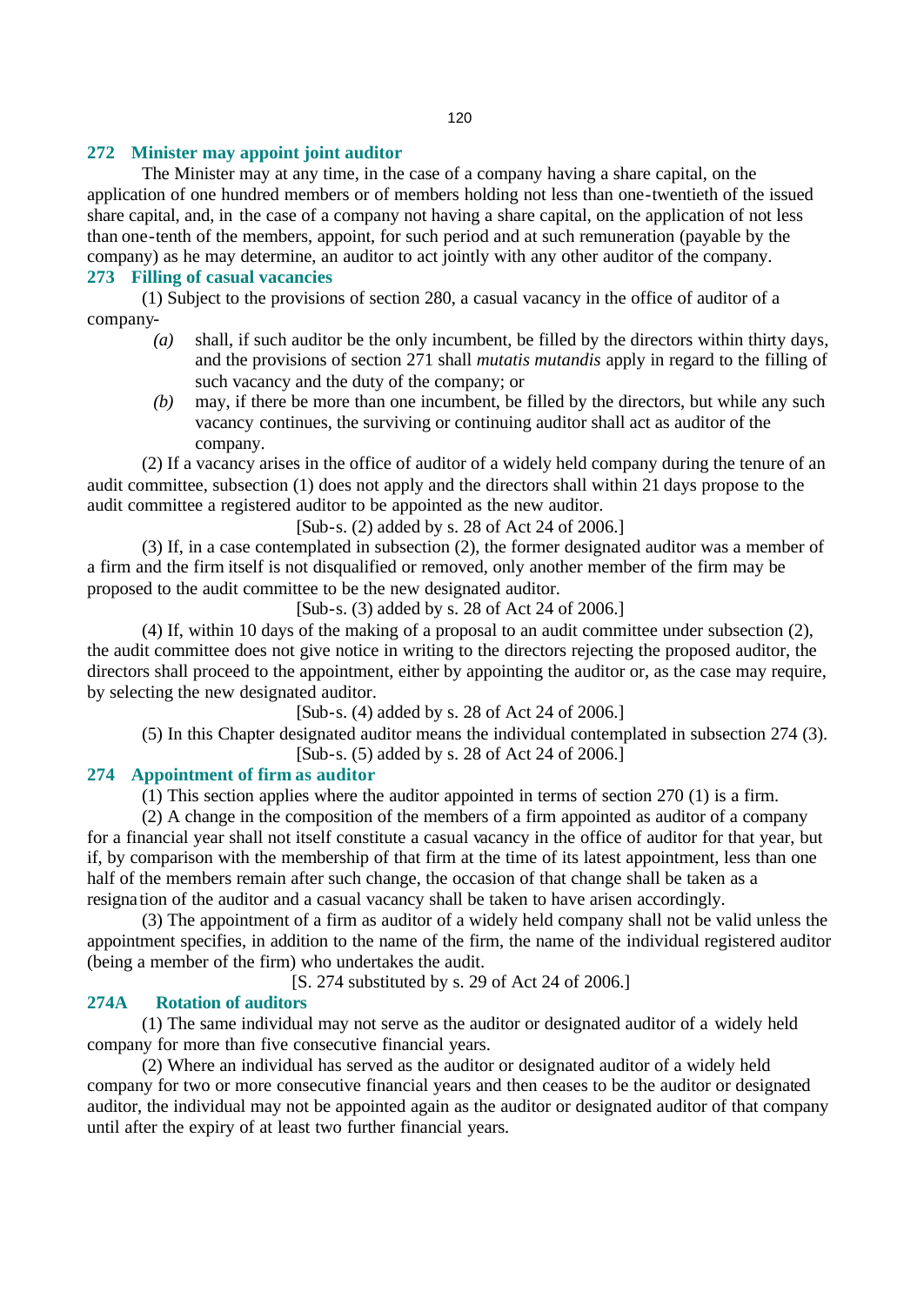#### [S. 274A inserted by s. 30 of Act 24 of 2006.]

#### **275 Disqualification for appointment as auditor**

(1) No person shall be qualified for appointment as auditor of a company if he is-

- *(a)* a director, officer or employee of the company;
	- [Para. *(a)* substituted by s. 18 *(a)* of Act 59 of 1978.]
- *(b)* a director, officer or employee of any company performing secretarial work for the company;

[Para. *(b)* substituted by s. 18 *(b)* of Act 59 of 1978.]

- *(c)* a partner or employer or employee of a director or an officer of the company;
- *(d)* a person who by himself or his partner or employee habitually or regularly performs the duties of secretary or bookkeeper of the company;
- *(e)* ......
- [Para. *(e)* repealed by s. 28 of Act 80 of 1991.]
- *(f)* a person who at any time during the financial year was a director or officer of the company; or

*(g)* ......

[Para. *(g)* substituted by s. 8 *(a)* of Act 82 of 1992 and deleted by s. 31 *(a)* of Act 24 of 2006.]

(2) Any person who in terms of subsection (1) is disqualified for appointment as the auditor of a company shall likewise be disqualified for appointment as the auditor of any other body corporate which is a subsidiary or holding company of that company or is a subsidiary of such holding company, or would be so disqualified if such body corporate were a company.

[Sub-s. (2) substituted by s. 27 of Act 64 of 1977.]

(3) The provisions of subsection (1) shall not be construed as prohibiting the appointment as auditor of a private company, no shares of which are held by a public company, of a person who by himself or herself or his or her partner or employee habitually or regularly performs the duties of secretary or bookkeeper of such private company if he or she is registered with the Regulatory Board and all the shareholders of such private company agree in writing to his or her appointment and the relevant circumstances are set out in the auditor's report on the affairs and annual financial statements of such private company.

[Sub-s. (3) substituted by s. 8 *(b)* of Act 82 of 1992 and by s. 31 *(b)* of Act 24 of 2006.]

(4) Any person who acts as the auditor of a company or other body corporate while disqualified as aforesaid, shall be guilty of an offence.

(5) For the purposes of this section **'secretarial work'** does not include share transfer secretarial work.

#### **275A Certain non-audit services not open to current auditor of widely held company**

(1) An auditor appointed to a widely held company may not for the duration of the appointment perform for that company services prohibited under the code of professional conduct mentioned in section 21 (2) *(a)* of the Auditing Profession Act, (Act 26 of 2005).

(2) The Independent Regulatory Board for Auditors shall in the code mentioned in subsection (1) define and prohibit the provision by an auditor of certain non-audit services in circumstances in which these will be subject to the auditor's own auditing.

(3) Subsection (1) does not affect the power of an audit committee under section 270A (1) *(d)* or *(e)* to further limit the services which an auditor of that company may render.

[S. 275A inserted by s. 32 of Act 24 of 2006.]

#### **276 Notice by, and entries in register of directors and officers and lodging of returns pertaining to, auditors**

(1) The written consent contemplated in section 269 (1) shall be given by the person concerned on the prescribed form.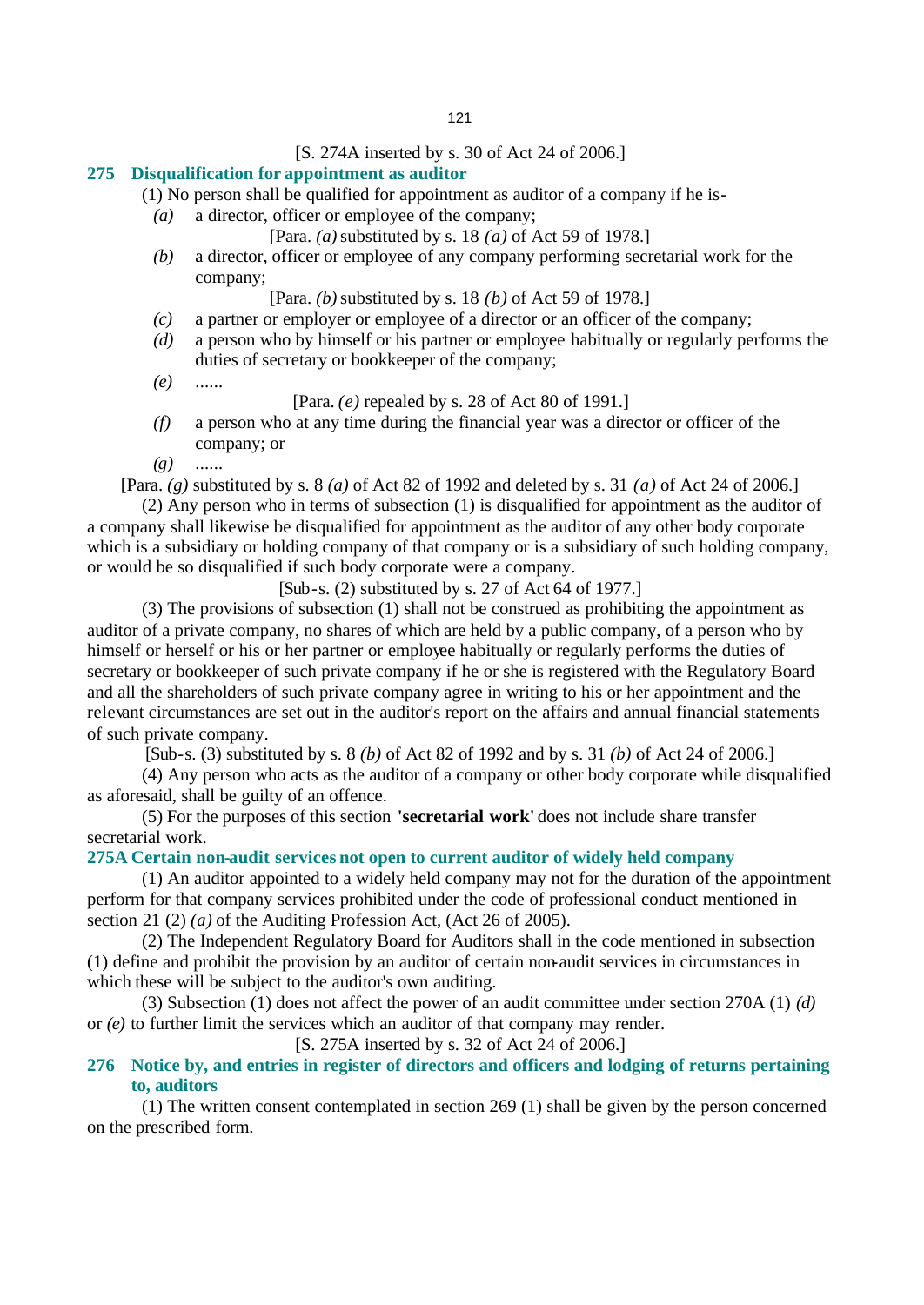(2) Any other person who consents to his appointment as auditor of a company, other than a retiring auditor contemplated in section 270 (2), shall give notice in the prescribed form to the company concerned of such consent on his part.

(3) *(a)* Any auditor of a company shall give notice on the prescribed form to the company concerned of any change in his or her particulars which are in terms of section 215 (2) to be entered in the register referred to in that section, and he or she shall give such notice within fourteen days after the occurrence of any such change.

*(b)* The requirements of paragraph *(a)* are met if the auditor gives notice of the relevant changes to the Registrar in the prescribed electronic format and also to the company concerned.

[Sub-s. (3) substituted by s. 33 of Act 24 of 2006.]

(4) *(a)* A company shall, after any entry has been made in the register referred to in section 215 in respect of particulars pertaining to the auditor of the company, lodge with the Registrar a retur n in the prescribed form, and the company shall lodge such return within fourteen days after an auditor has vacated his or her office or after receipt of a notice contemplated in subsection (2) or (3) of this section, as the case may be.

*(b)* If the auditor of the company has given notice to the Registrar of any changes contemplated in subsection (3) and in the manner contemplated therein, the lodging of a return by the company in respect of such changes is not required.

 $[Sub-s. (4)$  substituted by s. 33 of Act 24 of 2006.

(5) Any company which fails to lodge a return contemplated in subsection (4), and any person who fails to comply with any provision of subsection (2) or (3), shall be guilty of an offence.

[S. 276 substituted by s. 16 of Act 83 of 1981.]

#### *Removal and Resignation of Auditor* **(ss 277-280)**

#### **277 Removal of auditor appointed by directors or Registrar, and filling of vacancy**

Subject to the provisions of section 279, a company may at a general meeting by resolution remove any auditor appointed by the directors or the Registrar under section 269 or 271 or by the directors under section 273 before the expiration of his term of office and at the same meeting appoint another person as auditor in his place: Provided that where an auditor has reason to believe that in the conduct of the affairs of the company a material irregularity has taken place or is taking place which has caused or is likely to cause financial loss to the company or to any of its members or creditors, and he has made a report thereon in writing to the directors of the company, he may not be removed from office until the provisions of section 26 (3) *(b)* of the Public Accountants' and Auditors' Act, 1951 (Act 51 of 1951), have been complied with.

[S. 277 substituted by s. 21 of Act 111 of 1976.]

#### **278 Removal of auditor and appointment of new auditor**

Any company may, subject to the provisions of section 279, at an annual general meeting by resolution passed by not less than three-fourths of such members entitled to vote as are present in person or by proxy, determine that any person then holding office as its auditor shall not be reappointed or that some other person shall be appointed as the auditor of the company: Provided that where an auditor has reason to believe that in the conduct of the affairs of the company a material irregularity has taken place or is taking place which has caused or is likely to cause financial loss to the company or to any of its members or creditors, and he has made a report thereon in writing to the directors of the company, he may not be removed from office until the provisions of section 26 (3) *(b)* of the Public Accountants' and Auditors' Act, 1951 (Act 51 of 1951), have been complied with.

[S. 278 substituted by s. 22 of Act 111 of 1976.]

#### **279 Special notice of removal for auditor**

(1) Special notice to the company shall be required for a resolution to be proposed at a general meeting under section 277 or at an annual general meeting under section 278 and upon receipt of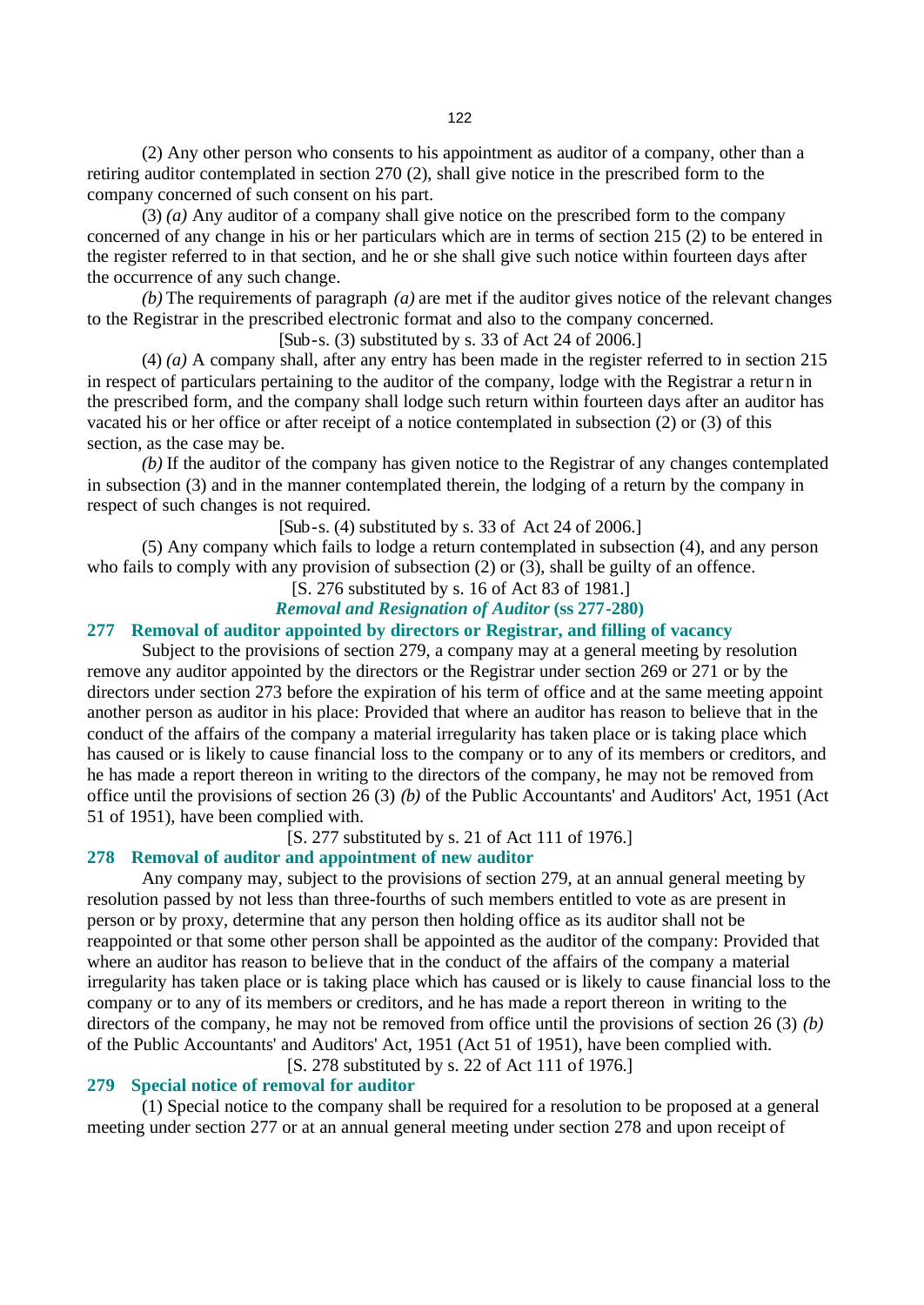notice of such a proposed resolution the company shall forthwith deliver a copy thereof to the auditor concerned.

(2) *(a)* Where any such notice is given and the auditor concerned makes in respect of the proposed resolution representations (not exceeding a reasonable length) in writing to the company and requests their notification to members of the company, the company shall, unless the representations are received by it too late for it to do so-

- (i) in any notice of the proposed resolution given to members of the company, state that such representations have been made; and
- (ii) send a copy of the representations to every member of the company to whom notice of the meeting is sent (whether such notice is sent before or after receipt of the representations by the company).

*(b)* If a copy of such representations is not sent as aforesaid because of their being received too late or because of the company's default, the auditor may (without prejudice to his right to be heard orally) require that the representations shall be read out at the meeting.

*(c)* No copy of such representations shall be sent out and the representations need not be read out at the meeting if, on the application either of the company or of any person who claims to be aggrieved, the Court is satisfied that the rights conferred by this section are being abused to secure needless publicity for defamatory matter.

*(d)* The Court may on an application under paragraph *(c)* order the company's or the said person's costs to be paid in whole or in part by the auditor, notwithstanding that he is not a party to the application.

#### **280 Resignation of auditor**

(1) The auditor of a company may at any time during the period of his office resign as such provided the requirements of this section are complied with.

(2) An auditor intending to resign shall deliver to the company and to the Registrar a written notification in the prescribed form to the effect that he or she has no reason to believe that in the conduct of the affairs of the company a reportable irregularity, within the meaning of the Auditing Profession Act, 2005 (Act 26 of 2005), has taken place or is taking place which has caused or is likely to cause financial loss to the company or to any of its members or creditors other than an irregularity (if any) which has been reported to the Regulatory Board under that Act, and it shall not be necessary that such an auditor shall have carried out, for the purposes of such notification, a special audit subsequent to the date up to which the last annual financial statements on which he or she has already reported, were made up.

 $[Sub-s. (2)$  substituted by s. 34 of Act 24 of 2006.

(3) The directors of the company shall forthwith upon receipt of the said written notification appoint an auditor in accordance with section 273 to fill the vacancy and shall lodge the said notification together with the return required under section 276 with the Registrar.

# [Sub-s. (3) substituted by s. 34 of Act 24 of 2006.]

(4) The resignation of an auditor shall become effective upon the receipt by the Registrar of the written notification referred to in subsection  $(2)$ .

(5) If the directors fail to appoint an auditor to fill the vacancy within three months after the receipt of the written notification referred to in subsection (2), any person who-

- *(a)* at the expiration of that period of three months was a director of the company; and
- *(b)* was aware of the vacancy but failed to take all reasonable steps to ensure that it would be filled in accordance with subsection (3),

shall together with the company be jointly and severally liable for all debts incurred by the company during the existence of the vacancy.

[Sub-s. (5) substituted by s. 34 of Act 24 of 2006.]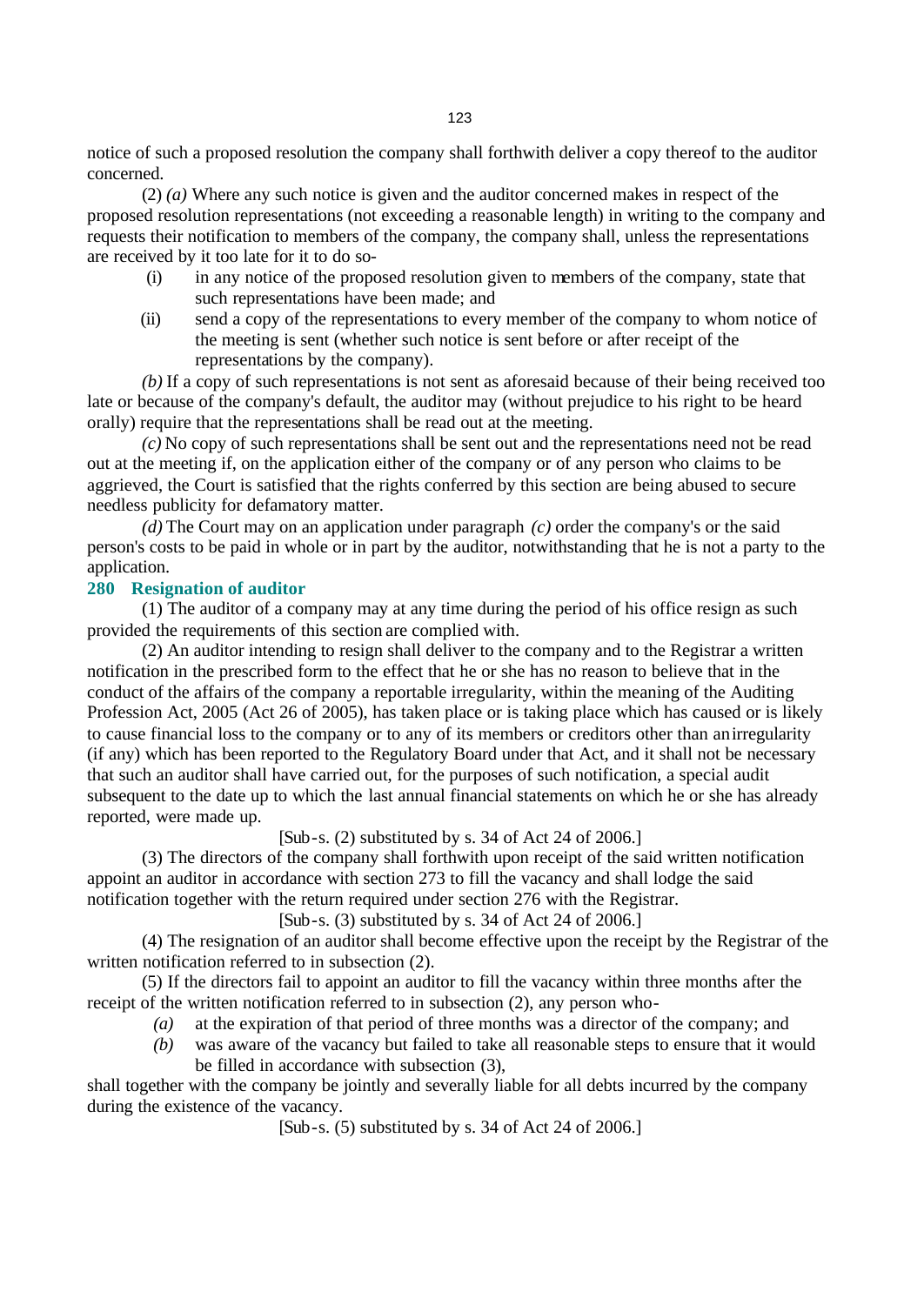[S. 280 amended by s. 23 (1) of Act 111 of 1976 and substituted by s. 9 of Act 82 of 1992.] *Rights, Duties and Remuneration* **(ss 281-283)**

# **281 Auditor's right of access to books and to be heard at general meetings**

An auditor of a company shall-

- *(a)* have the right of access at all times to the accounting records and all books and documents of the company, and be entitled to require from the directors or officers of the company such information and explanations as he thinks necessary for the performance of his duties as auditor;
- *(b)* in the case of an auditor of a holding company, have the right of access to all current and former financial statements of any subsidiary of such holding company and be entitled to require from the directors or officers of such holding company or subsidiary all such information and explanations in connection with any such statements and in connection with the accounting records, books and documents of the subsidiary as he may consider necessary; and

[Para. *(b)* substituted by s. 25 of Act 64 of 1977.]

*(c)* be entitled to attend any general meeting of the company and to receive all notices of and other communications relating to any general meeting which any member of the company is entitled to receive and to be heard at any general meeting which he attends on any part of the business of the meeting which concerns him as auditor.

#### **282 Duties of auditor**

The auditor of a company shall report to its members in such manner and on such matters as are prescribed by this Act and carry out all other duties imposed on him by this Act or any other law. **283 Remuneration of auditor**

(1) Save as is otherwise provided in this Act, the remuneration of the auditor of a company shall be determined by agreement with the company.

(2) All payments made or to be made by a company to its auditor, specifying the remuneration for the audit, the remuneration for other specified services, the auditor's expenses and payments in respect of the audit and any other matter, shall be included under a separate heading in the income statement in respect of the accounting period concerned.

# **CHAPTER XI ACCOUNTING AND DISCLOSURE (ss 284-310)** *Accounting Records* **(ss 284-287)**

#### **284 Duty of company to keep accounting records**

Cases

(1) Every company shall keep in one of the official languages of the Republic such accounting records as are necessary fairly to present the state of affairs and business of the company and to explain the transactions and financial position of the trade or business of the company, including-

- *(a)* records showing the assets and liabilities of the company;
- *(b)* a register of fixed assets showing the respective dates of acquisition and the cost thereof, depreciation, if any, the date of any revaluation and the revalued amount, the respective dates of any disposals and the consideration received in respect thereof: Provided that in respect of fixed assets acquired before the commencement of this Act, a company may, as at the end of its first financial year after the said commencement, take an inventory of all fixed assets and make a realistic allocation of the total value of fixed assets as shown in the financial statements as at that date over the inventory of assets;

[Para. *(b)* amended by s. 10 of Act 82 of 1992.]

*(c)* records containing entries from day to day in sufficient detail of all cash received and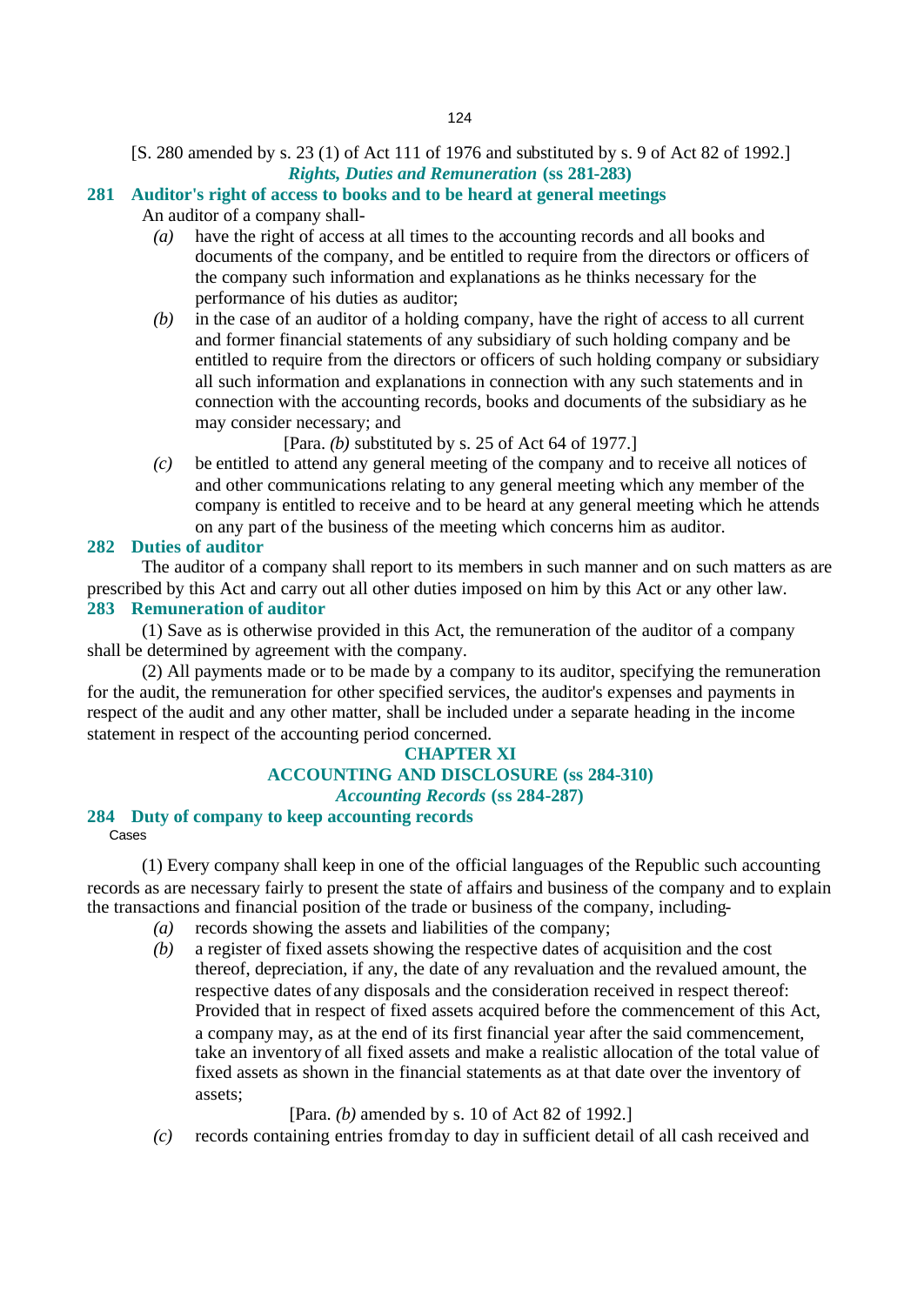paid out and of the matters in respect of which receipts and payments take place;

- *(d)* where the trade or business of the company has involved dealings in goods, records of all goods sold and purchased and (except in the case of ordinary retail trade) records showing the goods and the buyers and the sellers thereof in sufficient detail to enable the nature of those goods and those buyers and sellers to be identified; and
- *(e)* statements of the annual stocktaking.

(2) The accounting records referred to in subsection (1) may be kept by making entries in bound books or by recording the matters in question in any other manner, and where such records are not kept by making entries in bound books, adequa te precautions shall be taken for guarding against falsification and facilitating its discovery.

(3) The accounting records shall be kept at the registered office of the company or at such other place as the directors think fit and shall at all times be open to inspection by the directors and if such records are kept at a place outside the Republic, there shall be sent to and kept at a place in the Republic, and be at all times open to inspection by the directors, such financial statements and returns with respect to the business dealt with in those records as will disclose with reasonable accuracy the financial position of that business at intervals not exceeding twelve months, subject to section 285, and will enable the company's financial statements to be prepared in accordance with this Act.

[Sub-s. (3) substituted by s. 35 of Act 24 of 2006.]

(4) *(a)* Any company which fails to comply with any provision of this section and every director or officer thereof who is a party to such failure or who fails to take all reasonable steps to secure compliance by the company with any such provision, shall be guilty of an offence.

*(b)* In any proceedings against any director or officer of a company in respect of an offence consisting of a failure to take reasonable steps to secure compliance by a company with the requirements of this section, it shall be a defence to prove that the accused had reasonable grounds for believing and did believe that a competent and reliable person was charged with the duty of seeing that those requirements were complied with and was in a position to discharge that duty and that the accused had no reason to believe that the said person had failed in any way to discharge that duty.

(5) For the purposes of subsection (1), the expression 'fixed assets' shall not include any assets acquired or used solely for the purposes of carrying on mining operations.

# **285 Determination of financial year of company**

(1) The financial year of a company shall, subject to the provisions of this section and any other law, be its annual accounting period, the commencing date of which and the date on which it ends in the next succeeding calendar year, shall be determined upon the incorporation of the company: Provided that the first financial year of a company shall, where the commencing date so determined-

- *(a)* is a date more than three months after such incorporation, be the period commencing on such incorporation and ending on the date immediately preceding the commencing date so determined; or
- *(b)* is a date not more than three months after such incorporation, be the period commencing on such incorporation and ending on the date so determined as the end of the financial year in the next calendar year.

(2) A company may at any time before the end of its current financial year on payment of the prescribed fee and on lodgment with the Registrar of the prescribed form-

- *(a)* change the end of that financial year to a date being not more than six months earlier; or
- *(b)* with the approval of the Registrar given on good cause shown, change the end of that financial year to a date being not more than six months later,

[Para. *(b)* amended by s. 12 (1) of Act 29 of 1982.]

and in such a case every subsequent financial year of the company shall end, subject to the provisions of this section, on the date as so changed.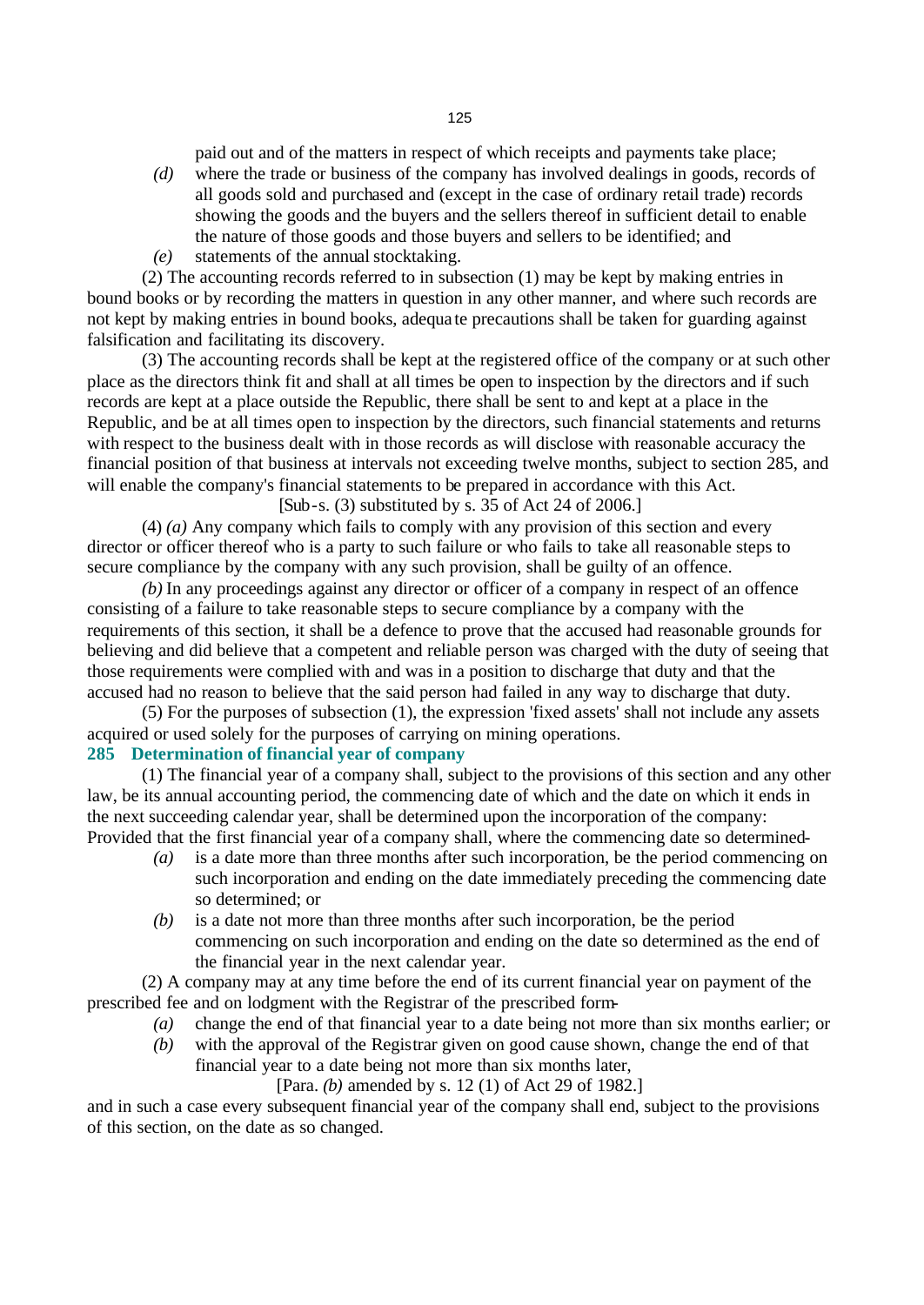[Sub-s. (2) substituted by s. 12 of Act 76 of 1974 and by s. 3 of Act 115 of 1979.]

(3) Any reference in this Act to the financial year of a company shall be construed as including a reference to any period which in terms of this section is stated to be a financial year of that company. **285A General requirements for financial statements**

# (1) A widely held company-

- *(a)* must comply with financial reporting standards;
- *(b)* must comply with the provisions of this Act and Schedule 4 that are applicable to public interest companies;
- *(c)* must prepare financial statements that fairly present the financial position and the results of the operations of the company (and its subsidiaries, if applicable) in accordance with paragraph *(a)*.

(2) A limited interest company-

- *(a)* must comply with the accounting standards developed for limited interest companies under section 440S (1) *(b)*;
- *(b)* must comply with the provisions of this Act and Schedule 4 that are applicable to limited interest companies;
- *(c)* must prepare financial statements that fairly present the financial position and the results of operations of the company (and its subsidiaries, if applicable) in accordance with paragraphs *(a)* and *(b)*.

(3) Financial statements must clearly state that they have been prepared in accordance with-

- *(a)* this Act prior to its amendment by the Corporate Laws Amendment Act, 2006;
- *(b)* financial reporting standards; or
- *(c)* the requirements of subsection (2) *(c)*.

[S. 285A inserted by s. 36 of Act 24 of 2006.]

# **286 Duty to make out annual financial statements and to lay them before annual general meeting**

# Cases

(1) The directors of a company shall in respect of every financial year of the company cause to be made out in one of the official languages of the Republic annual financial statements and shall lay them before the annual general meeting of the company required to be held in terms of section 179 in respect of that financial year.

(2) The annual financial statements required to be made out under subsection (1) shall consist of-

- *(a)* a balance sheet, income statement and additional components required in terms of financial reporting standards;
- *(b)* a summary of significant accounting policies and other explanatory notes on the components referred to in paragraph *(a)*;
- *(c)* a directors' report complying with the requirements of this Act; and
- *(d)* an auditor's report as required by section 301.

[Sub-s. (2) amended by s. 11 of Act 82 of 1992 and substituted by s. 37 *(a)* of Act 24 of 2006.]  $(3)$  ......

[Sub-s. (3) deleted by s. 37 *(b)* of Act 24 of 2006.]

(4) *(a)* Any director or officer of a company who fails to take all reasonable steps to comply or to secure compliance with the provisions of this section or with any other requirements of this Act as to matters to be stated in annual financial statements, shall be guilty of an offence.

*(b)* In any proceedings against any director or officer of a company under paragraph *(a)*, the defence referred to in section 284 (4) *(b)* shall be available to him.

#### **287 Offence to issue incomplete or non-compliant financial statements**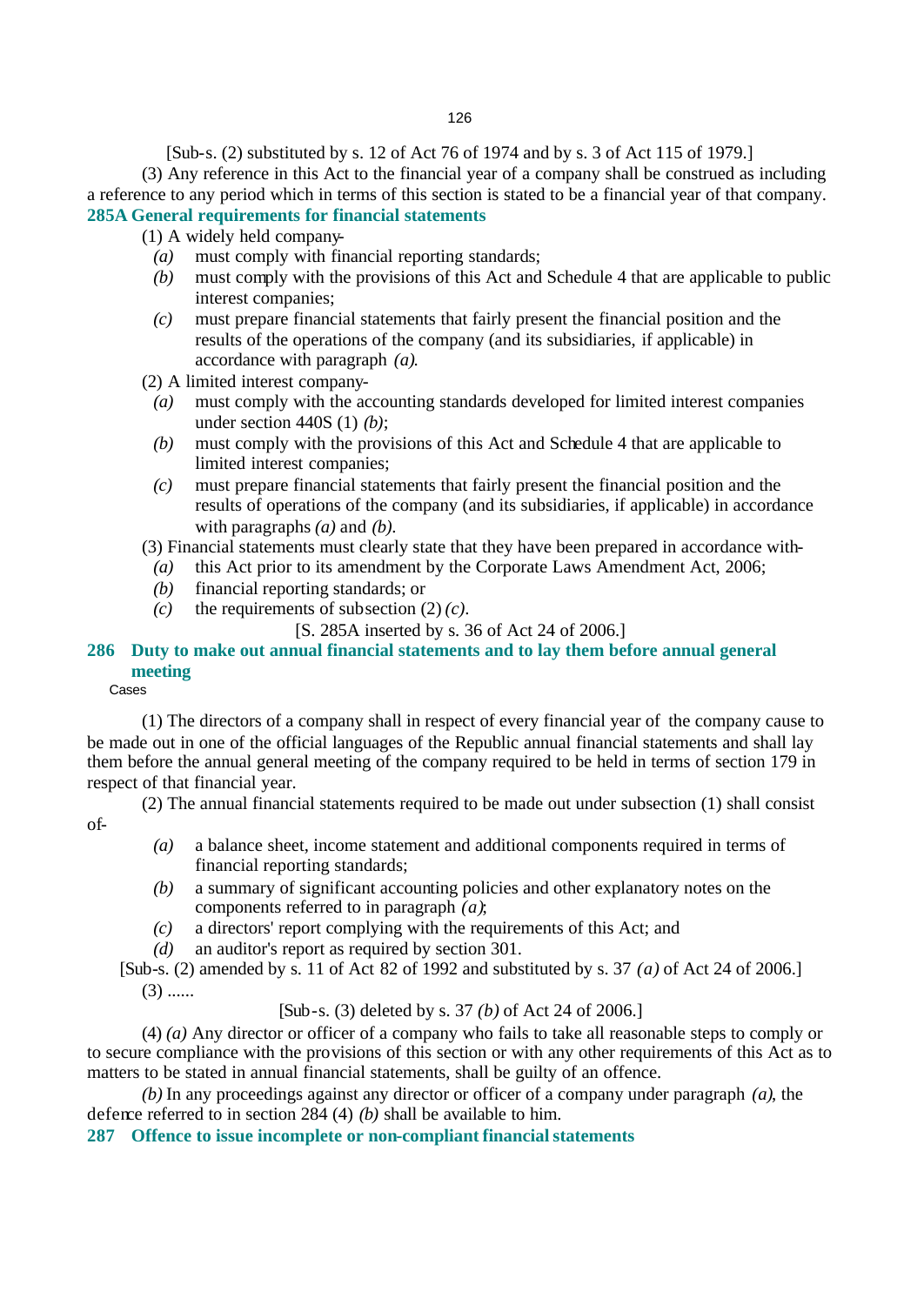If any financial statements of a company which are incomplete in any material particular or otherwise do not comply with the requirements of this Act, are issued, circulated or published, the company and every director or officer thereof who is a party to such issue, circulation or publication, shall be guilty of an offence.

[S. 287 substituted by s. 38 of Act 24 of 2006.]

# **287A False or misleading reports**

(1) If any financial report of a company is false or misleading in a material respect, any person who is a party to the preparation, approval, publication, issue or supply of that report and who knows or ought reasonably to suspect that it is false or misleading is guilty of an offence unless subsection (3) applies.

(2) For the purposes of subsection (1), a person shall be regarded as a party to the preparation of a financial report which is fa lse or misleading if-

- *(a)* the report includes or is otherwise based on a scheme, structure or form of words devised, prepared or recommended by that person; and
- *(b)* the scheme, structure or form of words is of such a nature that that person knew or ought reasonably to have suspected that its inclusion or other use in connection with the preparation of the report would cause the report to be false or misleading.

(3) If any person is found guilty of an offence under section 287 in respect of a failure to comply with, or an omission from, financial statements, such person shall not also be guilty of an offence under this section in respect of the same failure or omission.

[S. 287A inserted by s. 39 of Act 24 of 2006.]

# *Accounting by Holding Companies* **(ss 288-294)**

#### **288 Obligation to lay group statements before annual general meeting**

(1) Where at the end of its financial year a company, which is not a wholly owned subsidiary of another company incorporated in the Republic (including an external company which is a subsidiary of a company incorporated in the Republic), has subsidiaries, group annual financial statements shall be made out and shall be laid before the annual general meeting of the company before which its own annual financial statements are so laid under section 286 (1).

 $(2)$  ......

[Sub-s. (2) substituted by s. 24 of Act 111 of 1976 and deleted by s. 40 *(a)* of Act 24 of 2006.]

(3) *(a)* Any director or officer of a company who fails to take all reasonable steps to comply or to secure compliance with the provisions of this section or with any other requirements of this Act as to matters to be stated in group financial statements, shall be guilty of an offence.

[Para. *(a)* substituted by s. 40 *(b)* of Act 24 of 2006.]

*(b)* In any proceedings against any director or officer of a company under paragraph *(a)*, the defence referred to in section 284 (4) *(b)* shall be available to him.

[S. 288 substituted by s. 13 of Act 76 of 1974.]

# **289 ......**

[S. 289 amended by s. 12 of Act 82 of 1992 and repealed by s. 41 of Act 24 of 2006.] **290 Group financial statements for limited interest companies**

(1) A limited interest company need not consolidate financial statements, if the directors of the company are of the opinion that the required information about the state of affairs, business and profit or loss of the company and its subsidiaries would be presented more effectively and meaningfully in the manner set out in subsection (2).

(2) If consolidated annual financial statements are not made out, group annual financial statements may consist of-

*(a)* one set of consolidated annual financial statements dealing with the company and one group of subsidiaries and one or more sets dealing with other groups of subsidiaries;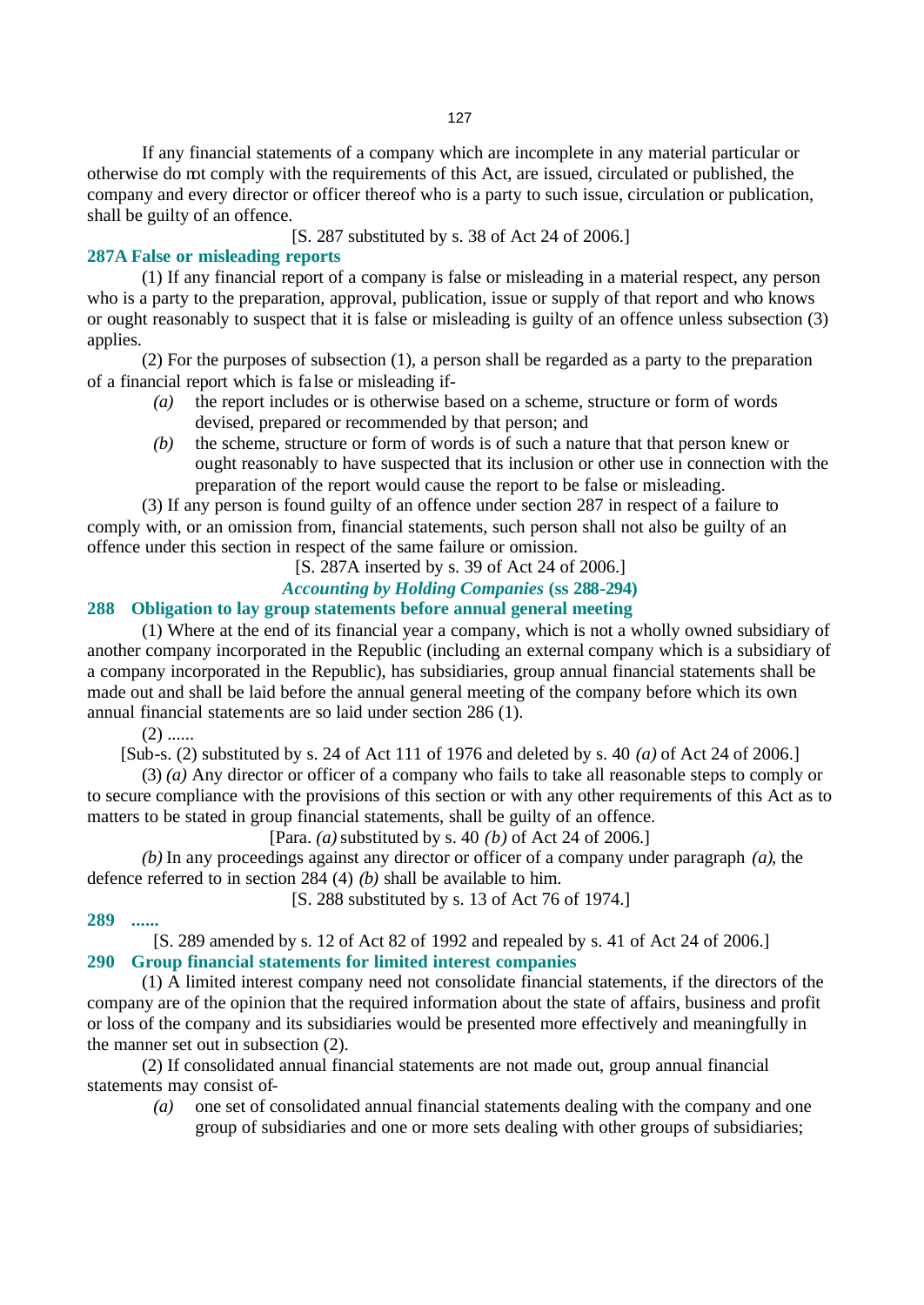- *(b)* separate annual financial statements dealing with each of the subsidiaries;
- *(c)* statements annexed to the company's own annual financial statements dealing with subsidiaries and their effect on the financial statements of the company; or
- *(d)* any combination of the forms described in paragraph *(a)*, *(b)* or *(c)*.

(3) Group financial statements may be wholly or partly incorporated in the company's own financial statements.

[S. 290 substituted by s. 14 of Act 76 of 1974 and by s. 42 of Act 24 of 2006.] **291 ......**

[S. 291 amended by s. 15 of Act 76 of 1974 and repealed by s. 43 of Act 24 of 2006.] **292 ......**

[S. 292 repealed by s. 16 of Act 76 of 1974.]

# **293 Accounting periods of company and subsidiary to be the same**

The directors of any subsidiary shall, notwithstanding anything to the contrary in this Act or in its articles, cause annual financial statements as required by section 286 to be made out so as to cover an accounting period or accounting periods ending on the same date or dates as the period or periods covered by the annual financial statements of its holding company or holding companies.

[S. 293 substituted by s. 17 of Act 76 of 1974.]

#### **294 ......**

[S. 294 substituted by s. 18 of Act 76 of 1974 and repealed by s. 43 of Act 24 of 2006.] *Disclosure of Certain Matters in Financial Statements* **(ss 295-297)**

**295 Annual financial statements to disclose loans to and security for benefit of directors and managers**

(1) The annual financial statements of a company shall state-

- *(a)* the amount and particulars of every loan referred to in section 226 (1) which has during the financial year concerned been made by virtue of the provisions of section 226 (2) *(a)*, *(b)* or *(e)*, including every such loan which has during the said financial year been repaid;
- *(b)* the particulars of every security (and of the transaction to which it relates) referred to in section 226 (1), which has during the financial year concerned been provided by virtue of the provisions of section 226 (2) *(a)*, *(b)* or *(e)*, including every such security which has during the said financial year been cancelled;
- *(c)* the balance outstanding of every loan described in paragraph *(a)*, made at any time before the said financial year and outstanding at the end thereof; and
- *(d)* the particulars of every security (and of the transaction to which it relates) described in paragraph *(b)*, provided at any time before the said financial year and still in existence at the end thereof (including, if applicable, the balance outstanding on the said transaction to which it relates).

(2) If a company which has made a loan or provided any security referred to in subsection (1) is a subsidiary and its holding company is by this Act required to make out group annual financial statements or otherwise to furnish particulars of such subsidiary, there shall be included therein the information provided for in subsection (1).

(3) Where a loan is a loan of shares, debentures or other property, or where any security is provided in respect of a loan of shares, debentures or other property, the requirements of this section may be complied with by stating the particulars in the directors' report or by way of a note to the annual financial statements.

(4) If the provisions of this section are not complied with in respect of the annual financial statements of a company, the auditor of the company shall in his report relating to such annual financial statements include a statement containing such information in regard to the matter as he is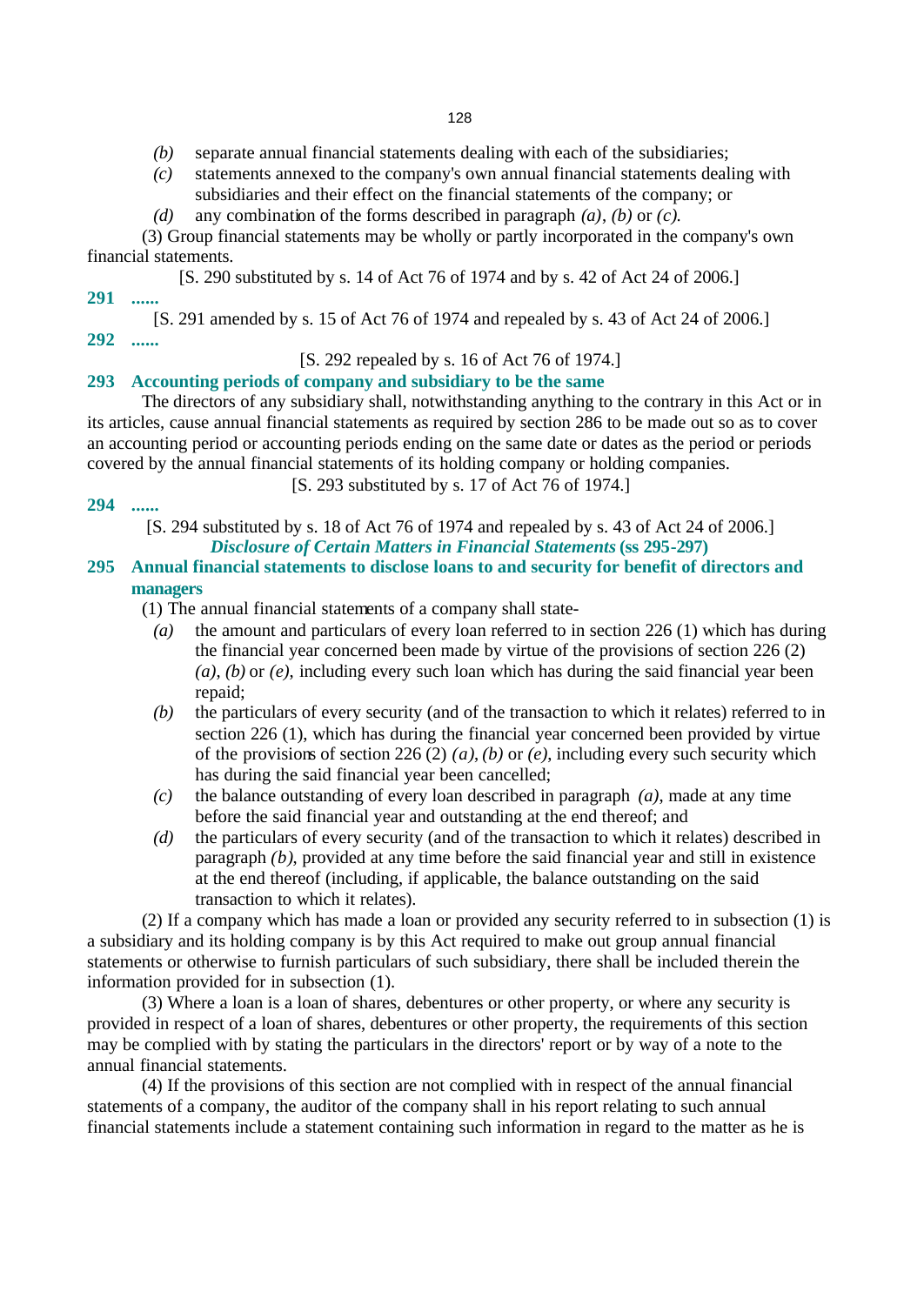reasonably able to furnish.

(5) *(a)* Any director or manager or past director or manager of a company or of its holding company (if any) or of any other subsidiary of that holding company shall at the written request of the first-mentioned company or its auditor in writing give such information, including particulars relating to his control of a company or body corporate contemplated in section 226 (1) *(b)*, as the company or its auditor may require for compliance with the provisions of this section.

*(b)* Any director or manager or past director or manager referred to in paragraph *(a)* who fails to comply with such request within one month from the date thereof, shall be guilty of an offence.

#### [S. 295 amended by s. 19 of Act 76 of 1974 and substituted by s. 25 of Act 111 of 1976.] **296 Annual financial statements to disclose loans made to and security provided for benefit of directors or managers before their appointment**

- (1) The annual financial statements of a company shall state-
	- *(a)* the amount and particulars of every loan which has at any time been made by the company to any person before his appointment as director or manager of the company, if-
		- (i) the loan was still in existence at the date of such appointment; and
		- (ii) such appointment was made at any time during the financial year concerned; and
	- *(b)* the particulars of every security (and of the transaction to which it relates) which has at any time been provided by the company for the benefit of any person before his appointment as director or manager of the company, if-
		- (i) the security was still in existence at the date of such appointment; and
		- (ii) such appointment was made at any time during the financial year concerned.

(2) For the purposes of subsection (1)-

- *(a)* 'loan' includes-
	- (i) a loan of money, shares, debentures or any other property; and
	- (ii) any credit extended by a company where the debt concerned is not payable or being paid in accordance with normal business practice in respect of payment of debts of the same kind; and
- *(b)* 'security' includes a guarantee.

(3) The provisions of section 295 (2), (3) and (4) shall *mutatis mutandis* apply with reference to loans and securities contemplated in this section.

(4) This section shall not apply in respect of a loan made or security provided *bona fide* in the ordinary course of the business of a company actually and regularly carrying on the business of the making of loans or the provision of security.

#### [S. 296 substituted by s. 26 of Act 111 of 1976.]

### **297 Annual financial statements to disclose directors' emoluments and pensions**

(1) The annual financial statements of a company shall contain particulars showing-

- *(a)* the amount of the emoluments received by directors;
- *(b)* the amount of the pensions paid or receivable by directors and past directors;
- *(c)* the amount of any compensation paid to directors and past directors in respect of loss of office; and
- *(d)* details of directors' service contracts.

[Sub-s. (1) substituted by s. 19 *(a)* of Act 37 of 1999.]

(1A) *(a)* The information required to be furnished in terms of this section shall in each case be furnished in two separate categories, namely, one dealing with the executive directors in the aggregate (and past directors where appropriate), and the other dealing with non-executive directors in the aggregate (and past directors where appropriate).

*(b)* For the purposes of this section, '**executive director'** means a director who is involved in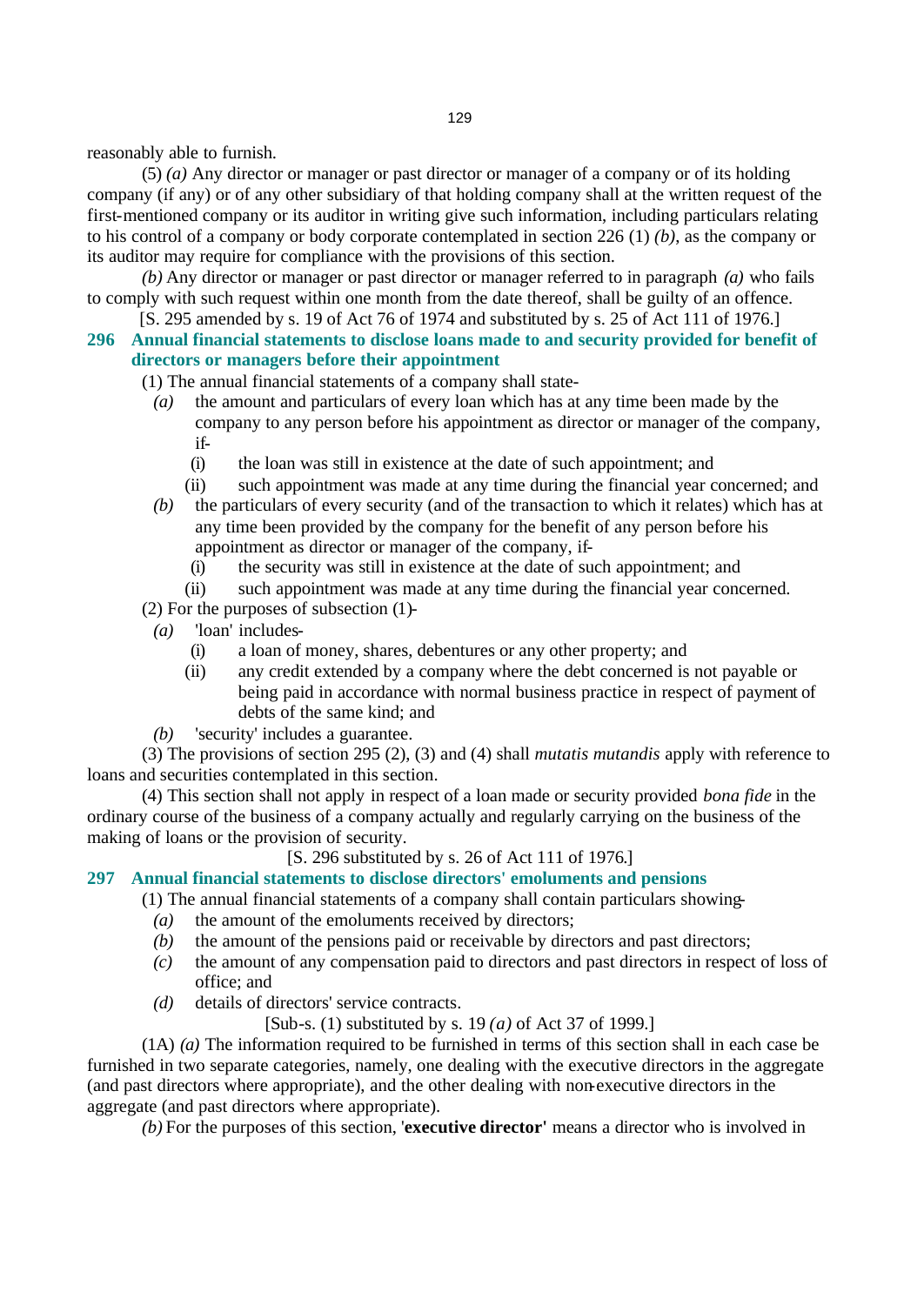the day-to-day management of the company and 'non-executive director' means a director who has no involvement in the day-to-day management of the company.

[Sub-s. (1A) inserted by s. 19 *(b)* of Act 37 of 1999.]

(2) The information to be disclosed under subsection (1) *(a)* shall show the amount of any emoluments paid to or receivable by persons in respect of-

- *(a)* services rendered as directors of the company;
- *(b)* services rendered while being directors of the company-
	- (i) as directors of any of its subsidiaries; and
	- (ii) otherwise in connection with the carrying on of the affairs of the company or any of its subsidiaries.

[Sub-s. (2) substituted by s. 19 *(c)* of Act 37 of 1999.]

(2A) For the purposes of this section **'emoluments'** includes the following:

- *(a)* (i) Fees paid for services rendered as directors; and
	- (ii) any amounts paid to a person in respect of such person's acceptance of the office of director, which shall for the purposes of this section be deemed to be fees paid for services rendered;
- *(b)* basic salary;
- *(c)* bonuses and performance related payments;
- *(d)* sums paid by way of expense allowances;
- *(e)* the estimated monetary value of any other material benefits received;
- *(f)* contributions paid under any pension scheme not otherwise required to be disclosed in terms of subsection (3) *(a)*;
- *(g)* (i) gains made on the exercise of share options, the gain being the difference between the price paid for the shares and the market price of the shares on the date of exercise, and that date being the date on which the director takes ownership of the shares and is entitled to dispose of them; and
	- (ii) the details of such gains shall be presented in tabular form, unless inappropriate, with explanatory notes where necessary.

[Sub-s. (2A) inserted by s. 19 *(d)* of Act 37 of 1999.]

- (3) The information to be disclosed under subsection (1) *(b)*
	- *(a)* shall include details of the amount of any pension paid or receivable in respect of any services of any directors and past directors of the company whether to or by such directors or past directors or on any of their nomination or, by virtue of dependence on or other connection with any of them, to or by any other person, but shall not include any pension paid or receivable under a pension scheme, if the contributions payable thereunder are substantially adequate for the maintenance thereof; and
	- *(b)* shall distinguish between pensions in respect of services as directors or otherwise of the company or its subsidiary, and other pensions.

[Sub-s. (3) substituted by s. 19 *(e)* of Act 37 of 1999.]

(3A) For the purposes of this section-

- *(a)* **'pension'** includes any superannuation allowance, superannuation gratuity or similar payment;
- *(b)* **'pension scheme'** means a scheme for the provision of pensions in respect of services rendered as directors or otherwise which is maintained in whole or in part by means of contributions; and
- *(c)* **'contribution'**, in relation to a pension scheme, means any payment (including any insurance premium) paid for the purposes of the scheme by or in respect of persons rendering services in respect of which pensions will or may become payable under the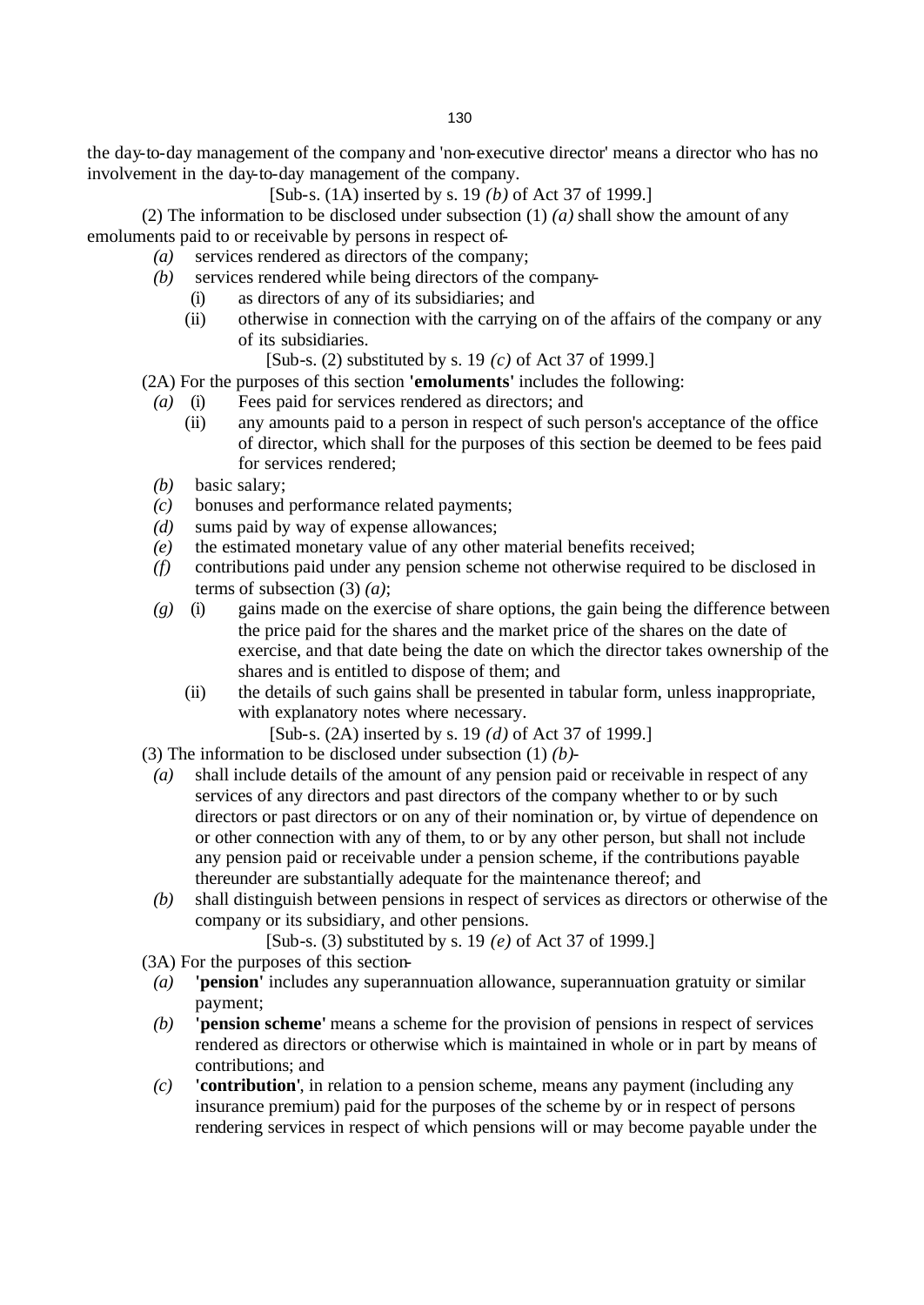scheme, but does not include any payment in respect of two or more persons if the amount paid in respect of each of them is not ascertainable.

[Sub-s. (3A) inserted by s. 19 *(f)* of Act 37 of 1999.]

(4) The information to be disclosed under subsection (1) *(c)*-

- *(a)* shall include any amounts paid to or receivable by directors or past directors by way of compensation in respect of-
	- (i) the loss of office as a director of the company; or
	- (ii) the loss, while being directors of the company or on, or in connection with, ceasing to be directors of the company, or any other office in connection with the carrying on of the company's affairs or of any office as director or otherwise in connection with the management of the affairs of any subsidiary thereof; and
- *(b)* shall distinguish between compensation in respect of the office of director, whether of the company or its subsidiary, and compensation in respect of other offices.

[Sub-s. (4) substituted by s. 19 *(g)* of Act 37 of 1999.]

(4A) For the purposes of this section **'compensation for loss of office'** includes sums paid as consideration for or in connection with a person's retirement from office.

- [Sub-s. (4A) inserted by s. 19 *(h)* of Act 37 of 1999.]
- (5) The information to be disclosed under paragraphs *(a)*, *(b)* and *(c)* of subsection (1)-
	- *(a)* shall include all relevant sums paid by or receivable from-
		- (i) the company; and
		- (ii) the company's subsidiaries; and
		- (iii) any other person,

except sums to be accounted for to the company or any of its subsidiaries, or, by virtue of section 227 to past or present members of the company or any of its subsidiaries or any class of those members; and

*(b)* shall distinguish, in the case of the amount to be shown under subsection (1) *(c)*, between the sums respectively paid by or receivable from the company, the company's subsidiaries and other persons.

[Sub-s. (5) amended by s. 19 *(i)* of Act 37 of 1999.]

(6) The amounts to be shown under this section for any financial year shall be the sums receivable in respect of that year, whenever paid, or, in the case of sums not receivable in respect of a period, the sums paid during that year, so however, that where any sums are not shown in the annual financial statements for the relevant financial year on the ground that the person receiving them is liable to account therefor as mentioned in subsection (5) *(a)*, but the liability is thereafter wholly or partly released or is not enforced within a period of two years, those sums shall, to the extent to which the liability is released or not enforced, be shown in the first annual financial statements in which it is practicable to show them and shall be distinguished from the amounts to be shown therein apart from this provision.

(7) For the purpose of enabling them to show separately the respective amounts received under different headings as required by this section, the directors of a company may apportion any payments received or receivable in such manner as they consider appropriate.

(8) In this section any reference to a company's subsidiary shall for the purpose of subsections (2) and (3) include a reference to a company which was a subsidiary of the first-mentioned company at the time the services contemplated in the said subsections were rendered, and, for the purposes of subsection (4), include a reference to a company which was such a subsidiary immediately before the loss of office as director of the company concerned.

[Sub-s. (8) substituted by s. 26 of Act 64 of 1977.]

(8A) The information to be disclosed under paragraph *(d)* of subsection (1) shall include details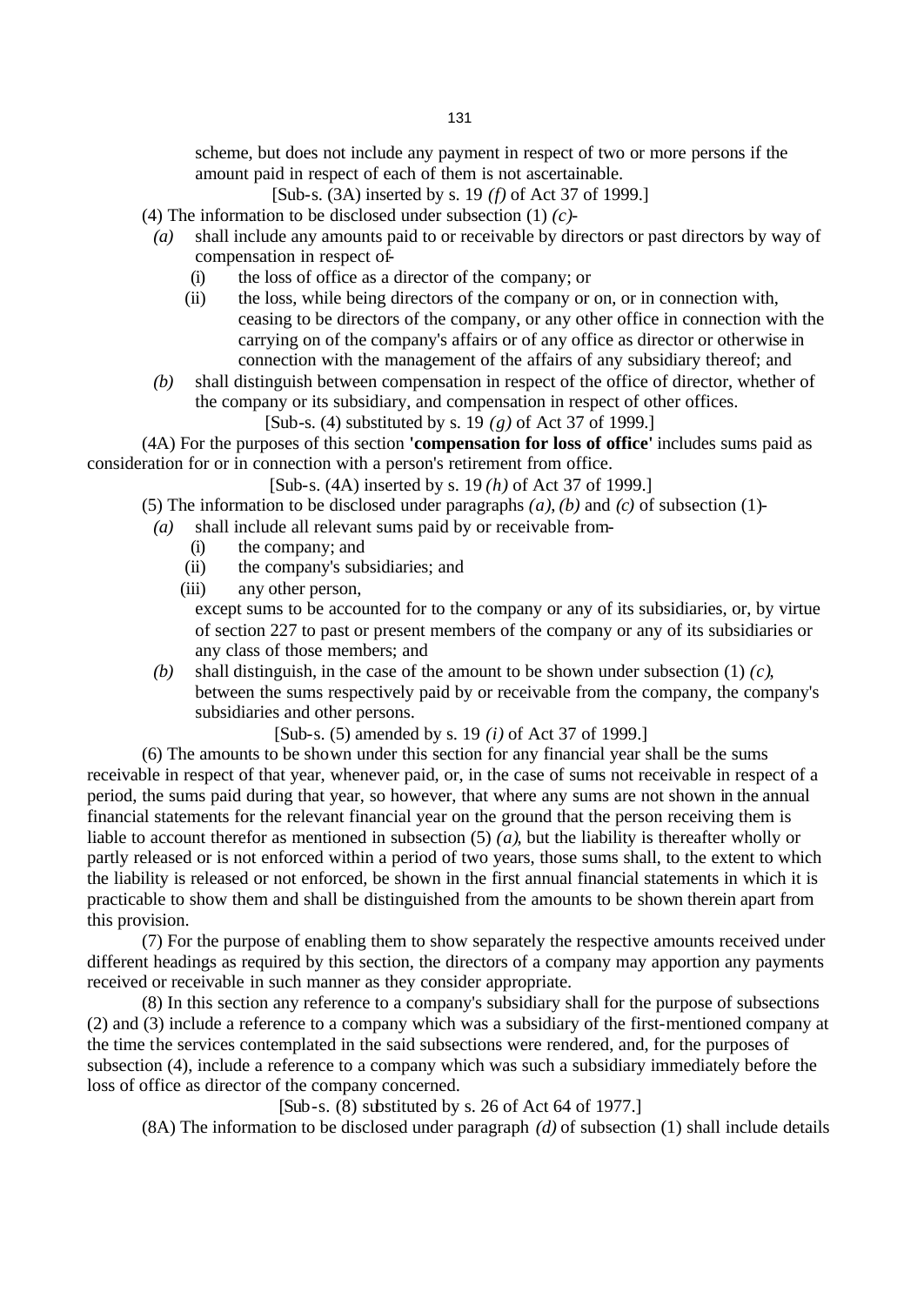of-

- *(a)* directors' service contracts with notice periods in excess of one year and with provisions for predetermined compensation on termination of the contracts exceeding one year's salary and benefits in kind, giving reasons for such notice period; and
- *(b)* the unexpired term of any director's service contract of a director proposed for election or re-election at the forthcoming annual general meeting or, if any director proposed for election or re-election does not have a director's service contract, a statement to that effect.

[Sub-s. (8A) inserted by s. 19 *(j)* of Act 37 of 1999.]

(9) Every director or past director of a company shall at the written request of the company or its auditor give notice in writing to the company or the auditor, within twenty-one days from the date of such request, of such matters relating to himself as may be necessary for the purposes of this section, and shall if he fails to comply with any such request, be guilty of an offence.

(10) If in respect of any annual financial statements the requirements of this section are not complied with, the auditor of the company by whom the annual financial statements are examined, shall include in his report thereon, so far as he is reasonably able to do so, a statement giving the required particulars or, in the event that such auditor is unable to furnish the required particulars, he shall make a statement to that effect in his report.

# [Sub-s. (10) substituted by s. 19 *(k)* of Act 37 of 1999.] *Further Requirements as to Financial Statements* **(s 298)**

# **298 Approval and signing of financial statements**

(1) The annual financial statements of a company other than the auditor's report, shall be approved by its directors and signed on their behalf by two of the directors or, if there is only one director, by that director, and group annual financial statements shall similarly be approved and signed by the directors of the holding company.

(2) If a copy of any annual financial statements, or group annual financial statements which have not been approved and signed as required by subsection (1), is issued, circulated or published, every director or officer of the company concerned who is a party to such issue, circulation or publication thereof, shall be guilty of an offence.

[S. 298 substituted by s. 20 of Act 76 of 1974.]

#### *Directors' Report* **(s 299)**

#### **299 Directors' report**

(1) Except in the case of a company which is a wholly-owned subsidiary of any other company incorporated in the Republic, every company shall, as part of its annual financial statements, lay before the annual general meeting a report by the directors with respect to the state of affairs, the business and the profit or loss of the company or of the company and its subsidiaries, if any.

(2) The directors' report shall deal with every matter which is material for the appreciation by the members of the company of the state of affairs, the business and the profit or loss of the company or of the company and its subsidiaries, if any, and shall for that purpose be in accordance with and include at least the matters prescribed by Schedule 4, in so far as these are applicable, and comply with any other requirements of this Act.

(3) Any director of a company who fails to take all reasonable steps to ensure compliance with the provisions of this section, shall be guilty of an offence.

#### *Auditor's Duties as to Annual Financial Statements* **(ss 300-301) 300 Auditor's duties as to annual financial statements and other matters** Cases

It shall be the duty of the auditor of a company-

*(a)* to examine the annual financial statements and group annual financial statements to be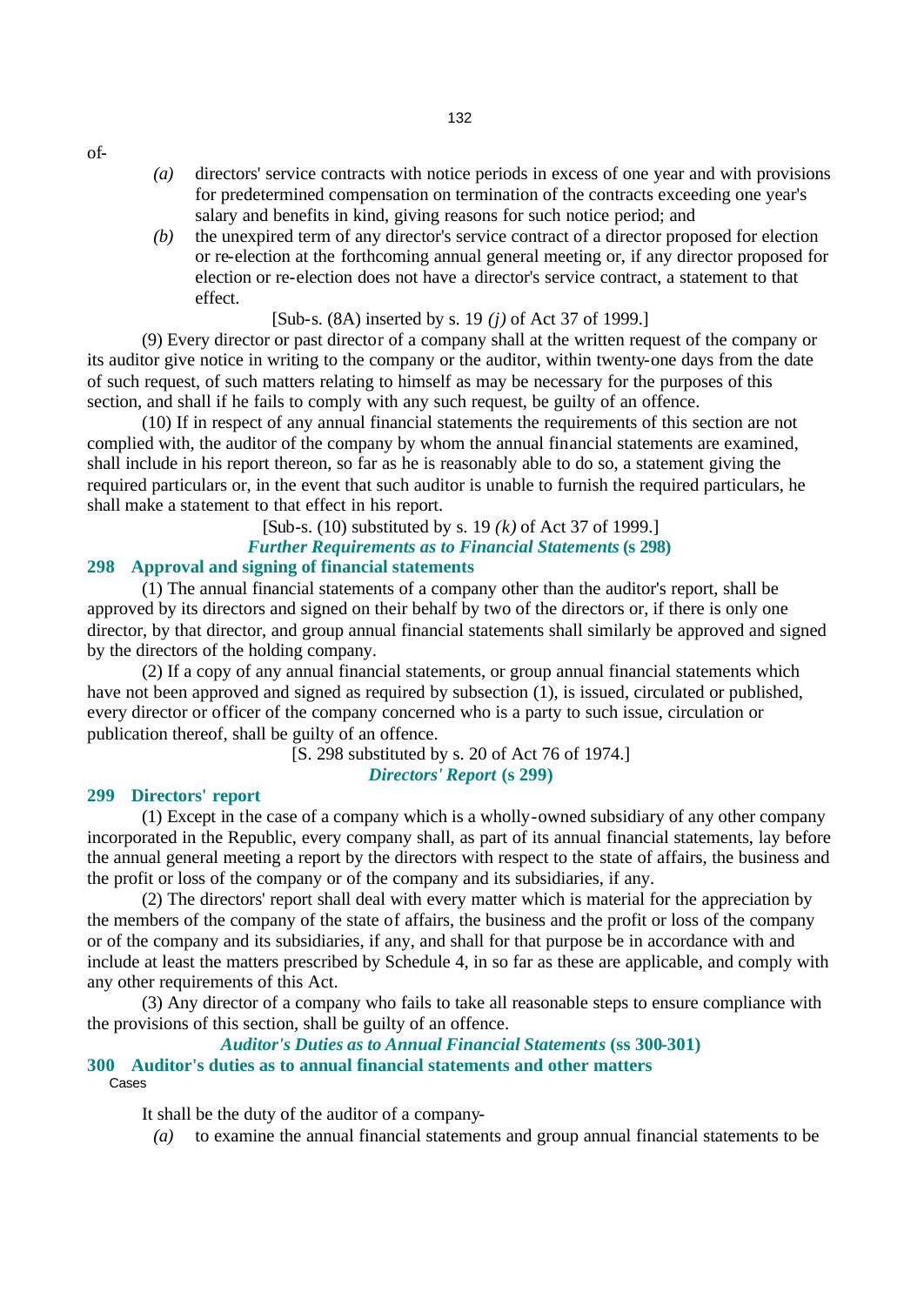laid before its annual general meeting;

[Para. *(a)* substituted by s. 21 *(a)* of Act 76 of 1974.]

- *(b)* to satisfy himself that proper accounting records as required by this Act have been kept by the company and that proper returns adequate for the purposes of his audit have been received from branches not visited by him;
- *(c)* to satisfy himself that the minute books and attendance registers in respect of meetings of the company and of directors and managers have been kept in proper form as required by this Act;
- *(d)* to satisfy himself that a register of interests in contracts as required by section 240 has been kept and that the entries therein are in accord with the minutes of directors' meetings;
- *(e)* to examine or satisfy himself as to the existence of any securities of the company;
- *(f)* to obtain all the information and explanations which to the best of his knowledge and belief are necessary for the purposes of carrying out his duties;
- *(g)* to satisfy himself that the company's annual financial statements are in agreement with its accounting records and returns;
- *(h)* to examine group annual financial statements and satisfy himself that they comply with the requirements of this Act;

[Para. *(h)* substituted by s. 21 *(b)* of Act 76 of 1974.]

*(i)* to examine such of the accounting records of the company and carry out such tests in respect of such records and such other auditing procedures as he or she considers necessary in order to satisfy himself or herself that the annual financial statements or group annual financial statements fairly present the financial position of the company or of the company and its subsidiaries and the results of its operations and those of its subsidiaries, in conformity with the requirements of section 285A;

[Para. *(i)* substituted by s. 21 *(c)* of Act 76 of 1974 and by s. 44 of Act 24 of 2006.]

- *(j)* to satisfy himself that statements made by the directors in their reports do not conflict with a fair interpretation or distort the meaning of the annual financial statements and accompanying notes;
- *(j*A*)* when he gets to know, or has reason to believe, that the company is not carrying on business or is not in operation and has no intention of resuming operations in the forseeable future, to report forthwith accordingly by registered post to the Registrar;

[Para. *(j*A*)* inserted by s. 10 of Act 31 of 1986 and amended by s. 28 of Act 35 of 2001.]

- *(k)* to comply with any other duty imposed on him by this Act; and
- *(l)* to comply with any applicable requirements of the Auditing Profession Act, 2005 (Act 26 of 2005).

[Para. *(l)* substituted by s. 13 of Act 82 of 1992 and by s. 44 of Act 24 of 2006.] **300A Attendance of auditors**

(1) The designated auditor must meet with the audit committee of a widely held company not more than one month before the board meets to approve the financial statements of the company for any financial year, so as to consider matters which appear to the auditor or the audit committee to be of importance and relevant to the proposed financial statements and to the affairs of the company generally.

(2) The designated auditor must attend every annual general meeting of a widely held company where the financial statements of the company for a financial year are to be considered or agreed to, so as to respond according to his or her knowledge and ability to any question relevant to the audit of the financial statements.

(3) Should the designated auditor fail to attend a meeting as required by subsection (1) or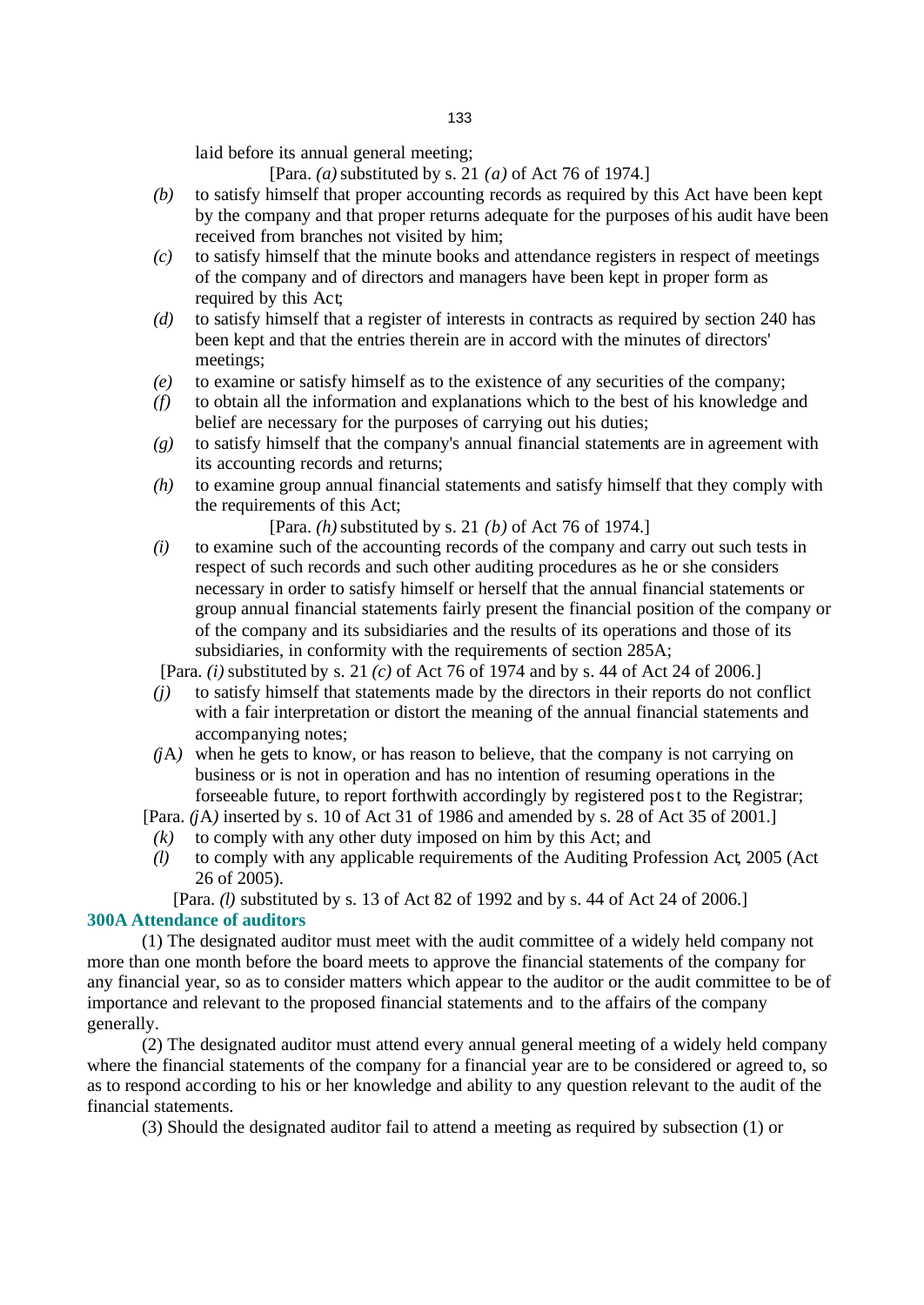subsection (2), the auditor is guilty of an offence unless-

- *(a)* the designated auditor is prevented by circumstances beyond his or her control from attending the meeting;
- *(b)* the designated auditor arranges for another auditor with knowledge of the audit to attend and carry out the duties of the designated auditor at the meeting; and
- *(c)* if the designated auditor is a member of a firm, the individual attending the meeting in place of the designated auditor is a member of that firm.

(4) If in the case of a limited interest company due notice is given of the intention to move a resolution requiring the presence of the auditor at an annual general meeting of the company where financial statements of the company for any financial year are to be considered, the auditor shall attend that meeting and respond according to his or her knowledge and ability to any question which is put to the auditor and is relevant to the audit of the financial statements.

- (5) If an auditor fails to comply with subsection (4), the auditor is guilty of an offence unless-
	- *(a)* the auditor is prevented by circumstances beyond his or her control from attending the meeting; and
	- *(b)* the auditor arranges for another auditor with knowledge of the audit to attend and carry out the duties of the auditor at the meeting.
- (6) In this section designated auditor has the meaning given to it in section 273 (5).

[S. 300A inserted by s. 45 of Act 24 of 2006.]

# **301 Auditor's report**

(1) When the auditor of a company has complied with the requirements of, and has satisfied himself as to the matters stated in, section 300, and has carried out his audit free from any restrictions whatsoever, he shall make a report to the members of the company to the effect that he has examined the annual financial statements and group annual financial statements and that in his opinion they fairly present the financial position of the company and its subsidiaries and the results of its operations and that of its subsidiaries in the manner required by this Act.

 $[Sub-s. (1)$  substituted by s. 22 of Act 76 of 1974.

(2) In the event of the auditor being unable to make such a report or to make it without qualification, he shall include in his report a statement to that effect and set forth the facts or circumstances which prevent him from so making his report or from making it without qualification.

(3) The auditor's report under subsection (1) shall, unless all the members present agree to the contrary, be read out at the annual general meeting.

#### *Issue of Copies of Annual Financial Statements* **(s 302)**

#### **302 Duty of company to send annual financial statements to members and Registrar** Cases

(1) A copy of the annual financial statements of a company and the group annual financial statements, if any, shall not less than twenty-one days before the date of the annual general meeting of the company be sent to every member of the company and every holder of debentures of the company (whether or not such member or holder of debentures is entitled to receive notices of general meetings of the company) and to all persons other than members or holders of debentures of the company who are entitled to receive such notices: Provided that, if so authorized by a company's articles, a copy of its financial statements may be made available in electronic format to all persons who have agreed thereto in writing

#### [Sub-s. (1) amended by s. 26 of Act 35 of 2001.]

(2) The provisions of subsection (1) shall not be construed as requiring a copy of the said statements to be sent-

*(a)* in the case of a company not having a share capital, to any member or holder of debentures of the company who is not entitled to receive notices of general meetings of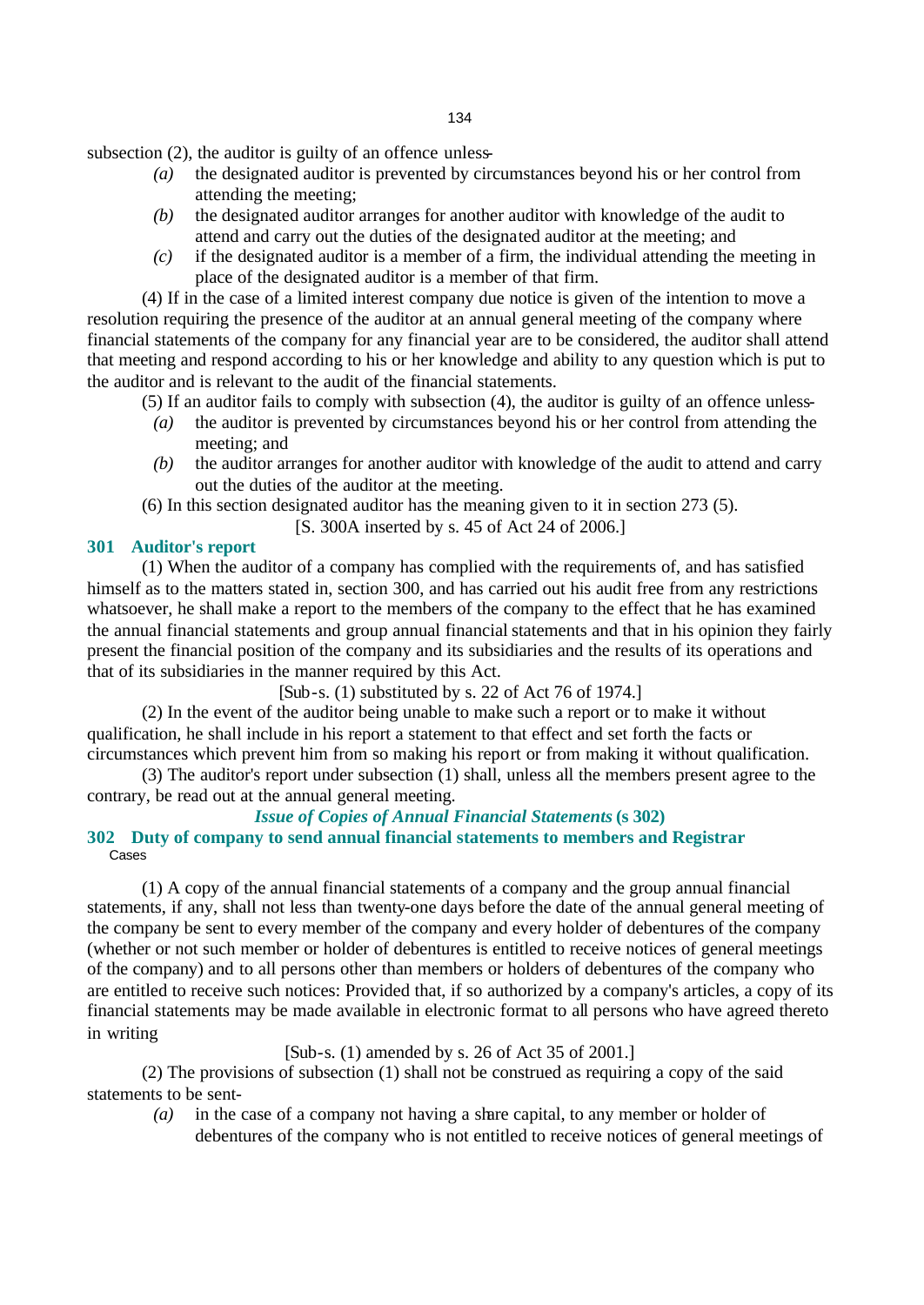the company;

- *(b)* to any member or holder of debentures of a company who is entitled to receive such notices and whose address is not known to the company;
- *(c)* to more than one of the joint holders of any shares or debentures of a company none of whom is entitled to receive such notices;
- *(d)* in the case of joint holders of any such shares or debentures of whom some are and others are not entitled to receive such notices, to any such joint holder who is not so entitled.

(3) Any such copy not sent to members and debenture-holders and other persons referred to in subsection (1) at least twenty-one days before the date of the relevant meeting shall be deemed to have been so sent if it is so agreed by all the members entitled to attend and vote at the meeting.

(4) A public company shall on the day on which it sends such copies to its members as provided in subsection (1), send to the Registrar under cover of the prescribed form a copy, certified to be a true copy by a director and the secretary of the company-

- *(a)* of the annual financial statements and group annual financial statements, if any; and [Para. *(a)* substituted by s. 23 *(a)* of Act 76 of 1974.]
- *(b)* of the annual financial statements of every private company which is a subsidiary of that public company.

[Para. *(b)* substituted by s. 23 *(b)* of Act 76 of 1974.]

(4A) *(a)* The Registrar may on application by any public company made to him on the prescribed form, on good cause shown and on payment of the prescribed fee, exempt such a public company from the requirements of subsection (4) *(b)*.

*(b)* Any such exemption by the Registrar shall expire after two years but may be renewed on application by the company.

```
[Sub-s. (4A) inserted by s. 23 (c) of Act 76 of 1974.]
```
(5) If default is made in complying with the provisions of subsection (1) or (4), the company concerned, and every director who knowingly is a party to the default, shall be guilty of an offence. *Interim Accounting* **(ss 303-308)**

#### **303 Half-yearly interim reports**

Every widely held company, other than a wholly owned subsidiary, shall not later than three months after the expiration of the first period of six months of its financial year send to every member and holder of debentures of the company an interim report on the business and operations of the company or, in the case of a holding company, of the company and its subsidiaries, during the said period of six months, and the results thereof: Provided that-

- *(a)* the first interim report to be sent to members and holders of debentures of a company after its incorporation shall-
	- (i) in any case where proviso *(a)* to section 285 (1) applies and where the period of the first financial year of the company exceeds nine months, be in respect of a period of six months commencing on the date of incorporation of the company; and
	- (ii) in any case where proviso *(b)* to section 285 (1) applies, be in respect of a period commencing on the date of incorporation of the company and ending six months before the end of its first financial year;
- *(b)* where a company has changed the end of its financial year under section 285 (2) *(b)* an additional interim report shall be made out for the period from the beginning of the financial year so changed to the date of the end of the financial year before it was so changed.
- [S. 303 substituted by s. 24 of Act 76 of 1974 and amended by s. 46 of Act 24 of 2006.]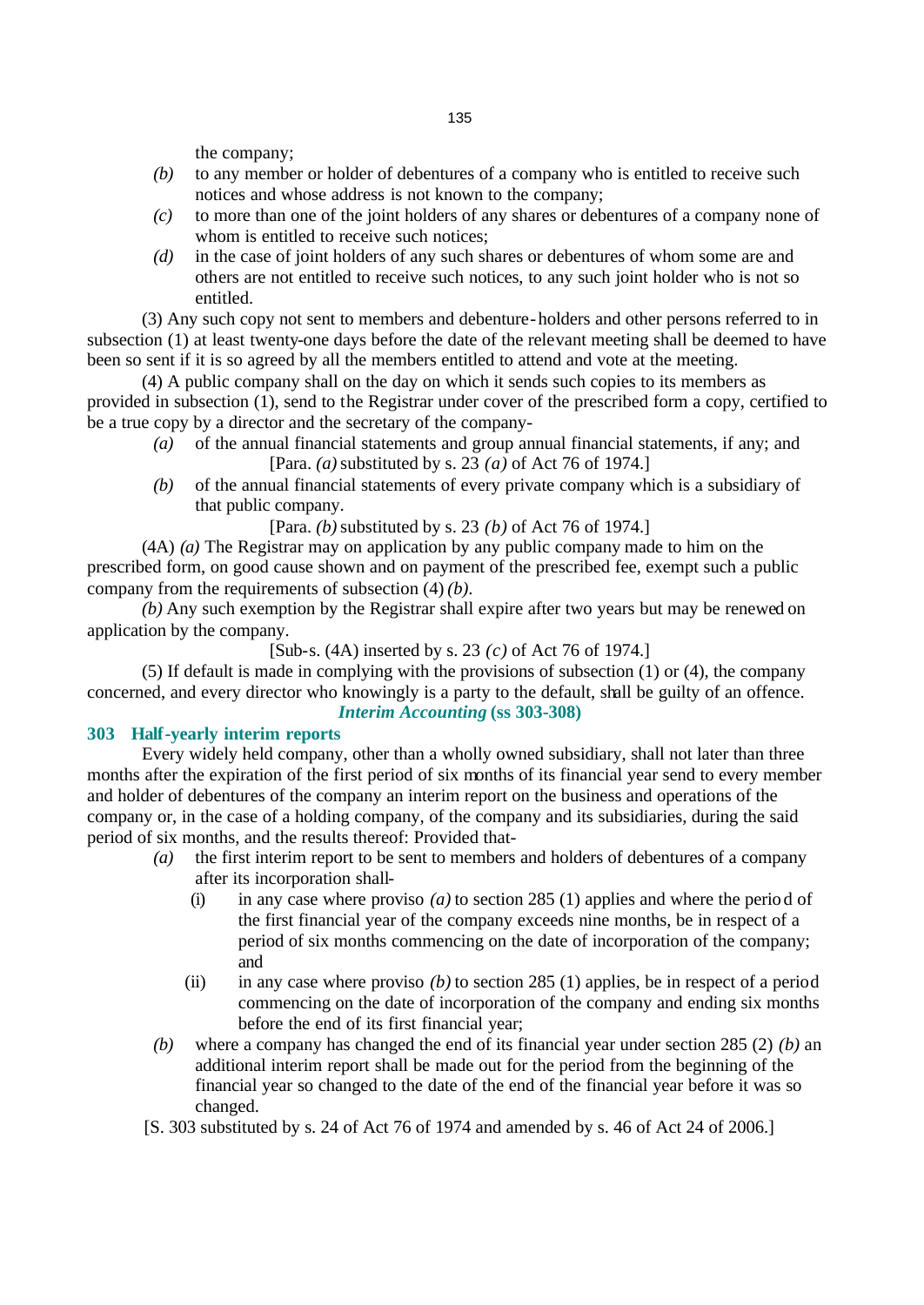#### **304 Provisional annual financial statements**

(1) Every widely held company, other than a wholly owned subsidiary, which does not within three months after the end of its financial year issue copies of its annual financial statements in terms of section 302 (1) shall not later than the date on which the said period of three months expires send to every member and holder of debentures of the company a copy of the provisional annual financial statements of the company or, in the case of a holding company, of the company and its subsidiaries during that accounting period, and the results thereof.

[Sub-s. (1) substituted by s. 25 of Act 76 of 1974 and by s. 47 of Act 24 of 2006.]

(2) If a limited interest company has not issued its annual financial statements in terms of section 302 (1) within six months after the end of its financial year, the Registrar may, on application to him or her in the prescribed manner, by any member of that company, and on good cause shown, require that company by written notice to lodge with him or her provisional annual financial statements as referred to in subsection (1) of this section within a period of six weeks from the date of such notice and thereupon the said company shall, unless it issues its annual financial statements within the said period, lodge provisional annual financial statements with the Registrar within the said period.

[Sub-s. (2) substituted by s. 47 of Act 24 of 2006.]

# **305 Form and contents of interim report and provisional annual financial statements**  $(1)$  ......

[Sub-s. (1) deleted by s. 48 *(a)* of Act 24 of 2006.]

(2) Provisional annual financial statements shall not be required to be audited.

(3) Every interim report and all provisional annual financial statements of a company shall be approved by the directors and signed on their behalf by two of the directors or, if there is only one director, by that director.

[Sub-s. (3) substituted by s. 48 *(b)* of Act 24 of 2006.]

[S. 305 substituted by s. 26 of Act 76 of 1974.]

# **306 Copies of interim report and provisional annual financial statements to be lodged with Registrar**

Every company which issues an interim report or provisional annual financial statements shall, within seven days from the date of issue, lodge a copy of such interim report or provisional annual financial statements under cover of the prescribed form with the Registrar.

[S. 306 substituted by s. 27 of Act 76 of 1974.]

#### **307 Registrar may grant exemptions and extensions of time**

(1) If the Registrar approves, no half-yearly interim reports shall be required under section 303 if the directors of the company are of the opinion that such reports-

- *(a)* would be misleading to the members of the company or harmful to the business of the company; or
- *(b)* would entail unnecessary expense or for any other reason would serve no useful purpose.

(2) The provisions of section 291 (3) shall apply *mutatis mutandis* with reference to any application of the company for the Registrar's approval under subsection (1) of this section and to the period of any exemption.

(3) The Registrar may on application by any company made to him before the expiry of the periods in which an interim report under section 303 or provisional annual financial statements under section 304 are required to be issued, on good cause shown and on payment of the prescribed fee, extend the said periods respectively by such period as he may in each case deem fit.

[Sub-s. (3) substituted by s. 28 of Act 76 of 1974.]

#### **308 Offences under sections 303 to 306, inclusive**

Any company which fails to comply with any requirements of section 303, 304, 305 or 306 and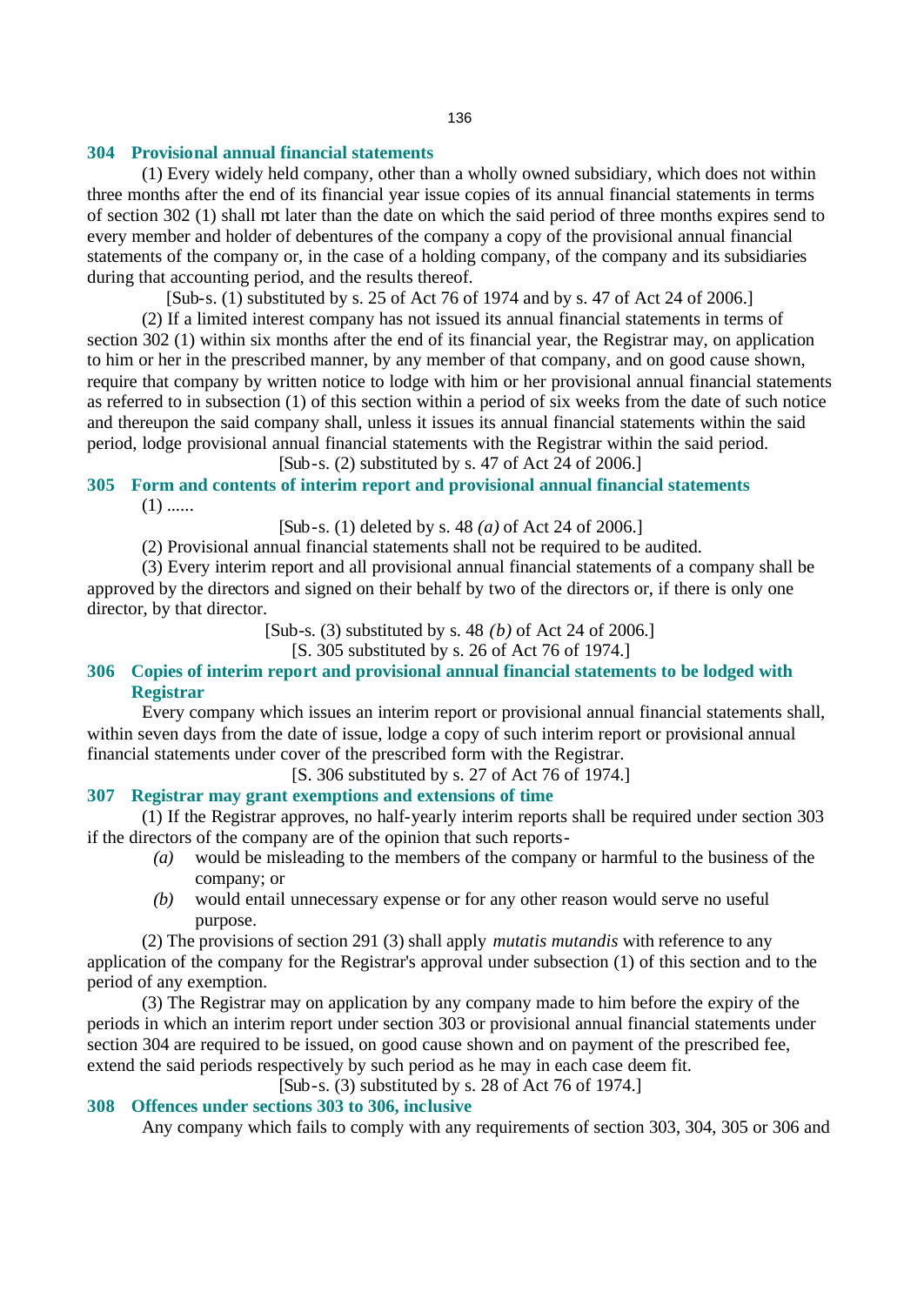any director of a company who fails to take all reasonable steps to secure compliance with any such requirement, shall be guilty of an offence.

# *Right of Members and Others to Copies of Annual Financial Statements and Interim Reports* **(ss 309-310)**

# **309 Right of members and others to copies of annual financial statements and interim reports** Cases

(1) Any member or holder of debentures of a company shall be entitled to be furnished on demand without charge with a copy of the last annual financial statements (including group annual financial statements) and provisional annual financial statements and of the last interim report of the company.

#### $[Sub-s. (1)$  substituted by s. 29 of Act 76 of 1974.

(2) A judgment creditor of a private company shall, where it appears from the return of the person whose duty it is to execute the judgment in question that he has not found sufficient disposable property to satisfy that judgment, be entitled to be furnished on demand without charge with a copy of the last annual financial statement of the company.

(3) *(a)* Any company which fails to comply with a demand under this section within seven days after the making thereof, and any director of the company who knowingly is a party to the default, shall be guilty of an offence.

*(b)* It shall be a defence to a charge under paragraph *(a)* to prove that the person concerned had previously demanded a copy of the document to which the charge relates and that such copy had been supplied.

#### **310 ......**

[S. 310 amended by s. 27 of Act 64 of 1977 and repealed together with its heading by s. 19 of Act 59

#### of 1978.]

#### **CHAPTER XII**

#### **COMPROMISE, AMALGAMATION, ARRANGEMENT AND TAKE-OVERS (ss 311-321) 311 Compromise and arrangement between company, its members and creditors** Cases

(1) Where any compromise or arrangement is proposed between a company and its creditors or any class of them or between a company and its members or any class of them, the Court may, on the application of the company or any creditor or member of the company or, in the case of a company being wound up, of the liquidator, or if the company is subject to a judicial management order, of the judicial manager, order a meeting of the creditors or class of creditors, or of the members of the company or class of members (as the case may be), to be summoned in such manner as the Court may direct.

(2) If the compromise or arrangement is agreed to by-

- *(a)* a majority in number representing three-fourths in value of the creditors or class of creditors; or
- *(b)* a majority representing three-fourths of the votes exercisable by the members or class of members,

(as the case may be) present and voting either in person or by proxy at the meeting, such compromise or arrangement shall, if sanctioned by the Court, be binding on all the creditors or the class of creditors, or on the members or class of members (as the case may be) and also on the company or on the liquidator if the company is being wound up or on the judicial manager if the company is subject to a judicial management order.

(3) No such compromise or arrangement shall affect the liability of any person who is a surety for the company.

(4) If the comp romise or arrangement is in respect of a company being wound up and provides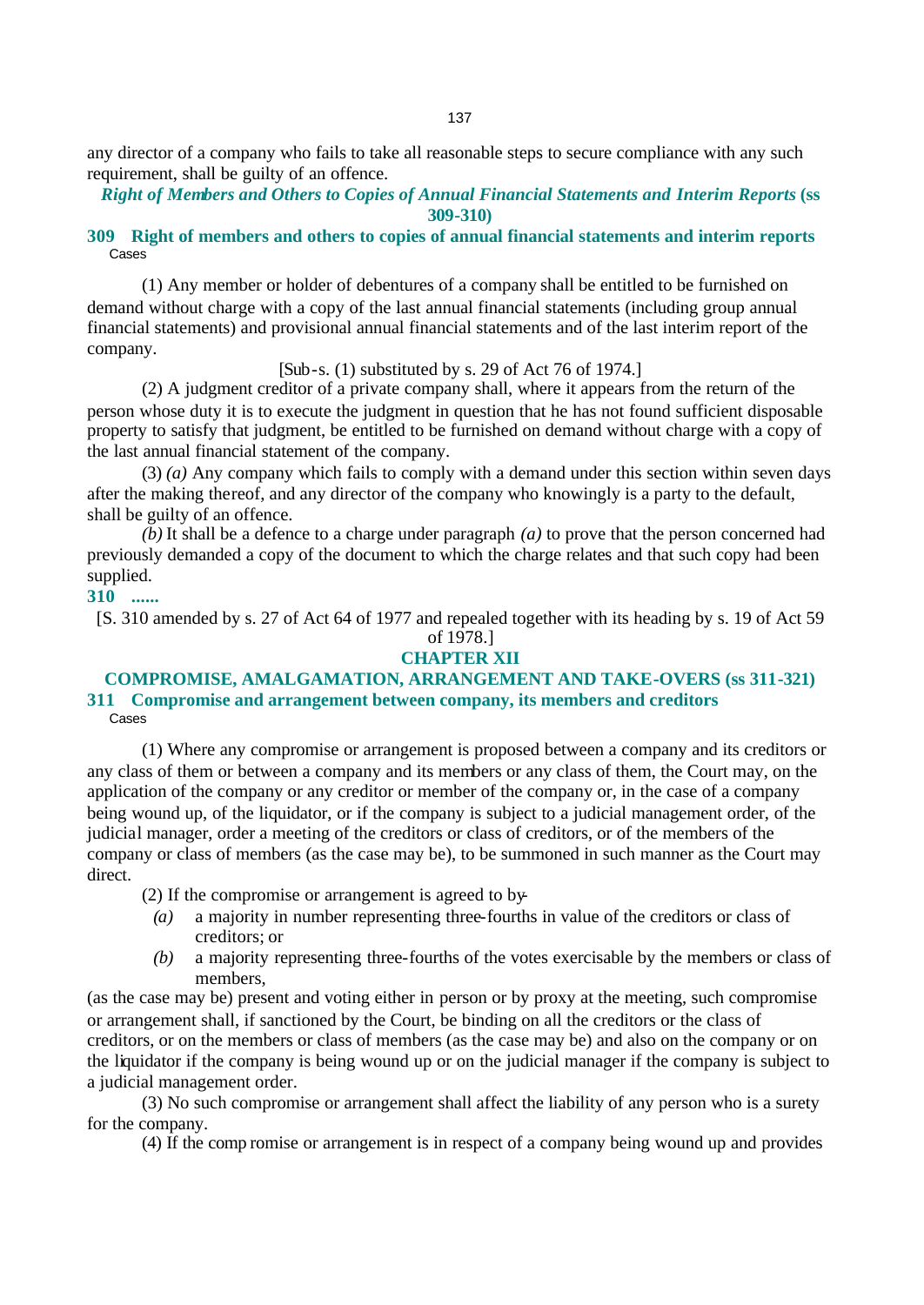for the discharge of the winding-up order or for the dissolution of the company without winding up, the liquidator of the company shall lodge with the Master a report in terms of section 400 (2) and a report as to whether or not any director or officer or past director or officer of the company is or appears to be personally liable for damages or compensation to the company or for any debts or liabilities of the company under any provision of this Act, and the Master shall report thereon to the Court.

(5) The Court, in determining whether the compromise or arrangement should be sanctioned or not, shall have regard to the number of members or members of a class present or represented at the meeting referred to in subsection (2) voting in favour of the compromise or arrangement and to the report of the Master referred to in subsection (4).

(6) *(a)* An order by the Court sanctioning a compromise or arrangement shall have no effect until a certified copy thereof has been lodged with the Registrar under cover of the prescribed form and registered by him.

*(b)* A copy of such order of court shall be annexed to every copy of the memorandum of the company issued after the date of the order.

(7) If a company fails to comply with the provisions of subsection (6) *(b)*, the company and every director and officer of the company who is a party to the failure, shall be guilty of an offence.

(8) In this section 'company' means any company liable to be wound up under this Act and the expression 'arrangement' includes a reorganization of the share capital of the company by the consolidation of shares of different classes or by the division of shares into shares of different classes or by both these methods.

#### **312 Information as to compromises and arrangements** Cases

(1) Where a meeting of creditors or any class of creditors or of members or any class of members is summoned under section 311 for the purpose of agreeing to a compromise or arrangement, there shall-

- *(a)* with every notice summoning the meeting which is sent to a creditor or member, be sent also a statement-
	- (i) explaining the effect of the compromise or arrangement;
	- (ii) stating all relevant information material to the value of the shares and debentures concerned in any arrangement; and
	- (iii) in particular stating any material interests of the directors of the company, whether as directors or as members or as creditors of the company or otherwise, and the effect thereon of the compromise or arrangement, in so far as it is different from the effect on the like interests of other persons; and
- *(b)* in every notice summoning the meeting which is given by advertisement, be included either such a statement as aforesaid or a notification of the place at which and the manner in which creditors or members entitled to attend the meeting may obtain copies of such a statement.

(2) Where the compromise or arrangement affects the rights of debenture-holders of the company, the said statement shall give the like explanation and statement as respects the trustee of any deed for securing the issue of the debentures as it is required to give as respects the company's directors.

(3) Where a notice given by advertisement includes a notification that copies of the said statement can be obtained by creditors or members entitled to attend the meeting, every such creditor or member shall, on making application in the manner indicated by the notice, be furnished by the company free of charge with a copy of the statement.

(4) Where a company makes default in complying with any requirement of this section, the company and every director or officer of the company who is a party to the default, shall be guilty of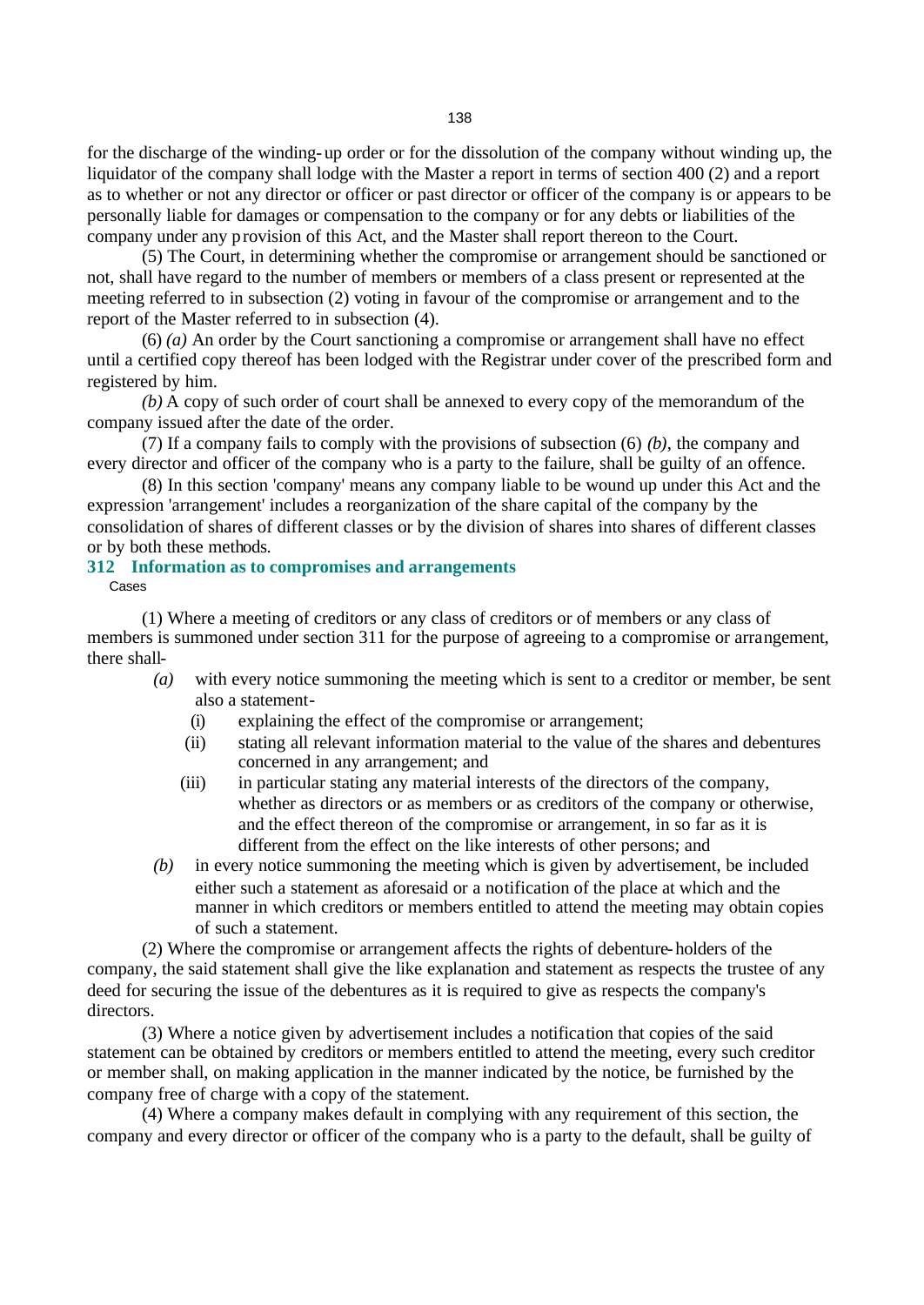an offence, and for the purpose of this subsection any liquidator of the company and any trustee of a deed for securing the issue of debentures of the company shall be deemed to be an officer of the company: Provided that a person shall not be liable under this subsection if he shows that the default was due to the refusal of any other person, being a director or trustee for debenture-holders, to supply the necessary particulars as to his interests and that fact has been stated in the statement.

(5) It shall be the duty of every director of a company and of every trustee for debentureholders to give notice to the company of such matters relating to himself as may be necessary for the purposes of this section, and if he makes default in complying with such duty, he shall be guilty of an offence.

# **313 Provisions facilitating reconstruction or amalgamation**

(1) If an application is made to the Court under section 311 for the sanctioning of a compromise or arrangement proposed between a company and any such persons as are referred to in that section, and it is shown to the Court that the compromise or arrangement has been proposed for the purposes of or in connection with a scheme for the reconstruction of any company or companies or the amalgamation of any two or more companies, and that under the scheme the whole or any part of the undertaking or the property of any company concerned in the scheme (in this section referred to as the 'transferor company') is to be transferred to another company (in this section referred to as the 'transferee company') the Court may, either by the order sanctioning the compromise or arrangement or by any subsequent order, make provision for all or any of the following matters:

- *(a)* The transfer to the transferee company of the whole or any part of the undertaking and of the property or liabilities of any transferor company;
- *(b)* the allotment or appropriation by the transferee company of any shares, debentures or other like interests in that company which under the compromise or arrangement are to be allotted or appropriated by that company to or for any person;
- *(c)* the continuation by or against the transferee company of any legal proceedings pending by or against any transferor company;
- *(d)* the dissolution, without winding up, of any transferor company;
- *(e)* the provision to be made for any persons who, within such time and in such manner as the Court may direct, dissent from the compromise or arrangement;
- *(f)* such incidental, consequential and supplemental matters as are necessary to secure that the reconstruction or amalgamation shall be fully and effectively carried out:

Provided that no order for the dissolution, without winding up, of any transferor company shall be made under this subsection prior to the transfer in due form of all the property and liabilities of the said company.

(2) Where an order under this section provides for the transfer of property or liabilities, that property shall by virtue of the order vest in, subject to transfer in due form, and those liabilities shall become the liabilities of, the transferee company.

(3) If an order is made under this section, every company in relation to which the order is made shall, within thirty days after the making of the order, cause a copy thereof to be lodged with the Registrar, under cover of the prescribed form, for registration, and if default is made in complying with this subsection, the company shall be guilty of an offence.

(4) In this section the expression **'property'** includes property, rights and powers of every description, and the expression **'liabilities'** includes duties.

(5) Notwithstanding the provisions of section 311 (8) the expression **'company'** in this section does not include any company other than a company within the meaning of this Act. **314 ......**

Cases

[S. 314 amended by s. 30 of Act 76 of 1974 and repealed by s. 6 of Act 78 of 1989.]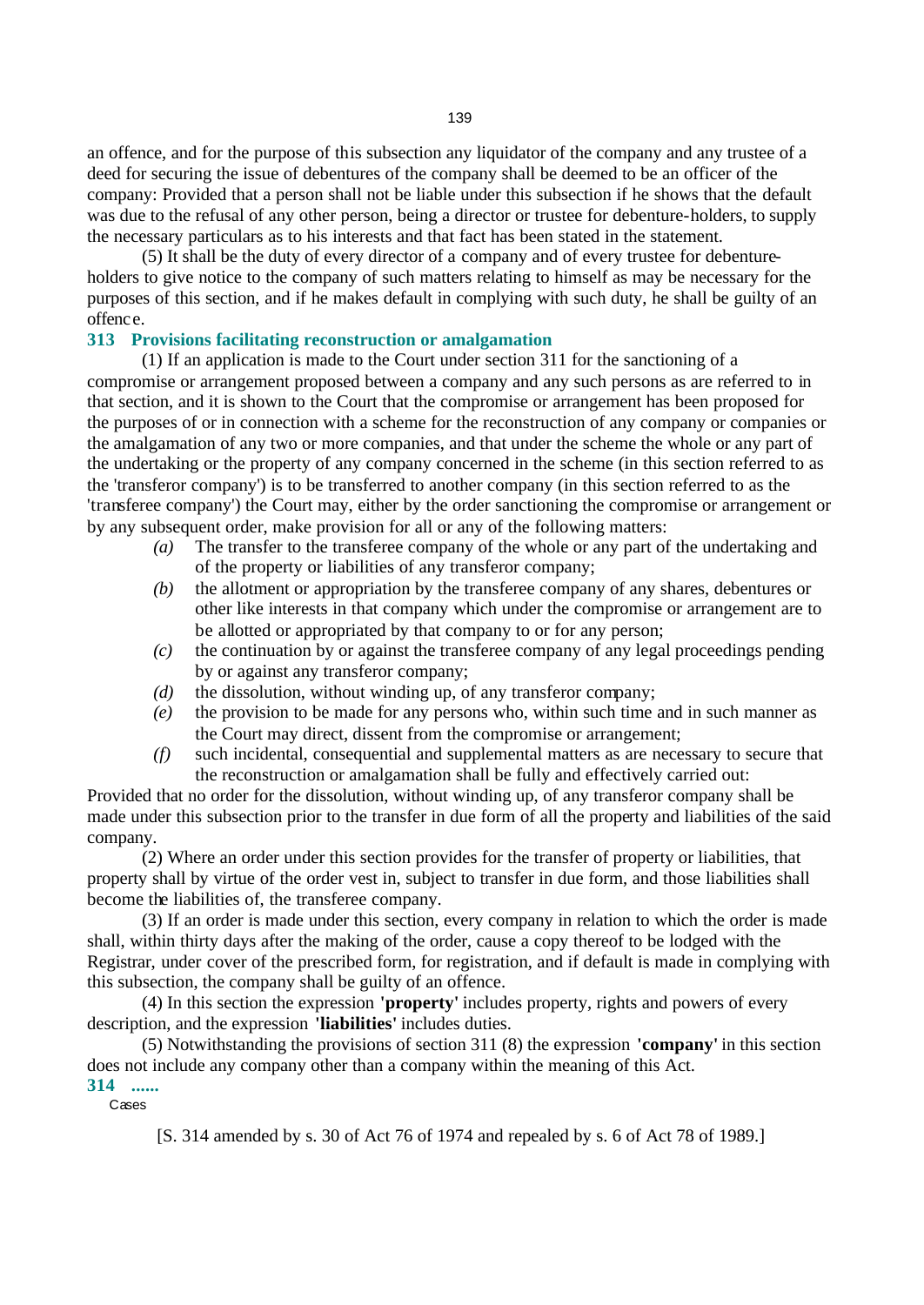#### **315 to 321 inclusive ......**

[Ss. 315 to 321 inclusive repealed by s. 6 of Act 78 of 1989.]

**CHAPTER XIII**

**EXTERNAL COMPANIES (ss 322-336)**

*Registration* **(ss 322-324)**

# **322 Registration of memorandum of external company**

Cases

(1) Every external company shall within twenty-one days after the establishment of a place of business in the Republic lodge with the Registrar, in the prescribed manner-

- *(a)* a certified copy of the memorandum of the company, and if the said memorandum is not in one of the official languages of the Republic, a certified translation thereof in one of those languages;
- *(b)* a notice under section 170 in the pre scribed form of the registered office and postal address of the company;
- *(c)* the consent of and the name and address of the auditor of the company in the Republic;
- *(d)* a notice of the financial year of the company under section 285;
- *(e)* a list in the prescribed form containing particulars-
	- (i) in respect of each director, his full forenames and surname and any former forenames and surname, his nationality, his occupation, his residential, business and postal addresses and the date of appointment (distinguishing between directors resident in the Republic and non-resident directors): Provided that the provisions of section 215 (3) shall apply *mutatis mutandis* to a former forename and surname of a director;
	- (ii) in respect of the local manager and in respect of the secretary, his full forenames and surname, his nationality, his occupation, his residential, business and postal addresses, the date of appointment, and in the case of any local manager or secretary being a corporate body, its registered office;
	- (iii) the name and address of the auditor of the company in the Republic;
- *(f)* ......

[Para. *(f)* deleted by s. 20 (1) of Act 59 of 1978.]

- *(g)* a notice in the prescribed form of the name and address of the person authorized by the company to accept service on behalf of the company under section 326; and
- *(h)* ......

[Para. *(h)* deleted by s. 13 (1) of Act 29 of 1982.]

(2) The Registrar, upon payment of the prescribed fee, shall register the said memorandum in the register kept by him under section 5, distinguishing the registration from the registrations in respect of companies incorporated in the Republic, and shall issue a certificate of registration under his hand and seal to the company.

(3) *(a)* An external company in respect of which a notice has been published under section 31 (2) *(b)* of the Registration and Incorporation of Companies in South West Africa Proclamation, 1978, of the State President, in the *Gazette*, shall be deemed to be registered under the provisions of this section as an external company from the date mentioned in the notice.

*(b)* The provisions of section 335 (5), (6) and (7) shall apply *mutatis mutandis* in respect of such a company.

[Sub-s. (3) added by Proclamation 234 of 1978.]

(4) Upon the registration of the memorandum of an external company the Registrar shall allocate a registration number to the company concerned.

[Sub-s. (4) added by s. 6 of Act 29 of 1985.]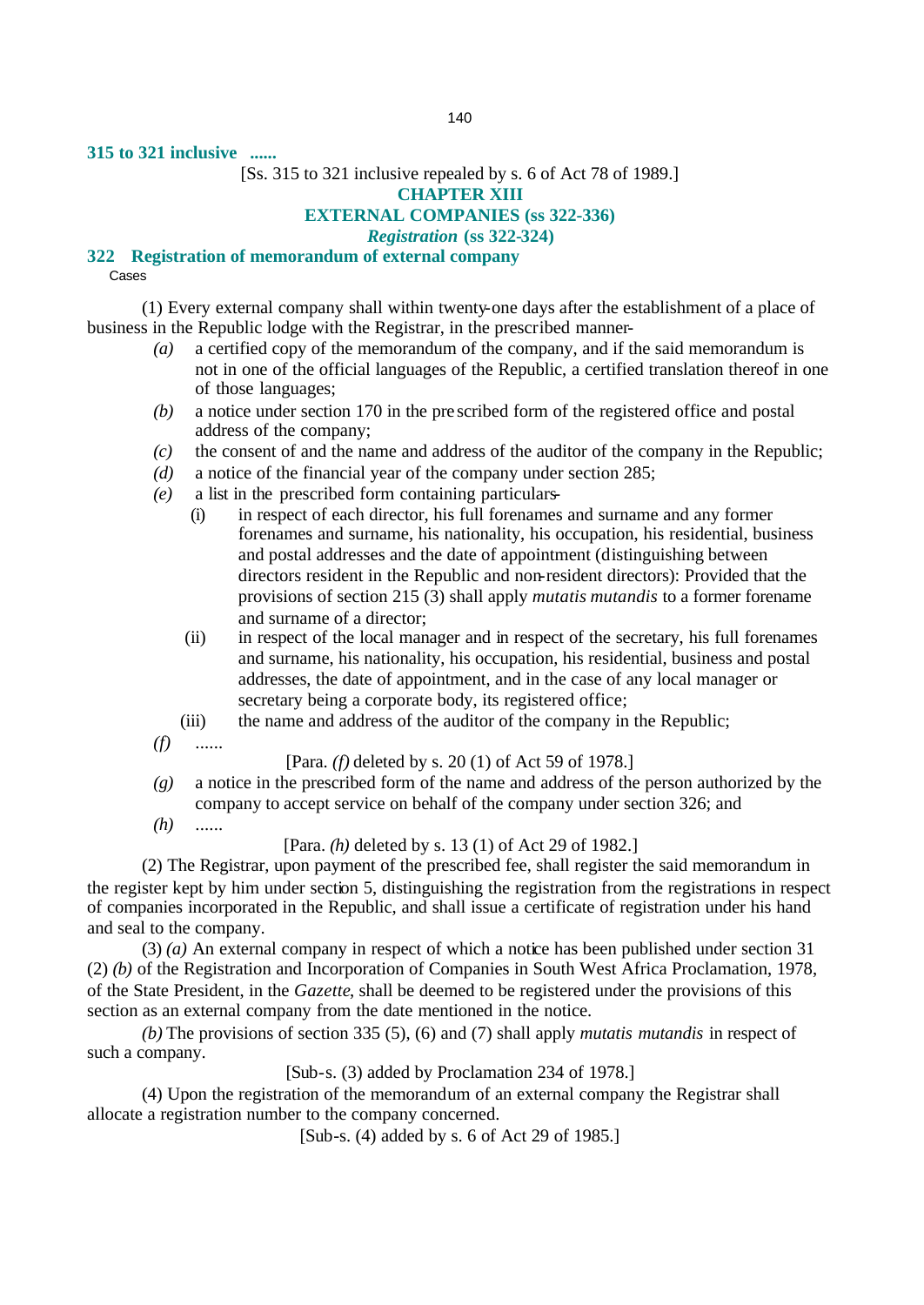#### **323 Effect of registration of memorandum of external company** Cases

(1) Upon the registratio n of the memorandum of an external company the external company shall be a body corporate in the Republic subject to the applicable provisions of this Act.

(2) A certificate of registration given by the Registrar in respect of any external company shall upon its mere production, in the absence of proof of fraud, be conclusive evidence that all the requirements of this Act in respect of registration and of matters precedent and incidental thereto have been complied with.

#### **324 Power of external company to own immovable property in Republic**

(1) Save as may be expressly provided in any other law, an external company of which the memorandum has been registered under section 322 shall have the same power to own immovable property in the Republic as if it were a company incorporated in the Republic.

(2) As from a date three months after the commencement of this Act, no external company shall be capable of acquiring the ownership of immovable property in the Republic unless its memorandum has been or is deemed to be registered under section 322.

# *Administrative and Other Duties of External Companies* **(ss 325-336)**

# **325 External company to have an auditor**

(1) Every external company shall appoint and shall at all times have an auditor within the meaning of this Act and shall not later than fourteen days after such appointment or any change in the office of auditor, lodge with the Registrar in the prescribed form a notice stating the name and address of such auditor or the change in such office.

(2) The auditor of any external company may at any time resign as such and the provisions of section 280 shall *mutatis mutandis* apply with reference to such resignation.

(3) If an external company fails to appoint an auditor as provided in subsection (1), the Registrar shall appoint such auditor.

(4) The provisions of subsection (1) shall not apply where the sole purpose of the external company in establishing a place of business in the Republic is to establish a share registration office or a share transfer office.

#### **326 External company to have person authorized to accept service**

(1) Every external company shall appoint and shall at all times have one or more persons resident in the Republic authorized by the company to accept on its behalf service of process and any notices required to be served on the company, notwithstanding the provisions of section 71.

(2) Any person authorized as aforesaid shall be entitled to withdraw from such authorization after having given one month's written notice of such withdrawal to the company and shall at the same time lodge two copies of such notice with the Registrar under cover of the prescribed form.

(3) Every external company shall within twenty-one days after receipt of the notice referred to in subsection (2) or after the termination of such authorization in any other manner, lodge with the Registrar a notice in the prescribed form stating the alteration and the name and address of the new authorized person appointed by the company.

#### **327 Register of directors and managers and secretaries, changes therein and power of Registrar to call for particulars**

(1) The provisions of sections 211, 215 and 216 shall *mutatis mutandis* apply to a director, local manager and local secretary of an external company: Provided that-

- *(a)* where a director is not resident in the Republic-
	- (i) the entries referred to in section 216 (1) shall be made in the register not later than the end of the financial year of the company and the return referred to in section 216 (2) shall be lodged with the Registrar within fourteen days after the date of such entries; and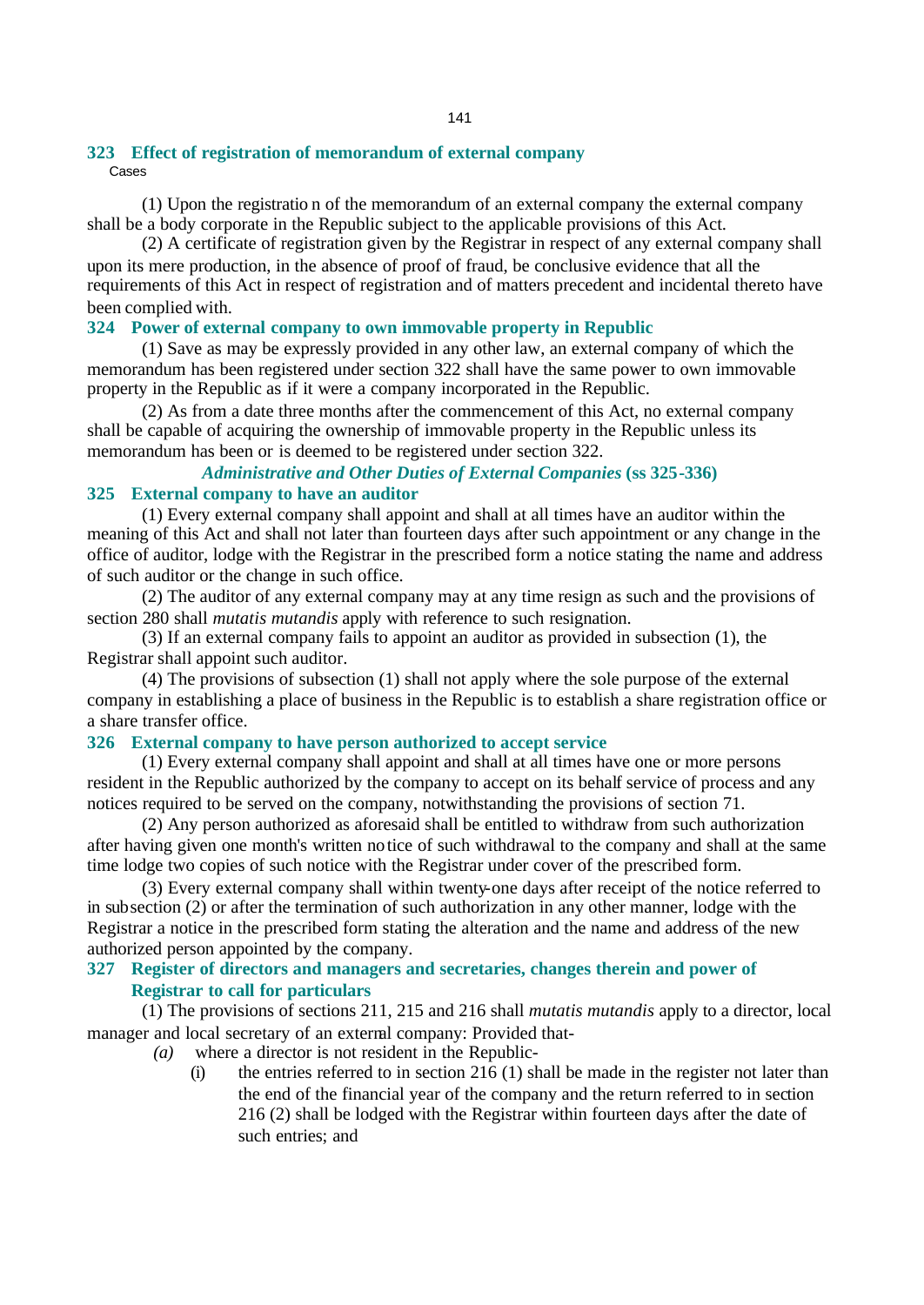[Sub-para. (i) substituted by s. 11 of Act 31 of 1986.]

- (ii) the form of consent prescribed under section 211 may be signed by the director or his duly authorized agent on his behalf;
- *(b)* the provisions of section 211 in respect of such form shall not apply where the sole purpose of the company in establishing a place of business in the Republic is to establish a share registration office or a share transfer office.

[Sub-s. (1) substituted by s. 21 (1) of Act 59 of 1978 and amended by s. 7 of Act 29 of 1985.]

(2) Every external company shall, within twenty-one days after the date of a written request by the Registrar to that effect, lodge with the Registrar complete particulars of the present residential, business and postal addresses of every director not resident in the Republic, together with a complete list containing the names and registered offices of companies incorporated in the Republic and other external companies of which such director is also a director.

# **328 Changes in memorandum of external company**

If any alteration is made in the memorandum of an external company, the company shall within three months of such alteration lodge with the Registrar under cover of the prescribed form for registration, a certified copy of the instrument showing the alteration, and if such instrument is in a foreign language, a certified translation thereof in one of the official languages of the Republic.

# **329 External company to keep accounting records and lodge annual financial statements and interim report**

(1) Every external company shall keep in one of the official languages of the Republic such accounting records, including the matters referred to in section 284 (1) *(a)* to *(e)* inclusive, as are necessary fairly to present the state of affairs and business of the company in the Republic and to explain the transactions concerning its trade and business and its financial position in the Republic.

(2) The provisions of section 285 in respect of the financial year of a company and section 303 in respect of interim reports shall apply *mutatis mutandis* to every external company.

(3) Every external company shall within six months after the end of every financial year lodge with the Registrar, under cover of the prescribed form, a copy of its annual financial statements together with the report of the auditor of the company, in respect of its financial position, trade and business in the Republic.

(4) The provisions of sections 281, 282 and 283 in regard to the rights, duties and remuneration of auditors and of Chapter XI in regard to the financial statements of companies shall apply *mutatis mutandis* to the financial statement and report required by subsection (3) of this section in respect of every external company.

(5) Every external company shall within six months after the end of its financial year, lodge with the Registrar a certified copy of its latest complete annual financial statements as prepared under the requirements of the foreign jurisdiction in which it was incorporated and, if such statements are in a foreign language, a certified translation thereof in one of the official languages of the Republic.

(6) The Minister, when he considers it to be in the public interest, may exempt an external company from all or any of the obligations imposed by this section and may also do so on application by such external company on the ground that the required disclosure of information or of any particular information will be harmful to the company or will be impracticable or will be of no real benefit to the members of the company in the Republic in view of the insignificant amounts involved: Provided that such application shall be renewed every two years.

#### **330 ......**

[S. 330 amended by s. 23 (1) of Act 59 of 1978, substituted by s. 14 (1) of Act 29 of 1982 and repealed by s. 12 of Act 31 of 1986.]

# **331 Further administrative duties of external company**

(1) Every external company shall-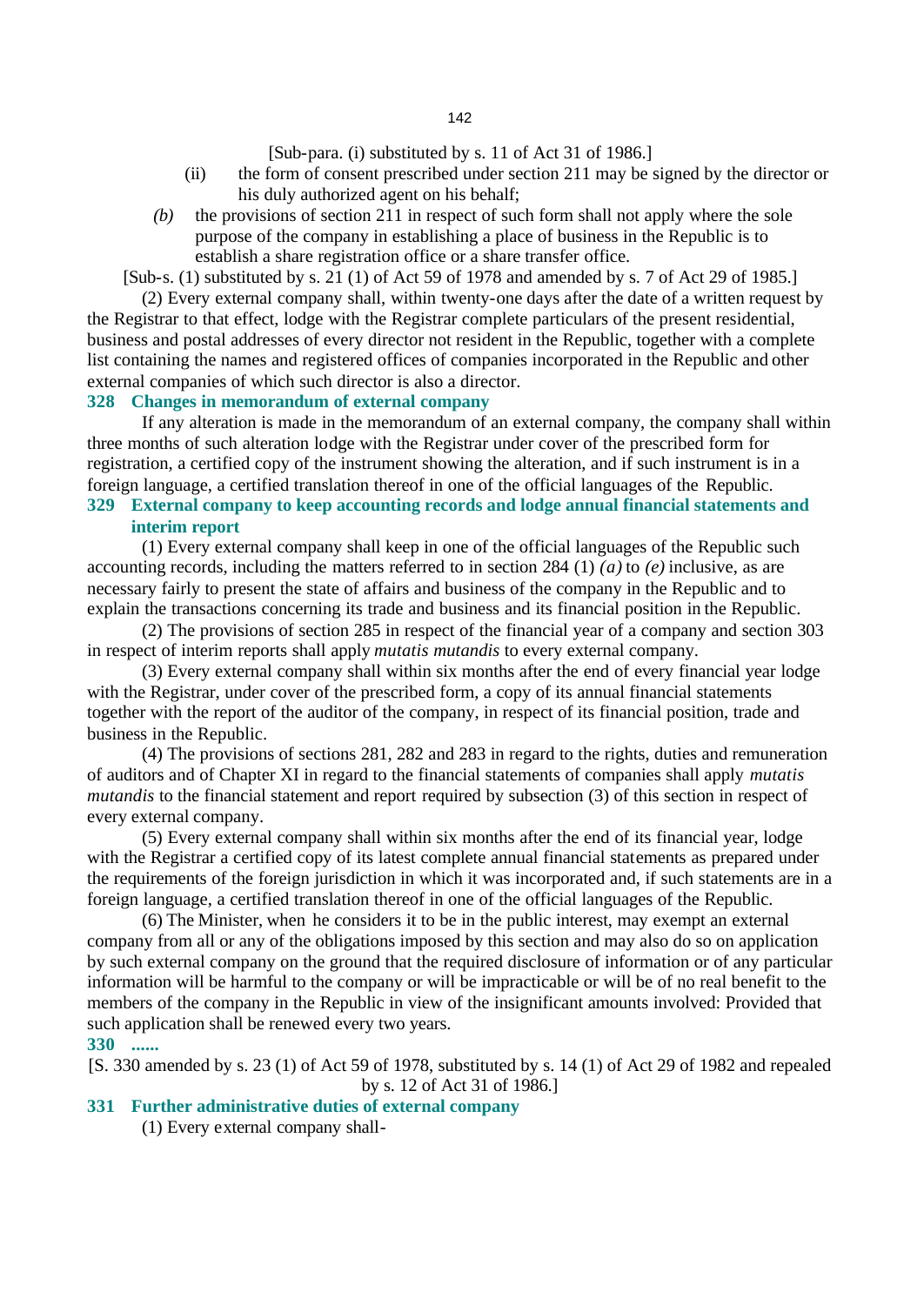- *(a)* conspicuously exhibit outside all its places of business in the Republic the name of the company and the foreign country in which the company is incorporated; and
- *(b)* have the name of the company and of the foreign country in which the company is incorporated, as well as the registration number referred to in section 322 (4), mentioned in legible characters in all bill-heads and letter-heads and in all notices, advertisements and other official publications of the company, and for the purposes of this subsection the provisions of section 50 shall *mutatis mutandis* apply.

[Para. *(b)* substituted by s. 8 of Act 29 of 1985.]

(2) An external company shall not issue or send to any person in the Republic any trade catalogue, trade circular or business letter bearing the company's name unless the names of its directors, their nationality if not South African, the names of its local managers and its local secretary are stated therein.

[Sub-s. (2) substituted by s. 24 of Act 59 of 1978.]

#### **332 Deregistration of external company**

(1) If any external company ceases to have a place of business in the Republic, it shall forthwith give notice of that fact to the Registrar.

(2) If the Registrar has reasonable cause to believe that an external company has ceased to have a place of business in the Republic, he shall send by registered post to the company at its postal address and at the address of its registered office, to the person authorized to accept service on its behalf and to its auditor, letters requiring details of its said place of business, if any.

[Sub-s. (2) substituted by s. 25 *(a)* of Act 59 of 1978 and amended by s. 28 of Act 35 of 2001.]

(3) If the Registrar does not within one month of sending the letters receive any answer thereto or if he receives an answer to the effect that the company has ceased to have a place of business in the Republic, he may publish in the *Gazette* and may by registered post send to the company at its postal address and at the address of its registered office, to the person authorized to accept service on its behalf and to its auditor, a notice to the effect that at the expiration of a period of two months from the date of that notice the said company will, unless good cause is shown to the contrary, be deregistered.

[Sub-s. (3) substituted by s. 25 *(b)* of Act 59 of 1978 and amended by s. 28 of Act 35 of 2001.]

(4) At the expiration of the period of two months mentioned in any notice referred to in subsection (3) or upon receipt from any external company of a notice contemplated in subsection (1), the Registrar may, unless good cause to the contrary has been shown by the company, deregister the company and shall, if he so deregisters the company, give notice to that effect in the *Gazette* and the date of the publication of such notice in the *Gazette* shall be deemed to be the date of deregistration: Provided that the liability (if any) of every director, officer and member of the company shall continue and may be enforced as if the company had not been deregistered.

[Sub-s. (4) added by s. 25 *(c)* of Act 59 of 1978.]

#### **333 Offences in respect of external companies**

(1) Any company incorporated outside the Republic which establishes a place of business in the Republic without complying with the requirements of section 322 (1), and every director, officer or agent of that company, shall be guilty of an offence.

(2) Every external company which and every director and officer of such company who fails to comply with any requirement of section 325, 326, 327, 328, 329, or 331 shall be guilty of an offence. [Sub-s. (2) substituted by s. 15 (1) of Act 29 of 1982 and by s. 13 of Act 31 of 1986.]

# **334 Transfer of undertaking of external company and exemption from transfer duty under a scheme**

(1) Notwithstanding anything to the contrary contained in any law, whenever an external company satisfies the Court that it carries on its principal business within the Republic and that-

*(a)* it is being or is about to be wound up voluntarily or dissolved for the purpose of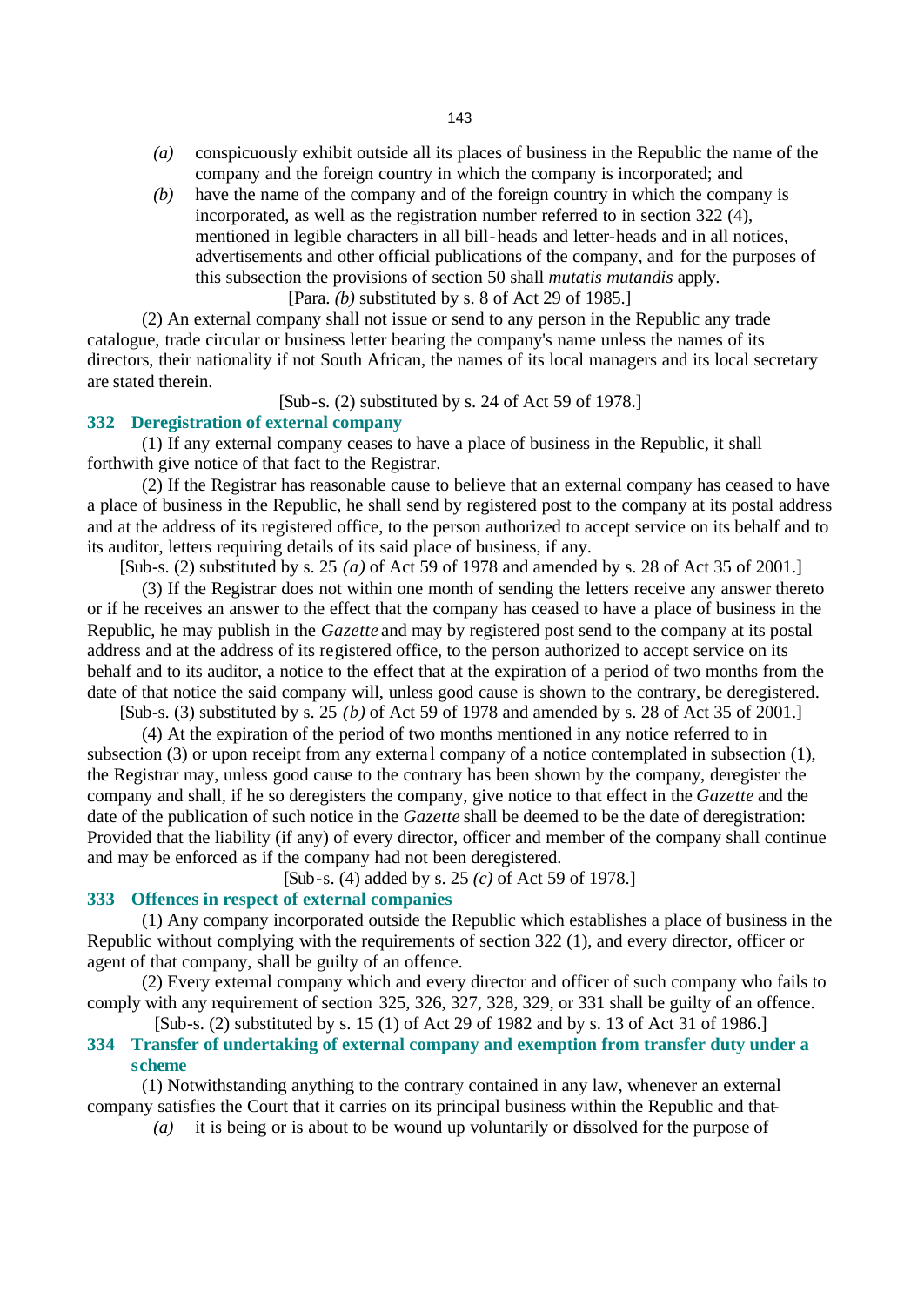transferring the whole of its business and all its rights, obligations and property, wherever situate, to a company which has been or will be incorporated under this Act (in this section referred to as the new company) for the purpose of taking over and acquiring such business, rights, obligations and property; or

- *(b)* all the issued shares of that external company have been, are being or are about to be acquired by such new company under a scheme in terms of which such transfer to the said new company is to take place; and
- *(c)* the sole consideration for such transfer or acquisition is the issue to the members of the external company of shares of the new company in proportion to their shareholdings in the external company; and
- *(d)* no shares in the new company will be available for issue to any persons other than the members of the external company,

the Court may order that, on the certificate of the Registrar that the external company is being or is about to be wound up voluntarily or dissolved or that all the shares of the external company have been or are about to be acquired for the said purpose, that the said new company has been incorporated and is entitled to commence business and that the shares of the new company have been issued in the said proportion to the members of the external company-

- (i) as from a date specified by it, the whole of the business and all rights, obligations and property of the external company, wherever situate, shall be transferred (subject to transfer in due form) to, shall vest in and shall be binding upon the new company;
- (ii) no transfer or stamp duty shall be payable in respect of the transfer of any property from the external company to the new company; and
- (iii) any licence, exemption, permit, certificate or authority held in terms of any law by the external company in respect of its business or property, shall, with effect from the date specified under paragraph (i), be deemed for the purposes of such law to be held by the new company in respect of the business or property so transferred.

(2) In subsection (1) the expression 'the Court' means any provincial or local division of the High Court of South Africa within whose jurisdiction the registered office of the external company concerned is situate, and such Court shall have the power to issue such order in respect of any property wherever situate in the Republic.

[Sub-s. (2) amended by s. 5 *(b)* of Act 20 of 2004.]

# **335 Registration of external companies as companies in the Republic** Cases

(1) Any external company having a share capital which has a place of business in the Republic and which has complied with the provisions of section 322 of this Act may, subject to the provisions of this section, make application for registration under Chapter IV of this Act.

(2) If any such external company making such an application satisfies the Minister that-

- *(a)* it conducts the whole or the major portion of its business in the Republic and that the greater part of its assets (other than interests in subsidiary companies incorporated outside the Republic) is situated in the Republic;
- *(b)* the majority of its directors are or will be South African citizens;
- *(c)* the majority of its shareholders are resident in the Republic and that the company has resolved to make an application under this section;
- *(d)* its registration and incorporation in the foreign country concerned will, upon registration in the Republic under Chapter IV of this Act, be terminated in accordance with the laws of such foreign country;
- *(e)* it has lodged with the Registrar such documents necessary for registration under Chapter IV of this Act as the Registrar may require, and that it has paid all fees and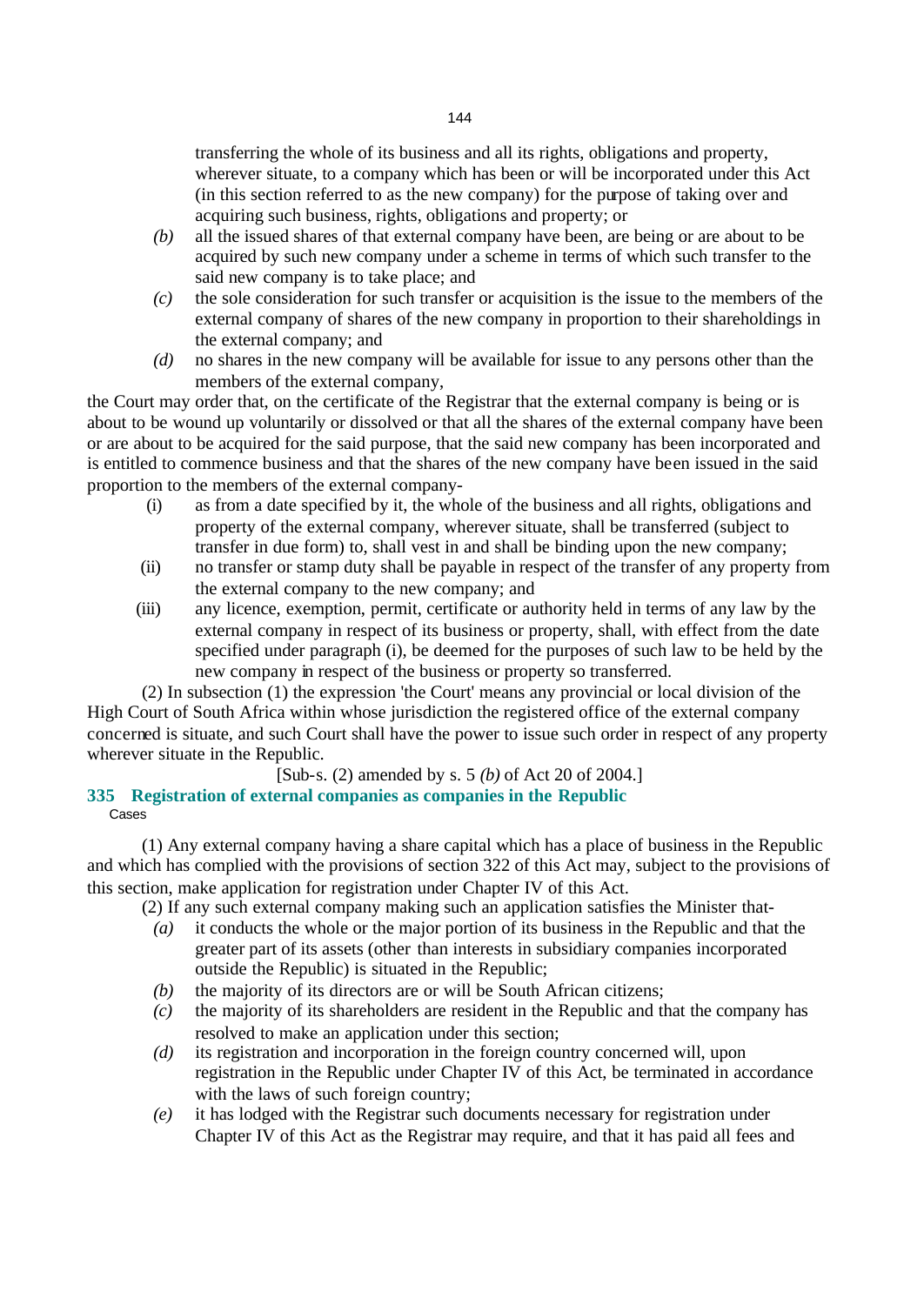duties payable under this Act or any other Act; and

*(f)* it has complied with such other requirements as the Registrar may deem necessary, the Minister may by notice in the *Gazette* declare that such external company shall, subject to compliance with the provisions of subsection (3), be deemed, with effect from the date of termination of its registration and incorporation in the foreign country concerned, to be a company incorporated under Chapter IV of this Act.

#### [Sub-s. (2) amended by ss. 46 and 47 of Act 97 of 1986.]

(3) The Registrar shall, with effect from the date of termination of its registration and incorporation in the foreign country, effect the necessary registration in respect of such company in the manner and form prescribed by and subject to the applicable provisions of Chapter IV of this Act and shall simultaneously cancel the registration in respect of the external company under section 322.

(4) Upon such registration in respect of an external company the Registrar shall issue to such company under his hand and seal a certificate to the effect that such registration has taken place and that it is deemed that the company has been incorporated under the Act.

(5) If at the date of such registration any action, arbitration or proceeding or any cause of action, arbitration or proceeding shall be pending or existing by or against or in favour of the external company the same shall not abate or be discontinued or be in any way prejudicially affected by reason of such registration but may be continued, prosecuted and enforced by, against or in favour of the external company as if such registration had not taken place but not further or otherwise.

(6) All contracts, agreements, conveyances, deeds, leases, and other instruments affecting the external company and in force at the date of such registration shall as from that date be as binding and of as full force against or in favour of the company and may be enforced by, against or in favour of the company as fully and effectually as if the external company had at all material times been incorporated under this Act.

(7) All books, registers and documents which if such registration had not taken place would have been evidence in respect of any matter for or against the external company shall on and after the date of such registration be admitted in evidence in respect of the same or a like matter for or against the company.

### **336 Application of this Chapter to foreign companies under repealed Act** Cases

As from the commencement of this Act the provisions of this Chapter, excluding the registration required under section 322, shall apply to external companies which prior to the said commencement complied with section 201 of the repealed Act, and such companies shall be deemed to have complied with section 322 of this Act and their memorandums shall be deemed to have been registered under the last-mentioned section.

### **CHAPTER XIV WINDING-UP OF COMPANIES (ss 337-426)**

Cases

#### *General* **(ss 337-343)**

# **337 Definitions**

Cases

In this Chapter, unless the context otherwise indicates-

'company' includes a company, external company and any other body corporate;

'contributory', in relation to a company limited by guarantee, means any person who has undertaken to contribute to the assets of the company in terms of section 52 (3) *(b)* in the event of its being wound up and, in relation to any company which is unable to pay its debts and is being wound up by the Court or by a creditors' voluntary winding-up, includes any person who is liable to contribute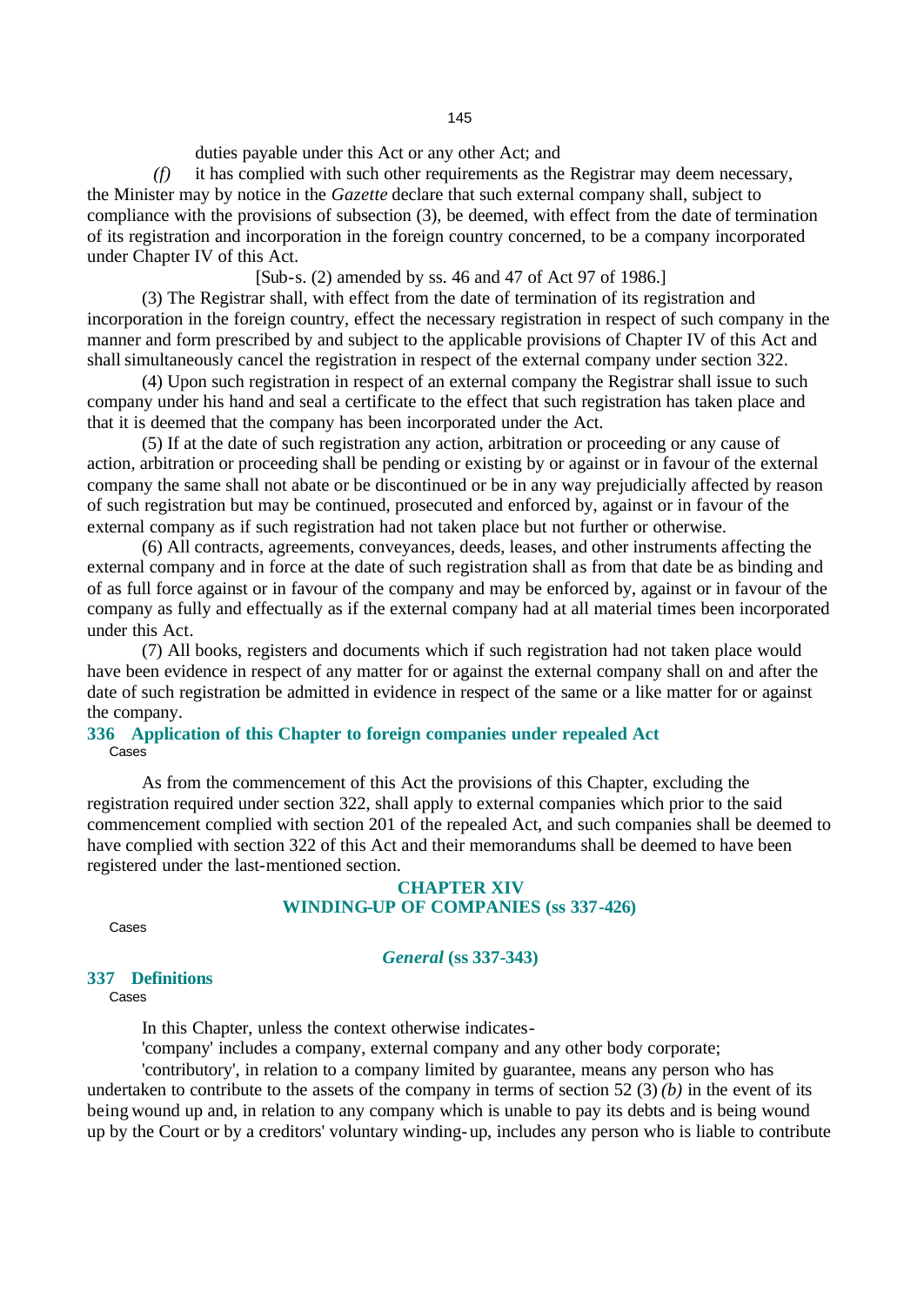to the costs, charges and expenses of the winding-up of the company.

#### **338 Application of repealed Act where winding-up has already commenced** Cases

(1) The provisions of this Act relating to the winding-up of a company shall not apply to any company if its winding-up was commenced before the commencement of this Act, and the winding-up of any such company shall be continued as if this Act had not been passed.

(2) When a company having shares which are not fully paid-up, is wound up under this Act, the provisions of the repealed Act in respect of such shares and the contributories in relation thereto shall continue to apply in respect of such a company, notwithstanding the repeal of that Act.

**339 Law of insolvency to be applied** *mutatis mutandis*

Cases

In the winding-up of a company unable to pay its debts the provisions of the law relating to insolvency shall, in so far as they are applicable, be applied *mutatis mutandis* in respect of any matter not specially provided for by this Act.

#### **340 Voidable and undue preferences**

Cases

(1) Every disposition by a company of its property which, if made by an individual, could, for any reason, be set aside in the event of his insolvency, may, if made by a company, be set aside in the event of the company being wound up and unable to pay all its debts, and the provisions of the law relating to insolvency shall *mutatis mutandis* be applied to any such disposition.

(2) For the purpose of this section the event which shall be deemed to correspond with the sequestration order in the case of an individual shall be-

*(a)* in the case of a winding-up by the Court, the presentation of the application, unless that winding-up has superseded a voluntary winding-up, when it shall be the registration in terms of section 200 of the special resolution to wind up the company;

[Para. *(a)* substituted by s. 17 *(a)* of Act 83 of 1981.]

*(b)* in the case of a voluntary winding-up, the registration in terms of section 200 of the special resolution to wind up the company;

[Para. *(b)* substituted by s. 17 *(b)* of Act 83 of 1981.]

*(c)* in the case of a winding-up of any company unable to pay its debts by the Court superseding a judicial management order, the presentation of the application to the Court in terms of section 433 *(l)* or 440.

(3) Any cession or assignment by a company of all its property to trustees for the benefit of all its creditors shall be void.

### **341 Dispositions and share transfers after winding-up void**

Cases

(1) Every transfer of shares of a company being wound up or alteration in the status of its members effected after the commencement of the winding-up without the sanction of the liquidator, shall be void.

(2) Every disposition of its property (including rights of action) by any company being wound up and unable to pay its debts made after the commencement of the winding-up, shall be void unless the Court otherwise orders.

# **342 Application of assets and costs of winding-up**

Cases<sup>-</sup>

(1) In every winding-up of a company the assets shall be applied in payment of the costs, charges and expenses incurred in the winding-up and, subject to the provisions of section 435 (1) *(b)*,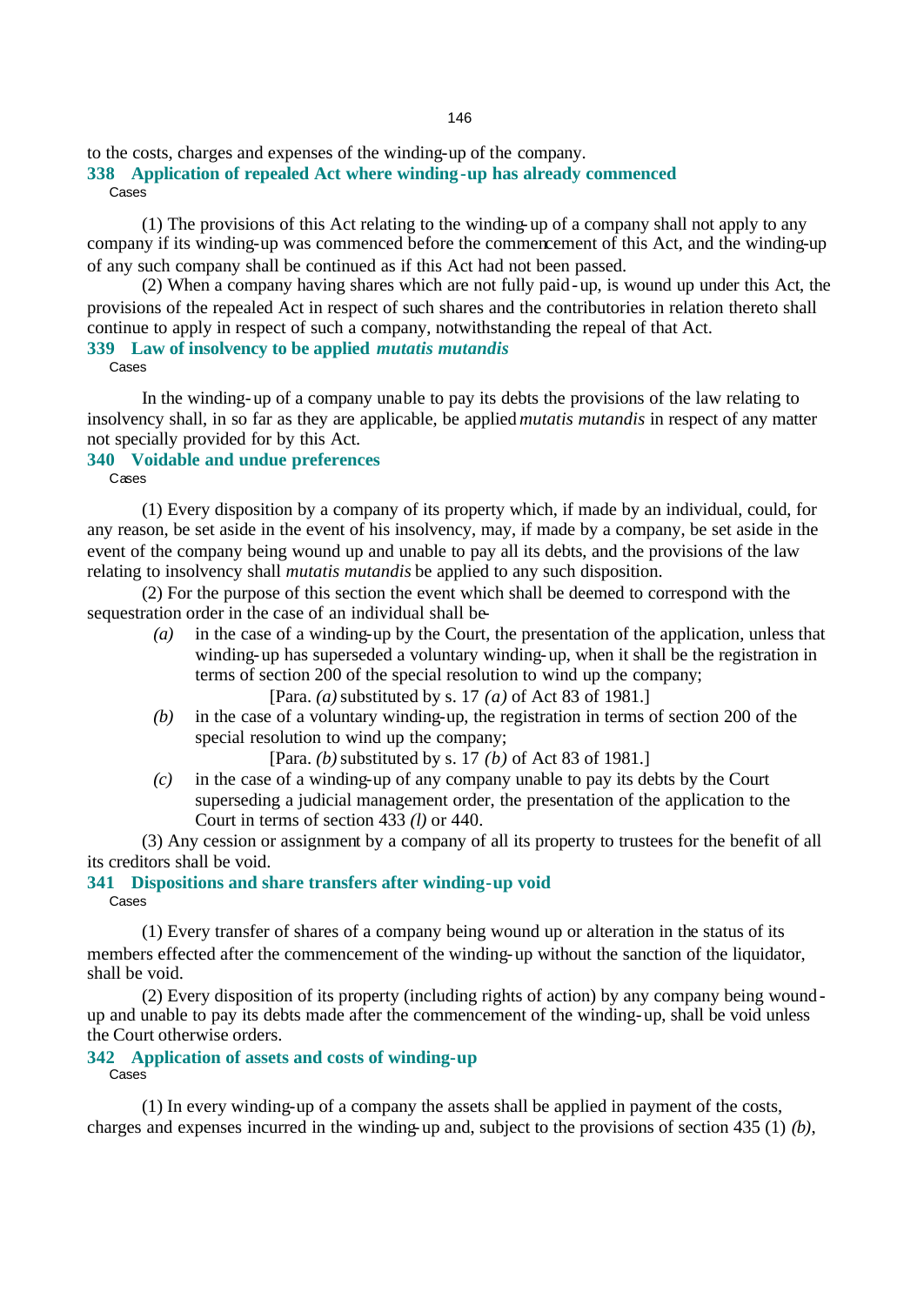the claims of creditors as nearly as possible as they would be applied in payment of the costs of sequestration and the claims of creditors under the law relating to insolvency and, unless the memorandum or articles otherwise provide, shall be distributed among the members according to their rights and interests in the company.

(2) The provisions of the law relating to insolvency in respect of contributions by creditors towards any costs shall apply to every winding-up of a company.

# **343 Modes of winding-up**

(1) A company may be wound up-

- *(a)* by the Court; or
- *(b)* voluntarily.

(2) A voluntary winding-up of a company may be-

- *(a)* a creditors' voluntary winding-up; or
- *(b)* a members' voluntary winding-up.

# *Winding-up by the Court* **(ss 344-348)**

### **344 Circumstances in which company may be wound up by Court** Cases

A company may be wound up by the Court if-

- *(a)* the company has by special resolution resolved that it be wound up by the Court;
- *(b)* the company commenced business before the Registrar certified that it was entitled to commence business;
- *(c)* the company has not commenced its business within a year from its incorporation, or has suspended its business for a whole year;
- *(d)* in the case of a public company, the number of members has been reduced below seven;
- *(e)* seventy-five per cent of the issued share capital of the company has been lost or has become useless for the business of the company;
- *(f)* the company is unable to pay its debts as described in section 345;
- *(g)* in the case of an external company, that company is dissolved in the country in which it has been incorporated, or has ceased to carry on business or is carrying on business only for the purpose of winding up its affairs;
- *(h)* it appears to the Court that it is just and equitable that the company should be wound up.

# **345 When company deemed unable to pay its debts**

Cases

- (1) A company or body corporate shall be deemed to be unable to pay its debts if-
	- *(a)* a creditor, by cession or otherwise, to whom the company is indebted in a sum not less than one hundred rand then due -
		- (i) has served on the company, by leaving the same at its registered office, a demand requiring the company to pay the sum so due; or
		- (ii) in the case of any body corporate not incorporated under this Act, has served such demand by leaving it at its main office or delivering it to the secretary or some director, manager or principal officer of such body corporate or in such other manner as the Court may direct,

and the company or body corporate has for three weeks thereafter neglected to pay the sum, or to secure or compound for it to the reasonable satisfaction of the creditor; or

*(b)* any process issued on a judgment, decree or order of any court in favour of a creditor of the company is returned by the sheriff or the messenger with an endorsement that he has not found sufficient disposable property to satisfy the judgment, decree or order or that any disposable property found did not upon sale satisfy such process; or

[Para. *(b)* substituted by s. 26 of Act 59 of 1978.]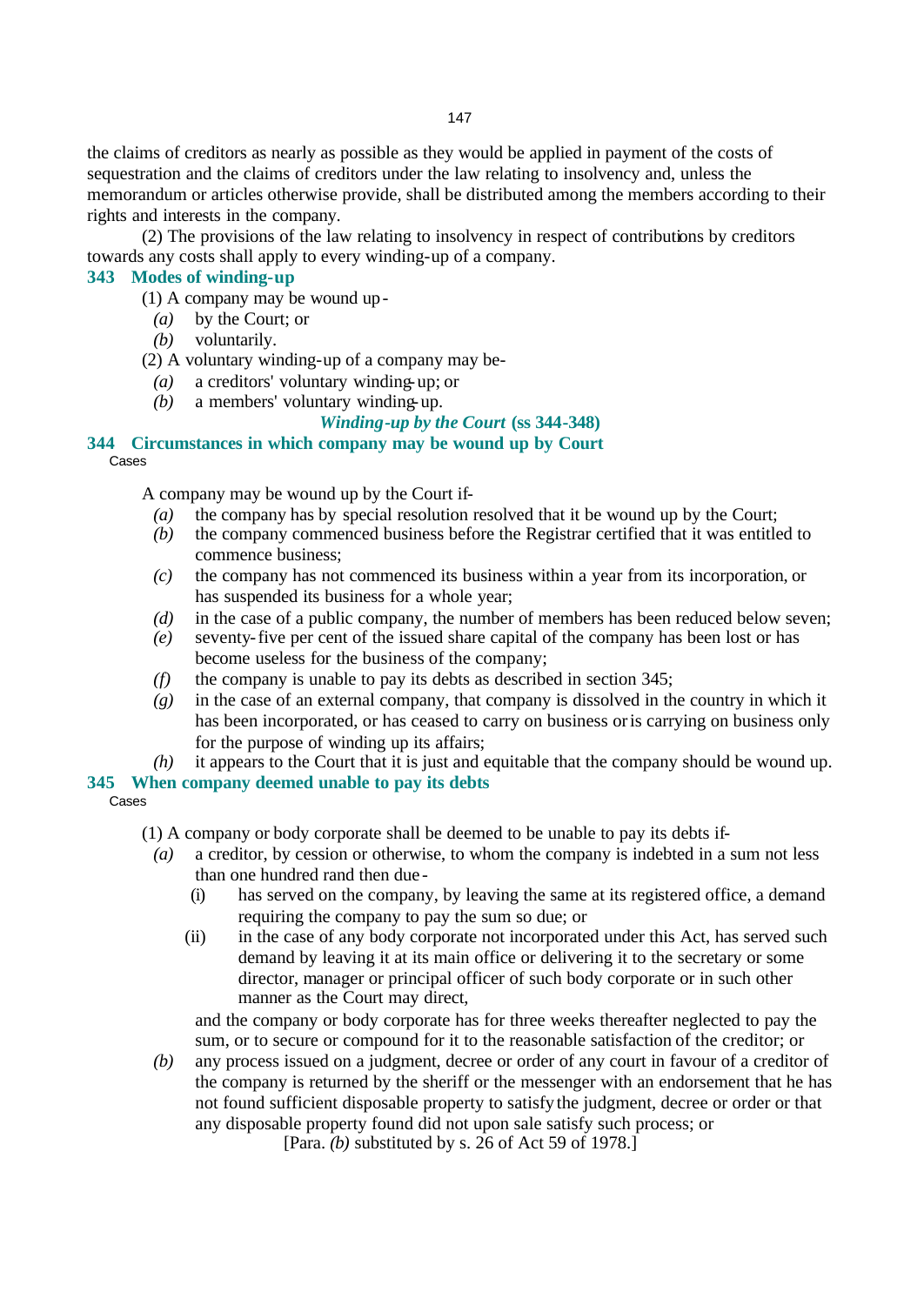*(c)* it is proved to the satisfaction of the Court that the company is unable to pay its debts.

(2) In determining for the purpose of subsection (1) whether a company is unable to pay its debts, the Court shall also take into account the contingent and prospective liabilities of the company. **346 Application for winding-up of company** Cases

(1) An application to the Court for the winding-up of a company may, subject to the provisions of this section, be made-

- *(a)* by the company;
- *(b)* by one or more of its creditors (including contingent or prospective creditors);
- *(c)* by one or more of its members, or any person referred to in section 103(3), irrespective of whether his name has been entered in the register of members or not; [Para. *(c)* substituted by s. 11*(a)* of Act 70 of 1984.]
- *(d)* jointly by any or all of the parties mentio ned in paragraphs *(a)*, *(b)* and *(c)*;
- *(e)* in the case of any company being wound up voluntarily, by the Master or any creditor or member of that company; or
- *(f)* in the case of the discharge of a provisional judicial management order under section 428 (3) or 432 (2), by the provisional judicial manager of the company.

[Para. *(f)* added by s. 11 *(c)* of Act 70 of 1984.]

(2) A member of a company shall not be entitled to present an application for the winding-up of that company unless he has been registered as a member in the register of members for a period of at least six months immediately prior to the date of the application or the shares he holds have devolved upon him through the death of a former holder and unless the application is on the grounds referred to in section 344 *(b)*, *(c)*, *(d)*, *(e)* or *(h)*.

(3) Every application to the Court referred to in subsection (1), except an application by the Master in terms of paragraph *(e)* of that subsection, shall be accompanied by a certificate by the Master, issued not more than ten days before the date of the application, to the effect that sufficient security has been given for the payment of all fees and charges necessary for the prosecution of all winding-up proceedings and of all costs of administering the company in liquidation until a provisional liquidator has been appointed, or, if no provisional liquidator is appointed, of all fees and charges necessary for the discharge of the company from the winding-up.

 $\psi^{\dagger}(\phi)$  (*a*) Before an application for the winding-up of a company is presented to the Court, a copy of the application and of every affidavit confirming the facts stated therein shall be lodged with the Master, or, if there is no Master at the seat of the Court, with an officer in the public service designated for that purpose by the Master by notice in the *Gazette*.

*(b)* The Master or any such officer may report to the Court any facts ascertained by him which appear to him to justify the Court in postponing the hearing or dismissing the application and shall transmit a copy of that report to the applicant or his agent and to the company.

(4A) *(a)* When an application is presented to the court in terms of this section, the applicant must furnish a copy of the application-

- (i) to every registered trade union that, as far as the applicant can reasonably ascertain, represents any of the employees of the company; and
- (ii) to the employees themselves-
	- *(aa)* by affixing a copy of the application to any notice board to which the applicant and the employees have access inside the premises of the company; or
	- *(bb)* if there is no access to the premises by the applicant and the employees, by affixing a copy of the application to the front gate of the premises, where applicable, failing which to the front door of the premises from which the company conducted any business at the time of the application;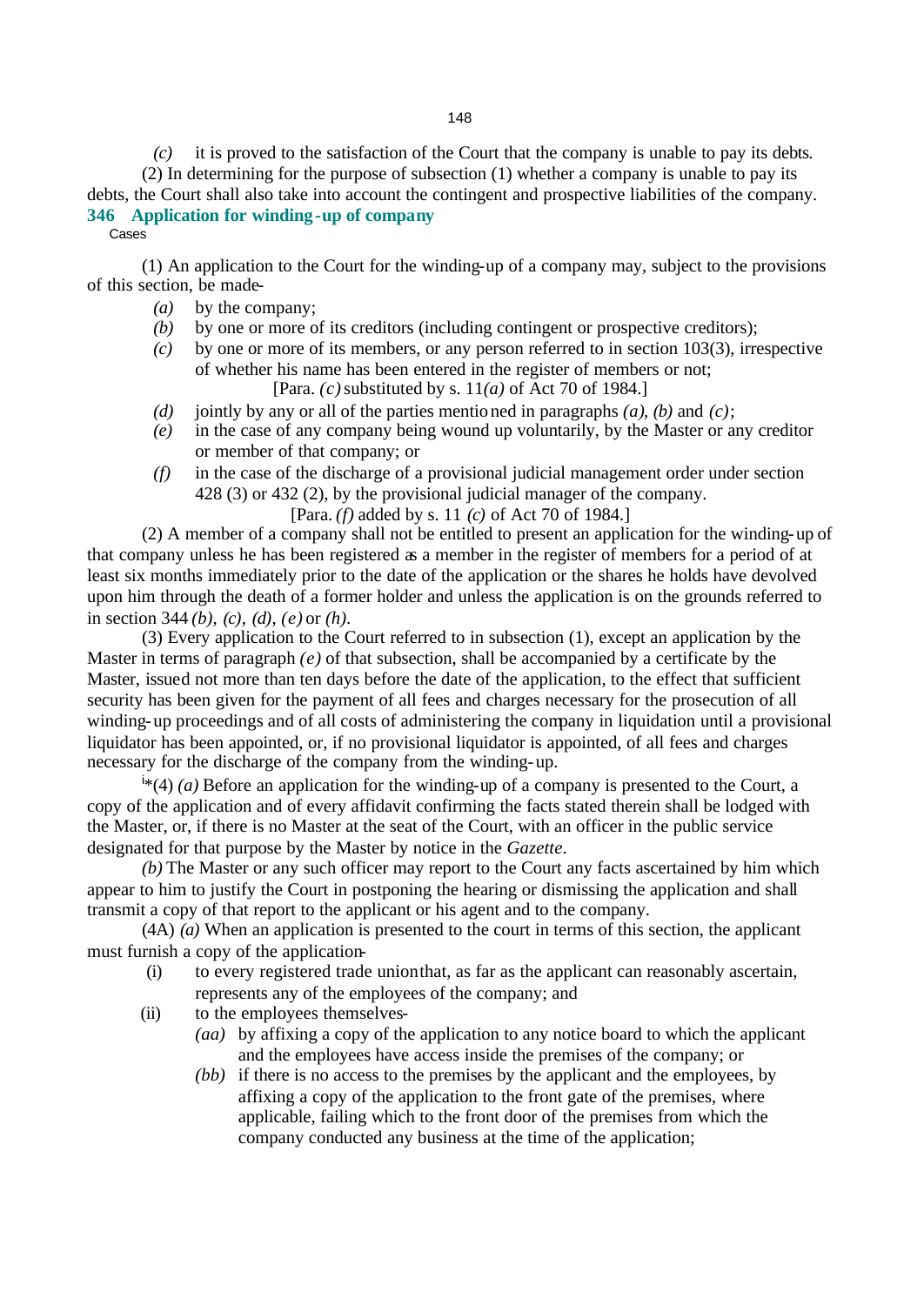- (iii) to the South African Revenue Service; and
- (iv) to the company, unless the application is made by the company, or the court, at its discretion, dispenses with the furnishing of a copy where the court is satisfied that it would be in the interests of the company or of the creditors to dispense with it.

*(b)* The applicant must, before or during the hearing, file an affidavit by the person who furnished a copy of the application which sets out the manner in which paragraph *(a)* was complied with.

# [Sub-s. (4A) added by s. 7 of Act 69 of 2002.]

# **346A Service of winding-up order**

(1) A copy of a winding-up order must be served on-

- *(a)* every trade union referred to in subsection (2);
- *(b)* the employees of the company by affixing a copy of the application to any notice board to which the employees have access inside the debtor's premises, or if there is no access to the premises by the employees, by affixing a copy to the front gate, where applicable, failing which to the front door of the premises from which the debtor conducted any business at the time of the presentation of the application;
- *(c)* the South African Revenue Service; and
- *(d)* the company, unless the application was made by the company.

(2) For the purposes of serving the winding-up order in terms of subsection (1), the sheriff must establish whether the employees of the company are represented by a registered trade union and determine whether there is a notice board inside the premises of the company to which the employees have access.

[S. 346A inserted by s. 8 of Act 69 of 2002.]

#### **347 Power of Court in hearing application** Cases

(1) The Court may grant or dismiss any application under section 346, or adjourn the hearing thereof, conditionally or unconditionally, or make any interim order or any other order it may deem just, but the Court shall not refuse to make a winding-up order on the ground only that the assets of the company have been mortgaged to an amount equal to or in excess of those assets or that the company has no assets.

(1A) Whenever the court is satisfied that an application for the winding-up of a company is an abuse of the court's procedure or is malicious or vexatious, the court may allow the company forthwith to prove any damages which it may have sustained by reason of the application and award it such compensation as the court may deem fit.

[Sub-s. (1A) inserted by s. 9 of Act 69 of 2002.]

(2) Where the application is presented by members of the company and it appears to the Court that the applicants are entitled to relief, the Court shall make a winding-up order, unless it is satisfied that some other remedy is available to the applicants and that they are acting unreasonably in seeking to have the company wound up instead of pursuing that other remedy.

(3) Where the application is presented on the ground that the company commenced business before the Registrar had certified that it was entitled to commence business, the Court may, instead of granting a winding-up order, give directions that the company shall obtain such certificate from the Registrar or make such other order as it thinks fit and the Court may order the costs or any part thereof to be paid by any person who in the opinion of the Court is responsible for the default.

(4) Where the application is presented to the Court by-

*(a)* any applicant under section 346 (1) *(e)*, the Court may in the winding-up order or by any subsequent order confirm all or any of the proceedings in the voluntary winding-up; or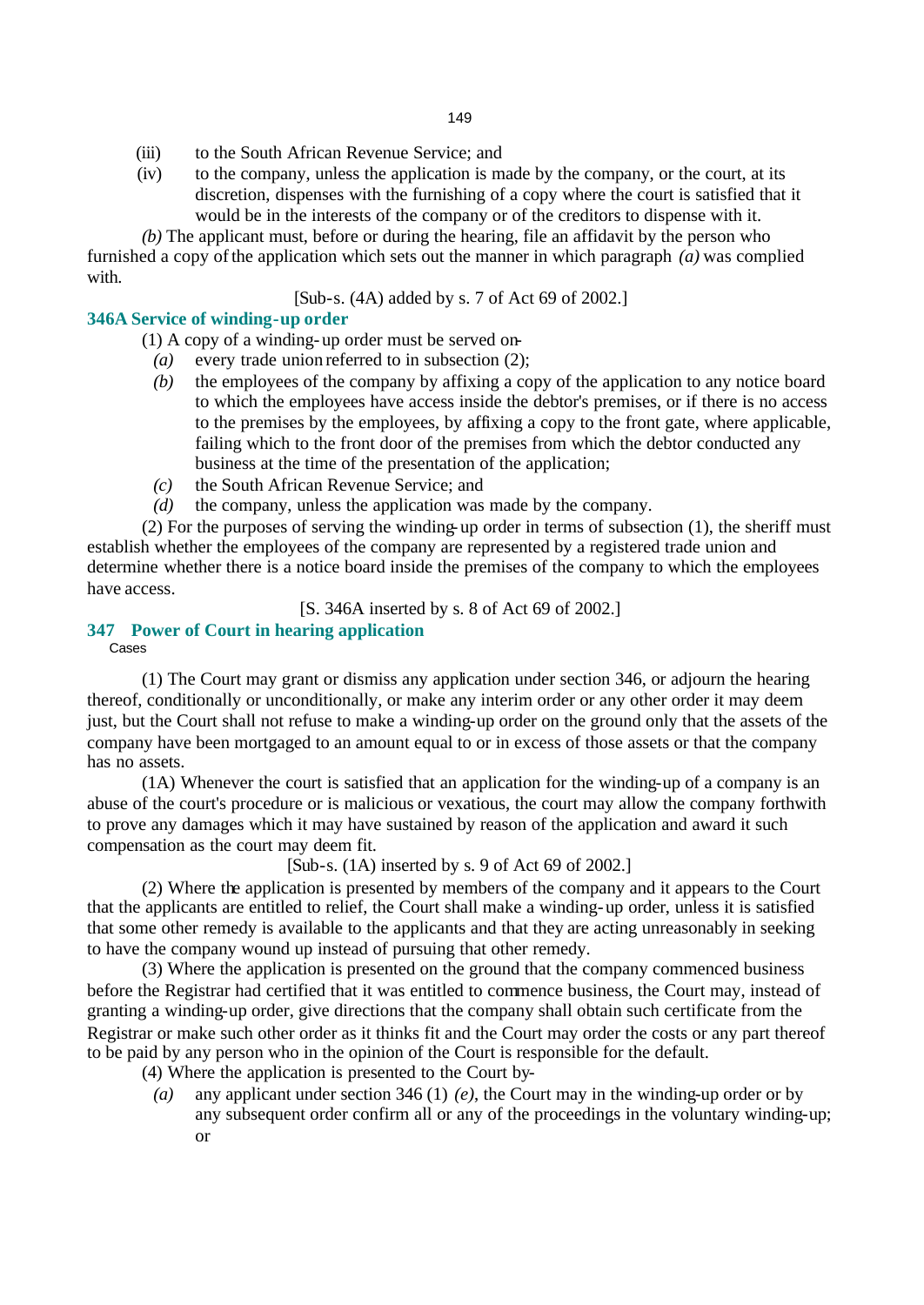*(b)* any member under that section, the Court shall satisfy itself that the rights of the member will be prejudiced by the continuation of a voluntary winding-up.

(5) The Court shall not grant a final winding-up order in the case of a company or other body corporate which is already being wound up by order of Court within the Republic.

### **348 Commencement of winding-up by Court**

Cases

A winding-up of a company by the Court shall be deemed to commence at the time of the presentation to the Court of the application for the winding-up.

#### *Voluntary Winding-up* **(ss 349-353)**

#### **349 Circumstances under which company may be wound up voluntarily** Cases

A company, not being an external company, may be wound up voluntarily if the company has by special resolution resolved that it be so wound up.

[S. 349 substituted by s. 18 of Act 83 of 1981.]

# **350 Members' voluntary winding-up and security**

Cases

(1) A voluntary winding-up of a company shall be a members' voluntary winding-up if the resolution contemplated in section 349 so states, but such a resolution shall be of no force and effect unless-

- *(a)* it has been registered in terms of section 200; and
- *(b)* prior to the registration thereof-
	- (i) security has been furnished to the satisfaction of the Master for the payment of the debts of the company within a period not exceeding twelve months from the commencement of the winding-up of the company; or
	- (ii) the Master has dispensed with the furnishing of such security on production to him of-
		- *(aa)* a sworn statement by the directors of the company that it has no debts; and
		- *(bb)* a certificate by the auditor of the company that to the best of his knowledge and belief and according to the records of the company, it has no debts. [Sub-s. (1) substituted by s. 19 of Act 83 of 1981.]

(2) The costs incurred in furnishing the security referred to in paragraph *(b)* of subsection (1) may be recovered from the company concerned.

(3) Unless otherwise provided, in a members' voluntary winding-up the liquidator may without the sanction of the Court exercise all powers by this Act given to the liquidator in a winding-up by the Court, subject to such directions as may be given by the company in general meeting.

# **351 Creditors' voluntary winding-up**

Cases

(1) A voluntary winding-up of a company shall be a creditors' voluntary winding-up if the resolution contemplated in section 349 so states, but such a resolution sha ll be of no force and effect unless it has been registered in terms of section 200.

[Sub-s. (1) substituted by s. 20 of Act 83 of 1981.]

(2) Unless otherwise provided, in a creditors' voluntary winding-up the liquidator may without the sanction of the Court exercise all powers by this Act given to the liquidator in a winding-up by the Court subject to such directions as may be given by the creditors.

# **352 Commencement of voluntary winding -up**

(1) A voluntary winding-up of a company shall commence at the time of the registration in terms of section 200 of the special resolution authorising the winding-up.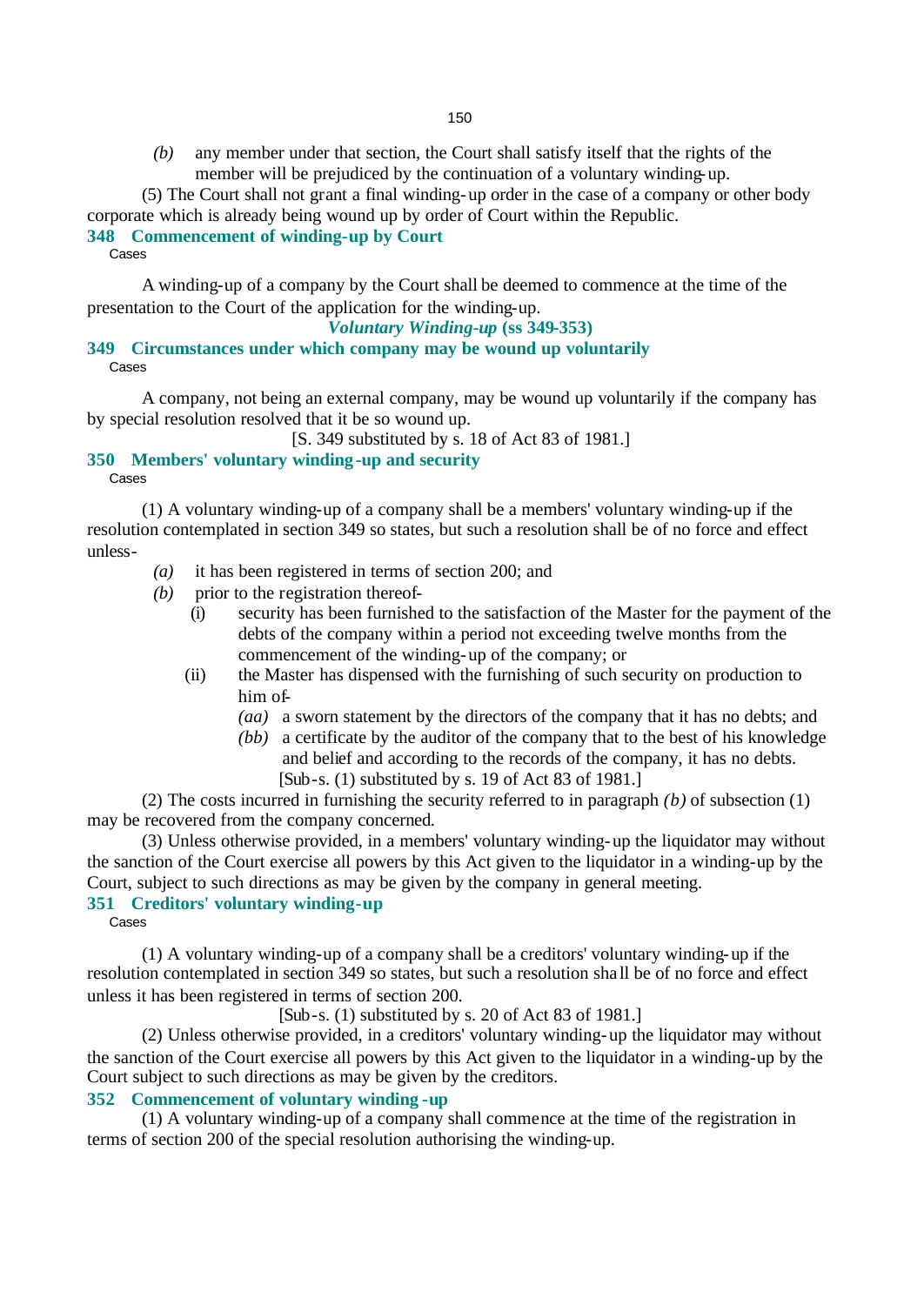(2) The Registrar shall forthwith after the registration by him of a special resolution referred to in subsection (1), transmit a copy thereof to the Master.

[S. 352 substituted by s. 21 of Act 83 of 1981.]

# **353 Effect of voluntary winding-up on status of company and on directors**

(1) A company which is being wound up voluntarily shall, notwithstanding anything contained in its articles, remain a corporate body and retain all its powers as such, but shall from the

commencement of the winding-up cease to carry on its business except in so far as may be required for the beneficial winding-up thereof.

(2) As from the commencement of a voluntary winding-up all the powers of the directors of the company concerned shall cease except in so far as their continuance is sanctioned-

- *(a)* by the liquidator or the creditors in a creditors' voluntary winding-up; or
- *(b)* by the liquidator or the company in general meeting in a members' voluntary windingup.

# *General Provisions Affecting all Windings-up* **(ss 354-366)**

#### **354 Court may stay or set aside winding-up** Cases

(1) The Court may at any time after the commencement of a winding-up, on the application of any liquidator, creditor or member, and on proof to the satisfaction of the Court that all proceedings in relation to the winding-up ought to be stayed or set aside, make an order staying or setting aside the proceedings or for the continuance of any voluntary winding-up on such terms and conditions as the Court may deem fit.

(2) The Court may, as to all matters relating to a winding-up, have regard to the wishes of the creditors or members as proved to it by any sufficient evidence.

# **355 Notice to creditors or members in review by Court in winding -up, and no re-opening of confirmed account**

(1) In any review by the Court of any matter under the winding-up of a company where the general body of creditors, members or contributories is affected, notice to the liquidator shall be notice to them.

(2) The Court shall not authorise the re-opening of any duly confirmed account or plan of distribution or of contribution otherwise than as is provided in section 408.

# **356 Notice of winding-up of company**

Cases

(1) The Master shall upon receipt of a copy of any winding-up order of any company lodged with him give notice of such winding-up in the *Gazette*.

(2) Any company which has passed a special resolution under section 349 for its voluntary winding-up, shall within 28 days after the registration of that resolution in terms of section 200-

- *(a)* lodge with the Master a certified copy of the resolution concerned, together with-
	- (i) in the case of a members' voluntary winding-up if any further resolution nominating a person or persons for appointment as liquidator or liquidators of the company has been passed, a certified copy of that resolution; or
	- (ii) in the case of a creditors' voluntary winding-up, two certified copies of the statement referred to in section 363 (1); and
- *(b)* give notice of the voluntary winding-up of the company in the *Gazette*.

[Sub-s. (2) substituted by s. 22 of Act 83 of 1981 and amended by s. 12 of Act 70 of 1984.]

(3) Any company which fa ils to comply with any provision of subsection (2) and every director or officer thereof who knowingly authorised or permitted such failure, shall be guilty of an offence.

**357 Notice of winding-up to certain officials and their duties thereanent**

Cases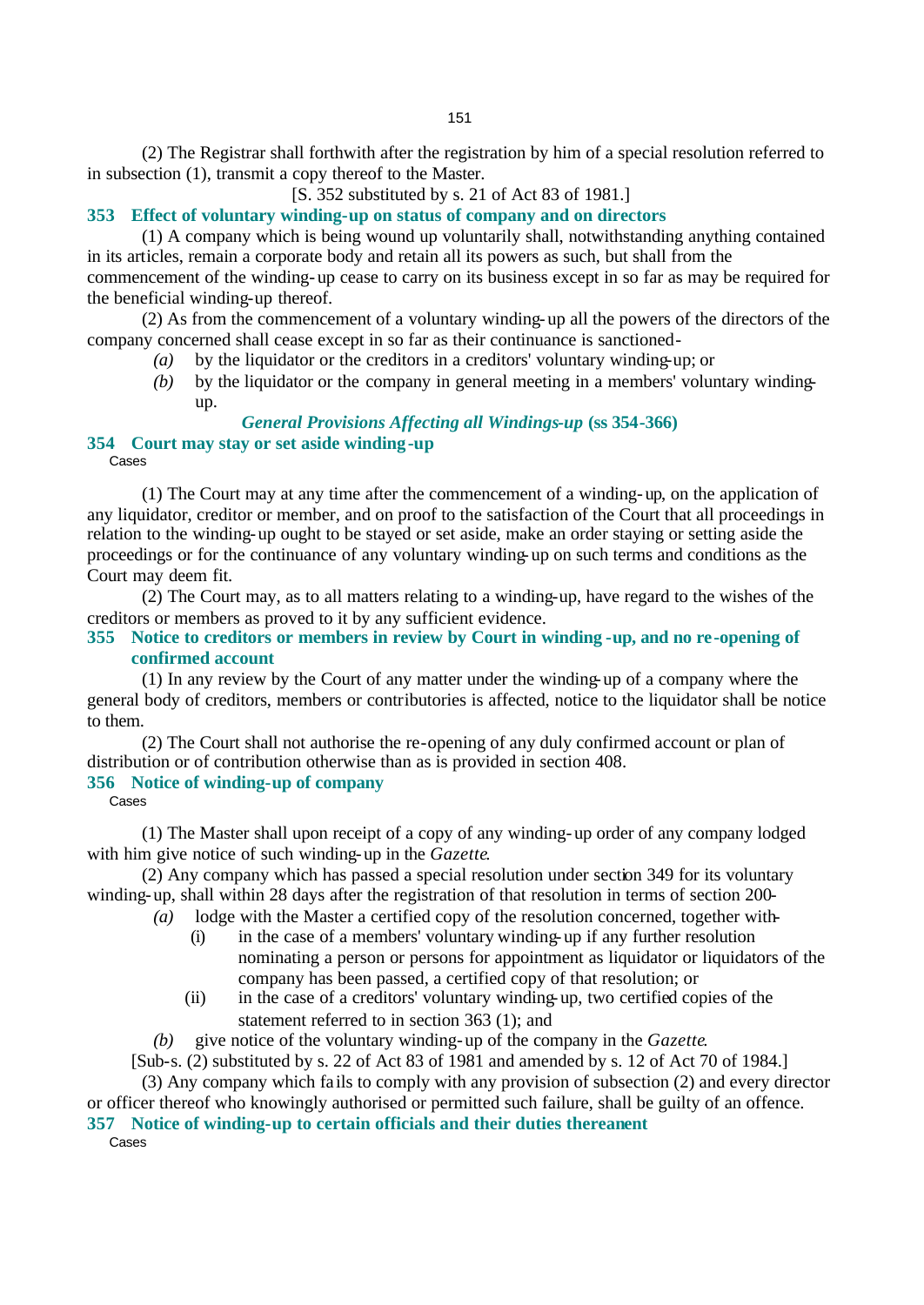(1) A copy of every winding-up order, whether provisional or final and of any order staying, amending or setting such order aside, made by the Court, shall forthwith be transmitted by the Registrar of the Court to-

- *(a)* the sheriff of the province in which the registered office of the company or main office of the body corporate is situate and to the sheriff of every province in which it appears that the company or such body corporate owns property;
- *(b)* every registrar or other officer charged with the maintenance of any register under any Act in respect of any property within the Republic which appears to be an asset of such company;
- *(c)* the messenger of every magistrate's court by the order whereof it appears that property of such company is under attachment.

(2) Where the assets of any such company are under four hundred rand in value, the Court may direct that its movable assets may, upon such terms as to security as it may determine, remain in the custody of such person as may be specified in the directions, and in that event it shall not be necessary to transmit a copy of any order to any sheriff or messenger.

(3) A copy of every special resolution for the voluntary winding-up of any company passed under section 349 and of every order of court amending or setting aside the proceedings in relation to the winding-up shall, within fourteen days after the registration of the resolution in terms of section 200 or the making of the order, be transmitted by that company to the officers and registrars referred to in paragraphs  $(a)$ ,  $(b)$  and  $(c)$  of subsection  $(1)$ .

[Sub-s. (3) substituted by s. 23 of Act 83 of 1981.]

(4) *(a)* Any officer and registrar to whom a copy of any such order or resolution is transmitted in terms of subsection (1) or (3) shall record such copy and note thereon the day and hour of receipt thereof.

*(b)* Any registrar and officer referred to in paragraph *(b)* of subsection (1) shall upon receipt of a copy of any order or resolution referred to in subsection (1) or (3), enter a *caveat* in his register accordingly.

(5) Any company which fails to comply with any of the requirements of subsection (3) and every director or officer of such a company who knowingly is a party to such failure, shall be guilty of an offence.

# **358 Stay of legal proceedings before winding-up order granted**

At any time after the presentation of an application for winding-up and before a winding-up order has been made, the company concerned or any creditor or member thereof may-

- *(a)* where any action or proceeding by or against the company is pending in any court in the Republic, apply to such court for a stay of the proceedings; and
- *(b)* where any other action or proceeding is being or about to be instituted against the company, apply to the Court to which the application for winding-up has been presented, for an order restraining further proceedings in the action or proceeding,

and the court may stay or restrain the proceedings accordingly on such terms as it thinks fit. **359 Legal proceedings suspended and attachments void**

Cases

(1) When the Court has made an order for the winding-up of a company or a special resolution for the voluntary winding-up of a company has been registered in terms of section 200-

- *(a)* all civil proceedings by or against the company concerned shall be suspended until the appointment of a liquidator; and
- *(b)* any attachment or execution put in force against the estate or assets of the company after the commencement of the winding-up shall be void.

[Sub-s. (1) amended by s. 24 of Act 83 of 1981.]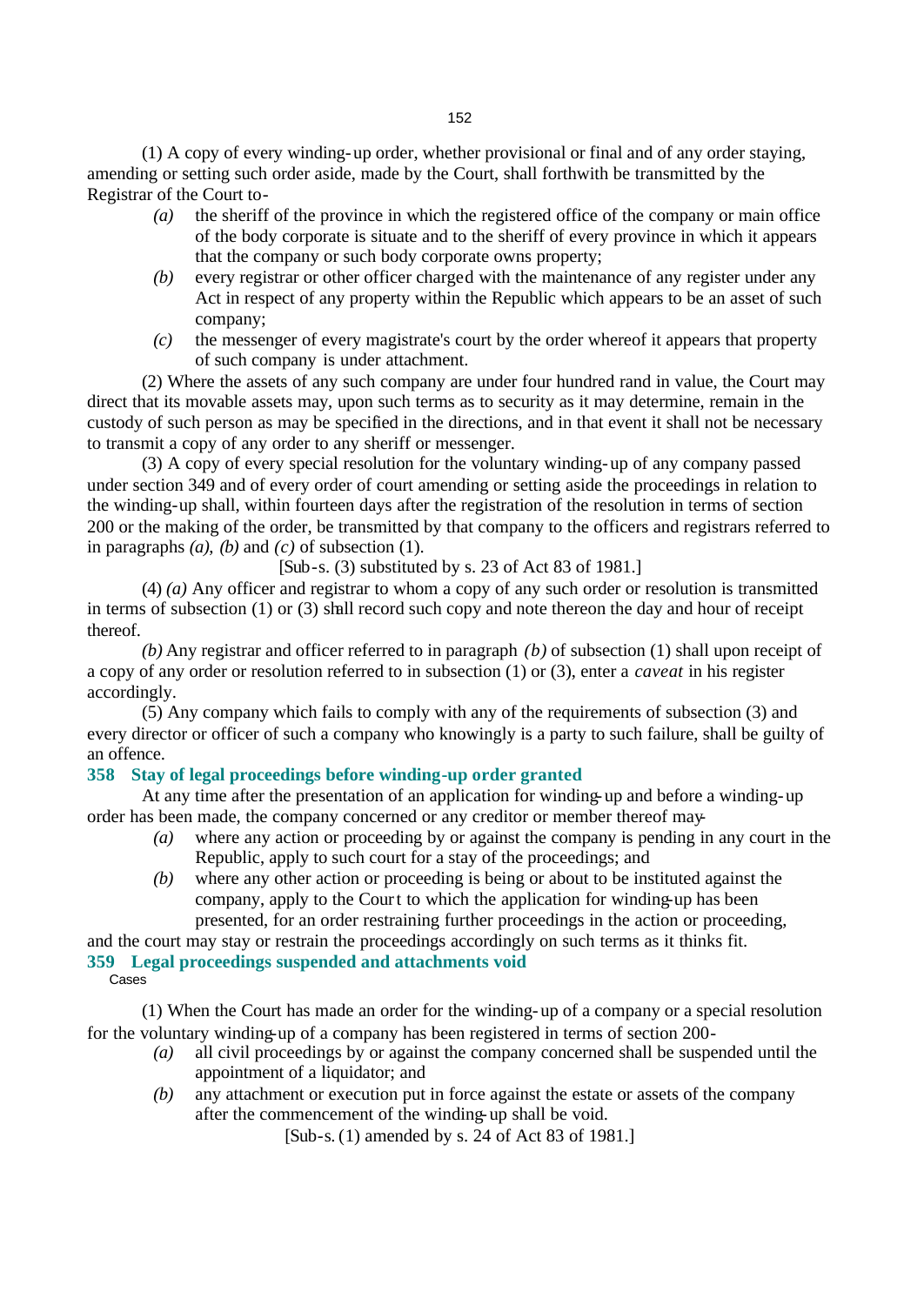(2) *(a)* Every person who, having instituted legal proceedings against a company which were suspended by a winding-up, intends to continue the same, and every person who intends to institute legal proceedings for the purpose of enforcing any claim against the company which arose before the commencement of the winding-up, shall within four weeks after the appointment of the liquidator give the liquidator not less than three weeks' notice in writing before continuing or commencing the proceedings.

*(b)* If notice is not so given the proceedings shall be considered to be abandoned unless the Court otherwise directs.

### **360 Inspection of records of company being wound up** Cases

(1) Any member or creditor of any company unable to pay its debts and being wound up by the Court or by a creditors' voluntary winding-up may apply to the Court for an order authorising him to inspect any or all of the books and papers of that company, whether in possession of the company or the liquidator, and the Court may impose any condition it thinks fit in granting that authority.

(2) The provisions of subsection (1) shall not be construed as affecting any powers or rights conferred by any law upon any department of State or any person acting under its authority at all times to inspect or cause to be inspected, the books and papers of any company being wound up. **361 Custody of or control over, and vesting of property of, company**

Cases

(1) In any winding-up by the Court all the property of the company concerned shall be deemed to be in the custody and under the control of the Master until a provisional liquidator has been appointed and has assumed office.

(2) In any winding-up of any company, at all times while the office of the liquidator is vacant or he is unable to perform his duties, the property of the company shall be deemed to be in the custody and under the control of the Master.

(3) If for any reason it appears expedient, the Court may by the winding-up order or by any subsequent order direct that all or any part of the property, immovable and movable (including rights of action), belonging to the company, or to trustees on its behalf, shall vest in the liquidator in his official capacity, and thereupon the property or the part thereof specified in the order shall vest accordingly, and the liquidator may, after giving such indemnity (if any) as the Court may direct, bring or defend in his official capacity any action or other legal proceedings relating to that property, or necessary to be brought or defended for the purpose of effectually winding-up the company and recovering its property.

# **362 Court may order directors, officers and others to deliver property to liquidator or to pay into bank**

(1) The Court may at any time after making a winding-up order or after a special resolution for the voluntary winding-up of a company has been registered in terms of section 200, order any director, member, trustee, banker, agent or officer of the company concerned to pay, deliver, convey, surrender or transfer to the liquidator of the company forthwith, or within such time as the Court directs, any money, property or books and papers in his hands to which the company is *prima facie* entitled. [Sub-s. (1) substituted by s. 25 of Act 83 of 1981.]

(2) The Court may order any director, member, purchaser or other person from whom money is due to any company which is being wound up, to pay the same into a banking institution registered under the Banks Act, 1965 (Act 23 of 1965), to be named by the Court for the account of the liquidator instead of to the liquidator, and such order may be enforced in the same manner as if it had ordered payment to the liquidator.

(3) All moneys paid into a banking institution as aforesaid in the event of a winding-up by the Court shall be subject in all respects to the orders of the Court.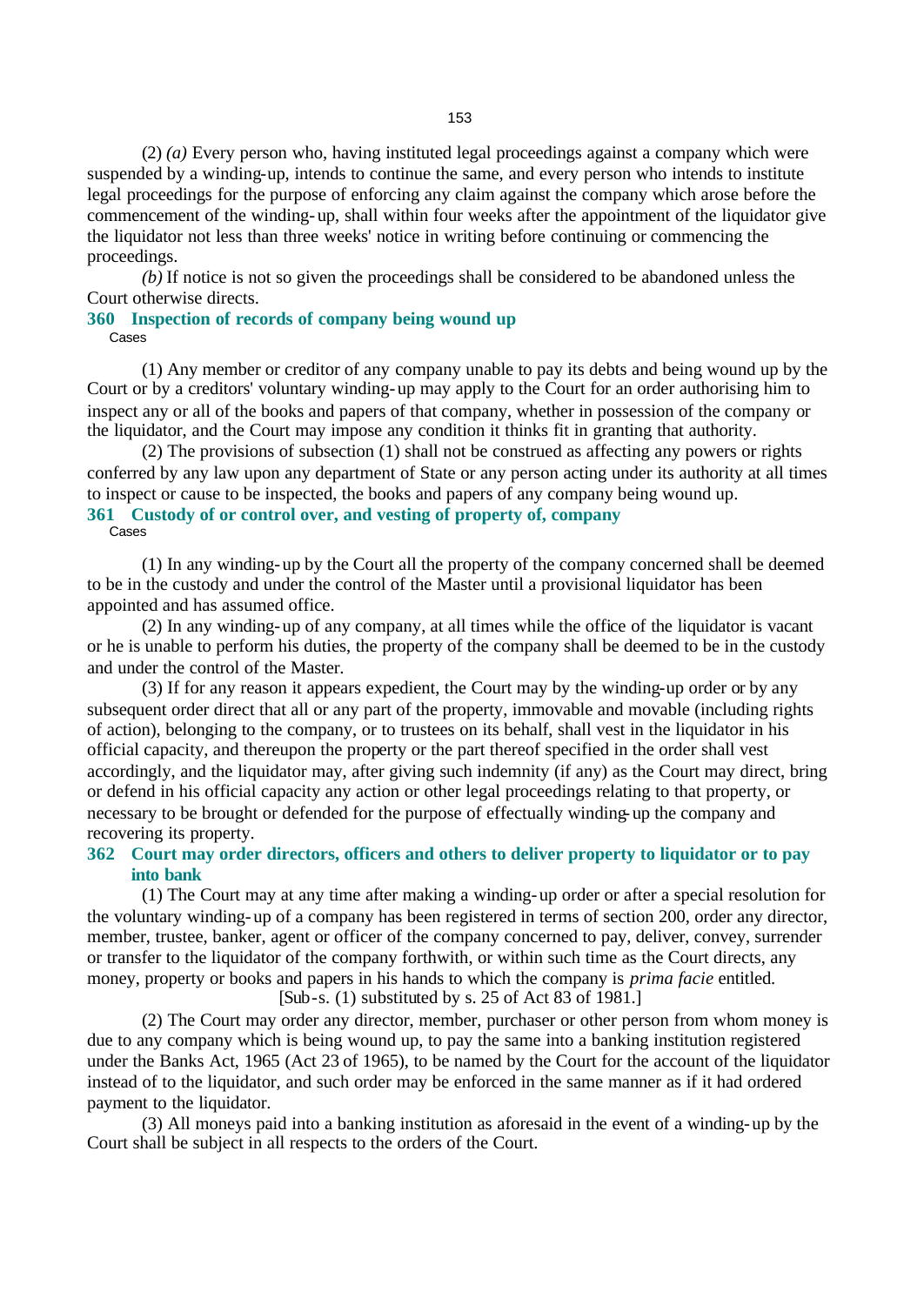#### 154

#### **363 Directors and others to submit statement of affairs**

(1) Where it is intended to pass a resolution for a creditors' voluntary winding-up of a company, the directors of that company shall make out or cause to be made out, in the prescribed form, a statement as to the affairs of the company and lay it before the meeting convened for the purpose of passing such a resolution.

[Sub-s. (1) substituted by s. 26 of Act 83 of 1981.]

(2) Where an order for the winding-up of a company has been made by the Court-

- *(a)* the persons who at the time of the winding-up order were directors and officers of the company; and
- *(b)* such persons who have been directors or officers of the company or who participated in its formation, at any time within one year before the winding-up order, as may be required to do so by the Master,

shall make out or cause to be made out, in the prescribed form, such statement as to the affairs of the company and lodge two certified copies thereof with the Master within fourteen days from the date of the winding-up order in question or within such extended time as the Master or the Court may for special reasons appoint.

(3) The Master may exempt any person referred to in subsection (2) from the obligation to comply with the requirements of that subsection if such person satisfies him by affidavit that he is unable to make out or cause to be made out or to verify such statement as to the affairs of the company concerned.

(4) The statement as to the affairs of a company referred to in subsection (1) or (2)-

- *(a)* shall contain such matter and be in such form as prescribed including particulars of the company's assets, debts, liabilities (including contingent and prospective liabilities), any pending legal proceedings by or against it, the names, addresses and nature of the businesses of its creditors, the security held by each of them, the dates when each of the securities was given and, in the case of such a statement under subsection (2), such further information as the Master may require; and
- *(b)* shall be verified by affidavit by each of the persons referred to in subsection (1) or (2) and such verifying affidavit shall be annexed to the said statement.

(5) The Master shall transmit a copy of any statement as to the affairs of a company lodged with him in terms of this section to the liquidator on his appointment.

(6) Any person shall be entitled by himself or his agent, on payment of the prescribed fee, to inspect or apply for a copy of or an extract from any statement as to the affairs of a company lodged with the Master in pursuance of this section.

(7) Any person who is required to make or cause to be made any statement as to the affairs of a company in terms of this section, shall be paid by the Master, out of the assets of the company, such costs and expenses incurred by him in respect of the preparation and making of such statement as the Master may consider reasonable.

(8) Any person who fails to comply with any requirement of subsection (1), (2) or (4) shall be guilty of an offence.

## **363A Change of address by directors and secretaries and certain former directors and secretaries**

(1) Any person who is a director or secretary of a company which is being wound up and who, after the winding-up of such company has commenced but before the liquidator's final account has in terms of section 408 been confirmed, changes his residential or postal address, shall notify the liquidator by registered post of his new residential or postal address within fourteen days after such change, or, if the liquidator has not been appointed on the date of such change, within fourteen days after the appointment of the liquidator.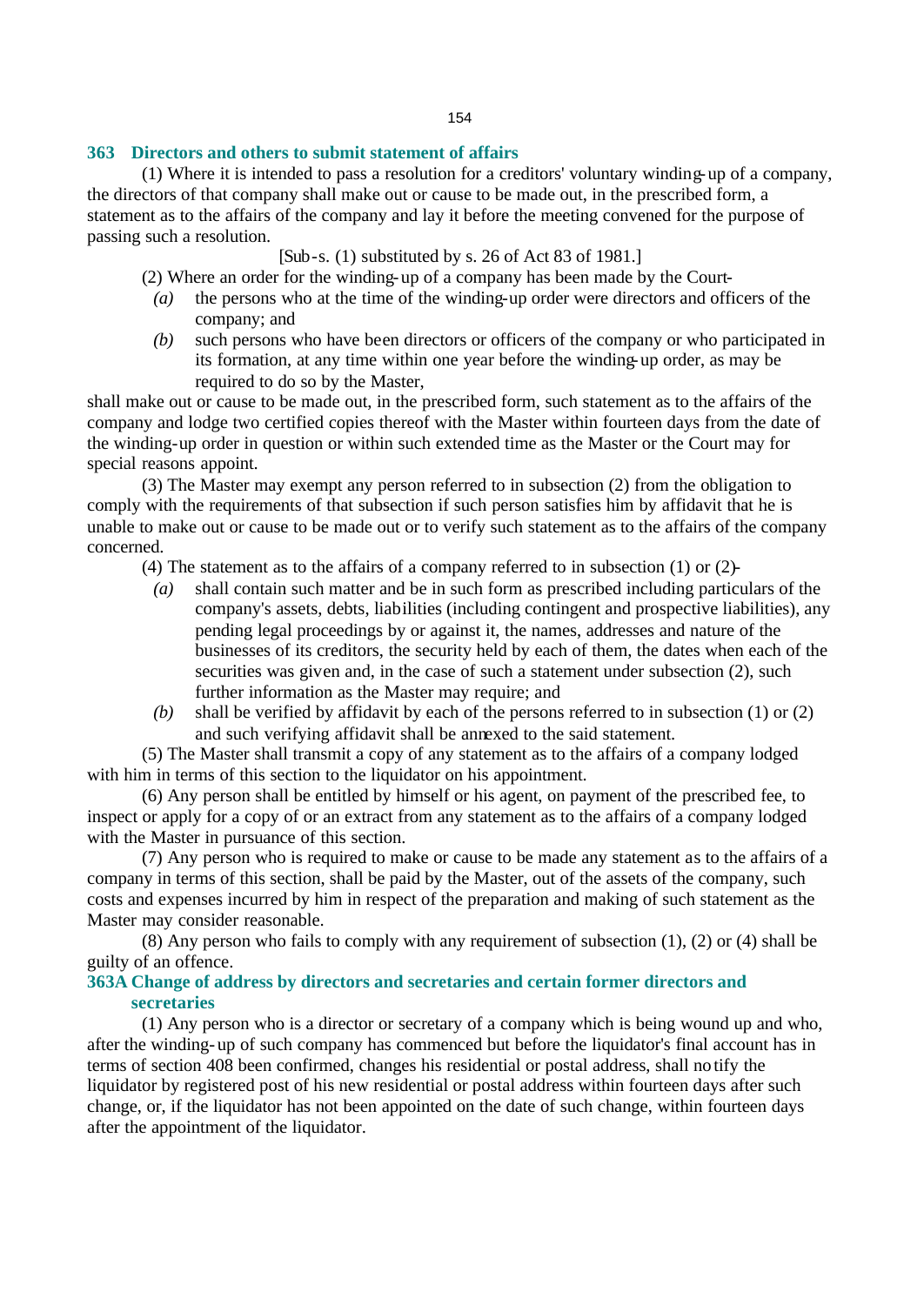(2) Any person who fails to comply with any requirement of subsection (1) shall be guilty of an offence.

(3) Whenever at the trial of any person charged with an offence referred to in subsection (2) it is proved that such person is a director or secretary of a company which is being wound up and that he has changed his residential or postal address after the winding-up of that company has commenced and that the liquidator has no written record of such change, it shall be presumed, unless the contrary is proved, that he did not notify the liquidator of such change.

[S. 363A inserted by s. 8 of Act 84 of 1980.]

# **364 Master to summon first meetings of creditors and members and purpose thereof** Cases

(1) As soon as may be after a final winding-up order has been made by the Court or a special resolution for a creditors' voluntary winding-up of a company has been registered in terms of section 200, the Master shall summon-

- *(a)* a meeting of the creditors of the company for the purpose of-
	- (i) considering the statement as to the affairs of the company lodged with the Master under section 363;
	- (ii) the proof of claims against the company; and
	- (iii) nominating a person or persons for appointment as liquidator or liquidators; and
- *(b)* a meeting of the members of the company or, in the case where the winding-up concerns a company limited by guarantee, a meeting of the contributories in respect of that company, for the purpose of-
	- (i) considering the said statement as to the affairs of the company; and
	- (ii) nominating a person or persons for appointment as liquidator or liquidators, unless the company in general meeting, when passing a resolution provided for in section 349, has already disposed of the matters referred to in subparagraphs (i) and (ii).

[Sub-s. (1) amended by s. 27 of Act 83 of 1981.]

(2) Meetings of creditors under this section shall be summoned and held as nearly as may be in the manner provided by the law relating to insolvency, and meetings of members or contributories in the manner prescribed by regulation: Provided that, in the case of a meeting of creditors, the Master may direct the company concerned or the provisional liquidator to send a notice of such meeting by post to every creditor of the company.

### **365 Offences in securing nomination as liquidator and restriction on voting at meetings**

(1) Any person who gives or agrees or offers to give to any member, creditor or contributory of a company any reward with a view to securing his own nomination or appointment or to securing or preventing the nomination or appointment of any person as the company's liquidator, shall be guilty of an offence.

(2) *(a)* The provisions of the law relating to insolvency in respect of voting, the manner of voting and voting by an agent at meetings of creditors, shall apply *mutatis mutandis* to any meeting referred to in sections 351 and 364: Provided that in any winding-up by the court a director or former director of a company shall have no voting right in respect of the nomination of a liquidator on the ground of his loan account with the company or claims for arrear salary, travelling expenses or allowances due by the company or claims paid by such director or former director on behalf of the company.

*(b)* The provisions of paragraph *(a)* shall *mutatis mutandis* apply to a person to whom a right contemplated in the said paragraph has been ceded.

[Sub-s. (2) substituted by s. 27 of Act 111 of 1976.]

### **366 Claims and proof of claims**

Cases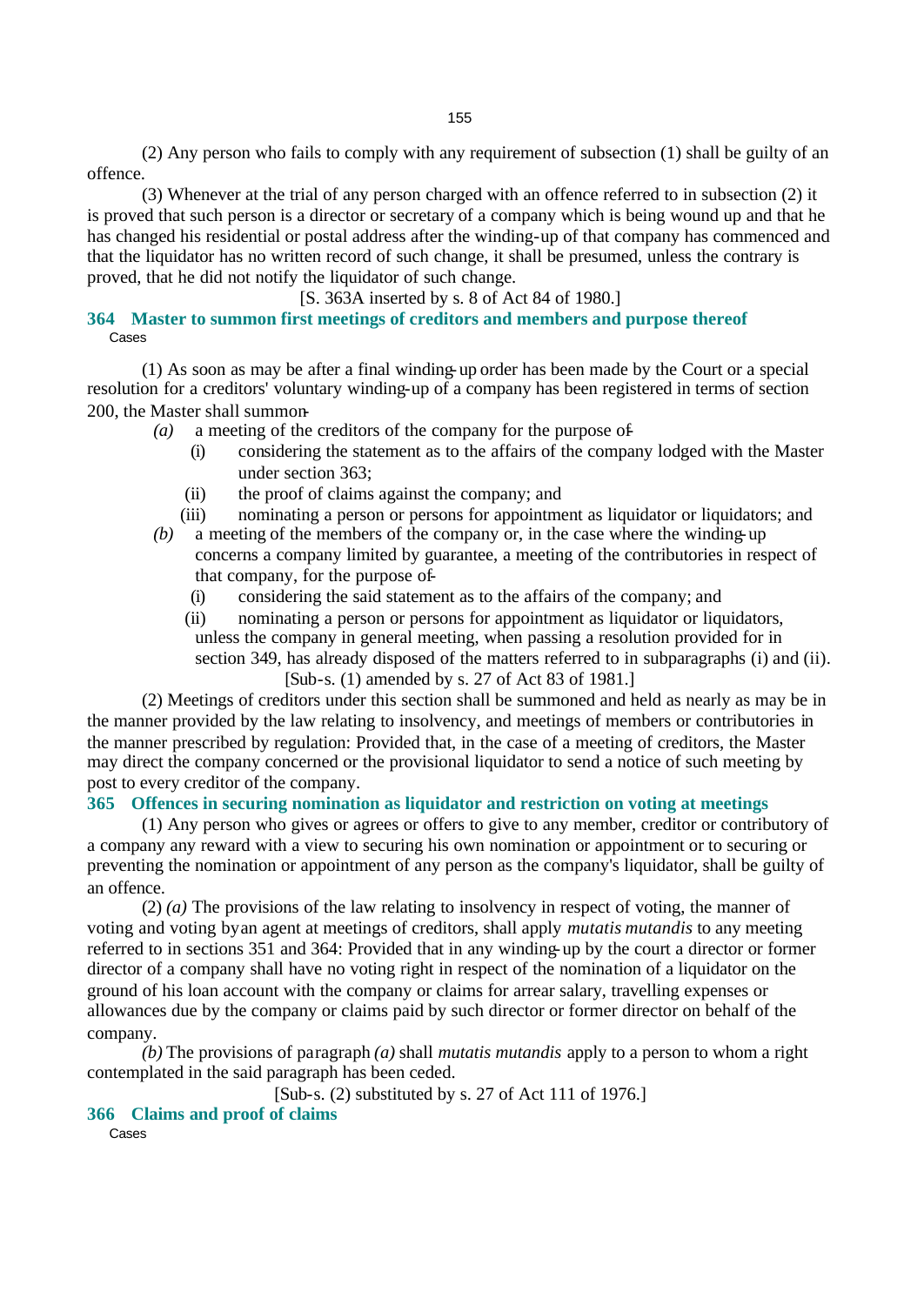(1) In the winding-up of a company by the Court and by a creditors' voluntary winding-up-

- *(a)* the claims against the company shall be proved at a meeting of creditors *mutatis mutandis* in accordance with the provisions relating to the proof of claims against an insolvent estate under the law relating to insolvency;
- *(b)* a secured creditor shall be under the same obligation to set a value upon his security as if he were proving his claim against an insolvent estate under the law relating to insolvency, and the value of his vote shall be determined in the same manner as is prescribed under that law;
- *(c)* a secured creditor and the liquidator shall, where the company is unable to pay its debts, have the same right respectively to take over the security as a secured creditor and a trustee would have under the law relating to insolvency.

(2) The Master may, on the application of the liquidator, fix a time or times within which creditors of the company are to prove their claims or otherwise be excluded from the benefit of any distribution under any account lodged with the Master before those debts are proved.

*Liquidators* **(ss 367-385)**

#### **367 Appointment of liquidator**

Cases

For the purpose of conducting the proceedings in a winding-up of a company the Master shall appoint a liquidator or liquidators as hereinafter provided.

# **368 Appointment of provisional liquidator**

Cases<sup>1</sup>

As soon as a winding-up order has been made in relation to a company, or a special resolution for a voluntary winding-up of a company has been registered in terms of section 200, the Master may, in accordance with policy determined by the Minister, appoint any suitable person as provisional liquidator of the company concerned, who shall give security to the satisfaction of the Master for the proper performance of his or her duties as provisional liquidator and who shall hold office until the appointment of a liquidator.

[S. 368 substituted by s. 28 of Act 83 of 1981 and by s. 16 of Act 16 of 2003.] **369 Determination of person to be appointed liquidator**

(1) In the case of a members' voluntary winding-up of a company, the Master shall, subject to the provisions of section 370, appoint the person or persons nominated by the company in the resolution referred to in section 356 (2) *(a)* (i) as liquidator or liquidators of the company concerned. [Sub-s. (1) amended by s. 29 *(a)* of Act 83 of 1981.]

(2) *(a)* In the case of a creditors' voluntary winding-up and a winding-up by the Court of a company, the Master shall, subject to the provisions of section 370, appoint the person or persons nominated by any meetings referred to in section 364 as liquidator or liquidators of the company concerned, if the same person or persons have been nominated by the said meetings.

[Para. *(a)* amended by s. 29 *(b)* of Act 83 of 1981.]

*(b)* If the said meetings have nominated different persons, the Master shall, subject to the provisions of section 370, decide the difference and appoint all or any of the persons so nominated, as he thinks fit, as liquidator or liquidators of the company concerned.

# **370 Master may decline to appoint nominated person as liquidator**

(1) If a person who has been nominated as liquidator by meetings of creditors and members or contributories of a company was not properly nominated or is disqualified from being nominated or appointed as liquidator under section 372 or 373 or has failed to give within a period of seven days as from the date upon which he was notified that the Master had accepted his nomination or within such further period as the Master may allow, the security mentioned in section 375 (1) or, if in the opinion of the Master the person nominated as liquidator should not be appointed as liquidator of the company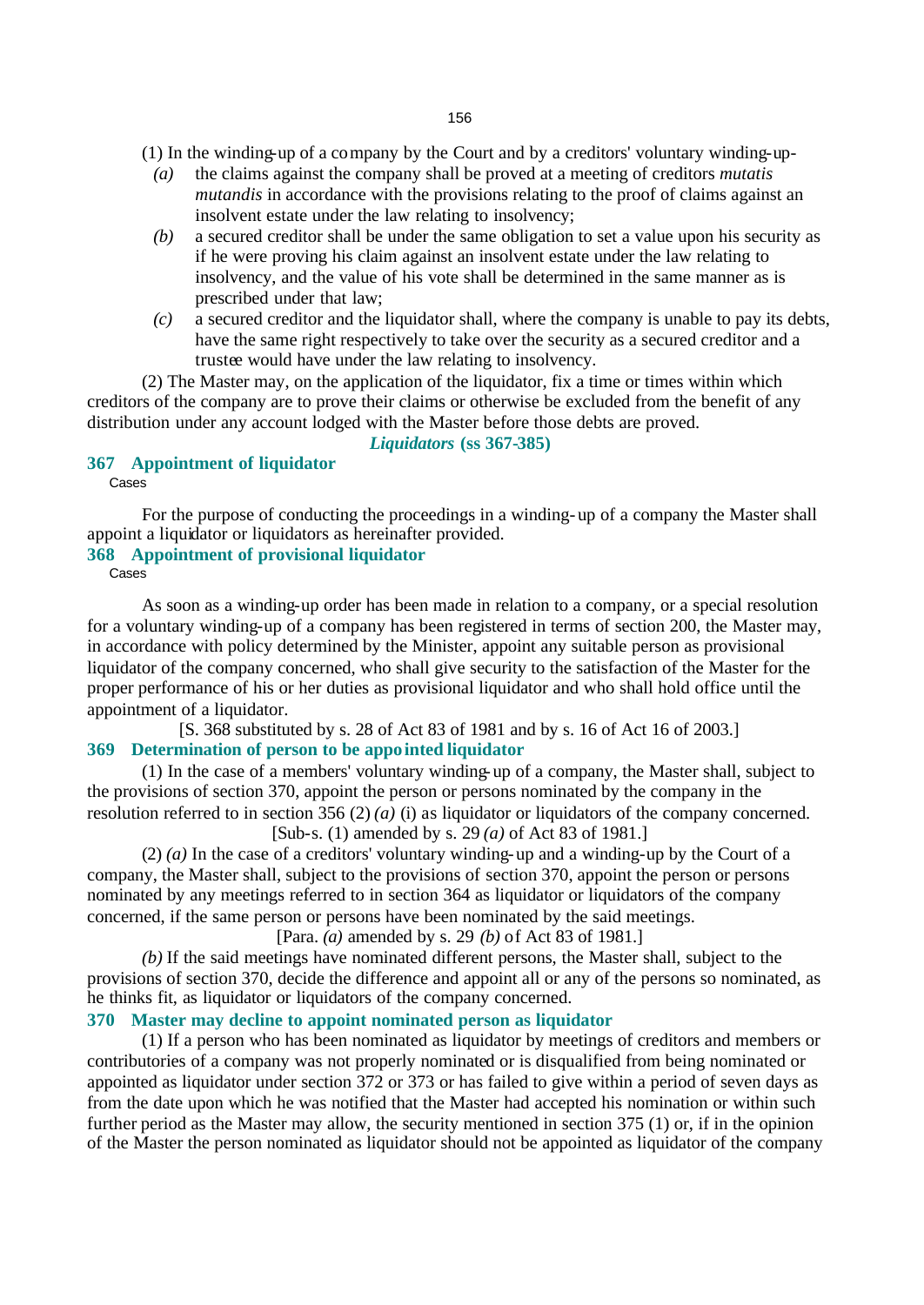concerned, the Master shall give notice in writing to the person so nominated that he declines to accept his nomination or to appoint him as liquidator and shall in that notice state his reason for declining to accept his nomination or to appoint him: Provided that if the Master declines to accept the nomination for appointment as liquidator because he is of the opinion that the person nominated should not be appointed as liquidator, it shall be sufficient if the Master states, in that notice, as such reason, that he is of the opinion that the person nominated should not be appointed as liquidator of the company concerned.

(2) *(a)* When the Master has so declined to accept the nomination of any person or to appoint him as liquidator or the Minister has under section 371 (3) set aside the appointment of a liquidator, the Master shall convene meetings of creditors and members or contributories of the company concerned for the purpose of nominating another person for appointment as liquidator in the place of the person whose nomination as liquidator the Master has declined to accept or whom the Master has declined to appoint or whose appointment has been so set aside.

*(b)* In the notice convening the said meetings the Master shall state that he has declined to accept the nomination for appointment as liquidator of the person previously nominated or to appoint the person so nominated and the reasons therefor, subject to the proviso to subsection (1), or that the appointment of the person previously appointed as liquidator has been set aside by the Minister, as the case may be, and that the meetings are convened for the purpose of nominating another person for appointment as liquidator.

*(c)* The Master shall post a copy of such notice to every creditor whose claim against the company was previously proved and admitted.

*(d)* The meetings referred to in paragraph *(a)* shall be deemed to be continuations of the first meetings of creditors, members or contributories or of the meetings referred to in sections 350 and 364.

(3) If the Master again declines for any reason mentioned in subsection (1) to accept the nomination for appointment as liquidator by the meetings mentioned in subsection (2), or to appoint a person so nominated, he shall-

- *(a)* act in accordance with the provisions of subsection (1); and
- *(b)* if the person so nominated was nominated as sole liquidator or if all the persons so nominated have not been appointed by him or her, appoint, in accordance with the policy determined by the Minister, as liquidator or liquidators of the company concerned any other person or persons not disqualified from being liquidator of that company.

[Para. *(b)* substituted by s. 4 of Act 22 of 2005.]

# **371 Remedy of aggrieved persons**

Cases

(1) Any person aggrieved by the appointment of a liquidator or the refusal of the Master to accept the nomination of a liquidator or to appoint a person nominated as a liquidator, may within a period of seven days from the date of such appointment or refusal request the Master in writing to submit his reasons for such appointment or refusal to the Minister.

(2) The Master shall within seven days of the receipt by him of the request referred to in subsection (1) submit to the Minister, in writing, his reasons for such appointment or refusal together with any relevant documents, information or objections received by him.

(3) The Minister may, after consideration of the reasons referred to in subsection (2) and any representations made in writing by the person who made the request referred to in subsection (1) and of all relevant documents, information or objections submitted to him or the Master by any interested person, confirm, uphold or set aside the appointment or the refusal by the Master and, in the event of the refusal by the Master being set aside, direct the Master to accept the nomination of the liquidator concerned and to appoint him as liquidator of the company concerned.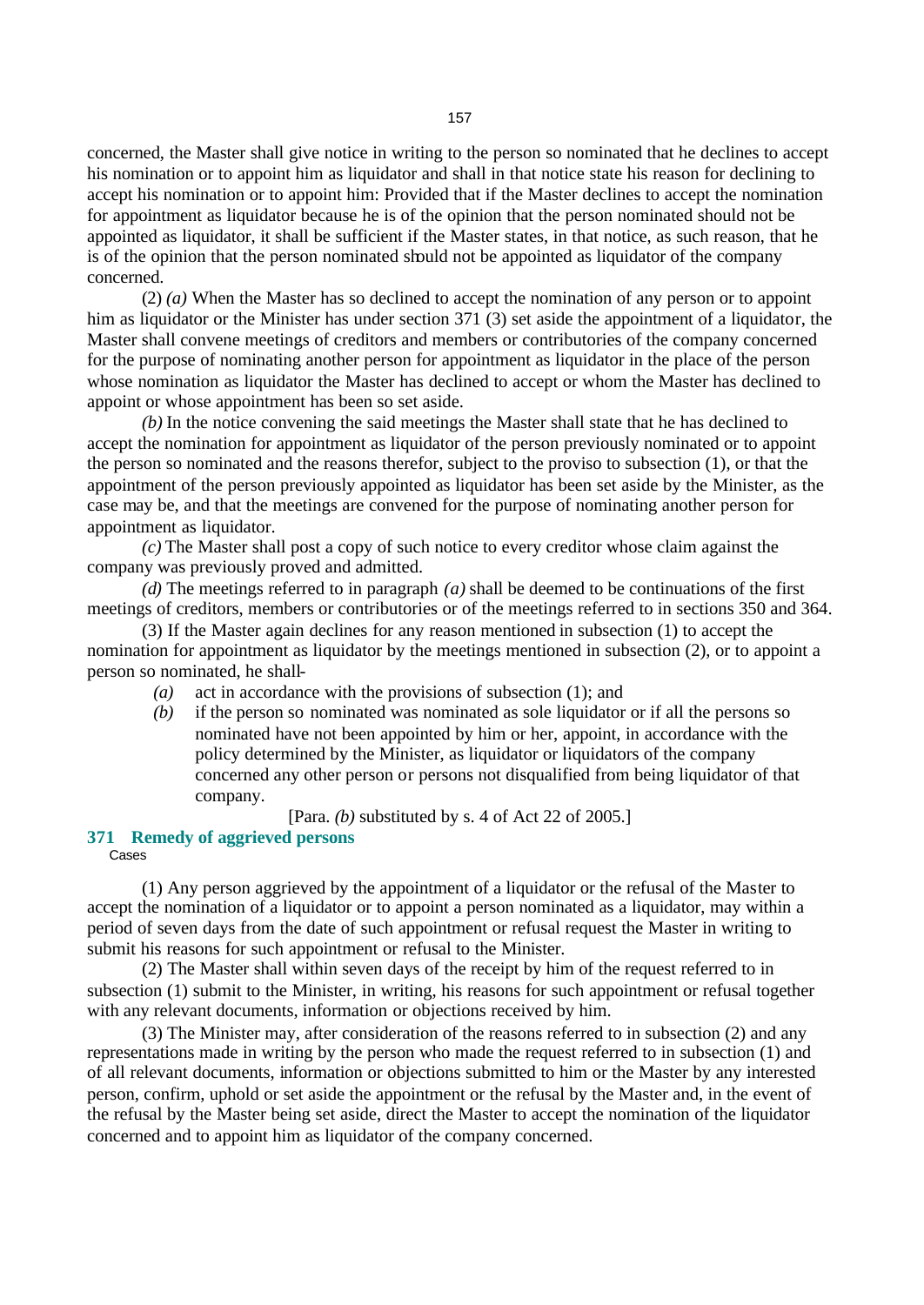$(4)$  ......

# [Sub-s. (4) deleted by s. 49 of Act 88 of 1996.]

# **372 Persons disqualified from appointment as liquidator**

No person shall be qualified for nomination or appointment as the liquidator of a company, if

he is-

- *(a)* an insolvent;
- *(b)* a minor or any other person under legal disability;
- *(c)* a person declared under section 373 to be incapable of being appointed as a liquidator, while he remains so incapable;
- *(d)* a person removed from an office of trust by the Court on account of misconduct or a person who is the subject of any order under this Act disqualifying him from being a director;
- *(e)* a corporate body;
- *(f)* any person who has at any time been convicted (whether in the Republic or elsewhere) of theft, fraud, forgery or uttering a forged document or perjury and has been sentenced therefor to imprisonment without the option of a fine or to a fine exceeding twenty rand;
- *(g)* any person who has by means of any misrepresentation or any reward, whether directly or indirectly induced or attempted to induce any person to vote for him in the nomination of a liquidator or to effect or assist in effecting his nomination or appointment as liquidator of any company;
- *(h)* a person who does not reside in the Republic;
- *(i)* any person who at any time during a period of twelve months immediately preceding the winding-up of a company acted as a director, officer or auditor of that company; and
- *(j)* any agent authorised specially or under a general power of attorney to vote for or on behalf of a creditor at a meeting of creditors of the company concerned and acting or purporting to act under such special authority or general power of attorney:

Provided that the provisions of paragraph *(i)* shall not apply to an auditor in the case of the voluntary winding-up of the company concerned by the members as contemplated in section 350.

### [S. 372 amended by s. 28 of Act 64 of 1977.]

# **373 Persons disqualified by Court from being appointed or acting as liquidators**

The Court may, on the application of any interested person, declare any person proposed to be appointed or appointed as liquidator, to be disqualified from holding office, and, if he has been appointed, may remove him from office, and may, if it thinks fit, declare him incapable for life or for such period as it may determine of being appointed as a liquidator under this Act-

- *(a)* if he has accepted or offered or agreed to accept or solicited from any auctioneer, agent or other person employed on behalf of a company in liquidation, any share of the commission or remuneration of such auctioneer, agent or person or any other benefit; or
- *(b)* if he has, in order to obtain or in return for the vote of any creditor, member or contributory, or in order to exercise any influence upon his nomination or appointment as liquidator-
	- (i) procured or been privy to the wrongful insertion or omission of the name of any person in or from any list or schedule required by this Act; or
	- (ii) directly or indirectly given or agreed to give any consideration to any person; or
	- (iii) offered or agreed with any person to abstain from investigating any transactions of or relating to the company or of any of its directors or officers; or
	- (iv) been guilty of or privy to the splitting of claims for the purpose of increasing the number of votes.

# **374 Master may appoint co-liquidator at any time**

Cases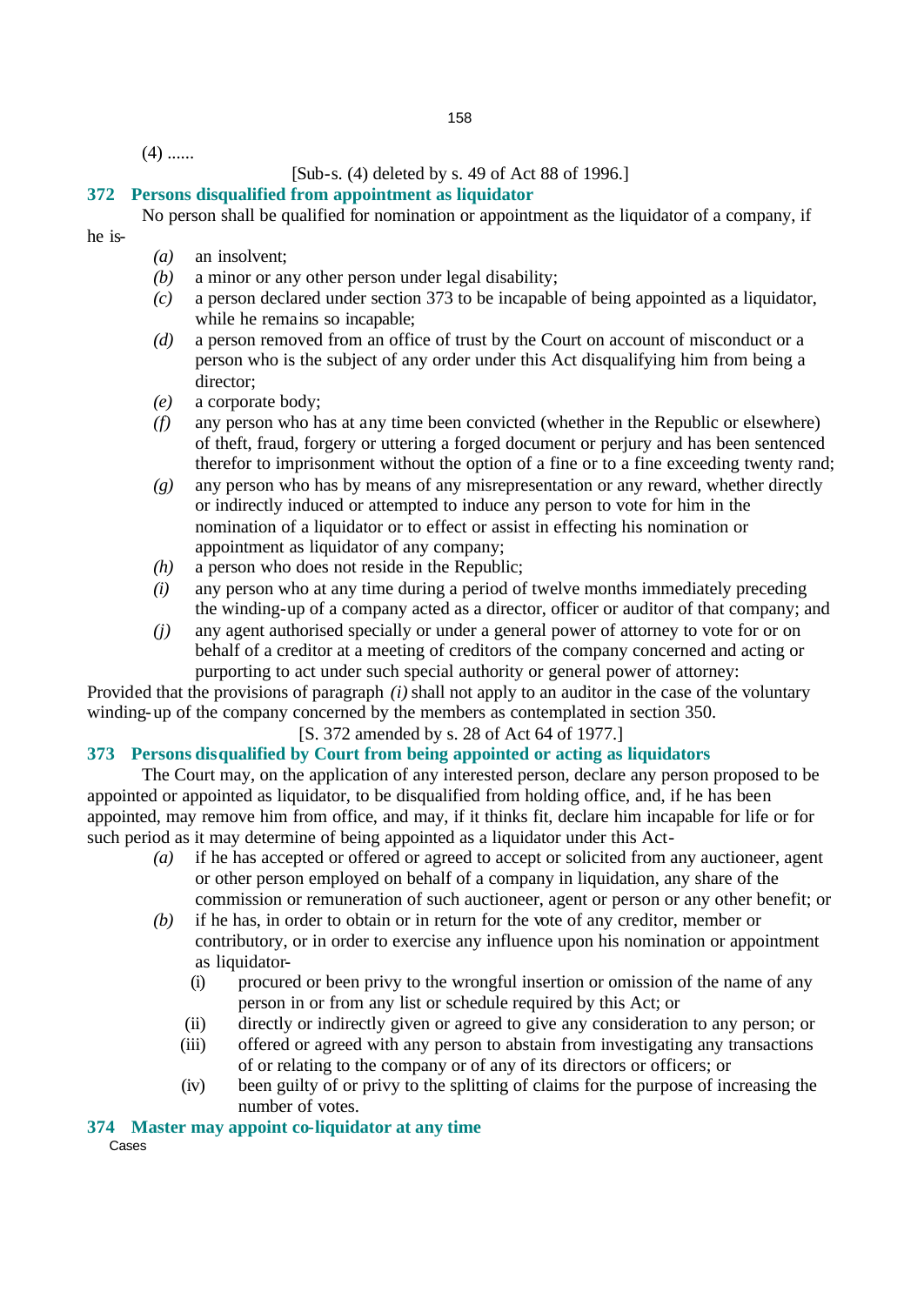Whenever the Master considers it desirable he or she may, in accordance with policy determined by the Minister, appoint any person not disqualified from holding the office of liquidator and who has given security to his or her satisfaction, as a co-liquidator with the liquidator or liquidators of the company concerned.

[S. 374 substituted by s. 17 of Act 16 of 2003.]

# **375 Appointment, commencement of office and validity of acts of liquidator**

(1) When the person to be appointed to the office of liquidator of a company has been determined and when such person has given security to the satisfaction of the Master for the proper performance of his duties as liquidator, except where in the case of a members' voluntary winding-up the company concerned has resolved that no security shall be required, the Master shall appoint him as liquidator of the company by issuing to him a certificate of appointment.

(2) The said certificate of appointment shall be valid throughout the Republic.

(3) A liquidator shall be entitled to act as such from the date of his certificate of appointment.

(4) The acts of a liquidator shall be valid notwithstanding any defects that may afterwards be discovered in his appointment or qualification.

(5) Upon receipt of such certificate of appointment the liquidator shall-

- *(a)* within seven days after receipt thereof send a copy thereof to the Registrar under cover of the prescribed form; and
- *(b)* give notice of his appointment in the *Gazette*.

# **376 Title of liquidator**

A liquidator shall be described as the liquidator of the particular company in respect of which he has been appointed, and not by his individual name.

### **377 Filling of vacancies**

(1) When a vacancy occurs in the office of liquidator, the Master shall-

- *(a)* in the case of a winding-up by the Court or a creditors' voluntary winding-up, convene meetings of creditors and members or contributories of the company concerned; and
- *(b)* in the case of a members' voluntary winding-up, convene or direct the company concerned to convene a meeting of members; or
- *(c)* if there is a remaining liquidator or liquidators, direct him or them to convene the meetings referred to in paragraph *(a)* or *(b)*,

for the purpose of nominating a person or persons for appointment as liquidator to fill the vacancy: Provided that if the Master is of the opinion that the remaining liquidator or liquidators will be able to complete the winding-up, he may dispense with the appointment of a liquidator to fill the vacancy and may direct the remaining liquidator or liquidators to complete the winding-up.

(2) All the provisions of this Act relating to the convening and conduct of the said meetings and the nomination and appointment of a liquidator shall apply to the filling of a vacancy in the office of liquidator.

(3) Subject to the proviso to subsection (1), if for any reason a vacancy is not filled as provided in this section, the Master may, in accordance with policy determined by the Minister, appoint any person as provisional liquidator or as liquidator to fill such vacancy.

[Sub-s. (3) substituted by s. 18 of Act 16 of 2003.]

# **378 Leave of absence or resignation of liquidator**

(1) A liquidator shall not be absent from the Republic for a period exceeding 60 days unless-

- *(a)* the Master has before his departure from the Republic granted him permission in writing to be absent; and
- *(b)* he complies with such conditions as the Master may think fit to impose.

[Sub-s. (1) substituted by s. 13 *(a)* of Act 70 of 1984.]

(2) At the request of a liquidator the Master may relieve him of his office or direct him to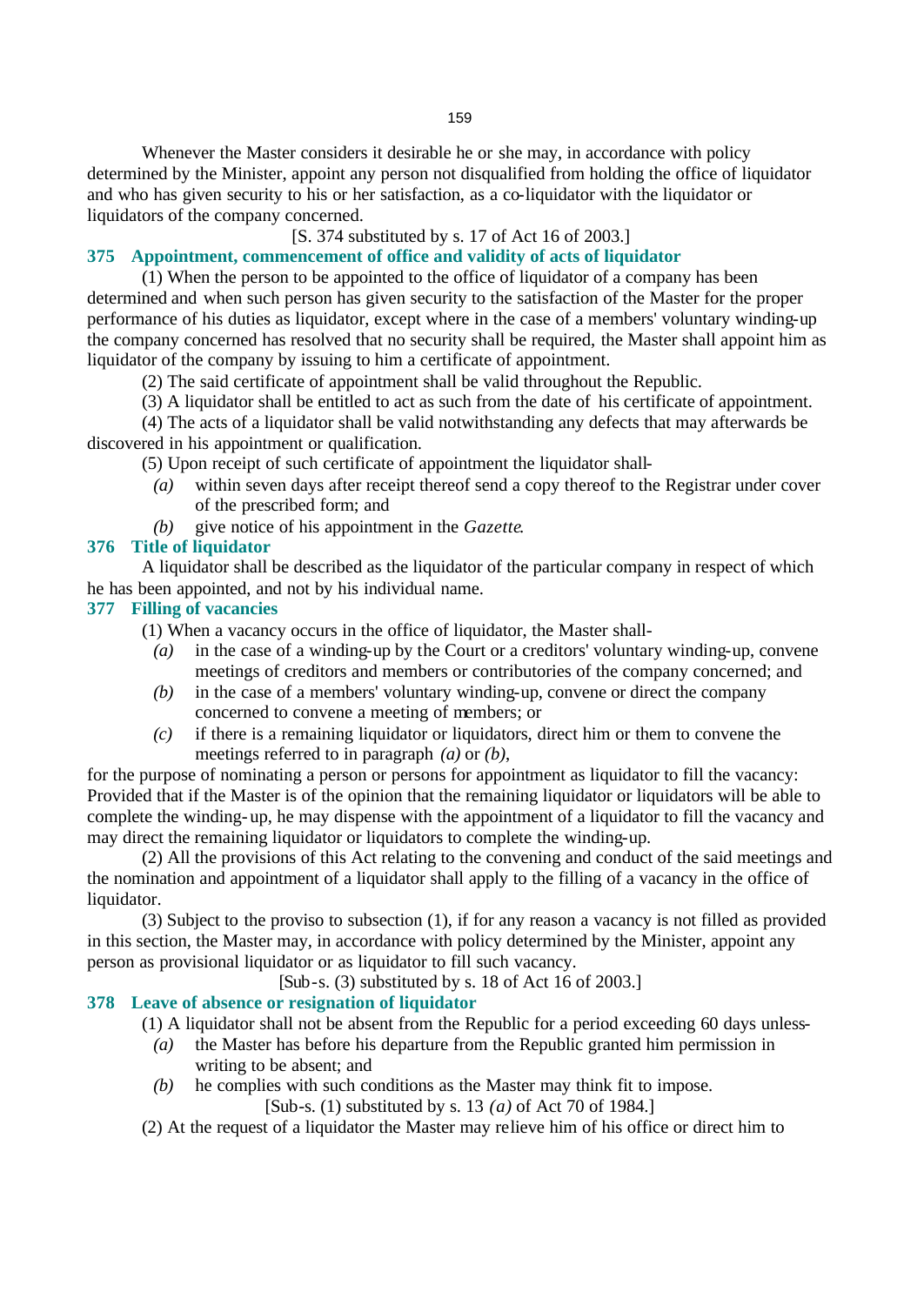resign, upon such conditions as the Master may think fit.

(3) Every liquidator who is permitted to absent himself from the Republic for a period exceeding 60 days or who is relieved of his office by the Master or so resigns therefrom, shall give notice thereof in the *Gazette*.

#### [Sub-s. (3) substituted by s. 13 *(b)* of Act 70 of 1984.] **379 Removal of liquidator by Master and by the Court** Cases

(1) The Master may remove a liquidator from his office on the ground-

- *(a)* that he was not qualified for nomination or appointment as liquidator or that his nomination or appointment was for any other reason illegal or that he has become disqualified from being nominated or appointed as a liquidator or has been authorised, specially or under a general power of attorney, to vote for or on behalf of a creditor, member or contributory at a meeting of creditors, members or contributories of the company of which he is the liquidator and has acted or purported to act under such special authority or general power of attorney; or
- *(b)* that he has failed to perform satisfactorily any duty imposed upon him by this Act or to comply with a lawful demand of the Master or a commissioner appointed by the Court under this Act; or
- *(c)* that his estate has become insolvent or that he has become mentally or physically incapable of performing satisfactorily his duties as liquidator; or
- *(d)* that the majority (reckoned in number and in value) of creditors entitled to vote at a meeting of creditors or, in the case of a members' voluntary winding-up, a majority of the members of the company, or, in the case of a winding-up of a company limited by guarantee, the majority of the contributories, has requested him in writing to do so; or
- *(e)* that in his opinion the liquidator is no longer suitable to be the liquidator of the company concerned.

(2) The Court may, on application by the Master or any interested person, remove a liquidator from office if the Master fails to do so in any of the circumstances mentioned in subsection (1) or for any other good cause.

# **380 Notice of removal of liquidator**

The Master shall give notice in the *Gazette* of the removal of any liquidator.

### **381 Control of Master over liquidators**

(1) The Master shall take cognisance of the conduct of liquidators and shall, if he has reason to believe that a liquidator is not faithfully performing his duties and duly observing all the requirements imposed on him by any law or otherwise with respect to the performance of his duties, or if any complaint is made to him by any creditor, member or contributory in regard thereto, enquire into the matter and take such action thereanent as he may think expedient.

(2) The Master may at any time require any liquidator to answer any enquiry in relation to any winding-up in which such liquidator is engaged, and may, if he thinks fit, examine such liquidator or any other person on oath concerning the winding-up.

(3) The Master may at any time appoint a person to investigate the books and vouchers of a liquidator.

(4) The Court may, upon the application of the Master, order that any costs reasonably incurred by him in performing his duties under this section be paid out of the assets of the company or by the liquidator *de bonis propriis*.

(5) Any expenses incurred by the Master in carrying out any provision of this section shall, unless the Court otherwise orders, be regarded as part of the costs of the winding-up of that company. **382 Plurality of liquidators, liability and disagreement**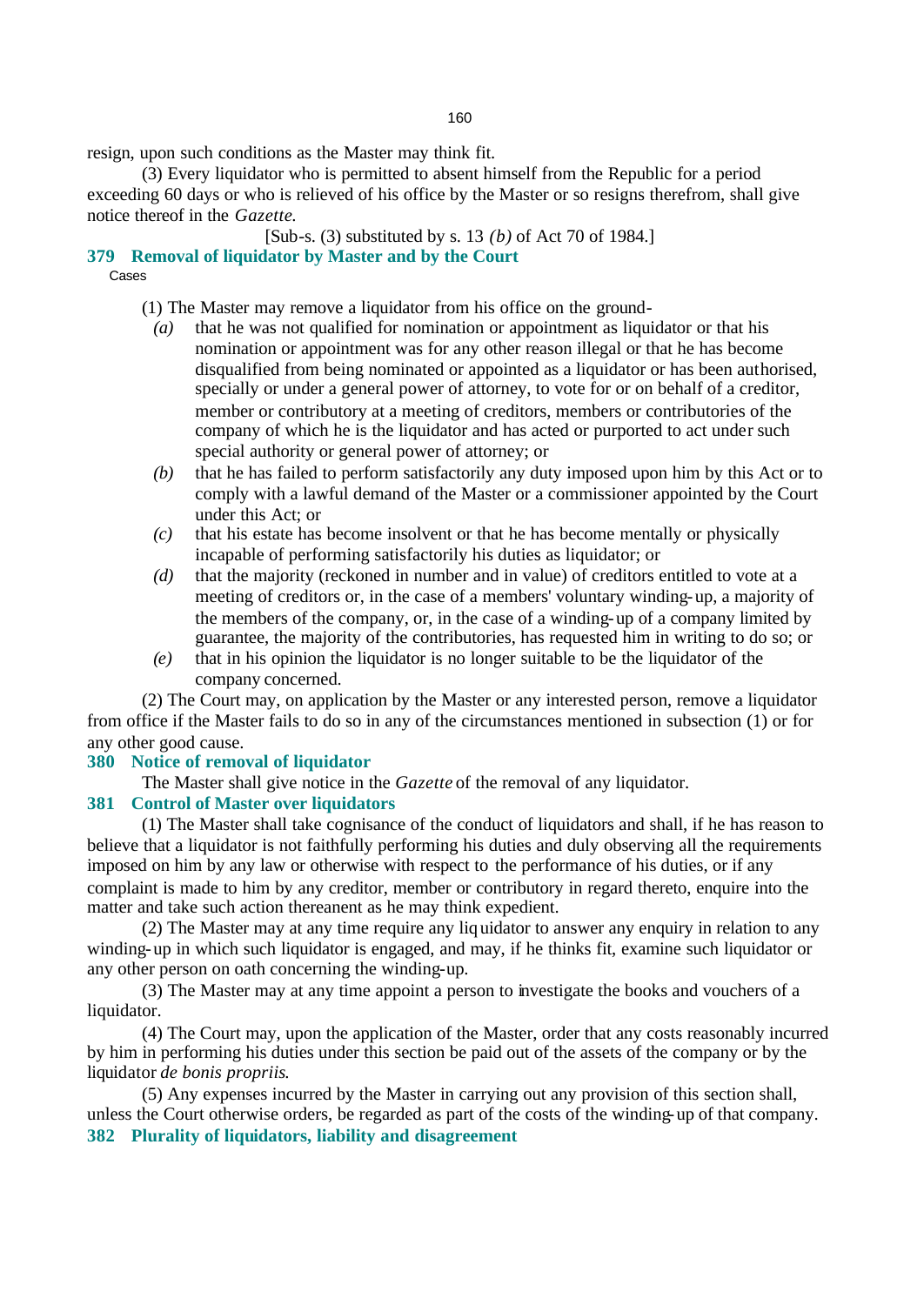(1) When two or more liquidators have been appointed they shall act jointly in performing their functions as liquidators and shall be jointly and severally liable for every act performed by them jointly.

(2) Whenever two or more liquidators disagree on any matter relating to the company of which they are liquidators, one or more of them may refer the matter to the Master who may thereupon determine the question in issue or give directions as to the procedure to be followed for the determination thereof.

# **383 Cost and reduction of security by liquidator**

(1) The cost of giving security by a person appointed as liquidator to an amount which the Master considers reasonable shall, subject to the provisions of section 89 (1) of the Insolvency Act, 1936 (Act 24 of 1936), be paid out of the assets of the company concerned as part of the costs of liquidation thereof.

(2) When a liquidator has in the course of the winding-up of a company accounted to the satisfaction of the Master for any property belonging to the company, he may in writing apply for the consent of the Master to a reduction of the security given by him and the Master, if he is satisfied that the reduced security will suffice to indemnify the company and the creditors and contributories thereof against any maladministration on the part of the liquidator in respect of the remaining property belonging to the company, may consent wholly or in part to such reduction.

#### **384 Remuneration of liquidator**

Cases

(1) In any winding-up a liquidator shall be entitled to a reasonable remuneration for his services to be taxed by the Master in accordance with the prescribed tariff of remuneration: Provided that, in the case of a members' voluntary winding-up, the liquidator's remuneration may be determined by the company in general meeting.

(2) The Master may reduce or increase such remuneration if in his opinion there is good cause for doing so, and may disallow such remuneration either wholly or in part on account of any failure or delay by the liquidator in the discharge of his duties.

(3) No person who employs or is a fellow employee or in the ordinary employment of the liquidator, shall be entitled to receive any remuneration out of the assets of the company concerned for services rendered in the winding-up thereof and no liquidator shall be entitled either by himself or his partner to receive out of the assets of the company any remuneration for his services except the remuneration to which he is entitled under this Act.

# **385 Certificate of completion of duties by liquidator and cancellation of security**

(1) When a liquidator of a company has performed all the duties prescribed by this Act and complied with all the requirements of the Master, he may apply in writing to the Master for a certificate to that effect.

(2) The Master shall, when he issues the said certificate, additionally state therein that he consents to the reduction of the security given by the liquidator to a stated amount or to its cancellation.

#### *Powers of Liquidators* **(ss 386-390)**

#### **386 General powers**

Cases

(1) The liquidator in any winding-up shall have power-

- *(a)* to execute in the name and on behalf of the company all deeds, receipts and other documents, and for that purpose to use the company's seal;
- *(b)* to prove a claim in the estate of any debtor or contributory of the company and receive payment in full or a dividend in respect thereof;
- *(c)* to draw, accept, make and endorse any bill of exchange or promissory note in the name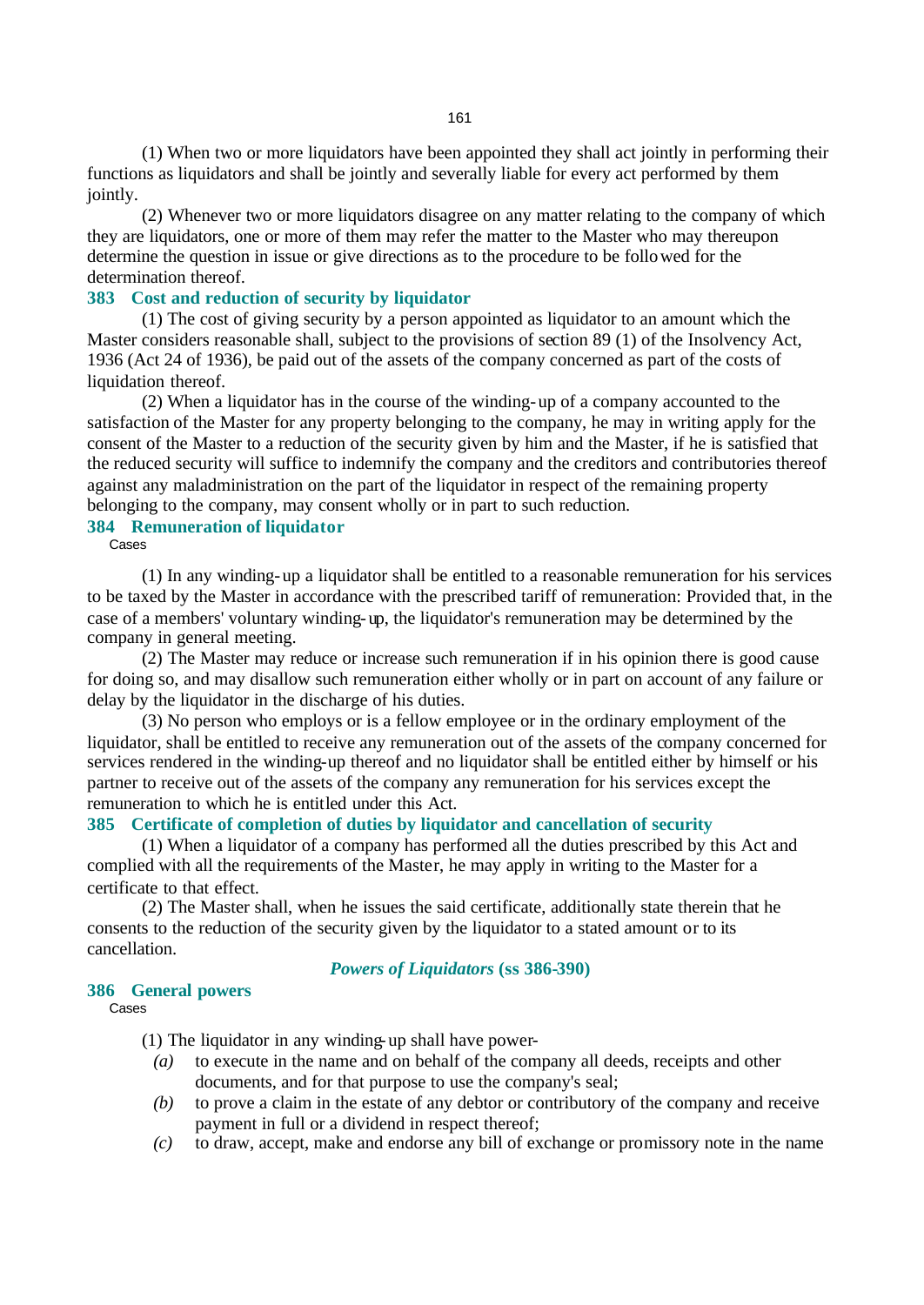and on behalf of the company: Provided that no liquidator shall, except with the leave of the Court or the authority referred to in subsection (3) or (4), or for the purposes of carrying on the business of the company in terms of subsection (4) *(f)* have power to impose any additional liabilities upon the company;

- *(d)* to summon any general meeting of the company or the creditors or contributories of the company for the purpose of obtaining its or their authority or sanction with respect to any matter or for such other purposes as he may consider necessary;
- *(e)* subject to the provisions of subsections (3), (4) and (5), to take such measures for the protection and better administration of the affairs and property of the company as the trustee of an insolvent estate may take in the ordinary course of his duties and without the authority of a resolution of creditors.

(2) Subject to the consent of the Master, a liquidator may, at any time before a general meeting contemplated in subsection (1) *(d)* is convened for the first time, terminate any lease in terms of which the company is the lessee of movable or immovable property.

[Sub-s. (2) substituted by s. 9 *(a)* of Act 84 of 1980.]

(2A) At any time before a general meeting contemplated in subsection 1 *(d)* is convened for the first time the liquidator shall, if satisfied that any movable or immovable property of the company ought forthwith to be sold, recommend to the Master in writing accordingly, stating his reasons for such recommendation.

[Sub-s. (2A) inserted by s. 9 *(b)* of Act 84 of 1980.]

(2B) The Master may thereupon authorise the sale of such property or any portion thereof on such conditions and in such manner as he may determine: Provided that if such property or a portion thereof is subject to a preferential right, the Master shall not authorise the sale of such property or portion unless the person entitled to such preferential right has given his consent thereto in writing.

[Sub-s. (2B) inserted by s. 9 *(b)* of Act 84 of 1980.]

(3) The liquidator of a company-

- *(a)* in a winding-up by the Court, with the authority granted by meetings of creditors and members or contributories or on the directions of the Master given under section 387;
- *(b)* in a creditors' voluntary winding-up, with the authority granted by a meeting of creditors; and
- *(c)* in a members' voluntary winding-up, with the authority granted by a meeting of members,

shall have the powers mentioned in subsection (4).

- (4) The powers referred to in subsection (3) are-
	- *(a)* to bring or defend in the name and on behalf of the company any action or other legal proceedings of a civil nature, and, subject to the provisions of any law relating to criminal procedure, any criminal proceedings: Provided that immediately upon the appointment of a liquidator and in the absence of the authority referred to in subsection (3), the Master may authorise, upon such terms as he thinks fit, any urgent legal proceedings for the recovery of outstanding accounts;
	- *(b)* to agree to any reasonable offer of composition made to the company by any debtor and to accept payment of any part of a debt due to the company in settlement thereof or to grant an extension of time for the payment of any such debt;
	- *(c)* to compromise or admit any claim or demand against the company, including an unliquidated claim;
	- *(d)* except where the company being wound up is unable to pay its debts, to make any arrangement with creditors, including creditors in respect of unliquidated claims;
	- *(e)* to submit to the determination of arbitrators any dispute concerning the company or any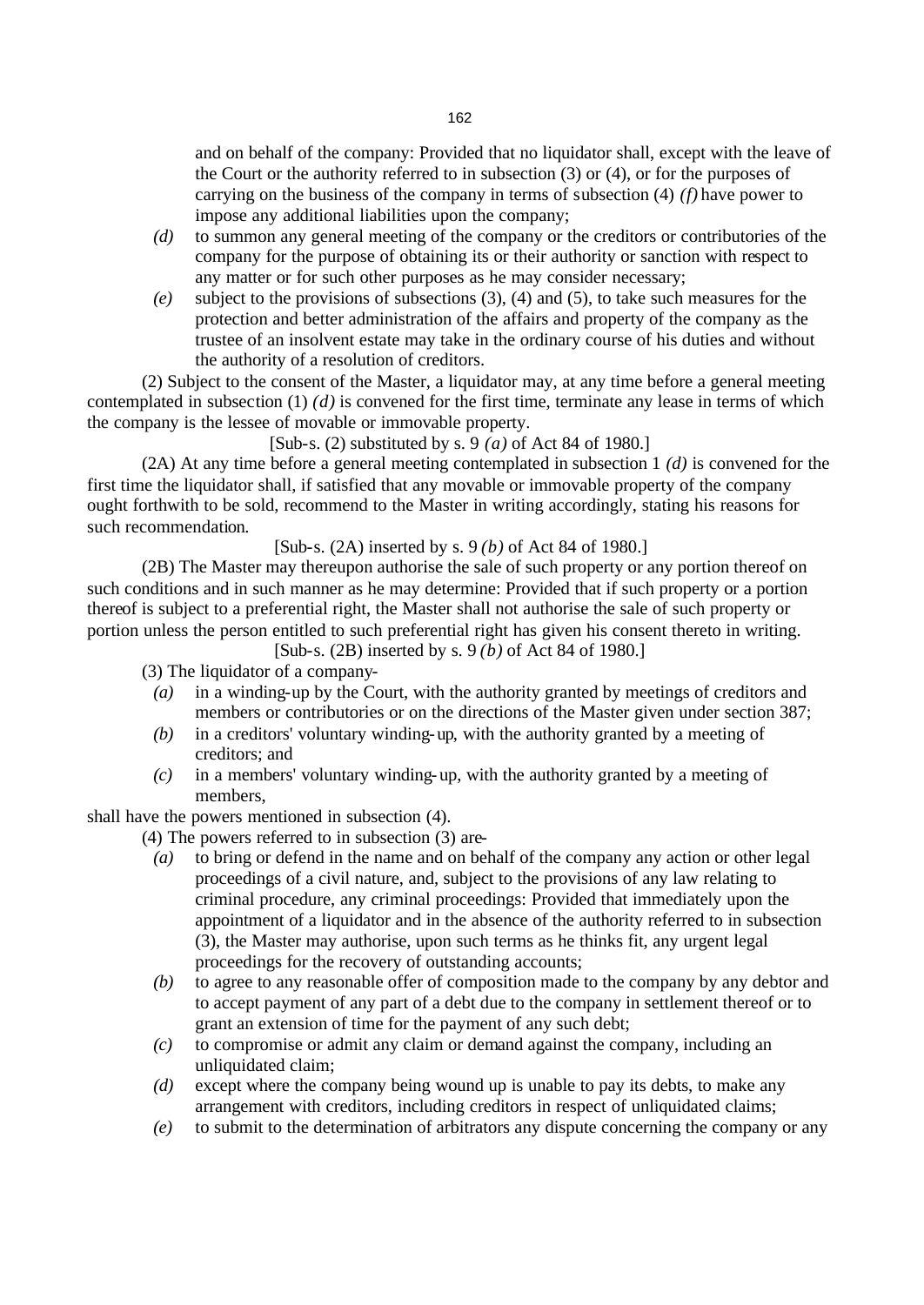claim or demand by or upon the company;

- *(f)* to carry on or discontinue any part of the business of the company in so far as may be necessary for the beneficial winding-up thereof: Provided that, if he considers it necessary, the liquidator may carry on or discontinue any part of the business of the company concerned before he has obtained the leave of the Court or the authority referred to in subsection (3), but shall not in that event be entitled, as between himself and the creditors or contributories of the company, to include the cost of any goods purchased by him in the costs of the winding-up of the company unless such goods were necessary for the immediate purpose of carrying on the business of the company and there are funds available for payment of the cost of such goods after providing for the costs of winding-up;
- *(g)* to exercise *mutatis mutandis* the same powers as are by sections 35 and 37 of the Insolvency Act, 1936, (Act 24 of 1936), conferred upon a trustee under that Act, on the like terms and conditions as are therein mentioned: Provided that the powers conferred by section 35 aforesaid, shall not be exercised unless the company is unable to pay its debts;
- *(h)* to sell any movable and immovable property of the company by public auction, public tender or private contract and to give delivery thereof;
- *(i)* to perform any act or exercise any power for which he is not expressly required by this Act to obtain the leave of the Court.

(5) In a winding-up by the Court, the Court may, if it deems fit, grant leave to a liquidator to raise money on the security of the assets of the company concerned or to do any other thing which the Court may consider necessary for winding up the affairs of the company and distributing its assets.

(6) The Master may restrict the powers of a provisional liquidator. **387 Exercise of liquidator's powers in winding-up by Court** Cases

(1) Subject to the provisions of this Act, the liquidator of a company which is being wound up by the Court, shall, in the administration of the assets of the company, have regard to any directions that may be given by resolution of the creditors or members or contributories of the company at any general meeting.

(2) In regard to any matter which has been submitted by the liquidator for the directions of creditors and members or contributories in general meeting, but as to which no directions have been given or as to which there is a difference between the directio ns of creditors and members or contributories, the liquidator may apply to the Master for directions and the Master may give or refuse to give directions as he may deem fit.

(3) Where the Master has refused to give directions as aforesaid or in regard to any other particular matter arising under the winding-up, the liquidator may apply to the Court for directions.

(4) Any person aggrieved by any act or decision of the liquidator may apply to the Court after notice to the liquidator and thereupon the Court may make such order as it thinks just. **388 Court may determine questions in voluntary winding-up**

Cases

(1) Where a company is being wound up voluntarily, the liquidator or any member or creditor or contributory of the company may apply to the Court to determine any question arising in the winding-up or to exercise any of the powers which the Court might exercise if the company were being wound up by the Court.

(2) The Court may, if satisfied that the determination of any such question or the exercise of any such power will be just and beneficial, accede wholly or partly to the application on such terms and conditions as it may determine, or make such other order on the application as it thinks fit.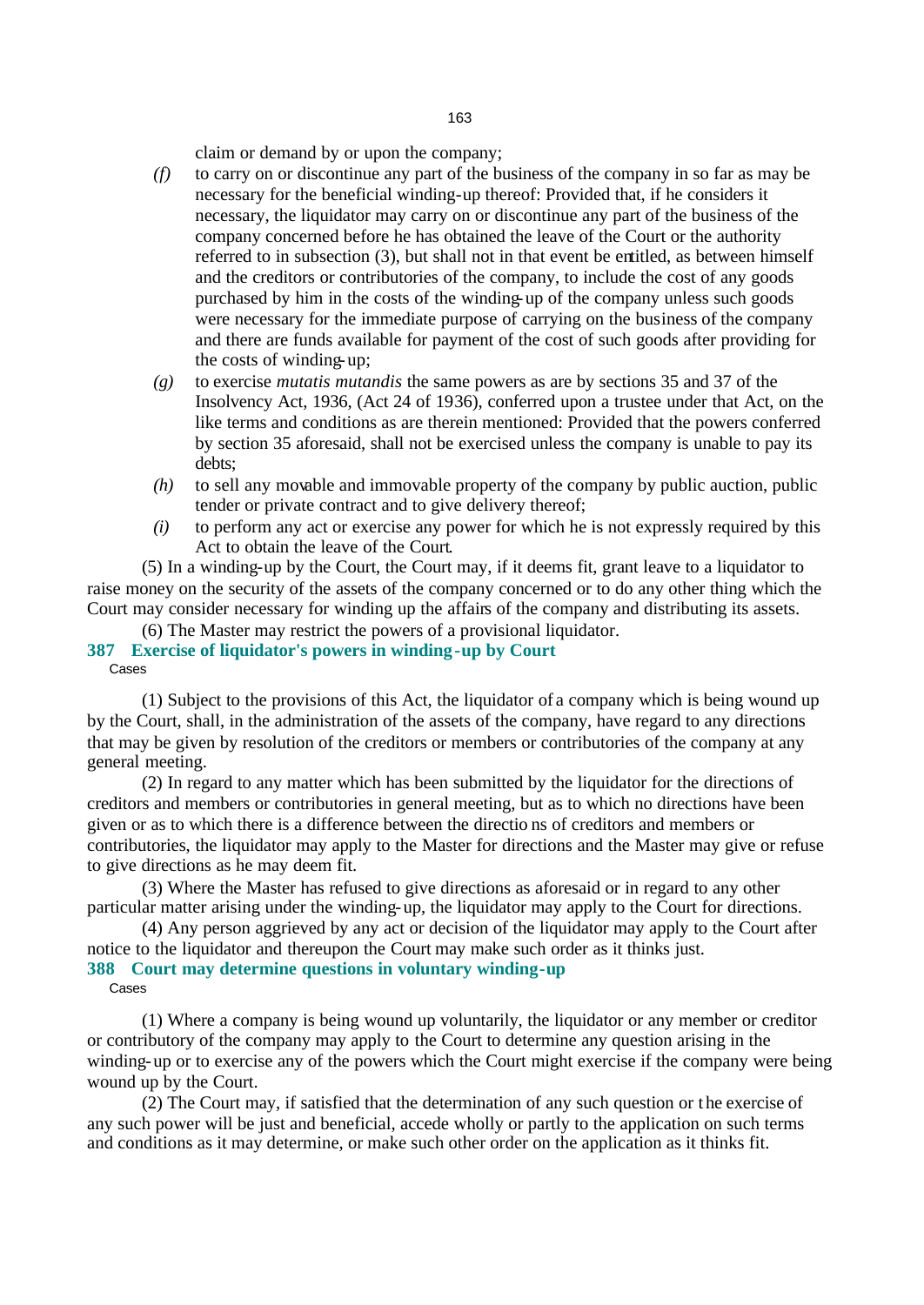# **389 Exercise of power to make arrangement and the binding of dissentient creditors**

(1) Any arrangement entered into between a company able to pay its debts and about to be or in the course of being wound up and its creditors shall, subject to the provisions of subsection (2), be binding on the company if sanctioned by a special resolution of members and on the creditors of the company if acceded to by three-fourths in number and value of such creditors.

(2) Any such creditor or member may, within three weeks from the completion of the arrangement, bring the same under review by the Court, and the Court may amend, vary, set aside or confirm the arrangement as it thinks just.

# **390 Exercise of power of liquidator in voluntary winding-up to accept shares for assets of company**

(1) Where a company is proposed to be or is being wound up voluntarily and the whole or part of its business or property is proposed to be transferred or sold to another company, whether registered under this Act or not (in this section called the transferee company), the liquidator of the firstmentioned company (in this section called the transferor company) may, with the sanction of a special resolution of that company, conferring either a general authority on the liquidator or an authority in respect of any particular arrangement, receive in compensation or part compensation for the transfer or sale, shares, policies or other like interests in the transferee company, for distribution among the members of the transferor company, or may enter into any other arrangement, whereby the members of the transferor company may, in lieu of receiving cash, shares, policies or other like interests, or in addition thereto, participate in the profits of or receive any other benefit from the transferee company: Provided that, in the case of a creditors' voluntary winding-up, the powers of the liquidator conferred by this section shall not be exercised save with the consent of three-fourths in number and value of the creditors present or represented at a meeting called by him for that purpose and of which not less than fourteen days' notice has been given, or with the sanction of the Court.

(2) Any sale or arrangement in pursuance of this section shall be binding on the members of the transferor company.

(3) If any member of the transferor company who did not vote in favour of the special resolution, expresses his dissent therefrom in writing addressed and delivered to the liquidator or left at the registered office of the company within seven days after the passing of the resolution, he may require the liquidator either to abstain from carrying the resolution into effect or to purchase his interest at a price to be determined by agreement or by arbitration in the manner provided by this section.

(4) If the liquidator elects to purchase such member's interest, the purchase money shall be paid before the company is dissolved and be raised by the liquidator in such manner as may be determined by special resolution of the company concerned.

(5) A special resolution shall not be invalid for the purposes of this section by reason that it is passed before or concurrently with a resolution for winding-up the company or for nominating liquidators, but if an order is made within a year of such resolution for winding-up the company by the Court, the special resolution shall not be valid unless sanctioned by the Court.

(6) For the purposes of an arbitration under this section, the provisions of the Arbitration Act, 1965 (Act 42 of 1965), shall apply.

# *Duties of Liquidators* **(ss 391-411)**

#### **391 General duties**

Cases

A liquidator in any winding-up shall proceed forthwith to recover and reduce into possession all the assets and property of the company, movable and immovable, shall apply the same so far as they extend in satisfaction of the costs of the winding-up and the claims of creditors, and shall distribute the balance among those who are entitled thereto.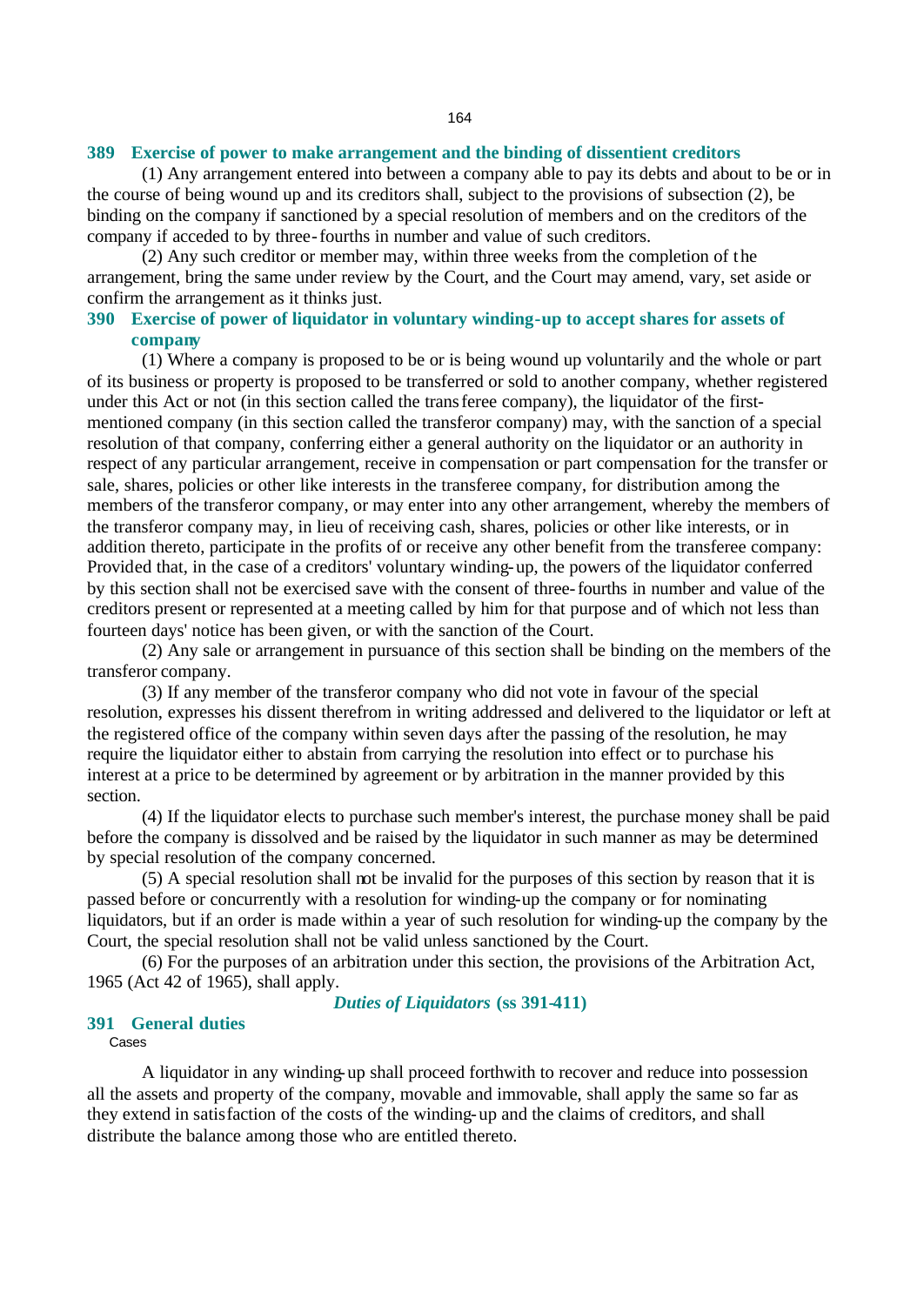#### **392 Liquidator's duty to give information to Master**

Every liquidator shall give the Master such information and such access to and facilities for inspecting the books and documents of the company and generally such aid as may be requisite for enabling that officer to perform his duties under this Act.

#### **393 Liquidator's duty to keep records and inspection thereof**

(1) Immediately after his appointment a liquidator shall open a book or other record wherein he shall enter from time to time a statement of all moneys, goods, books, accounts and other documents received by him on behalf of the company.

(2) The Master may at any time in writing require the liquidator to produce any such book or record for inspection.

(3) Any creditor or contributory may, subject to the control of the Master, at all reasonable times personally or by his agent inspect any such book or record.

### **394 Banking accounts and investments**

Cases

(1) The liquidator of a company-

- *(a)* shall open a current account from which amounts are withdrawable by cheque in the name of the company in liquidation with a banking institution registered under the Banks Act, 1965 (Act 23 of 1965), within the Republic, and shall from time to time deposit therein to the credit of the company all moneys received by him on its behalf;
- *(b)* may open a savings account in the name of such company with such a banking institution, a mutual building society registered under the Mutual Building Societies Act, 1965 (Act 24 of 1965), or a building society registered under the Building Societies Act, 1986 (Act 82 of 1986), within the Republic, and may transfer thereto moneys deposited in the account referred to in paragraph *(a)* and not immediately required for the payment of any claim against such company;
- *(c)* may place moneys deposited in the account referred to in paragraph *(a)* and not immediately required for the payment of any claim against such company, on interestbearing deposit with such banking institution, mutual building society or building society within the Republic:
- *(d)* shall not withdraw any money from any account referred to in paragraph *(b)* or *(c)* otherwise than by way of a transfer to the said current account.

 $[Sub-s. (1)$  substituted by s. 6 of Act 63 of 1988.

(2) Whenever required by the Master to do so, the liquidator shall in writing notify the Master of the banking institution or building society and the office, branch office or agency thereof with which he has opened an account referred to in subsection (1), and furnish the Master with a bank statement or other sufficient evidence of the state of the account.

(3) A liquidator shall not transfer any such account from any such office, branch office or agency to any other such office, branch office or agency except after written notice to the Master.

(4) All cheques or orders drawn upon any such account shall contain the name of the payee and the cause of payment and shall be drawn to order and be signed by the liquidator or his duly authorised agent.

(5) The Master and any surety for the liquidator or any person authorised by such surety shall have the same right to information in regard to that account as the liquidator himself possesses, and may examine all vouchers in relation thereto, whether in the possession of the banking institution or building society or of the liquidator.

(6) The Master may, after notice to the liquidator, in writing direct the manager of any office, branch office or agency with which an account referred to in subsection (1) has been opened, to pay over into the Guardians' Fund all moneys standing to the credit of that account at the time of the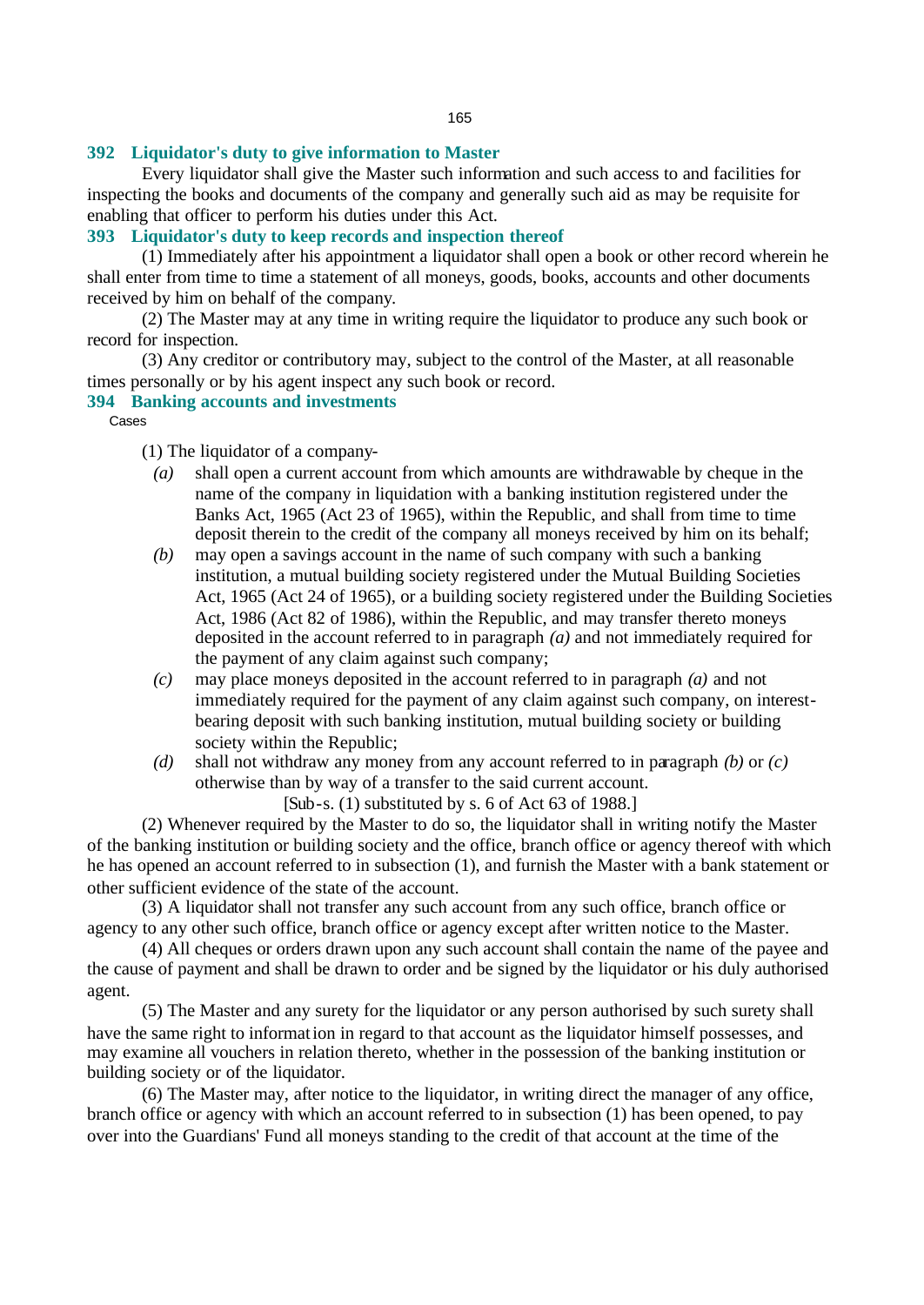receipt, by the said manager, of that direction, and all moneys which may thereafter be paid into that account, and the said manager shall carry out that direction.

(7) *(a)* Any liquidator who without lawful excuse, retains or knowingly permits his coliquidator to retain any sum of money exceeding forty rand belonging to the company concerned longer than the earliest day after its receipt on which it was possible for him or his co-liquidator to pay the money into the bank, or uses or knowingly permits his co-liquidator to use any assets of the company except for its benefit, shall, in addition to any other penalty to which he may be liable, be liable to pay to the company an amount not exceeding double the sum so retained or double the value of the assets so used.

*(b)* The amount which the liquidator is so liable to pay, may be recovered by action in any competent court at the instance of the co-liquidator, the Master or any creditor or contributory. **395 Liquidator's duties as to contributories**

(1) In the case of a winding-up by the Court or of a creditors' voluntary winding-up of a company, the liquidator shall, if necessary, settle a list of contributories.

(2) A past member of a company limited by guarantee shall not be liable to contribute to its assets unless-

- *(a)* at the commencement of the winding-up there is unsatisfied debt or liability of the company contracted before he ceased to be a member; and
- *(b)* it appears to the liquidator that the present members are unable to satisfy the contributions required to be made by them in pursuance of this Act.

# **396 Notices to contributories and objections**

(1) As soon as the liquidator has settled the list of contributories, he shall send a notice to every person included in the list, stating that fact and the extent of the liability of that person.

(2) Any person who objects to his inclusion in the list, shall be entitled within fourteen days from the date of the notice to file an objection with the liquidator in the form of an affidavit giving full reasons why he should not be included in the list.

(3) The liquidator may accept the objection and amend the list of contributories or he may reject such objection and shall, if the objection is rejected, notify the person concerned accordingly by registered post.

(4) A person whose objection has been rejected, shall be entitled, within fourteen days from the date of the notice provided for in subsection (3), to apply to the Master for a ruling as to whether his name should be included in the list, and the Master shall direct the liquidator to include his name in or to exclude it from the said list.

#### **397 Recovery of contributions and nature of liability**

(1) *(a)* A liquidator shall proceed to recover from the contributories a proportion of or the full amount of their liability as may be required from time to time, taking into consideration the probability that some of the contributories may partly or wholly fail to pay the amount demanded from them.

*(b)* In the event of the death of any contributory or the insolvency of his estate, the liquidator may recover the contribution from the estate concerned.

(2) *(a)* The liability for the payment of any amount by a contributory to the company shall be a debt due by him to the company as from the date on which the amount was demanded from him by the liquidator.

*(b)* A contributory shall not be entitled to set off against his liability any amount due to him by the company in respect of dividends, profits or directors' remuneration.

#### **398 Adjustment of rights of contributories inter se**

The liquidator shall adjust the rights of the contributories among themselves, and distribute any surplus among the persons entitled thereto.

# **399 Evidence as to contributions and contributories**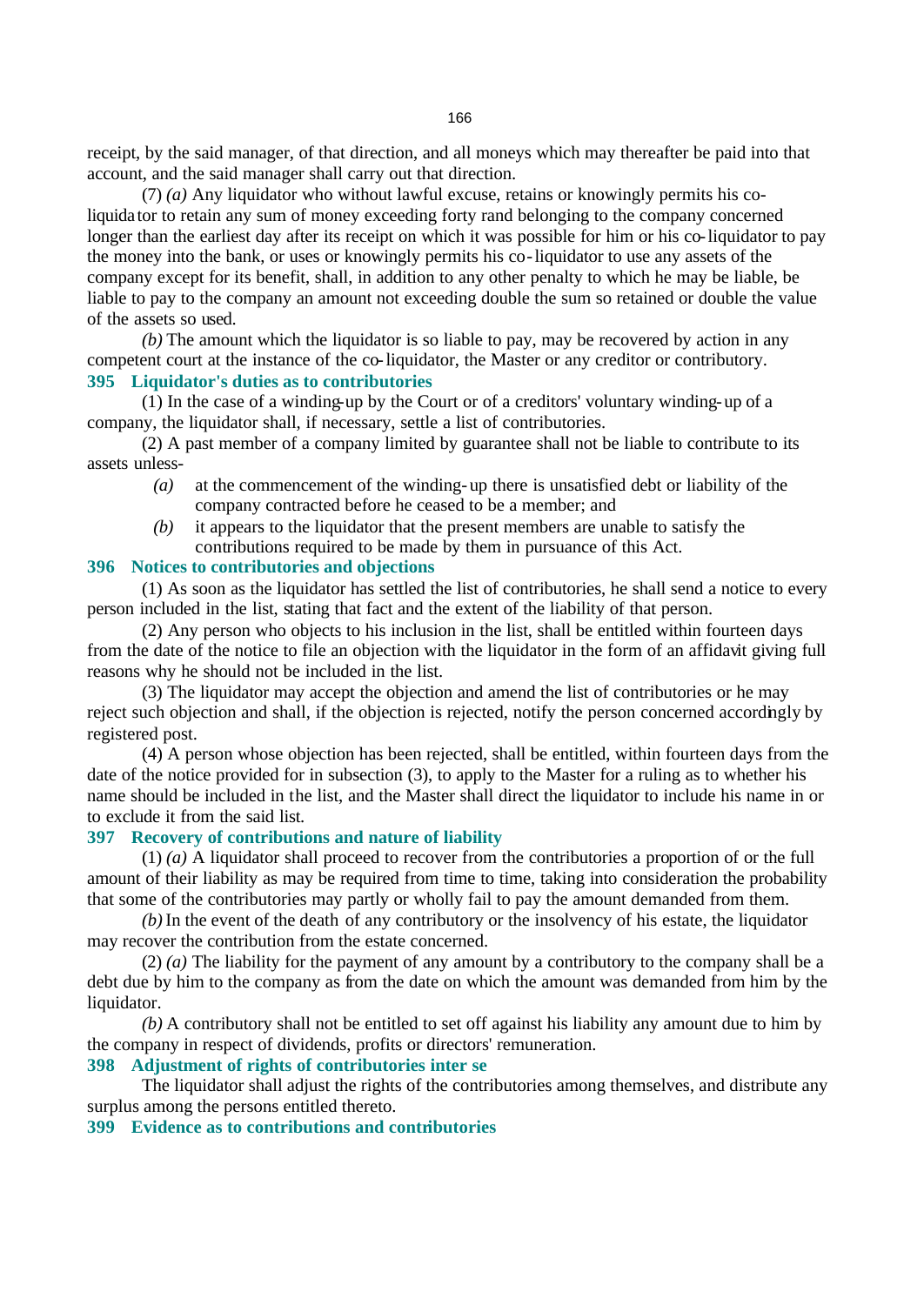(1) A letter of demand by the liquidator to a contributory for the payment of a contribution shall be *prima facie* evidence that the amount thereby appearing to be due, is due.

(2) All books and papers of the company and of the liquidator shall, as between the contributories and the company, be *prima facie* evidence of the truth of all matters therein recorded. **400 Liquidator's duty to expose offences and to report thereon**

Cases

(1) A liquidator shall examine the affairs and transactions of the company before its winding-up in order to ascertain-

- *(a)* whether any of the directors and officers or past directors and officers of the company have contravened or appear to have contravened any provision of this Act or have committed or appear to have committed any other offence: and
- *(b)* in respect of any of the persons referred to in paragraph *(a)*, whether there are or appear to be any grounds for an order by the Court under section 219 disqualifying a director from office as such.

(2) A liquidator shall, before lodging his final account with the Master, submit to him a report containing full particulars of any such contraventions or offences, suspected contraventions or offences and any such ground which he has ascertained.

(3) *(a)* Any report submitted to the Master under subsection (2) shall be confidential and shall not be available for inspection by any person.

*(b)* If any such report contains particulars of contraventions or offences committed or suspected to have been committed or of any of the said grounds, the Master shall forthwith transmit a copy thereof to the Director of Public Prosecutions concerned.

[Sub-s. (3) amended by s. 5 *(a)* of Act 20 of 2004.]

(4) A liquidator shall conduct such further investigation and shall render such assistance in connection with any prosecution or contemplated prosecution as the Master or the Director of Public Prosecutions may require.

[Sub-s. (4) amended by s. 5 *(a)* of Act 20 of 2004.]

# **401 Director of Public Prosecutions may make application to Court for disqualification of director**

When a Director of Public Prosecutions, upon receipt of the report referred to in section 400 (3) *(b)* and after such further enquiry as he may deem fit, is satisfied that there are grounds for an application to the Court for an order in terms of section 219, he may make such application to the Court.

[S. 401 amended by s. 5 *(a)* of Act 20 of 2004.]

#### **402 Liquidator's duty to present report to creditors and contributories** Cases

Except in the case of a members' voluntary winding-up, a liquidator shall, as soon as practicable and, except with the consent of the Master, not later than three months after the date of his appointment, submit to a general meeting of creditors and contributories of the company concerned a report as to the following matters:

- *(a)* the amount of capital issued by the company and the estimated amount of its assets and liabilities;
- *(b)* if the company has failed, the causes of the failure;
- *(c)* whether or not he has submitted or intends to submit to the Master a report under section 400 (2):
- *(d)* whether or not any director or officer or former director or officer appears to be personally liable for damages or compensation to the company or for any debts or liabilities of the company as provided in this Act;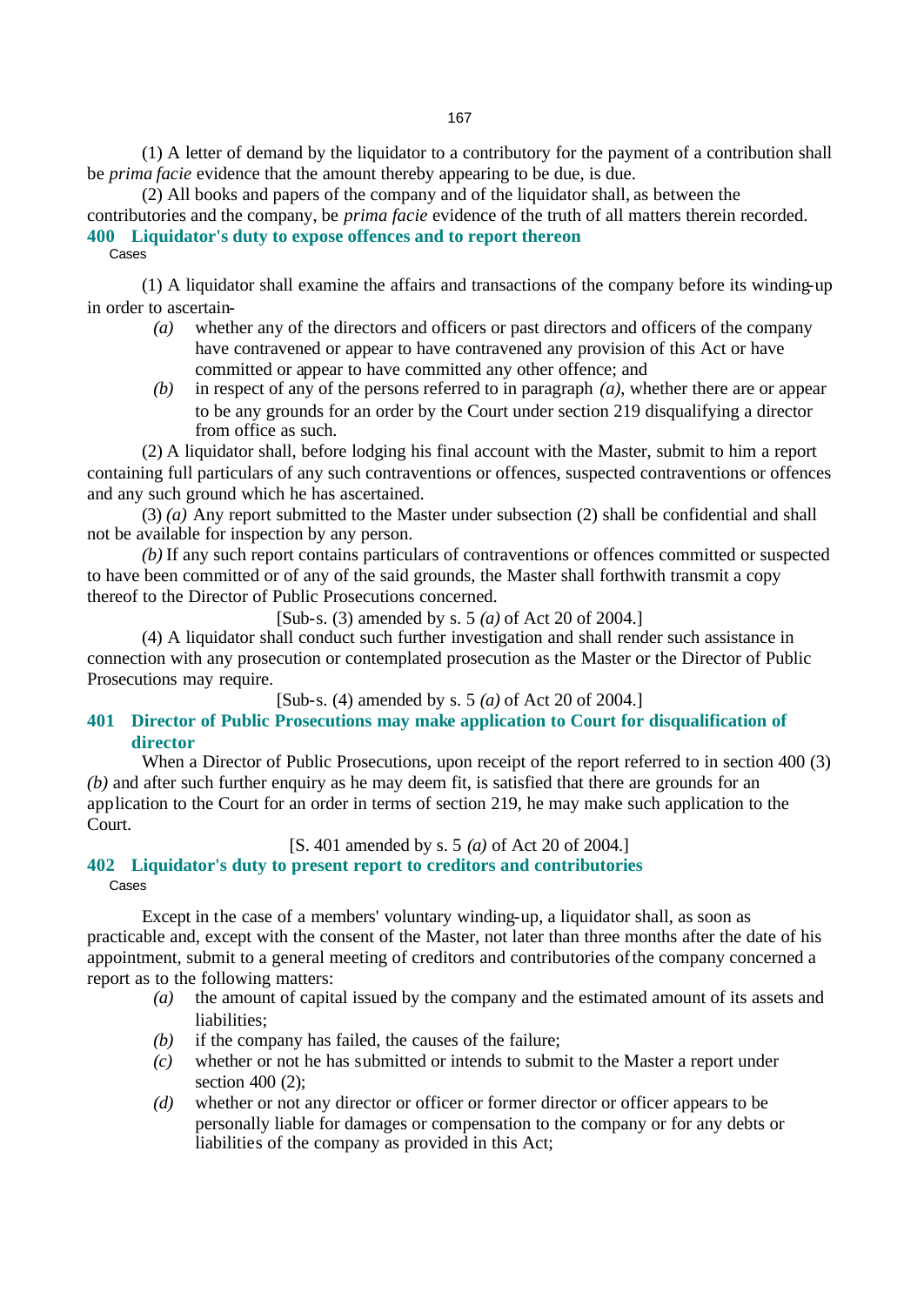- *(e)* any legal proceedings by or against the company which may have been pending at the date of the commencement of winding-up or which may have been or may be instituted;
- *(f)* whether or not further enquiry is in his opinion desirable in regard to any matter relating to the promotion, formation or failure of the company or the conduct of its business;
- *(g)* whether or not the company has kept the accounting records required by section 284, and, if not, in what re spects the requirements of that section have not been complied with;
- *(h)* the progress and prospects of the winding-up; and
- *(i)* any other matter which he may think fit or in regard to which he may desire the directions of the creditors or the contributories.

### **403 Liquidator's duty to file liquidation and distribution account**

Cases

(1) *(a)* Every liquidator shall, unless he receives an extension of time as hereinafter provided, frame and lodge with the Master not later than six months after his appointment an account of his receipts and payments and a plan of distribution or, if there is a liability among creditors and contributories to contribute towards the costs of the winding-up, a plan of contribution apportioning their liability.

*(b)* If the final account lodged under paragraph *(a)* is not a final account, the liquidator shall from time to time and as the Master may direct, but at least once in every period of six months (unless he receives an extension of time), frame and lodge with the Master a further account and plan of distribution: Provided that the Master may at any time and in any case where the liquidator has funds in hand, which ought in the opinion of the Master to be distributed or applied towards the payment of debts, direct the liquidator in writing to frame and lodge with him an account and plan of distribution in respect of such funds within a period specified.

(2) Any account shall be lodged in duplicate in the prescribed form, shall be fully supported by vouchers, including the liquidator's bank statements or certified extracts from his bank and building society accounts showing all deposits and withdrawals, and shall be verified by an affidavit in the prescribed form.

# **404 Master may grant extension of time for lodging account**

(1) If any liquidator is unable to lodge an account with the Master under section 403 he shall before the expiration of any relevant period prescribed under that section-

- *(a)* make and lodge with the Master an affidavit stating the reasons why he is not able to lodge an account, the amount of funds in hand available for distribution, a summary of the position in respect of the winding-up, and whether he has applied for an extension of time, and shall send a copy thereof to each creditor of the company; and
- *(b)* lodge with the Master written reasons for his inability to lodge the account in question together with a statement of the grounds, if any, upon which he claims an extension of time within which to lodge such account,

and the Master may thereupon grant such an extension of time as he may in the circumstances think necessary.

(2) If any liquidator fails to lodge an account with the Master as required by section 403 and to comply with paragraphs *(a)* and *(b)* of subsection (1) of this section, the Master or any person having an interest in the company may serve a notice on the liquidator requiring him within two weeks after the date of the notice-

- *(a)* to lodge the account in question with the Master; or
- *(b)* to comply with the requirements of the said paragraphs *(a)* and *(b)* of the said subsection,

and the Master may, if the account has not been lodged but paragraphs *(a)* and *(b)* of the said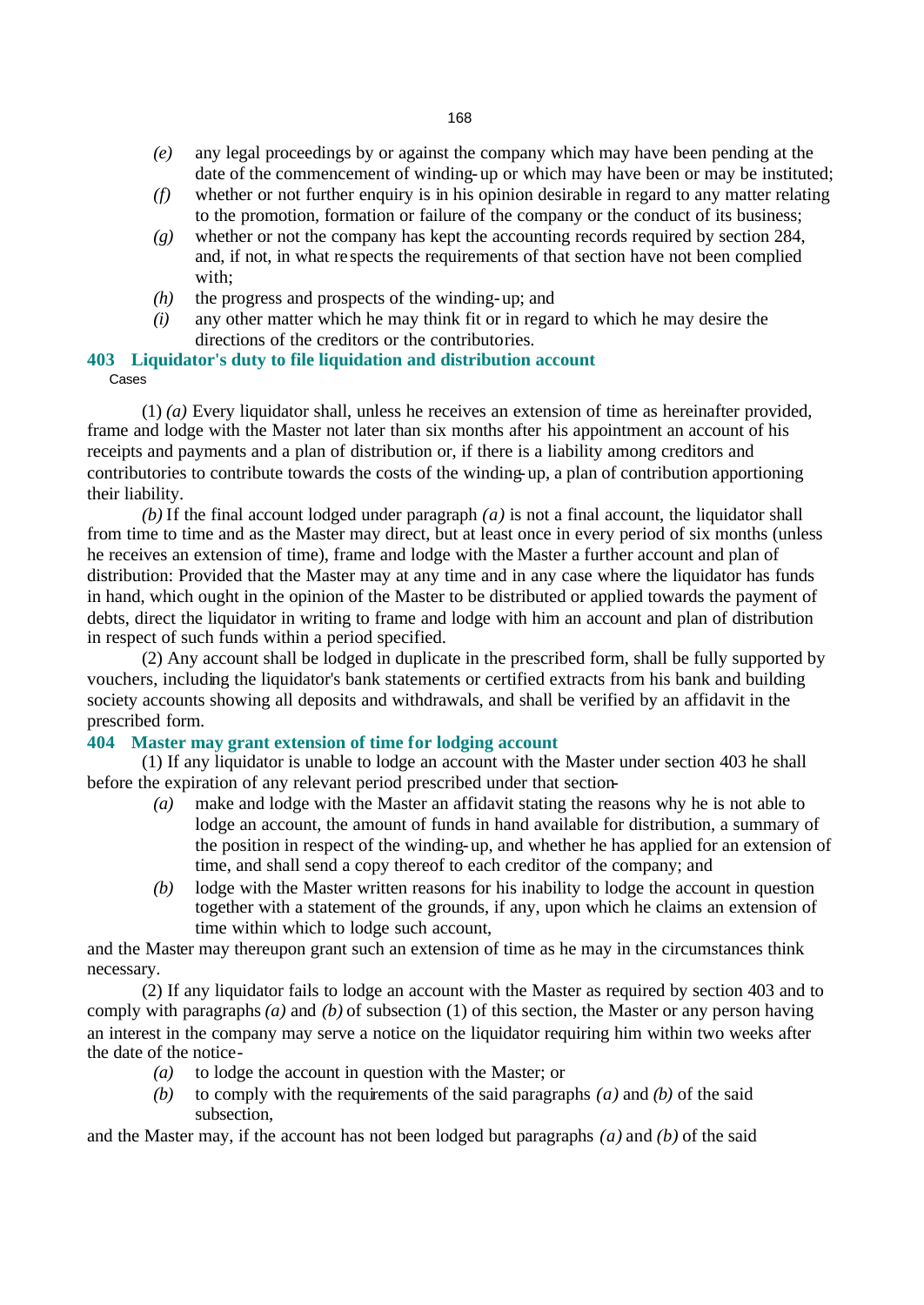subsection have been complied with, grant such an extension of time as he may in the circumstances think necessary.

(3) Any liquidator who fails to satisfy the Master that he ought to receive an extension of time for the lodging of any account, may, after notice to the Master and to the person referred to in subsection (2), apply to the Court for an order granting such an extension of time within which to lodge that account.

#### **405 Failure of liquidator to lodge account or to perform duties**

(1) If any liquidator fails to lodge an account with the Master as and when required by or under this Chapter or to lodge any vouchers in support of such account or to perform any other duty imposed upon him by this Chapter or to comply with any reasonable demand of the Master for information or proof required by him in connection with the liquidation of the company, the Master or any person having an interest in the company may, after giving the liquidator not less than two weeks' notice, apply to the Court for an order directing the liquidator to lodge such account or vouchers in support thereof or to perform such duty or to comply with such demand.

(2) The costs adjudged to the Master or to such person shall, unless ordered otherwise by the Court, be paid by the liquidator *de bonis propriis*.

# **406 Places for and periods of inspection of account**

(1) Every liquidator's account shall lie open for inspection for such period, not being less than fourteen days, as the Master may determine-

- *(a)* at the office of the Master; and
- *(b)* if the office of the Master and the registered office of the company are not situated in the same district-
	- (i) at the office of the magistrate of the district in which such registered office is situated; or
	- (ii) if such registered office is situated in a portion of such district in respect of which an additional or assistant magistrate permanently performs the functions of the magistrate of the district at a place other than the seat of magistracy of that district, at the office of such additional or assistant magistrate; and
- *(c)* if the company also carried on business at any other place, then also at the office of the magistrate (including any additional or assistant magistrate) of the district or the portion thereof in which any such other place is situate, as may be determined by the liquidator with the approval of the Master.

(2) The liquidator shall lodge a copy of the account with every magistrate, additional magistrate or assistant magistrate in whose offices the account is to lie open for inspection.

(3) The liquidator shall give due notice in the *Gazette* of the places at which any such account will lie open for inspection and shall in that notice state the period during which the account will lie open for inspection and shall transmit by post or deliver a similar notice to every creditor who has proved a claim against the company.

(4) The magistrate shall cause to be affixed in some public place in or about his office a list of all such accounts as have been lodged in his office, showing the respective periods during which they will lie open for inspection, and shall upon the expiry of any such period endorse on the account in question his certificate that the account has lain open at his office for inspection in terms of this section and transmit the account to the Master.

#### **407 Objections to account**

**Cases** 

(1) Any person having an interest in the company being wound up may, at any time before the confirmation of an account, lodge with the Master an objection to such account stating the reasons for the objection.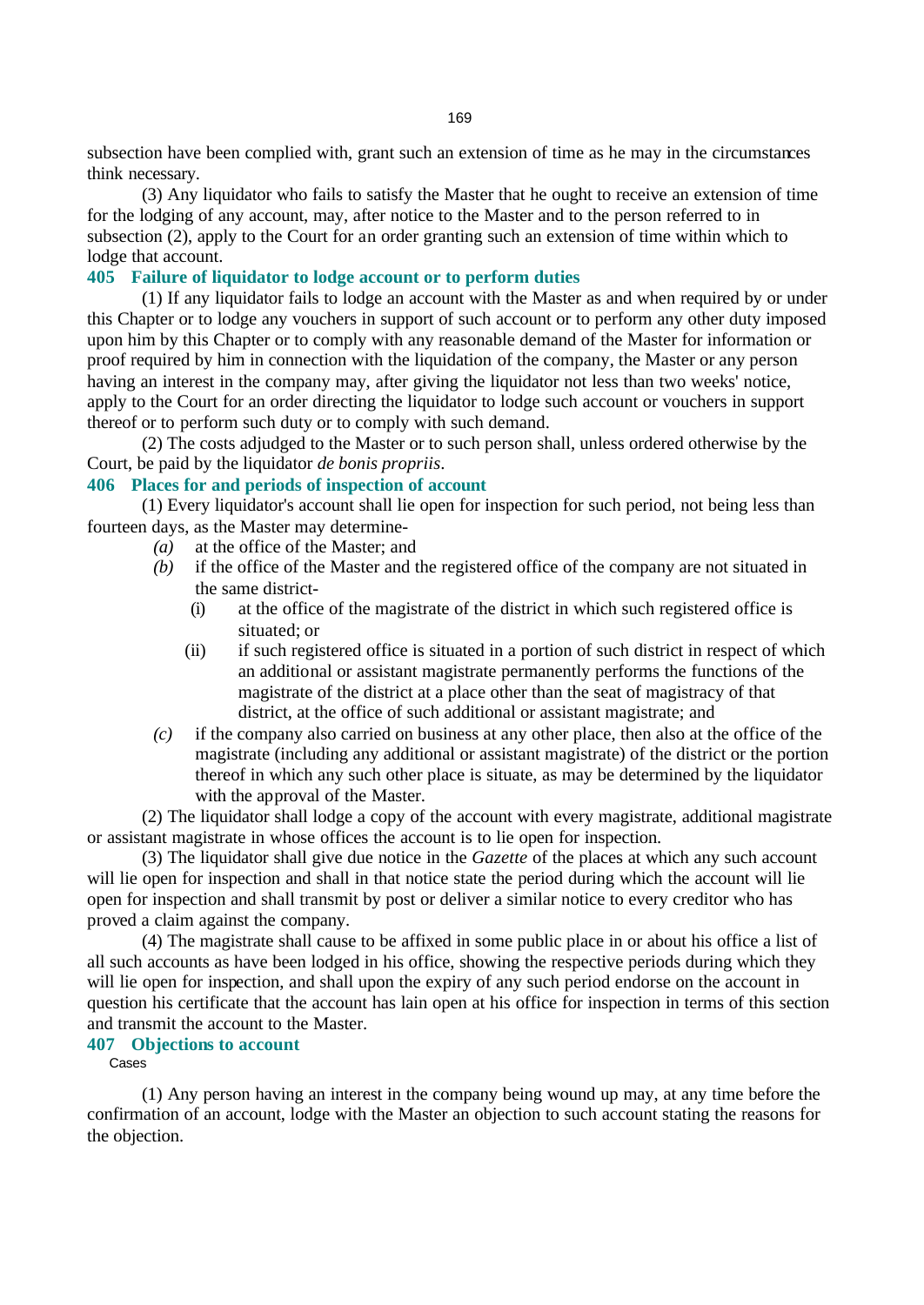(2) If the Master is of opinion that any such objection ought to be sustained, he shall direct the liquidator to amend the account or give such other directions as he may think fit.

(3) If in respect of any account the Master is of the opinion that any improper charge has been made against the assets of a company or that the account is in any respect incorrect and should be amended, he may, whether or not any objection to the account has been lodged with him, direct the liquidator to amend the account, or he may give such other directions as he may think fit.

(4) *(a)* The liquidator or any person aggrieved by any direction of the Master under this section, or by the refusal of the Master to sustain an objection lodged thereunder, may within fourteen days after the date of the Master's direction and after notice to the liquidator apply to the Court for an order setting aside the Master's decision, and the Court may on any such application confirm the account in question or make such order as it thinks fit.

*(b)* If any such direction given by the Master under this section affects the interests of a person who has not lodged an objection with the Master, such account as amended shall again lie open for inspection in the manner and with the notice as prescribed in section 406, unless the person affected consents in writing to the immediate confirmation of the account.

### **408 Confirmation of account**

Cases

When an account has lain open for inspection as prescribed in section 406 and-

- *(a)* no objection has been lodged; or
- *(b)* an objection has been lodged and the account has been amended in accordance with the direction of the Master and has again lain open for inspection, if necessary, as in section 407 (4) *(b)* prescribed, and no application has been made to the Court within the prescribed time to set aside the Master's decision; or
- *(c)* an objection has been lodged but has been withdrawn or has not been sustained and the objector has not applied to the Court within the prescribed time,

the Master shall confirm the account and his confirmation shall have the effect of a final judgment, save as against such persons as may be permitted by the Court to re-open the account after such confirmation but before the liquidator commences with the distribution.

# **409 Distribution of estate**

Cases

(1) Immediately after the confirmation of any account the liquidator shall proceed to distribute the assets in accordance therewith or to collect from the creditors and contributories liable to contribute thereunder the amounts for which they may respectively be liable.

(2) The liquidator shall give notice of the confirmation of the account in the *Gazette* and shall in such notice state, according to the circumstances, that a dividend is being paid or that a contribution is to be collected and that every creditor and contributory liable to contribute is required to pay to the liquidator the amount for which he is liable and the address at which the contribution is to be paid. **410 Liquidator's duty as to receipts and unpaid dividends**

(1) The liquidator shall without delay lodge with the Master the receipts for any dividends paid or other proof of payment thereof.

(2) If any dividend remains unpaid for a period of two months (or such longer period as the Master may approve) after the confirmation of the relevant account, the liquidator shall immediately pay the amount to the Master for deposit in the Guardians' Fund for the account of the creditor or member concerned.

 $(3)$  (a) Any failure by a liquidator to furnish the Master within the said period of two months with a proper receipt or other proof of payment in respect of any dividend which has not been deposited as aforesaid, shall be *prima facie* evidence that such dividend has been retained by him and has not been dealt with as prescribed in this section, and the Master may thereafter institute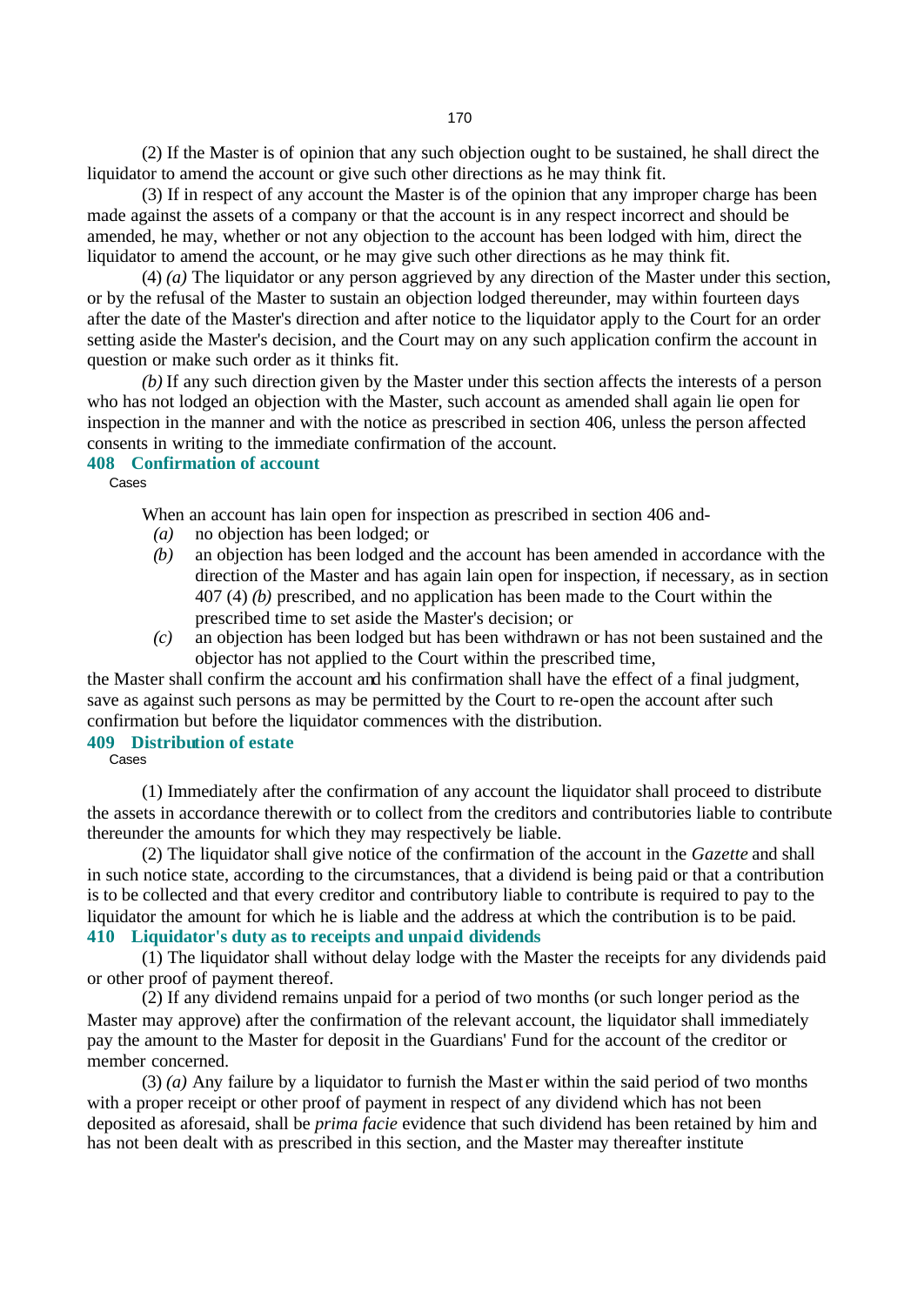171

proceedings against the liquidator under section 405.

*(b)* The Court may at the hearing of such proceedings order the liquidator to pay any such dividend which has not been paid or deposited and in addition to pay to the Master for the benefit of the Consolidated Revenue Fund an amount equal to the amount of such dividend.

(4) Any creditor or member of a company entitled to any dividend may, if payment thereof is delayed, after notice to the liquidator, apply to the Court for an order compelling the liquidator to pay that dividend to such creditor or member.

# **411 Payment of money deposited with Master**

Any person claiming to be entitled to any money deposited with the Master by a liquidator under the provisions of this Act may apply to the Master for payment thereof, and the Master may, on a certificate by the liquidator or on other sufficient evidence that the person claiming such payment is entitled thereto, pay the amount in question to the person concerned.

# *Provisions as to Meetings in Winding-up* **(ss 412-416)**

#### **412 Meetings of creditors and members and voting at meetings of creditors**

(1) In any winding-up of a company, meetings of creditors and members or contributories shall, save as otherwise provided in this Act, be convened and held in the following manner:

- *(a)* In the case of meetings of creditors, as nearly as may be in the manner prescribed for the holding of meetings of creditors under the law rela ting to insolvency; and
- *(b)* in the case of meetings of members or contributories, in the manner prescribed by regulation.

(2) The provisions of section 52 of the Insolvency Act, 1936 (Act 24 of 1936), shall *mutatis mutandis* apply to the right of any creditor to vote at a meeting of creditors in a winding-up of a company.

#### **413 Meetings to ascertain wishes of creditors and others**

Where by this Act the Court is authorised, in relation to a winding-up, to have regard to the wishes of creditors, members or contributories-

- *(a)* the value of the respective creditors' claims and the voting rights of the various members or contributories of the company in terms of its memorandum or articles shall also be taken into consideration; and
- *(b)* the Court may, if it thinks fit, for the purpose of ascertaining the wishes of such creditors, members or contributories direct meetings of the creditors, members or contributories to be called, held and conducted in such manner as it directs, and may appoint a person to act as chairman of any such meeting and to report the result thereof to the Court.

# **414 Duty of directors and officers to attend meetings**

Cases

(1) In any winding-up of a company unable to pay its debts, every director and officer of the company shall-

- *(a)* attend the first and second meetings of creditors of the company, including any such meeting which is adjourned, unless the Master or the officer presiding or to preside at any such meeting has, after consultation with the liquidator, authorised him in writing to absent himself from that meeting;
- *(b)* attend any subsequent meeting or adjourned meeting of creditors of the company which the liquidator has in writing required him to attend.

(2) The Master or officer who is to preside or presides at any meeting of creditors, may subpoena any person-

*(a)* who is known or on reasonable grounds believed to be or to have been in possession of any property which belongs or belonged to the company or to be indebted to the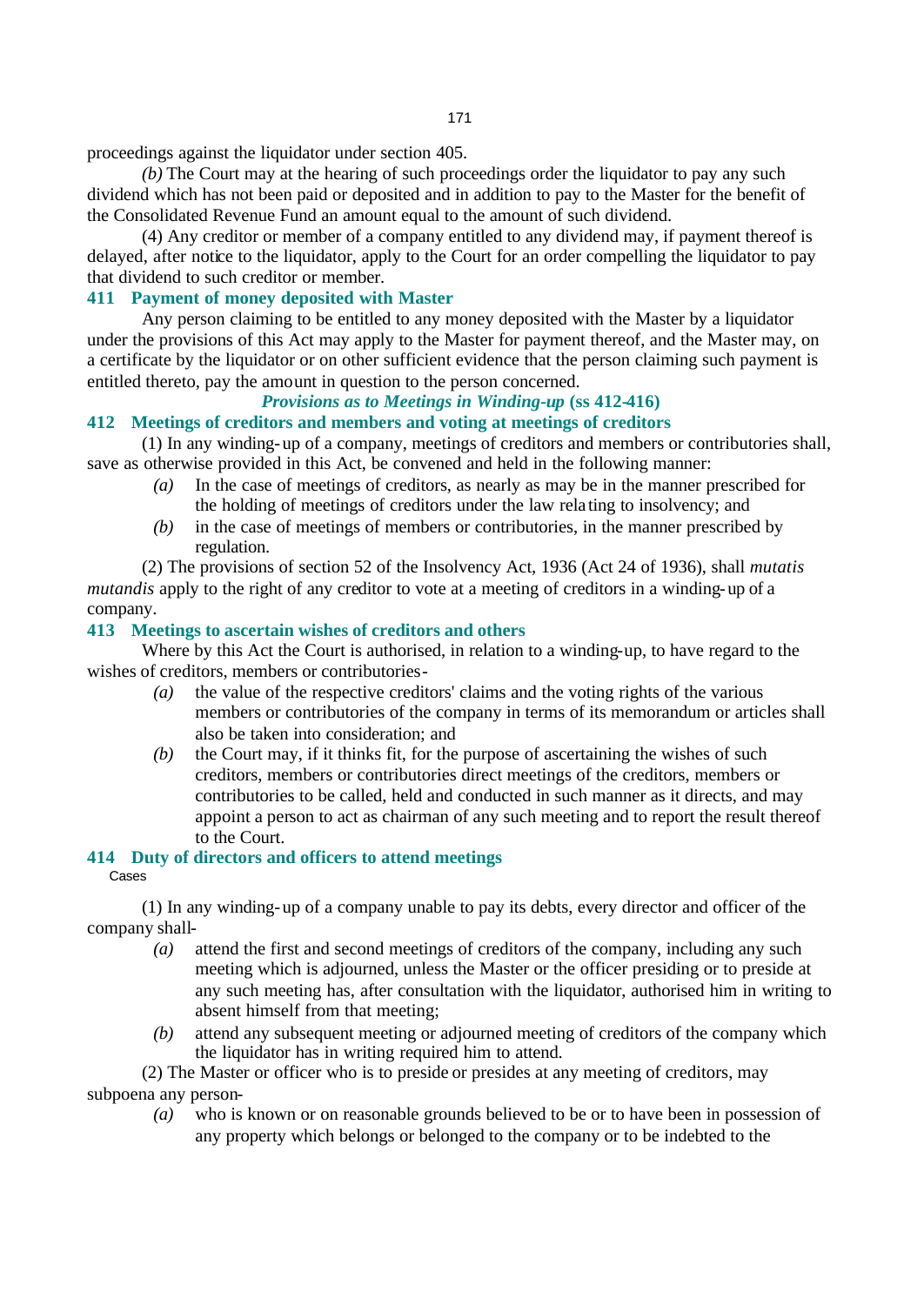company, or who in the opinion of the Master or such other officer may be able to give material information concerning the company or its affairs, in respect of any time before or after the commencement of the winding-up, to appear at such meeting, including any such meeting which has been adjourned, for the purpose of being interrogated; or

*(b)* who is known or on reasonable grounds believed to have in his possession or custody or under his control any book or document containing any such information as is referred to in paragraph  $(a)$ , to produce that book or document or an extract therefrom at any such meeting or adjourned meeting.

(3) Any director or officer of a company who fails to comply with any provision of this section, shall be guilty of an offence.

#### **415 Examination of directors and others at meetings**

Cases

(1) The Master or officer presiding at any meeting of creditors of a company which is being wound-up and is unable to pay its debts, may call and administer an oath to or accept an affirmation from any director of the company or any other person present at the meeting who was or might have been subpoenaed in terms of section 414 (2) *(a)*, and the Master or such officer and any liquidator of the company and any creditor thereof who has proved a claim against the company, or the agent of such liquidator or creditor, may interrogate the director or person so called and sworn concerning all matters relating to the company or its business or affairs in respect of any time, either before or after the commencement of the winding-up, and concerning any property belonging to the company: Provided that the Master or such officer shall disallow any question which is irrelevant or would in his opinion prolong the interrogation unnecessarily.

(2) In connection with the production of any book or document in compliance with a subpoena issued under section 414 (2) *(b)* or the interrogation of a person under subsection (1) of this section, the law relating to privilege as applicable to a witness subpoenaed to produce a book or document or give evidence in a magistrate's court shall apply: Provided that a banker at whose bank the company concerned keeps or at any time kept an account, shall be obliged, if subpoenaed to do so under section 414 (2) *(b)*, to produce-

- *(a)* any cheque in his possession which was drawn by the company within one year before the commencement of the winding-up; or
- *(b)* if any cheque so drawn is not available, any record of the payment, the date of payment and the amount of the cheque which may be available to him, or a copy of such record, and shall, if called upon to do so, give any other information available to him in connection with any such cheque or the account of the company.

(3) No person interrogated under subsection (1) shall be entitled at such interrogation to refuse to answer any question upon the ground that the answer would tend to incriminate him or her and shall, if he or she does so refuse on that ground, be obliged to so answer at the instance of the Master or officer presiding at such meeting: Provided that the Master or officer presiding at such meeting may only oblige the person in question to so answer after the Master or officer presiding at such meeting has consulted with the Director of Public Prosecutions who has jurisdiction.

[Sub-s. (3) substituted by s. 10 *(a)* of Act 55 of 2002.]

(4) The Master or officer presiding at any meeting aforesaid shall record or cause to be recorded in the manner provided by the rules of court for the recording of evidence in a civil case before a magistrate's court the statement of any person giving evidence under this section: Provided that if a person who may be required to give evidence under this section, has made to the liquidator or his agent a statement which has been reduced to writing, or has delivered a statement in writing to the liquidator or his agent, that statement may be read by or read over to that person when he is called as a witness under this section and, if then adhered to by him, shall be deemed to be evidence given under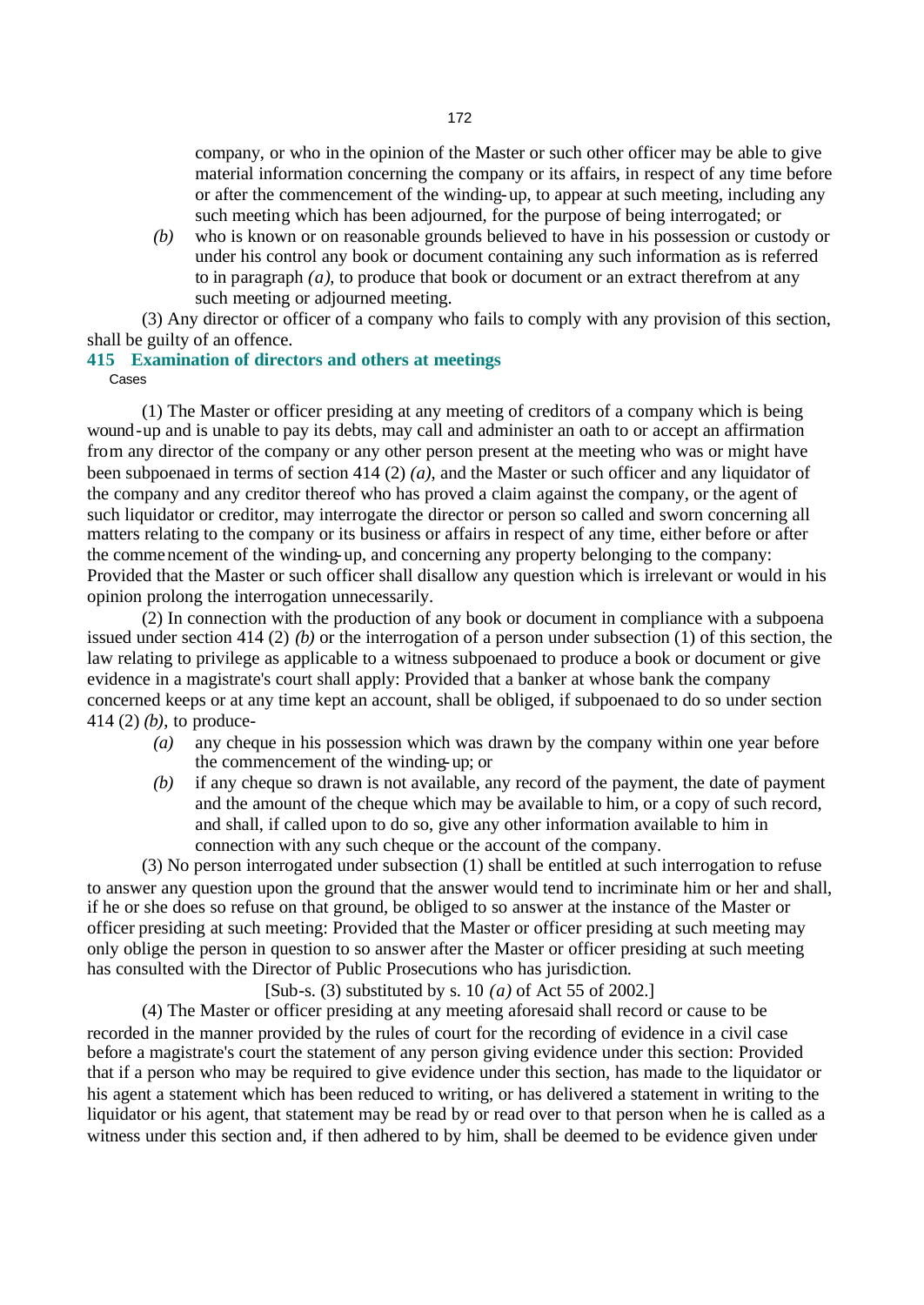this section.

(5) Any incriminating answer or information directly obtained, or incriminating evidence directly derived from, an interrogation in terms of subsection (1) shall not be admissible as evidence in criminal proceedings in a court of law against the person concerned or the body corporate of which he or she is or was an officer, except in criminal proceedings where the person concerned is charged with an offence relating to-

- *(a)* the administering or taking of an oath or the administering or making of an affirmation;
- *(b)* the giving of false evidence;
- *(c)* the making of a false statement; or
- *(d)* a failure to answer lawful questions fully or satisfactorily.

[Sub-s. (5) substituted by s. 10 *(b)* of Act 55 of 2002.]

(6) Any person called upon to give evidence under this section may be represented at his interrogation by an attorney with or without counsel.

(7) Any person other than a director or officer of the company concerned subpoenaed to attend a meeting of creditors for the purpose of being interrogated under this section shall be entitled to such witness fees, to be paid out of the funds of the company, as he would be entitled to if he were a witness in civil proceedings in a magistrate's court.

(8) Any director or other officer of a company who is called upon to attend any meeting of creditors held after the second meeting or an adjourned second meeting, shall be entitled to an allowance out of the funds of the company to defray his necessary expenses in connection with such attendance.

# **416 Application of provisions of Insolvency Act, 1936**

Cases

(1) The provisions of sections 66, 67 and 68 of the Insolvency Act, 1936 (Act 24 of 1936), shall, in so far as they can be applied and are not inconsistent with the provisions of this Act, *mutatis mutandis* apply in relation to-

- *(a)* any person who is in terms of section 414 (1) of this Act required to attend any meeting of a company being wound up and which is unable to pay its debts, as if such person were an insolvent required to attend any meeting referred to in section 64 of the Insolvency Act, 1936; and
- *(b)* any person subpoenaed in terms of section 414 (2) of this Act to attend any meeting of the creditors of such a company or to produce any book or document at any such meeting,

and the provisions of section 65 of the Insolvency Act, 1936, shall, in so far as they can be applied and are not inconsistent with the provisions of this Act, *mutatis mutandis* apply in relation to the production of any book or document or the interrogation of any person under section 415 of this Act, as if such person had been subpoenaed to produce any book or document or were being interrogated under the said section 65 of the Insolvency Act, 1936.

(2) In applying the said sections 66, 67 and 68 of the Insolvency Act, 1936, in terms of subsection (1) of this section, any reference in any of the said sections or in section 64 or 65 of that Act-

- *(a)* to the estate of an insolvent, shall be construed as a reference to the estate of the company concerned;
- *(b)* to the trustee of an insolvent estate, shall be construed as a reference to the liquidator of such company;
- *(c)* to a meeting of the creditors of an insolvent, shall be construed as a reference to a meeting of the creditors of such company;
- *(d)* to a creditor who has proved a claim against an insolvent estate, shall be construed as a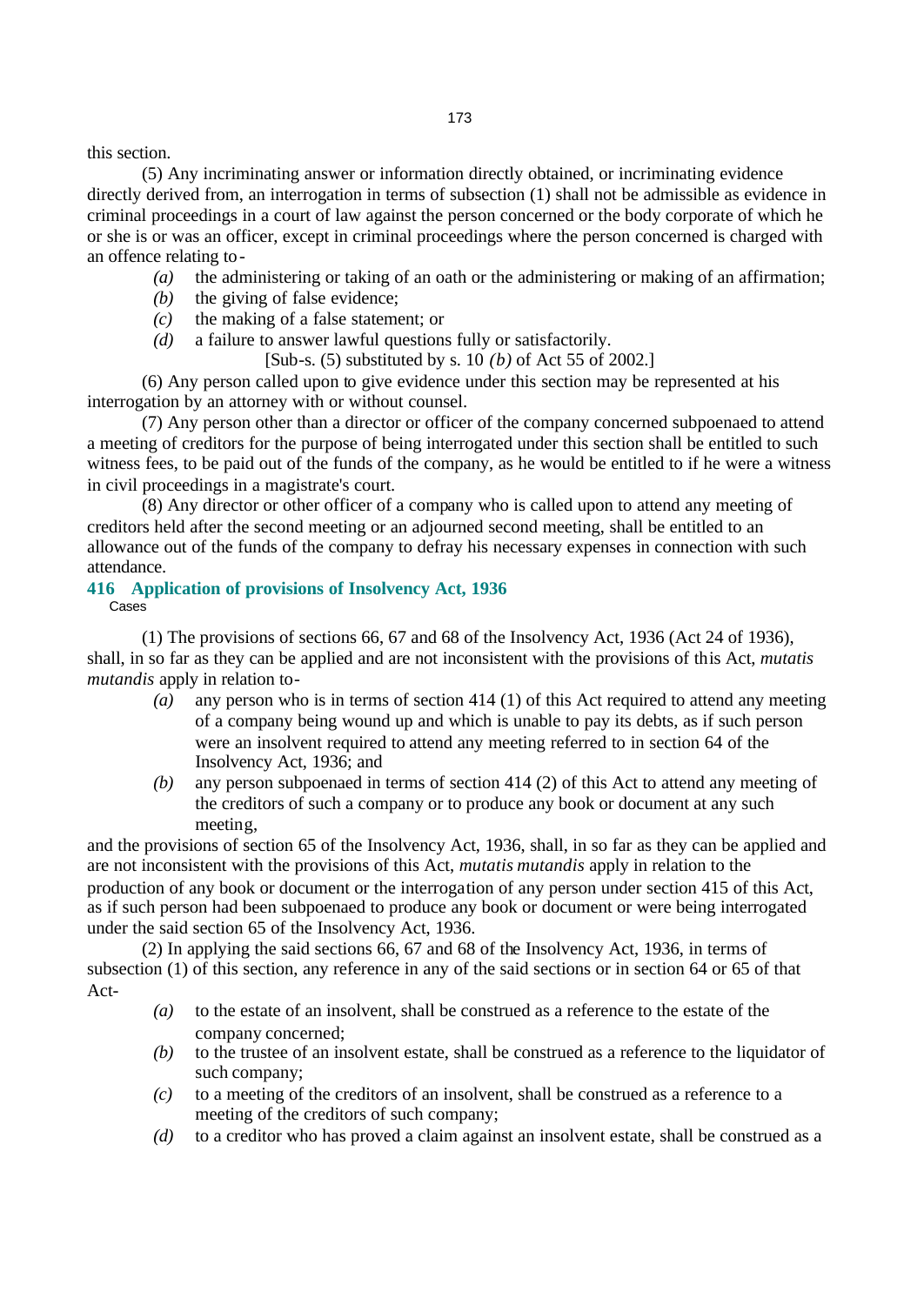reference to a person who has proved a claim against such company;

- *(e)* to the business or affairs or property of an insolvent, shall be construed as a reference to the business or affairs or property of such company;
- *(f)* to any person indebted to an insolvent estate, shall be construed as a reference to a person indebted to such company;
- *(g)* to the sequestration of an insolvent estate, shall be construed as a reference to the commencement of the winding-up of such company.

*Examination of Persons in Winding-up* **(ss 417-418) 417 Summoning and examination of persons as to affairs of company**

Cases

(1) In any winding-up of a company unable to pay its debts, the Master or the Court may, at any time after a winding-up order has been made, summon before him or it any director or officer of the company or person known or suspected to have in his possession any property of the company or believed to be indebted to the company, or any person whom the Master or the Court deems capable of giving information concerning the trade, dealings, affairs or property of the company.

[Sub-s. (1) substituted by s. 9 *(a)* of Act 29 of 1985.]

(1A) Any person summoned under subsection (1) may be represented at his attendance before the Master or the Court by an attorney with or without counsel.

[Sub-s. (1A) inserted by s. 9 *(b)* of Act 29 of 1985.]

(2) *(a)* The Master or the Court may examine any person summoned under subsection (1) on oath or affirmation concerning any matter referred to in that subsection, either orally or on written interrogatories, and may reduce his answers to writing and require him to sign them.

[Para. *(a)* substituted by s. 9 *(c)* of Act 29 of 1985.]

*(b)* Any such person may be required to answer any question put to him or her at the examination, notwithstanding that the answer might tend to incriminate him or her and shall, if he or she does so refuse on that ground, be obliged to so answer at the instance of the Master or the Court: Provided that the Master or the Court may only oblige the person in question to so answer after the Master or the Court has consulted with the Director of Public Prosecutions who has jurisdiction.

[Para. *(b)* substituted by s. 11 *(a)* of Act 55 of 2002.]

*(c)* Any incriminating answer or information directly obtained, or incriminating evidence directly derived from, an examination in terms of this section shall not be admissible as evidence in criminal proceedings in a court of law against the person concerned or the body corporate of which he or she is or was an officer, except in criminal proceedings where the person concerned is charged with an offence relating to-

- (i) the administering or taking of an oath or the administering or making of an affirmation;
- (ii) the giving of false evidence;
- (iii) the making of a false statement; or
- (iv) a failure to answer lawful questions fully and satisfactorily.
	- [Para. *(c)* added by s. 11 *(b)* of Act 55 of 2002.]

(3) The Master or the Court may require any such person to produce any books or papers in his custody or under his control relating to the company but without prejudice to any lien claimed with regard to any such books or papers, and the Court shall have power to determine all questions relating to any such lien.

[Sub-s. (3) substituted by s. 9 *(d)* of Act 29 of 1985.]

(4) If any person who has been duly summoned under subsection (1) and to whom a reasonable sum for his expenses has been tendered, fails to attend before the Master or the Court at the time appointed by the summons without lawful excuse made known to the Master or the Court at the time of the sitting and accepted by the Master or the Court, the Master or the Court may cause him to be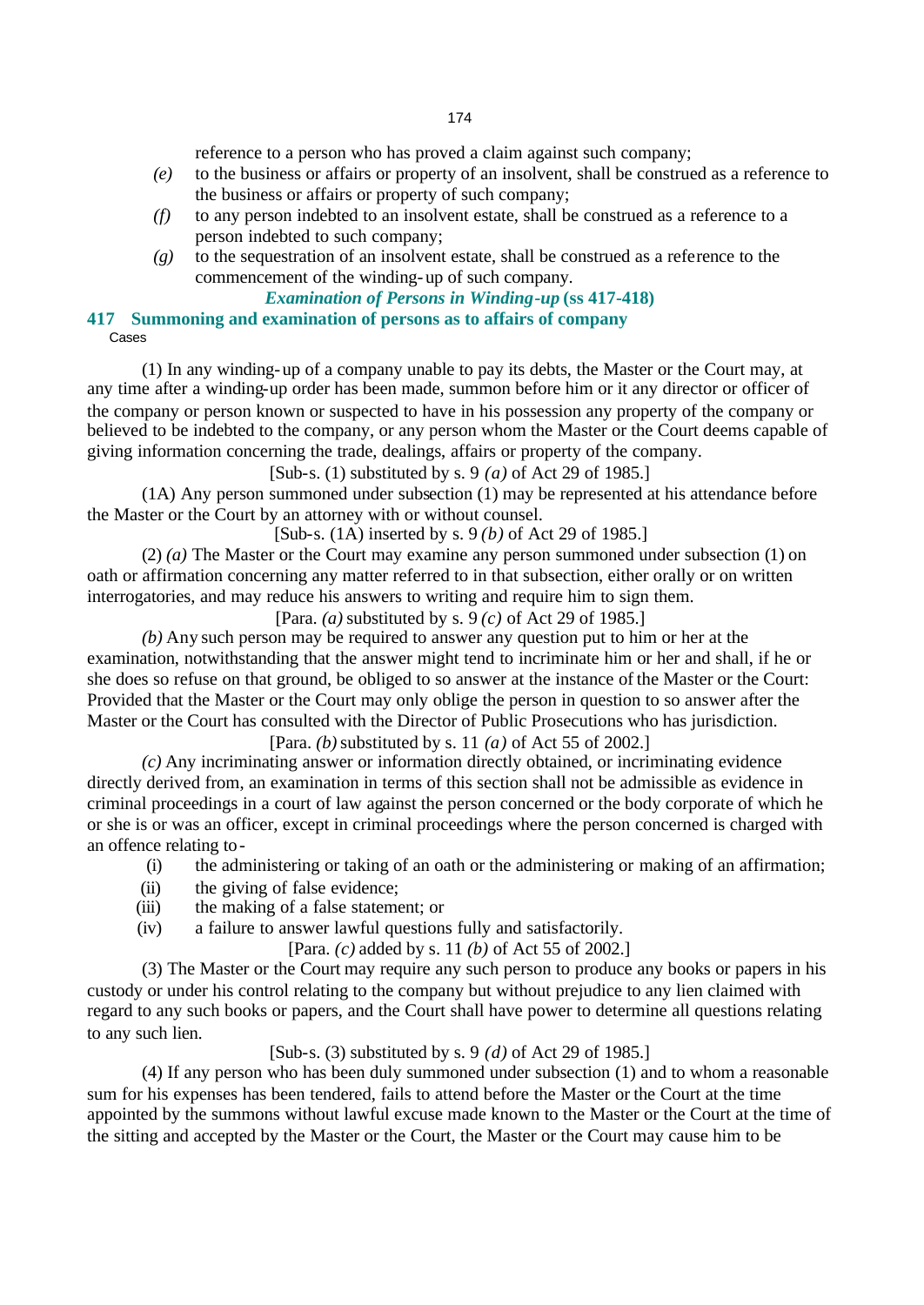175

apprehended and brought before him or it for examination.

[Sub-s. (4) substituted by s. 9 *(d)* of Act 29 of 1985.]

(5) Any person summoned by the Master under subsection (1) shall be entitled to such witness fees as he would have been entitled to if he were a witness in civil proceedings in a magistrate's court. [Sub-s. (5) added by s. 9 *(e)* of Act 29 of 1985.]

(6) Any person who applies for an examination or enquiry in terms of this section or section 418 shall be liable for the payment of the costs and expenses incidental thereto, unless the Master or the Court directs that the whole or any part of such costs and expenses shall be paid out of the assets of the company concerned.

[Sub-s. (6) added by s. 9 *(e)* of Act 29 of 1985.]

(7) Any examination or enquiry under this section or section 418 and any application therefor shall be private and confidential, unless the Master or the Court, either generally or in respect of any particular person, directs otherwise.

[Sub-s. (7) added by s. 9 *(e)* of Act 29 of 1985.]

# **418 Examination by commissioners**

Cases

(1) *(a)* Every magistrate and every other person appointed for the purpose by the Master or the Court shall be a commissioner for the purpose of taking evidence or holding any enquiry under this Act in connection with the winding-up of any company.

*(b)* The Master or the Court may refer the whole or any part of the examination of any witness or of any enquiry under this Act to any such commissioner, whether or not he is within the jurisdiction of the Court which issued the winding-up order.

*(c)* The Master, if he has not himself been appointed under paragraph *(a)*, the liquidator or any creditor, member or contributory of the company may be represented at such an examination or enquiry by an attorney, with or without counsel, who shall be entitled to interrogate any witness: Provided that a commissioner shall disallow any question which is irrelevant or would in his opinion prolong the interrogation unnecessarily.

*(d)* The provisions of section 417 (1A), (2) *(b)* and (5) shall apply *mutatis mutandis* in respect of such an examination or enquiry.

(2) A commissioner shall in any matter referred to him have the same powers of summoning and examining witnesses and of requiring the production of documents, as the Master who or the Court which appointed him, and, if the commissioner is a magistrate, of punishing defaulting or recalcitrant witnesses, or causing defaulting witnesses to be apprehended, and of determining questions relating to any lien with regard to documents, as the Court referred to in section 417.

(3) If a commissioner-

- *(a)* has been appointed by the Master, he shall, in such manner as the Master may direct, report to the Master; or
- *(b)* has been appointed by the Court, he shall, in such manner as the Court may direct, report to the Master and the Court,

on any examination or enquiry referred to him.

(4) Any witness who has given evidence before the Master or the Court under section 417 or before a commissioner under this section, shall be entitled, at his cost, to a copy of the record of his evidence.

(5) Any person who-

- *(a)* has been duly summoned under this section by a commissioner who is not a magistrate and who fails, without sufficient cause, to attend at the time and place specified in the summons; or
- *(b)* has been duly summoned under section 417 (1) by the Master or under this section by a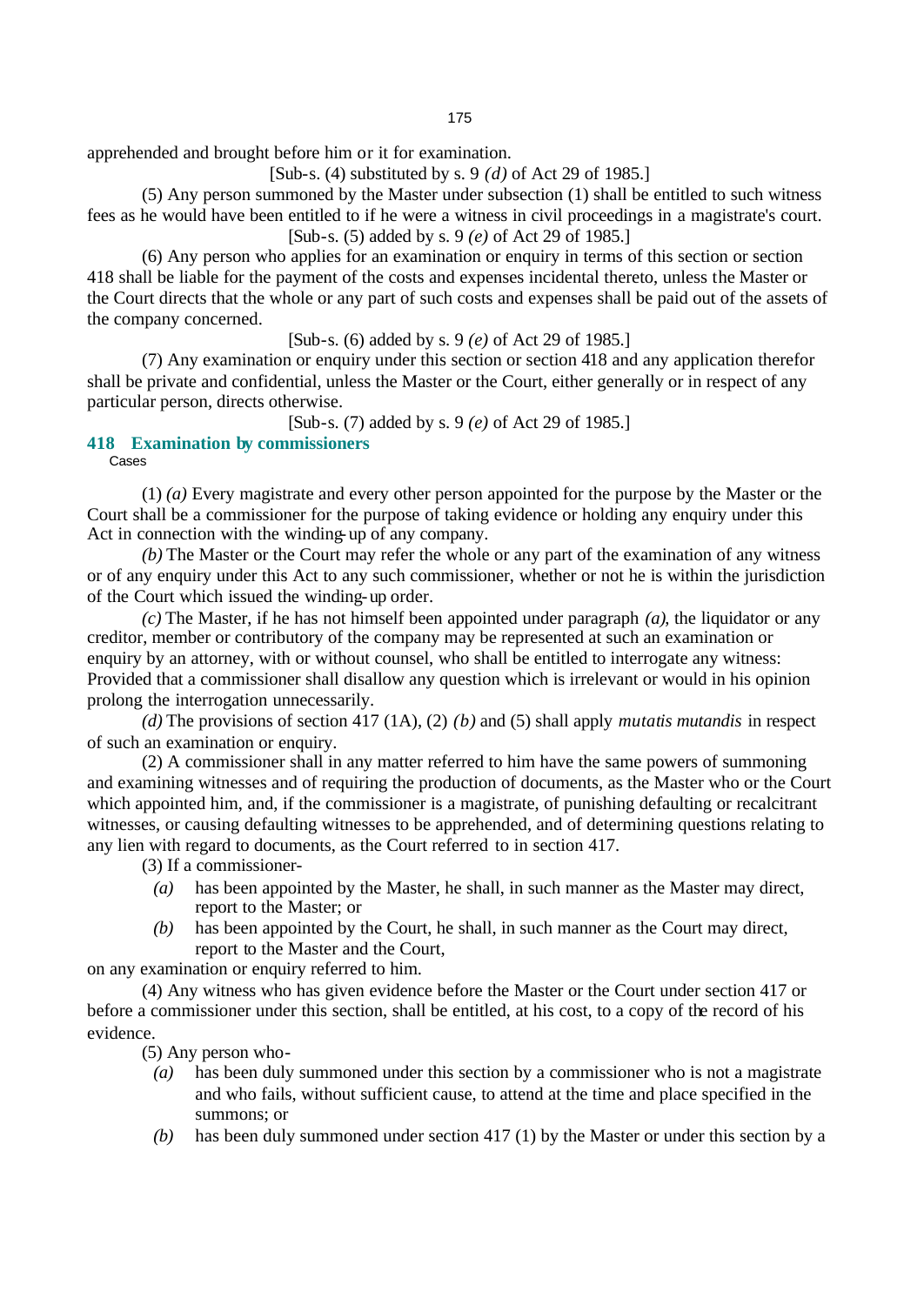commissioner who is not a magistrate and who-

- (i) fails, without sufficient cause, to remain in attendance until excused by the Master or such commissioner, as the case may be, from further attendance;
- (ii) refuses to be sworn or to affirm as a witness; or
- (iii) fails, without sufficient cause-
	- *(aa)* to answer fully and satisfactorily any question lawfully put to him in terms of section 417 (2) or this section; or
	- *(bb)* to produce books or papers in his custody or under his control which he was required to produce in terms of section 417 (3) or this section,

shall be guilty of an offence.

[S. 418 substituted by s. 10 of Act 29 of 1985.]

#### *Dissolution of Companies and other Bodies Corporate* **(ss 419-422) 419 Dissolution of companies and other bodies corporate**

Cases

(1) In any winding-up, when the affairs of a company have been completely wound up, the Master shall transmit to the Registrar a certificate to that effect and send a copy thereof to the liquidator.

(2) The Registrar shall record the dissolution of the company and shall publish notice thereof in the prescribed manner.

 $[Sub-s. (2)$  substituted by s. 49 of Act 24 of 2006.

(3) The date of dissolution of the company shall be the date of recording referred to in subsection (2).

(4) In the case of any other body corporate the certificate of the Master under subsection (1) shall constitute its dissolution.

**420 Court may declare dissolution void**

Cases

When a company has been dissolved, the Court may at any time on an application by the liquidator of the company, or by any other person who appears to the Court to have an interest, make an order, upon such terms as the Court thinks fit, declaring the dissolution to have been void, and thereupon any proceedings may be taken against the company as might have been taken if the company had not been dissolved.

[S. 420 substituted by s. 10 of Act 84 of 1980.]

# **421 Registrar to keep a register of directors of dissolved companies**

(1) The Registrar shall establish and maintain a register of directors of companies which have been dissolved and were unable to pay their debts, and cause to be entered therein, in respect of each such director-

- *(a)* his full forenames and surname, and any former forenames and surname, his nationality, if not South African, his occupation, his date of birth and his last known residential and postal addresses;
- *(b)* the name of the company of which he was a director when such company was dissolved for the reason that it was unable to pay its debts and, where more than one company was dissolved at the same time, the names of those companies;
- *(c)* the date of his appointment as director;
- *(d)* the date of dissolution of the company or companies.

(2) The liquidator shall, within fourteen days after the date of the certificate referred to in section 419 (1), send to the Registrar on a prescribed form, in duplicate, in respect of each director of the company who was a director thereof at a date within two years before the commencement of the winding-up, the particulars referred to in subsection (1) *(a)* to *(d)* of this section, together with a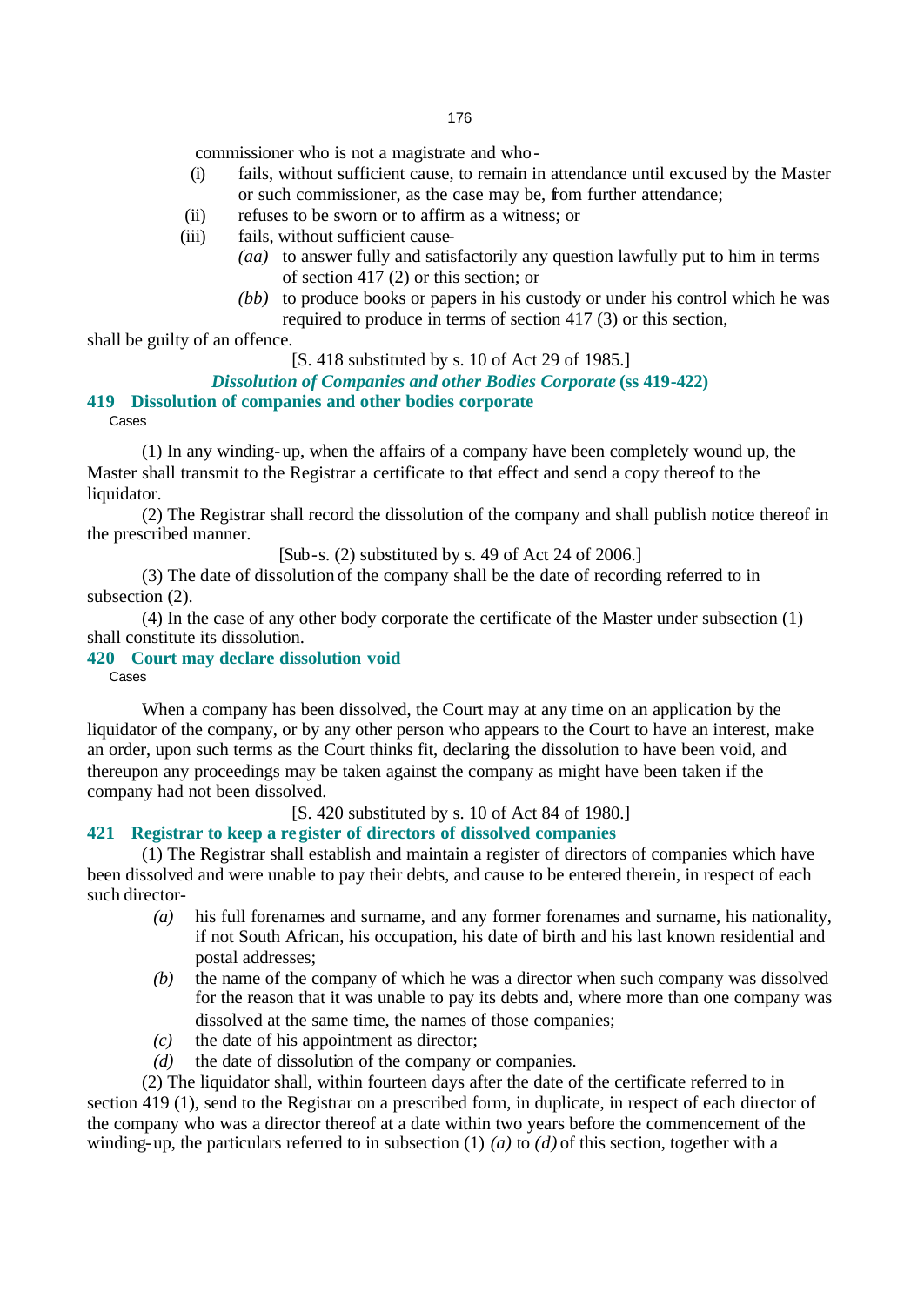statement as to which director, in his opinion, was the effective cause of the company being unable to pay its debts.

(3) The Registrar shall, under cover of a prescribed form, send to each director one copy of the particulars furnished under subsection (2) in respect of that director, and where the liquidator has in a statement furnished under the said subsection expressed any opinion as to which director was the effective cause of the company being unable to pay its debts, the Registrar shall at the same time send a copy of such statement to the director named therein.

(4) A director may, within one month of the date of the form referred to in subsection (3), object, by affidavit or otherwise, to his name being entered in the register referred to in subsection (1).

(5) If after considering the objections made by or on behalf of a director or if a director fails to object and the Registrar is of opinion that the name of the director should be entered in the register, he shall inform such director accordingly.

(6) The Registrar shall, on the expiration of one month after the date of his decision under subsection (5) or, if an application under subsection (7) is then pending, after the application has been disposed of and the Court has not ordered otherwise, enter the name of the director in the register.

(7) Any person aggrieved by the decision of the Registrar to make an entry or not to make an entry in the register, shall be entitled, within one month of the date of such decision, to apply to the Court for relief, and the Court shall have power to consider the merits of the matter, to receive further evidence and to make any order it deems fit.

(8) Any liquidator who fails to comply with the provisions of subsection (2), shall be guilty of an offence.

(9) The provisions of section 9 as to the inspection of documents kept by the Registrar and extracts therefrom certified by the Registrar shall *mutatis mutandis* apply to the register to be maintained by him under this section.

#### **422 Disposal of records of dissolved company**

(1) When any company has been wound up and is about to be dissolved, the books and papers of the company and of the liquidator may be disposed of-

- *(a)* in the case of a winding-up by the Court, in such way as the Master may direct;
- *(b)* in the case of a members' voluntary winding-up, in such way as the company by special resolution may direct;
- *(c)* in the case of a creditors' voluntary winding-up, in such way as the creditors may direct.

(2) After five years from the dissolution of the company, no responsibility shall rest on the liquidator, or any person to whom the custody of the books and papers has been committed, by reason of the same not being forthcoming to a person claiming to be interested therein.

#### *Personal Liability of Delinquent Directors and Others and Offences* **(ss 423-426) 423 Delinquent directors and others to restore property and to compensate the company** Cases

(1) Where in the course of the winding-up or judicial management of a company it appears that any person who has taken part in the formation or promotion of the company, or any past or present director or any officer of the company has misapplied or retained or become liable or accountable for any money or property of the company or has been guilty of any breach of faith or trust in relation to the company the Court may, on the application of the Master or of the liquidator or of any creditor or member or contributory of the company, enquire into the conduct of the promoter, director or officer concerned and may order him to repay or restore the money or property or any part thereof, with interest at such rate as the Court thinks just, or to contribute such sum to the assets of the company by way of compensation in respect of the misapplication, retention, breach of faith or trust as the Court thinks just.

[Sub-s. (1) substituted by s. 28 of Act 111 of 1976.]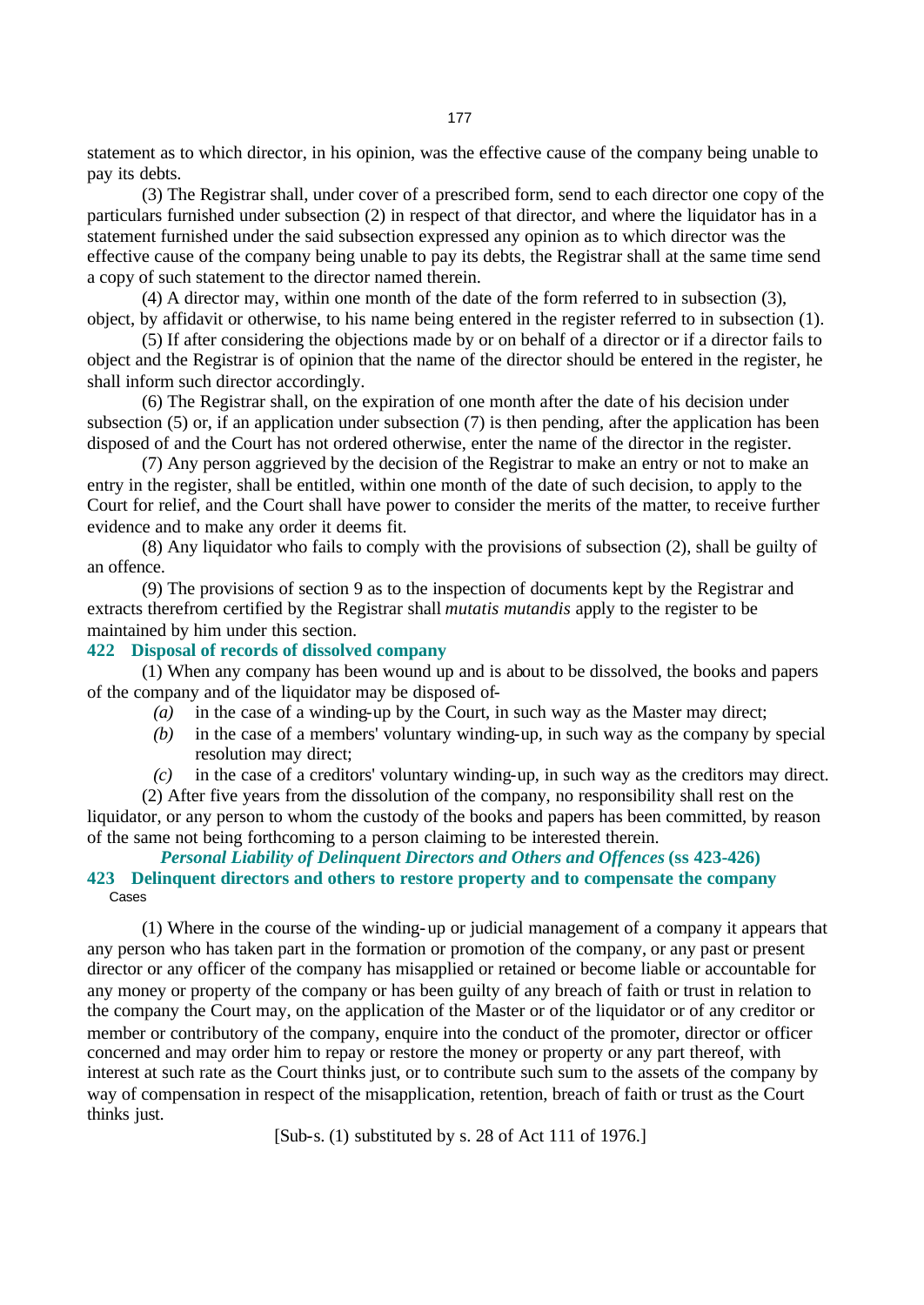(2) This section shall apply notwithstanding that the offence is one for which the offender may be criminally responsible.

#### **424 Liability of directors and others for fraudulent conduct of business** Cases

(1) When it appears, whether it be in a winding-up, judicial management or otherwise, that any business of the company was or is being carried on recklessly or with intent to defraud creditors of the company or creditors of any other person or for any fraudulent purpose, the Court may, on the application of the Master, the liquidator, the judicial manager, any creditor or member or contributory of the company, declare that any person who was knowingly a party to the carrying on of the business in the manner aforesaid, shall be personally responsible, without any limitation of liability, for all or any of the debts or other liabilities of the company as the Court may direct.

(2) *(a)* Where the Court makes any such declaration, it may give such further directions as it thinks proper for the purpose of giving effect to the declaration, and in particular may make provision for making the liability of any such person under the declaration a charge on any debt or obligation due from the company to him, or on any mortgage or charge or any interest in any mortgage or charge on any assets of the company held by or vested in him or any company or person on his behalf or any person claiming as assignee from or through the person liable or any company or person acting on his behalf, and may from time to time make such further orders as may be necessary for the purpose of enforcing any charge imposed under this subsection.

*(b)* For the purposes of this subsection, the expression 'assignee' includes any person to whom or in whose favour, by the directions of the person liable, the debt, obligation, mortgage or charge was created, issued or transferred or the interest was created, but does not include an assignee for valuable consideration given in good faith and without notice of any of the matters on the ground of which the declaration is made.

(3) Without prejudice to any other criminal liability incurred, where any business of a company is carried on recklessly or with such intent or for such purpose as is mentioned in subsection (1), every person who was knowingly a party to the carrying on of the business in the manner aforesaid, shall be guilty of an offence.

(4) The provisions of this section shall have effect notwithstanding that the person concerned may be criminally liable in respect of the matters on the ground of which the declaration is made. **425 Application of criminal provisions of the law relating to insolvency** Cases

If any person who is or was a director or officer of a company in respect of which a winding-up order has been granted, whether or not such order has been discharged or confirmed under the provisions of this Act, and which is or was unable to pay its debts, has committed any act or made any omission in relation to any assets, books, records, documents, business or the affairs of such company, which act or omission, if such act had been committed or such omission had been made by a person whose estate was sequestrated on the date upon which the winding-up of such company commenced, in relation to his assets, books, documents, business or affairs, or those of his estate, would have constituted an offence under the law relating to insolvency, such past or present director or officer shall be guilty of such offence and liable on conviction to the penalties provided therefor in the said law relating to insolvency, and all the provisions of the said law relating to insolvency shall *mutatis mutandis* apply in respect of such act or omission, the method of establishing the same, and such past or present director or officer charged with the same.

#### **426 Private prosecution of directors and others**

(1) If it appears in the course of the winding-up of a company that any past or present director, member or officer of the company has been guilty of an offence for which he is criminally liable under this Act or, in relation to the company or the creditors of the company, under the common law, the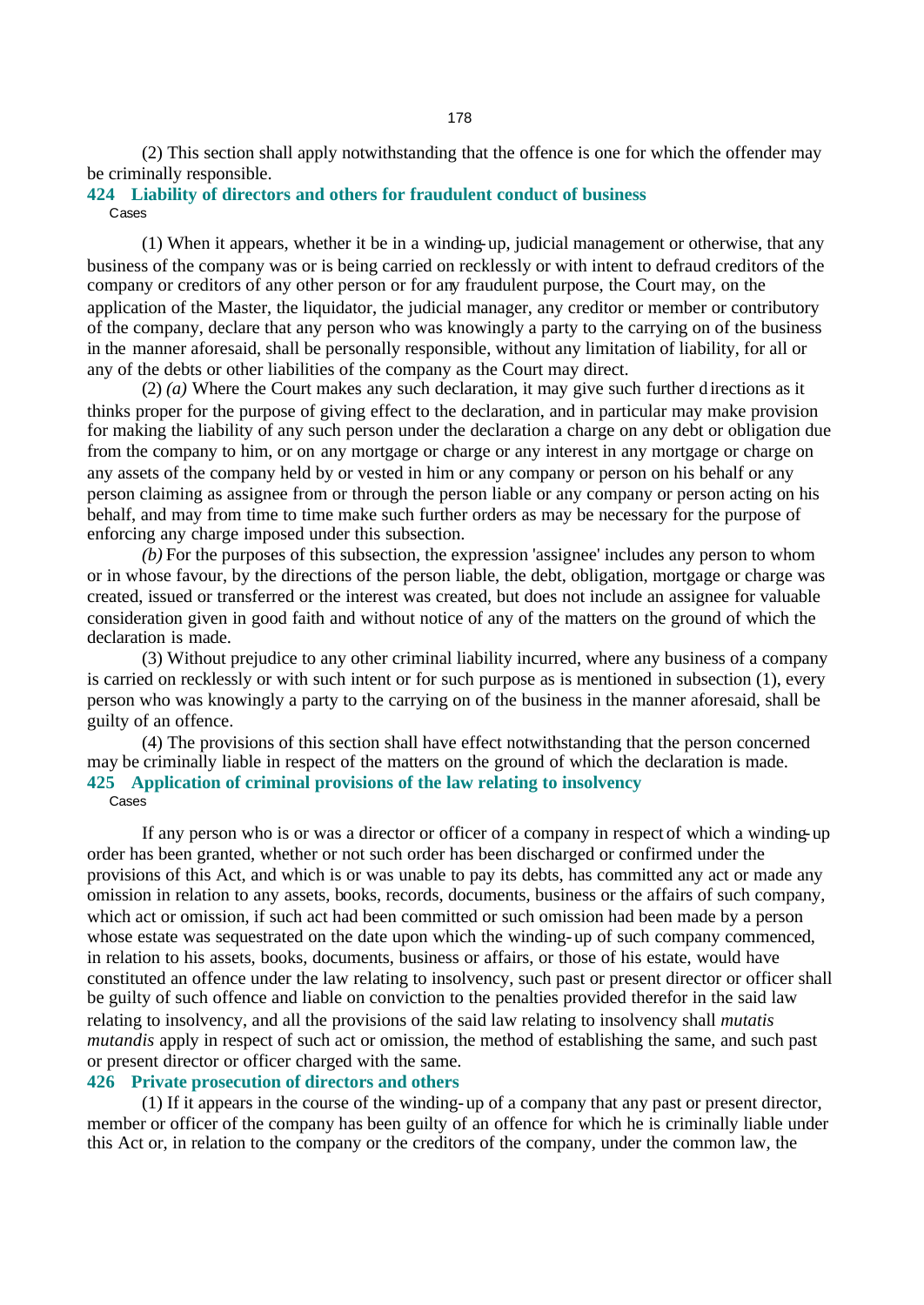liquidator shall cause all the facts known to him which appear to constitute the offence, to be laid before the Director of Public Prosecutions concerned and, if the said Director of Public Prosecutions certifies that he declines to prosecute, the liquidator may, subject to the provisions of section 386 (3) and (4), institute and conduct a priva te prosecution in respect of such offence.

(2) The Court may, upon application by the liquidator, order the whole or any portion of the costs and expenses incidental to such private prosecution to be paid out of the assets of the company in priority to all other liabilities.

[S. 426 amended by s. 5 *(a)* of Act 20 of 2004.]

**CHAPTER XV**

# **JUDICIAL MANAGEMENT (ss 427-440)**

**427 Circumstances in which company may be placed under judicial management** Cases

(1) When any company by reason of mismanagement or for any other cause-

- *(a)* is unable to pay its debts or is probably unable to meet its obligations; and
- *(b)* has not become or is prevented from becoming a successful concern,

and there is a reasonable probability that, if it is placed under judicial management, it will be enabled to pay its debts or to meet its obligations and become a successful concern, the Court may, if it appears just and equitable, grant a judicial management order in respect of that company.

(2) An application to Court for a judicial management order in respect of any company may be made by any of the persons who are entitled under section 346 to make an application to Court for the winding-up of a company, and the provisions of section 346 (4) *(a)* as to the application for windingup shall *mutatis mutandis* apply to an application for a judicial management order.

(3) When an application for the winding-up of a company is made to Court under this Act and it appears to the Court that if the company is placed under judicial management the grounds for its winding-up may be removed and that it will become a successful concern and that the granting of a judicial management order would be just and equitable, the Court may grant such an order in respect of that company.

# **428 Provisional judicial management order**

Cases

(1) The Court may on an application under section 427 (2) or (3) grant a provisional judicial management order, stating the return day, or dismiss the application or make any other order that it deems just.

(2) A provisional judicial management order shall contain-

- *(a)* directions that the company named therein shall be under the management, subject to the supervision of the Court, of a provisional judicial manager appointed as hereinafter provided, and that any other person vested with the management of the company's affairs shall from the date of the making of the order be divested thereof; and
- *(b)* ......

[Para. *(b)* deleted by s. 11 of Act 84 of 1980.]

*(c)* such other directions as to the management of the company, or any matter incidental thereto, including directions conferring upon the provisional judicial manager the power, subject to the rights of the creditors of the company, to raise money in any way without the authority of shareholders as the Co urt may consider necessary,

and may contain directions that while the company is under judicial management, all actions, proceedings, the execution of all writs, summonses and other processes against the company be stayed and be not proceeded with without the leave of the Court.

(3) The Court which has granted a provisional judicial management order, may at any time and in any manner, on the application of the applicant, a creditor or member, the provisional judicial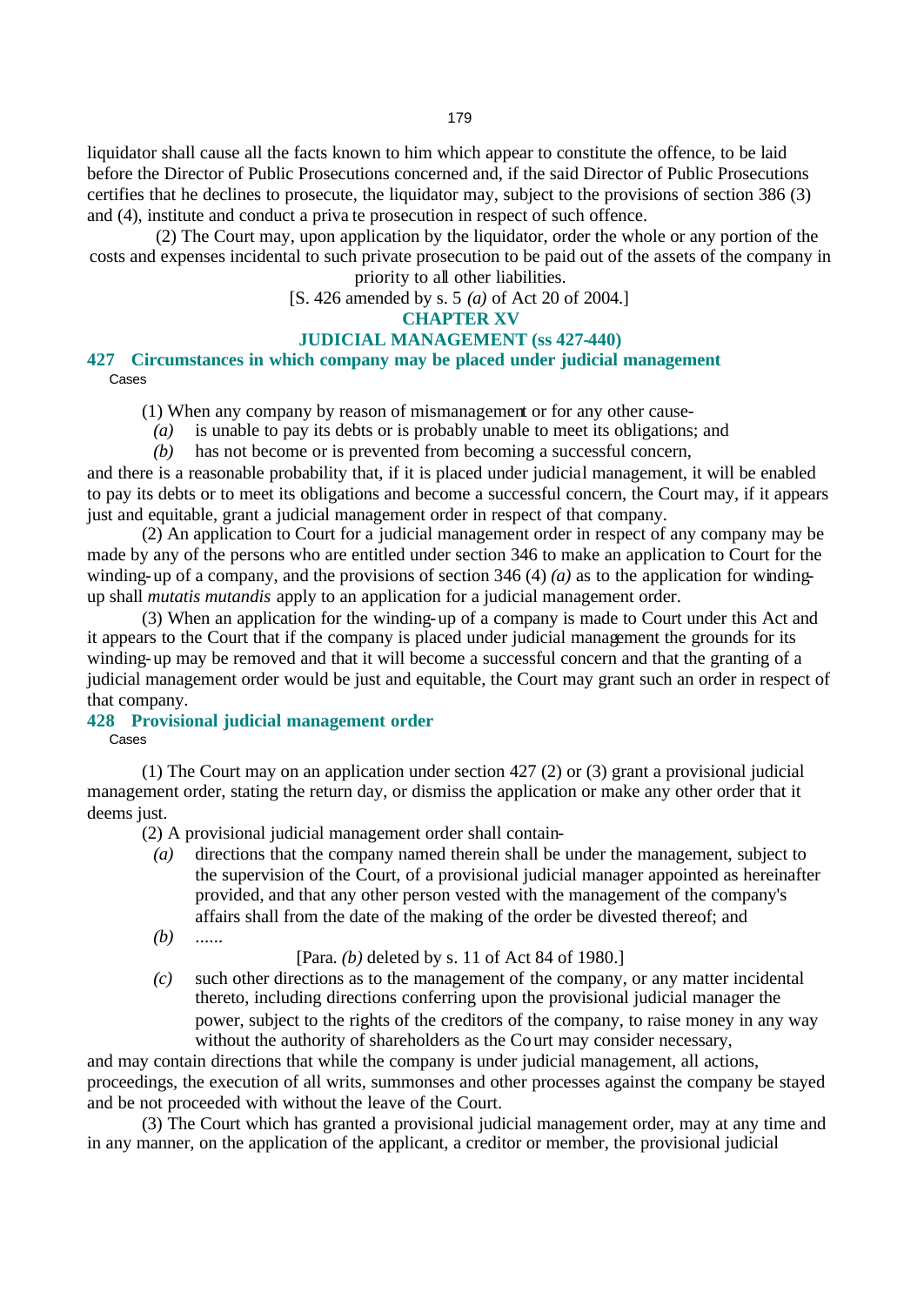manager or the Master, vary the terms of such order or discharge it.

# **429 Custody of property and appointment of provisional judicial manager on the granting of judicial management order**

Cases

Upon the granting of a provisional judicial management order-

- *(a)* all the property of the company concerned shall be deemed to be in the custody of the Master until a provisional judicial manager has been appointed and has assumed office;
- *(b)* the Master shall without delay-
	- (i) appoint, in accordance with policy determined by the Minister, a provisional judicial manager (who shall not be the auditor of the company or any person disqualified under this Act from being appointed as liquidator in a winding-up) who shall give such security for the proper performance of his or her duties in his or her capacity as such, as the Master may direct, and who shall hold office until discharged by the Court as provided in section 432 (3) *(a)*;

[Sub-para. (i) substituted by s. 19 of Act 16 of 2003.]

(ii) convene separate meetings of the creditors, the members and debenture-holders (if any) of the company for the purposes referred to in section 431.

# **430 Duties of provisional judicial manager upon appointment**

Cases

A provisional judicial manager shall-

- *(a)* assume the management of the company and recover and reduce into possession all the assets of the company;
- *(b)* within seven days after his appointment lodge with the Registrar, under cover of the prescribed form, a copy of his letter of appointment as provisional judicial manager; and
- *(c)* prepare and lay before the meetings convened under section 429 *(b)* (ii) a report containing-
	- (i) an account of the general state of the affairs of the company;
	- (ii) a statement of the reasons why the company is unable to pay its debts or is probably unable to meet its obligations or has not become or is prevented from becoming a successful concern;
	- (iii) a statement of the assets and liabilities of the company;
	- (iv) a complete list of creditors of the company (including contingent and prospective creditors) and of the amount and the nature of the claim of each creditor;
	- (v) particulars as to the source or sources from which money has been or is to be raised for purposes of carrying on the business of the company; and
	- (vi) the considered opinion of the provisional judicial manager as to the prospects of the company becoming a successful concern and of the removal of the facts or circumstances which prevent the company from becoming a successful concern.

#### **431 Purpose of meetings convened under section 429** *(b)* **(ii)** Cases

(1) Any meeting convened under section 429 *(b)* (ii) shall be presided over by the Master or a magistrate having jurisdiction in the area where the meeting is held and shall be convened and held in the ma nner prescribed by section 412 in respect of a meeting in the winding-up of a company.

(2) The purpose of any such meeting shall be-

*(a)* to consider the report of the provisional judicial manager under section 430 *(c)* and the desirability or otherwise of placing the company finally under judicial management, taking into account the prospects of the company becoming a successful concern;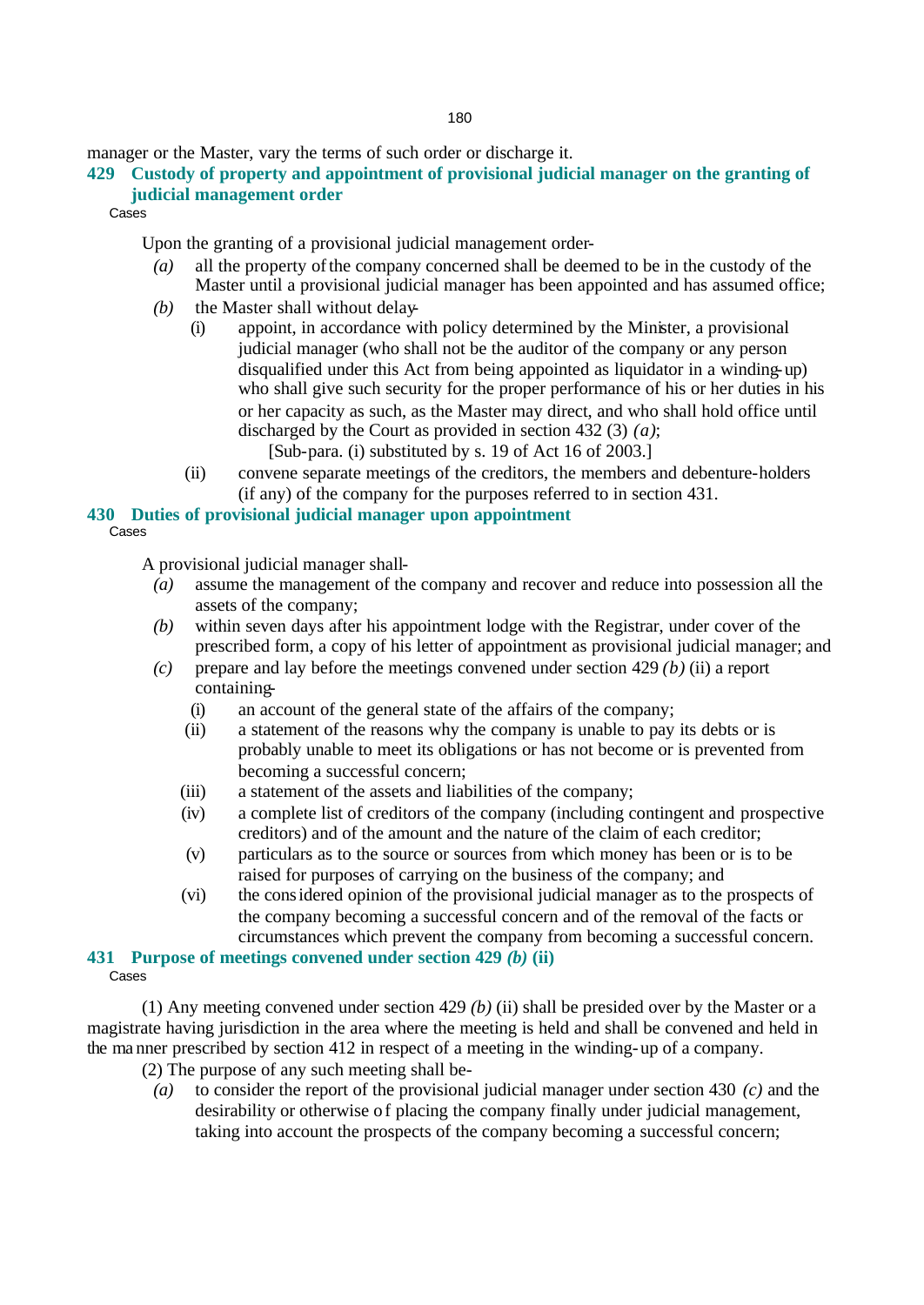- *(b)* to nominate the person or persons (not being disqualified under section 429 *(b)* (i)) whose names shall be submitted to the Master for appointment as final judicial manager or managers;
- *(c)* in the case of any such meeting of creditors, the proving of claims against the company; and
- *(d)* to consider the passing of a resolution referred to in section 435 (1). [Para. *(d)* added by s. 12 *(c)* of Act 84 of 1980.]

(3) The chairman of any such meeting shall prepare and lay before the Court a report of the proceedings of such meeting, including a summary of the reasons for any conclusion arrived at under subsection (2) *(a)*.

(4) The provisions of this Act relating to the proof of claims against a company which is being wound up and to the nomination and appointment of a liquidator of any such company shall *mutatis mutandis* apply with reference to the proof of claims against a company which has been placed under judicial management and the nomination and appointment of a judicial manager of such a company. **432 Return day of provisional order of judicial management and powers of the Court** Cases

(1) Any return day fixed under section 428 (1) shall not be later than sixty days after the date of the provisional judicial management order but may be extended by the Court on good cause shown.

- (2) On such return day the Court may after consideration of-
	- *(a)* the opinion and wishes of creditors and members of the company;
	- *(b)* the report of the provisional judicial manager under section 430;
	- *(c)* the number of creditors who did not prove claims at the first meeting of creditors and the amounts and nature of their claims;
	- *(d)* the report of the Master; and
	- *(e)* the report of the Registrar,

grant a final management order if it appears to the Court that the company will, if placed under judicial management, be enabled to become a successful concern and that it is just and equitable that it be placed under judicial management, or may discharge the provisional order or make any other order it may deem just.

(3) A final judicial management order shall contain-

- *(a)* directions for the vesting of the management of the company, subject to the supervision of the Court, in the final judicial manager, the handing over of all matters and the accounting by the provisional judicial manager to the final judicial manager and the discharge of the provisional judicial manager, where necessary;
- *(b)* ......

[Para. *(b)* deleted by s. 13 of Act 84 of 1980.]

*(c)* such other directions as to the management of the company, or any matter incidental thereto, including directions conferring upon the final judicial manager the power, subject to the rights of the creditors of the company, to raise money in any way without the authority of shareholders, as the Court may consider necessary.

(4) The Court which has granted a final judicial management order, may at any time and in any manner vary the terms of such order on the application of the Master, the final judicial manager or a representative acting on behalf of the general body of creditors of the company concerned by virtue of a resolution passed by a majority in value and number of such creditors at a meeting of those creditors. **433 Duties of final judicial manager**

Cases

A judicial manager shall, subject to the provisions of the memorandum and articles of the company concerned in so far as they are not inconsistent with any direction contained in the relevant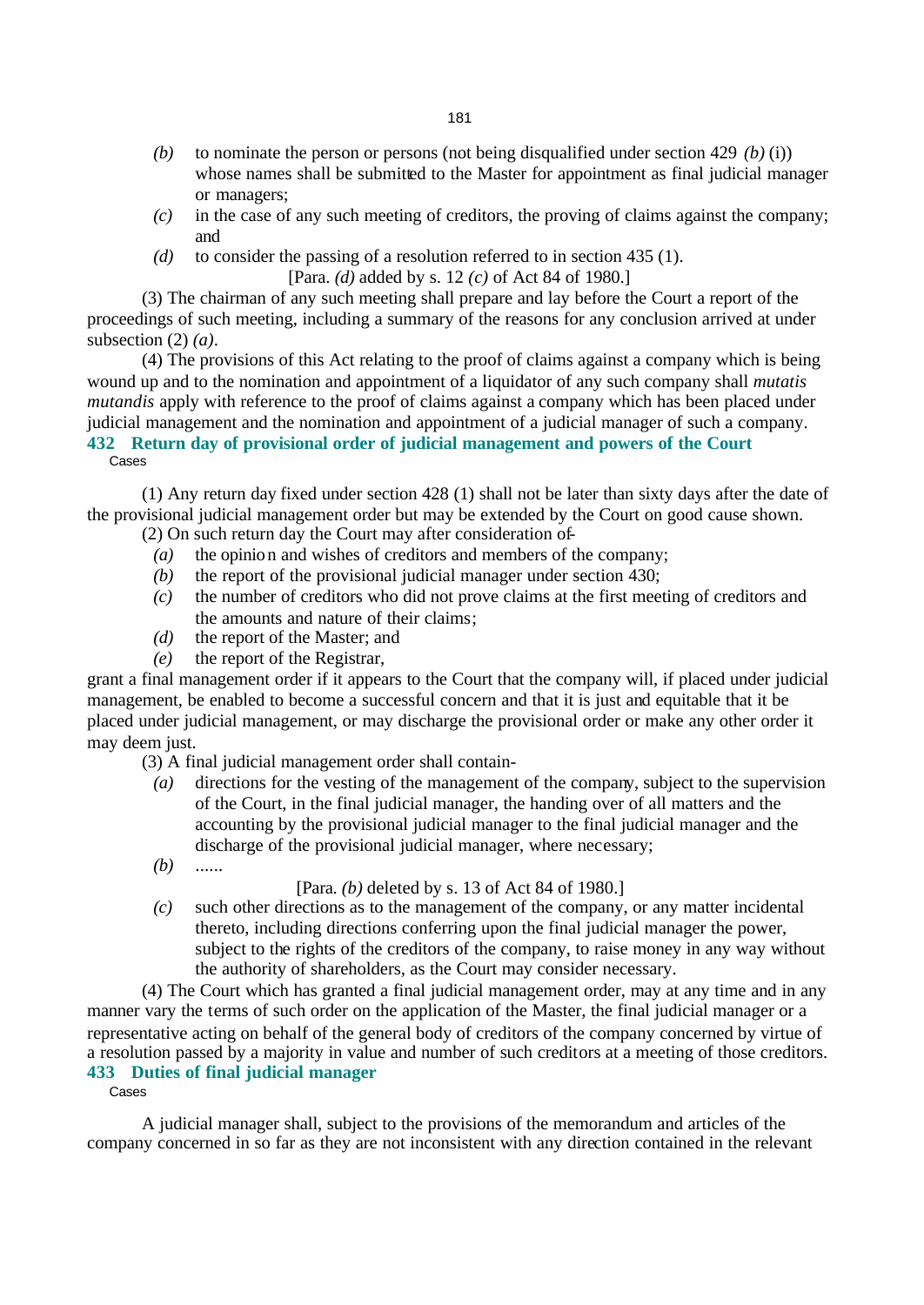judicial management order-

- *(a)* take over from the provisional judicial manager and assume the management of the company;
- *(b)* conduct such management, subject to the orders of the Court, in such manner as he may deem most economic and most promotive of the interests of the members and creditors of the company;
- *(c)* comply with any direction of the Court made in the final judicial management order or any variation thereof;
- *(d)* lodge with the Registrar-
	- (i) a copy of the judicial management order and of the Master's letter of appointment under cover of the prescribed form;
	- (ii) in the event of the judicial management order being cancelled, a copy of the order cancelling it,

within seven days of his appointment or of the cancellation of such judicial management order, as the case may be;

*(e)* ......

[Para. *(e)* deleted by s. 14 of Act 31 of 1986.]

- *(f)* keep such accounting records and prepare such annual financial statements, interim reports and provisional annual financial statements as the company or its directors would have been obliged to keep or prepare if it had not been placed under judicial management;
- *(g)* convene the annual general meeting and other meetings of members of the company provided for by this Act and in that regard comply with all the requirements with which the directors of the company would in terms of this Act have been obliged to comply if the company had not been placed under judicial management;
- *(h)* convene meetings of the creditors of the company by notices issued separately on the dates on which the notices convening annual general meetings of the company are issued or on which any interim report is sent out to members and in the case of a private company not later than six months after the end of its financial year, and submit to such meetings reports showing the assets and liabilities of the company, its debts and obligations as verified by the auditor of the company, and all such information as may be necessary to enable the creditors to become fully acquainted with the company's position as at the date of the end of the financial year or the end of the period covered by any such interim report or, in the case of a private company, as at a date six months after the end of its financial year;
- *(i)* lodge with the Master copies of all the documents submitted to the meetings as provided in paragraphs *(g)* and *(h)*;
- *(j)* examine the affairs and transactions of the company before the commencement of the judicial management in order to ascertain whether any director, past director, officer or past officer of the company has contravened or appears to have contravened any provision of this Act or has committed any other offence, and within six months from the date of his appointment submit to the Master such reports as are in terms of section 400 required to be submitted to the Master by a liquidator, and in relation to which the provisions of that section shall apply;
- *(k)* examine the affairs and transactions of the company before the commencement of the judicial management in order to ascertain whether any director, past director, officer or past officer of the company is or appears to be personally liable for damages or compensation to the company or for any debts or liabilities of the company, and within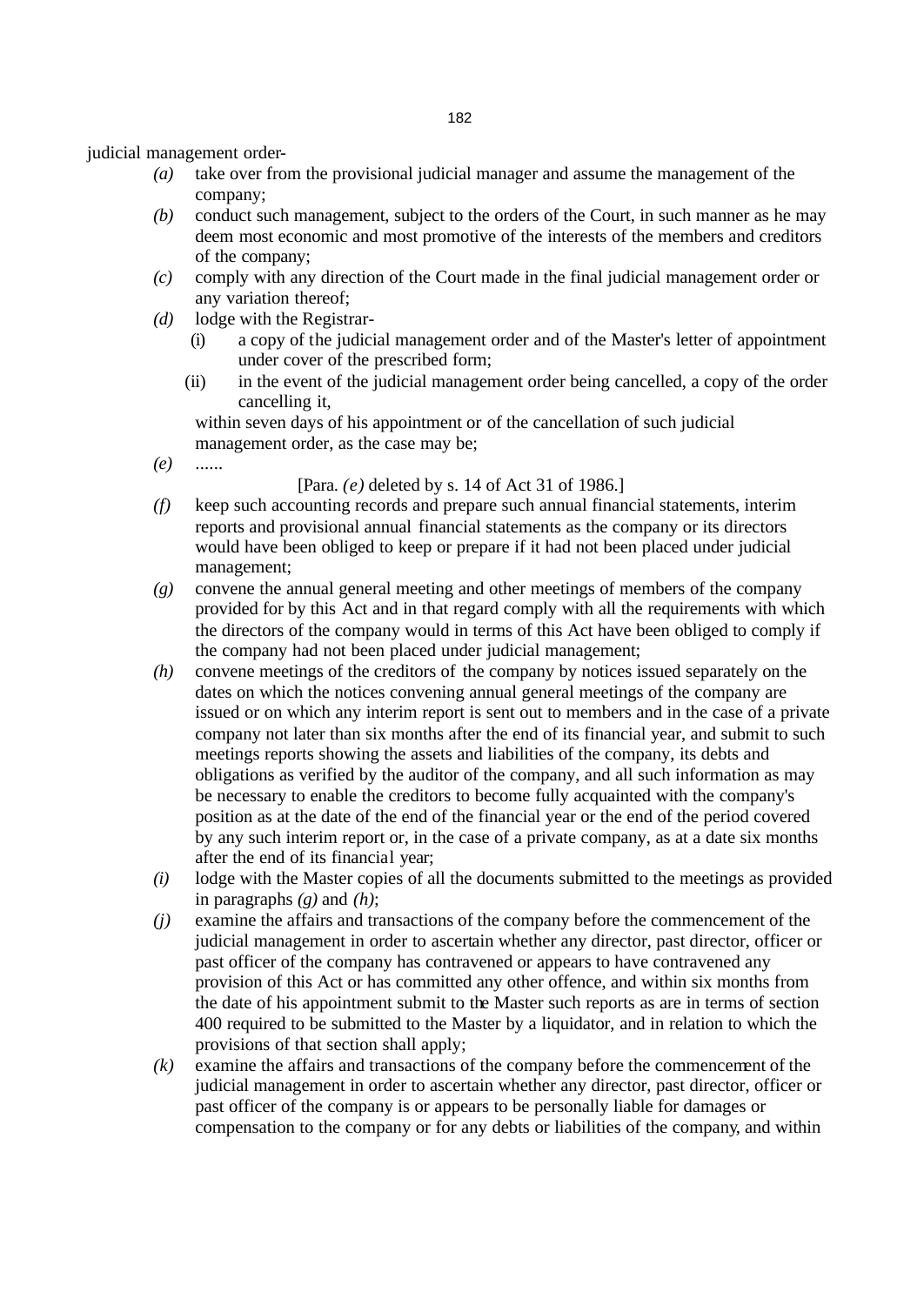six months from the date of his appointment prepare and submit to the Master and to the next succeeding meeting of members and of creditors of the company, a report containing full particulars of any such liability; and

*(l)* if at any time he is of opinion that the continuation of the judicial management will not enable the company to become a successful concern, apply to the Court, after not less than fourteen days' notice by registered post to all members and creditors of the company, for the cancellation of the relevant judicial management order and the issue of an order for the winding-up of the company.

# **434 Application of assets during judicial management** Cases

(1) A judicial manager shall not without the leave of the Court sell or otherwise dispose of any of the company's assets save in the ordinary course of the company's business.

(2) Any moneys of the company becoming available to the judicial manager shall be applied by him in paying the costs of the judicial management and in the conduct of the company's business in accordance with the judicial management order and so far as the circumstances permit in the payment of the claims of creditors which arose before the date of the order.

(3) The costs of the judicial management and the claims of creditors of the company shall be paid *mutatis mutandis* in accordance with the law relating to insolvency as if those costs were costs of the sequestration of an estate and those claims were claims against an insolvent estate.

# **434A Remuneration of provisional judicial manager or judicial manager**

(1) The provisional judicial manager or the judicial manager shall be entitled to such remuneration for his services as may be fixed by the Master from time to time.

(2) In fixing the remuneration the Master shall take into account the manner in which the provisional judicial manager or the judicial manager has performed his functions and any recommendation by the members or creditors of the company relating to such remuneration.

(3) The provisions of sections 151 and 151*bis* of the Insolvency Act, 1936 (Act 24 of 1936), shall apply with reference to any fixing of remuneration by the Master under this section.

[S. 434A inserted by s. 14 of Act 84 of 1980.]

# **435 Pre-judicial management creditors may consent to preference** Cases

(1) *(a)* The creditors of a company whose claims arose before the granting of a judicial management order in respect of such company may at a meeting convened by the judicial manager or provisional judicial manager for the purpose of this subsection or by the Master in terms of section 429 *(b)* (ii), resolve that all liabilities incurred or to be incurred by the judicial manager or provisional judicial manager in the conduct of the company's business shall be paid in preference to all other liabilities not already discharged exclusive of the costs of the judicial management, and thereupon all claims based upon such first-mentioned liabilities shall have preference in the order in which they were incurred over all unsecured claims against the company except claims arising out of the costs of the judicial management.

[Para. *(a)* substituted by s. 15 *(a)* of Act 84 of 1980.]

*(b)* If a judicial management order is superseded by a winding-up order-

- (i) the preference conferred in terms of paragraph *(a)* shall remain in force except in so far as claims arising out of the costs of the winding-up are concerned; and
- (ii) all claims based on such liabilities incurred by the judicial manager shall be taken to have been proved and the provisions of section 366 shall not apply in respect thereof.

(2) *(a)* A meeting convened by the provisional judicial manager or the judicial manager in terms of subsection (1) shall be convened by him by written notice sent by registered post at least ten days before the date of the meeting, as specified in the notice, to every creditor of the company whose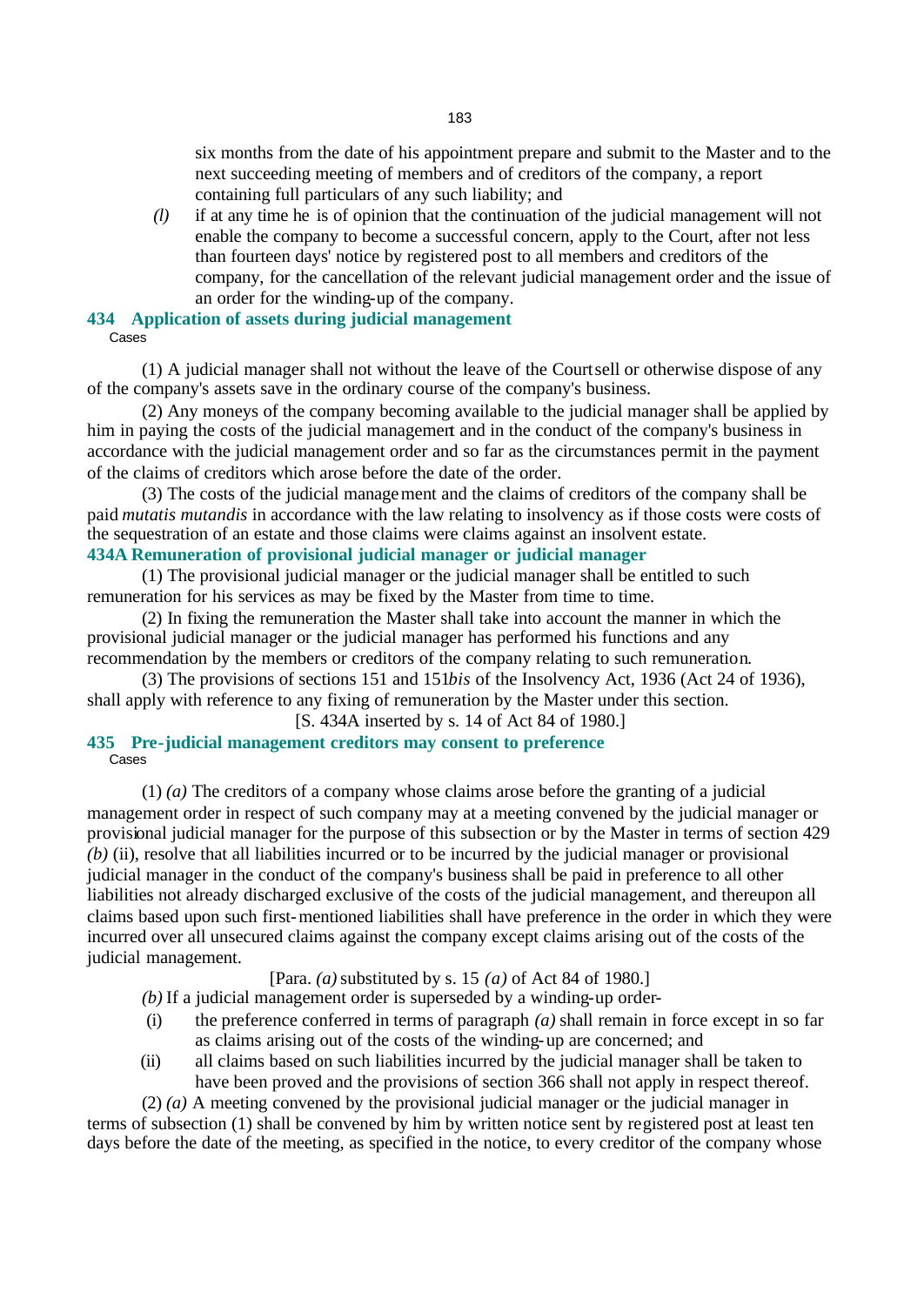name and address is known to him, and also by notice in one or more newspapers circulating in the district where the company's main place of business is situated.

*(b)* The last-mentioned notice shall comply with the provisions of section 40 (3) *(c)* of the Insolvency Act, 1936 (Act 24 of 1936), and shall appear at least ten days before the date of the meeting.

[Sub-s. (2) substituted by s. 29 of Act 111 of 1976 and by s. 15 *(b)* of Act 84 of 1980.]

(3) The provisional judicial manager or the judicial manager, as the case may be, shall preside over a meeting referred to in subsection (2), and the laws relating to insolvency shall apply *mutatis mutandis* in respect of the conduct of any such meeting, the right to vote thereat, the manner of voting and the calculation of the value of votes, as if such meeting were a meeting of creditors in an insolvent estate: Provided that for the purposes of voting at any such meeting convened by a provisional judicial manager, the claims of creditors shall be determined to the satisfaction of the provisional judicial manager.

[Sub-s. (3) added by s. 15 *(b)* of Act 84 of 1980.]

#### **436 Voidable and undue preferences in judicial management** Cases

(1) Every disposition of its property which if made by an individual could for any reason be set aside in the event of his insolvency, may, if made by a company unable to pay its debts, be set aside by the Court at the suit of the judicial manager in the event of the company being placed under judicial management, and the provisions of the law relating to insolvency shall *mutatis mutandis* apply in respect of any such disposition.

(2) For the purposes of this section the event which shall be deemed to correspond with a sequestration order under the Insolvency Act, 1936 (Act 24 of 1936), in the case of an insolvent, shall be the presentation to the Court of the application in pursuance of which a judicial management order is granted.

# **437 Period of judicial management to be discounted in determining preference under mortgage bond**

### Cases

The time during which any company being a mortgage debtor in respect of any mortgage bond, is subject to a judicial management order, shall be excluded in the calculation of any period of time for the purpose of determining whether such mortgage bond confers any preference in terms of section 88 of the Insolvency Act, 1936 (Act 24 of 1936), as applied to the winding-up of companies by this Act. **438 Position of auditor in judicial management**

Cases

Notwithstanding the granting of a judicial management order in respect of any company and for so long as the order is in force, the provisions of this Act relating to the appointment and reappointment of an auditor and the rights and duties of an auditor shall continue to apply as if any reference in the said provisions to the directors of the company were a reference to the judicial manager.

### **439 Application to judicial management of certain provisions of winding-up** Cases

(1) In every case in which a company is placed under judicial management, the provisions of sections 12 (2), 360, 412, 423, 424 and 425 shall apply as if the company under judicial management were a company being wound up and the judicial manager were the liquidator.

(2) The provisions of section 417 and, if the Court so orders, any provision of sections 414, 415, 416 and 418, shall apply in a judicial management as they apply in a winding-up of a company which is unable to pay its debts, any reference to the liquidator being taken to be a reference to the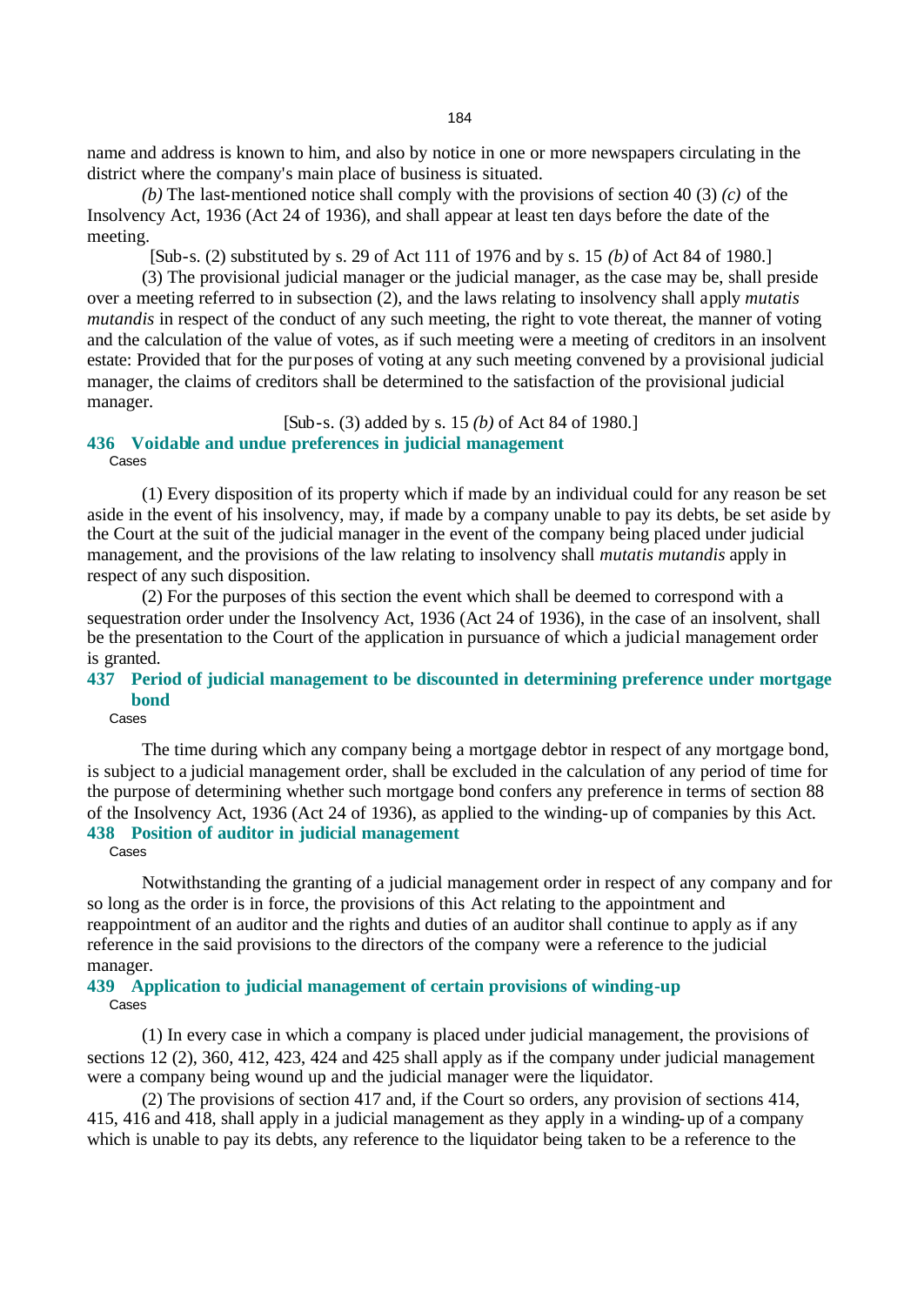judicial manager.

#### **440 Cancellation of judicial management order** Cases

(1) If at any time on applicatio n by the judicial manager or any person having an interest in the company it appears to the Court which granted a judicial management order that the purpose of such order has been fulfilled or that for any reason it is undesirable that such order should remain in force, the Court may cancel such order and thereupon the judicial manager shall be divested of his functions.

(2) In cancelling any such order the Court shall give such directions as may be necessary for the resumption of the management and control of the company by the officers thereof, including directions for the convening of a general meeting of members for the purpose of electing directors of the company.

# **CHAPTER XVA REGULATION OF SECURITIES (ss 440A-440N)**

Cases

[Superscriptions inserted by s. 4 *(a)* of Act 78 of 1989.]

#### **440A Definitions**

(1) In this Chapter, unless the context otherwise indicates-

**'acquisition'**, in relation to securities of any company, means the acquisition of securities in such company by any means whatsoever, including purchase or subscription;

[Definition of 'acquisition' substituted by s. 1 *(a)* of Act 69 of 1990.]

**'acting in concert'** means, subject to subsection (2) *(a)*, acting in pursuance of an agreement, arrangement or understanding (whether formal or informal) between two or more persons pursuant to which they or any of them co-operate for the purposes of entering into or proposing an affected transaction;

[Definition of 'acting in concert' substituted by s. 1 *(b)* of Act 69 of 1990.]

**'affected transaction'** means any transaction (including a transaction which forms part of a series of transactions) or scheme, whatever form it may take, which-

- *(a)* taking into account any securities held before such transaction or scheme, has or will have the effect of-
	- (i) vesting control of any company (excluding a close corporation) in any person, or two or more persons acting in concert, in whom control did not vest prior to such transaction or scheme; or
	- (ii) any person, or two or more persons acting in concert, acquiring, or becoming the sole holder or holders of, all the securities, or all the securities of a particular class, of any company (excluding a close corporation); or
- *(b)* involves the acquisition by any person, or two or more persons acting in concert, in whom control of any company (excluding a close corporation) vests on or after the date of commencement of section 1 *(c)* of the Companies Second Amendment Act, 1990, of further securities of that company in excess of the limits prescribed in the rules; or
- *(c)* is a disposal as contemplated in section 228;

[Para. *(c)* added by s. 14 *(a)* of Act 35 of 1998.]

[Definition of 'affected transaction' substituted by s. 1 *(c)* of Act 69 of 1990.]

**'chairperson'** means the chairperson of the panel designated in terms of section 440B (4) or  $(5)$ :

[Definition of 'chairperson', formerly definition of 'chairman', amended by s. 20 of Act 35 of 1998.] **'company'** includes an external company and any other body corporate;

**'control'** means, subject to subsection (2) *(b)*, a holding or aggregate holdings of shares or other securities in a company entitling the holder thereof to exercise, or cause to be exercised, directly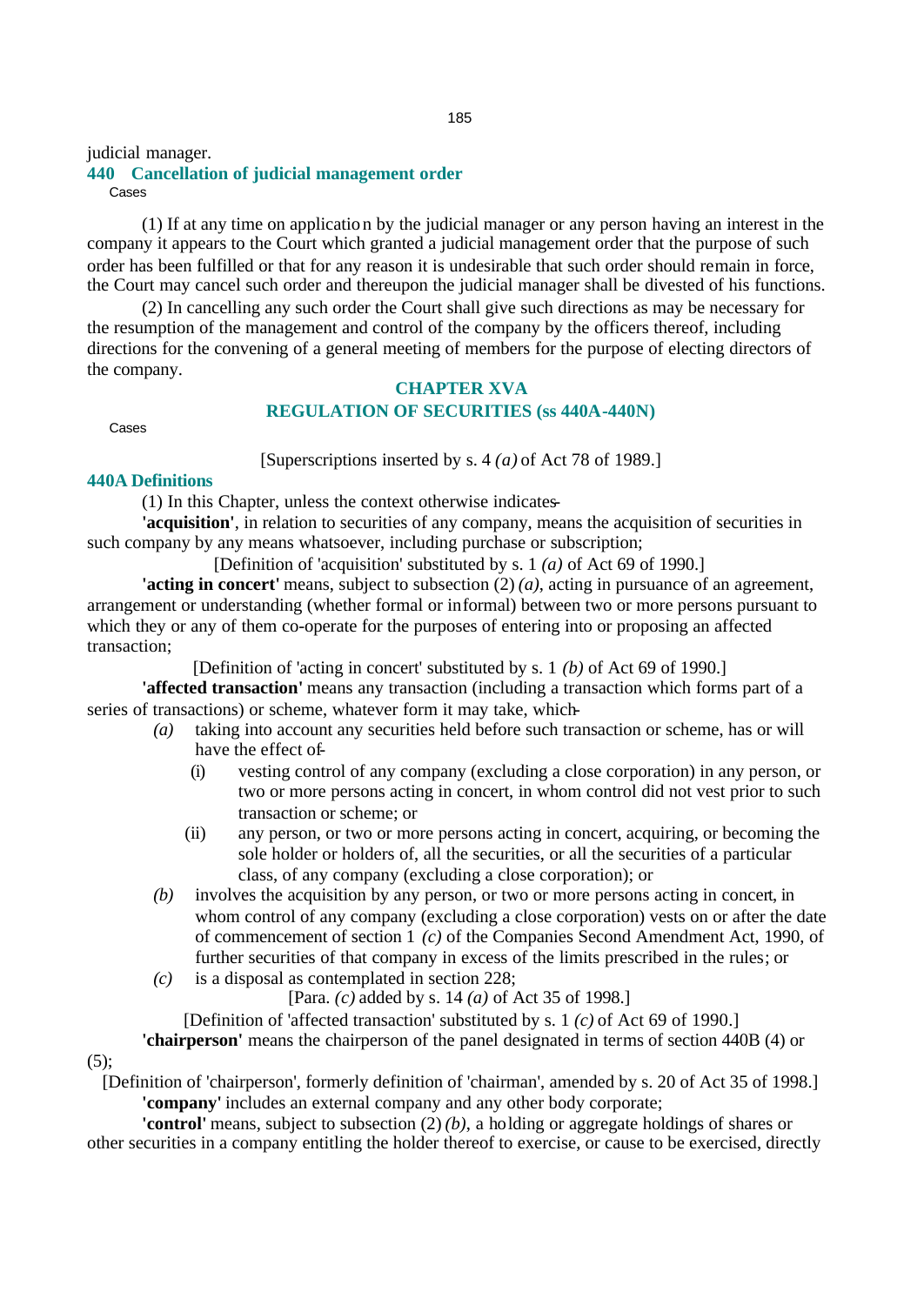or indirectly, the specified percentage or more of the voting rights at meetings of that company or any company controlled by it, irrespective of whether such holding or holdings confer *de facto* control;

[Definition of 'control' substituted by s. 14 *(b)* of Act 35 of 1998.]

**'executive director'** means the executive director or acting executive director of the panel appointed in terms of section 440B (11);

[Definition of 'executive director' substituted by s. 14 *(c)* of Act 35 of 1998.]

**'offeree company'** means any company the securities or part of the securities of which is or is to be the subject of any affected transaction or proposed affected transaction;

[Definition of 'offeree company' substituted by s. 1 *(d)* of Act 69 of 1990.]

**'offeror'** means any person or two or more persons acting in concert who enter into or propose any affected transaction;

**'panel'** means the Securities Regulation Panel established by section 440B;

**'rules'** means the rules made or amended from time to time by the panel and approved by the Minister and published by him by notice in the *Gazette*;

[Definition of 'rules' substituted by s. 1 *(e)* of Act 69 of 1990.]

**'security'** means any shares in the capital of a company and includes stock and debentures convertible into shares and any rights or interests in a company or in or in respect of any such shares, stock or debentures, and includes any 'financial instrument' as defined in the Financial Markets Control Act, 1989 (Act 55 of 1989);

[Definition of 'security' substituted by s. 1 *(f)* of Act 69 of 1990.]

**'specified percentage'** means the percentage, or different percentages in respect of different types of companies, prescribed in the rules for the purposes of determining control as defined in this section: Provided that the percentage shall in no case fall below 20 per cent of the issued securities of any class.

(2) For the purposes of subsection (1)-

- *(a)* the following persons shall be deemed to be acting in concert with one another unless the contrary is established, namely-
	- (i) a company, its holding company, subsidiaries, companies which are subsidiaries of its holding company and their subsidiaries, and companies of which such companies are associated companies, and for the purposes hereof ownership or control by a company of 20 per cent of more of the equity share capital of another company shall constitute the latter company as the former company's associate;
	- (ii) a company with-
		- *(aa)* any of its directors or holders of its securities who are beneficial owners as referred to in section 440G (1);

[Para. *(aa)* substituted by s. 1 *(g)* of Act 69 of 1990.]

- *(bb)* any company controlled by one or more of its directors; or
- *(cc)* any trust of which any one or more of its directors is a beneficiary;
- (iii) a company with any of its pension, provident or benefit funds; and
- *(b)* a security which is convertible into a voting security shall, even before its conversion, be deemed to confer those voting rights which it would confer after conversion.

(3) When the panel makes or amends rules, it shall, not less than one month before submitting the rules to the Minister for his approval, publish the text of the proposed rules in the *Gazette*, together with a statement of its intention to so submit such rules.

[Sub-s. (3) substituted by s. 1 *(h)* of Act 69 of 1990.]

[S. 440A inserted by s. 4 *(b)* of Act 78 of 1989.]

### **440B Establishment of panel**

(1) There is hereby established a body corporate to be known as the Securities Regulation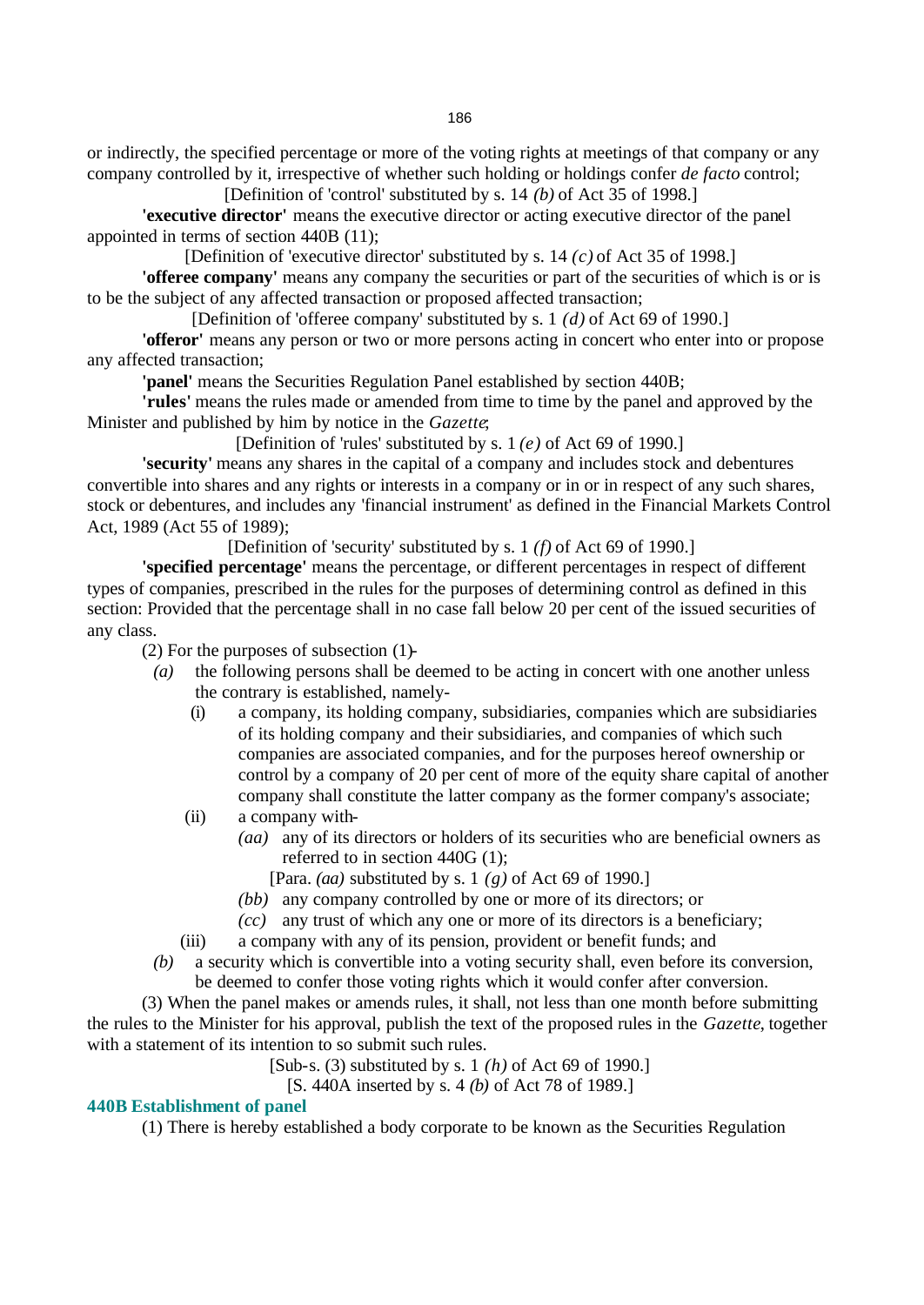Panel.

(2) Subject to the provisions of subsection (6), the members of the panel shall be appointed by the Minister and shall consist of-

- *(a)* the cha irperson;
- *(b)* the Minister or his or her nominee;

[Para. *(b)* substituted by s. 50 *(a)* of Act 24 of 2006.]

- *(c)* the Commissioner of the Competition Commission or his or her nominee;
	- [Para. *(c)* substituted by s. 50 *(a)* of Act 24 of 2006.]
- *(d)* three persons each nominated by the JSE Limited and the Banking Association (South Africa); and

[Para. *(d)* substituted by s. 50 *(a)* of Act 24 of 2006.]

- *(e)* one person nominated by each of such bodies, associations and institutions, limited to a maximum of fifteen such bodies, associations and institutions which-
	- (i) the Minister in consultation with the panel, has determined as being sufficiently representative of the relevant interests in the regulation of securities; and
	- (ii) have been designated by the Minister by notice in the *Gazette*; [Sub-s. (2) substituted by s. 15 *(a)* of Act 35 of 1998.]

 $(3)$  ......

[Sub-s. (3) deleted by s. 15 *(b)* of Act 35 of 1998.]

(4) The chairperson, who need not be one of the nominated members, shall be designated by the members of the panel nominated in terms of paragraph *(e)* of subsection (2).

[Sub-s. (4) substituted by s. 15 *(c)* of Act 35 of 1998.]

(5) The panel may designate a member of the panel as acting chairperson to exercise and perform the powers and duties of the chairperson whenever the chairperson is unable to do so or while the office of chairperson is vacant.

[Sub-s. (5) amended by s. 20 of Act 35 of 1998.]

(6) The panel shall be entitled, from time to time, to co-opt additional members.

[Sub-s. (6) substituted by s. 15 *(d)* of Act 35 of 1998.]

(7) Every member of the panel shall hold office for a period of not less than three and not more than five years, as the Minister may determine: Provided that any body, association or institution referred to in subsection (3) may apply to the Minister to have the person nominated by it and appointed by the Minister, replaced by any other nominee before the expiry of his term of office.

[Sub-s. (7) amended by s. 15 *(e)* of Act 35 of 1998.]

(8) If, during any period contemplated in subsection (7), a member of the panel nominated pursuant to subsection (2), dies, becomes incapacitated, resigns, or becomes disqualified from being appointed or acting as a director of a company in terms of section 218, or ceases for any other reason to be a member of the panel, the vacancy arising in this manner may be filled for the unexpired period of such member's term of office by a person nominated by the body, association or institution of which the member who ceases to be on the panel was a no minee.

[Sub-s. (8) substituted by s. 15 *(f)* of Act 35 of 1998 and by s. 50 *(b)* of Act 24 of 2006.]

(9) A member of the panel shall, on the expiry of his term of office, be eligible for reappointment.

(10) *(a)* The meetings of the panel shall be held at such times and places as the chairperson may determine.

*(b)* The person presiding at a meeting of the panel shall determine the procedure at such meeting.

*(c)* The decision of a majority of the members of the panel present at any meeting thereof at which there is a quorum (as determined in accordance with the rules of the panel) shall constitute the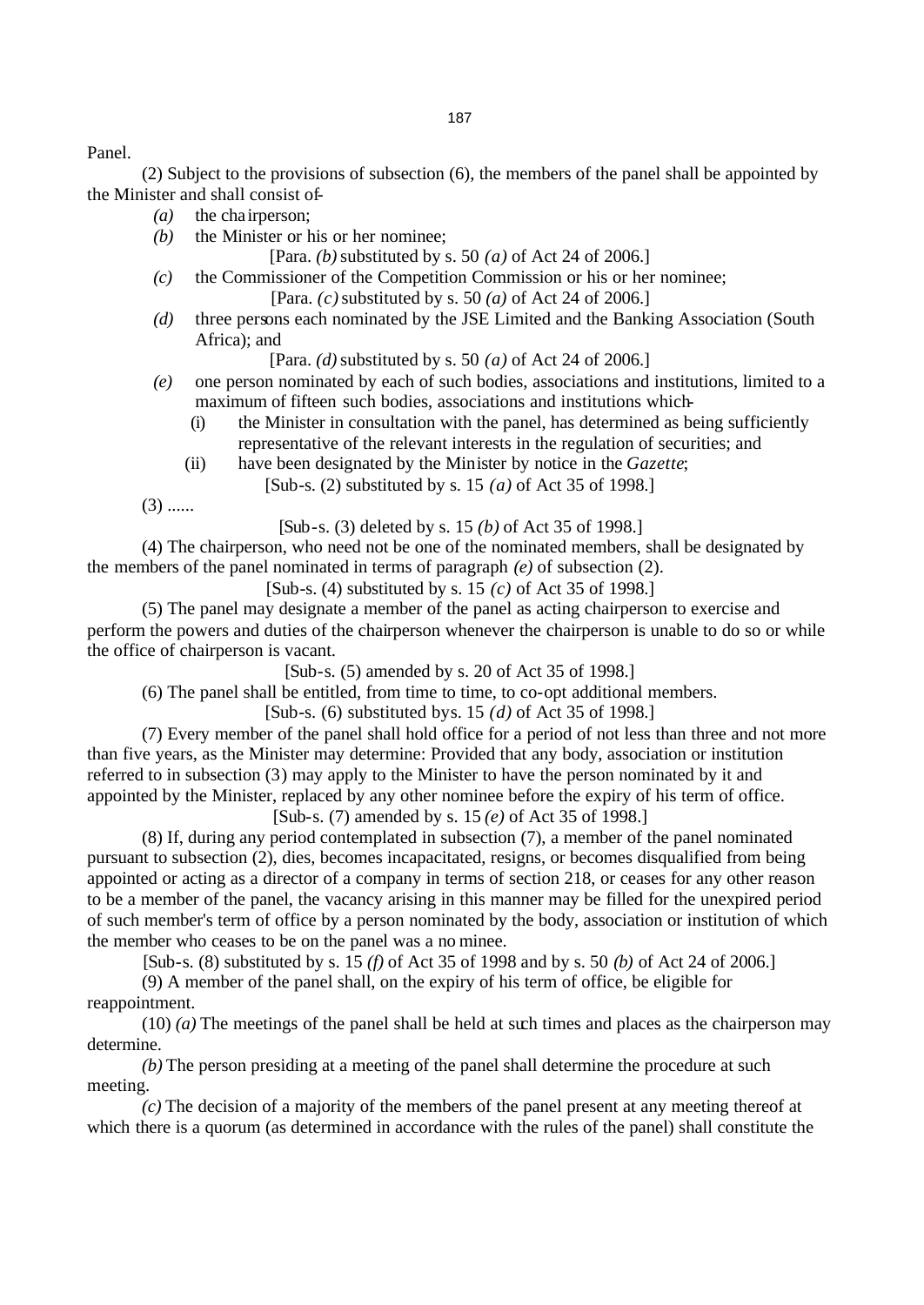decision of the panel, and in the case of an equality of votes, the chairperson shall have a casting vote in addition to his deliberative vote.

*(d)* No proceedings of the panel shall be invalid by reason only of the fact that a vacancy existed on the panel or that any member was not present during such proceedings or any part thereof. [Sub-s. (10) amended by s. 20 of Act 35 of 1998.]

(11) The panel shall appoint an executive director to hold office for such period and on such conditions as the panel may determine and the panel may likewise appoint an acting executive director when the office of executive director is vacant or when the executive director is absent or for any reason unable to perform his or her functions.

[Sub-s. (11) substituted by s. 15 *(g)* of Act 35 of 1998.]

 $(12)$  ......

[Sub-s. (12) amended by s. 20 of Act 35 of 1998 and deleted by s. 50 *(c)* of Act 24 of 2006.]

(13) The panel may appoint such officers and employees as are required for the proper performance of the panel's functions.

(14) The panel may delegate any of its powers to any subcommittee which may be established by the panel.

> [Sub-s. (14) substituted by s. 50 *(d)* of Act 24 of 2006.] [S. 440B inserted by s. 4 *(b)* of Act 78 of 1989.]

### **440C Functions of panel**

(1) The functions of the panel shall be to-

- *(a)* regulate, in such manner as it may deem necessary or appropriate-
	- (i) all transactions or schemes which constitute affected transactions;
	- (ii) all proposals which on successful completion or implementation would become affected transactions; and
- *(b)* supervise dealings in securities that are contemplated in this Chapter.
	- [Para. *(b)* substituted by s. 2 *(a)* of Act 69 of 1990.]

(2) It shall not be the function of the panel to judge the commercial advantages and disadvantages of affected transactions.

(3) Without derogating from the provisions of subsection (1), the functions of the panel shall include the making of rules in respect of matters falling within the provisions of this Chapter, including rules relating to the following aspects of affected transactions, namely-

- (i) the duties of the offeror; and
- (ii) the duties of the offeree company.
- (4) Subject to the provisions of this Chapter, the rules shall make provision for-
- *(a)* the administration and financing of the panel;
- *(b)* the remuneration and allowances of the executive director and the conditions upon which he is appointed;
- *(c)* the remuneration and allowances of members and officers and employees of the panel, and the conditions upon which such members, officers and employees are appointed;
- *(d)* appeals from decisions of the executive director to the panel; [Para. *(d)* substituted by s. 51 *(a)* of Act 24 of 2006.]
- *(e)* the effective monitoring of compliance with, and enforcement of, the rules;

[Para. *(e)* added by s. 2 *(c)* of Act 69 of 1990.]

*(f)* the dissolution of the panel.

[Para. *(f)* added by s. 2 *(c)* of Act 69 of 1990.]

[Sub-s. (4) amended by s. 2 *(b)* of Act 69 of 1990.]

(5) Rules made or amended by the panel and approved by the Minister shall be published by notice in the *Gazette*.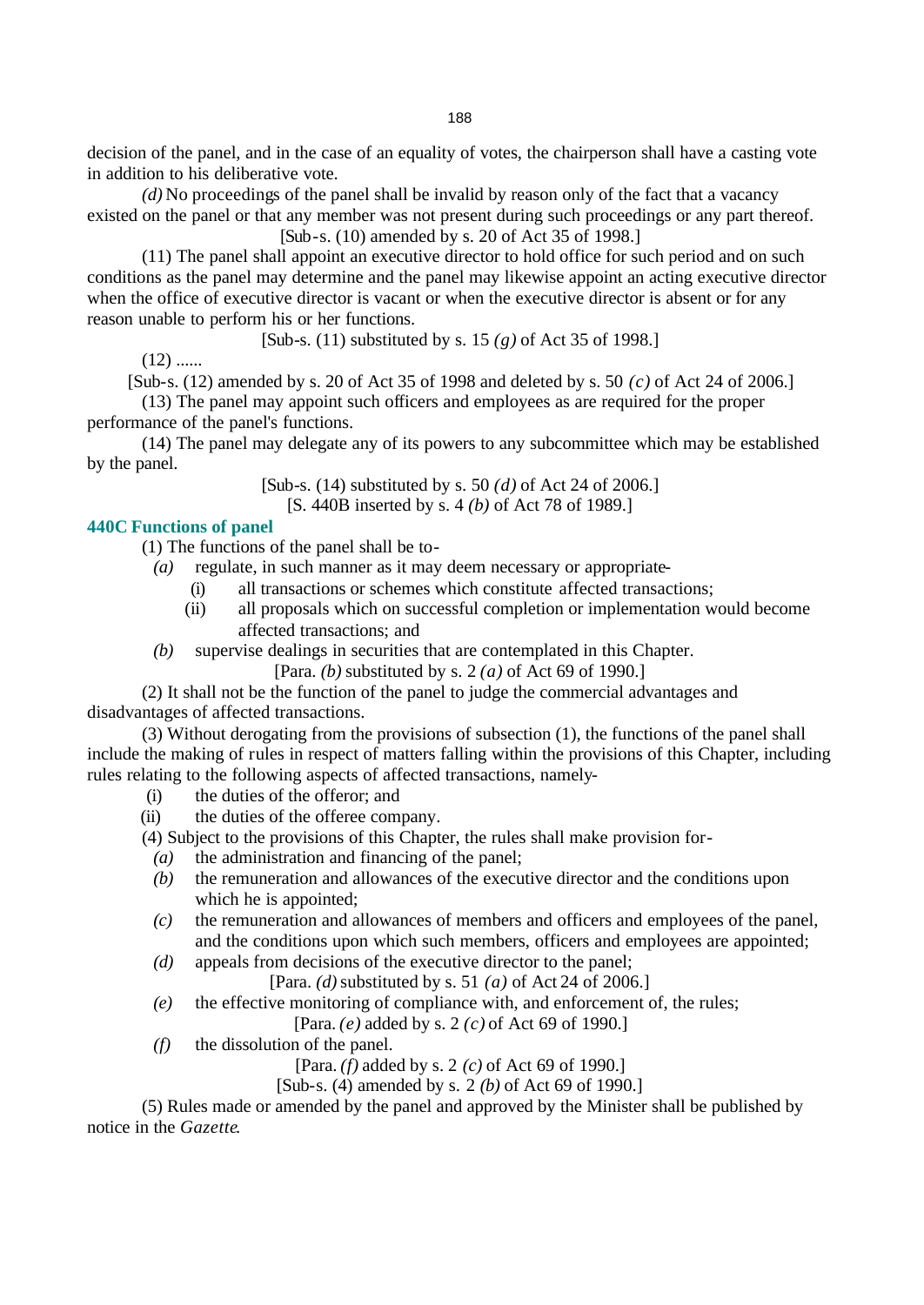(6) The panel or its executive director may-

- *(a)* consult with any person at the request of any interested party in a proposed affected transaction with a view to interpreting any aspect relating to any of the rules which have been made by the panel and which apply to such proposed affected transaction;
- *(b)* issue information on current policy in regard to proposed affected transactions to serve as guidelines for the benefit of persons concerned in proposed affected transactions;
- *(c)* receive and deal with representations relating to any matter with which it may deal in terms of this Chapter; and
- *(d)* perform any other function assigned to it by this Chapter.

[Sub-s. (6) amended by s. 51 *(b)* of Act 24 of 2006.]

 $(7)$  ......

[Sub-s. (7) deleted by s. 2 *(d)* of Act 69 of 1990.] [S. 440C inserted by s. 4 *(b)* of Act 78 of 1989.]

### **440D Investigations by panel**

(1) For the purposes of performing its functions in terms of this Chapter, the executive director or the panel may-

- *(a)* summon any person who is believed to be able to furnish any information on the subject of an investigation or to have in his or her possession or under his or her control any book, document or other object which has any bearing upon that subject, to lodge such book, document or other object with the executive director within the period specified in the summons, or to appear before the e xecutive director or the panel at a time and place specified in the summons, to be interrogated or to produce such book, document or other object; and
- *(b)* interrogate any such person under oath or affirmation administered by the chairperson or a person appointed by him or her, and examine or retain for examination any such book, document or other object: Provided that any person from whom any book, document or other object has been taken and retained under this subsection shall, so long as such book, document or object is in the possession of the executive director or the panel, at his or her request be allowed, at his or her own expense and under the supervision of the investigating officer, to make copies thereof or to take extracts therefrom at any reasonable time.

[Sub-s. (1) amended by ss. 16 *(a)* and 20 of Act 35 of 1998 and substituted by s. 52 *(a)* of Act 24 of 2006.]

(2) A summons for the attendance of any person before the panel or a committee thereof or for the production to the panel or a committee thereof of any book, document or other object shall be in the form prescribed by the panel, shall be signed by any member of the panel, by the executive director or by the chairperson of a committee and shall be served in the manner so prescribed.

[Sub-s. (2) substituted by s. 16 *(b)* of Act 35 of 1998.]

(3) Any person who has been summoned to attend before, or to produce any book, document or other object to the executive director or the panel and who, without sufficient cause, fails to attend at the time and place specified in the summons or to remain in attendance until he or she is excused by the chairperson thereof from further attendance or, having attended, refuses to be sworn or to make an affirmation after he or she has been asked by the chairperson (or a person appointed by him or her) to do so or, having been sworn or having made affirmation, fails to answer fully and satisfactorily any question lawfully put to him or her, or fails to produce any book, document or other object in his or her possession or under his or her control which he or she has been summoned to produce, shall be guilty of an offence.

[Sub-s. (3) amended by s. 20 of Act 35 of 1998 and substituted by s. 52 *(a)* of Act 24 of 2006.]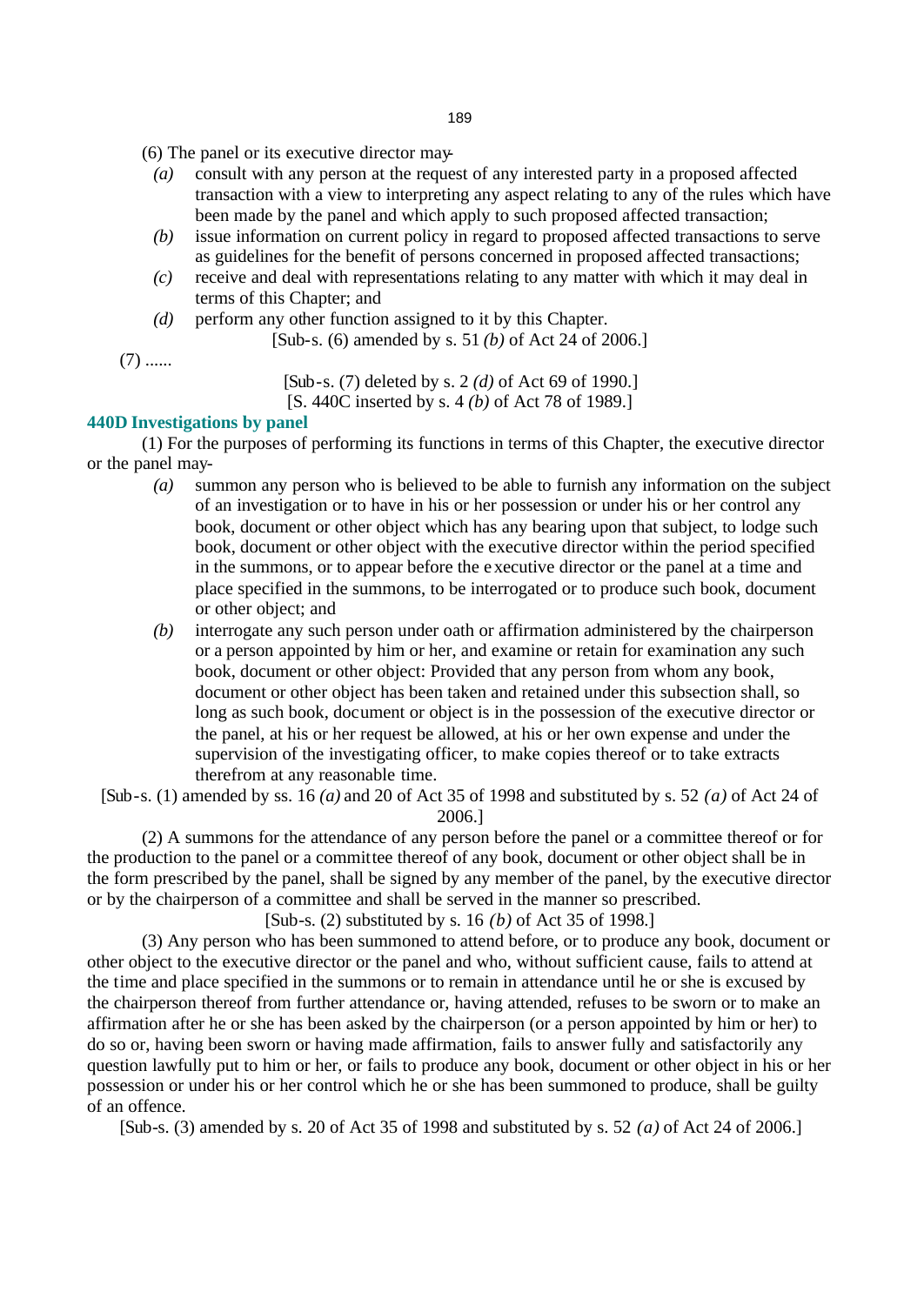(4) Any person who, after having been sworn or having made affirmation, gives false evidence before the executive director or the panel on any matter, knowing such evidence to be false or not believing it to be true, shall be guilty of an offence.

[Sub-s. (4) substituted by s. 52 *(a)* of Act 24 of 2006.]

(5) The law relating to privilege as applicable to a witness giving evidence before, or summoned to produce a book, document or other object to, a provincial division of the High Court of South Africa shall apply in relation to any person summoned under this section.

[Sub-s. (5) amended by s. 5 *(b)* of Act 20 of 2004.]

(6) Nothing contained in this Chapter shall be deemed to compel the production by a legal adviser of a letter, report or other document containing a privileged communication made by or to him as legal adviser, or to authorize the seizure or retention thereof.

[S. 440D inserted by s. 4 *(b)* of Act 78 of 1989.]

### **440E Financing of panel**

(1) All fees payable under the rules contemplated in section 440C (4) *(a)* shall be paid to the panel and shall constitute its funds, and the panel shall utilize its funds for defraying expenses incurred in connection with the performance of its functions.

(2) The panel may invest any unexpended portion of its moneys and may establish reserve funds and pay into them such amounts as it may deem necessary or expedient.

[S. 440E inserted by s. 4 *(b)* of Act 78 of 1989.]

### **440F ......**

[S. 440F inserted by s. 4 *(b)* of Act 78 of 1989, substituted by s. 3 of Act 69 of 1990 and repealed by s. 17 of Act 135 of 1998.]

# **440G......**

[S. 440G inserted by s. 4 *(b)* of Act 78 of 1989, amended by s. 4 of Act 69 of 1990 and repealed by s. 20 of Act 37 of 1999.]

### **440HOperation of Chapter in relation to other laws**

The provisions of this Chapter shall be in addition to and not in substitution for any other law which is not in conflict with or inconsistent with this Chapter.

[S. 440H inserted by s. 4 *(b)* of Act 78 of 1989.]

### **440I Preservation of secrecy**

(1) No person shall disclose any information acquired by him or her in the exercise of his or her powers or the performance of his or her duties in terms of this Chapter and relating to the business or affairs of any other person, except-

- *(a)* for the purposes of exercising his or her powers or performing his or her duties in terms of this Act;
- *(b)* for the purposes of legal proceedings under this Act;
- *(c)* when required to do so by any court or under any law;
- *(d)* when co-operating with another body performing substantially the same functions as the panel, or any other body controlled by the aforementioned body, for the purpose of obtaining or furnishing any information relevant to any aspect of the functions of the panel or such body.

[Sub-s. (1) substituted by s. 17 of Act 35 of 1998.]

(2) Any person who contravenes the provisions of subsection (1) shall be guilty of an offence.

[S. 440I inserted by s. 4 *(b)* of Act 78 of 1989.]

### **440J Limitation of liability**

The panel or any member thereof, any committee of the panel or member of such committee, or any employee or representative of the panel, shall not be liable for any loss sustained by or damage caused to any person as a result of anything done or omitted by the said panel, committee, member,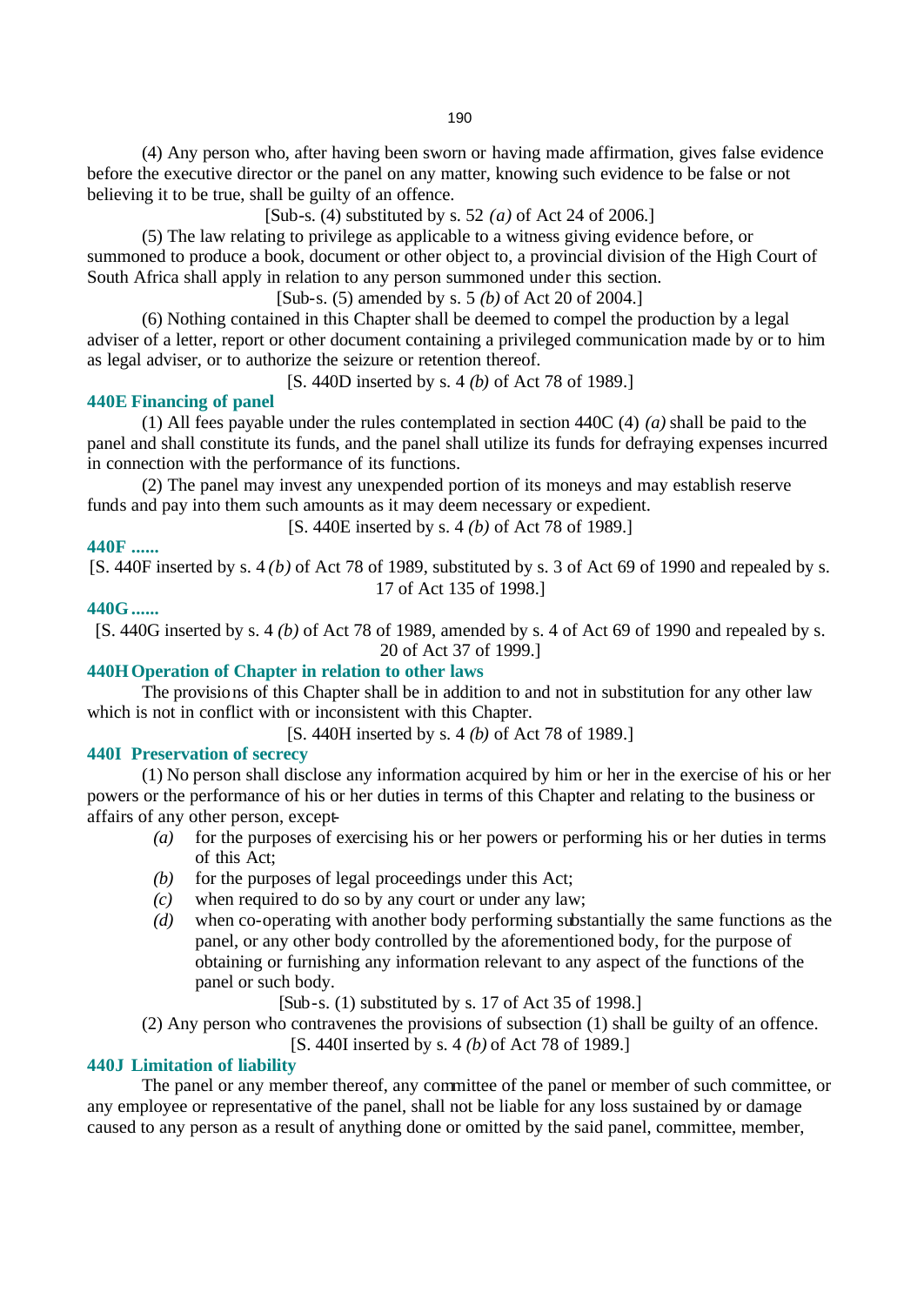employee or representative in the *bona fide* or negligent, but not grossly negligent, exercise of any power or carrying out of any duty or performance of any function under or in terms of this Act or the rules.

[S. 440J inserted by s. 4 *(b)* of Act 78 of 1989 and substituted by s. 5 of Act 69 of 1990 and by s. 18 of Act 35 of 1998.]

# **440KCompulsory acquisition of securities of minority in affected transaction**

(1) *(a)* If an offer for the acquisition of securities under an affected transaction involving the transfer of securities or any class of securities of a company to an offeror, has within four months after the date of the making of such offer been accepted by the holders of not less than nine-tenths of the securities or any class of securities whose transfer is involved (other than securities already held at the date of the issue of the offer by, or by a nominee for, the offeror or its subsidiary), the offeror may at any time within two months after the date of such acceptance give notice in the prescribed manner to any holder of such securities who has not accepted the said offer, that he or it desires to acquire his or its securities, and where such notice is given, the offeror shall be entitled and bound to acquire those securities on the terms on which under the affected transaction the securities of the holders who have accepted the offer, were or are to be transferred to the offeror, unless on an application made by such holder within six weeks from the date on which the notice was given, the Court-

(i) orders that the offeror shall not be so entitled and bound; or

(ii) imposes conditions of acquisition different from those of the offer.

*(b)* If the said offer has not been accepted to the extent necessary for entitling the offeror to give notice under subsection (1) *(a)*, the Court may, on application by the offeror, issue an order authorizing him to give notice under that subsection if the Court is satisfied that-

- (i) the offeror has after reasonable enquiry been unable to trace one or more of the persons holding securities to which the offer relates;
- (ii) the securities whose transfer is involved, by virtue of acceptances of the offer, together with the securities held by the person or persons referred to in subparagraph (i), amount to not less than the minimum specified in subsection (1) *(a)*; and
- (iii) the consideration offered is fair and reasonable,

but the Court shall not issue an order under this paragraph unless it considers that it is just and equitable to do so having regard, in particular, to the number of holders of securities who have been traced but who have not accepted the offer.

(2) Where a notice has been given by the offeror under subsection (1) and the Court, on an application made by a holder of the securities who has not accepted the offer, has not ordered as contemplated in subsection (1) *(a)*, the offeror shall, on the expiration of six weeks from the date on which the notice was given, or, if an application to the Court by such holder is then pending, after the application has been disposed of, transmit a copy of the notice to the offeree company, together with an instrument of transfer executed on behalf of such holder by any person appointed by the offeror, and pay or transfer to the offeree company the amount or other consideration representing the price payable by the offeror for the securities which by virtue of this section he or it is entitled to acquire, and, subject to the payment of the stamp duties ordinarily payable, the offeree company shall thereupon register the offeror as the holder of those securities: Provided that an instrument of transfer shall not be required for any security for which a share warrant is for the time being outstanding.

(3) Where, in pursuance of an affected transaction referred to in subsection (1), securities of an offeree company were or are to be transferred to a person and those securities, together with any other securities of the said offeree company held by, or by a nominee for, the offeror or its subsidiary at the date of the acceptance of the offer in question, comprise or include nine -tenths of the securities in the offeree company or of any class of those securities, then-

*(a)* the offeror shall within a month from the date of such acceptance (unless he or it has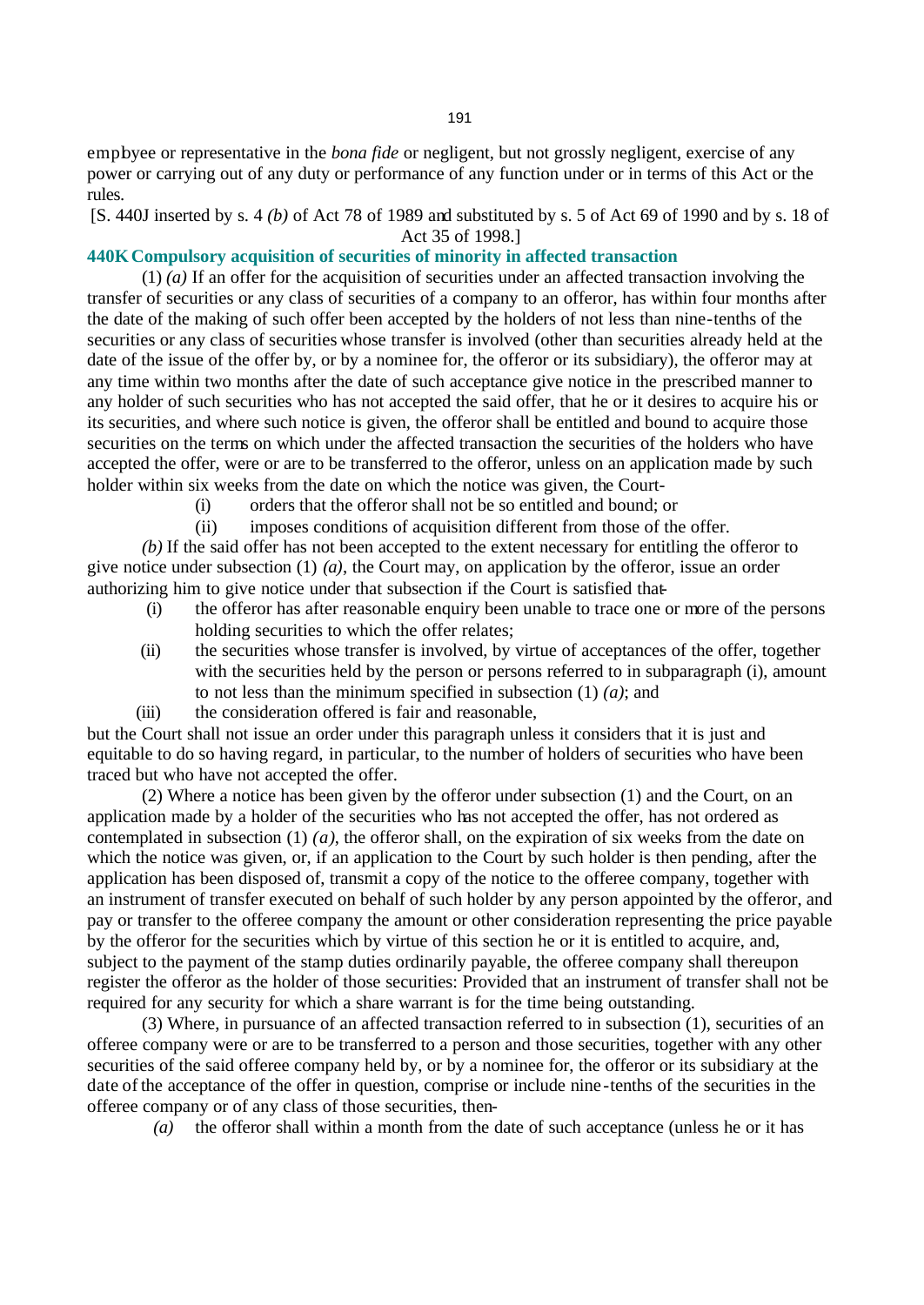already complied with this requirement under subsection (1)) give notice of that fact in the prescribed manner to the holders of the remaining securities or of the remaining securities of that class, as the case may be, who have not accepted the offer under the affected transaction in question; and

*(b)* any such holder may within three months from the giving of the notice to him require the offeror to acquire the securities in question,

and where a holder gives notice under paragraph *(b)* in relation to any securities, the offeror shall be entitled and bound to acquire those securities on the conditions on which under the affected transaction the securities of the holders who have accepted the offer were or are to be transferred to him or it, or on such other conditions as may be agreed upon or as the Court on the application of either the offeror or the holder may think fit to order.

(4) Any sum, and any dividend or other sum accruing from any other consideration, received by the offeree company under this section shall be paid into a separate bank account with a banking institution registered under the Banks Act, 1965 (Act 23 of 1965), and any such sums, dividend or any other consideration so received shall be held in trust by the offeree company for the person entitled to the securities in respect of which the said sums, dividend or other consideration was received.

(5) In this section any reference to a 'holder of securities who has not accepted the offer' includes any holder who has failed or refused to transfer his securities to the offeror in accordance with the affected transaction.

[S. 440K inserted by s. 6 of Act 69 of 1990.]

# **440L Restriction in respect of affected transaction**

Subject to any exemption by the panel, no person shall enter into or propose an affected transaction, except in accordance with the rules.

[S. 440L inserted by s. 6 of Act 69 of 1990.]

### **440M Actions**

(1) If any person who is not exempted from compliance with the rules acts in contravention of any of the rules, the panel may apply to the Court for an order compelling such person to comply with the relevant rule, and the Court may in its discretion issue such an order.

(2) If the panel has reason to suspect that any person who is not exempted from compliance with the rules-

- *(a)* is likely to act in contravention of any of the rules; or
- *(b)* has so contravened any of the rules, or that such a contravention is likely to be continued or repeated,

the panel may apply to the Court for an order-

- (i) prohibiting the anticipated contravention referred to in paragraph *(a)*;
- (ii) prohibiting the continuation or repetition of a contravention referred to in paragraph *(b)*; or
- (iii) prohibiting the person concerned from continuing with an affected transaction or proposed affected transaction.

(3) If it is proved to the satisfaction of the Court, in the case of an application for an order referred to in-

- *(a)* subsection (2) (i), that there is a reasonable likelihood that the rule in question will be contravened by the person concerned as contemplated in subsection (2) *(a)*;
- *(b)* subsection (2) (ii), that there is a reasonable likelihood that a contravention will be continued or repeated as contemplated in subsection (2) *(b)*;
- *(c)* subsection (2) (iii), that there is a reasonable likelihood that a contravention has been committed or is being continued as contemplated in subsection (2) *(b)*,

the Court may issue the relevant order applied for.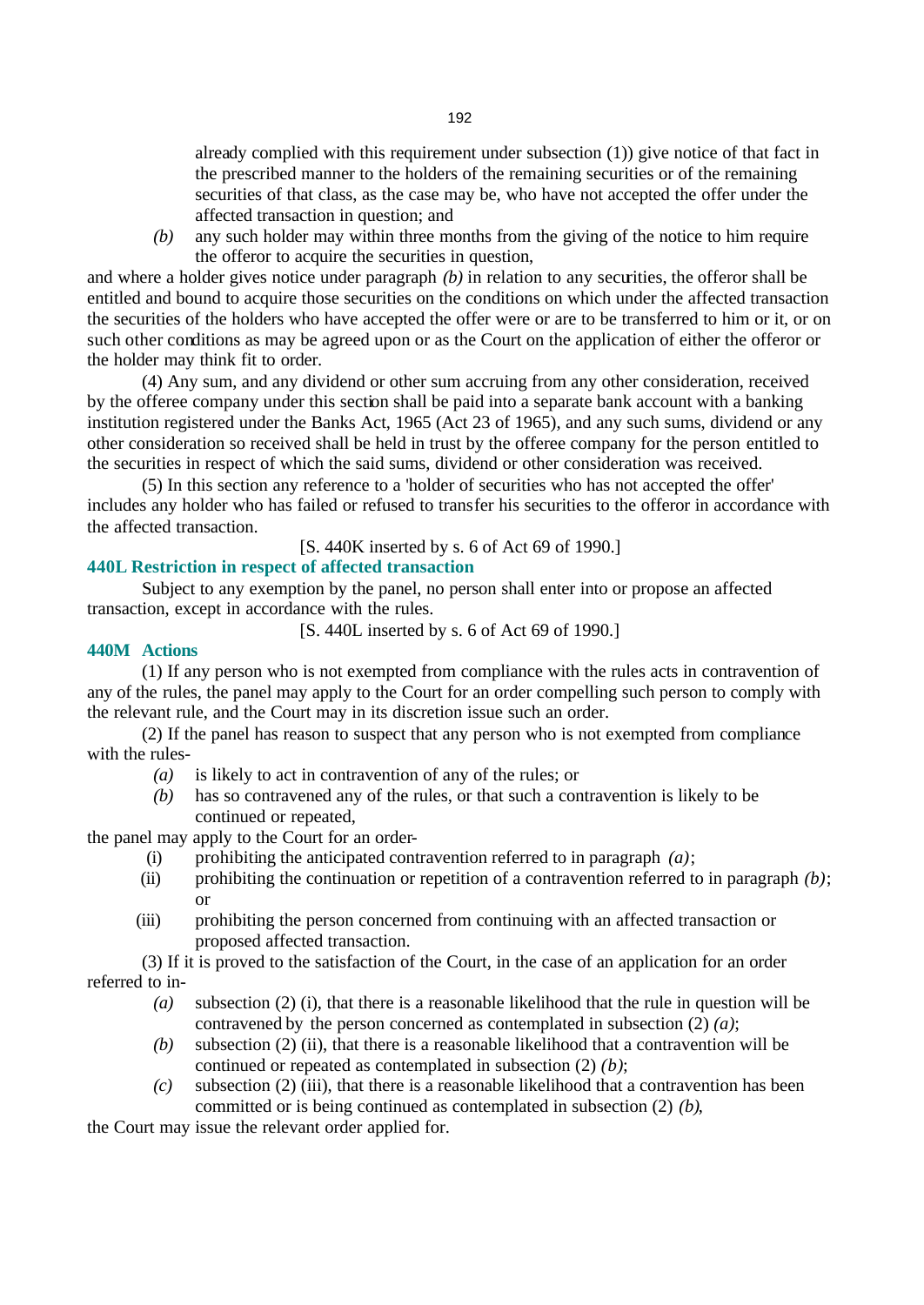(4) Any person who contravenes any of the rules shall be liable to any other person for any loss or damage suffered by that person as a result of such contravention.

(5) The provisions of this section shall not affect the right to any remedy which any person may otherwise have.

# [S. 440M inserted by s. 6 of Act 69 of 1990.]

# **440N Application of Maintenance and Promotion of Competition Act, 1979**

The provisions of the Maintenance and Promotion of Competition Act, 1979 (Act 96 of 1979), shall not apply to anything done by the panel in the exercise or performance of a power or duty conferred or imposed by or under this Chapter.

[S. 440N inserted by s. 6 of Act 69 of 1990.]

# **CHAPTER XVB**

# **FINANCIAL REPORTING STANDARDS (ss. 440O to 440JJ)**

[Chapter XVB inserted by s. 53 of Act 24 of 2006.]

# **440ODefinitions and pre liminary**

(1) For the purposes of this Chapter-

**'advertise'** includes notification to interested persons;

**'exchange'** means an exchange licensed in terms of section 10 of the Securities Services Act, 2004 (Act 36 of 2004);

**'nominated officer'** means the person referred to in section 440V (2); and

**'regulator'** means a statutory body with powers to regulate or supervise companies or the trading of shares in companies and includes any self-regulatory organisation as defined in section 1 of the Securities Services Act, 2004, having such powers.

(2) Any duty to be performed in terms of this Chapter by a chairperson may in his or her absence be performed by a deputy chairperson.

[S. 440O inserted by s. 53 of Act 24 of 2006.]

# **440P Establishment of Council**

(1) There is hereby established a body corporate known as the Financial Reporting Standards Council.

(2) The Council's objective is to establish financial reporting standards which promote sound and consistent accounting practices.

(3) The Counc il shall consist of-

- *(a)* four persons registered and practising as auditors;
- *(b)* two persons responsible for preparing financial statements on behalf of public interest companies;
- *(c)* two persons responsible for preparing financial statements for limited interest companies;
- *(d)* four users of financial statements;
- *(e)* two persons knowledgeable in company law nominated by the Minister;
- *(f)* one person nominated by the executive officer of the Financial Services Board; and
- *(g)* one person each nominated by every exchange which imposes adherence to financial reporting standards as a listing requirement.

(4) The Council shall be autonomous and its members shall serve to promote the objective of the Council.

[S. 440P inserted by s. 53 of Act 24 of 2006.]

# **440QAppointment and removal of Council members**

(1) The Minister shall appoint as members of the Council-

- *(a)* the persons nominated from time to time under section 440P (3) *(e)* to *(g)*; and
- *(b)* persons selected in terms of subsectio n (2).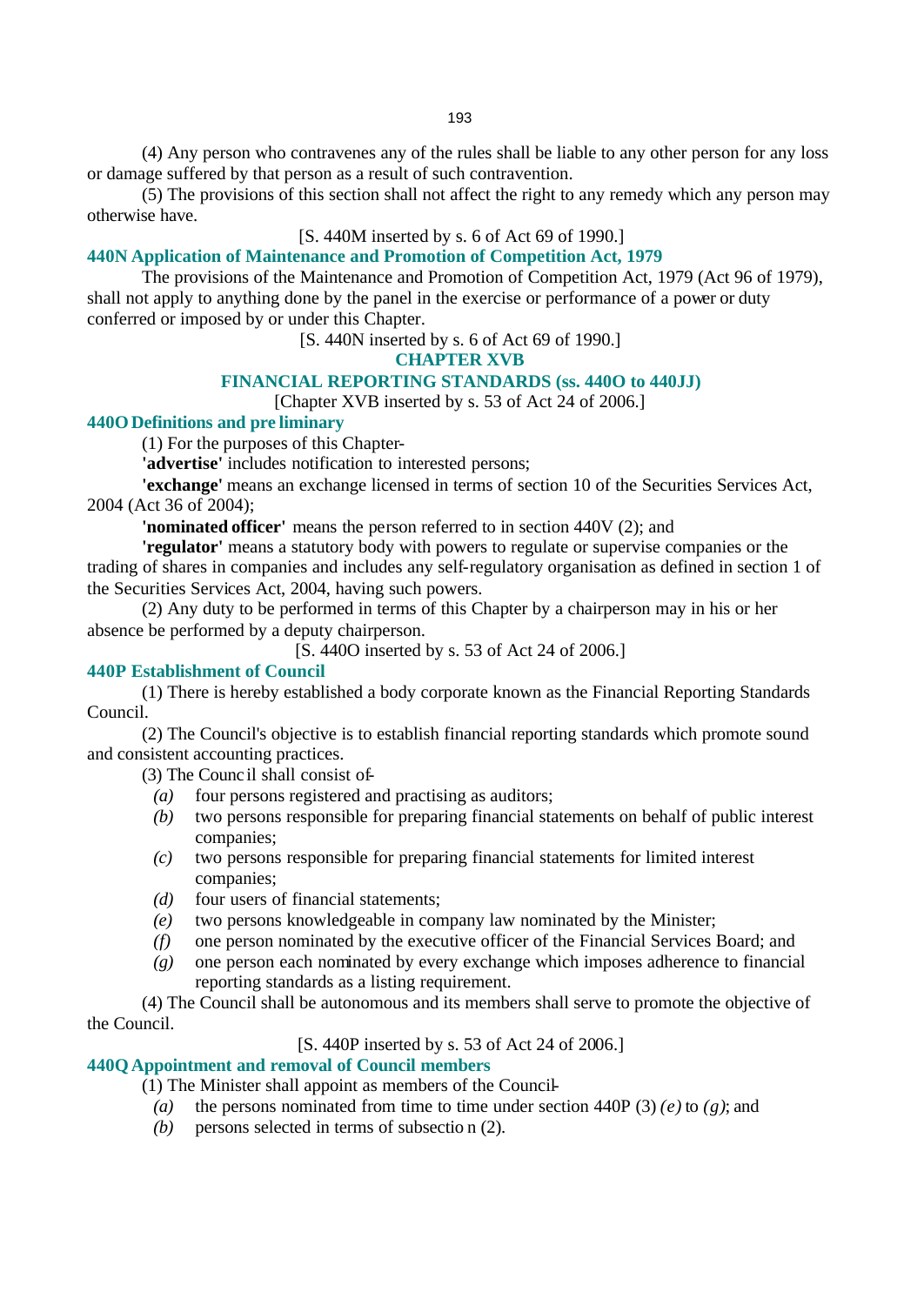- (2) The Minister shall-
	- *(a)* advertise any vacancies under section 440P (3) *(a)* to *(d)* and allow at least one month for nominations;
	- *(b)* select and appoint persons-
		- (i) with the qualifications, knowledge and experience necessary to further the objective of the Council;
		- (ii) who are not full-time employees of the government or of a statutory body;
	- *(c)* appoint the chairperson and deputy chairperson of the Council.

(3) Members appointed in terms of subsection (2) *(b)* and *(c)* shall be appointed every three years and may not serve for more than six consecutive years.

# (4) For the sake of continuity, the Minister shall ensure that five or more of the persons appointed-

- *(a)* at the time the Council is established, shall be former members of the Accounting Practices Board; and
- *(b)* at every subsequent appointment, shall be former members of the Council.
- (5) The Minister-
	- *(a)* must remove a member of the Council-
		- (i) who becomes insolvent, is certified as mentally unfit, or is convicted of an offence and sentenced to imprisonment without the option of a fine;
		- (ii) who becomes permanently incapacitated;
		- (iii) who has been absent without the chairperson's leave, or in the case of the chairperson, without the deputy chairperson's leave, from three consecutive meetings of the Council; or
		- (iv) contemplated in section 440P (3) *(a)* to *(d)*, who ceases to be a user, preparer or auditor of financial statements;
	- *(b)* may remove a member of the Council for-
		- (i) non-performance of duties;
		- (ii) serious misconduct; or
		- (iii) conduct that undermines the integrity or objective of the Council.

(6) A vacancy arising at any time other than the close of a three-year cycle shall be filled in the manner described in subsection (2).

[S. 440Q inserted by s. 53 of Act 24 of 2006.]

### **440R Officers and meetings of Council**

- (1) The Council must-
	- *(a)* determine the procedures to be followed at its meetings;
	- *(b)* meet at least three times a year on dates set by the chairperson.
- (2) Each member of the Council shall have one vote and a decision of the majority of the

members present at a meeting, where at least three quarters of the members are present, constitutes a decision of the Council.

(3) The Council may establish and appoint members to subcommittees to assist in performing the functions of the Council.

(4) Meetings of the Council shall be open to the public.

[S. 440R inserted by s. 53 of Act 24 of 2006.]

# **440S Functions of Council**

(1) The Council shall-

- *(a)* establish financial reporting standards for public interest companies; and
- *(b)* develop accounting standards for limited interest companies.

(2) Financial reporting standards mentioned in subsection (1) *(a)* shall be in accordance with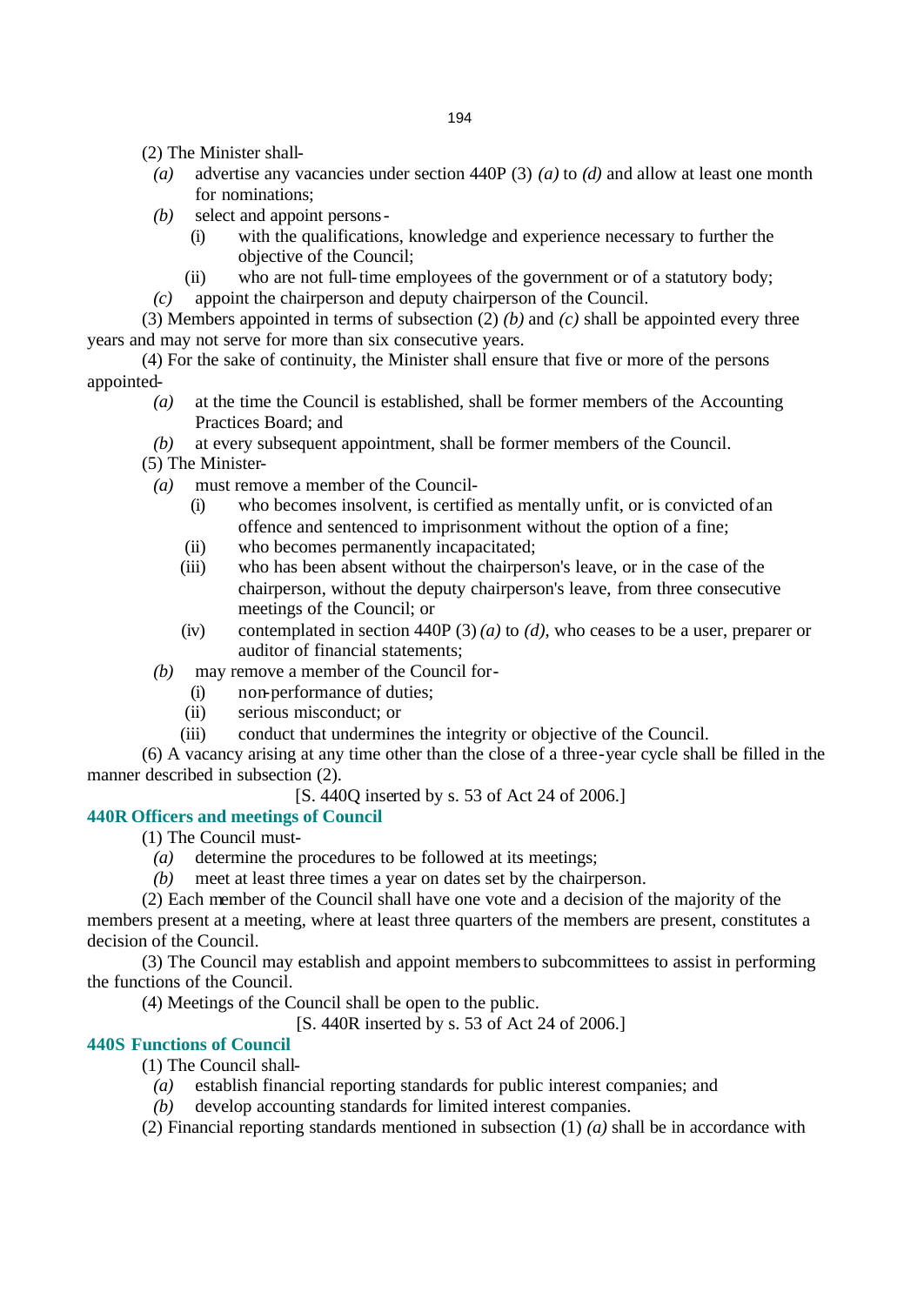the International Financial Reporting Standards of the International Accounting Standards Board or its successor body.

(3) Standards mentioned in subsection (1) *(b)* shall be developed in consultation with representatives of limited interest companies.

[S. 440S inserted by s. 53 of Act 24 of 2006.]

### **440T Interested persons in respect of Council**

A person wishing to receive notice of vacancies on the Council, advance notice of meetings of the Council or drafts of any prospective amendment to financial reporting standards may register with the Council as an interested person.

[S. 440T inserted by s. 53 of Act 24 of 2006.]

# **440U Approval and publication of standards**

(1) The Council must-

- *(a)* give notice to interested persons of any prospective amendment of financial reporting standards, with at least one month to return comment;
- *(b)* consider any comments made before voting on an amendment;
- *(c)* submit financial reporting standards to the Minister.

(2) The Minister shall issue financial reporting standards on the advice of the Council by publication in the *Gazette*.

[S. 440U inserted by s. 53 of Act 24 of 2006.]

# **440V Monitoring**

(1) The Minister may, after consultation with the Financial Services Board, specify, by proclamation in the *Gazette*, types or categories of public interest companies to be monitored in terms of this section.

(2) The Minister shall nominate a suitably qualified officer who shall-

- *(a)* monitor the financial reports and accounting practices of public interest companies contemplated in subsection (1) in order to detect non-compliance with financial reporting standards that may prejudice users; and
- *(b)* where reasonable grounds exist for suspecting such non-compliance:
	- (i) document the incident; and
	- (ii) refer it to the executive officer of the Financial Reporting Investigations Panel referred to in section 440W.

(3) For the purposes of subsection (2), the nominated officer may in writing direct any person believed to have knowledge or information relating to a company mentioned in subsection (1) to-

- *(a)* deliver or produce information;
- *(b)* submit written answers to questions;
- *(c)* appear at a place designated by the nominated officer to be questioned.
- (4) The powers conferred by subsection (3) are subject to the law of privilege.

[S. 440V inserted by s. 53 of Act 24 of 2006.]

# **440W Establishment of Panel**

(1) There is hereby established a body corporate known as the Financial Reporting Investigations Panel.

(2) The Panel's objective is to contribute to the reliability of financial reports by investigating alleged non-compliance with financial reporting standards and recommending appropriate measures for rectification or restitution.

(3) The Panel shall consist of-

- *(a)* an executive officer;
- *(b)* six auditors;
- *(c)* six chartered accountants that are not registered as auditors;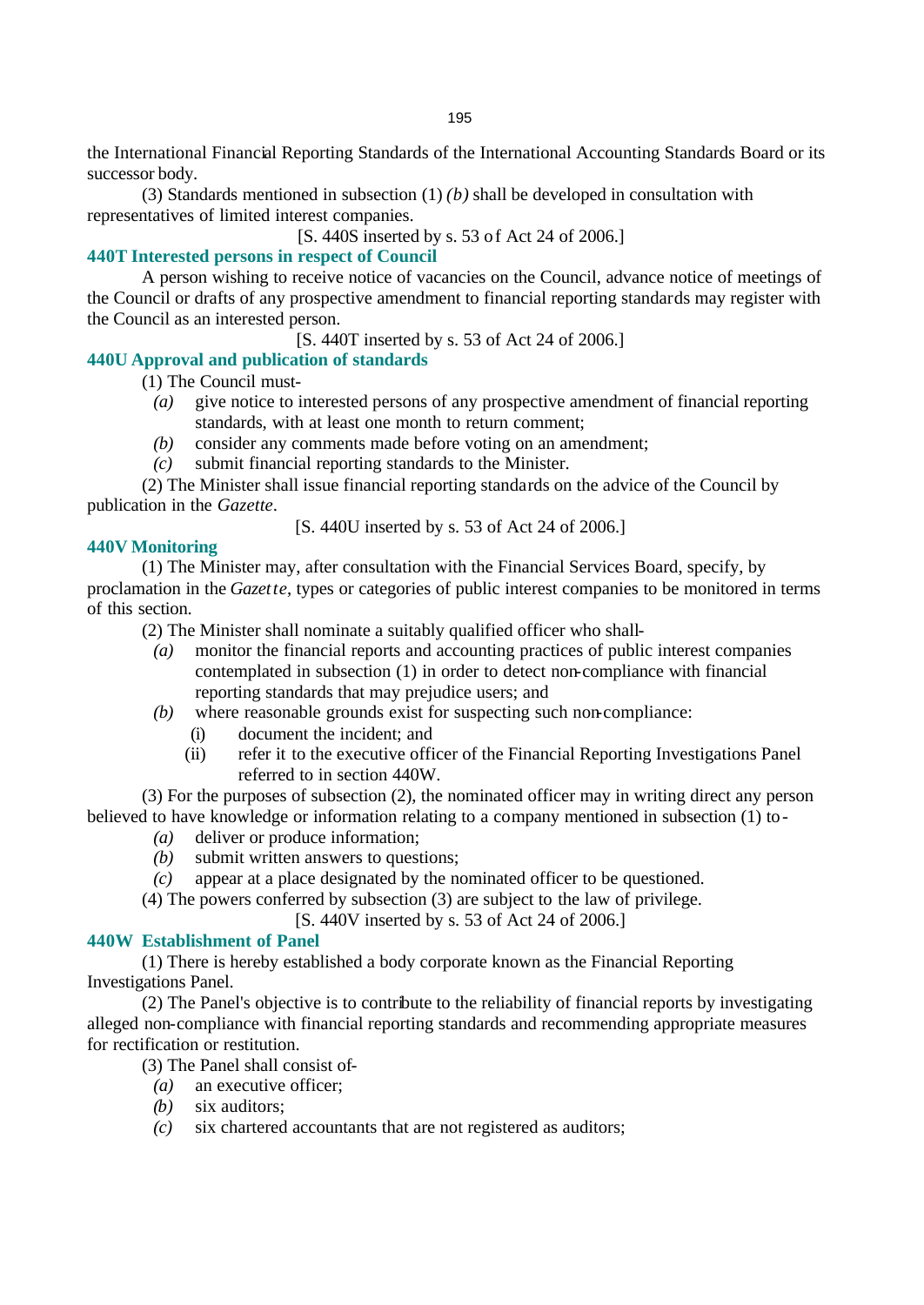- *(d)* four persons qualified in law;
- *(e)* one person nominated by the executive officer of the Financial Services Board; and
- *(f)* one person, nominated by the exchange in question, for each exchange that imposes adherence to accounting standards as a listing requirement.

[S. 440W inserted by s. 53 of Act 24 of 2006.]

# **440X Appointment and removal of members of Panel**

(1) The Minister shall appoint as members of the Panel-

- *(a)* the persons nominated under section 440W (3) *(e)* and *(f)*; and
- *(b)* persons selected in terms of subsection (2).
- (2) The Minister shall-
	- *(a)* advertise vacancies under section 440W (3) *(a)* to *(d)* and allow at least one month for nominations;
	- *(b)* select candidates who-
		- (i) have the qualifications, knowledge and experience necessary to further the objective of the Panel;
		- (ii) are not full-time employees of government or of a statutory body;
	- *(c)* appoint a chairperson and deputy chairperson from members nominated under section 440W *(c)* and *(e)*.

(3) Members appointed under subsection (2) shall be appointed every three years and may not serve for more than six consecutive years.

(4) For the sake of continuity, the Minister shall ensure that five or more of the candidates appointed-

- *(a)* at the time the Panel is established, shall be members of the GAAP Monitoring Panel of the JSE Limited; and
- *(b)* at every subsequent appointment, shall be former members of the Panel.
- (5) The Minister-
	- *(a)* must remove a member of the Panel who-
		- (i) becomes insolvent;
		- (ii) is certified as mentally unfit;
		- (iii) is convicted of an offence and sentenced to imprisonment without the option of a fine;
		- (iv) fails to disclose a conflict of interests; or
		- (v) is permanently incapacitated; and
	- *(b)* may remove a member of the Panel if the member-
		- (i) regularly declines nomination to an investigation committee;
		- (ii) is not conscientious in the performance of an investigation;
		- (iii) engages in an activity that may undermine the integrity or objective of the Panel.

(6) A vacancy arising at any time other than the close of a three-year cycle shall be filled in the manner described in subsection (2).

[S. 440X inserted by s. 53 of Act 24 of 2006.]

# **440YInterested persons in respect of Panel**

A person wishing to receive notice of vacancies on the Panel may register with the executive officer of the Panel as an interested person.

[S. 440Y inserted by s. 53 of Act 24 of 2006.]

# **440ZOfficers and meetings of Panel**

(1) The Panel shall-

- *(a)* determine the procedures to be followed at its meetings;
- *(b)* determine the procedures to be followed by an investigation committee;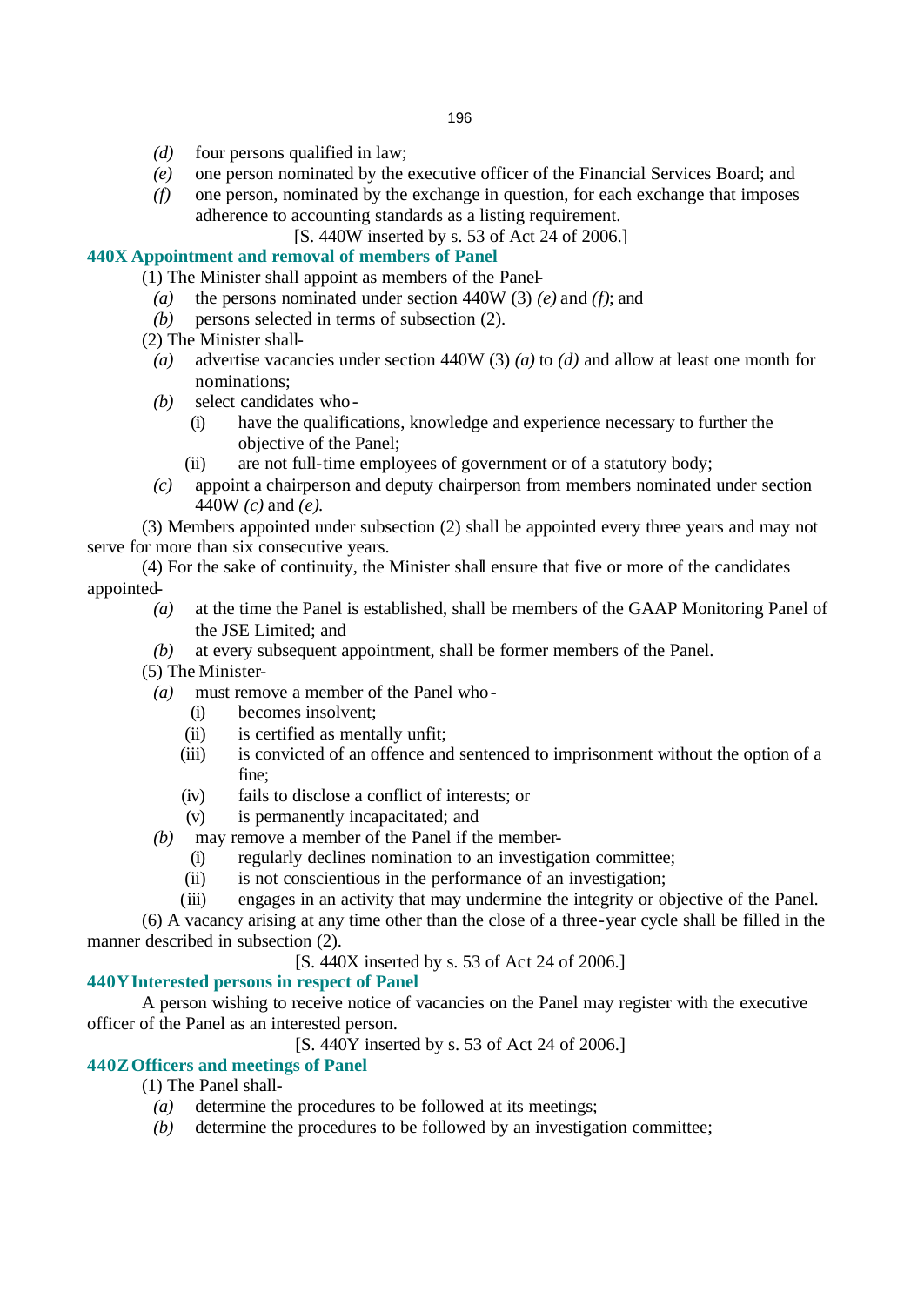*(c)* meet at least twice a year on dates set by the chairperson.

(2) The procedures determined under subsection (1) *(b)* shall be in accordance with the Promotion of Administrative Justice Act, 2000 (Act 3 of 2000).

(3) Each member present at a meeting of the Panel shall have one vote and the decision of a majority of the members at any meeting of the Panel where at least two thirds of the members are present, constitutes a decision of the Panel.

### [S. 440Z inserted by s. 53 of Act 24 of 2006.]

### **440AA Investigation of non-compliance**

(1) Any person who has reason to believe that a financial report of a widely held company failed to comply with a financial reporting standard may refer the matter to the executive officer of the Panel for investigation.

(2) Every matter referred to the executive officer shall be noted and the following information recorded:

- *(a)* the date of receipt;
- *(b)* the name of the company suspected of non-compliance;
- *(c)* the nature of the alleged non-compliance;
- *(d)* the financial report containing evidence of the alleged non-compliance;
- *(e)* whether the matter was referred to the chairperson of the Panel under subsection (3) and the reasons therefor; and
- *(f)* if the matter was investigated, the report of the investigation committee;
- *(g)* the persons to whom the report mentioned in paragraph *(d)* was published;
- *(h)* the date of publication; and
- *(i)* if an administrative penalty was agreed to under section 440FF (2), the amount of the penalty agreed upon and how it was calculated.

(3) The executive officer shall within five business days of a matter being referred under subsection (1) assess whether the matter warrants investigation and, if so, submit all relevant information to the chairperson of the Panel, with reference to the financial reporting standards in question.

(4) The chairperson shall within seven business days of receipt of a recommendation under subsection (3)-

- *(a)* appoint an investigation committee; and
- *(b)* notify the company being investigated.
- (5) Members appointed to an investigation committee shall recuse themselves if-
- *(a)* they have an interest in the company being investigated or in the outcome of the investigation;
- *(b)* serving on the committee would give rise to any other conflict of interest.
- (6) An investigation committee shall consist of-
	- *(a)* one Panel member qualified in law; and
	- *(b)* two or more Panel members qualified in accounting.

(7) The investigation committee shall-

- *(a)* follow the procedures determined from time to time by the Panel;
- *(b)* investigate whether there was a failure to comply with financial reporting standards;
- *(c)* if necessary, consult with any specialist advisors;
- *(d)* assess the materiality of any failure and its prejudice to users;
- *(e)* within 18 business days of its commencement, deliver a written report on the findings of its investigation to the executive officer; and
- *(f)* if appropriate, make recommendations on how non-compliance may be rectified.
- (8) If the committee has not concluded its investigation within the 18 business days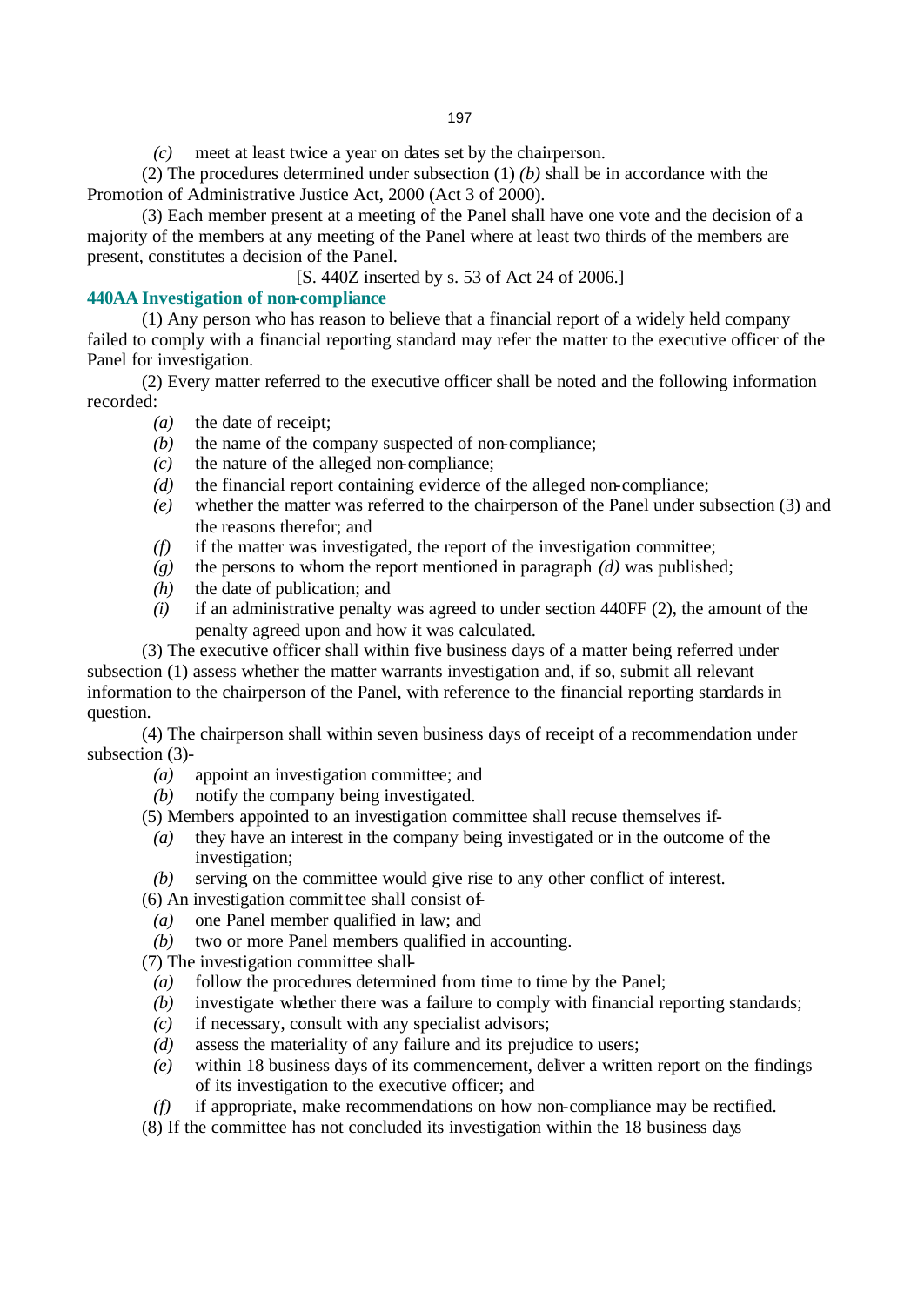contemplated in subsection (7) *(e)*, the committee shall deliver a provisional report, and the executive officer may then allow additional time or otherwise direct how the investigation should proceed.

(9) If the members of the committee did not reach consensus on the fact or extent of the alleged non-compliance, the written report mentioned in subsection (7) *(e)* must record the different opinions.

(10) The Minister may, in respect of a particular investigation, by proclamation in the *Gazette*, extend the number of days prescribed in subsections (3), (4) and (7).

[S. 440AA inserted by s. 53 of Act 24 of 2006.]

### **440BB Powers of investigation committee**

(1) For the purposes of section 440AA (7), an investigation committee may in writing direct any person believed to have knowledge or information relating to a company under investigation to-

*(a)* deliver or produce information;

- *(b)* submit written responses to questions posed by the committee;
- *(c)* appear at a place designated by the committee to be questioned.

(2) The powers conferred by subsection (1) are subject to the law of privilege.

[S. 440BB inserted by s. 53 of Act 24 of 2006.]

### **440CC Confidentiality**

(1) A member of an investigation committee shall keep confidential the names of the other members of the committee and any information disclosed to him or her during the course of an investigation and not publish it to any other person or use it for any purpose other than to discharge duties in terms of this Chapter or to comply with any law.

(2) Any person who contravenes the provisions of subsection (1) shall be guilty of an offence.

[S. 440CC inserted by s. 53 of Act 24 of 2006.]

### **440DDAdvisors**

Section 440AA (5) and section 440CC shall, with the necessary changes, apply also to specialist advisors consulted under section 440AA (7) *(c)*.

[S. 440DD inserted by s. 53 of Act 24 of 2006.]

### **440EE Publication**

(1) The executive officer shall within five business days of the receipt of a report of an investigation committee issue a copy thereof to the company investigated.

(2) Any response by the company must be submitted to the executive officer in writing within seven business days of receipt of the report, and referred back to the investigation committee.

(3) After due consideration of the response, the investigation committee may amend the report and must within 14 business days of receipt of the company's response resubmit the report to the executive officer.

(4) If no response was received by the date specified in subsection (2), within two business days of that date, or if a response was received, within two business days of the resubmission of the report, the executive officer-

*(a)* shall publish the report to-

- (i) the Registrar; and
- (ii) any exchange on which shares of the company are listed;
- *(b)* may, if it is in the interest of users, publish the report to-
	- (i) any other regulator;
	- (ii) any professional body representing accountants or auditors; or
	- (iii) the news media.

(5) The Registrar shall make a report available for inspection by the public within two months after its publication.

[S. 440EE inserted by s. 53 of Act 24 of 2006.]

### **440FF Offence and penalty**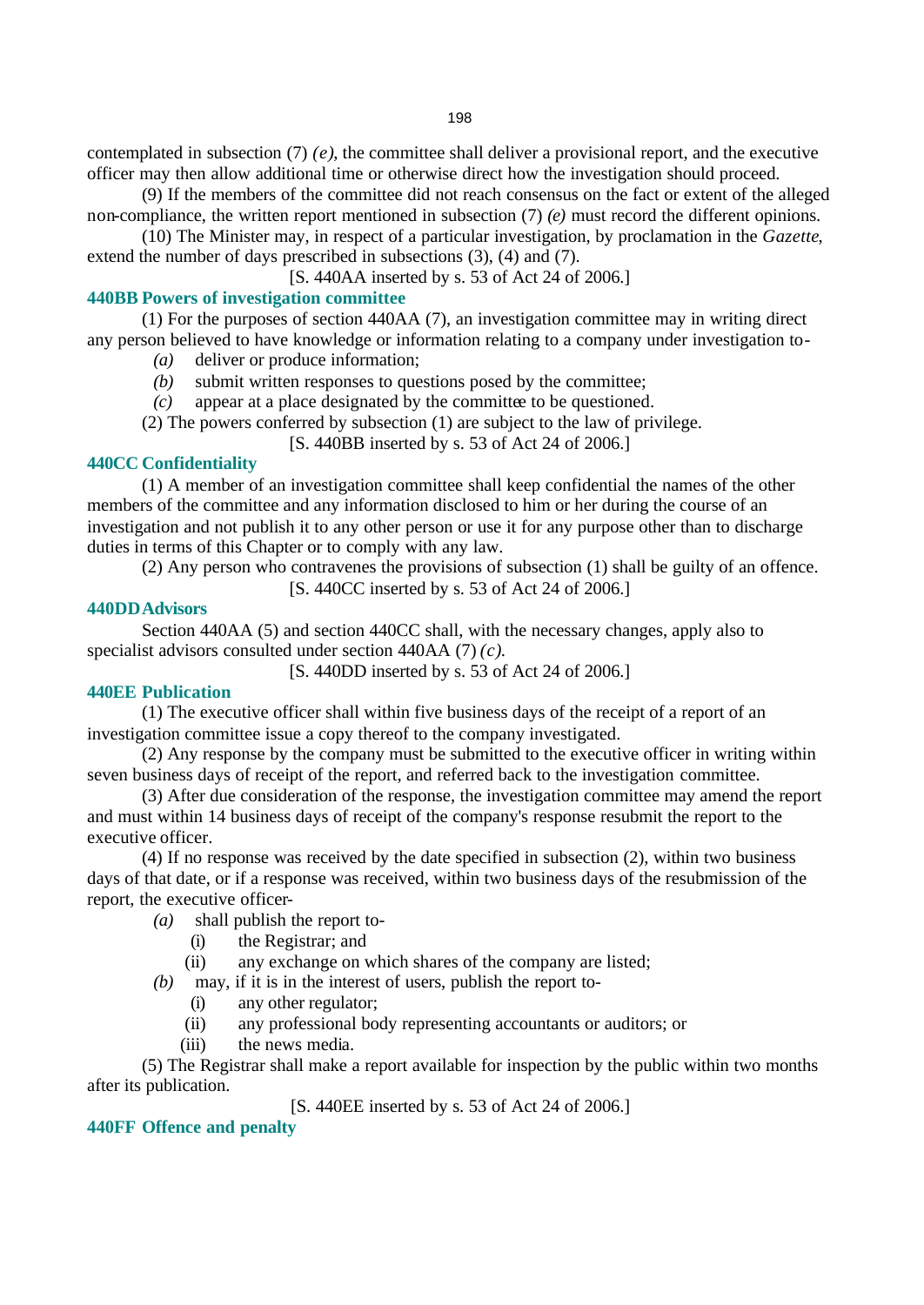(1) A widely held company which issues a financial report that fails to comply with a financial reporting standard, and every director of the company who has signed or was party to the preparation or approval of the financial report, shall be guilty of an offence.

(2) A company under investigation may with the agreement of the Minister-

- *(a)* pay an administrative penalty;
- *(b)* revise and republish the financial report;
- *(c)* take any other remedial action; or
- *(d)* undertake any combination of the measures listed in paragraphs *(a)* to *(c)*, within a designated time.

(3) The amount and action contemplated in subsection (2) shall be decided by the nominated officer in consultation with the executive officer and the chairperson of the Panel, and be based on-

- *(a)* the nature, extent and materiality of the failure;
- *(b)* whether the failure was deliberate or reckless;
- *(c)* any prospective loss or damage to users as a result of the failure;
- *(d)* the probable influence of the failure on the economic decisions of users;
- *(e)* any previous failures of the same company;
- *(f)* any other relevant factor.

(4) If a company and the Minister do not reach agreement under subsection (2), or if the company fails to pay or take remedial action as agreed, the Minister must refer the matter to the National Director of Public Prosecutions.

(5) A court shall not convict a company or director of an offence under subsection (1) or section 287 if-

- *(a)* it is satisfied that the company has performed substantially in terms of an agreement under subsection (2); or
- *(b)* the company or director has been convicted of an offence under section 287A.
	- [S. 440FF inserted by s. 53 of Act 24 of 2006.]

### **440GG Limitation of liability**

Neither the Council, the Panel nor their respective members and employees shall be held liable for any loss sustained or damages caused to any person as a result of any *bona fide* act or omission relating to the performance of their duties under this Chapter, unless gross negligence is proved.

[S. 440GG inserted by s. 53 of Act 24 of 2006.]

### **440HH Annual reports**

The chairperson of the Council and the executive officer of the Panel shall submit to the Minister an annual report on their respective activities in the preceding calendar year.

[S. 440HH inserted by s. 53 of Act 24 of 2006.]

## **440II Administrative support**

(1) The Minister, in support of the Council and the Panel, shall-

- *(a)* provide offices;
- *(b)* employ staff;
- *(c)* open and operate banking accounts;
- *(d)* insure against risk;
- *(e)* perform other administrative acts;
- *(f)* perform legal acts and institute or defend any legal action; and
- *(g)* meet all reasonable expenditure.

(2) The Minister may delegate to each of the executive officers of the Council and the Panel any power necessary for the performance of the acts in subsection (1).

[S. 440II inserted by s. 53 of Act 24 of 2006.]

# **440JJ Remuneration and reimbursements**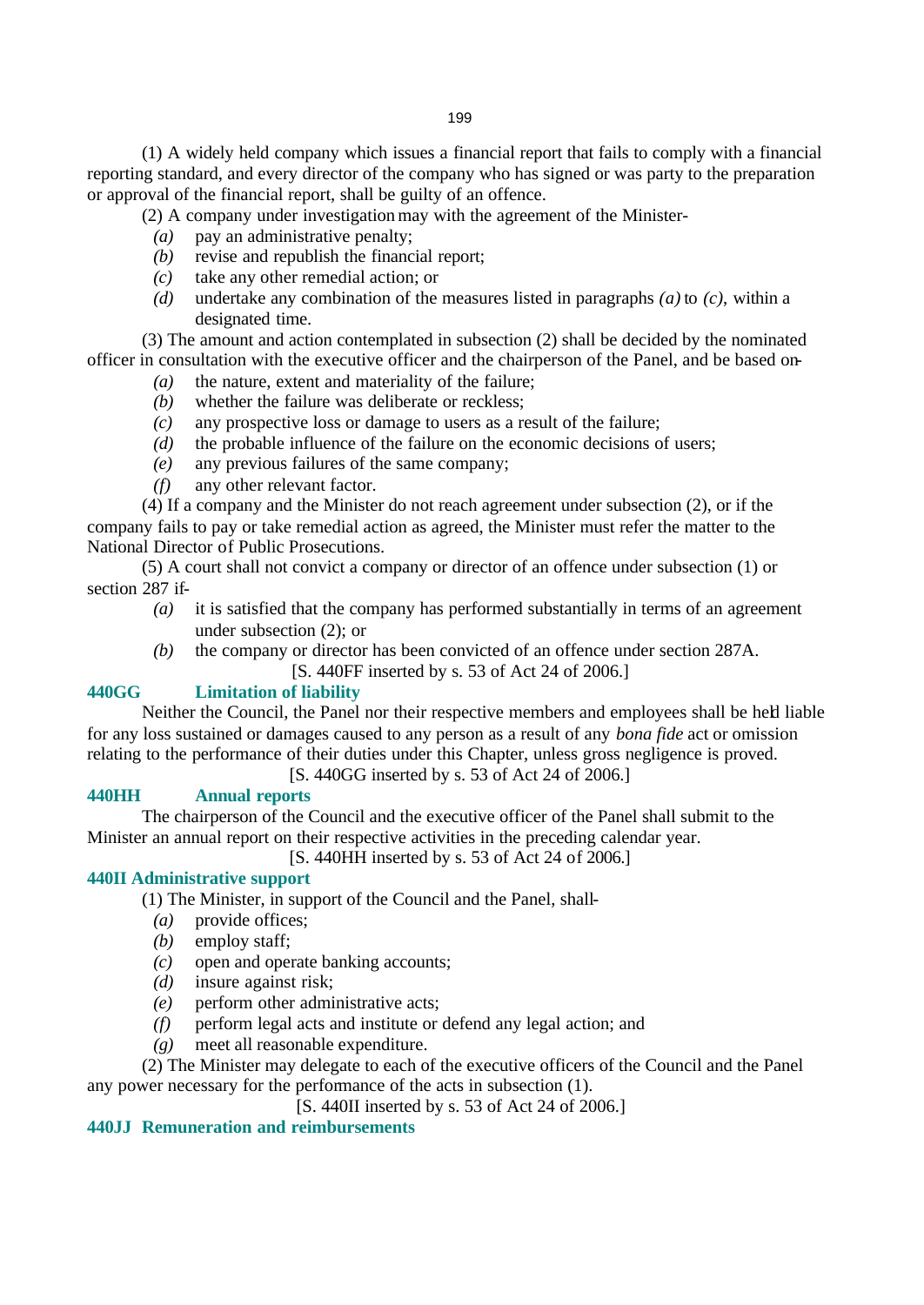The Minister shall, from funds appropriated by Parliament for that purpose, remunerate members appointed under sections 440Q (1) *(b)* and 440X (1) *(b)* and reimburse reasonable expenses incurred in the performance of their duties.

# [S. 440JJ inserted by s. 53 of Act 24 of 2006.]

**CHAPTER XVI**

# **PENALTIES FOR OFFENCES (s 441)**

#### **441 Penalties for offences**

Cases

(1) Any company, director, officer or person convicted of any offence referred to in any of the undermentioned sections shall be liable to be sentenced, in the case of an offence referred to-

*(a)* in section 440F (1), to a fine or to imprisonment for a period not exceeding 10 years or to both such fine and such imprisonment;

[Para. *(a)* substituted by s. 7 *(a)* of Act 69 of 1990.]

- *(b)* in section 132, to a fine or to imprisonment for a period not exceeding 10 years or to both such fine and such imprisonment;
- $(bA)$  in section 440FF (1), to a fine not exceeding R1 000 000; [Para. *(b*A*)* inserted by s. 54 *(a)* of Act 24 of 2006.]
- *(c)* in section 440I (2), 440CC (2) or that section as applied by 440DD, to a fine or to imprisonment for a period not exceeding five years or to both a fine and such imprisonment;

[Para. *(c)* substituted by s. 54 *(b)* of Act 24 of 2006.]

*(d)* in section 37, 140A, 143, 145, 145A, 146, 146A, 147 (2) *(a)*, 148, 149, 153 (4), 156, 162, 169, 218, 219, 255, 256 (5), 260, 284, 287A, 424 or 440D (3) or (4), to a fine or to imprisonment for a period not exceeding two years or to both such fine and such imprisonment;

[Para. *(d)* substituted by s. 21 *(a)* of Act 37 of 1999 and by s. 54 *(c)* of Act 24 of 2006.]

- *(e)* in section 15A, 38, 141, 153 (3), 165, 222, 226, 234, 237, 238, 249 (1), 250, 251 or 275, to a fine or to imprisonment for a period not exceeding one year or to both such fine and such imprisonment;
- *(f)* in section 90, 286, 288, 297, 298, 299, 300A, 302, 308, 312 (5), 363, 363A, 365, 414, 418 (5) or 421, to a fine or to imprisonment for a period not exceeding six months or to both a fine and such imprisonment;

[Para. *(f)* substituted by s. 54 *(c)* of Act 24 of 2006.]

*(g)* in section 242, 268C, 268I or 287 to a fine or to imprisonment not exceeding a period of three months or to both a fine and such imprisonment;

[Para. *(g)* substituted by s. 21 *(b)* of Act 37 of 1999 and by s. 54 *(c)* of Act 24 of 2006.]

- *(h)* in section 168, 185, 256 (6), 312 (4), 331 (1) or 333 (1), to a fine;
- [Para. *(h)* substituted by s. 21 *(c)* of Act 37 of 1999 and by s. 27 of Act 35 of 2001.]
- *(i)* in section 81, 93, 164, 166, 170, 207, 211 (7), 239, 291 or 295, to a fine;
- *(j)* in section 112, 113, 131 or 179, to a fine;
- *(k)* in section 49, 50, 67, 68, 147 (2) *(b)*, 181, 186, 189, 192, 206, 313 or 333 (2), to a fine;
- *(l)* in section 204 or 245, to a fine for every meeting in respect of which the contravention has taken place;
- *(m)* in section 171, 200 (5), 268H or 311, to a fine;

[Para. *(m)* substituted by s. 21 *(d)* of Act 37 of 1999.]

- *(n)* in section 215, to a fine and an additional fine not exceeding R40 for every day during which the contravention continues:
- *(o)* in section 172, to a fine for every day during which the contravention continues;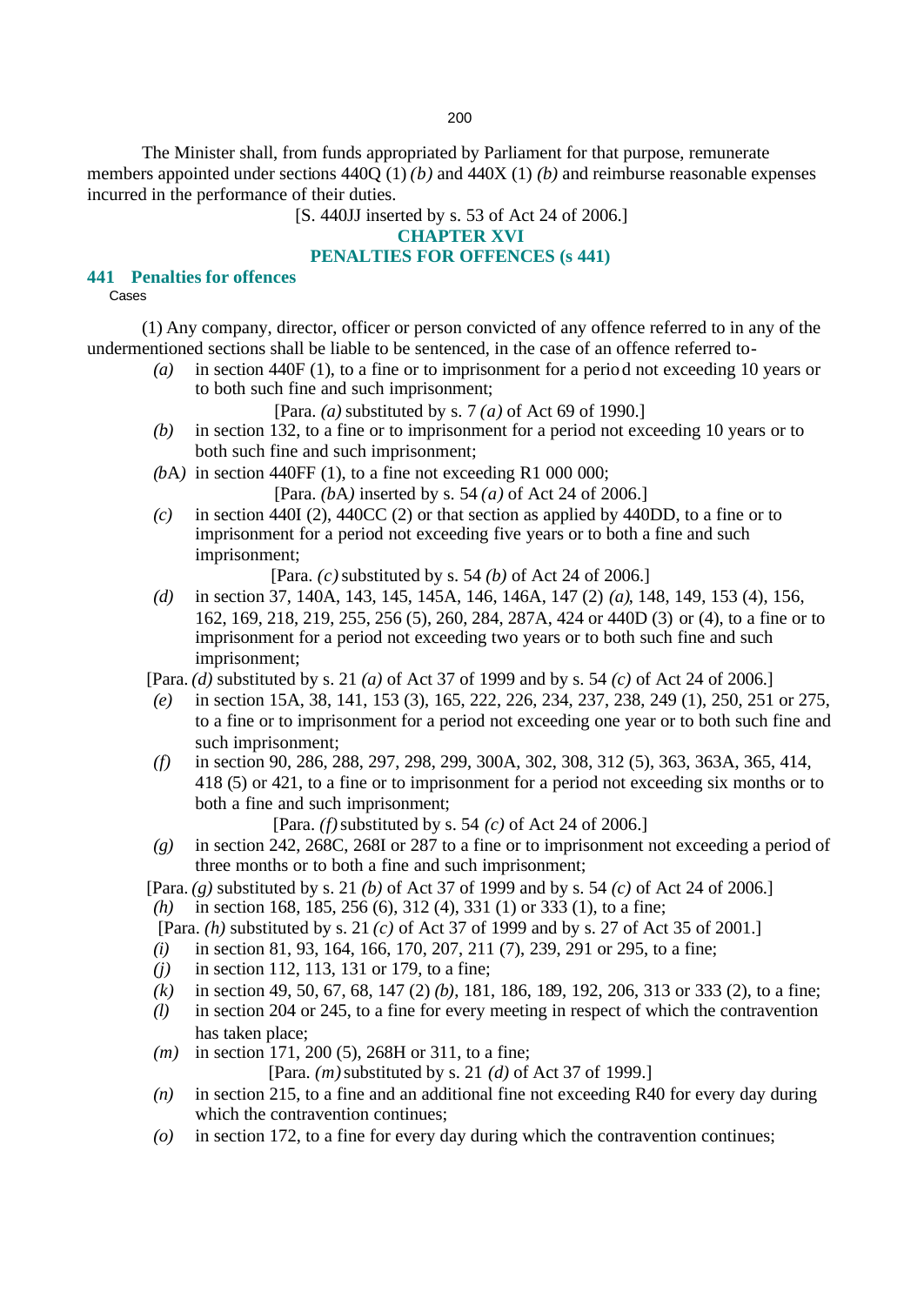- *(p)* in section 46, 51, 58, 80, 96, 98, 102, 139, 200 (6), 213, 253, 269, 271, 309, 356 or 357, to a fine for every day during which the contravention continues;
- *(q)* in section 211 (6), 216 (5), 252 or 276 (5), to a fine for every day during which the contravention continues.

[Sub-s. (1) amended by s. 30 of Act 111 of 1976, by s. 29 of Act 64 of 1977, by section s. 27 of Act 59 of 1978, by s. 16 of Act 84 of 1980, by s. 30 of Act 83 of 1981, by s. 11 of Act 29 of 1985 and by s. 15

of Act 31 of 1986 and substituted by s. 5 of Act 78 of 1989 and by s. 19 of Act 35 of 1998.]

(2) The Court convicting any company, director, officer or person for failure to perform any act required to be performed by it or him by or under this Act, may, in addition to any penalty which the Court imposes, order such company, director, officer or person to perform such act within such period as the Court may fix.

# **CHAPTER XVII**

# **REPEAL OF LAWS AND COMMENCEMENT OF ACT (ss 442-443)**

#### **442 Repeal of laws**

The laws specified in Schedule 5 are hereby repealed to the extent set out in the third column of that Schedule.

### **443 Short title and date of commencement**

This Act shall be called the Companies Act, 1973, and shall come into operation on the first day of January, 1974, except sections 15 and 18 which shall come into operation on promulgation of this Act, and except such other sections as may be determined by the Minister which shall come into operation on a date fixed by the State President by proclamation in the *Gazette*.

**Cases** 

# **Schedule 1**

### **TABLE A**

# **ARTICLES FOR A PUBLIC COMPANY HAVING A SHARE CAPITAL**

### **Interpretation**

1. In these articles, unless the context otherwise indicates-

- *(a)* 'the Act' means the Companies Act, 1973; and
- *(b)* 'foreign committee' means a committee appointed under article 64 of these articles. **Commencement of Business**

2. The directors shall have regard to the restrictions on the commencement of business imposed by section 172 of the Act.

### **Shares and Certificates of Shares**

3. Subject to the provisions, if any, of the memorandum, and without prejudice to any special rights previously conferred on the holders of existing shares, any share may be issued with such preferred, deferred or other special rights, or subject to such restrictions (whether in regard to dividend, voting, return of share capital or otherwise) as the company may from time to time determine, and the company may determine that any preference shares shall be issued on the condition that they are, or are at the option of the company, liable to be redeemed.

4. Every person whose name is entered in the register of members shall be entitled to one certificate for all the shares registered in his name, or to several certificates, each for a part of such shares. Every share certificate shall specify the number of shares in respect of which it is issued. Every original member shall be entitled to one share certificate free of charge but for every subsequent certificate the directors may make such charge as from time to time they may think fit: Provided that if a share certificate is defaced, lost or destroyed, it may be renewed on payment of such fee, if any, not exceeding twenty-five cents, and on such terms, if any, as to evidence and indemnity as the directors may think fit.

5. Share certificates shall be issued under the authority of the directors, or the foreign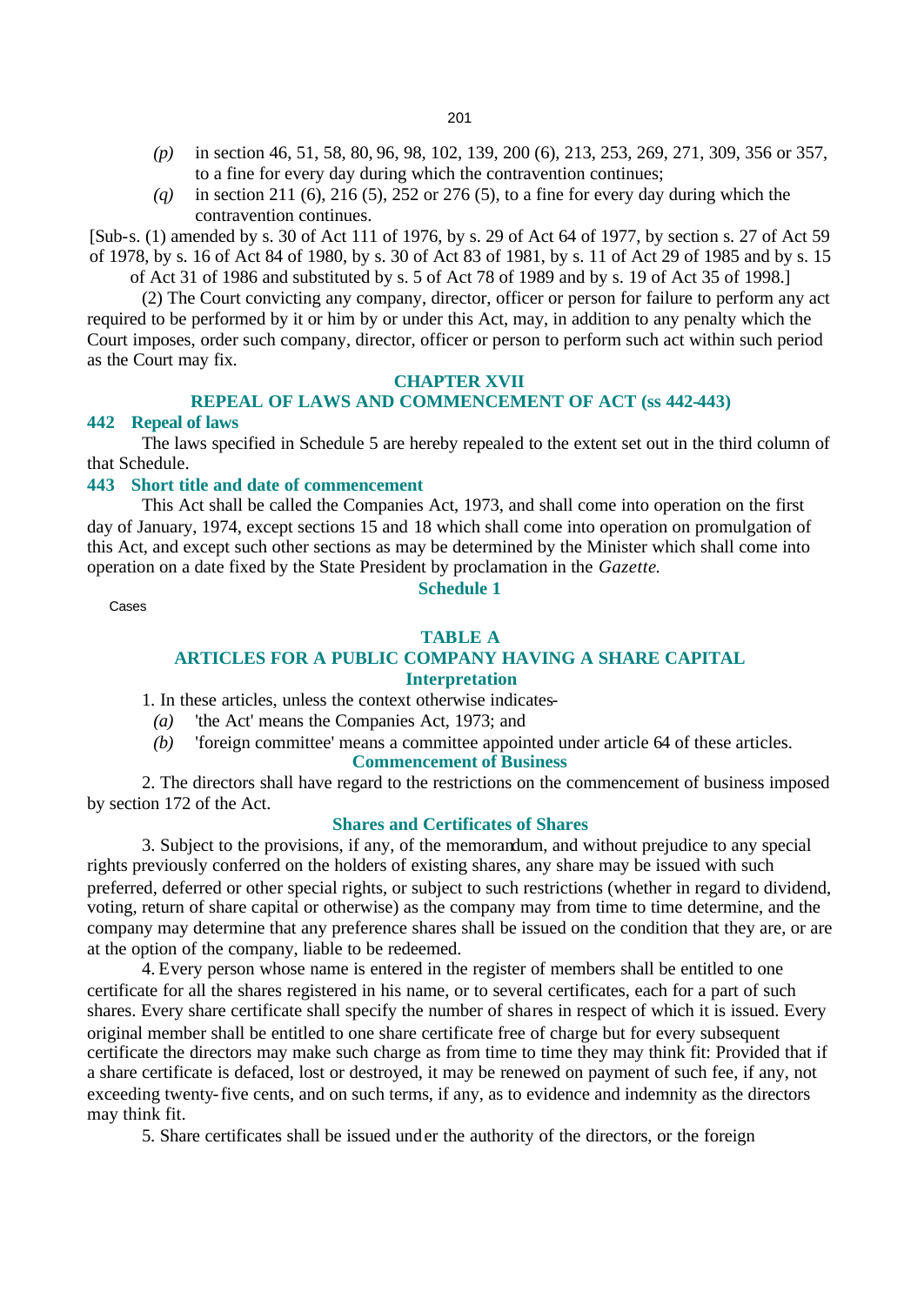committee when authorised thereto by resolution of the directors, in such manner and form as the directors shall from time to time prescribe. If any shares are numbered all such shares shall be numbered in numerical progression beginning with the number one, and each share shall be distinguished by its appropriate number; and, if any shares are not numbered, each share certificate in respect of such shares shall be numbered in numerical progression and each share certificate distinguished by its appropriate number and by such endorsement as may be required under section 95 (2) of the Act.

6. A certificate for shares registered in the names of two or more persons shall be delivered to the person first named in the register as a holder thereof, and delivery of a certificate for a share to that person shall be a sufficient delivery to all joint holders of that share.

### **Variation of Rights**

7. If at any time the share capital is divided into different classes of shares, the rights attached to any class (unless otherwise provided by the terms of issue of the shares of that class) may be varied with the consent in writing of the holders of three-fourths of the issued shares of that class or with the sanction of a resolution passed at a separate general meeting of the holders of the shares of the class, and the provisions of section 199 of the Act shall *mutatis mutandis* apply to the said resolution and meeting as if the resolution were a special resolution. To every suc h separate general meeting the provisions of these articles relating to general meetings shall *mutatis mutandis* apply but so that the necessary quorum, unless the company has only one member, shall be two persons holding or representing by proxy at least one-third of all the issued shares of the class.

### **Register of Members**

8.*(a)* The company shall maintain at its registered office a register of members of the company as provided in section 105 of the Act. The register of members shall be open to inspection, as provided in section 113 of the Act.

*(b)* The company may maintain a branch register under section 110 of the Act and the provisions of paragraph *(a)* shall *mutatis mutandis* apply to such register.

### **Payment of Commission**

9.*(a)* The company may pay a commission at a rate not exceeding ten per cent of the issue price of a share to any person in consideration of his subscribing or agreeing to subscribe, whether absolutely or conditionally, for any shares of the company or for procuring or agreeing to procure, whether absolutely or conditionally, subscriptions for any shares of the company.

*(b)* Such commission may be paid in cash or by the allotment of shares of the company.

*(c)* The company may, on any issue of shares, pay such brokerage as may be lawful.

### **Transfer and Transmission of Shares**

10. The instrument of transfer of any share of the company, not being a security in terms of section 134 of the Act, shall be executed both by the transferor and transferee, and the transferor shall be deemed to remain the holder of the share until the name of the transferee is entered in the register of members in respect thereof.

11. Subject to such of the restrictions as may be applicable, any member may transfer all or any of his shares by instrument in writing in any usual or common form or any other form which the directors may approve.

12. The directors may suspend the registration of transfers during the fourteen days immediately preceding any general meeting of the company and at any other times, provided that the periods of suspension shall not in any one year exceed sixty days.

13. The directors may decline to recognise any instrument of transfer unless-

- *(a)* a sum not exceeding twenty-five cents is paid to the company in respect thereof;
- *(b)* the instrument of transfer is accompanied by the certificate of the shares to which it relates, and such other evidence as the directors may reasonably require to show the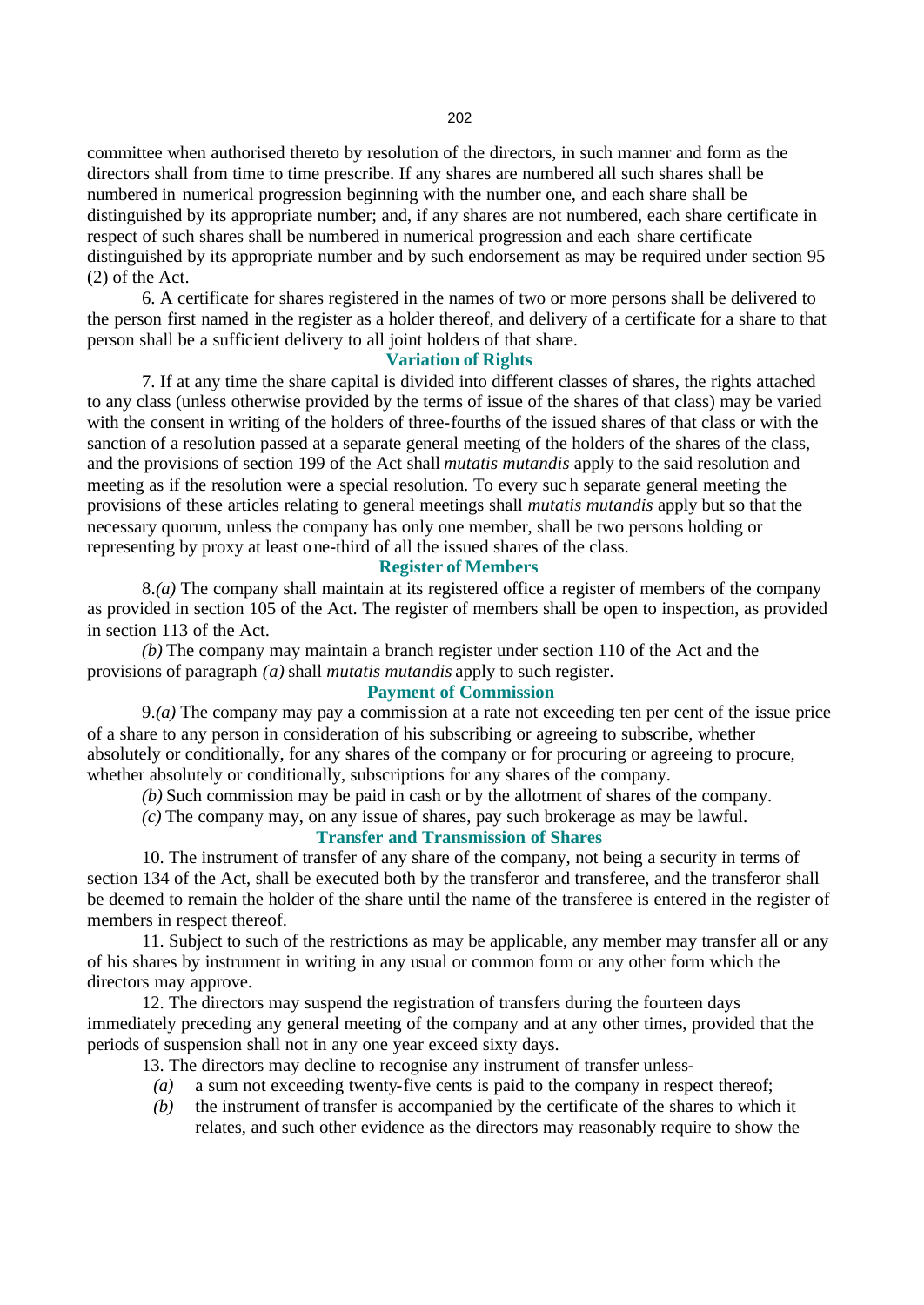right of the transferor to make the transfer; and

*(c)* the share transfer duty thereon has been paid.

14. Every instrument of transfer shall be left at a transfer office of the company at which it is presented for registration, accompanied by a certificate of the shares to be transferred. Every power of attorney given by a shareholder authorising the transfer of shares, shall, when lodged, produced or exhibited to the company or any of its proper officers, be deemed as between the company and the donor of the power to continue and remain in full force and effect, and the company may allow that power to be acted upon until such time as express notice in writing of its revocation has been lodged at such of the company's transfer offices as the power was lodged, produced, or exhibited as aforesaid. The company shall not be bound to allow the exercise of any act or matter by an agent for a shareholder unless a duly certified copy of that agent's authority be produced and lodged with the company.

15. The executor of the estate of a deceased sole holder of a share shall be the only person recognised by the company as having any title to the share. In the case of a share registered in the names of two or more holders, the survivors or survivor, or the executor of the deceased survivor shall be the only persons recognised by the company as having any title to the share.

16. Any person becoming entitled to a share in consequence of the death or insolvency of a member shall, upon such evidence being produced as may from time to time be required by the directors, have the right, either to be registered as a member in respect of the share or instead of being registered himself, to make such transfer of the share as the deceased or insolvent could have made, but the directors shall, in either case, have the same right to decline or suspend registration as they would have had in the case of a transfer of the share by the deceased or insolvent before the death or insolvency.

17. The parent or guardian of a minor and the *curator bonis* of a lunatic member and any person becoming entitled to shares in consequence of the death or insolvency of any member or the marriage of any female member or by any lawful means other than by transfer in accordance with these articles, may, upon producing such evidence as sustains the character in which he proposes to act under this article, or of his title, as the directors think sufficient, transfer those shares to himself or any other person subject to the articles as to transfer hereinbefore contained.

This article is hereinafter referred to as the 'transmission clause'.

18. A person becoming entitled to a share by reason of the death or insolvency of the holder shall be entitled to the same dividends and other advantages to which he would be entitled if he were the registered holder of the share, except that he shall not, before being registered as a member in respect of the share, be entitled in respect of it to exercise any right conferred by membership in relation to meetings of the company.

19. A person who submits proof of his appointment as the executor, administrator, trustee, curator or guardian in respect of the estate of a deceased member of the company or the estate of a member whose estate has been sequestrated, or who is otherwise under a disability or as the liquidator of any body corporate which is a member of the company shall be entered in the register or members of the company *nomine officii*, and shall thereafter, for all purposes, be deemed to be a member of the company.

### **Conversion of Shares into Stock**

20. The company may by special resolution convert all or any of its paid-up shares into stock, and reconvert such stock into any number of paid-up shares.

21. The holders of stock may transfer the same, or any part thereof, in the same manner, and subject to the same articles as the shares from which the stock arose might prior to conversion have been transferred, or as near thereto as circumstances permit; but the directors may from time to time fix the minimum amount of stock transferable, and restrict or forbid the transfer of fractions of such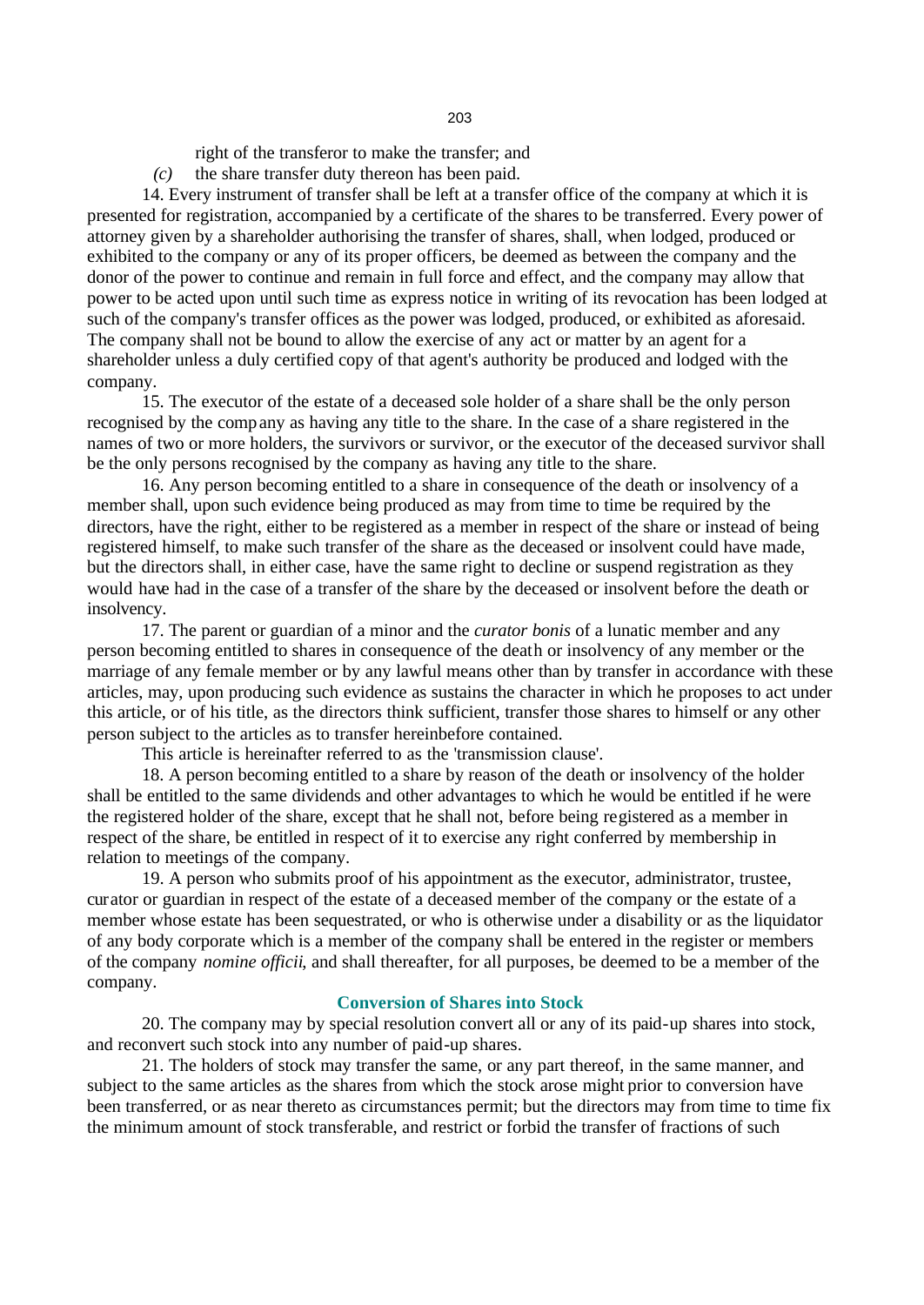minimum, but the minimum shall not exceed the nominal amount, in the case of shares of par value or the issue price in the case of shares of no par value, of the shares from which the stock arose.

22. The holders of stock shall, according to the amount of the stock held by them, have the same rights, privileges, and advantages as regards dividends, voting at meetings of the company and other matters as if they held the shares from which the stock arose, but no such privilege or advantage (except participation in the dividends and profits of the company) shall be conferred by any such aliquot part of stock as would not, if existing in shares, have conferred that privilege or advantage.

23. Such of the articles of the company (other than those relating to share warrants) as are applicable to shares shall apply to stock, and the word 'share' and 'shareholder' therein shall include 'stock' and 'stock-holder'.

#### **Share Warrants**

24. The company may issue share warrants, and accordingly the directors or, if so authorised, any foreign committee, may, in their discretion, with respect to any share, on application in writing signed by the person registered as holder of the share, and authenticated by such evidence as the directors or foreign committee may from time to time require as to the identity of the person signing the request, and on receiving the certificate of the share and the stamp duty (if any), on the warrant and such sum as the directors may from time to time require, issue a warrant, duly stamped, if stamp duty is payable, stating that the bearer of the warrant is entitled to the shares therein specified and may provide by coupons or otherwise for the payment of dividends or other moneys, on the shares included in the warrant.

25. A share warrant shall entitle the bearer to the shares included in it and the shares shall be transferred by the delivery of the share warrant, and the provisions of the articles of the company with respect to transfer and transmission of shares shall not apply thereto.

26. The bearer of a share warrant shall, on surrender of the warrant to the company for cancellation, and on payment of such sum as the directors may from time to time prescribe, be entitled to have his name entered as a member in the register of members in respect of the shares included in the warrant.

27. The bearer of a share warrant may at any time deposit the warrant at the office of the company, and so long as the warrant remains so deposited the depositor shall have the same right of signing a requisition for calling a meeting of the company, and of attending and voting and exercising the other privileges of a member at any meeting held after the expiration of two clear days from the time of the deposit, as if his name were inserted in the register of members as the holder of the shares included in the deposited warrant. Not more than one person shall be recognised as depositor of the share warrant. The company shall, on two days' written notice, return the deposited share warrant to the depositor.

28. Save as herein otherwise expressly provided, no person shall as bearer of a share warrant, sign a requisition for calling a meeting of the company, or attend, or vote, or exercise any other privilege of a member at a meeting of the company, or be entitled to receive any notices from the company; but the bearer of a share warrant shall be entitled in all other respects to the same privileges and advantages as if he were named in the register of members as the holder of the shares included in the warrant, and he shall be a member of the company.

29. The directors may from time to time make rules as to the terms on which (if they think fit) a new share warrant or coupon may be issued by way of renewal in case of defacement, loss or destruction.

### **Alteration of Capital**

30.*(a)* The company may from time to time by special resolution increase the share capital by such sum divided into shares of such amount, or may increase the number of its shares of no par value to such number, as the resolution shall prescribe.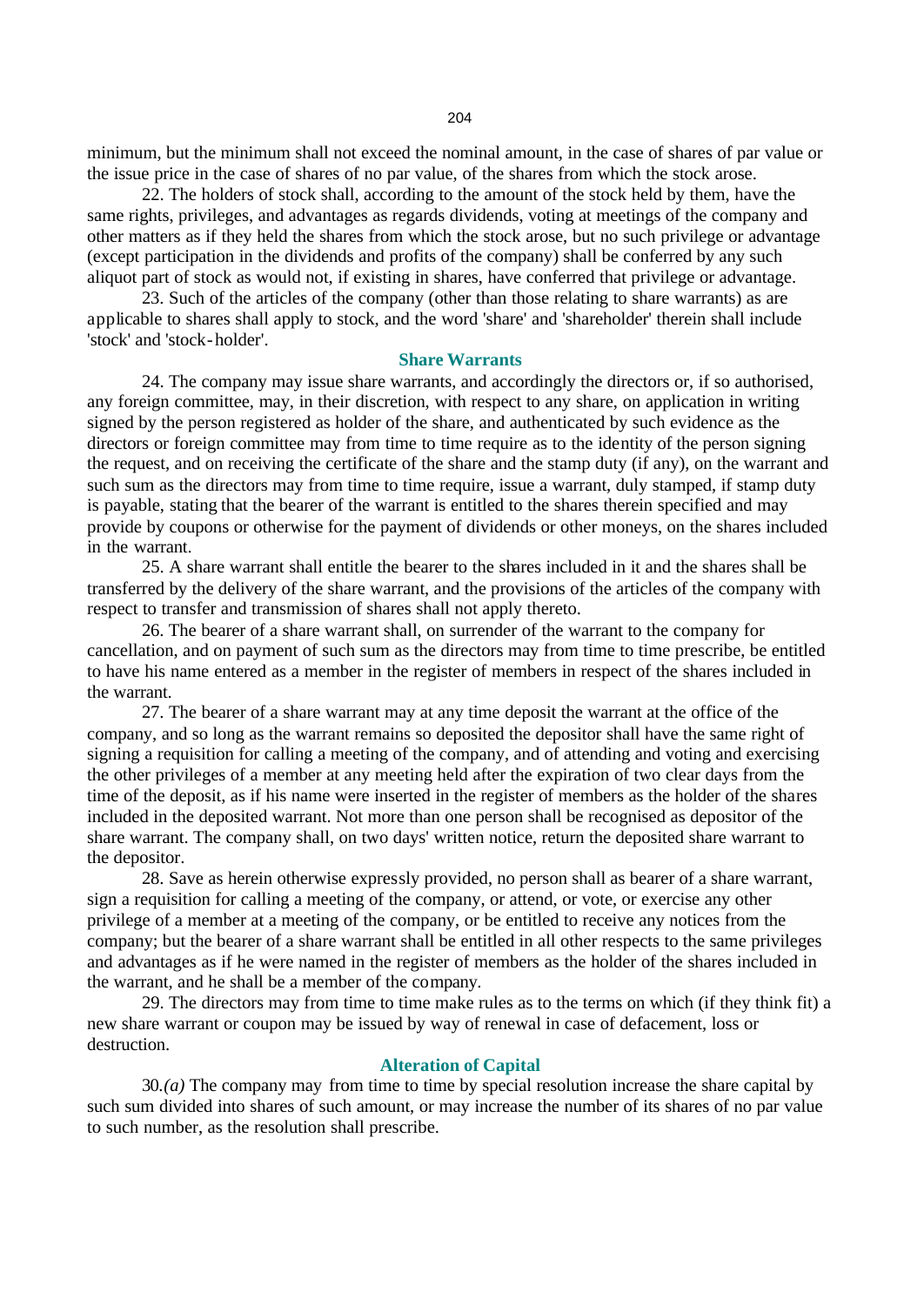*(b)* The company may increase its share capital constituted by shares of no par value by transferring reserves or profits to the stated capital, with or without a distribution of shares.

*(c)* New shares shall be subject to the same provisions as to transfer, transmission and otherwise as the shares in the original capital.

31. The company may, by special resolution-

- *(a)* consolidate and divide all or any of its share capital into shares of larger amount than its existing shares or consolidate and reduce the number of the issued shares of no par value;
- *(b)* increase the number of its issued no par value shares without an increase of its stated capital;
- *(c)* sub-divide its existing shares or any of them into shares of smaller amount than is fixed by its memorandum;
- *(d)* convert all of its ordinary or preference share capital consisting of shares having a par value into stated capital constituted by shares of no par value;
- *(e)* convert its stated capital constituted either by ordinary or preference shares of no par value into share capital consisting of shares having a par value;
- *(f)* cancel any shares which, at the date of the passing of the resolution, have not been taken by any person, or which no person has agreed to take;
- *(g)* reduce its share capital, stated capital, any capital redemption fund or any share premium account in any manner and with, and subject to, any incident authorised, and consent required, by law;
- *(h)* subject to the provisions of section 99 of the Act, convert its issued preference shares into shares which can be redeemed.

### **General Meetings**

32. The company shall hold its first annual general meeting within eighteen months after the date of its incorporation and shall thereafter in each year hold an annual general meeting: Provided that not more than fifteen months shall elapse between the date of one annual general meeting and that of the next and that an annual general meeting shall be held within six months after the expiration of the financial year of the company.

33. Other general meetings of the company may be held at any time.

34. Annual general meetings and other general meetings shall be held at such time and place as the directors shall appoint or at such time and place as is determined if the meetings are convened under section 179 (4), 181, 182 or 183 of the Act.

### **Notice of General Meetings**

35. An annual general meeting and a meeting called for the passing of a special resolution shall be called by not less than twenty-one clear days' notice in writing and any other general meeting shall be called by not less than fourteen clear days' notice in writing. The notice shall be exclusive of the day on which it is served or deemed to be served and of the day for which it is given, and shall specify the place, the day and the hour of the meeting and shall be given in manner hereinafter mentioned or in such other manner, if any, as may be prescribed by the company in general meeting, to such persons as are, under these articles, entitled to receive such notices from the company: Provided that a meeting of the company shall, notwithstanding the fact that it is called by shorter notice than that specified in this article, be deemed to have been duly called if it is so agreed by a majority in number of the members having a right to attend and vote at the meeting, being a majority holding not less than ninety-five per cent of the total voting rights of all the members.

### **Proceedings at General Meetings**

36. The annual general meeting shall deal with and dispose of all matters prescribed by the Act, including the sanctioning of a dividend, the consideration of the annual financial statements, the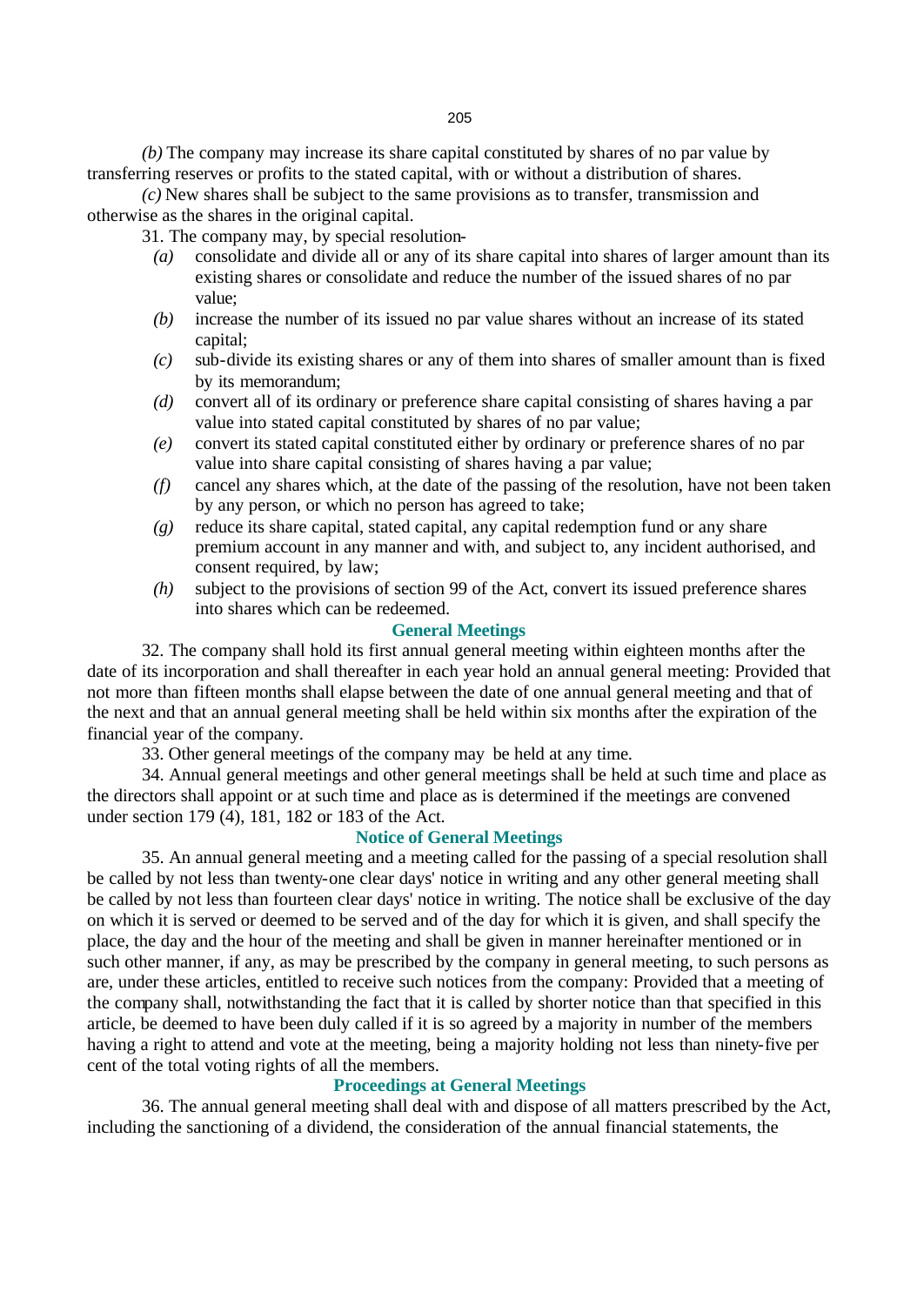election of directors and the appointment of an auditor, and may deal with any other business laid before it. All business laid before any other general meeting shall be considered special business.

37. No business shall be transacted at any general meeting unless a quorum of members is present at the time when the meeting proceeds to business. Save as herein otherwise provided, three members present in person or by proxy, or if the company is a wholly owned subsidiary, the nominee of the holding company, present in person or by proxy, shall be a quorum.

38. If within half an hour after the time appointed for the meeting a quorum is not present, the meeting, if convened upon the requisition of members, shall be dissolved; in any other case it shall stand adjourned to a day not earlier than seven days and not later than twenty-one days after the date of the meeting and if at such adjourned meeting a quorum is not present within half an hour after the time appointed for the meeting the members present in person or by proxy shall be a quorum.

39. Where a meeting has been adjourned as aforesaid, the company shall, upon a date not later than three days after the adjournment, publish in a newspaper circulating in the province where the registered office of the company is situated, a notice stating-

- *(a)* the date, time and place to which the meeting has been adjourned;
- *(b)* the matter before the meeting when it was adjourned; and
- *(c)* the ground for the adjournment.

40. The chairman, if any, of the board of directors shall preside as chairman at every general meeting of the company. If there is no such chairman, or if at any meeting he is not present within fifteen minutes after the time appointed for holding the meeting or is unwilling to act as chairman, the members present shall elect one of their number to be chairman.

41. The chairman may, with the consent of any meeting at which a quorum is present (and shall, if so directed by the meeting), adjourn the meeting from time to time and from place to place, but no business shall be transacted at any adjourned meeting other than the business left unfinished at the meeting at which the adjournment took place. When a meeting is adjourned, the provisions of articles 38 and 39 shall *mutatis mutandis* apply to such adjournment.

42. At any general meeting a resolution put to the vote of the meeting shall be decided on a show of hands, unless a poll is (before or on the declaration of the result of the show of hands) demanded by the chairman or members referred to in section 198 (1) *(b)* of the Act, and, unless a poll is so demanded, a declaration by the chairman that a resolution has, on a show of hands, been carried or carried unanimously or by a particular majority or negatived, and an entry to that effect in the book containing the minutes of the proceedings of the company, shall be conclusive evidence of the fact, without proof of the number or proportion of the votes recorded in favour of or against such resolution. The demand for a poll may be withdrawn.

43. If a poll is duly demanded it shall be taken in such manner as the chairman directs, and the result of the poll shall be deemed to be the resolution of the meeting at which the poll was demanded. Scrutineers shall be elected to determine the result of the poll. In the case of an equality of votes, whether on a show of hands or on a poll, the chairman of the meeting at which the show of hands takes place, or at which the poll is demanded, shall be entitled to a second or casting vote.

44. A poll demanded on the election of a chairman or on a question of adjournment, shall be taken forthwith. A poll demanded on any other question shall be taken at such time as the chairman of the meeting directs. The demand for a poll shall not prevent the continuation of a meeting for the transaction of any business other than the question upon which the poll has been demanded.

### **Inspection of Minutes**

45. The minutes kept of every general meeting and annual general meeting of the company under section 204 of the Act, may be inspected and copied as provided in section 113 of the Act. **Votes of Members**

46. Subject to any rights or restrictions for the time being attached to any class or classes of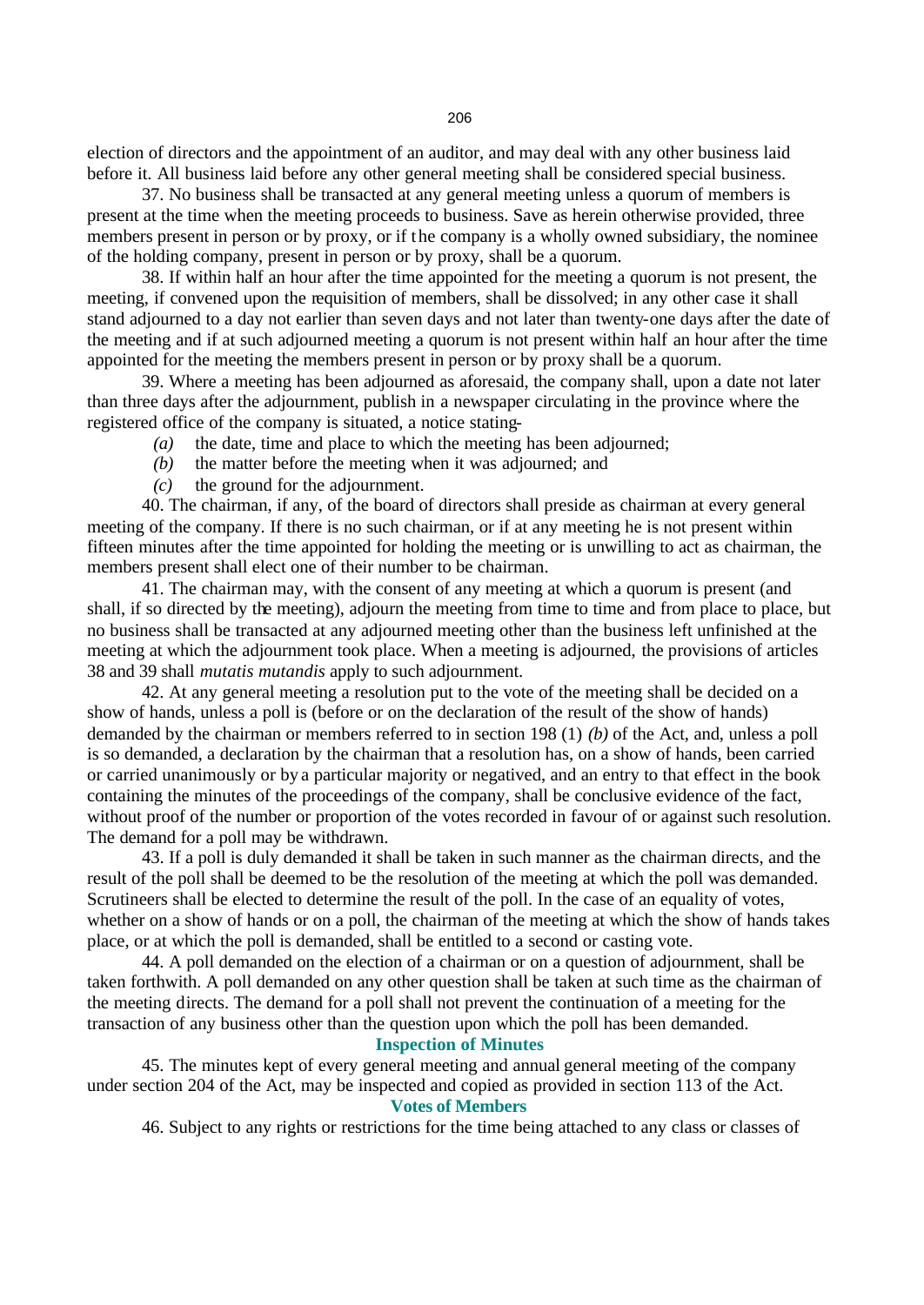shares, on a show of hands every member present in person and if a member is a body corporate, its representative, shall have one vote and on a poll every member present in person or by proxy shall be entitled to exercise the voting rights determined by section 195 of the Act.

47. In the case of joint holders the vote of the person whose name appears first in the register of members and who tenders a vote, whether in person or by proxy, shall be accepted to the exclusion of the votes of the other joint holders.

48. The parent or guardian of a minor, and the *curator bonis* of a lunatic member, and also any person entitled under the transmission clause to transfer any shares, may vote at any general meeting in respect thereof in the same manner as if he were the registered holder of those shares: Provided that forty-eight hours at least before the time of holding the meeting at which he proposes to vote he shall satisfy the directors that he is such parent, guardian or *curator* or that he is entitled under the transmission clause to transfer those shares, or that the directors have previously admitted his right to vote in respect of those shares. Co-executors of a deceased member in whose name shares stand in the register shall, for the purposes of this article, be deemed to be joint holders of those shares.

49. On a poll, votes may be given either personally or by proxy.

### **Proxies**

50. The instrument appointing a proxy shall be in writing under the hand of the appointer or of his agent duly authorised in writing, or, if the appointer is a body corporate, under the hand of an officer or agent authorised by the body corporate. A proxy need not be a member of the company. The holder of a general or special power of attorney, whether he is himself a member or not, given by a shareholder shall be entitled to attend meetings and to vote, if duly authorised under that power to attend and take part in the meetings.

51. The instrument appointing a proxy and the power of attorney or other authority, if any, under which it is signed or a notarially certified copy of such power or authority shall be deposited at the registered office of the company not less than forty-eight hours before the time for holding the meeting at which the person named in the instrument proposes to vote, and in default of complying herewith the instrument of proxy shall not be treated as valid. No instrument appointing a proxy shall be valid after the expiration of six months from the date when it was signed, unless so specifically stated in the proxy itself, and no proxy shall be used at an adjourned meeting which could not have been used at the original meeting.

52. The instrument appointing a proxy shall be in the following form or as near thereto as circumstances permit:

| hereby appoint |  |
|----------------|--|
|                |  |
|                |  |
|                |  |
|                |  |

as my proxy to vote for me and on my behalf at the annual general or general meeting (as the case may be) of the company to be held on the................................... day of .................................................. and at any adjournment thereof as follows:

| Resolution to |  |
|---------------|--|
|               |  |
| Resolution to |  |
| Resolution    |  |

|               | In favour of |  |
|---------------|--------------|--|
|               |              |  |
| Resolution to |              |  |
| Resolution to | .            |  |
| Resolution    |              |  |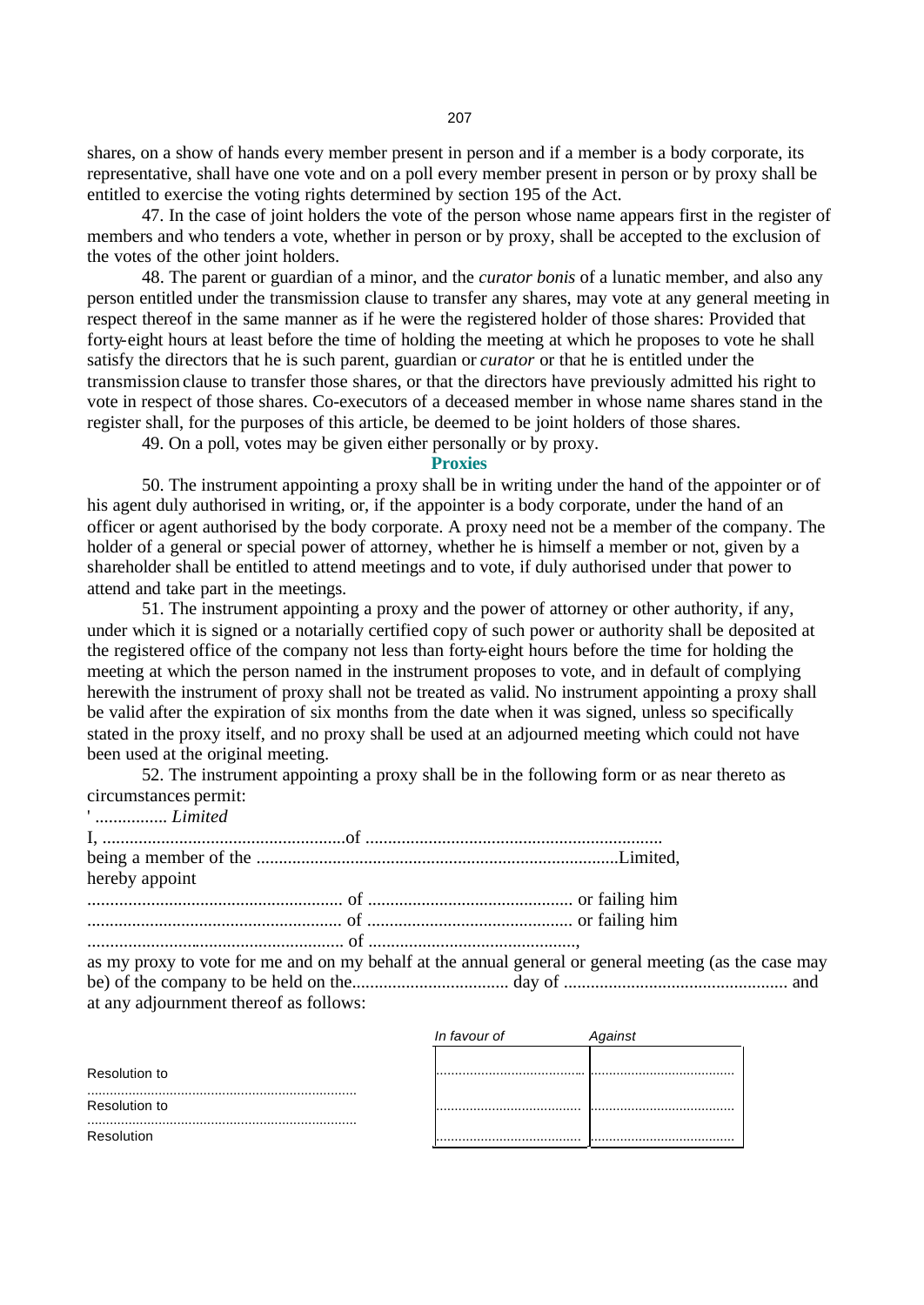| t٥.                                                                                                                                            |  |  |
|------------------------------------------------------------------------------------------------------------------------------------------------|--|--|
| (Indicate instruction to proxy by way of a cross in space provided above.)<br>Unless otherwise instructed, my proxy may vote as he thinks fit. |  |  |

Signed this .............................................. day of .....................................................

............................................

### *Signature*

# **Directors**

53. The number of the directors shall not be less than two and the names of the first directors may be determined in writing by a majority of the subscribers of the memorandum. Until directors are appointed, whether or not the directors have been named by a majority of the subscribers of the memorandum, every subscriber of the memorandum shall be deemed for all purposes to be a director of the company.

54. The remuneration of the directors shall from time to time be determined by the company in general meeting.

55. If any director be called upon to perform extra services or to make any special exertions in going or residing abroad, or otherwise, for any of the purposes of the company, the company may remunerate that director either by a fixed sum or by a percentage of profits or otherwise as may be determined, and such remuneration may be either in addition to, or in substitution for, the remuneration determined under article 54.

56. The shareholding qualification of a director shall be the holding of at least one share of the company, and it shall be his duty to comply with the provisions of section 213 of the Act, except where the company is a wholly owned subsidiary, when a director shall not be required to hold a share of the company.

#### **Alternate Directors**

57. Each director shall have the power to nominate any person who is a shareholder of the company (except where the company is a wholly owned subsidiary, when such person need not be a shareholder) possessing the necessary qualifications of a director, to act as alternate director in his place during his absence or inability to act as such director, provided that the appointment of an alternate director shall be approved by the board, and on such appointment being made, the alternate director shall, in all respects, be subject to the terms, qualifications, and conditions existing with reference to the other directors of the company.

58. The alternate directors, whilst acting in the stead of the directors who appointed them, shall exercise and discharge all the powers, duties and functions of the directors they represent. The appointment of an alternate director shall be revoked, and the alternate director shall cease to hold office, whenever the director who appointed him ceases to be a director or gives notice to the secretary of the company that the alternate director representing him has ceased to do so, and in the event of the disqualification or resignation of any alternate director during the absence or inability to act of the director whom he represents, the vacancy so arising shall be filled by the chairman of the directors who shall nominate a person who is a shareholder of the company (except where the company is a wholly owned subsidiary, when such person need not be a shareholder of the company) to fill such vacancy, subject to the approval of the board.

### **Powers and Duties of Directors**

59. The business of the company shall be managed by the directors who may pay all expenses incurred in promoting and incorporating the company, and may exercise all such powers of the company as are not by the Act, or by these articles, required to be exercised by the company in general meeting, subject to these articles, to the provisions of the Act, and to such regulations, not inconsistent with the aforesaid articles or provisions, as may be prescribed by the company in general meeting, but no regulation prescribed by the company in general meeting shall invalidate any prior act of the

208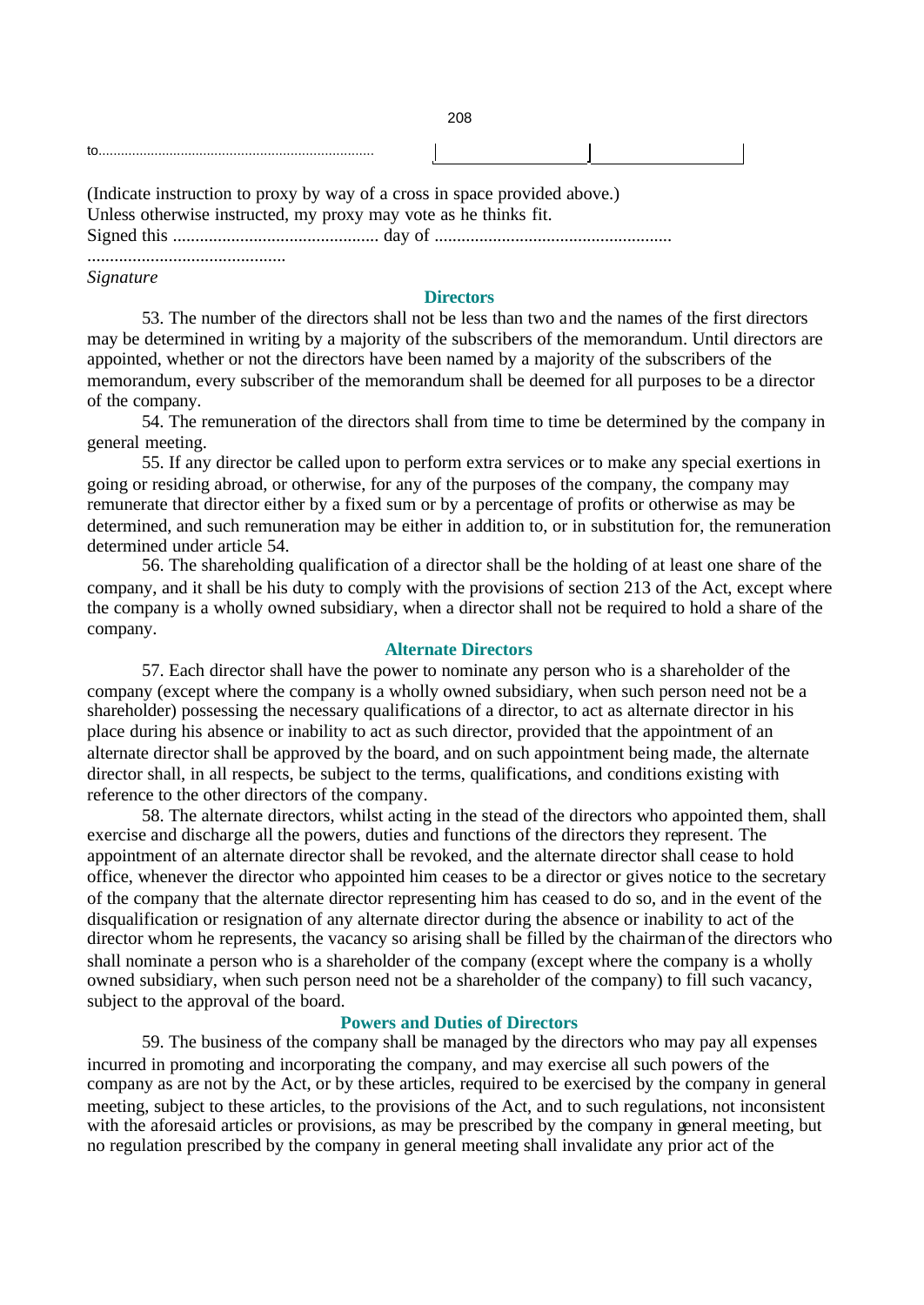directors which would have been valid if such regulation had not been prescribed.

### **Borrowing Powers**

60. The directors may exercise all the powers of the company to borrow money and to mortgage or bind its undertaking and property or any part thereof, and to issue debentures, debenture stock and other securities whether outright or as security for any debt, liability or obligation of the company or of any third party: Provided that the amount for the time being remaining undischarged in respect of moneys borrowed or secured by the directors as aforesaid (apart from temporary loans obtained from the company's bankers in the ordinary course of business) shall not at any time, without the prior sanction of the company in general meeting, exceed one-half of the amount of the issued share capital plus the amount of the share premium account (if any) or of the stated capital.

#### **Managing Director**

61. The directors may from time to time appoint one or more of their body to the office of managing director or manager for such term and at such remuneration (whether by way of salary or commission or participation in profits or partly in one way and partly in another) as they may think fit and may revoke such appointment subject to the terms of any agreement entered into in any particular case. A director so appointed shall not, while holding such office, be subject to retirement by rotation, or taken into account in determining the rotation of retirement of directors; but his appointment shall determine if he ceases for any reason to be a director.

62. The directors may from time to time entrust to or confer upon a managing director or manager, for the time being, such of the powers and authorities vested in them as they may think fit, and may confer such powers and authorities for such time and to be exercised for such objects and purposes and upon such terms and conditions and with such restrictions as they may think expedient, and they may confer such powers and authorities either collaterally or to the exclusion of, or in substitution for, all or any of the powers and authorities of the directors and may from time to time revoke or vary all or any of such powers and authorities.

#### **Minutes**

63. The directors shall, in terms of section 204 of the Act, cause minutes to be kept-

- *(a)* of all appointments of officers;
- *(b)* of names of directors present at every meeting of the company and of the directors; and
- *(c)* of all proceedings at all meetings of the company and of the directors.

Such minutes shall be signed by the chairman of the meeting at which the proceedings took place or by the chairman of the next succeeding meeting.

### **Foreign Committees**

64. The directors may from time to time appoint persons resident in a foreign country to be a foreign committee for the company in that country with such powers and duties as the directors may from time to time determine. The directors may from time to time establish branch registers of members and transfer offices in foreign countries, close them at any time and may appoint and remove agents for any purposes in any foreign country.

# **Disqualification of Directors**

65. The office of director shall be vacated if the director-

- *(a)* ceases to be a director or becomes prohibited from being a director by virtue of any provision of the Act; or
- *(b)* without the consent of the company in general meeting holds any other office of profit under the company except that of managing director or manager; or
- *(c)* resigns his office by notice in writing to the company and the Registrar; or
- *(d)* for more than six months is absent without permission of the directors from meetings of directors held during that period; or
- *(e)* is directly or indirectly interested in any contract or proposed contract with the company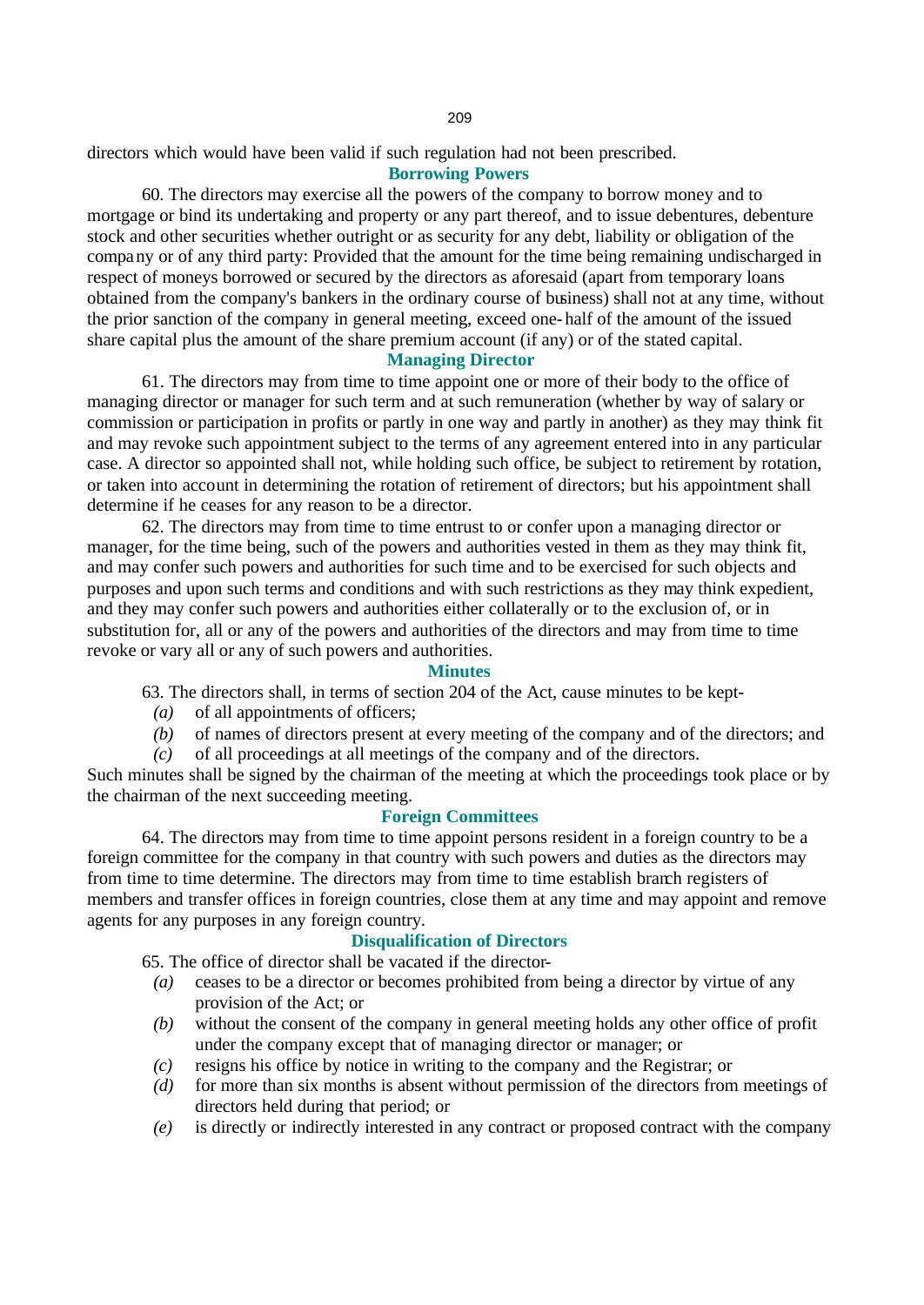and fails to declare his interest and the nature thereof in the manner required by the Act. **Rotation of Directors**

66. At the first annual general meeting of the company all the directors shall retire from office, and at the annual general meeting in every subsequent year one-third of the directors for the time being, or if their number is not three or a multiple of three, the number nearest to one-third, shall retire from office.

67. The directors to retire in every year shall be those who have been longest in office since their last election, but as between persons who became directors on the same day, those to retire shall, unless they otherwise agree among themselves, be determined by lot.

68. A retiring director shall be eligible for re-election.

69. The company, at the annual general meeting at which a director retires in the manner aforesaid or at any other general meeting may fill the vacancy by electing a person thereto.

70. If at any meeting at which an election of directors ought to take place the offices of the retiring directors are not filled, unless it is expressly resolved not to fill such vacancies, the meeting shall stand adjourned and the provisions of articles 38 and 39 shall apply *mutatis mutandis* to such adjournment, and if at such adjourned meeting the vacancies are not filled, the retiring directors or such of them as have not had their offices filled shall be deemed to have been re-elected at such adjourned meeting unless a resolution for the re-election of any such director shall have been put to the meeting and negatived.

71. The company may from time to time in general meeting increase or reduce the number of directors, and may also determine in what rotation such increased or reduced number is to retire from office.

72. Unless the shareholders otherwise determine in general meeting any casual vacancy occurring on the board of directors may be filled by the directors, but the director so appointed shall be subject to retirement at the same time as if he had become a director on the day on which the director in whose stead he is appointed, was last elected a director.

73. The directors shall have power at any time, and from time to time, to appoint a person as an additional director but so that the total number of directors shall not at any time exceed the number fixed according to these articles, and such director shall retire from office at the next following annual general meeting and shall then be eligible for re-election, but shall not be taken into account in determining which directors are to retire by rotation at such meeting.

74. ......

[Article 74 deleted by Proclamation R263 of 1977.]

#### **Proceedings of Directors**

75. The directors may meet together for the despatch of business, adjourn and otherwise regulate their meetings as they think fit. Questions arising at any meeting shall be decided by a majority of votes. In the event of an equality of votes, the chairman shall have a second or casting vote. A director may, and the secretary on the requisition of a director shall, at any time convene a meeting of the directors.

76. Subject to the provisions of sections 234 and 241, inclusive, of the Act, a director shall not vote in respect of any contract or proposed contract with the company in which he is interested, or any matter arising therefrom, and if he does so vote, his vote shall not be counted.

77. The quorum necessary for the transaction of the business of the directors may be fixed by the directors, and unless so fixed shall, when the number of directors exceeds three, be three and when the number of directors does not exceed three, shall be two.

78. The continuing directors may act notwithstanding any vacancy on their body, but, if and so long as their number is reduced below the number fixed by or pursuant to these articles as the necessary quorum of directors, the continuing directors may act for the purpose of increasing the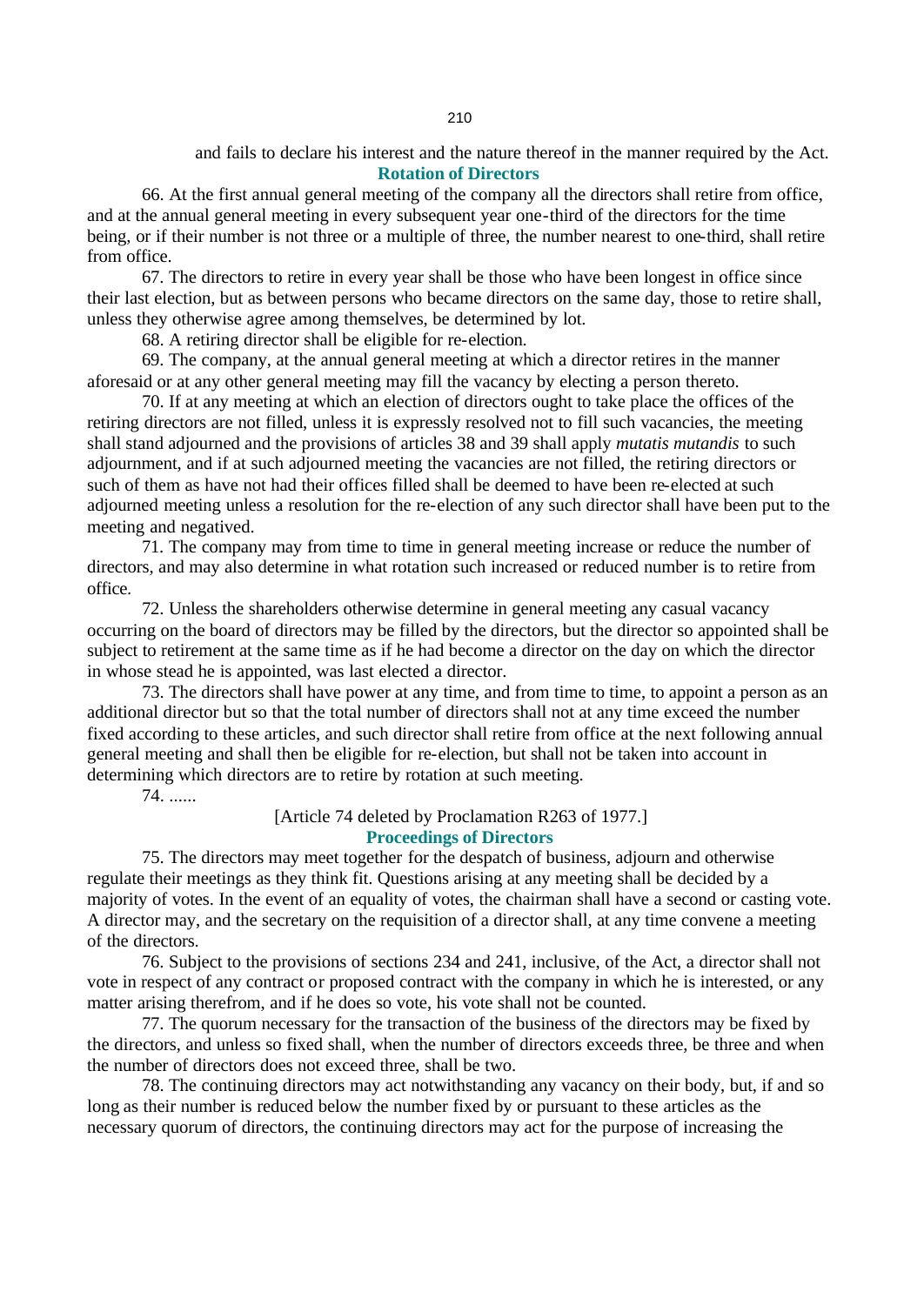number of directors to that number, or of convening a general meeting of the company, but for no other purpose.

79. The directors may elect a chairman of their meetings and determine the period for which he is to hold office, but if no such chairman is elected, or if at any meeting the chairman is not present within five minutes after the time appointed for holding the same, the directors present may elect one of their number to be chairman of the meeting.

80. The directors may delegate any of their powers to committees consisting of such member or members of their body as they think fit. Any committee so formed shall, in the exercise of the powers so delegated, conform to the rules that may be imposed on it by the directors.

81. A committee may elect a chairman of its meetings. If no such chairman is elected, or if at any meeting the chairman is not present within five minutes after the time appointed for holding the same, the members present may elect one of their number to be chairman of the meeting.

82. A committee may meet and adjourn as it thinks fit. Questions arising at any meeting shall be determined by a majority of votes of the members present, and in the event of an equality of votes the chairman shall have a second or casting vote.

83. All acts done by any meeting of the directors or a committee of directors or by any person acting as a director shall, notwithstanding that it be afterwards discovered that there was some defect in the appointment of any such directors or person acting as aforesaid or that they or any of them were disqualified, be as valid as if every such person had been duly appointed and were qualified to be a director.

### **Dividends and Reserve**

84. The company in annual general meeting may declare dividends but no dividend shall exceed the amount recommended by the directors.

85. The directors may from time to time pay to the members such interim dividends as appear to the directors to be justified by the profits of the company.

86. No dividend shall be paid otherwise than out of profits, or bear interest against the company.

87. The directors may, before recommending any dividend, set aside out of the profits of the company such sums as they think fit as a reserve or reserves, which shall, at the discretion of the directors, be applicable for any purpose to which the profits of the company may be properly applied and, pending such application may, at the like discretion, either be employed in the business of the company or be invested in such investments (other than shares of the company) as the directors may from time to time think fit. The directors may also without placing the same to reserve carry forward any profits which they may think prudent not to divide.

88. Notice of any dividend that may have been declared shall be given in the manner hereinafter provided to the persons entitled to share therein.

89. Every dividend or other moneys payable in cash in respect of shares may be paid by cheque, warrant, coupon or otherwise as the directors may from time to time determine, and shall, if paid otherwise than by coupon, either be sent by post to the registered address of the member entitled thereto or be given to him personally, and the receipt or endorsement on the cheque or warrant of the person whose name appears in the register as the shareholder, or his duly authorised agent, or the surrender of any coupon shall be a good discharge to the company in respect thereof. Any one of two or more joint holders may give effectual receipts for any dividends or other moneys payable in respect of the shares held by them as joint holders.

90. The company shall not be responsible for the loss in transmission of any cheque, warrant, coupon or other document sent through the post to the registered address of any member, whether or not it was so sent at his request.

### **Accounting Records**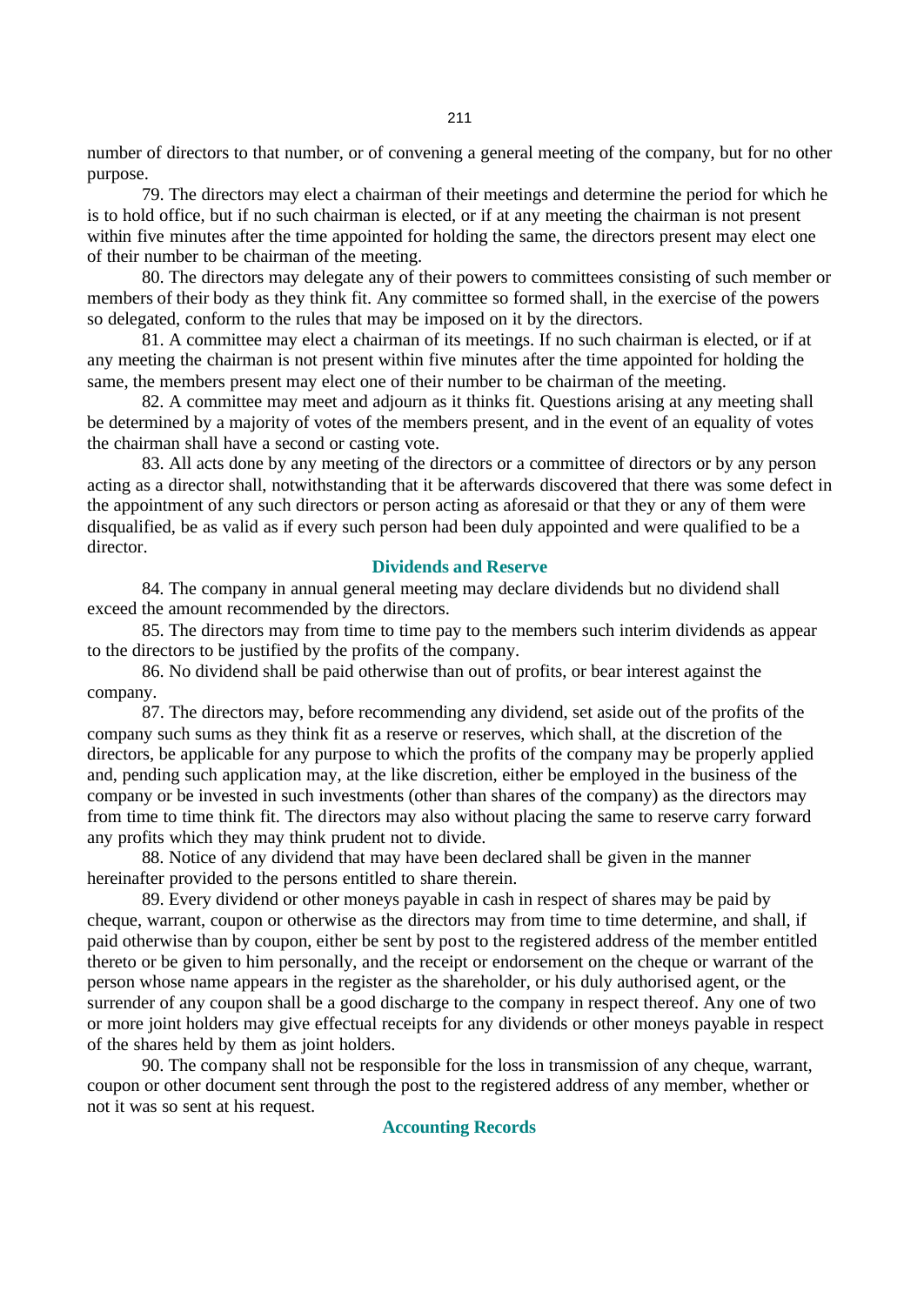91. The directors shall cause such accounting records as are prescribed by section 284 of the Act to be kept. Proper accounting records shall not be deemed to be kept if there are not kept such accounting records as are necessary fairly to present the state of affairs and business of the company and to explain the transactions and financial position of the trade or business of the company.

92. The accounting records shall be kept at the registered office of the company or at such other place or places as the directors think fit, and shall always be open to inspection by the directors.

93. The directors shall from time to time determine whether and to what extent and at what times and places and under what conditions or regulations the accounting records of the company or any of them shall be open to inspection by members not being directors, and no member (not being a director) shall have any right of inspecting any accounting records or documents of the company except as conferred by the Act or authorised by the directors or by the company in general meeting.

# **Annual Financial Statements and Interim Reports**

94. The directors shall from time to time, in accordance with sections 286 and 288 of the Act, cause to be prepared and laid before the company in general meeting such annual financial statements, group annual financial statements and group reports (if any) as are referred to in those sections.

95. The directors shall, in accordance with section 303 of the Act, prepare or cause to be prepared interim reports, a copy of which shall be sent to every member of the company and to the Registrar.

96. A copy of any annual financial statements, group annual financial statements and group reports which are to be laid before the company in annual general meeting, shall not less than twentyone days before the date of the meeting be sent to every member of, and every holder of debentures of, the company and to the Registrar: Provided that this article shall not require a copy of those documents to be sent to any person of whose address the company is not aware or to more than one of the joint holders of any shares or debentures.

#### **Audit**

97. An auditor shall be appointed in accordance with Chapter X of the Act.

#### **Notices**

98. A notice may be given by the company to any member either by advertisement or personally, or by sending it by post in a prepaid letter addressed to such member at his registered address, or (if he has no registered address in the Republic) at the address (if any) within the Republic supplied by him to the company for the giving of notices to him. Any notice which may be given by advertisement shall be inserted in the *Gazette* and in such newspapers as the directors may from time to time determine.

99. Whenever a notice is to be given personally or sent by post, the notice may be given by the company to the joint holders of a share by giving the notice to the joint holder named first in the register in respect of the share.

100. Whenever a notice is to be given personally or sent by post, the notice may be given by the company to the persons entitled to a share in consequence of the death or insolvency of a member, or by sending it through the post in a prepaid letter addressed to them by name, or by the title of representatives of the deceased, or trustees of the insolvent or by any like description, at the address (if any) in the Republic supplied for the purpose by the persons claiming to be so entitled, or (until such address has been so supplied) by giving the notice in any manner in which the same might have been given if the death or insolvency had not occurred.

101. Notice of every general meeting shall be given in any manner authorised-

*(a)* to every member of the company (including bearers of share warrants) except, in the case of notices to be given personally or sent by post, those members who (having no registered address within the Republic) have not supplied to the company an address within the Republic for the giving of notices to them;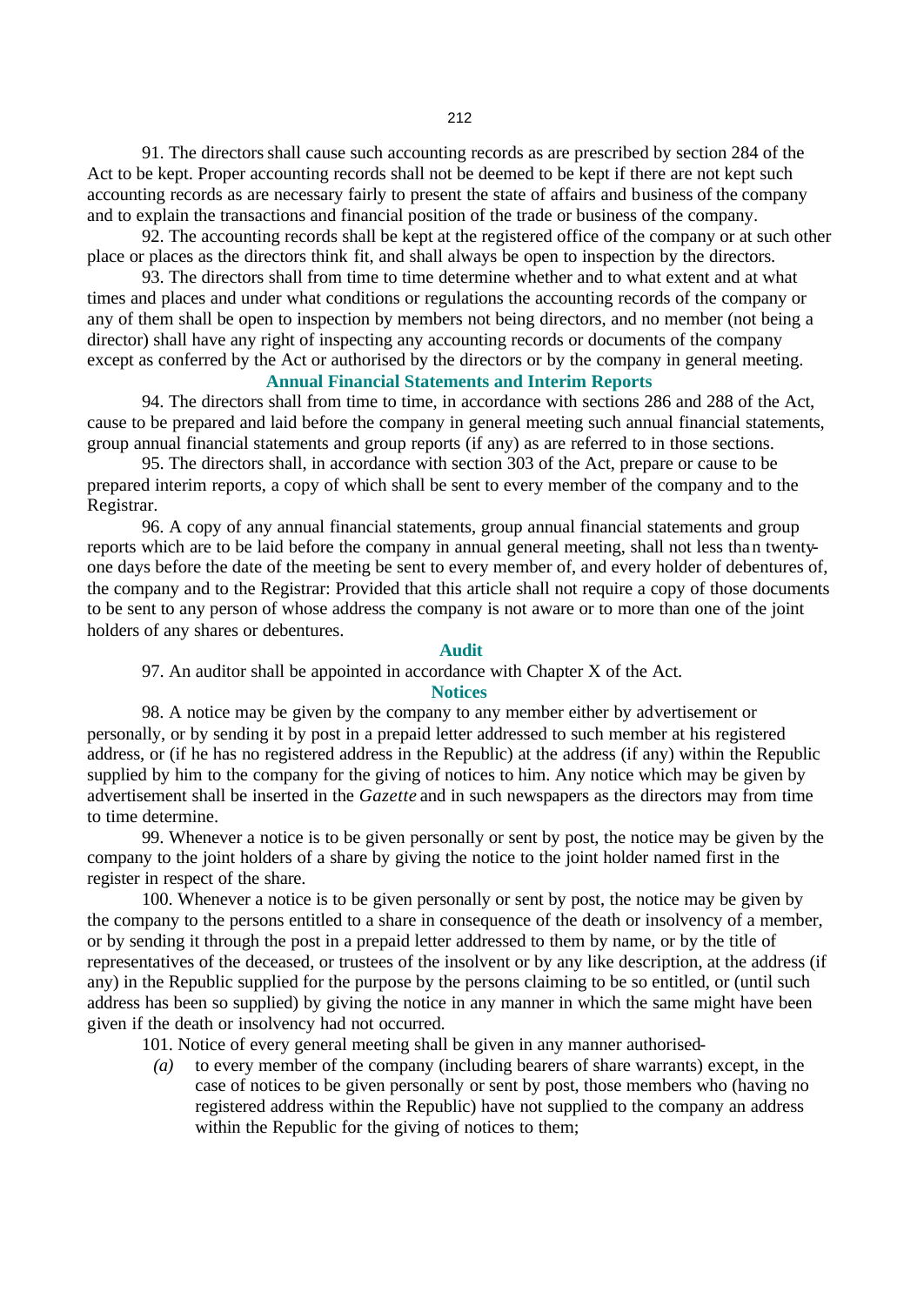- *(b)* to every person entitled to a share in consequence of the death or insolvency of a member who, but for his death or insolvency, would have been entitled to receive notice of the meeting; and
- *(c)* to the auditor for the time being of the company.
- No other person shall be entitled to receive notice of general meetings.

102. Any notice by post shall be deemed to have been served at the time when the letter containing the same was posted, and any notice by advertisement shall be deemed to have been given on the day upon which the advertisement was published in the *Gazette*, and in proving the giving of the notice by post, it shall be sufficient to prove that the letter containing the notice was properly addressed and posted.

103. A notice given to any member shall be binding on all persons claiming on his death or on any transmission of his interests.

104. The signature to any notice given by the company may be written or printed, or partly written and partly printed.

105. When a given number of days' notice or notice extending over any other period is required to be given, the day of service shall not be counted in such number of days or period.

106. If the company has a seal, it shall not be affixed to any instrument except by the authority of a resolution of the directors, and shall be affixed in the manner and subject to such safeguards as the directors may from time to time determine.

### **Winding-up**

107. If the company be wound up, the assets remaining after payment of the debts and liabilities of the company and the costs of the liquidation shall be applied as follows:

- *(a)* To repay to the members the amounts paid up on the shares respectively held by each of them; and
- *(b)* the balance (if any) shall be distributed among the members in proportion to the number of shares respectively held by each of them:

Provided that the provisions of this article shall be subject to the rights of the holders of shares (if any) issued upon special conditions.

108. In a winding-up, any part of the assets of the company, including any shares or securities of other companies, may, with the sanction of a special resolution of the company, be divided among the members of the company *in specie*, or may, with the same sanction, be vested in trustees for the benefit of such members, and the liquidation of the company may be closed and the company dissolved.

### **TABLE B**

### **ARTICLES FOR A PRIVATE COMPANY HAVING A SHARE CAPITAL Interpretation**

1. In these articles, unless the context otherwise indicates-

- *(a)* 'the Act' means the Companies Act, 1973; and
- *(b)* 'foreign committee' means a committee appointed under article 65 of these articles.

### **Restrictions**

2. The directors shall have regard to the restrictions on the commencement of business imposed by section 172 of the Act.

3. The company is a private company and accordingly-

- *(a)* the right to transfer its shares is restricted;
- *(b)* the number of members of the company (exclusive of persons who are in the employment of the company and of persons who having been formerly in the employment of the company were, while in such employment, and have continued since the determination of such employment, to be members of the company) is limited to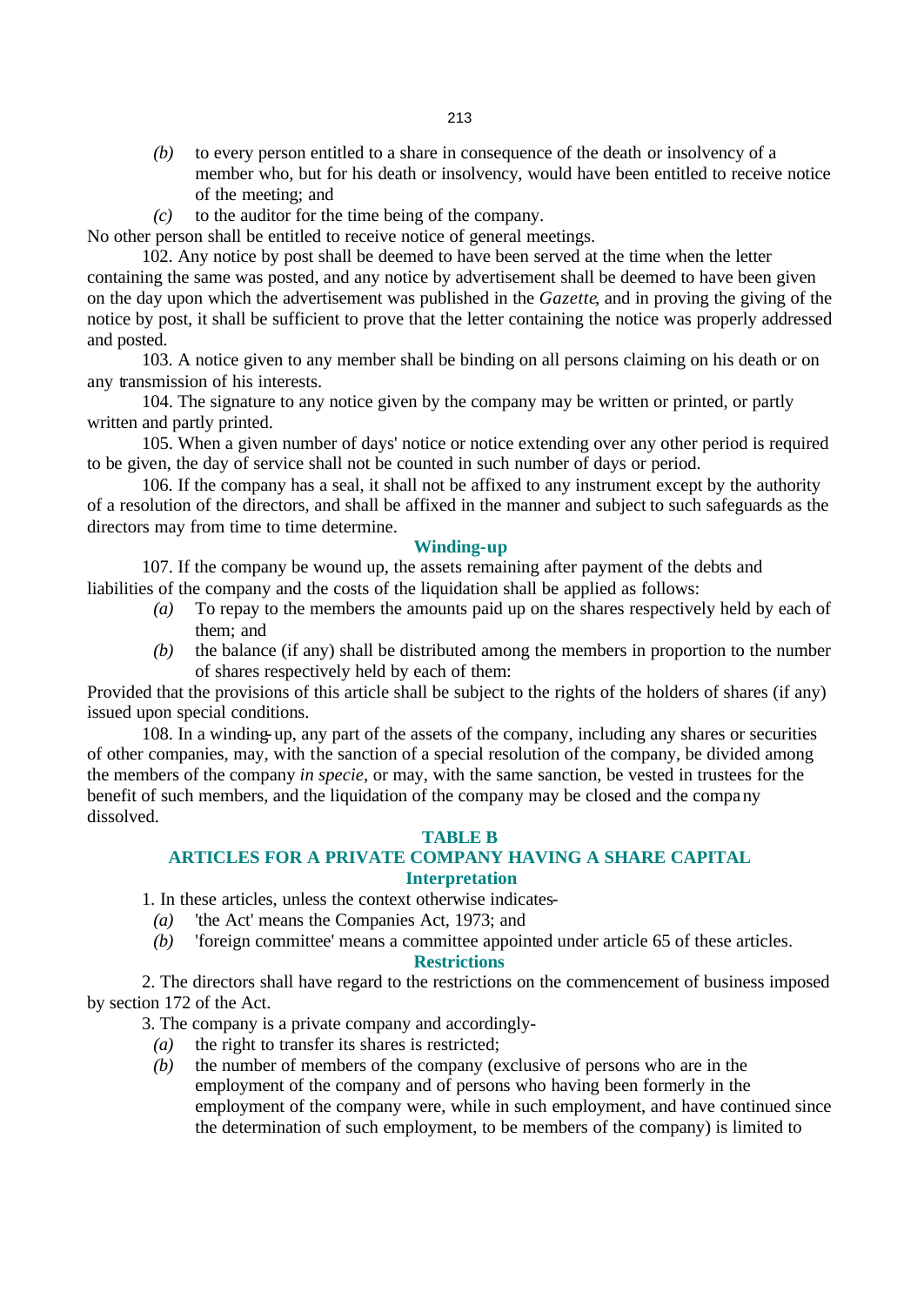fifty;

- *(c)* any invitation to the public to subscribe for any shares or debentures of the company is prohibited; and
- *(d)* the company shall not have power to issue share warrants to bearer.

4. Where two or more persons hold one or more shares of the company jointly they shall for the purposes of article 3 be treated as a single member.

#### **Shares and Certificates of Shares**

5. Subject to the provisions, if any, of the me morandum, and without prejudice to any special rights previously conferred on the holders of existing shares, any share may be issued with such preferred, deferred, or other special rights, or subject to such restrictions (whether in regard to dividend, voting, return of share capital or otherwise) as the company may from time to time determine, and the company may determine that any preference shares shall be issued on the condition that they are or are at the option of the company, liable to be redeemed.

6. Every person whose name is entered as a member in the register of members shall be entitled to one certificate for all the shares registered in his name, or to several certificates, each for a part of such shares. Every share certificate shall specify the number of shares in respect of which it is issued. Every original member shall be entitled to one share certificate free of charge but for every subsequent certificate the directors may make such charge as from time to time they may think fit: Provided that if a share certificate is defaced, lost or destroyed, it may be renewed on payment of such fee, if any, not exceeding twenty-five cents, and on such terms, if any, as to evidence and indemnity as the directors may think fit.

7. Share certificates shall be issued under the authority of the directors, or the foreign committee when authorised thereto by resolution of the directors, in such manner and form as the directors shall from time to time prescribe. If any shares are numbered, all such shares shall be numbered in numerical progression beginning with the number one, and each share shall be distinguished by its appropriate number; and if any shares are not numbered, each share certificate in respect of such shares shall be numbered in numerical progression and each share certificate distinguished by its appropriate number and by such endorsement as may be required under section 95 (2) of the Act.

8. A certificate for shares registered in the names of two or more persons shall be delivered to the person first named in the register as a holder thereof, and delivery of a certificate for a share to that person shall be a sufficient delivery to all joint holders of that share.

### **Variation of Rights**

9. If at any time the share capital is divided into different classes of shares, the rights attached to any class (unless otherwise provided by the terms of issue of the shares of that class) may be varied with the consent in writing of the holders of three-fourths of the issued shares of that class or with the sanction of a resolution passed at a separate general meeting of the holders of the shares of the class, and the provisions of section 199 of the Act shall *mutatis mutandis* apply to the said resolution and meeting as if the resolution were a special resolution. To every such separate general meeting the provisions of these articles relating to general meetings shall *mutatis mutandis* apply but so that the necessary quorum, unless the company has only one member, shall be two persons holding or representing by proxy at least one-third of all the issued shares of the class.

#### **Register of Members**

10.*(a)* The company shall maintain at its registered office a register of members of the company as provided in section 105 of the Act. The register of members shall be open to inspection as provided in section 113 of the Act.

*(b)* The company may maintain a branch register under section 110 of the Act and the provisions of paragraph *(a)* shall *mutatis mutandis* apply to such register.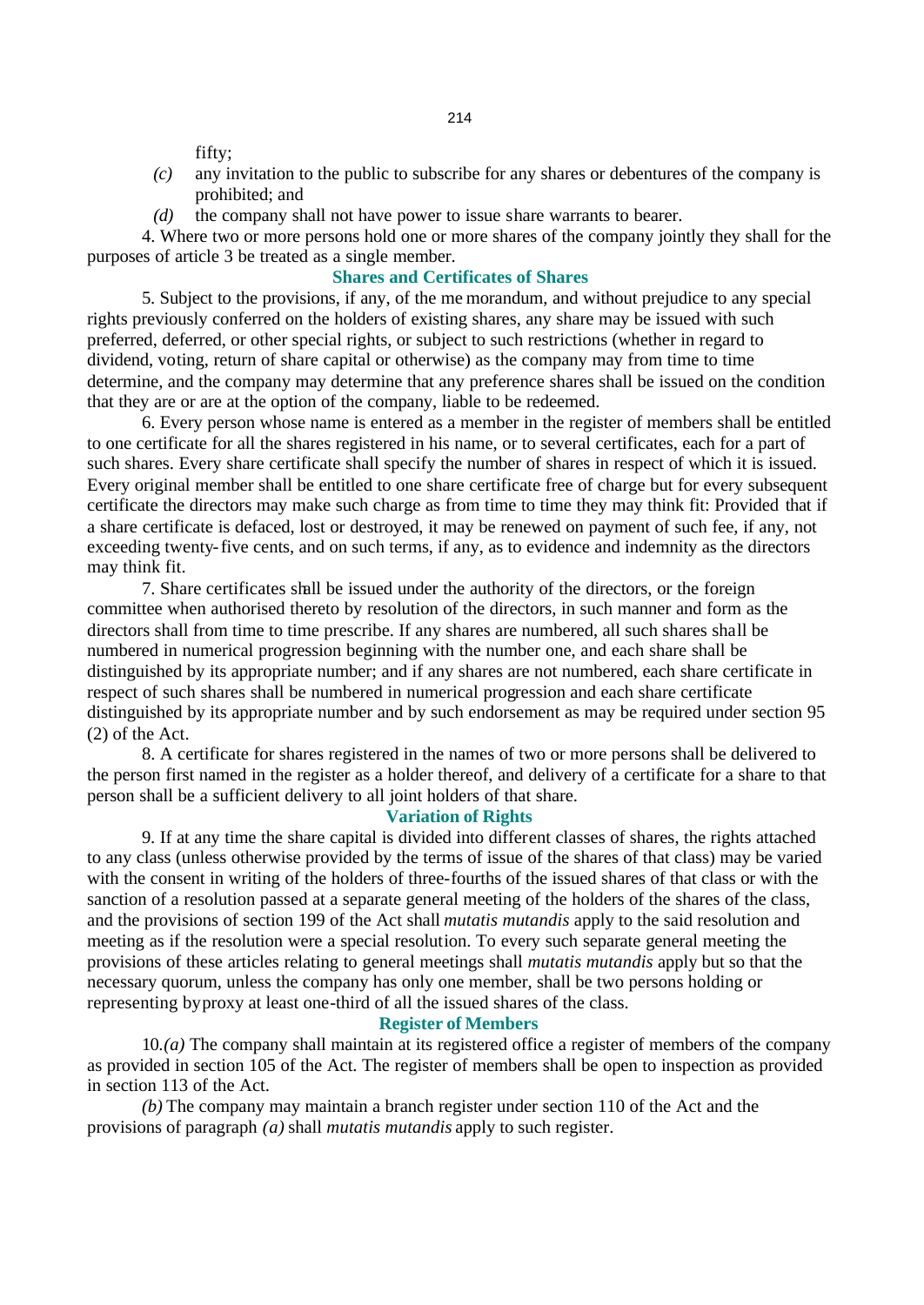### **Transfer and Transmission of Shares**

11. The directors shall have power to refuse to register the transfer of any shares without giving reasons therefor.

12. The instrument of transfer of any share of the company, not being a security in terms of section 134 of the Act, shall be executed both by the transferor and transferee, and the transferor shall be deemed to remain the holder of the share until the name of the transferee is entered in the register of members in respect thereof.

13. Subject to such of the restrictions as may be applicable, any member may transfer all or any of his shares by instrument in writing in any usual or common form or any other form which the directors may approve.

14. The directors may decline to recognise any instrument of transfer unless-

- *(a)* a sum not exceeding twenty-five cents is paid to the company in respect thereof;
- *(b)* the instrument of transfer is accompanied by the certificate of the shares to which it relates, and such other evidence as the directors may reasonably require to show the right of the transferor to make the transfer; and
- *(c)* the share transfer duty thereon has been paid.

15. Every instrument of transfer shall be left at a transfer office of the company at which it is presented for registration, accompanied by a certificate of the shares to be transferred. Every power of attorney given by a shareholder authorising the transfer of shares, shall, when lodged, produced or exhibited to the company or any of its proper officers, be deemed as between the company and the donor of the power to continue and remain in full force and effect, and the company may allow that power to be acted upon until such time as express notice in writing of its revocation has been lodged at such of the company's transfer offices as the power was lodged, produced, or exhibited as aforesaid. The company shall not be bound to allow the exercise of any act or matter by an agent for a shareholder unless a duly certified copy of that agent's authority be produced and lodged with the company.

16. The executor of the estate of a deceased sole holder of a share shall be the only person recognised by the company as having any title to the share. In the case of a share registered in the names of two or more holders, the survivors or survivor, or the executor of the deceased survivor shall be the only persons recognised by the company as having any title to the share.

17. Any person becoming entitled to a share in consequence of the death or insolvency of a member shall, upon such evidence being produced as may from time to time be required by the directors, have the right, either to be registered as a member in respect of the share or instead of being registered himself, to make such transfer of the share as the deceased or insolvent could have made, but the directors shall, in either case, have the same right to decline or suspend registration as they would have had in the case of a transfer of the share by the deceased or insolvent before the death or insolvency.

18. The parent or guardian of a minor and the *curator bonis* of a lunatic member and any person becoming entitled to shares in consequence of the death or insolvency of any member or the marriage of any female member or by any lawful means other than by transfer in accordance with these articles, may, upon producing such evidence as sustains the character in which he proposes to act under this article, or of his title, as the directors think sufficient, transfer those shares to himself or any other person, subject to the articles as to transfer hereinbefore contained.

This article is hereinafter referred to as the 'transmission clause'.

19. A person becoming entitled to a share by reason of the death or insolvency of the holder shall be entitled to the same dividends and other advantages to which he would be entitled if he were the registered holder of the share, except that he shall not, before being registered as a member in respect of the share, be entitled in respect of it to exercise any right conferred by membership in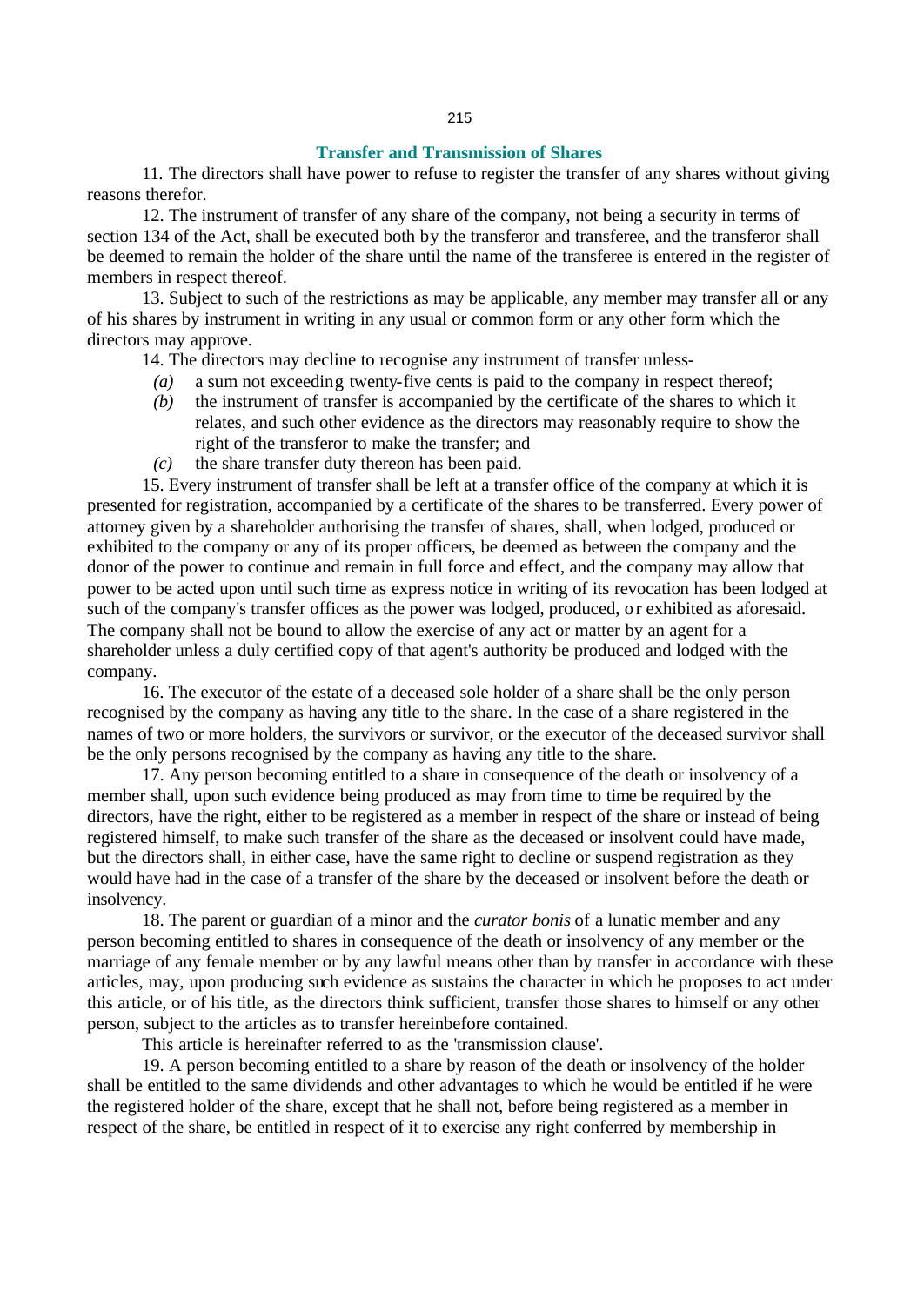relation to meetings of the company.

20. Any person who submits proof of his appointment as the executor, administrator, trustee, curator or guardian in respect of the estate of a deceased member of the company, or of a member whose estate has been sequestrated or of a member who is otherwise under a disability or as the liquidator of any body corporate which is a member of the company, shall be entered in the register of members of the company *nomine officii*, and shall thereafter, for all purposes, be deemed to be a member of the company.

21. If a member of the company desires to sell all or any of his shares of the company he shall give notice, in writing, of his intention to sell, to the directors of the company, and state the price he requires for the shares.

22. The directors shall within one month of the date of receipt of the notice referred to in article 21 advise every other member of the company of the contents thereof and each such member shall be entitled to acquire the shares so offered within one month after the date of the receipt of such advice: Provided that if more than one member makes an offer for all of the shares so offered, the shares shall be sold to each such member in equal proportions, and where fractional proportions of shares remain, such members shall become joint holders of such fractional proportions of the shares.

23. If the members of the company are unable to agree upon the selling price of the shares, the auditor of the company may be requested to determine the true and fair value thereof and the members shall accept that value as the selling price of the shares.

24. If none of the members of the company offers to purchase the shares within the time referred to in article 22, or if members of the company offer to purchase a part of the shares so offered, the member who is offering the shares for sale may offer the shares or the remaining portion of the shares which have not been purchased by members of the company, for sale to any other person and, notwithstanding the provisions of article 11, the directors shall approve the registration of the shares in the name of that person unless they have good reason to refuse such registration.

# **Conversion of Shares into Stock**

25. The company may by special resolution convert all or any of its paid-up shares into stock, and reconvert such stock into any number of paid-up shares.

26. The holders of stock may transfer the same, or any part thereof, in the same manner, and subject to the same articles as the shares from which the stock arose might prior to conversion have been transferred, or as near thereto as circumstances permit, but the directors may from time to time fix the minimum amount of stock transferable, and restrict or forbid the transfer of fractions of such minimum, but the minimum shall not exceed the nominal amount, in the case of shares of par value, or the issue price in the case of shares of no par value, of the shares from which the stock arose.

27. The holders of stock shall, according to the amount of the stock held by them, have the same rights, privileges, and advantages as regards dividends, voting at meetings of the company and other matters as if they held the shares from which the stock arose, but no such privilege or advantage (except participation in the dividends and profits of the company) shall be conferred by any such aliquot part of stock as would not, if existing in shares, have conferred that privilege or advantage.

28. Such of the articles of the company as are applicable to shares shall apply to stock, and the word 'share' and 'shareholder' t herein shall include 'stock' and 'stock-holder'.

### **Alteration of Capital**

29.*(a)* The company may from time to time by special resolution increase the share capital by such sum dividend into shares of such amount, or may increase the number of its shares of no par value to such number, as the resolution shall prescribe.

*(b)* The company may increase its share capital constituted by shares of no par value by transferring reserves or profits to the stated capital, with or without a distribution of shares.

*(c)* New shares shall be subject to the same provisions as to transfer, transmission and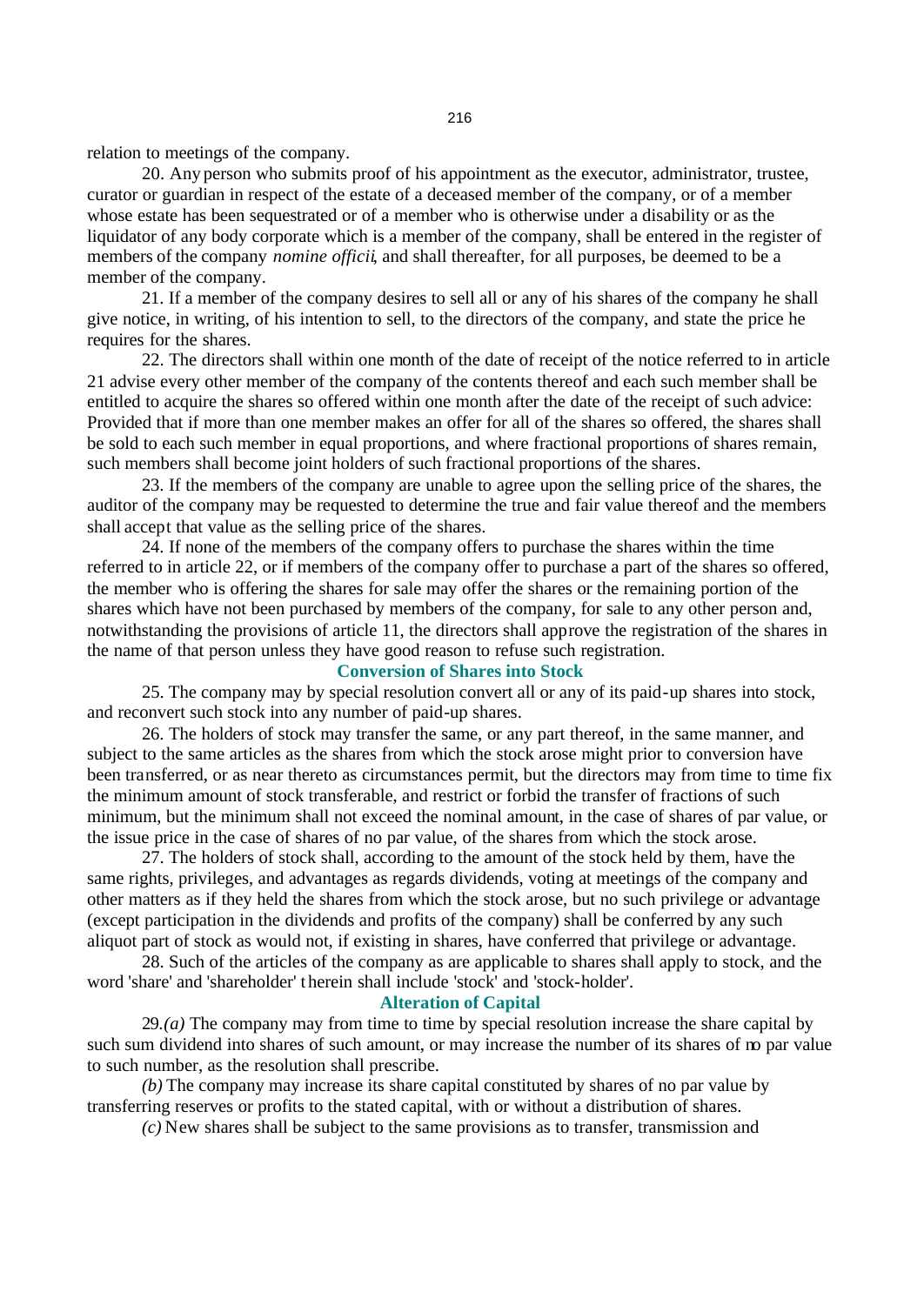otherwise as the shares in the original capital.

30. The company may, by special resolution-

- *(a)* consolidate and divide all or any of its share capital into shares of larger amount than its existing shares or consolidate and reduce the number of the issued shares of no par value;
- *(b)* increase the number of its issued no par value shares without an increase of its stated capital;
- *(c)* sub-divide its existing shares or any of them into shares of smaller amount than is fixed by its memorandum;
- *(d)* convert all of its ordinary or preference share capital consisting of shares having a par value into stated capital constituted by shares of no par value;
- *(e)* convert its stated capital constituted either by ordinary or preference shares of no par value into share capital consisting of shares having a par value;
- *(f)* cancel any shares which, at the date of the passing of the resolution, have not been taken by any person, or which no person has agreed to take;
- *(g)* reduce its share capital, stated capital, any capital redemption fund or any share premium account in any manner and with, and subject to, any incident authorised, and consent required, by law;
- *(h)* subject to the provisions of section 99 of the Act, convert its issued preference shares into shares which can be redeemed.

#### **General Meetings**

31. The company shall hold its first annual general meeting within eighteen months after the date of its incorporation and shall thereafter in each year hold an annual general meeting: Provided that not more than fifteen months shall elapse between the date of one annual general meeting and that of the next and that an annual general meeting shall be held within six months after the expiration of the financial year of the company.

32. Other general meetings of the company may be held at any time.

33. Annual general meetings and other general meetings shall be held at such time and place as the directors shall appoint or at such time and place as is determined if the meetings are convened under section 179 (4), 181, 182 or 183 of the Act.

#### **Notice of General Meetings**

34. An annual general meeting and a meeting called for the passing of a special resolution shall be called by not less than twenty-one clear days' notice in writing and any other general meeting shall be called by not less than fourteen clear days' notice in writing. The notice shall be exclusive of the day on which it is served or deemed to be served and of the day for which it is given, and shall specify the place, the day and the hour of the meeting and shall be given in manner hereinafter mentioned or in such other manner, if any, as may be prescribed by the company in general meeting, to such persons as are, under these articles, entitled to receive such notices from the company: Provided that a meeting of the company shall, notwithstanding the fact that it is called by shorter notice than that specified in this article, be deemed to have been duly called if it is so agr eed by a majority in number of the members having a right to attend and vote at the meeting, being a majority holding not less than ninety-five per cent of the total voting rights of all the members.

#### **Proceedings at General Meetings**

35. The annual general meeting shall deal with and dispose of all matters prescribed by the Act, including the sanctioning of a dividend, the consideration of the annual financial statements, the election of directors and the appointment of an auditor, and may deal with any other business laid before it. All business laid before any other general meeting shall be considered special business.

36. No business shall be transacted at any general meeting unless a quorum of members is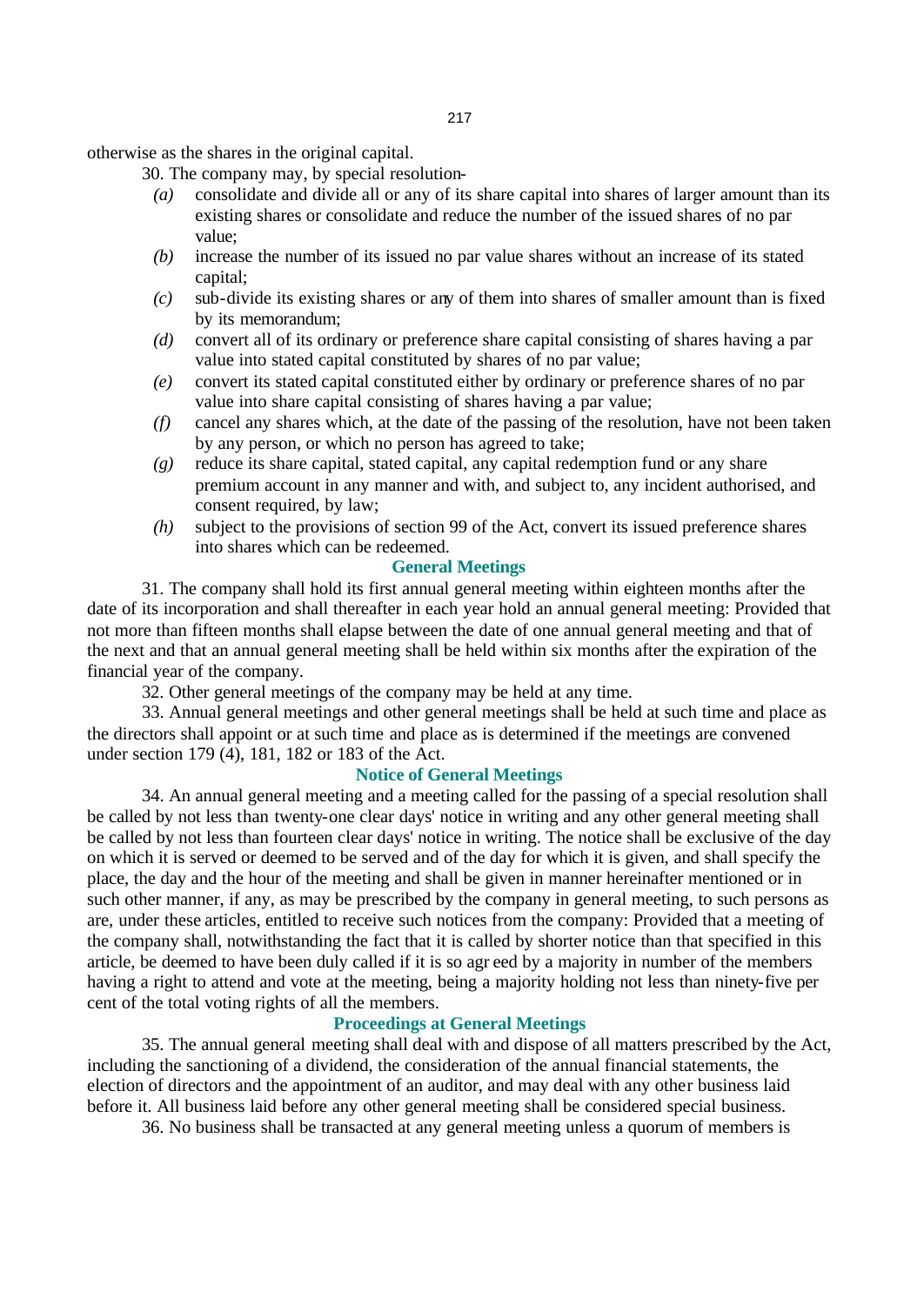present at the time when the meeting proceeds to business. Save as herein otherwise provided, two members present in person or by proxy, or if the company has one member, such member present in person or by proxy, or if the company is a wholly owned subsidiary, the nominee of the holding company in person or by proxy, shall be a quorum.

37. If within half an hour after the time appointed for the meeting a quorum is not present, the meeting, if convened upon the requisition of members, shall be dissolved, in any other case it shall stand adjourned to a day not earlier than seven days and not later than twenty-one days after the date of the meeting and if at such adjourned meeting a quorum is not present within half an hour after the time appointed for the meeting the members present in person or by proxy, shall be a quorum.

38. Where a meeting has been adjourned as aforesaid, the company shall, upon a date not later than three days after the adjournment send a written notice to each member of the company stating-

- *(a)* the date, time and place to which the meeting has been adjourned;
- *(b)* the matter before the meeting when it was adjourned; and
- *(c)* the ground for the adjournment.

39. The chairman, if any, of the board of directors shall preside as chairman at every general meeting of the company.

40. If there is no such chairman, or if at any meeting he is not present within fifteen minutes after the time appointed for holding the meeting or is unwilling to act as chairman, the members present shall elect one of their number to be chairman.

41. The chairman may, with the consent of any meeting at which a quorum is present (and shall if so directed by the meeting), adjourn the meeting from time to time and from place to place, but no business shall be transacted at any adjourned meeting other than the business left unfinished at the meeting at which the adjournment took place. When a meeting is adjourned, the provisions of articles 37 and 38 shall *mutatis mutandis* apply to such adjournment.

42. At any general meeting a resolution put to the vote of the me eting shall be decided on a show of hands, unless a poll is (before or on the declaration of the result of the show of hands) demanded by the chairman or members referred to in section 198 (1) *(b)* of the Act, and unless a poll is so demanded, a declaration by the chairman that a resolution has, on a show of hands, been carried or carried unanimously or by a particular majority or negatived, and an entry to that effect in the book containing the minutes of the proceedings of the company, shall be conclusive evidence of the fact, without proof of the number or proportion of the votes recorded in favour of or against such resolution. The demand for a poll may be withdrawn.

43. If a poll is duly demanded it shall be taken in such manner as the chairman directs, and the result of the poll shall be deemed to be the resolution of the meeting at which the poll was demanded. Scrutineers shall be elected to determine the result of the poll.

44. In the case of an equality of votes, whether on a show of hands or on a poll, the chairman of the meeting at which the show of hands takes place, or at which the poll is demanded, shall be entitled to a second or casting vote.

45. A poll demanded on the election of a chairman or on a question of adjournment, shall be taken forthwith. A poll demanded on any other question shall be taken at such time as the chairman of the meeting directs. The demand for a poll shall not prevent the continuation of a meeting for the transaction of any business other than the question upon which the poll has been demanded.

#### **Inspection of Minutes**

46. The minutes kept of every general meeting and annual general meeting of the company under section 204 of the Act, may be inspected and copied as provided in section 113 of the Act. **Votes of Members**

47. Subject to any rights or restrictions for the time being attached to any class or classes of shares, on a show of hands every member present in person and if a member is a body corporate, its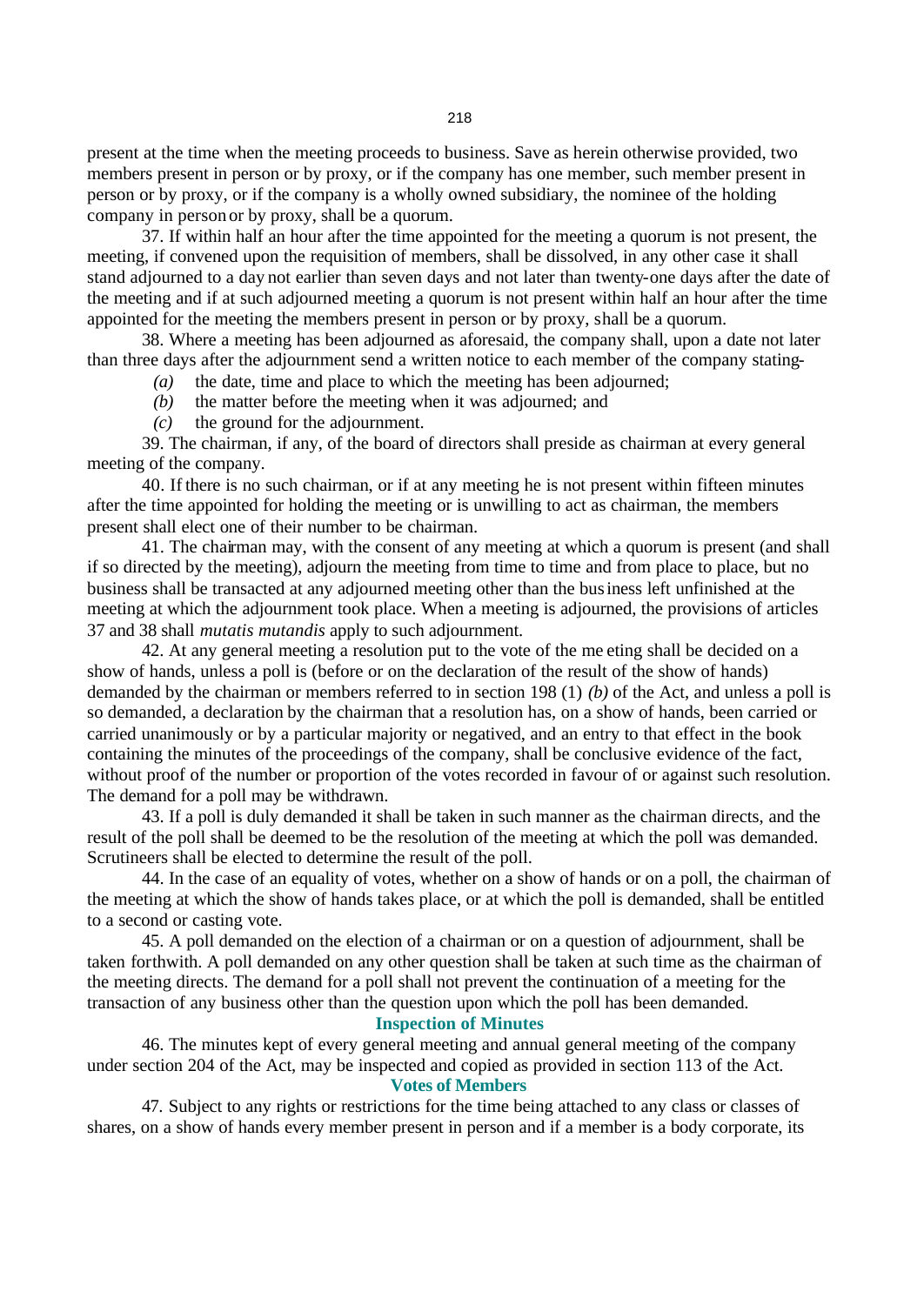representative, shall have one vote, and on a poll every member present in person or by proxy shall be entitled to exercise the voting rights determined by section 195 of the Act.

48. In the case of joint holders the vote of the person whose name appears first in the register of members and who tenders a vote, whethe r in person or by proxy, shall be accepted to the exclusion of the votes of the other joint holders.

49. The parent or guardian of a minor, and the *curator bonis* of a lunatic member, and also any person entitled under the transmission clause to transfer any shares, may vote at any general meeting in respect thereof in the same manner as if he were the registered holder of those shares: Provided that forty-eight hours at least before the time of holding the meeting at which he proposes to vote he shall satisfy the directors that he is such parent, guardian or *curator* or that he is entitled under the transmission clause to transfer those shares, or that the directors have previously admitted his right to vote in respect of those shares. Co-executors of a deceased member in whose name shares stand in the register shall, for the purposes of this article, be deemed to be joint holders of those shares.

50. On a poll, votes may be given either personally or by proxy.

#### **Proxies**

51. The instrument appointing a proxy shall be in writing under the hand of the appointer or of his agent duly authorised in writing, or, if the appointer is a body corporate, under the hand of an officer or agent authorised by the body corporate. A proxy need not be a member of the company. The holder of a general or special power of attorney, whether he is himself a member or not, given by a shareholder shall be entitled to attend meetings and to vote, if duly authorised under that power to attend and take part in the meetings.

52. The instrument appointing a proxy and the power of attorney or other authority, if any, under which it is signed or a notarially certified copy of such power or authority shall be deposited at the registered office of the company not less than forty-eight hours before the time for holding the meeting at which the person named in the instrument proposes to vote, and in default of complying herewith the instrument of proxy shall not be treated as valid. No instrument appointing a proxy shall be valid after the expiration of six months from the date when it was signed, unless so specifically stated in the proxy itself, and no proxy shall be used at an adjourned meeting which could not have been used at the original meeting.

53. The instrument appointing a proxy shall be in the following form or as near thereto as circumstances permit:

|                | <b>Example 2 Continuous</b> <i>Communication Communication Communication Communication</i> |  |  |
|----------------|--------------------------------------------------------------------------------------------|--|--|
|                |                                                                                            |  |  |
|                |                                                                                            |  |  |
| hereby appoint |                                                                                            |  |  |
|                |                                                                                            |  |  |
|                |                                                                                            |  |  |
|                |                                                                                            |  |  |
|                |                                                                                            |  |  |

as my proxy to vote for me and on my behalf at the annual general or general meeting (as the case may be) of the company to be held on the ...................................... day of.................................. and at any adjournment thereof as follows:

| Resolution to |  |
|---------------|--|
|               |  |
| Resolution to |  |
|               |  |
| Resolution    |  |
|               |  |

| In favour of | Against |  |  |
|--------------|---------|--|--|
|              |         |  |  |
|              |         |  |  |
|              |         |  |  |
|              |         |  |  |
|              |         |  |  |
|              |         |  |  |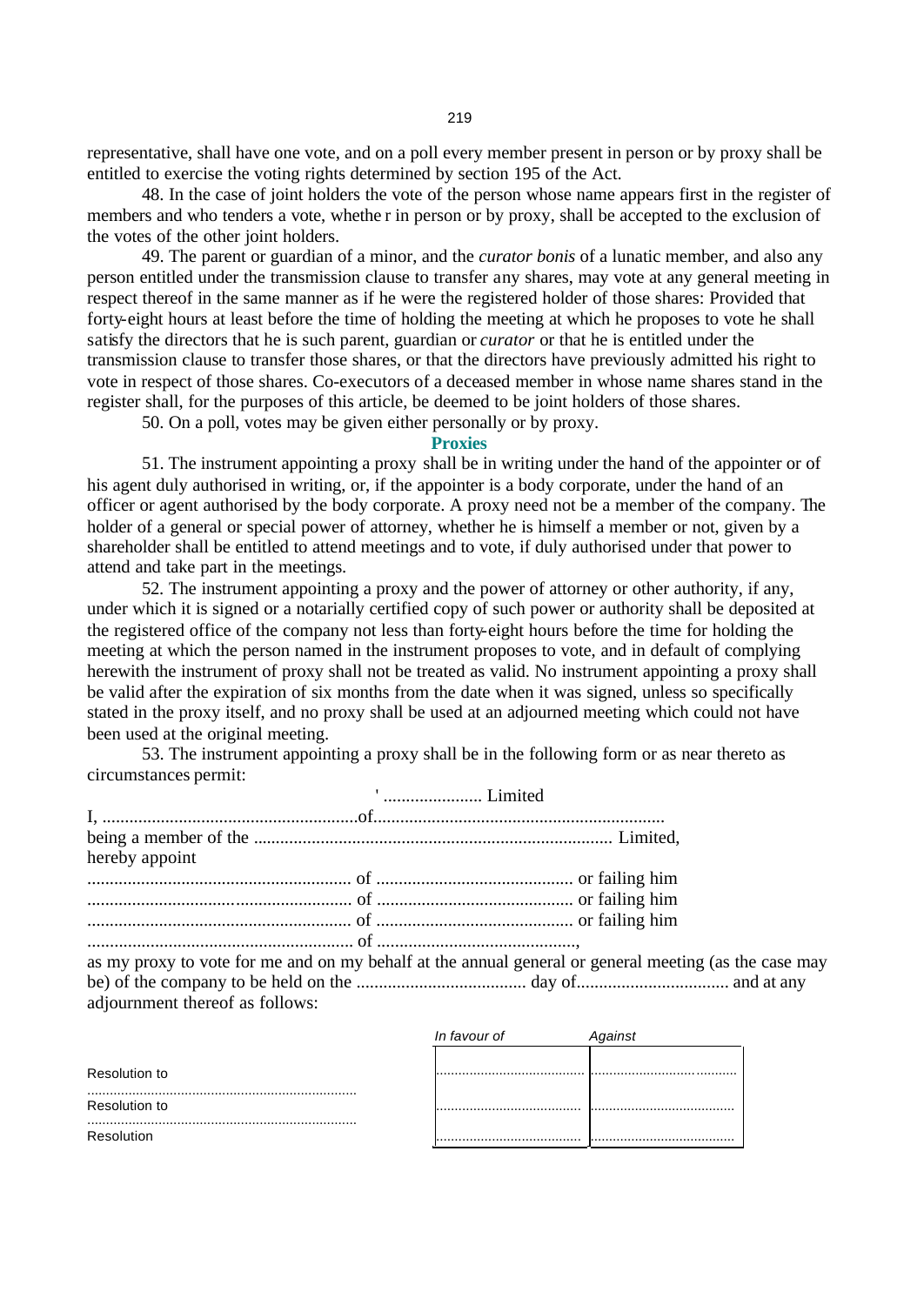(Indicate instruction to proxy by way of a cross in space provided above.) Unless otherwise instructed, my proxy may vote as he thinks fit.

Signed this ..............................................day of......................................................

# ................................

*Signature*

*(Note*: A member entitled to attend and vote is entitled to appoint a proxy to attend, speak and on a poll vote in his stead, and such proxy need not also be a member of the company.)'

#### **Directors**

54. The number of the directors shall not be less than one and the names of the first directors may be determined in writing by a majority of the subscribers of the memorandum. Until directors are appointed, whether or not the directors have been named by a majority of subscribers of the memorandum, every subscriber of the memorandum shall be deemed for all purposes to be a director of the company.

55. The remuneration of the directors shall from time to time be determined by the company in general meeting.

56. If any director be called upon to perform extra services or to make any special exertions in going or residing abroad, or otherwise, for any of the purposes of the compa ny, the company may remunerate that director either by a fixed sum or by a percentage of profits or otherwise as may be determined, and such remuneration may be either in addition to, or in substitution for, the remuneration determined under article 55.

57. The shareholding qualification of a director shall be the holding of at least one share in the company, and it shall be his duty to comply with the provisions of section 213 of the Act, except where the company is a wholly owned subsidiary when a director shall not be required to hold a share of the company.

### **Alternate Directors**

58. Each director shall have the power to nominate any person whether a member of the company or not possessing the necessary qualifications of a director, to act as alternate director in his place during his absence or inability to act as such director, provided that the appointment of an alternate director shall be approved by the board, and on such appointment being made, the alternate director shall, in all respects, be subject to the terms, qualifications, and conditions existing with reference to the other directors of the company.

59. The alternate directors, whilst acting in the stead of the directors who appointed them, shall exercise and discharge all the powers, duties and functions of the directors they represent. The appointment of an alternate director shall be revoked, and the alternate director shall cease to hold office, whenever the director who appointed him ceases to be a director or gives notice to the secretary of the company that the alternate director representing him has ceased to do so, and in the event of the disqualification or resignation of any alternate director during the absence or inability to act of the director whom he represents, the vacancy so arising shall be filled by the chairman of the directors who shall nominate a person to fill such vacancy, subject to the approval of the board.

### **Powers and Duties of Directors**

60. The business of the company shall be managed by the directors who may pay all expenses incurred in promoting and incorporating the company, and may exercise all such powers of the company as are not by the Act, or by these articles, required to be exercised by the company in general meeting, subject to these articles, to the provisions of the Act, and to such regulations, not inconsistent with the aforesaid articles or provisions, as may be prescribed by the company in general meeting, but no regulation prescribed by the company in general meeting shall invalidate any prior act of the directors which would have been valid if such regulation had not been made.

220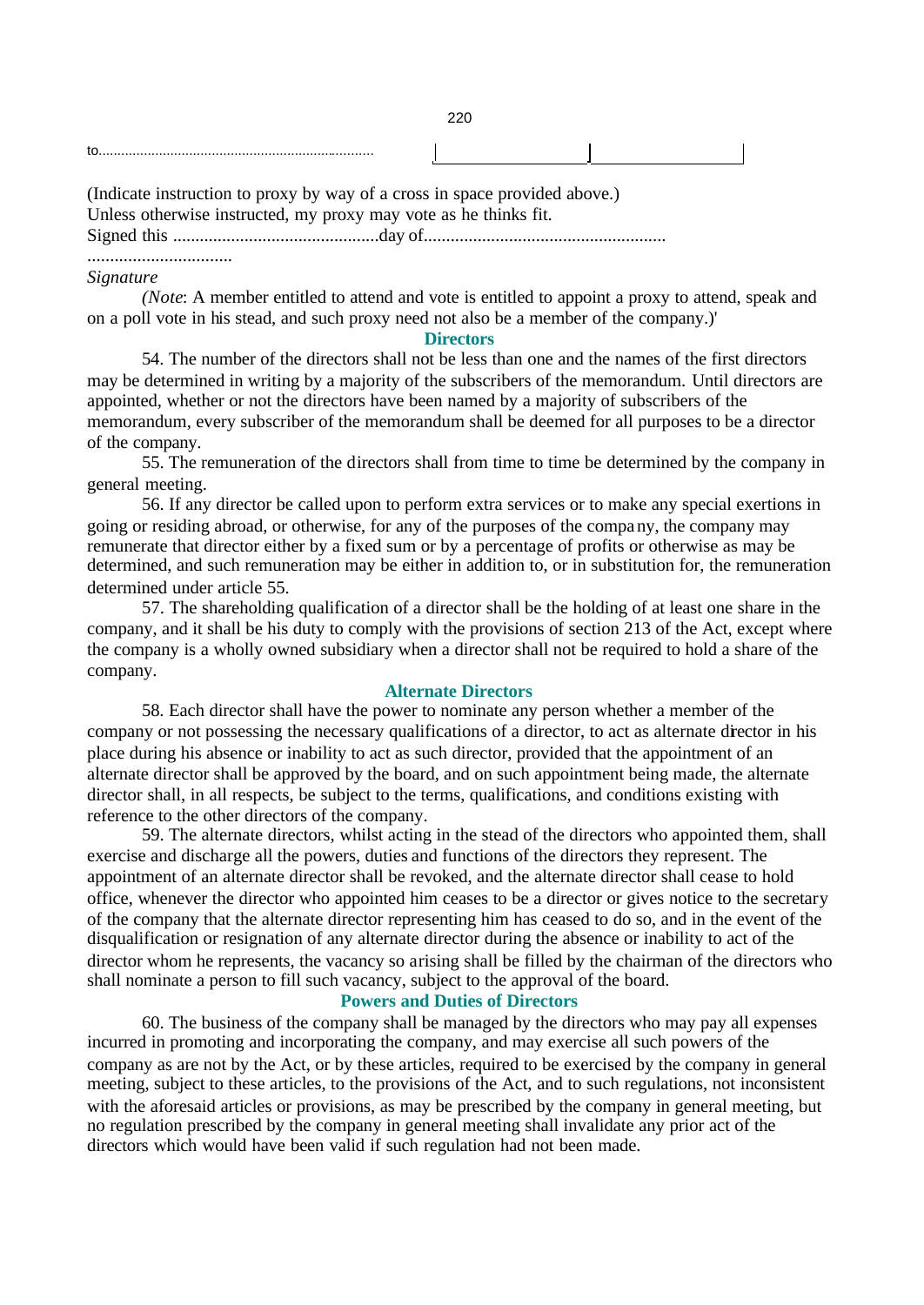#### **Borrowing Powers**

61. The directors may exercise all the powers of the company to borrow money and to mortgage or bind its undertaking and property or any part thereof, and to issue debentures, debenture stock and other securities whether outright or as security for any debt, liability or obligation of the company or of any third party: Provided that the amount for the time being remaining undischarged in respect of moneys borrowed or secured by the directors as aforesaid (apart from temporary loans obtained from the company's bankers in the ordinary course of business) shall not at any time, without the prior sanction of the company in general meeting, exceed one-half of the amount of the issued share capital plus the amount of the share premium account (if any), or of the stated capital.

#### **Managing Director**

62. The directors may from time to time appoint one or more of their body to the office of managing director or manager for such term and at such remuneration (whether by way of salary or commission or participation in profits or partly in one way and partly in another) as they may think fit and may revoke such appointment subject to the terms of any agreement entered into in any particular case. A director so appointed shall not, while holding such office, be subject to retirement by rotation, or be taken into account in determining the rotation of retirement of directors, but his appointment shall determine if he ceases for any reason to be a director.

63. The directors may from time to time entrust to or confer upon a managing director or manager, for the time being, such of the powers and authorities vested in them as they may think fit, and may confer such powers and authorities for such time and to be exercised for such objects and purposes and upon such terms and conditions and with such restrictions as they may think expedient, and they may confer such powers and authorities either collaterally or to the exclusion of, or in substitution for, all or any of the powers and authorities of the directors and may from time to time revoke or vary all or any of such powers and authorities.

#### **Minutes and Minute Books**

64. The directors shall, in terms of section 204 of the Act, cause minutes to be kept-

- *(a)* of all appointments of officers;
- *(b)* of names of directors present at every meeting of the company and of the directors; and
- *(c)* of all proceedings at all meetings of the company and of the directors.

Such minutes shall be signed by the chairman of the meeting at which the proceedings took place or by the chairman of the next succeeding meeting.

#### **Foreign Committees**

65. The directors may from time to time appoint persons resident in a foreign country to be a foreign committee for the company in that country with such powers and duties as the directors may from time to time determine. The directors may from time to time establish branch registers of members and transfer offices in foreign countries, close them at any time and may appoint and remove agents for any purposes in any foreign country.

#### **Disqualification of Directors**

66. The office of director shall be vacated if the director-

- *(a)* ceases to be a director or becomes prohibited from being a director by virtue of any provision of the Act; or
- *(b)* without the consent of the company in general meeting holds any other office of profit under the company except that of managing director or manager; or
- *(c)* resigns his office by notice in writing to the company and the Registrar; or
- *(d)* for more than six months is absent without permission of the directors from meetings of directors held during that period; or
- *(e)* is directly or indirectly interested in any contract or proposed contract with the company and fails to declare his interest and the nature thereof in the manner required by the Act.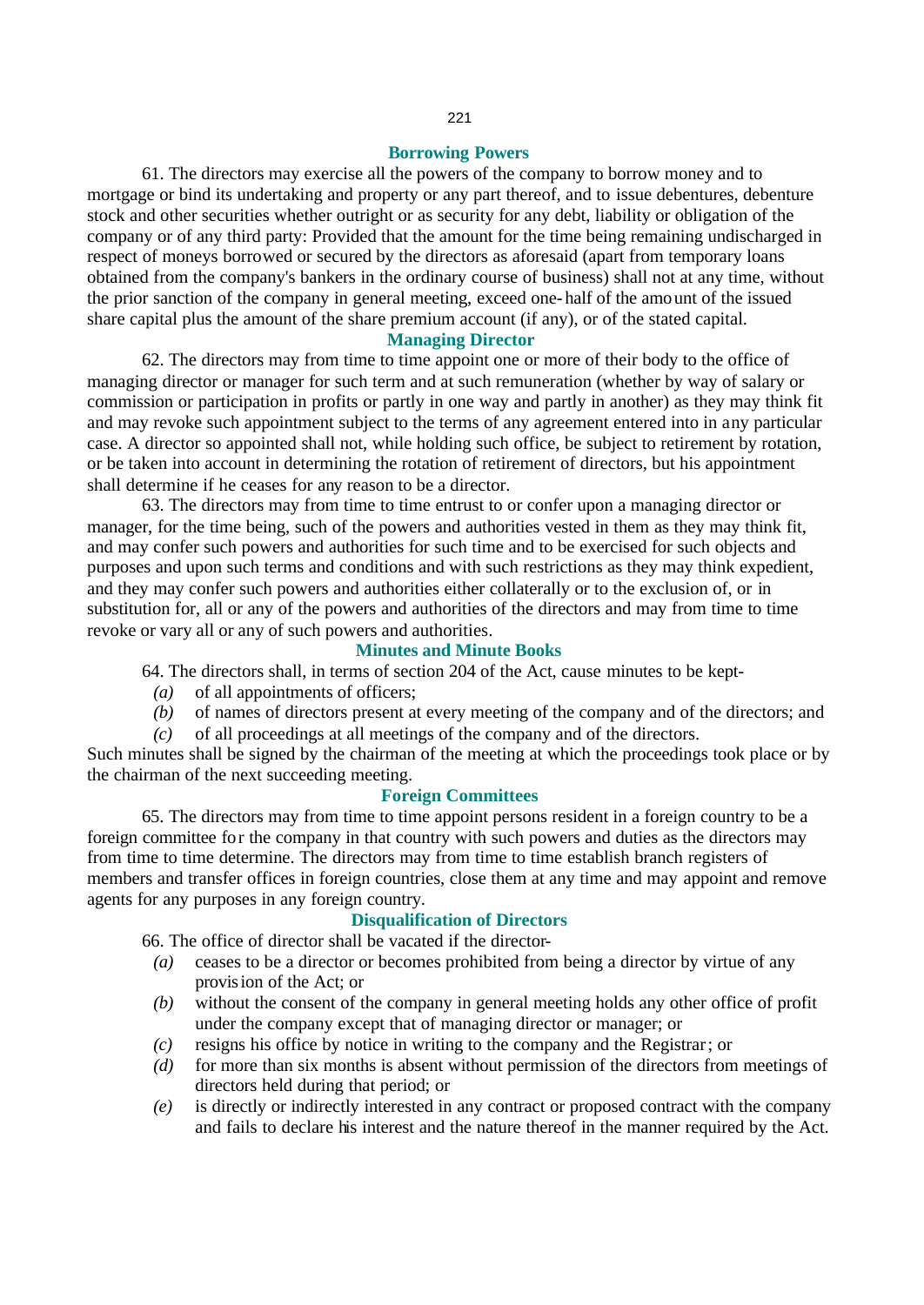#### **Rotation of Directors**

67. The company in general meeting may from time to time determine the number of directors, their terms of office and the manner of their retirement. An annual general meeting or other general meeting of the company may fill any vacancy and a retiring director shall be eligible for re-election.

68. If at any meeting at which an election of directors ought to take place the offices of the retiring directors are not filled, unless it is expressly resolved not to fill such vacancies, the meeting shall stand adjourned and the provisions of articles 37 and 38 shall apply *mutatis mutandis* to such adjournment, and if at such adjourned meeting the vacancies are not filled, the retiring directors or such of them as have not had their offices filled shall be deemed to have been re-elected at such adjourned meeting unless a resolution for the re-election of any such director shall have been put to the meeting and negatived.

69. The company may from time to time in general meeting increase or reduce the number of directors, and may also determine in what rotation such increased or reduced number is to retire from office.

70. Unless the shareholders otherwise determine in general meeting any casual vacancy occurring on the board of directors may be filled by the directors, but the director so appointed shall be subject to retirement at the same time as if he had become a director on the day on which the director in whose stead he is appointed was last elected a director.

71. The directors shall have power at any time, and from time to time, to appoint a person as an additional director but so that the total number of directors shall not at any time exceed the number fixed according to these articles, and such director shall retire from office at the next following annual general meeting and shall then be eligible for re-election, but shall not be taken into account in determining which directors are to retire by rotation at such meeting.

72. ......

[Article 72 deleted by Proclamation R263 of 1977.] **Proceedings of Directors**

73. The directors may meet together for the despatch of business, adjourn and otherwise regulate their meetings as they think fit. Questions arising at any meeting shall be decided by a majority of votes. In the event of an equality of votes, the chairman shall have a second or casting vote. A director may, and the secretary on the requisition of a director shall, at any time convene a meeting of the directors.

74. Subject to the provisions of sections 234 to 241 inclusive of the Act, a director shall not vote in respect of any contract or proposed contract with the company in which he is interested, or any matter arising therefrom, and if he does so vote his vote shall not be counted: Provided that this article shall not apply where the company has only one director.

75. The quorum necessary for the transaction of the business of the directors, unless there is only one director, may be fixed by the directors, and unless so fixed shall, when the number of directors exceeds three, be three and when the number of directors does not exceed three, shall be two.

76. Subject to the provisions of the Act, a resolution in writing, signed by all the directors, shall be as valid and effectual as if it had been passed at a meeting of the directors duly convened and held.

77. The continuing directors may act notwithstanding any vacancy on their body, but, if and so long as their number is reduced below the number fixed by or pursuant to these articles as the necessary quorum of directors, the continuing directors may act for the purpose of increasing the number of directors to that number, or of convening a general meeting of the company, but for no other purpose.

78. The directors may elect a chairman of their meetings and determine the period for which he is to hold office, but if no such chairman is elected, or if at any meeting the chairman is not present within five minutes after the time appointed for holding the same, the directors present may elect one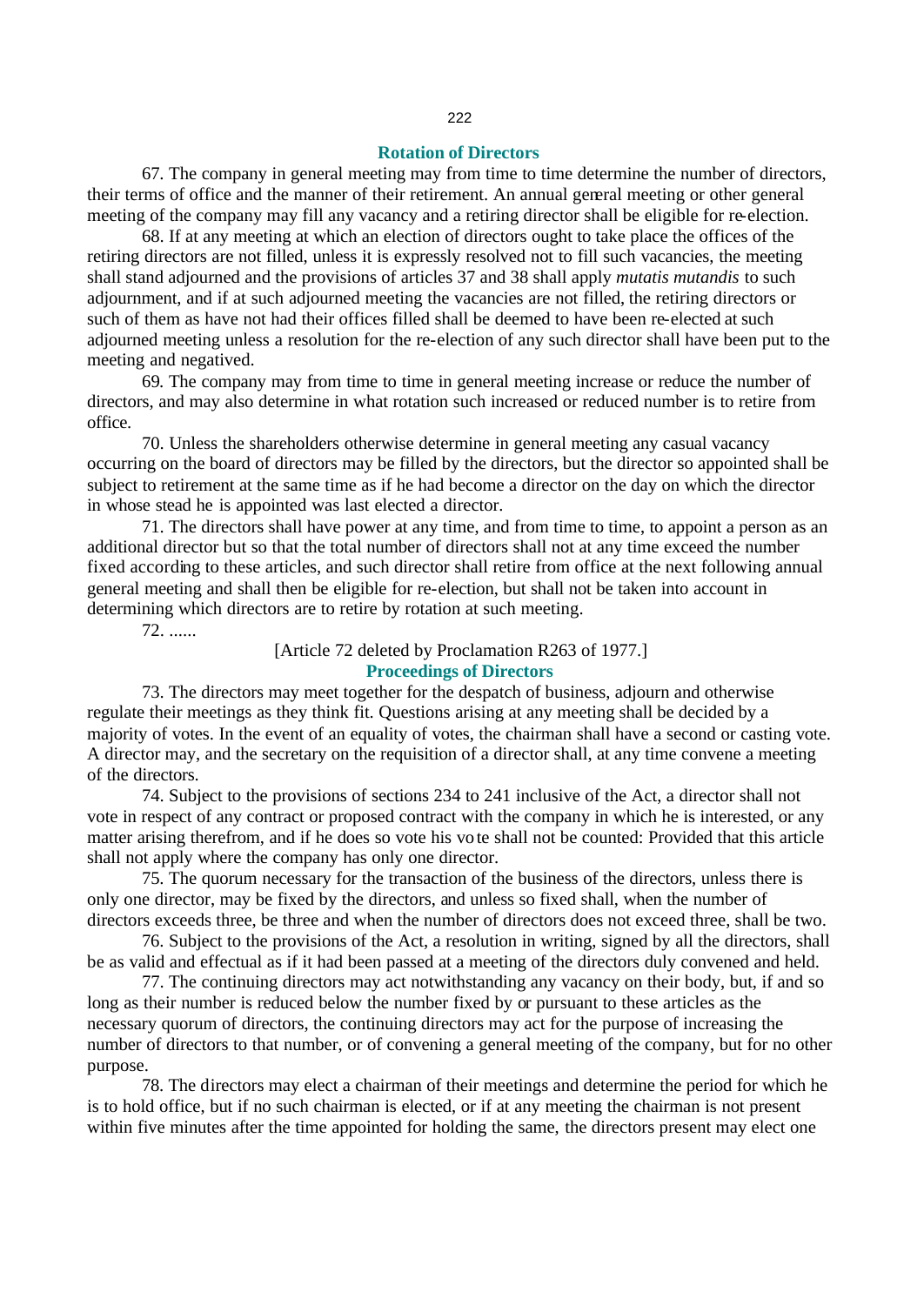of their number to be chairman of the meeting.

79. The directors may delegate any of their powers to committees consisting of such member or members of their body as they think fit. Any committee so formed shall, in the exercise of the powers so delegated, conform to any rules that may be imposed on it by the directors.

80. A committee may elect a chairman of its meetings. If no such chairman is elected, or if at any meeting the chairman is not present within five minutes after the time appointed for holding the same, the members present may elect one of their number to be chairman of the meeting.

81. A committee may meet and adjourn as it thinks fit. Questions arising at any meeting shall be determined by a majority of votes of the members present, and in the event of an equality of votes the chairman shall have a second or casting vote.

82. All acts done by any meeting of the directors or a committee of directors or by any person acting as a director shall, notwithstanding that it be afterwards discovered that there was some defect in the appointment of any such directors or person acting as aforesaid or that they or any of them were disqualified, be as valid as if every such person had been duly appointed and were qualified to be a director.

#### **Dividends and Reserves**

83. The company in annual general meeting may declare dividends but no dividend shall exceed the amount recommended by the directors.

84. The directors may from time to time pay to the members such interim dividends as appear to the directors to be justified by the profits of the company.

85. No dividend shall be paid otherwise than out of profits or bear interest against the company.

86. The directors may, before recommending any dividend, set aside out of the profits of the company such sums as they think fit as a reserve or reserves, which shall, at the discretion of the directors, be applicable for any purpose to which the profits of the company may be properly applied and, pending such application may, at the like discretion, either be employed in the business of the company or be invested in such investments (other than shares of the company) as the directors may from time to time think fit. The directors may also without placing the same to reserve carry forward any profits which they may think prudent not to divide.

87. Notice of any dividend that may have been declared shall be given in the manner hereinafter provided to the persons entitled to share therein.

88. Every dividend or other moneys payable in cash in respect of shares may be paid by cheque, warrant, coupon or otherwise as the directors may from time to time determine, and shall, if paid otherwise than by coupon, either be sent by post to the registered address of the member entitled thereto or be given to him personally, and the receipt or endorsement on the cheque or warrant of the person whose name appears in the register as the shareholder, or his duly authorised agent, or the surrender of any coupon shall be a good discharge to the company in respect thereof. Any one of two or more joint holders may give effectual receipts for any dividends or other moneys payable in respect of the shares held by them as joint holders.

89. The company shall not be responsible for the loss in transmission of any cheque, warrant, coupon, or other document sent through the post to the registered address of any member, whether or not it was so sent at his request.

#### **Accounting Records**

90. The directors shall cause such accounting records as are prescribed by section 284 of the Act to be kept. Proper accounting records shall not be deemed to be kept if there are not kept such accounting records as are necessary fairly to present the state of affairs and business of the company and to explain the transactions and financial position of the trade or business of the company.

91. The accounting records shall be kept at the registered office of the company or at such other place or places as the directors think fit, and shall always be open to inspection by the directors.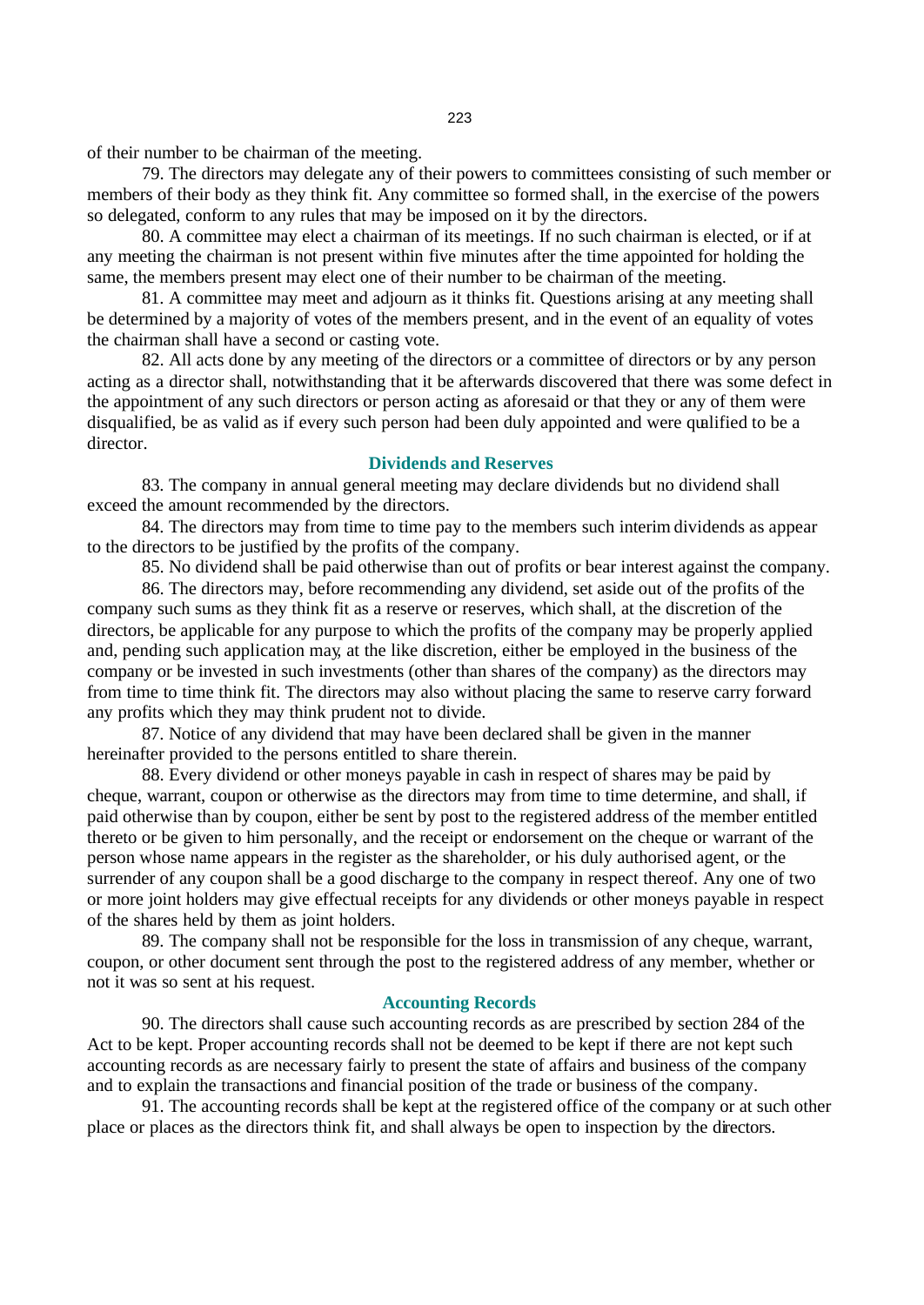92. The directors shall from time to time determine whether and to what extent and at what times and places and under what conditions or regulations the accounting records of the company or any of them shall be open to inspection by members not being directors, and no member (not being a director) shall have any right of inspecting any accounting records or document of the company except as conferred by the Act or authorised by the directors or by the company in general meeting.

### **Annual Financial Statements**

93. The directors shall from time to time, in accordance with sections 286 and 288 of the Act, cause to be prepared and laid before the company in general meeting such annual financial statements, group annual financial statements and group reports (if any) as are referred to in those sections.

94. A copy of any annual financial statements, group annual financial statements and group reports which are to be laid before the company in annual general meeting, shall not less than twentyone days before the date of the meeting be sent to every member of, and every holder of debentures of, the company, and if the company is a controlled company, also to the Registrar: Provided that this article shall not require a copy of those documents to be sent to any person of whose address the company is not aware or to more than one of the joint holders of any shares or debentures.

#### **Audit**

95. An auditor shall be appointed in accordance with Chapter X of the Act.

#### **Notices**

96. A notice may be given by the company to any member either by advertisement or personally, or by sending it by post in a prepaid letter addressed to such member at his registered address or (if he has no registered address in the Republic) at the address (if any) within the Republic supplied by him to the company for the giving of notices to him.

97. Whenever a notice is to be given personally or sent by post, the notice may be given by the company to the joint holders of a share by giving the notice to the joint holder named first in the register in respect of the share.

98. Whenever a notice is to be given personally or sent by post, the notice may be given by the company to the persons entitled to a share in consequence of the death or insolvency of a member, or by sending it through the post in a prepaid letter addressed to them by name, or by the title of representatives of the deceased, or trustees of the insolvent or by any like description, at the address (if any) in the Republic supplied for the purpose by the persons claiming to be so entitled, or (until such address has been so supplied) by giving the notice in any manner in which the same might have been given if the death or insolvency had not occurred.

99. Notice of every general meeting shall be given in any manner authorised-

- *(a)* to every member of the company except, in the case of notices to be given personally or sent by post, those members who (having no registered address within the Republic) have not supplied to the company an address within the Republic for the giving of notices to them;
- *(b)* to every person entitled to a share in consequence of the death or insolvency of a member who, but for his death or insolvency, would have been entitled to receive notice of the meeting; and
- *(c)* to the auditor for the time being of the company.

No other person shall be entitled to receive notice of general meetings.

100. Any notice by post shall be deemed to have been served at the time when the letter containing the same was posted, and in proving the giving of the notice by post, it shall be sufficient to prove that the letter containing the notice was properly addressed and posted.

101. A notice given to any member shall be binding on all persons claiming on his death or on any transmission of his interests.

102. The signature to any notice given by the company may be written or printed, or partly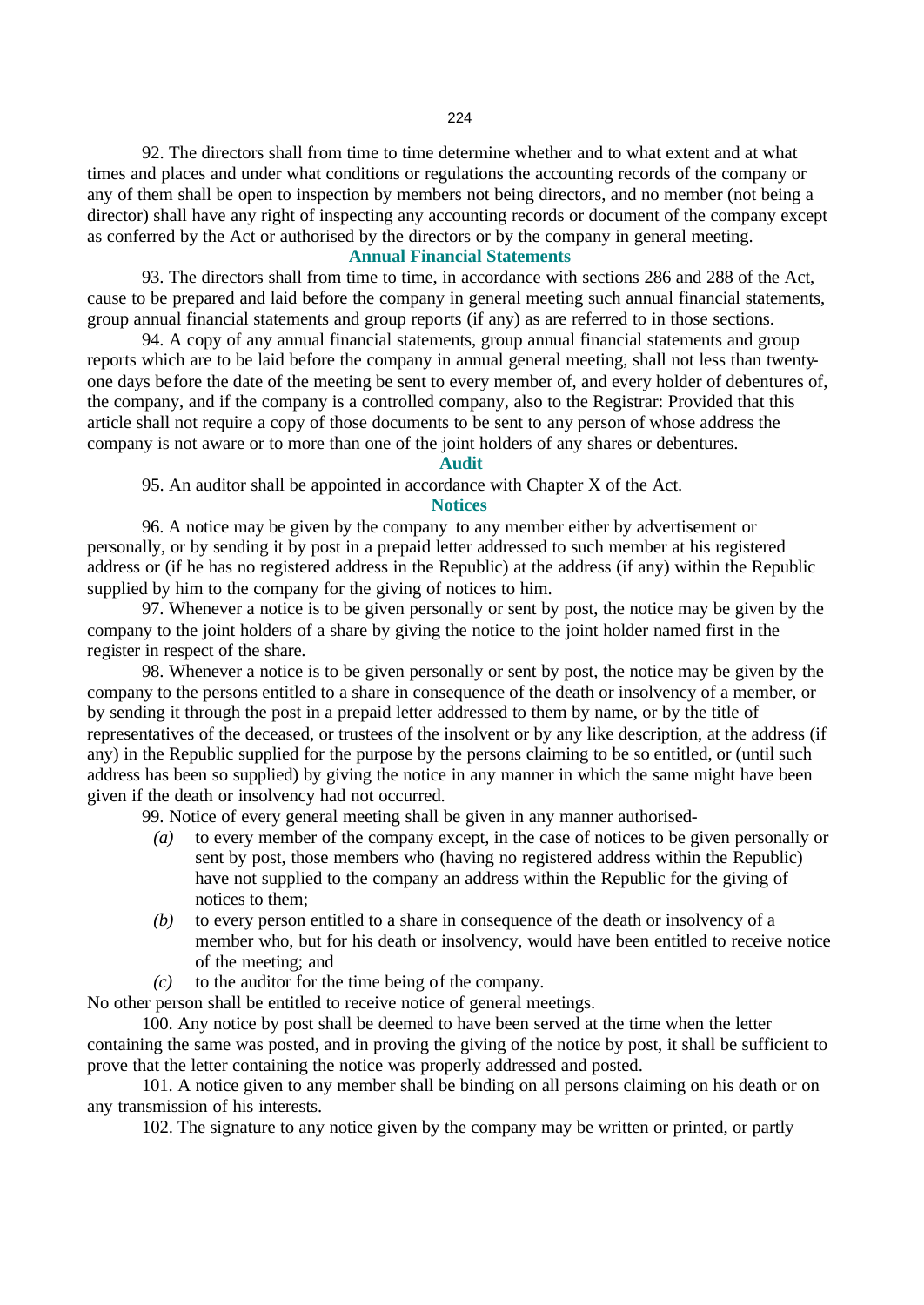written and partly printed.

103. When a given number of days' notice or notice extending over any other period is required to be given, the day of service shall not be counted in such number of days or period.

104. If the company has a seal, it shall not be affixed to any instrument except by the authority of a resolution of the directors, and shall be affixed in the manner and subject to such safeguards as the directors may from time to time determine.

#### **Winding-up**

105. If the company be wound up, the assets remaining after payment of the debts and liabilities of the company and the costs of the liquidation shall be applied as follows:

- *(a)* to repay to the members the amounts paid up on the shares respectively held by each of them; and
- *(b)* the balance (if any) shall be distributed among the members in proportion to the number of shares respectively held by each of them:

Provided that the provisions of this article shall be subject to the rights of the holders of shares (if any) issued upon special conditions.

106. In a winding-up, any part of the assets of the company, including any shares or securities of other companies may, with the sanction of a special resolution of the company, be paid to the members of the company *in specie*, or may, with the same sanction, be vested in trustees for the benefit of such members, and the liquidation of the company may be closed and the company dissolved. **Schedule 2**

# **COMMON POWERS OF COMPANIES**

Included in the powers of every company as laid down by section 34 of the Act, and subject to the provisions of the Act, the memorandum and articles of the company, are the following common powers:

- *(a)* To purchase or acquire in any way stock-in-trade, plant, machinery, land, buildings, agencies, shares, debentures and every other kind or description of movable and immovable property;
- *(b)* to manage, insure, sell, lease, mortgage, dispose of, give in exchange, work, develop, build on, improve, turn to account or in any way otherwise deal with its undertaking or all or any part of its property and assets;
- *(c)* to apply for, purchase or by any other means acquire, protect, prolong and renew any patents, patent rights, licences, trade marks, concessions or other rights and to deal with and alienate them as provided in paragraph [2] *(b)*;
- *(d)* to borrow money;
- *(e)* to secure the payment of moneys borrowed in any manner including the mortgaging and pledging of property and, without detracting from the generality thereof, in particular by the issue of any kind of debenture or debenture stock, with or without security;
- *(f)* to lend money to any person or company;
- *(g)* to invest money in any manner;
- *(h)* to open and operate banking accounts and to overdraw such accounts;
- *(i)* to make, draw, issue, execute, accept, endorse and discount promissory notes, bills of exchange and any other kind of negotiable or transferable instruments;
- *(j)* to enter into indemnities, guarantees and suretyships and to secure payment thereunder in any way;
- *(k)* to form and have an interest in any company or companies for the purpose of acquiring the undertaking or all or any of the assets or liabilities of the company or for any other purpose which may seem, directly or indirectly, calculated to benefit the company, and to transfer to any such company or companies the undertaking or all or any of the assets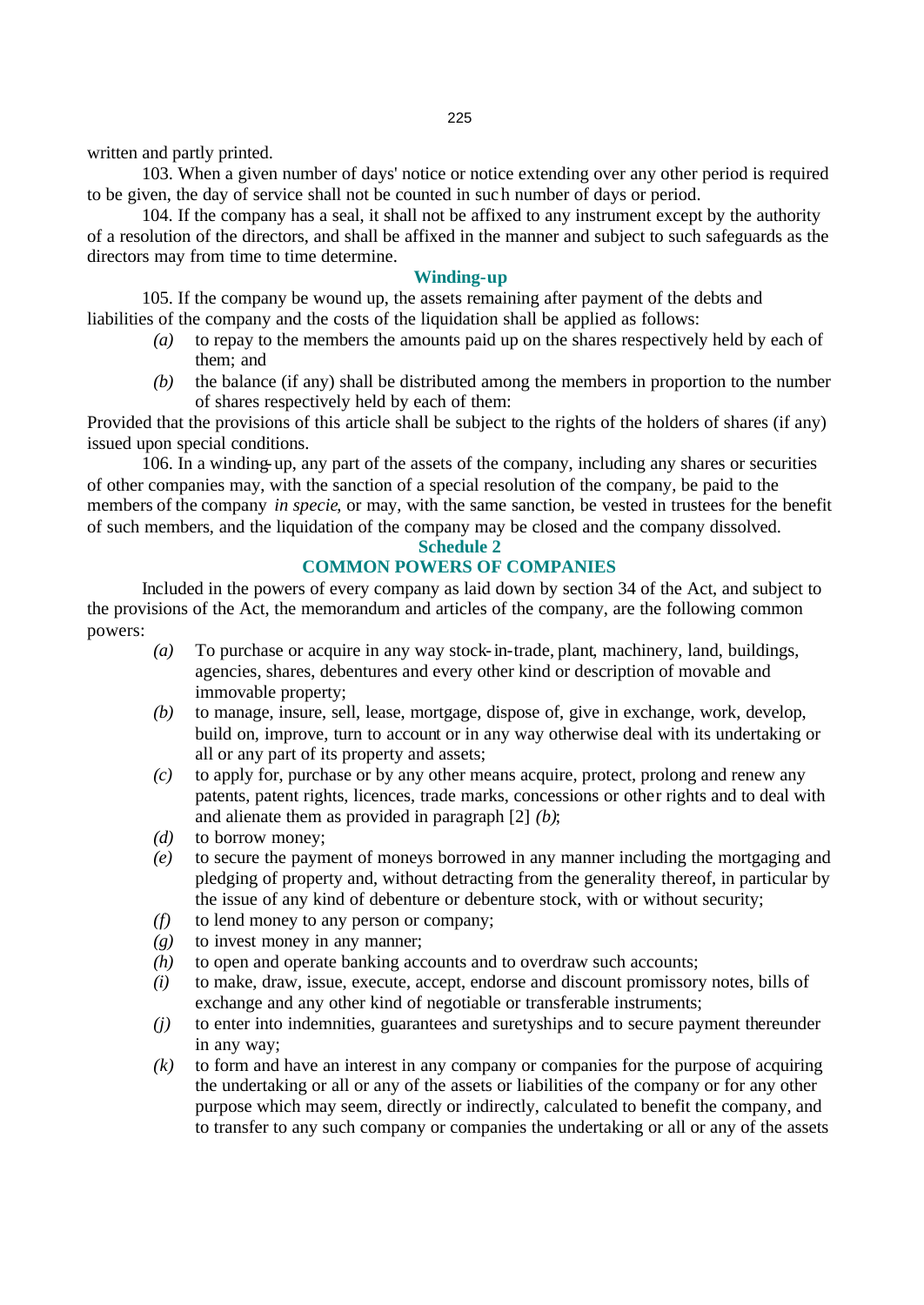or liabilities of the company;

- *(l)* to amalgamate with other companies;
- *(m)* to take part in the management, supervision and control of the business or operations of any other company or business and to enter into partnerships;
- *(n)* to remunerate any person or persons, either in cash or by the allotment of shares (credited as fully paid-up), for services rendered in its formation or in the development of its business;
- *(o)* to make donations;
- *(p)* to undertake and execute any trust;
- *(q)* to act as principals, agents, contractors or trustees;
- *(r)* to pay gratuities and pensions and establish pension schemes, profit-sharing plans and other incentive schemes in respect of its directors, officers and employees;
- *(s)* to distribute *in specie* or in kind any of its assets among its members;
- *(t)* to enter into contracts outside the Republic and to execute any contracts, deeds and documents in any foreign country; and
- *(u)* to have a seal and to use such seal for any purpose in the Republic or in any foreign country.

### **Schedule 3**

# **MATTERS WHICH MUST BE STATED IN A PROSPECTUS IN ADDITION TO THOSE SPECIFIED IN THE ACT**

[Schedule 3 substituted by Proclamation R173 of 25 July 1975.]

### **Interpretation**

For the purposes of this Schedule, unless the context otherwise indicates-

- *(a)* in respect of any property hired or proposed to be hired by the company, this Schedule shall have effect as if the expression 'vendor' included the lessor and the expression 'purchase money' included the consideration for the lease;
- *(b)* 'mining company' means, without limiting the generality thereof, any company which carries on or proposes to carry on mining, development or prospecting for or exploitation of any mineral resources, or which acquires or proposes to acquire any mineral rights thereto or options thereon;
- *(c)* 'property' includes movable and immovable property and, without limiting the generality thereof, shares in any other body corporate but does not include any property if its purchase price is not material;
- *(d)* 'the Act' means the Companies Act, 1973;
- *(e)* 'vendor' includes any person who, directly or indirectly, sells or otherwise disposes of any property to the company.

# **PART I**

# **1.** *Name, address and incorporation*

*(a)* The name and address of the registered office and of the transfer office, the date of incorporation of the company and, if an external company, the country in which it is incorporated and the date of registration in the Republic.

*(b)* If the company is a subsidiary, the name and address of the registered office of its holding company, or of any body corporate which, had it been registered under the Act, would have been its holding company.

# **2.** *Directors and management*

*(a)* The names, occupations and addresses of the directors and proposed directors of the company (specifying the chairman and managing director, if any), and their nationalities, if not South African.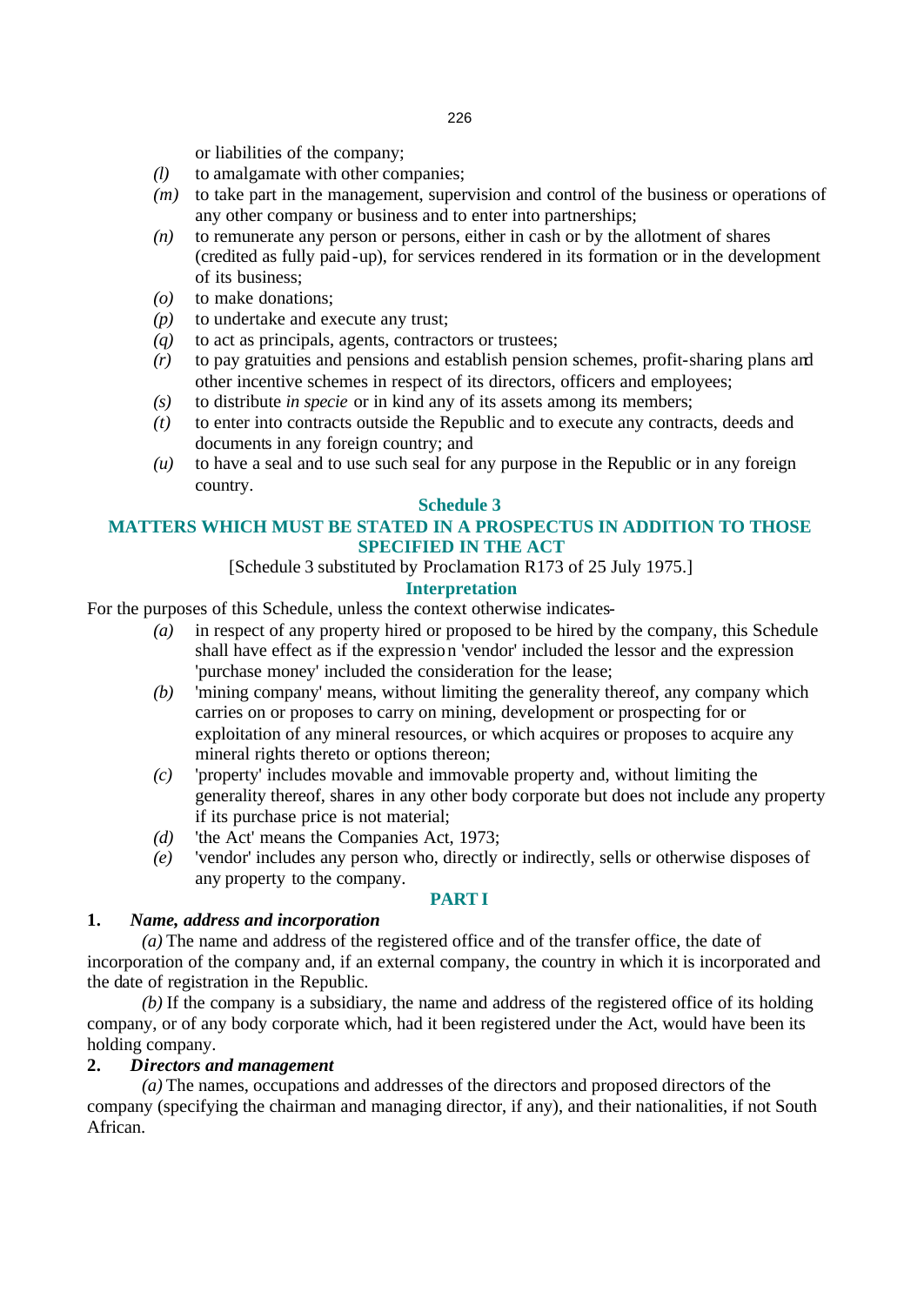*(b)* The term of office for which any director has been or is to be appointed, the manner in and terms on which any proposed director will be appointed and particulars of any right held by any person relating to the appointment of any director.

*(c)* Particulars of any remuneration or proposed remuneration of the directors or proposed directors in their capacity as directors, managing directors or in any other capacity, whether determined by the articles or not, by the company and any subsidiary.

*(d)* If the business of the company or its subsidiary or any part thereof is managed or is proposed to be managed by a third party under a contract, the name and address (or the address of its registered office, if a company) of such third party and a description of the business so managed or to be managed.

*(e)* The borrowing powers of the company and its subsidiary exercisable by the directors and the manner in which such borrowing powers may be varied.

### **3.** *Auditor*

The name and address of the auditor of the company.

### **4.** *Attorney, banker, stockbroker, trustee and underwriter*

The names and addresses of the attorney, banker, stockbroker, trustee, if any, and underwriter,

if any.

**5.** *Secretary*

The name, address and professional qualifications, if any, of the secretary of the company. **6.** *History, state of affairs and prospects of company*

- *(a)* The general history of the company and its subsidiary stating, *inter alia*
	- (i) the length of time during which the business of the company and of any subsidiary has been carried on;
- (ii) brief particulars of any alteration of capital during the past three years;
- (iii) a summary of any offers of shares of the company to the public for subscription or sale during the preceding three years, the prices at which such shares were offered, the number of shares allotted in pursuance thereof and whether issued to all shareholders in proportion to their shareholdings and, if not, to whom issued, the reasons why the shares were not so issued and the basis of allotment;
- (iv) the date of conversion into a public company.

*(b)* A general description of the business carried on or to be carried on by the company and its subsidiary and, where the company or its subsidiary carries on or proposes to carry on, two or more businesses which are material having regard to the profits or losses, assets employed or to be employed or any other factor, information as to the relative importance of each such business.

*(c)* The situation, area and tenure (including in the case of leasehold property the rental and unexpired term of the lease) of the principal immovable property held or occupied by the company and its subsidiary.

*(d)* Details of any change in the business of the company, if material, during the past five years.

*(e)* A general description giving a fair presentation of the state of affairs of the company and its subsidiary, including-

- (i) the name, date and place of incorporation and the issued or stated capital of its subsidiary, together with details of the shares held by the holding company, and the main business of its subsidia ry and the date on which it became a subsidiary; and
- (ii) if material, a statement as to the estimated commitments of the company and its subsidiary for the purchase and erection of buildings, plant and machinery, the estimated date of completion and the commencement of the operational use thereof.

*(f)* For the company and each subsidiary, in respect of each of the preceding five years, particulars of-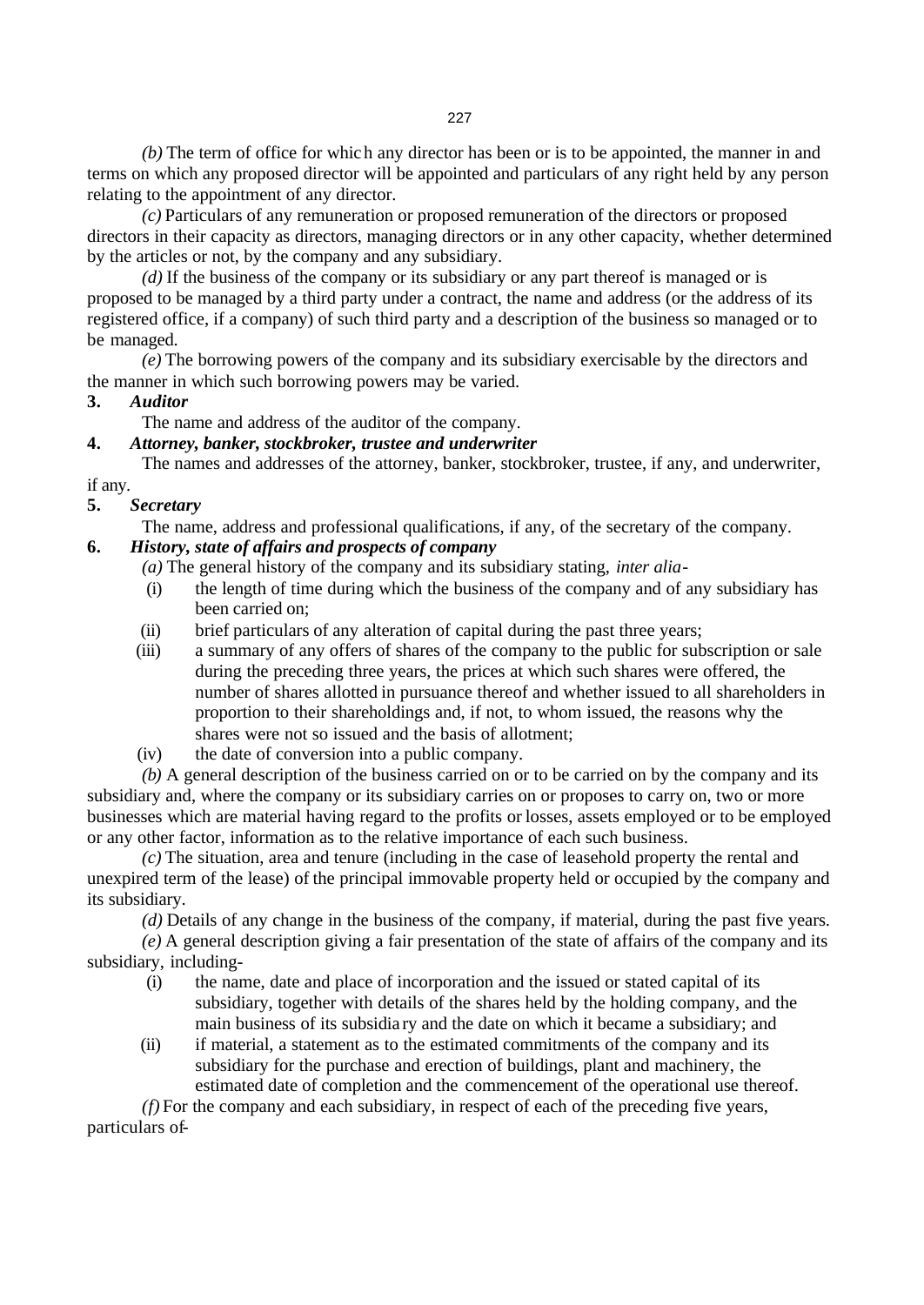- (i) the profits or losses before and after tax;
- (ii) the dividends paid;
- (iii) the dividends paid in cents per share; and
- (iv) the dividend cover for each year;

or where the company is a holding company, the same information *mutatis mutandis* for the company in consolidated form.

*(g)* If any part of the proceeds of the issue of shares is to be applied, directly or indirectly, to the acquisition by the company or its subsidiary of the shares of any other company or body corporate, in consequence of which that company or that body corporate will become a subsidiary of the company, in respect of each of the preceding five years, the same particulars relating to such company or body corporate as are required *mutatis mutandis* by subparagraph *(f)* and a general history of such company or body corporate, as required by subparagraphs *(a)* and *(b)*.

*(h)* If any part of the proceeds of the issue of shares is to be applied, directly or indirectly, to the acquisition by the company or its subsidiary of a business undertaking, in respect of each of the preceding five years, particulars relating to such business undertaking of-

- (i) the profits before and after tax;
- (ii) its general history.

*(i)* The opinion of the directors, stating the grounds therefor, as to the prospects of the business of the company and of its subsidiary and of any subsidiary or business undertaking to be acquired.

# **7.** *Purpose of the offer*

A statement of the purpose of the offer giving reasons why it is considered necessary for the company to raise the capital offered, and if the capital offered is more than the amount of the minimum subscription referred to in paragraph 21, the reasons for the difference between the capital offered and the said minimum subscription.

#### **8.** *Share capital of the company*

- Particulars of the share capital-
	- *(a)* if consisting of shares of par value, the authorised and issued share capital, share premium and share capital held in reserve, the number and classes of shares and their nominal value;
	- *(b)* if consisting of shares of no par value, the stated capital, the number of shares issued and held in reserve and the classes of shares;
	- *(c)* a description of the respective preferential conversion and exchange rights, rights to dividends, profits or capital of each class, including redemption rights and rights on liquidation or distribution of capital assets;
	- *(d)* the number of founders' and management or deferred shares, if any, and the special rights attaching thereto.

### **9.** *Loans*

*(a)* Details of material loans, including debentures, to the company and to its subsidiary at the date of the prospectus, stating-

- (i) whether such loans are secured or unsecured;
- (ii) the names of the lenders if not debenture-holders;
- (iii) the amount, terms and conditions of repayment;
- (iv) the rates of interest on each loan; and
- (v) details of the security, if any;

*(b)* details of material loans by the company or by its subsidiary, other than in the ordinary course of business, at the date of the prospectus, stating-

- (i) the date of the loan;
- (ii) the person to whom made;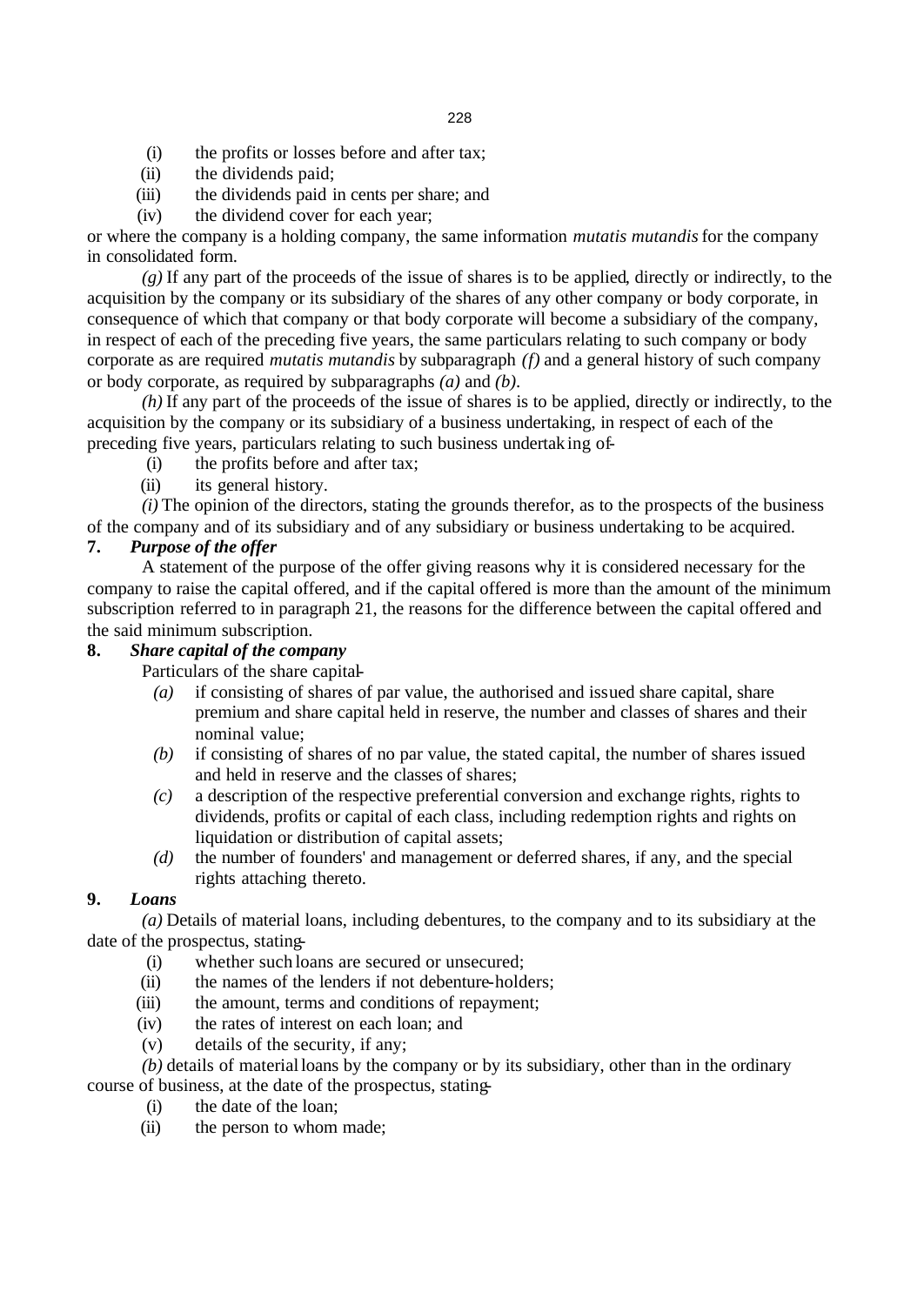- (iii) the rate of interest;
- (iv) if the interest is in arrear, the last date on which it was paid and the extent of the arrears;
- (v) the period of the loan;
- (vi) the security held;
- (vii) the value of such security and the method of valuation;
- (viii) if the loan is unsecured, the reasons therefor; and
	- (ix) if the loan was made to another company, the names and addresses of the directors of such company.

# **10.** *Options or preferential rights in respect of shares*

The substance of any contract or arrangement or proposed contract or arrangement, whereby any option or preferential right of any kind was or is proposed to be given to any person to subscribe for any shares of the company or its subsidiary, giving the number and description of any such shares, including, in regard to the option or right, particulars of-

- *(a)* the period during which it is exercisable;
- *(b)* the price to be paid for shares subscribed for under it;
- *(c)* the consideration given or to be given for it;
- *(d)* the names and addresses of the persons to whom it was given, other than to existing shareholders as such or to employees under a *bona fide* staff option scheme;
- *(e)* if given to existing shareholders as such, material particulars thereof; and

*(f)* any other material fact or circumstance concerning the granting of such option or right. Subscribing for shares shall, for the purpose of this paragraph, include acquiring them from a person to whom they were allotted or were agreed to be allotted with a view to his offering them for sale.

### **11.** *Shares issued or to be issued otherwise than for cash*

The number of shares which within the preceding two years were issued, or were agreed to be issued, by the company or its subsidiary, to any person, otherwise than for cash, and the consideration for which those shares were issued or were agreed to be issued, and the value of the property, if any, acquired or to be acquired.

### **12.** *Property acquired or to be acquired*

- *(a)* Particulars of any immovable property or other property of the nature of fixed assets purchased or acquired by the company or its subsid iary or proposed to be purchased or acquired, the purchase price of which is to be defrayed in whole or in part out of the proceeds of the issue, or is to be or was within the preceding two years paid in whole or in part in securities of the company or its subsidiary, or out of the funds of the company or its subsidiary, whether in cash or shares, or the purchase or acquisition of which has not been completed at the date of the prospectus, and the nature of the title or interest therein acquired or to be acquired by the company or its subsidiary;
- *(b)* details of the consideration given, or to be given, for the acquisition of any such property, specifying the value payable for goodwill, if any;
- *(c)* the names and addresses of the vendors and the consideration received or to be received by each;
- *(d)* brief particulars of any transaction relating to the property completed within the preceding two years in which any vendor of the property to the company or its subsidiary or any person who is or was at the time of the transaction a promoter or a director or proposed director of the company had any interest, direct or indirect: Provided that where the vendors or any of them are a partnership, the members of the partnership shall not be treated as separate vendors; and
- *(e)* particulars of the price at which any such property which is immovable property or an option over immovable property was purchased or sold within three years prior to the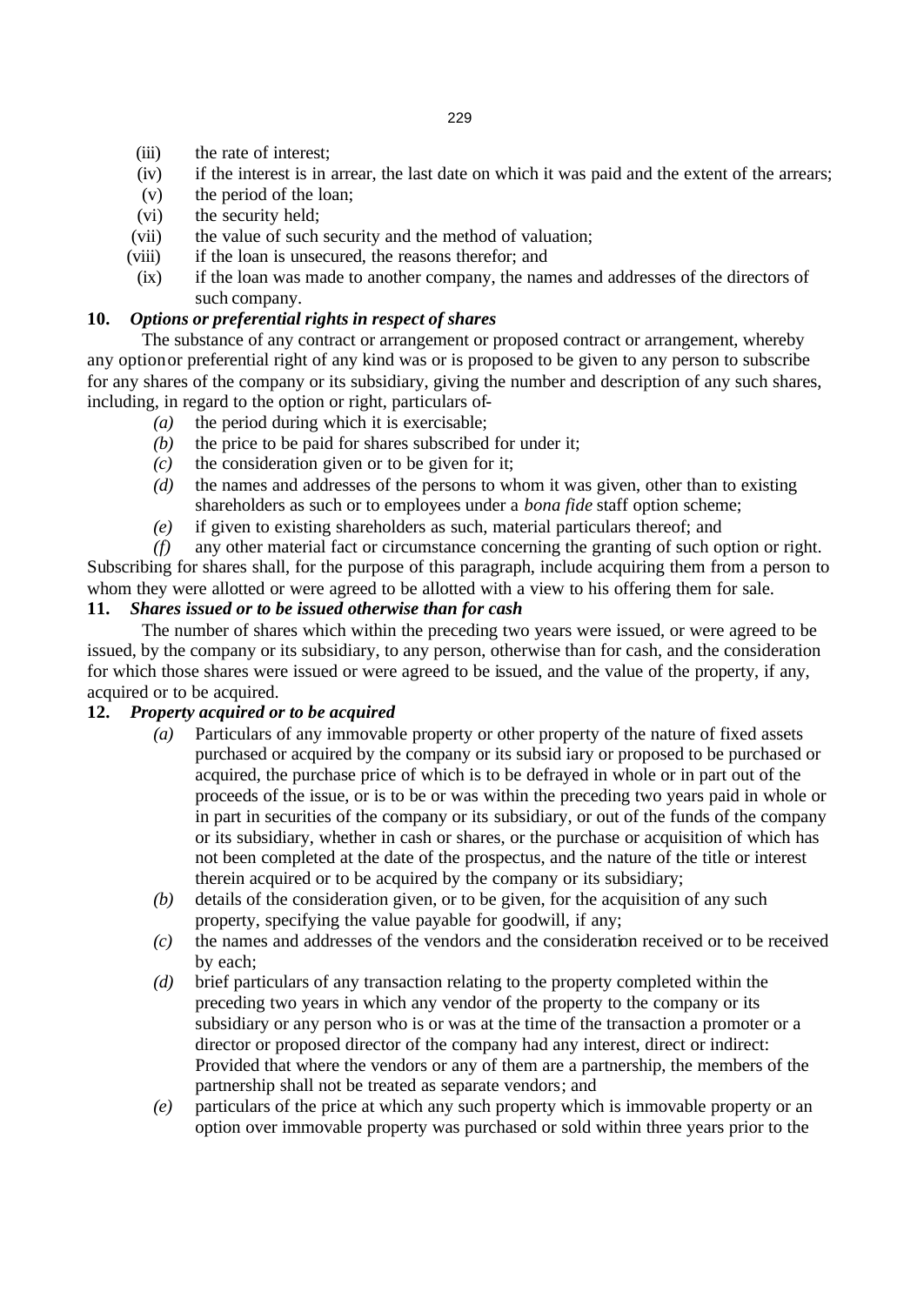date of the prospectus where any promoter or director had any interest, directly or indirectly, in such transaction or where any promoter or director was a member of a partnership, syndicate or other association of persons which had such an interest, with the dates of any such purchases and sales and the names of any such promoter or director, and the nature and extent of his interest; for the purposes of this subparagraph, shares of a company, the major asset of which is immovable property, shall be deemed to be immovable property.

# **13.** *Amounts paid or payable to promoters*

The amount paid within the preceding two years or proposed to be paid to any promoter, with his name and address, or to any partnership, syndicate or other association of which he is or was a member, and the consideration for such payment, and any other benefit given to such promoter, partnership, syndicate or other association within the said period or proposed to be given, and the consideration for the giving of such benefit.

#### **14.** *Commissions paid or payable in respect of underwriting*

The amount, if any, or the nature and extent of any consideration, paid within the preceding two years, or payable as commission to any person (including commission so paid or payable to any sub-underwriter who is a promoter or director or officer of the company) for subscribing or agreeing to subscribe, or procuring or agreeing to procure subscriptions for any shares of the company, the name, occupation and address of each such person, particulars of the amounts underwritten or sub underwritten by each and the rate of the commission payable for such underwriting or subunderwriting contract with such person; and if such person is a company, the names of the directors of such company and the nature and extent of any interest, direct or indirect, in such company of any promoter, dir ector or officer of the company in respect of which the prospectus is issued.

#### **15.** *Preliminary expenses and issue expenses*

The amount or estimated amount of preliminary expenses, if incurred within two years of the date of the prospectus, and the persons by whom any of those expenses were paid or are payable, and the amount or estimated amount of the expenses of the issue and the persons by whom any of those expenses were paid or are payable.

#### **16.** *Material contracts*

*(a)* The dates and the nature of, and the parties to, every material contract entered into by the company or its subsidiary, not being a contract entered into in the ordinary course of the business carried on or proposed to be carried on by the company or its subsidiary or a contract entered into more than two years before the date of the prospectus, and a reasonable time and place at which any such contract or a copy thereof may be inspected.

*(b)* A brief summary of existing contracts or proposed contracts, either written or oral, relating to the directors' and managerial remuneration, royalties, and secretarial and technical fees payable by the company and its subsidiary.

#### **17.** *Interest of directors and promoters*

*(a)* Full particulars of the nature and extent of any material interest, direct or indirect, of every director or promoter in the promotion of the company and in any property proposed to be acquired by the company out of the proceeds of the issue, and where the interest of such director or promoter consists in being a member of a partnership, company, syndicate or other association of persons, the nature and extent of the interest of such partnership, company, syndicate or other association, and the nature and extent of such director's or promoter's interest in the partnership, company, syndicate or other association.

*(b)* Full particulars of the nature and extent of any material interest, direct or indirect, of every director or promoter in the property acquired or proposed to be acquired by the company or its subsidiary during the three years preceding the date of the prospectus.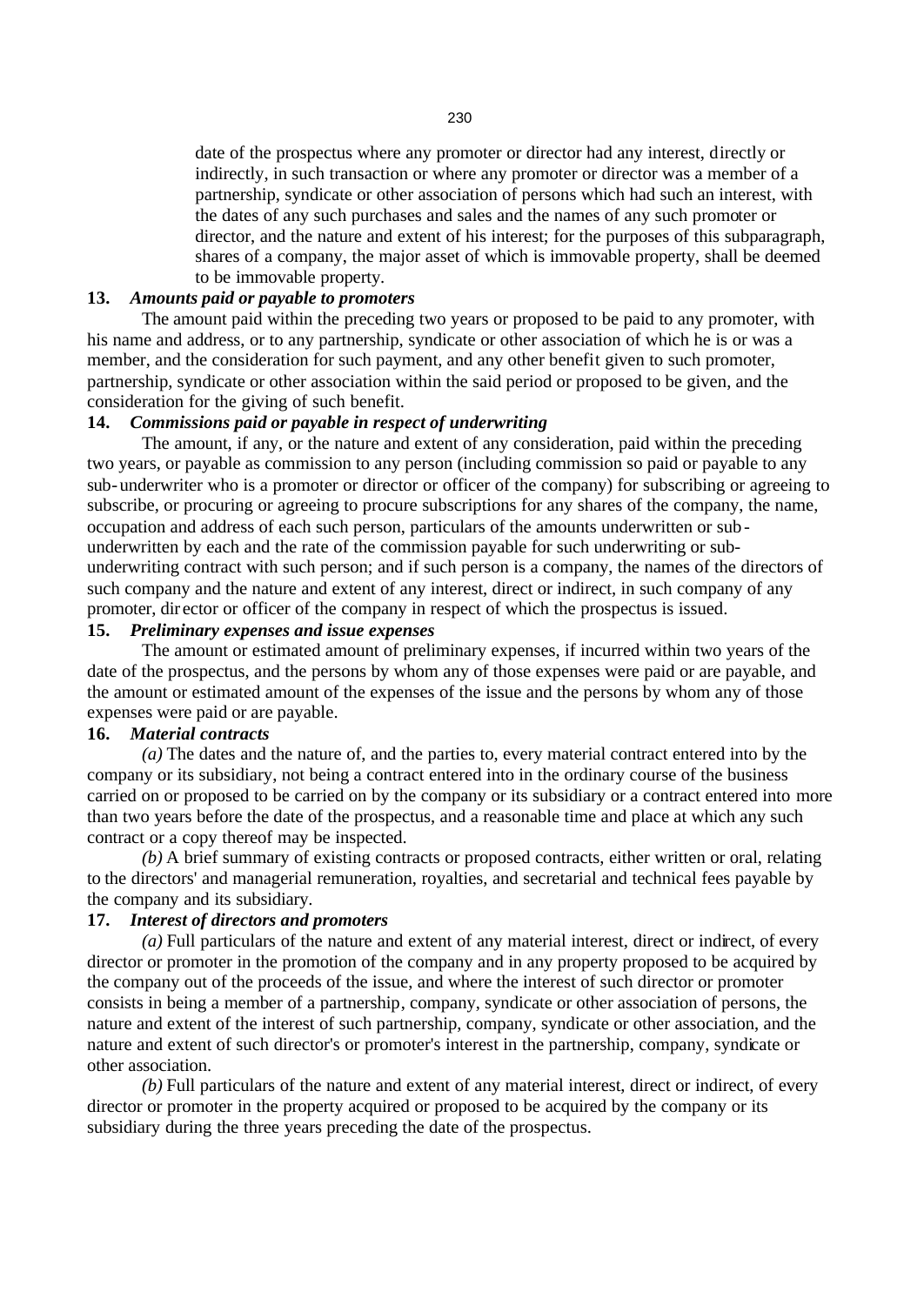231

*(c)* A statement of all sums paid or agreed to be paid within the three years preceding the date of the prospectus to any director or to any company in which he is beneficially interested or of which he is a director, or to any partnership, syndicate or other association of which he is a member, in cash or shares or otherwise, by any person either to induce him to become or to qualify him as a director, or otherwise for services rendered by him or by the company, partnership, syndicate or other association in connection with the promotion or formation of the company.

# **18.** *Particulars of the offer*

*(a)* Particulars of the shares offered, including-

- (i) the class of shares;
- (ii) the nominal value of the shares, if applicable;
- (iii) the number of shares offered;
- (iv) the issue price; and
- (v) other conditions of the offer.
- *(b)* Particulars of the debentures offered, including-
- (i) the class of debentures;
- (ii) the conditions of the debentures;
- (iii) if the debentures are secured, particulars of the security, specifying the property comprising the security and the nature of the title to the property; and
- (iv) other conditions of the offer.

# **19.** *Time and date of the opening and of the closing of the offer*

The time and date of the opening and of the closing of the subscription lists or of the offer.

#### **20.** *Issue price*

*(a)* The amount payable by way of premium, if any, on each share which is to be issued or was issued in the five years preceding the date of the prospectus, stating the dates of issue, the reasons for any such premium, and, where some shares were or are to be issued at a premium and other shares at par or at a lower premium, also the reasons for the differentiation, and how any such premium was or is to be dealt with.

*(b)* Where no par value shares are to be issued or were issued within five years preceding the date of the prospectus, the dates of issue, the price at which they are to be or were issued, and the reasons for any differentiation.

#### **21.** *Minimum subscription*

*(a)* The minimum amount which, in the opinion of the directors, must be raised by the issue of the shares in order to provide the sums, or, if any part thereof is to be defrayed in any other manner, the balance of the sums required to be provided, in respect of each of the following matters:

- (i) The purchase price of any property purchased or to be purchased which is to be defrayed in whole or in part out of the proceeds of the issue;
- (ii) any preliminary expenses payable by the company, and any commission payable to any person in consideration of his agreeing to subscribe for, or of his procuring or agreeing to procure subscriptions for, any shares of the company;
- (iii) the repayment of any moneys borrowed by the company and its subsidiary in respect of any of the foregoing matters;
- (iv) working capital, stating the specific purposes for which it is to be used and the estimated amount required for each such purpose;
- (v) any other expenditure, stating the nature and purposes thereof and the estimated amount in each case; and

*(b)* the amounts to be provided in respect of the matters aforesaid otherwise than out of the proceeds of the issue, and the sources from which those amounts are to be provided.

# **22.** *Statement as to adequacy of capital*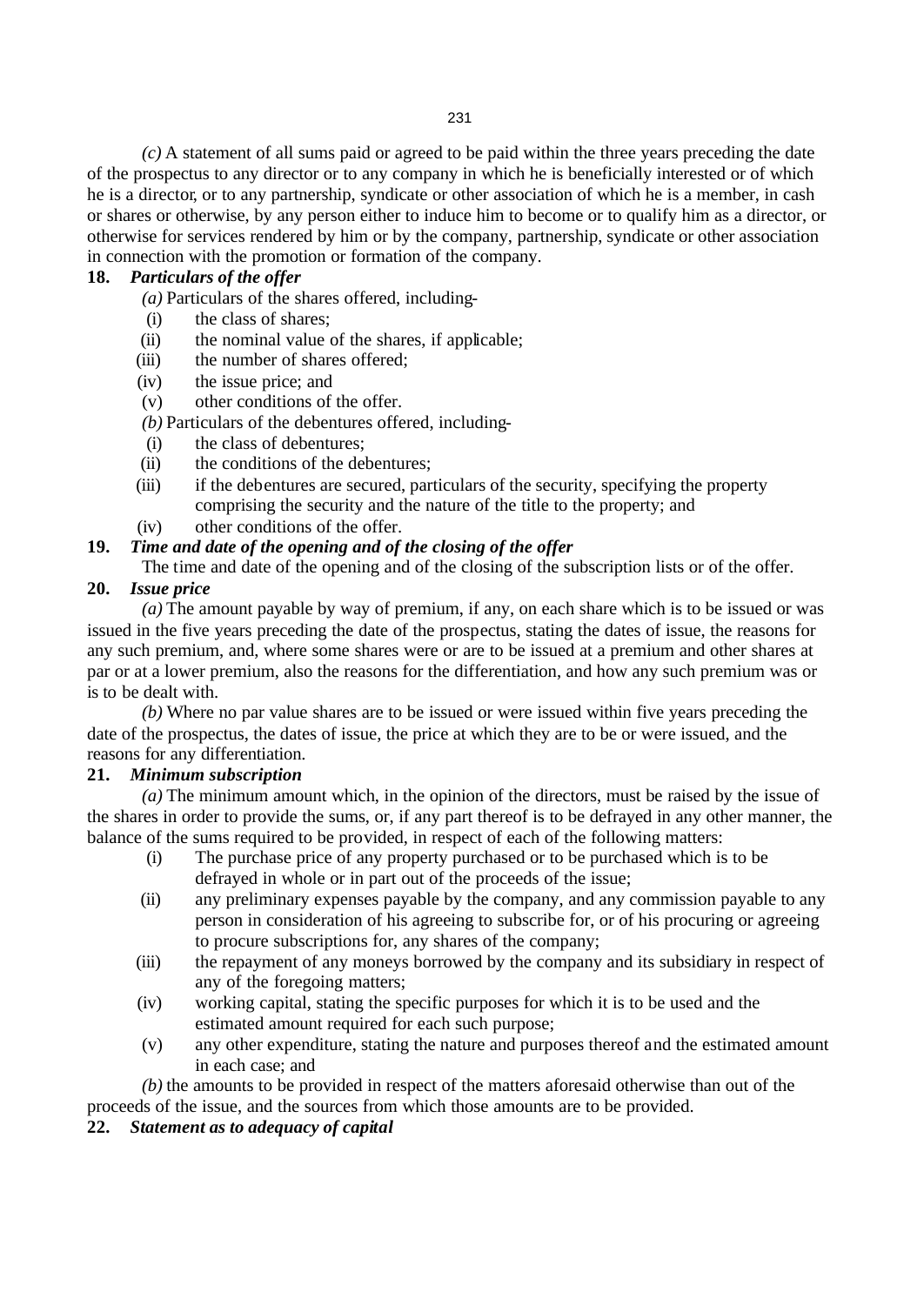A statement that in the opinion of the directors the issued capital of the company (including the amount to be raised in pursuance of this offer) is adequate for the purposes of the business of the company and of its subsidiary, and if they are of the opinion that it is inadequate, the extent of the inadequacy and the manner in which and the sources from which the company and its subsidiary are or are to be financed.

### **23.** *Statement as to listing on stock exchange*

A statement as to whether or not an application has been made under section 169 of the Act for a listing of the shares offered and the name of the Stock Exchange.

# **24.** *Requirements for prospectus of mining company*

*(a)* A report by an expert containing information appropriate to the subject matter of the prospectus and including, if applicable-

- (i) a statement describing briefly the geological characteristics of the occurrence;
- (ii) details of previous operations and production relevant to the workability and payability of the proposed mining operations;
- (iii) survey, drilling and borehole results;
- (iv) ore reserves;
- (v) an interpretation of the information available with reference to the viability of the project.

*(b)* Material information not otherwise required by this Schedule relating to the mineral rights, or any other right to mine, mining title, including any Government mining lease, and immovable property available for the mine, including, if applicable-

- (i) whether the aforesaid is owned by the company, or in process of transfer or is under option or lease;
- (ii) the name of the farm on and district in which each is situated;
- (iii) the area of each;
- (iv) the aggregate price or other consideration for which they were or are to be acquired;
- (v) relevant details of any option as aforesaid.

*(c)* A statement by the directors of the plans for reaching the production stage or for increasing output, including information regarding-

- (i) shaft sinking and development;
- (ii) capital expenditure for each material stage of development.

#### **PART II**

### **REPORTS TO BE SET OUT**

# **25.** *Report by auditor of company*

(1) A report by the auditor of the company with respect to-

- *(a)* profits or losses and assets and liabilities, in accordance with subparagraph (2) or (3) of this paragraph, as the case requires; and
- *(b)* the rates of the dividends, if any, paid by the company in respect of each class of shares of the company in respect of each of the five financial years immediately preceding the issue of the prospectus, giving particulars of each such class of shares on which such dividends were paid and particulars of the cases in which no dividends were paid in respect of any class of shares in respect of any of those years, and, if no annual financial statements were made out in respect of any part of the period of five years ending on a date three months before the issue of the prospectus, a statement of that fact.

(2) If the company has no subsidiary, the report shall-

- *(a)* in regard to profits or losses, deal with the profits or losses of the company in respect of each of the five financial years immediately preceding the issue of the prospectus; and
- *(b)* in regard to assets and liabilities, deal with the assets and liabilities of the company at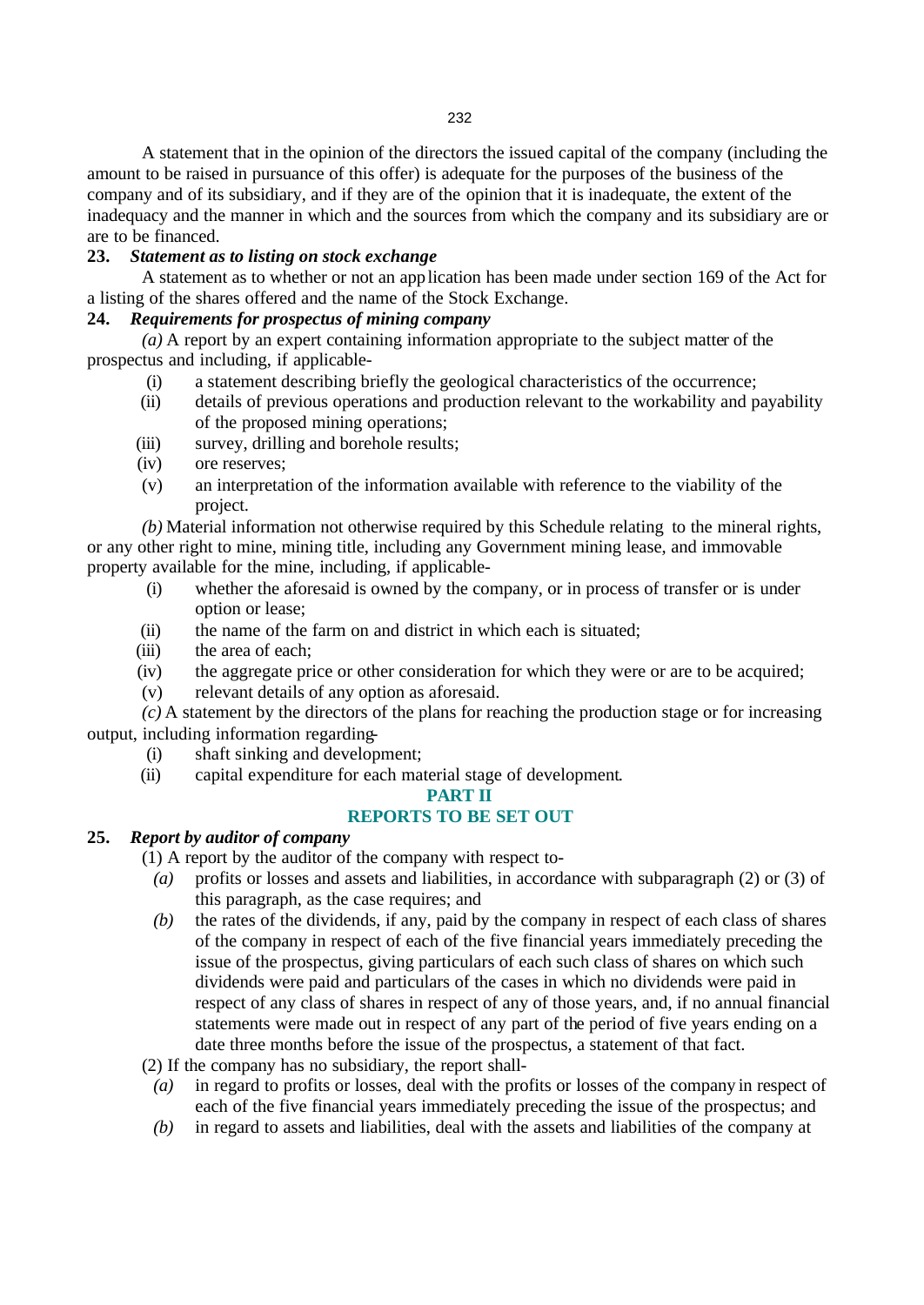the last date to which the annual financial statements of the company were made out. (3) If the company has a subsidiary, the report shall-

- *(a)* in regard to profits or losses, deal separately with the company's profits or losses as provided by subparagraph (2), and in addition, deal-
	- (i) as a whole with the combined profits or losses of all subsidiaries, as far as they concern members of the company; or
	- (ii) individually with the profits or losses of each subsidiary, so far as they concern members of the company; or
	- (iii) as a whole with the consolidated profits or losses of the company and (so far as concerns members of the company) of all subsidiaries; and
- *(b)* in regard to assets and liabilities, deal separately with the company's assets and liabilities as provided by subparagraph (2) and, in addition, deal-
	- (i) as a whole with the combined assets and liabilities of all subsidiaries, indicating the interests therein of members other than the company; or
	- (ii) individually with the assets and liabilities of each subsidiary, indicating the interests therein of members other than the company; or
	- (iii) as a whole with the consolidated assets and liabilities of the company and all subsidiaries, indicating the interests therein of members other than the company;
- *(c)* if a subsidiary incurred losses, state the amounts of such losses and the manner in which provision was made therefor.
- (4) The auditor shall satisfy himself, as far as reasonably practicable, that, save as stated in his report-
	- *(a)* the debtors and creditors do not include any accounts other than trade accounts;
	- *(b)* the provisions for doubtful debts are adequate;
	- *(c)* adequate provision has been made for obsolete, damaged or defective goods, and for supplies purchased at prices in excess of current market prices;
	- *(d)* intercompany profits in the group have been eliminated;
	- *(e)* there have been no material changes in the assets and liabilities of the company and of any subsidiary since the date of the last annual financial statements.

# **26.** *Report by auditor where business undertaking to be acquired*

If the proceeds, or any part of the proceeds, of the issue of the shares or any other funds are to be applied directly or indirectly in the purchase of any business undertaking, a report made by an auditor (who shall be named in the prospectus) upon-

- *(a)* the profits or losses of the business undertaking in respect of each of the five financial years preceding the date of the prospectus; and
- *(b)* the assets and liabilities of the business undertaking at the last date to which the financial statements of the business undertaking were made out.

# **27.** *Report by auditor where body corporate will become a subsidiary*

(1) If the proceeds or any part of the proceeds of the issue of the shares are to be applied, directly or indirectly, in any manner resulting in the acquisition by the company or its subsidiary of shares of any other body corporate by reason of which or of anything to be done in consequence thereof or in connection therewith, that body corporate will become a subsidiary of the company, a report made by an auditor (who shall be named in the prospectus) upon-

- *(a)* the profits or losses of the other body corporate in respect of each of the five financial years preceding the date of the prospectus; and
- *(b)* the assets and liabilities of the other body corporate at the last date to which the annual financial statements of the body corporate were made out.
- (2) The said report shall-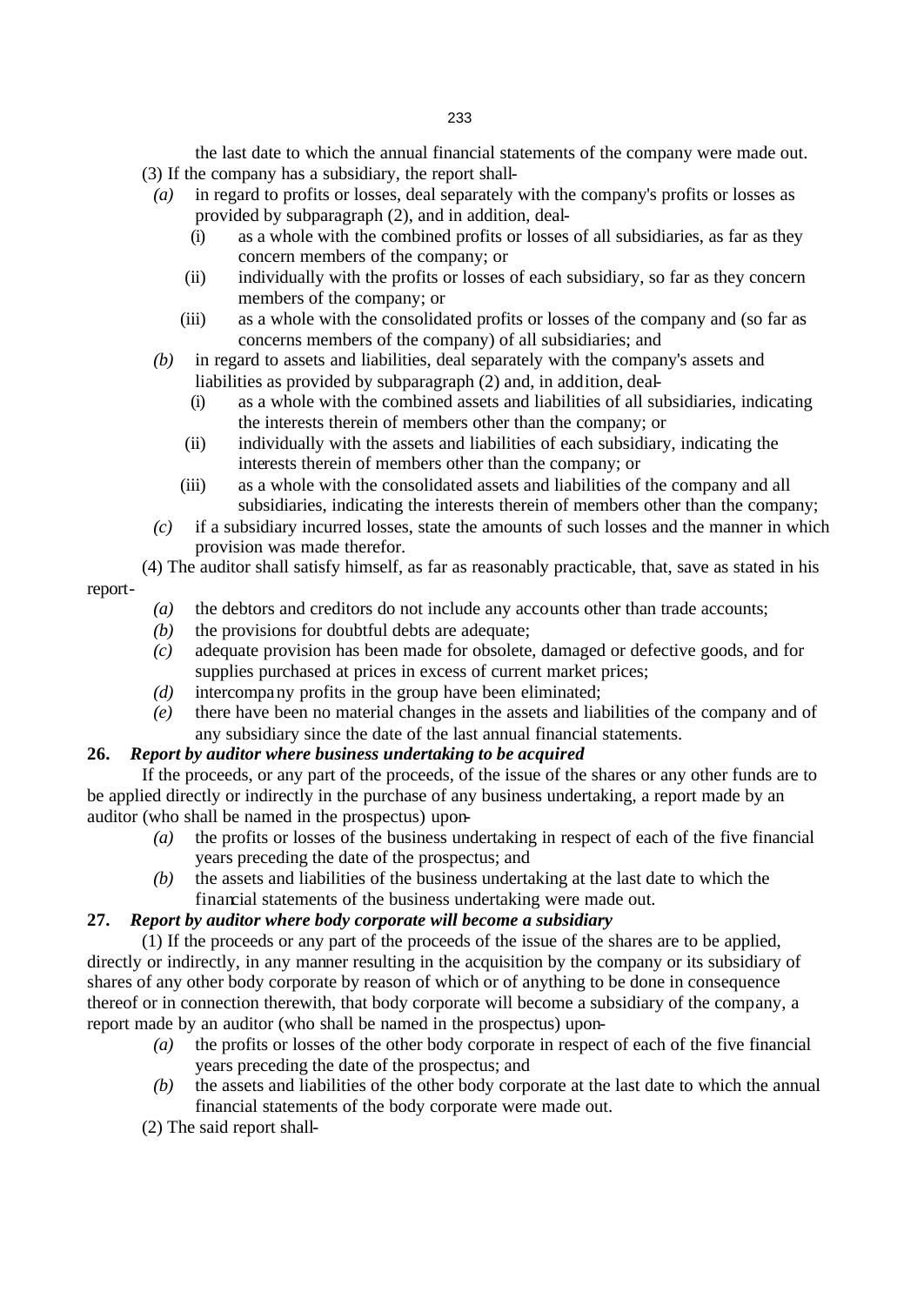- *(a)* indicate how the profits or losses of the other body corporate dealt with by the report would, in respect of the shares to be acquired, have concerned members of the company and what allowance would have fallen to be made, in respect of assets and liabilities so dealt with, for holders of other shares, if the company had at all material times held the shares to be acquired; and
- *(b)* where the other body corporate has a subsidiary, or, had it been a company in terms of the Act, would have had a subsidiary, deal with the profits or losses and the assets and liabilities of the body corporate and its subsidiary and such other body corporate as would have been its subsidiary if it had been a company in terms of the Act, in the manner provided by paragraph 25 (3) in relation to the company and its subsidiary.

### **28.** *Auditor not qualified to make reports*

Any report by an auditor required by this Schedule shall not be made by any auditor who is a director, officer or employee or a partner of or in the employment of a director, officer or employee of the company or of the company's subsidiary or holding company or of any other subsidiary of the holding company.

# **29.** *Qualification in respect of references to period of five years*

If in the case of a company which has been carrying on business, or of a business undertaking which has been carried on, for less than five years, the annual financial statements of the company or business undertaking have only been made out in respect of four years, three years, two years, or one year, this Part of this Schedule shall have effect as if references to four years, three years, two years or one year, as the case may be, were substituted for references to five years.

### **30.** *Adjustment of figures in reports*

Any report required by this Part of this Schedule shall either indicate by way of note any adjustments as regards the figures of any profits or losses or assets and liabilities dealt with by the report which appear to the persons making the report necessary or shall make these adjustments and indicate that adjustments have been made.

# **31.** *Report by directors as to material changes*

A report by the directors of the company setting out any material change in the assets or liabilities of the company or any subsidiary which may have taken place between the last date to which the annual financial statements of the company or any subsidiary, as the case may be, were made out, and the date of the prospectus.

#### **PART III**

# **MATTERS WHICH MUST BE STATED IN A PROSPECTUS UNDER SECTION 148 (1)** *(b)* **OF THE ACT**

#### **32.** *Name, address and incorporation*

The name and address of the registered office and of the transfer office, and, if an external company, or a body corporate incorporated outside the Republic, the country in which it is incorporated.

#### **33.** *Description of business*

If there has been a material change in the nature of the activities of the company since the issue of its last financial statements, then a general description of the business carried on by the company and any subsidiary.

#### **34.** *Directors*

The names of the directors of the company.

#### **35.** *Secretary*

The name, address and professional qualifications, if any, of the secretary of the company.

# **36.** *Purpose of the offer*

A statement of the purpose of the offer, giving reasons why it is considered necessary for the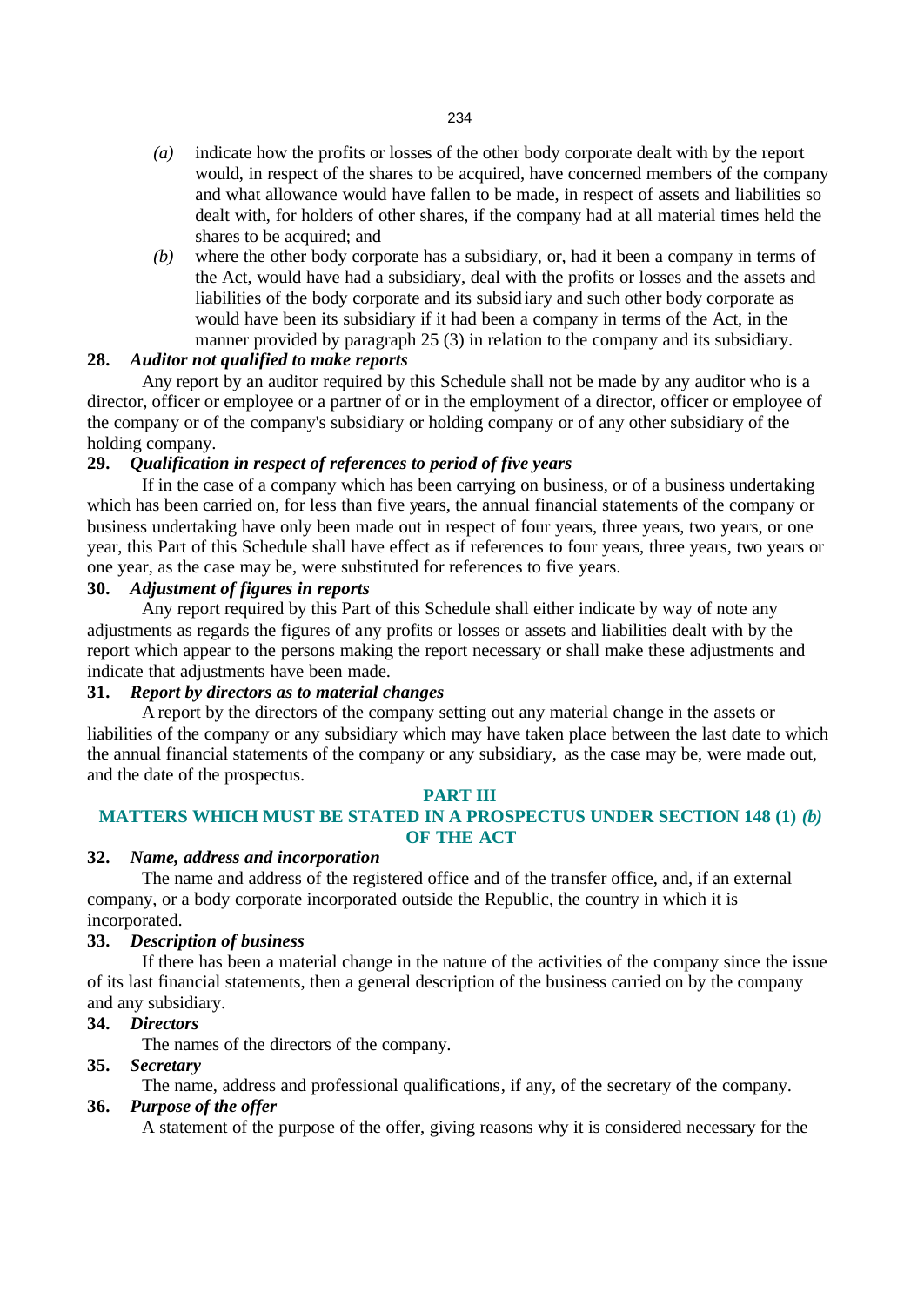company to raise the capital offered. If it is the intention to acquire a business undertaking or property, a brief history of such business undertaking or property must be given, including-

- *(a)* particulars of any such business undertaking or property purchased or acquired or proposed to be purchased or acquired by the company or its subsidiary, the purchase price of which is to be defrayed in whole or in part out of the proceeds of the issue;
- *(b)* the amount, if any, paid or payable as purchase money in cash or shares, for any such business undertaking or property as aforesaid, specifying the amount, if any, payable for goodwill;
- *(c)* the name and address of any vendor;
- *(d)* the amount payable in cash or shares to any vendor and, where there is more than one vendor or the company is a sub-purchaser, the amount so payable to each vendor.

# **37.** *Share capital of the company*

Particulars of the share capital-

- *(a)* if consisting of shares of par value, the authorised and issued share capital, share premium and share capital held in reserve, the number and classes of shares and their nominal value;
- *(b)* if consisting of shares of no par value, the stated capital, the number of shares issued and held in reserve and classes of shares;
- *(c)* a description of the respective preferential, conversion and exchange rights, rights to dividends, profits or capital of each class, including redemption rights and rights on liquidation or distribution of capital assets;
- *(d)* the number of founders' and management or deferred shares, if any, and any special rights attaching thereto.

# **38.** *Previous issues of debentures*

Where debentures are offered-

- *(a)* the aggregate amount raised before the date of the offer by the issue of debentures which have not been redeemed;
- *(b)* particulars of debentures issued during the preceding period of two years, specifying the classes of debentures, whether secured or unsecured and, if secured, the property comprising the security;
- *(c)* any material outstanding loans.

# **39.** *Options or preferential rights in respect of shares*

The substance of any contract or arrangement or proposed contract or arrangement, whereby any option or preferential right of any kind was or is proposed to be given to any person to subscribe for any shares of the company or its subsidiary, giving the number and description of any such shares, including, in regard to the option or right, particulars of-

- *(a)* the period during which it is exercisable;
- *(b)* the price to be paid for shares subscribed for under it;
- *(c)* the consideration given or to be given for it;
- *(d)* the names and addresses of the persons to who m it was given, other than existing shareholders as such or to employees under a *bona fide* staff option scheme;
- *(e)* if given to existing shareholders as such, material particulars thereof; and
- *(f)* any other material fact or circumstance concerning the granting of such option or right.

# **40.** *Material contracts*

The dates and nature of, and the parties to, every material contract entered into by the company or its subsidiary, not being a contract entered into in the ordinary course of the business carried on or intended to be carried on by the company or its subsidiary or a contract entered into more than two years before the date of the prospectus, and a reasonable time and place at which any such contract or a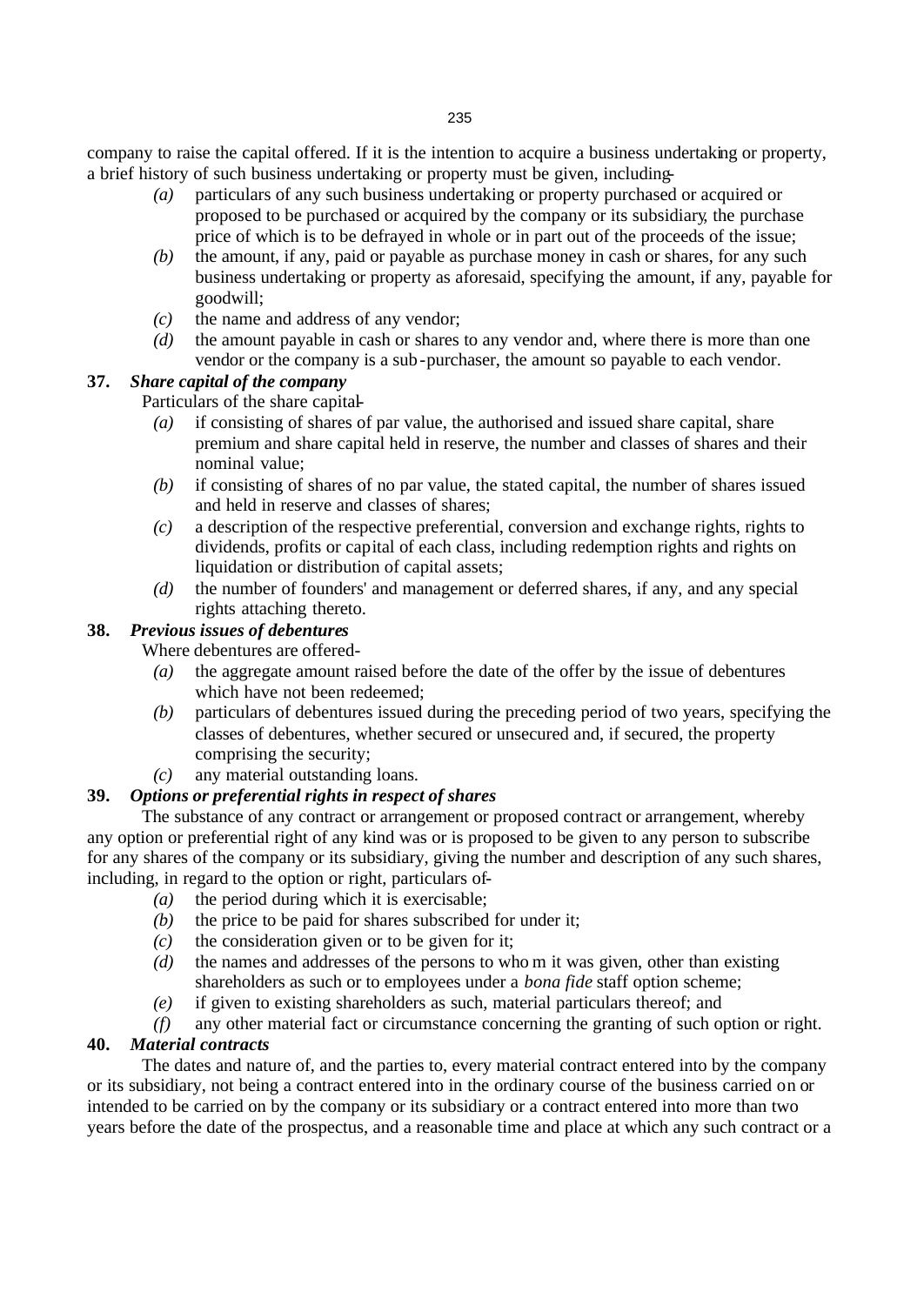copy thereof may be inspected.

### **41.** *Interest of directors*

*(a)* Full particulars of the nature and extent of any material interest, direct or indirect, of every director in any property proposed to be acquired by the company or its subsidiary out of the proceeds of the issue, and, where the interest of such director consists in being a member of a partnership, company, syndicate or other association of persons, the nature and extent of the interest of such partnership, company, syndicate or other association, and the nature and extent of such director's interest in the partnership, company, syndicate or other association.

*(b)* Full particulars of the nature and extent of any material interest, direct or indirect, of every director in the property acquired or proposed to be acquired by the company or its subsidiary during the three years preceding the date of the prospectus.

*(c)* A statement of all sums paid or agreed to be paid within the three years preceding the date of the prospectus to any director or to any company in which he is beneficially interested or of which he is a director, or to any partnership, syndicate or other association of which he is a member, in cash or shares or otherwise, by any person either to induce him to become or to qualify him as a director, or otherwise for services rendered by him or by the company, partnership, syndicate or other association in connection with the promotion or formation of the company.

### **42.** *Commissions paid or payable in respect of underwriting*

In respect of the issue, the amount, or the nature and extent of any consideration, paid or payable as commission to any person (including a sub-underwriter who is a director or officer of the company) for subscribing or agreeing to subscribe, or procuring or agreeing to procure subscriptions for any shares of the company which are being issued in terms of the prospectus, the name, occupation and address of each such person, particulars of the amounts which each has underwritten and the rate of the commission payable for such underwriting to such person; and if such a person is a company, the names of the directors of such company and the nature and extent of any interest, direct or indirect, in such company of any director or other officer of the company in respect of which the prospectus is issued.

# **43.** *Particulars of the offer***-**

*(a)* Particulars of the shares offered, including-

- (i) the class of shares;
- (ii) the nominal value of the shares, if applicable;
- (iii) the number of shares offered:
- (iv) the issue price; and
- (v) other conditions of the offer.
- *(b)* Particulars of debentures offered, including-
- (i) the class of debentures;
- (ii) the conditions of the debentures;
- (iii) if the debentures are secured, particulars of the security, specifying the property comprising the security and the nature of the title of the property; and
- (iv) other conditions of the offer.

# **44.** *Time and date of the opening and of the closing of the offer*

The time and date of the opening and of the closing of the subscription lists of the offer.

# **45.** *Statement where an offer is not underwritten*

In the event of the offer not being underwritten, a statement by the directors of the manner in which, and the sources from which, any shortfall in the amount proposed to be raised by means of the offer is to be financed.

### **46.** *Report by directors as to material changes*

A report by the directors of the company setting out any material change in the state of the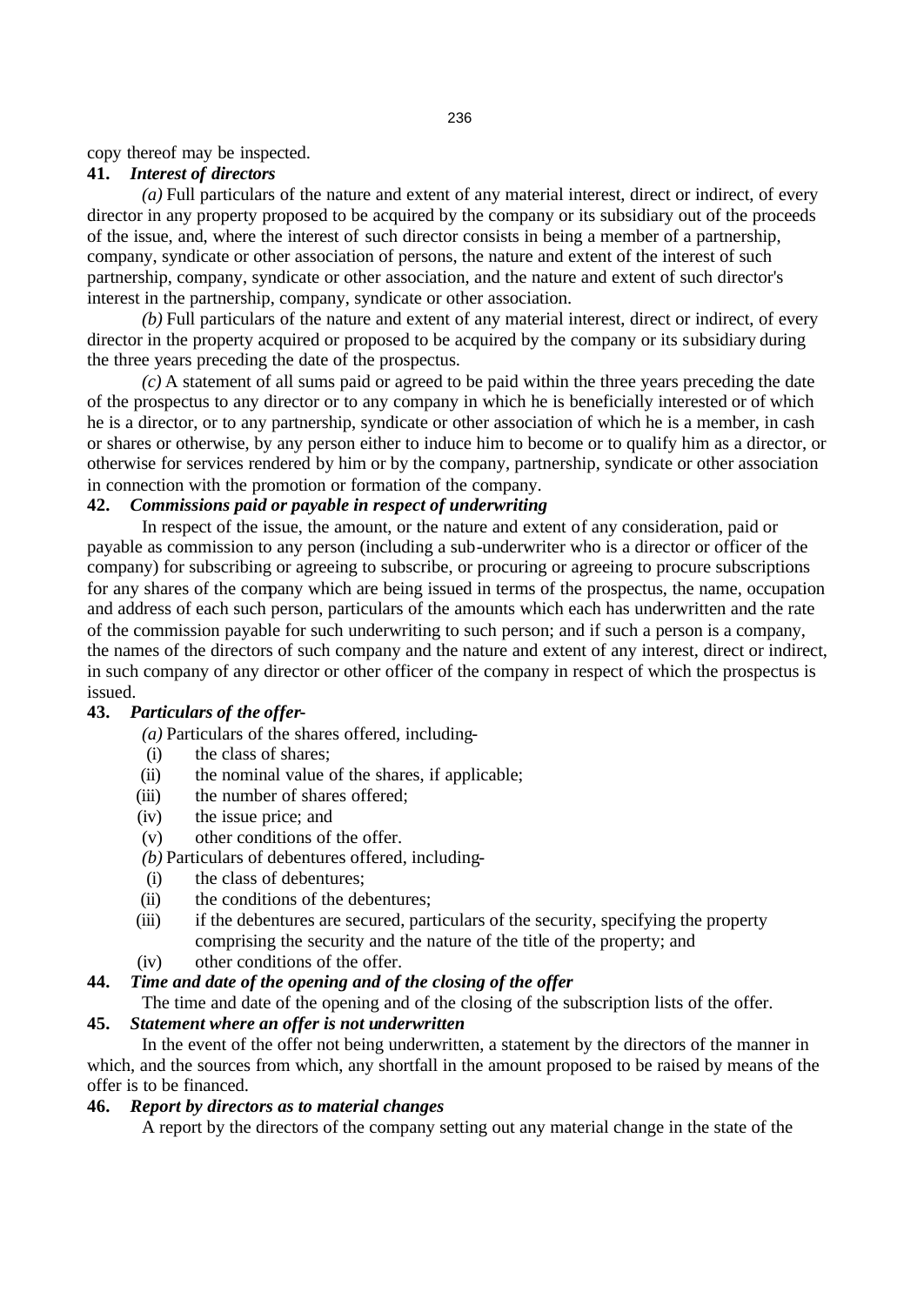affairs of the company or its subsidiary which may have taken place between the last date to which the interim reports or the annual financial statements were made out and the date of the prospectus.

# **47.** *Report by auditor where business undertaking is to be acquired*

If the proceeds, or any part of the proceeds, of the issue of the shares are to be applied, directly or indirectly, in the purchase of any business undertaking, a report made by an auditor (who shall be named in the prospectus) upon-

- *(a)* the profits or losses of the business undertaking in respect of each of the five financial years preceding the date of the prospectus; and
- *(b)* the assets and liabilities of the business undertaking at the last date to which the financial statements of the business undertaking were made out.

### **48.** *Report by auditor where body corporate will become a subsidiary*

(1) If the proceeds or any part of the proceeds of the issue of the shares are to be applied, directly or indirectly, in any manner resulting in the acquisition by the company or its subsidiary of shares of any other body corporate by reason of which or of anything to be done in consequence thereof or in connection therewith, that body corporate will become a subsidiary of the company, a report made by an auditor (who shall be named in the prospectus) upon-

- *(a)* the profits or losses of the other body corporate in respect of each of the five financial years preceding the date of the prospectus; and
- *(b)* the assets and liabilities of the other body corporate at the last date to which the annual financial statements of the body corporate were made out.
- (2) The said report shall-
- *(a)* indicate how the profits or losses of the other body corporate dealt with by the report would, in respect of the shares to be acquired, have concerned members of the company and what allowance would have fallen to be made, in respect of assets and liabilities so dealt with, for holders of other shares, if the company had at all material times held the shares to be acquired; and
- *(b)* where the other body corporate has a subsidiary or, had it been a company in terms of the Act, would have had a subsidiary, deal with the profits or losses and the assets and liabilities of the body corporate and its subsidiary and such other body corporate as would have been its subsidiary if it had been a company in terms of the Act, in the manner provided by paragraph 25 (3) in relation to the company and its subsidiary.

#### **PART IV**

### **DIRECTIONS AS TO THE FORM OF A PROSPECTUS**

49. The information required to be stated in a prospectus shall be set out in print or type and shall not be less conspicuous than that in which any additional matter is printed or typed and shall be set out in separate paragraphs under the headings included in this Schedule.

50. A prospectus shall deal with each of the applicable paragraphs of this Schedule under its prescribed heading but not necessarily in the same order, and shall in each case by means of a number in brackets, or otherwise, refer to the number of the paragraph of this Schedule. In the last paragraph of the prospectus under the heading - 'Paragraphs of Schedule 3 which are not applicable' - the numbers of the paragraphs of this Schedule which are not applicable shall be stated.

51. As far as possible the general matter of a prospectus shall be presented in narrative form and statistical matter in tabular form.

#### **Schedule 4 REQUIREMENTS FOR FINANCIAL STATEMENTS**

[Heading substituted by s. 55 *(a)* of Act 24 of 2006.]

Cases

[Schedule 4 amended by Proc R13 of 1974, by Proc R19 of 1975, by Proc R219 of 1976, by Proc R262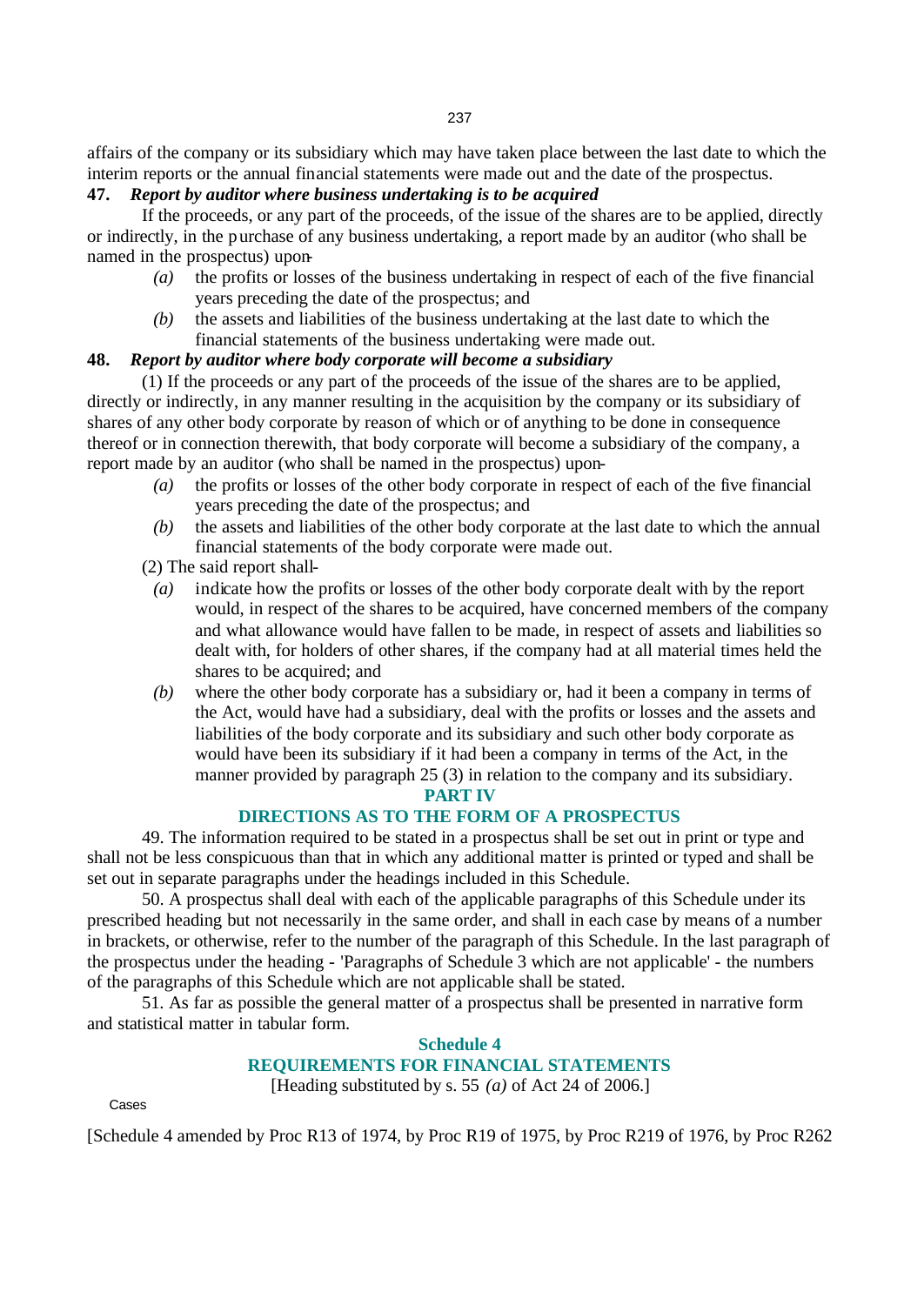#### of 1977 and by s. 106 of Act 82 of 1986, substituted by GN R2921 of 23 October 1992 and amended by Act 24 of 2006.]

*Preliminary* **(paras 1-3)**

**1** ......

[Para. 1 deleted by s. 50 *(b)* of Act 24 of 2006.]

**2** This Schedule has effect in addition to the requirements of the Act in respect of financial statements.

### [Para. 2 substituted by s. 50 *(c)* of Act 24 of 2006.]

**3** A company may, in addition to matters expressly permitted by this Schedule give any information required by this Schedule to be stated in a balance sheet or income statement, in the form of a note or annexure thereto if such presentation would be more effective or convenient.

# *Interpretation* **(para 4)**

- **4** For the purposes of this Schedule, unless the context otherwise indicates-
	- *(a)* **'accounting date'** means, in the case of annual financial statements, the date on which the financial year of a company terminates and in the case of interim reports, the date on which the accounting period concerned terminates;
	- *(b)* **'accounting period'** means, in the case of annual financial statements, the financial year of the company and in the case of interim reports, the period concerned for which a report is required by the Act;
	- *(c)* an **'associated company'** is an investee that is neither a subsidiary nor a joint venture of the investor, is held as a long term investment and provides the investor with the ability to exercise significant influence;
	- *(d)* **'contingent right to the allotment of shares'** means any option to subscribe for shares and any other rights to the allotment of shares to any person whether arising on the conversion into shares of securities of any other description or otherwise;
	- *(e)* **'convertible instruments'** are instruments which may be voluntarily exchanged for shares or debentures during a designated conversion period at a specified exchange ratio;

[Sub-para. *(e)* substituted by s. 55 *(d)* of Act 24 of 2006.]

*(f)* **'current taxation'** is the amount of income tax payable or recoverable in respect of taxable income or tax loss for the period;

[Sub-para. *(f)* substituted by s. 55 *(d)* of Act 24 of 2006.]

*(g)* **'deferred taxation'** is the tax payable or recoverable in future periods due to temporary differences.

[Sub-para. *(g)* substituted by s. 55 *(d)* of Act 24 of 2006.]

- *(h)* **'defined benefit plans'** are retirement benefit plans under which amounts to be paid as retirement benefits are determinable, usually by reference to employee's pensionable remuneration or years of service or both;
- *(i)* **'defined contribution plans'** are retirement benefit plans under which amounts to be paid as retirement benefits are determined by contributions to a fund together with investment earnings thereon;
- *(j)* **'distributable reserve'** means any amount which has been transferred to reserves and which may be distributed by way of dividend; and **non-distributable reserve** shall be construed accordingly;
- *(k)* **'earnings per share'** means the earnings attributable to each equity share, based on the consolidated net income for the period, after tax, and after deducting outside shareholders' interest and preference dividends, divided by the weighted average number of that class of share in issue;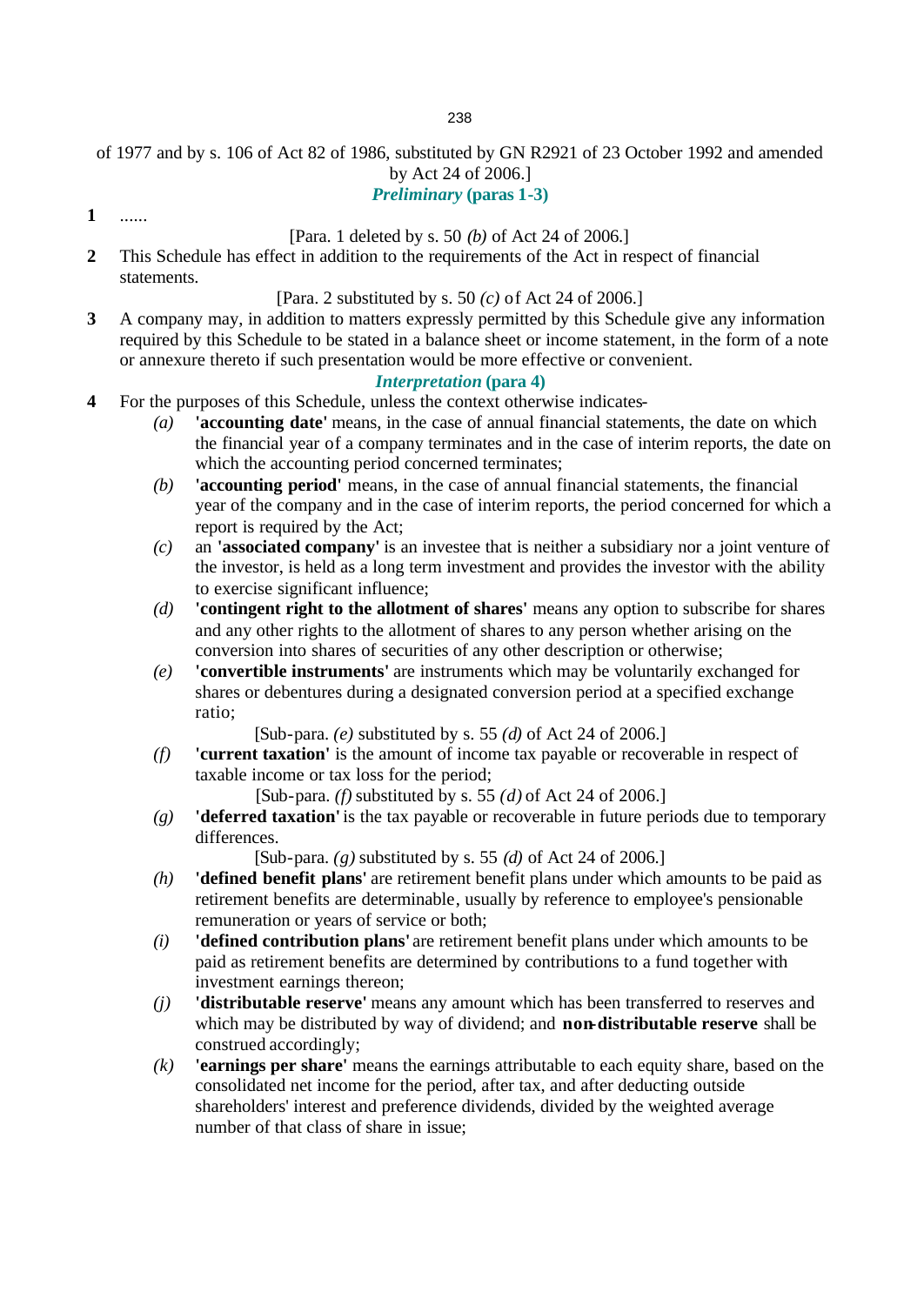[Sub-para. *(k)* substituted by s. 55 *(d)* of Act 24 of 2006.]

- *(l)* **'effective tax rate'** is the taxation charge in the income statement expressed as a percentage of reported income;
	- [Sub-para. *(l)* substituted by s. 55 *(d)* of Act 24 of 2006.]
- *(m)* ......

[Sub-para. *(m)* deleted by s. 55 *(e)* of Act 24 of 2006.]

- *(n)* **'fellow subsidiary'** means, in relation to another company, a company which is a subsidiary of the same holding company of which that other company is a subsidiary;
- *(o)* **'financing activities'** are those activities which result in changes in the size and composition of the contributed equity and borrowings of the reporting entity; [Sub-para. *(o)* substituted by s. 55 *(f)* of Act 24 of 2006.]
- *(p)* **'group annual financial statements'** means the annual financial statements in respect of groups of companies as prescribed by section 289 of the Act;
- *(q)* **'group of companies or group'** means a holding company, not itself being a wholly owned subsidiary, together with all the companies being its subsidiaries;
- *(r)* **'intangible assets'** are identifiable non-monetary assets without physical substance; [Sub-para. *(r)* substituted by s. 55 *(f)* of Act 24 of 2006.]
- *(r*A*)* **'inventories'** are assets held for sale in the ordinary course of business, in the process of production for sale, or in the form of materials or supplies to be consumed in the production process or in the rendering of services;

[Sub-para. *(r*A*)* inserted by s. 55 *(g)* of Act 24 of 2006.]

*(s)* **'investing activities'** are those activities relating to the acquisition and disposal of longterm assets and other investments not falling within the definition of cash and cash equivalents;

[Sub-para. *(s)* substituted by s. 55 *(h)* of Act 24 of 2006.]

- *(t)* **'listed investment'** means an investment in regard to which permission has been granted to deal therein on a recognised stock exchange or on any stock exchange of repute outside the Republic; and **'unlisted investment'** shall be construed accordingly;
- *(u)* **'market value'** is the amount for which an asset could be bought or sold between a knowledgeable, willing buyer and a knowledgeable, willing seller in an arm's length transaction;
- *(v)* **'material'** means anything that is significant in relation to the circumstances applicable to each company; and **'materially'** shall have a corresponding meaning;
- *(v*A*)* **'material item'** means any information relating to a company that, either by itself or in conjunction with other information, is of such an extent or nature that it could influence the economic decisions of users of the company's financial statements.

[Sub-para. *(v*A*)* inserted by s. 55 *(i)* of Act 24 of 2006.]

- *(w)* **'provision'** means a liability of uncertain timing or amount;
	- [Sub-para. *(w)* substituted by s. 55 *(j)* of Act 24 of 2006.]
- *(x)* **'retained equity income or deficit of an associated company'** is the investor's effective interest in the retained income or loss (net of dividends received) of the investee for the accounting period before prior year adjustments;

[Sub-para. *(x)* substituted by s. 55 *(j)* of Act 24 of 2006.]

- *(y)* **'sale and leaseback transaction'** involves a company selling its assets to a lessor who, in turn, leases the same assets back to the company, which then becomes a lessee;
- *(z)* **'standard tax rates'** are the rates of tax as determined from time to time by tax legislation, at which companies pay tax on taxable income;
- *(aa)* ......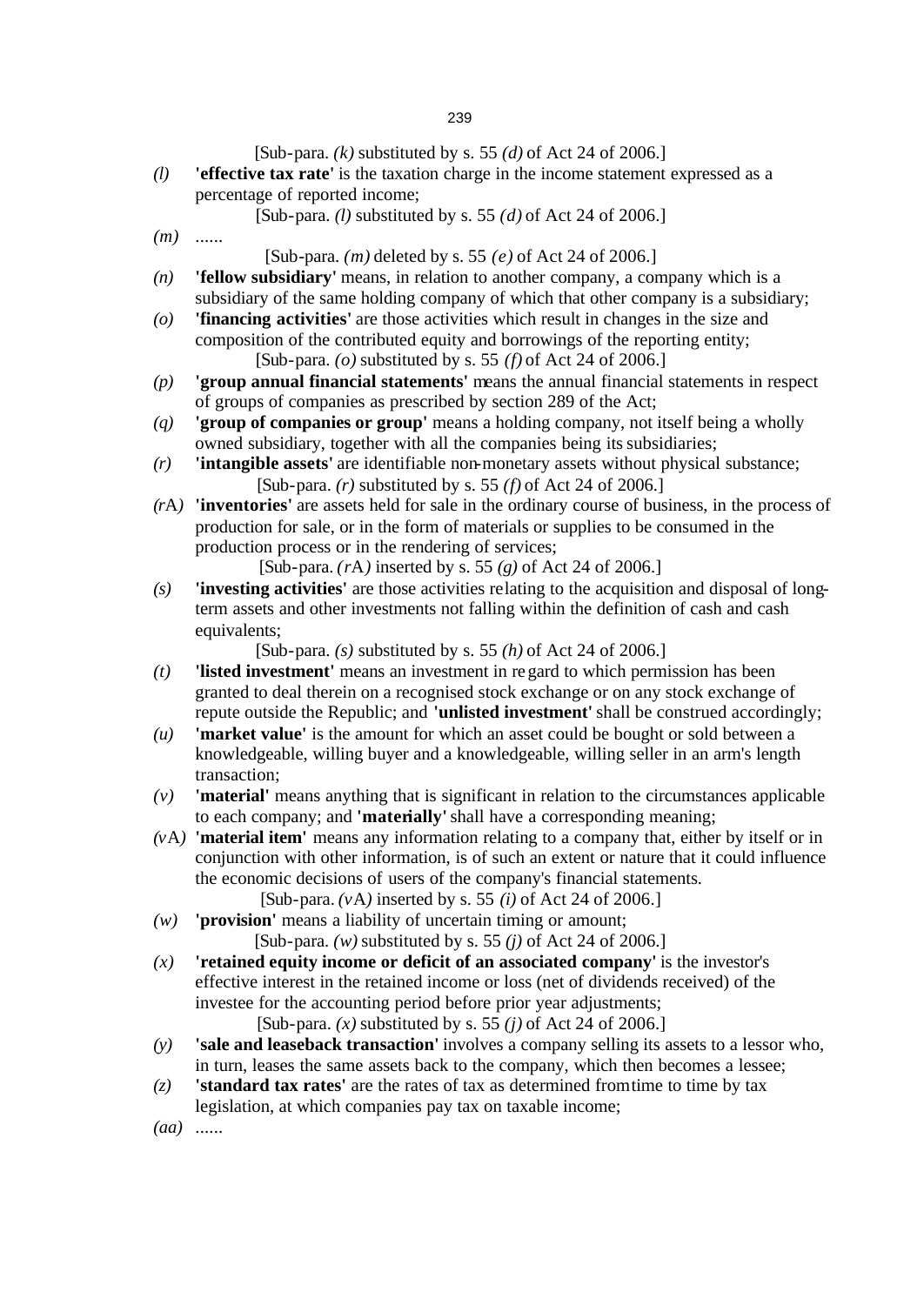[Sub-para. *(aa)* deleted by s. 55 *(k)* of Act 24 of 2006.]

- *(ab)* **'the Act'** means the Companies Act, 1973 (Act 61 of 1973);
- *(ac)* **'timing differences'** are the differences between taxable income and reported income that arise because certain items of income and expense are included in taxable income in periods different from those in which they are included in reported income.

### *Application* **(para 4A)**

**4A** *(a)* Limited interest companies must comply with the whole of this Schedule.

*(b)* To the extent that there is no conflicting requirement in financial reporting standards, public interest companies must comply with Part III and with paragraphs 8-10, 14, 17, 23, 25-28, 30-33, 36, 37, 40-42, 45, 56-60 and 73 of this Schedule.

[Para. 4A inserted by s. 55 *(l)* of Act 24 of 2006.]

# **PART I (paras 5-51)**

# **A. GENERAL (paras 5-6)**

*Departure from accounting concepts* (para 5)

[Heading and subheading substituted by s. 55 *(m)* of Act 24 of 2006.]

**5** ......

[Para. 5 deleted by s. 50 *(n)* of Act 24 of 2006.]

*Disclosure of accounting policies* (para 6)

**6** The accounting policies adopted by the company in determining the carrying amounts of the assets and liabilities and the resulting net income of the company shall be stated.

# **B. BALANCE SHEET (paras 7-40)**

# *Corresponding amounts of preceding year* (para 7)

**7** Except in the case of the first balance sheet, the corresponding amounts at the end of the immediately preceding financial year in respect of all items shown in the balance sheet shall be stated.

### SHARE CAPITAL AND SHARES (paras 8-10)

- **8** (1) There shall be stated-
	- *(a)* the authorised and issued share capital;
	- *(b)* the classes of shares, the respective number and nominal value into which the authorised share capital is divided and in the case of shares of no par value, the number of such shares;
	- *(c)* the number of the issued shares and the amount of the issued share capital in respect of each class of shares;
	- *(d)* the amount of the share premium account; and
	- *(e)* the preliminary expenses, commission and expenses of share issue charged against the share premium account during the accounting period.

(2) In respect of shares issued during the accounting period, there shall be stated-

- *(a)* the classes of shares issued;
- *(b)* as regards each class of shares, the number issued, their aggregate nominal or stated value and the consideration received by the company for such allotment;
- *(c)* as regards no par value shares, the preliminary expenses, commission and expenses of the creation or issue of any such shares charged against the stated capital account during the accounting period; and
- *(d)* details of shares issued during the year to a director or a member of his or her immediate family.

**9** (1) In respect of any part of the issued share capital that consists of redeemable preference shares, there shall be stated-

*(a)* the earliest and latest dates on which the company has the power to redeem those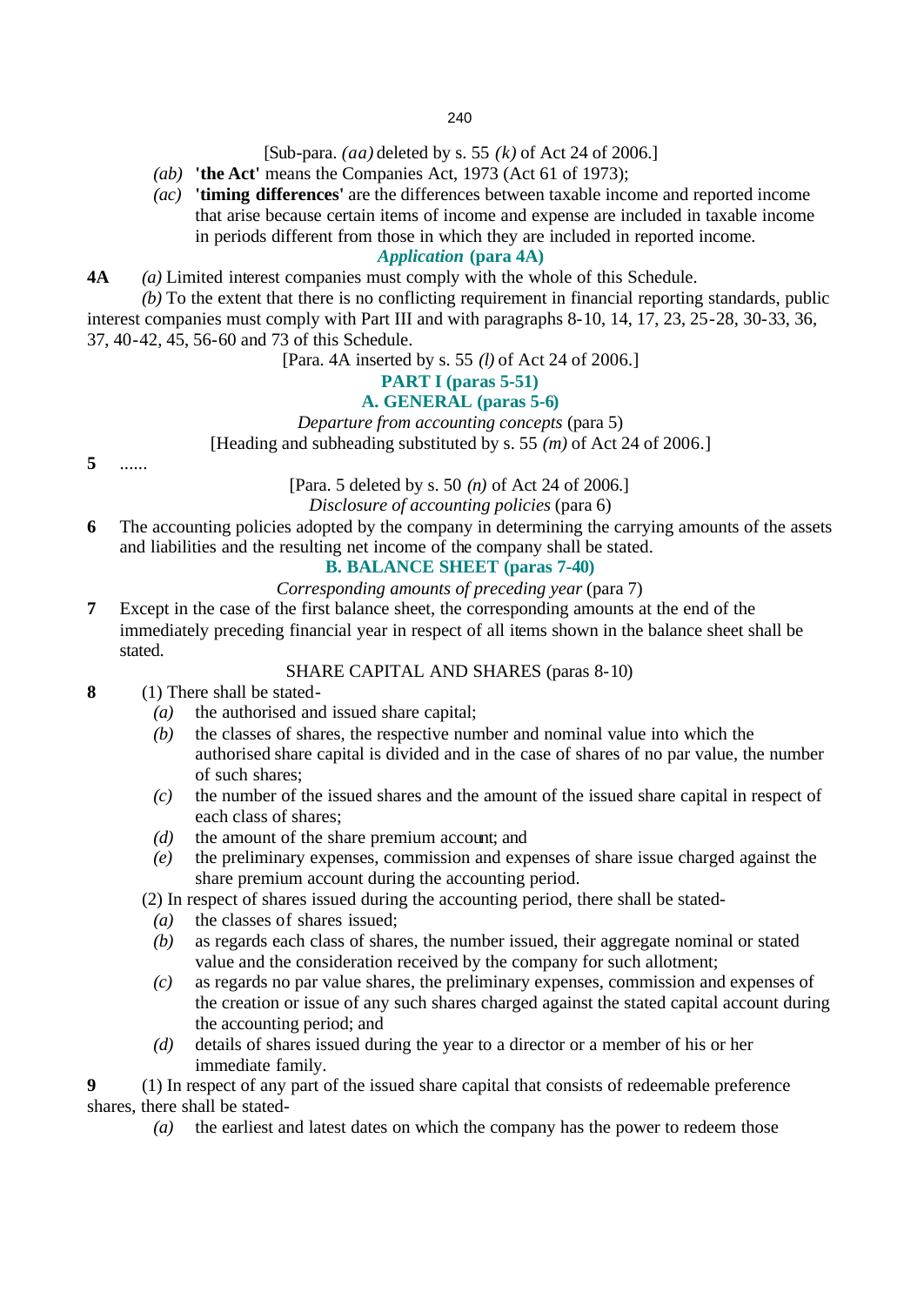shares;

- *(b)* whether those shares must be redeemed in any event or are liable to be redeemed at the option of the company or of the preference shareholders;
- *(c)* the premium, if any, payable on redemption; and
- *(d)* the dividend rights of such redeemable preference shareholders.

(2) In respect of any part of the issued share capital that consists of preference shares convertible into ordinary shares, the following information shall be given:

- *(a)* The conditions and rights of conversion; or
- *(b)* a note specifying where these conditions and rights may be inspected.
- **10** With respect to any contingent right to the allotment of shares in the company, the following particulars shall be given:
	- *(a)* The number and description of the shares in relation to which the right is exercisable;
	- *(b)* the period during which it is exercisable; and
	- *(c)* the price to be paid for the shares allotted.

# RESERVES (para 11)

- **11** There shall be stated-
	- *(a)* the amount of each of the reserves as at the date of the beginning of the accounting period and as at the accounting date;
	- *(b)* the source and the amount of any transfers to reserves; and
	- *(c)* the application and the amount of any transfers from reserves.

ACTUARIAL LIABILITIES AND PROVISIONS IN RESPECT OF LONG TERM INSURERS (para

12)

**12** In the case of a long term insurer, a report by the valuator appointed in terms of the Insurance Act, 1943 (Act 27 of 1943), shall be included in the financial statements which shall include, *inter alia*, information relating to liabilities under unmatured policies, in accordance with a guideline issued by the Actuarial Society of South Africa, incorporated in guideline AC204 issued by the South African Institute of Chartered Accountants.

# LIABILITIES (paras 13-18)

# *General*

**13** The liabilities shall be summarised with such particulars as are necessary to disclose their general nature and shall be classified under headings and sub-headings appropriate to the company's business.

# *Convertible instruments and debentures*

- **14** There shall be stated-
	- *(a)* the amount and classes of convertible instruments and debentures issued and the nature of the consideration received when issued otherwise than for cash in the year of issue, the conditions of conversion and the dates on which convertible instruments or debentures may, or shall, be redeemed, or where the conditions of conversion are numerous, a note where these conditions may be inspected;
	- *(b)* where any of the company's convertible instruments and debentures are held by a nominee of, or trustee for, the company, the nominal amount of the convertible instruments and debentures and the amount at which they are stated in the books of the company;
	- *(c)* particulars of any redeemed convertible instruments and debentures which the company has the power to re-issue; and
	- *(d)* details of convertible instruments and debentures granted during the year to, or exercised by, a director or a member of his or her immediate family. *Borrowings and obligations*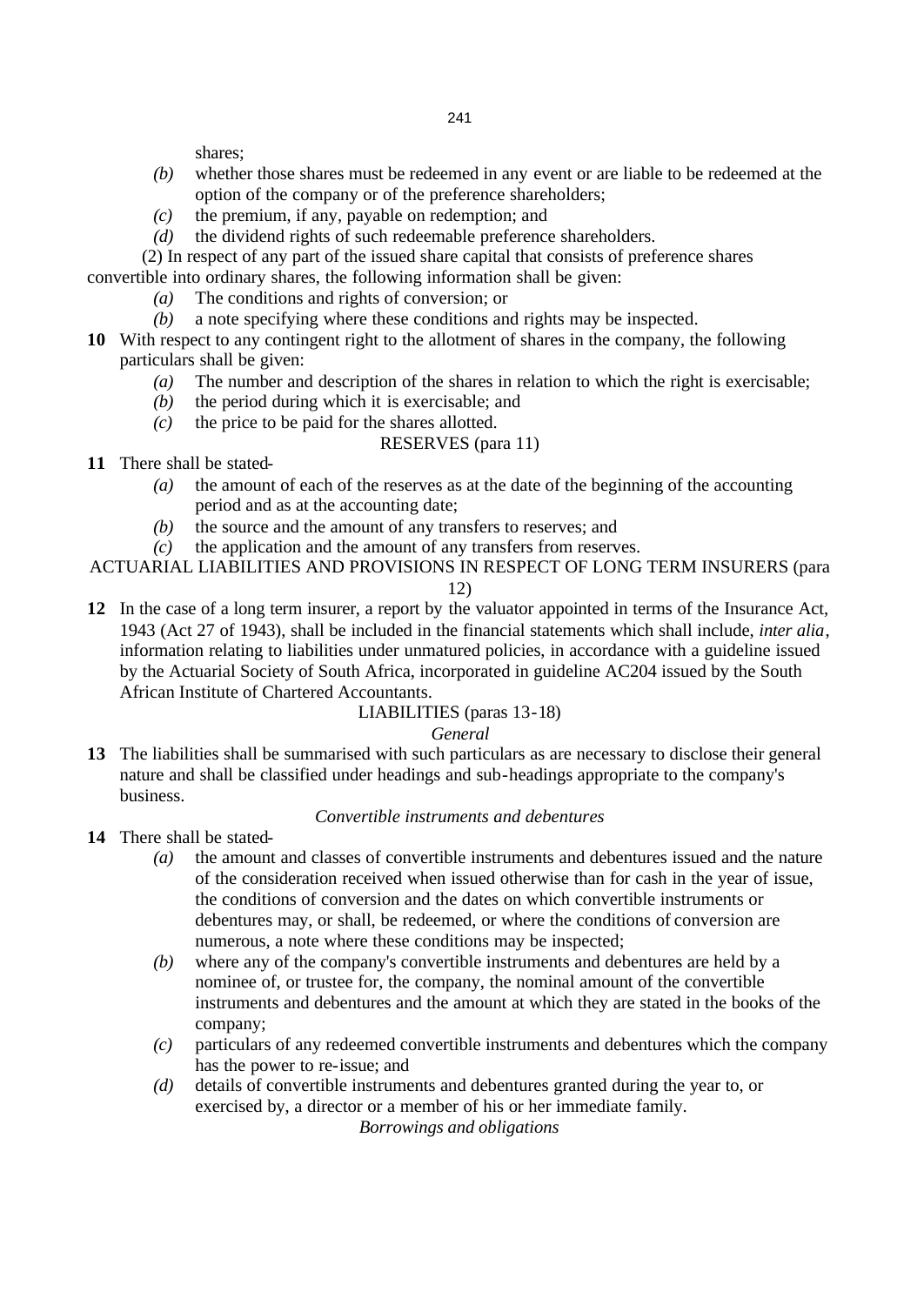- **15** There shall be shown under separate headings-
	- *(a)* the amounts of current borrowings, bank overdrafts and obligations including those arising from the capitalisation of leased assets, where the date of settlement, repayment or renewal is not more than one year after the accounting date;
	- *(b)* the amounts of long term borrowings and obligations including those arising from the capitalisation of leased assets, where the date of settlement, repayment or renewal is more than one year after the accounting date and the rates of interest in respect thereof, the respective dates of repayment or of renewal and, if repayable in instalments, the amounts thereof; and
	- *(c)* the aggregate of all interest bearing borrowings and obligations analysed between current and long term.

# *Other liabilities*

- **16** There shall be shown under separate headings-
	- *(a)* the amount which has been declared or which has been recommended for distribution by way of dividend;
	- *(b)* the liability for income tax payable;
	- *(c)* the liability for deferred taxation analysed by major category of timing difference; and
	- *(d)* the aggregate amounts of provisions (other than provisions for depreciation or diminution in value of current assets).

### *Secured liabilities*

**17** Where any liability is secured by an encumbrance over any assets, that fact shall be stated, specifying the amount of the liability and the nature of the encumbrance and amount of the assets by which it is secured.

### *Indebtedness to companies in the group*

- **18** There shall be shown under separate headings the aggregate amount of indebtedness to-
	- *(a)* the company's subsidiaries; and
	- *(b)* all bodies corporate of which it is a subsidiary or a fellow subsidiary.

#### ASSETS (paras 19-29)

#### *General*

- **19** The assets shall be summarised with such particulars as are necessary to disclose their general nature and shall be classified under headings and sub-headings appropriate to the company's business.
- **20** Fixed assets, capitalised leased assets, current assets and assets that are neither fixed nor current shall be separately identified.
- **21** The method or methods used to arrive at the amount of the fixed assets and the assets that are neither fixed nor current under each heading, shall be stated.

#### *Fixed assets*

- **22** (1) The method of arriving at the amount of any fixed asset whether tangible or intangible or any asset which is neither fixed nor current shall be to take the difference between-
	- *(a)* its cost, or if it has been revalued, the amount of the valuation; and
	- *(b)* the aggregate amounts provided or written off since the date of acquisition or valuation, as the case may be, for depreciation or diminution of value.
	- (2) In respect of the assets under each heading whose amounts are arrived at in accordance with subparagraph (1) of this paragraph, there shall be shown-
		- *(a)* the aggregate of the amounts referred to in paragraph *(a)* of that subparagraph; and
		- *(b)* the aggregate of the amounts referred to in paragraph *(b)* thereof.
	- (3) As regards any land and buildings which are fixed assets there shall also be stated-
		- *(a)* a description of such land and buildings and the situation thereof;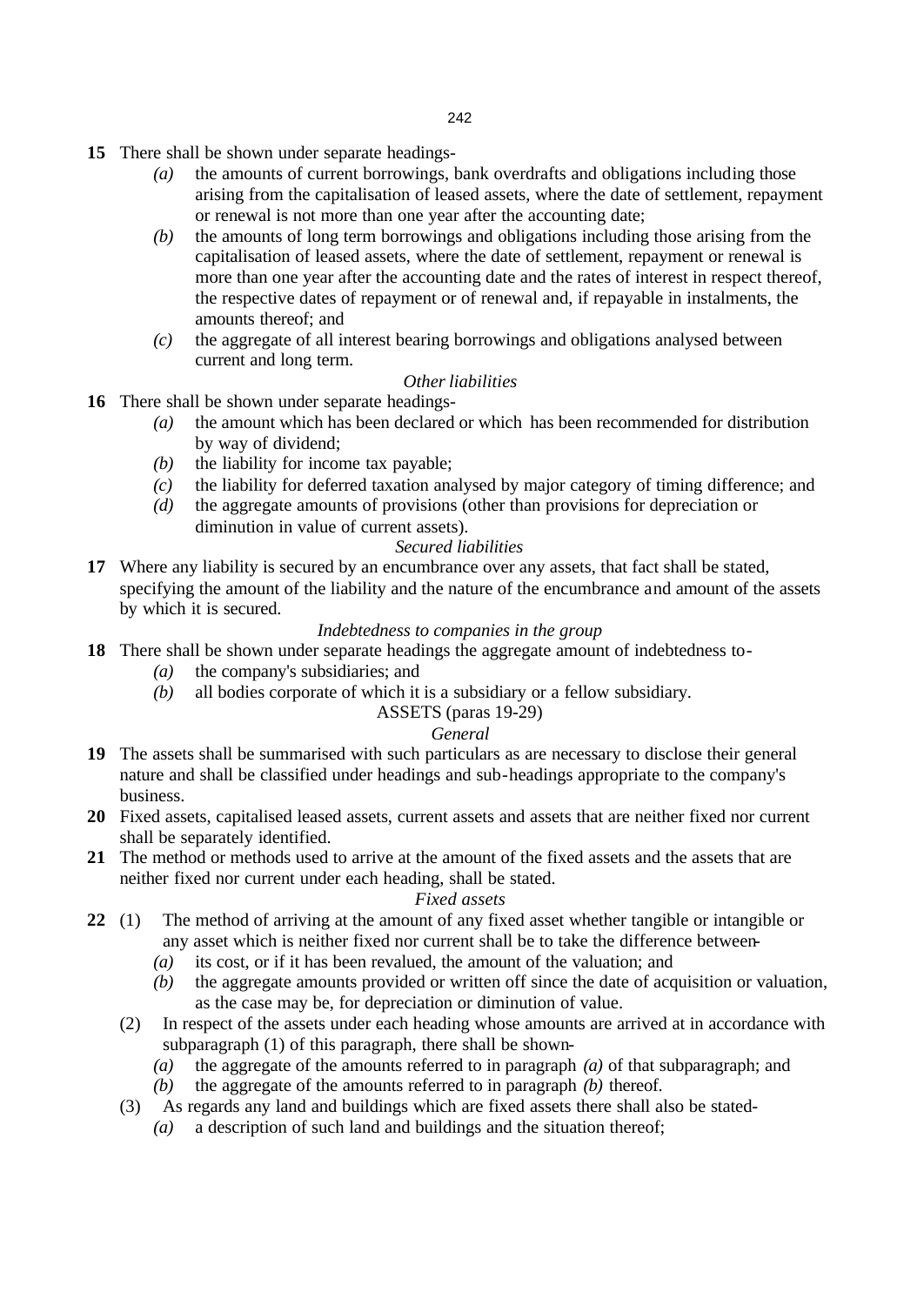- *(b)* the date of their acquisition by the company;
- *(c)* their purchase price; and
- *(d)* the costs of additions or improvements since the date of acquisition or valuation:

Provided that where there are more than five different items of land and buildings, the information may be included in a schedule or register and shall in that event state in a note to the balance sheet that the said schedule or register shall be open for inspection in terms of the provisions of section 113 of the Act:

Provided further that the requirements of subparagraph 3 *(b)*, *(c)* and *(d)* shall not apply to land and buildings acquired or used solely for the purpose of carrying on mining operations, including housing for mine employees.

- (4) As regards any fixed assets referred to in subparagraph (3), the amount of which is arrived at by reference to a valuation, the provisions of subparagraphs *(b)* and *(c)* thereof shall not apply, but there shall be stated-
	- *(a)* the most recent year in which the assets were severally valued;
	- *(b)* in the case of assets valued in the current year, the names and qualifications of the persons who valued them;
	- *(c)* the basis of valuation; and
	- *(d)* the policy regarding the frequency of valuation:

Provided that where there are more than five different items of land and buildings, the information required by subparagraph 4 *(a)*, *(b)* and *(c)* may be included in a schedule or register and shall in that event state in a note to the balance sheet that the said schedule or register shall be open for inspection in terms of the provisions of section 113 of the Act.

# *Interests in subsidiaries*

**23** The aggregate amount of the interest in subsidiaries consisting of shares of, or amounts owning[sic] by, its subsidiaries, distinguishing shares from indebtedness, shall be set out in the balance sheet separately from the other assets or the company.

*Indebtedness of holding company and fellow subsidiaries*

**24** The aggregate amount of the indebtedness to the company of all holding companies and fellow subsidiaries, shall be set out.

# *Loans to, and security for, directors, managers and employees*

**25** The aggregate amounts of any outstanding loans under section 38 (2) *(b)* and *(c)* of the Act and the particulars required by section 295 and 296 of the Act shall be shown under separate headings.

*Investments*

- **26** (1) The company's investments shall be analysed between listed and unlisted investments.
	- (2) In respect of investments here shall be shown-
		- *(a)* in respect of listed investments, the aggregate market value where it differs from the amount of the investments as stated; and
		- *(b)* in respect of unlisted investments, the aggregate of the directors' valuation of such investments.
- **27** There shall be shown the names of all companies (excluding subsidiary companies) in which the company has investments and in each case the number of shares and classes of shares so held in a listed investment or the percentage of the issued share capital and voting power held, if different, in a listed or unlisted investment: Provided that where there are more than five different listed or unlisted investments, the information may be included in a schedule or register and shall in that event state in a note to the balance sheet that the said schedule or register shall be open for inspection in terms of the provisions of section 113 of the Act.
- **28** Where the carrying amount of unlisted investments is arrived at by reference to a valuation there shall be stated-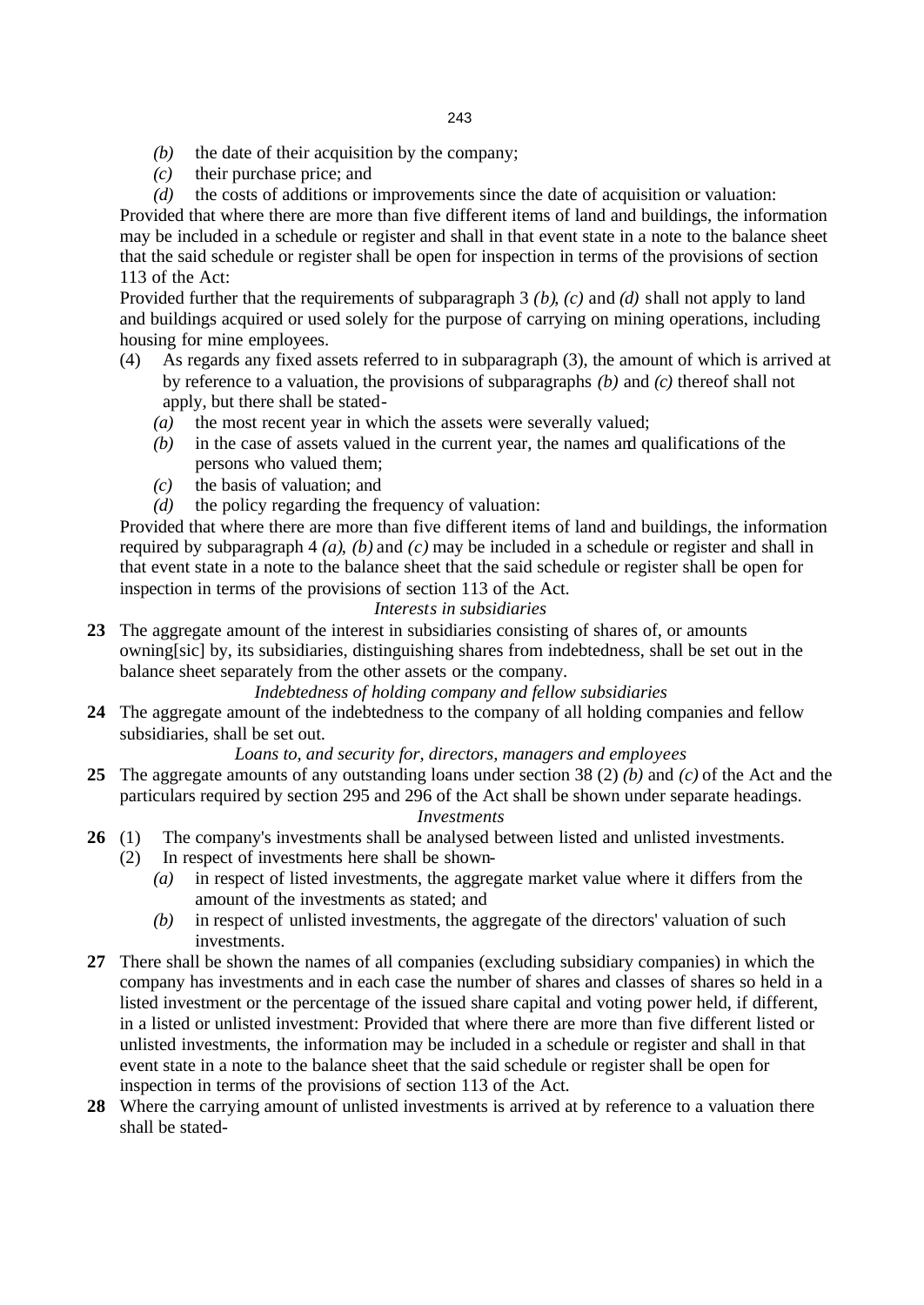- *(a)* the policy regarding the frequency of revaluations;
- *(b)* the basis of valuation; and
- *(c)* the date of the latest revaluation.

#### *Inventories*

- **29** (1) There shall be stated the amounts in respect of the following categories of inventories:
	- *(a)* Raw materials (including component parts);
	- *(b)* finished goods;
	- *(c)* merchandise which may itself be shown under appropriate subheadings;
	- *(d)* consumable stores (including maintenance spares);
	- *(e)* work in progress (including standing crops); and
	- *(f)* contracts in progress.
	- (2) There shall be stated for contracts in progress, whether profits or losses have been taken into account and, if so, on what basis.
		- [Para. 29 substituted by s. 55 *(o)* of Act 24 of 2006.]

#### PRELIMINARY EXPENSES, COMMISSIONS AND DISCOUNTS (para 30)

- **30** There shall be stated under separate subheadings so far as they are not written off-
	- *(a)* the preliminary expenses;
	- *(b)* any expenses incurred in conne ction with any issue of shares or debentures;
	- *(c)* any sums paid by way of commission in respect of any shares or debentures; and
	- *(d)* any sums allowed by way of discount in respect of any issued shares and debentures.

### OTHER (paras 31-33)

#### *Shares, convertible instruments or debentures held by subsidiary*

**31** There shall be stated the percentage held, description and amount of shares, convertible instruments and debentures of the company held by its subsidiaries or their nominees, but excluding any such shares, convertible instruments or debentures in respect of which the subsidiary is concerned in a representative capacity or as a trustee under a trust in which neither the company nor any subsidiary thereof is beneficially interested otherwise than by way of security for the purposes of a transaction entered into by it in the ordinary course of business which includes the lending of money.

#### *Directors' authority to issue shares*

**32** The amount of any share capital or the number of shares which the directors are authorised to issue, the terms of such authority and the period for which it was granted, shall be stated.

#### *Arrear dividends*

**33** The amount of any arrears of cumulative dividends on each class of the company's shares and the period for which the dividends are in arrear shall be stated.

#### ENCUMBRANCES, CONTINGENCIES AND COMMITMENTS (paras 34-36)

#### *Encumbrances*

**34** Particulars of any encumbrance on the assets of the company to secure the liabilities of any other person, including where practicable, the amount secured, shall be stated.

#### *Contingencies*

- **35** Particulars of any contingencies not already recognised in the financial statements shall be stated, including-
	- *(a)* the nature of the contingency;
	- *(b)* the uncertain factors that may affect the future outcome; and
	- *(c)* the estimated amount and its effect, before and after taxation.

#### *Commitments*

**36** Where practicable the aggregate amount or estimated amount of contracts for capital expenditure, not otherwise provided for and the aggregate amount or estimated amount of capital expenditure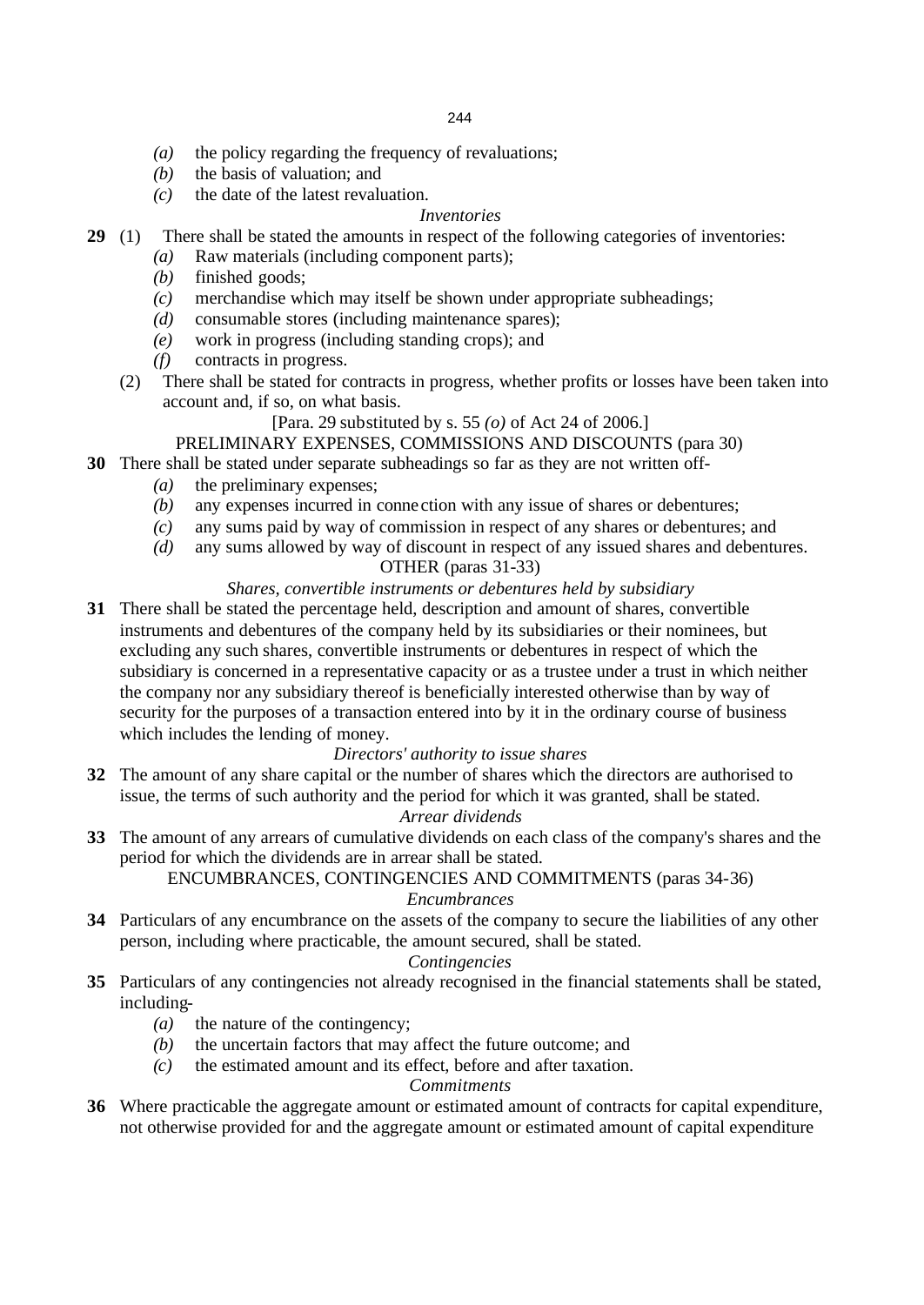authorised by the directors which has not been contracted for, shall be stated. There shall also be stated the source from which funds to meet such expenditure will be provided.

LOANS AND SECURITY TO BE DISCLOSED BY SUBSIDIARY (para 37)

- **37** The following particulars in respect of any funds employed in a loan or security provided by a company shall, if the provisions of section 37 of the Act apply to such loan or security, be stated:
	- *(a)* The name of the company or other body corporate to which the loan was directly or indirectly made, or in connection with an obligation of which security was directly or indirectly provided to another person;
	- *(b)* the group relationship between the subsidiary and the company or other body corporate contemplated in subparagraph *(a)*;
	- *(c)* when funds of the subsidiary have been employed in a loan-
		- (i) the date of the loan;
		- (ii) the name of the intermediary concerned if the loan was made indirectly;
		- (iii) the amount of the loan outstanding at the end of the financial year;
		- (iv) the highest outstanding balance under the loan during the financial year;
		- (v) the rate at which interest was or is to be paid, the amount paid as interest, and any other consideration which was or is to be given by the borrowing company or other body corporate, in respect of all transactions transacted during the whole financial year;
		- (vi) the security, if any, obtained in respect of the loan, and if no security was obtained, a statement of that fact; and
		- (vii) the terms upon which the loan is being or is to be repaid, and, if such terms have not been complied with, the extent of such noncompliance:

Provided that, if more than one loan was made by the subsidiary to any particular company or other body corporate on identical terms, such loans may, for purposes of this paragraph, be combined;

- *(d)* when security has been provided by the subsidiary-
	- (i) the name of the person to whom the security was provided;
	- (ii) the nature of the security;
	- (iii) the date upon which the security was provided;
	- (iv) the amount for which the security was provided;
	- (v) the period for which the security will subsist or, if terminated, the date of such termination;
	- (vi) the obligation in connection with which security was provided;
	- (vii) the consideration, if any, which was or is to be received by the subsidiary for providing the security; and
	- (viii) the payments, if any, made by the subsidiary under or by virtue of its liability in terms of the security, and the amounts, if any, recovered thereafter under or by virtue of any right of recourse.

# FOREIGN CURRENCY DENOMINATED ITEMS (para 38)

**38** There shall be stated the nature, the exchange rates used on conversion and amounts of uncovered foreign currency monetary items at the balance sheet date.

# RETIREMENT BENEFIT INFORMATION (paras 39-40)

- **39** There shall be stated sufficient information concerning retirement benefit plans to provide a broad understanding of the significance of retirement benefit costs in the accounting period and of actual and contingent liabilities and commitments at the accounting date.
- **40** There shall be stated-
	- *(a)* whether or not the retirement benefit plan is governed by the Pension Funds Act, 1956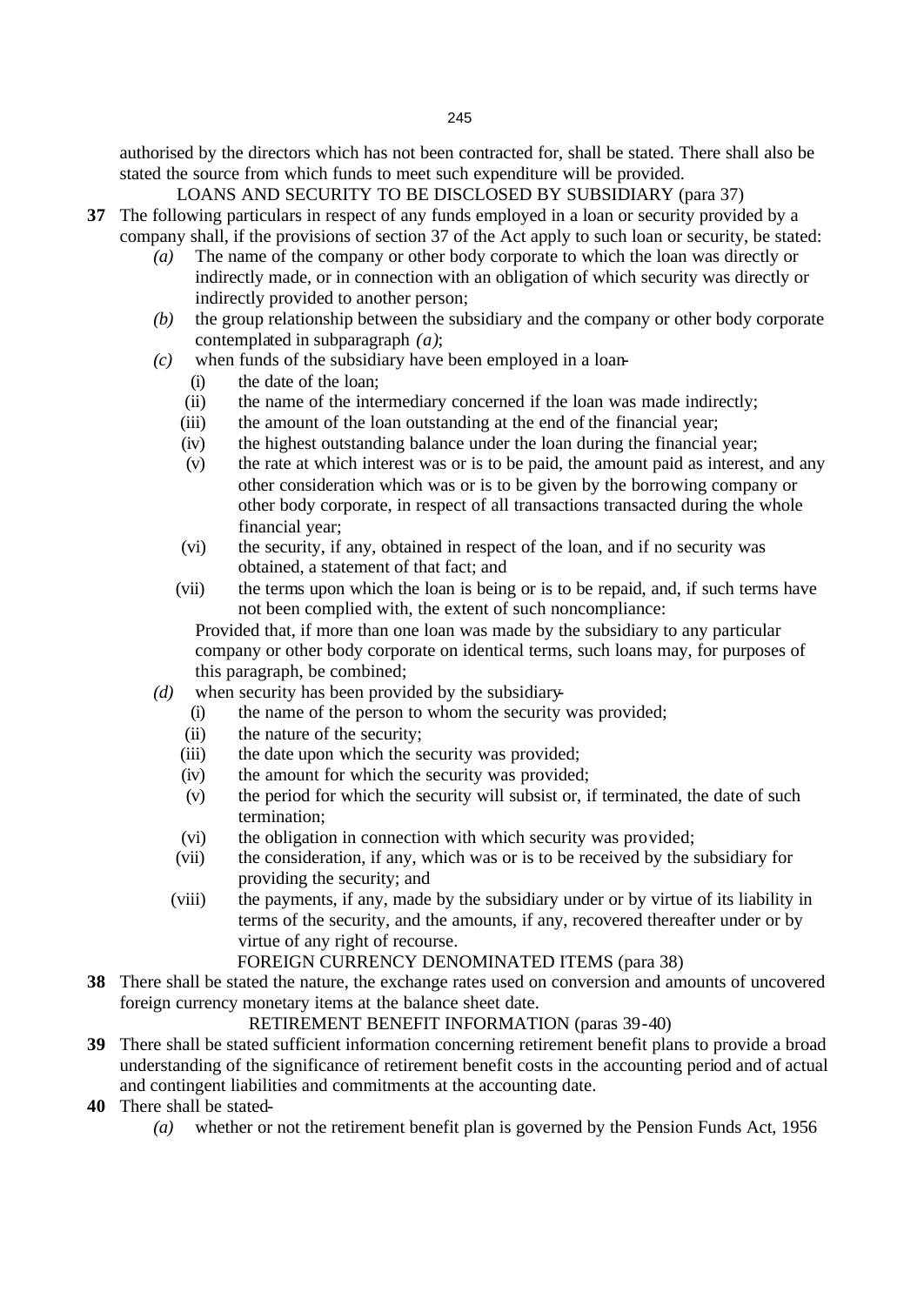(Act 24 of 1956);

- *(b)* the nature of the retirement benefit plan whether it is a defined contribution plan or a defined benefit plan;
- *(c)* any commitment of the company formal or otherwise, to meet unfunded benefits;
- *(d)* an indication of the proportion of the company's employees covered by retirement benefit plans;
- *(e)* the effective date of the most recent actuarial valuation;
- *(f)* the opinion of the actuary as to whether or not the plan was in a sound financial position;
- *(g)* any alteration as to the contribution rate recommended by the actuary specifying the nature, amount and duration of the alteration and whether or not the recommendation is being implemented; and
- *(h)* the year of the next actuarial valuation.

### **C. INCOME STATEMENT (paras 41-48)**

- **41** Except in the case of the first income statement, the corresponding amounts for the immediately preceding financial year for all items shown in the income statement, shall be stated.
- **42** There shall be shown separately-
	- *(a)* the amount of income from investments, distinguishing between listed and unlisted investments and between interest, dividends, and other specified income;
	- *(b)* the aggregate amount of income from subsidiaries, stating whether dividends, interest, fees or other specified income;
	- *(c)* the aggregate amount of the dividends declared and, if such dividends are provided partly or wholly from capital profits, a statement to that effect;

[Sub-para. *(c)* substituted by s. 55 *(p)* of Act 24 of 2006.]

- *(d)* the amount provided or paid for taxation (specifying, where material, the origin and different classes of taxes) in respect of the financial year concerned and the amount, if any, so provided or paid in respect of any other financial year;
- *(e)* the amount provided for current and deferred taxation, significant adjustments to prior period provisions and adjustments to deferred taxation arising from changes in the standard tax rate;
- *(f)* the amount of interest (or other consideration) on any loans, including debentures and bank overdrafts made to the company identifying the portion, if any, capitalised during the period;
- *(g)* the amount of interest on share capital paid out of capital during the financial period concerned and the rate of such interest;
- *(h)* the respective amounts paid as remuneration for managerial, technical, administrative or secretarial services, however described, other than to the *bona fide* employees of the company;
- *(i)* the amount paid to the auditors;
- *(j)* the amounts respectively set aside for redemption of shares and of loans;
- *(k)* the amount transferred or proposed to be transferred to or from reserves;
- *(l)* earnings per share and dividends per share in respect of listed companies for each class of equity shares;
- *(m)* profits or losses on share transactions;
- *(n)* the aggregate amount of profits and losses on the realisation, scrapping or other disposal of non-trading, fixed and other non-current assets;
- *(o)* the amount charged to income by way of provisions (other than provisions for diminution in values of current assets) specifying the nature of each provision or the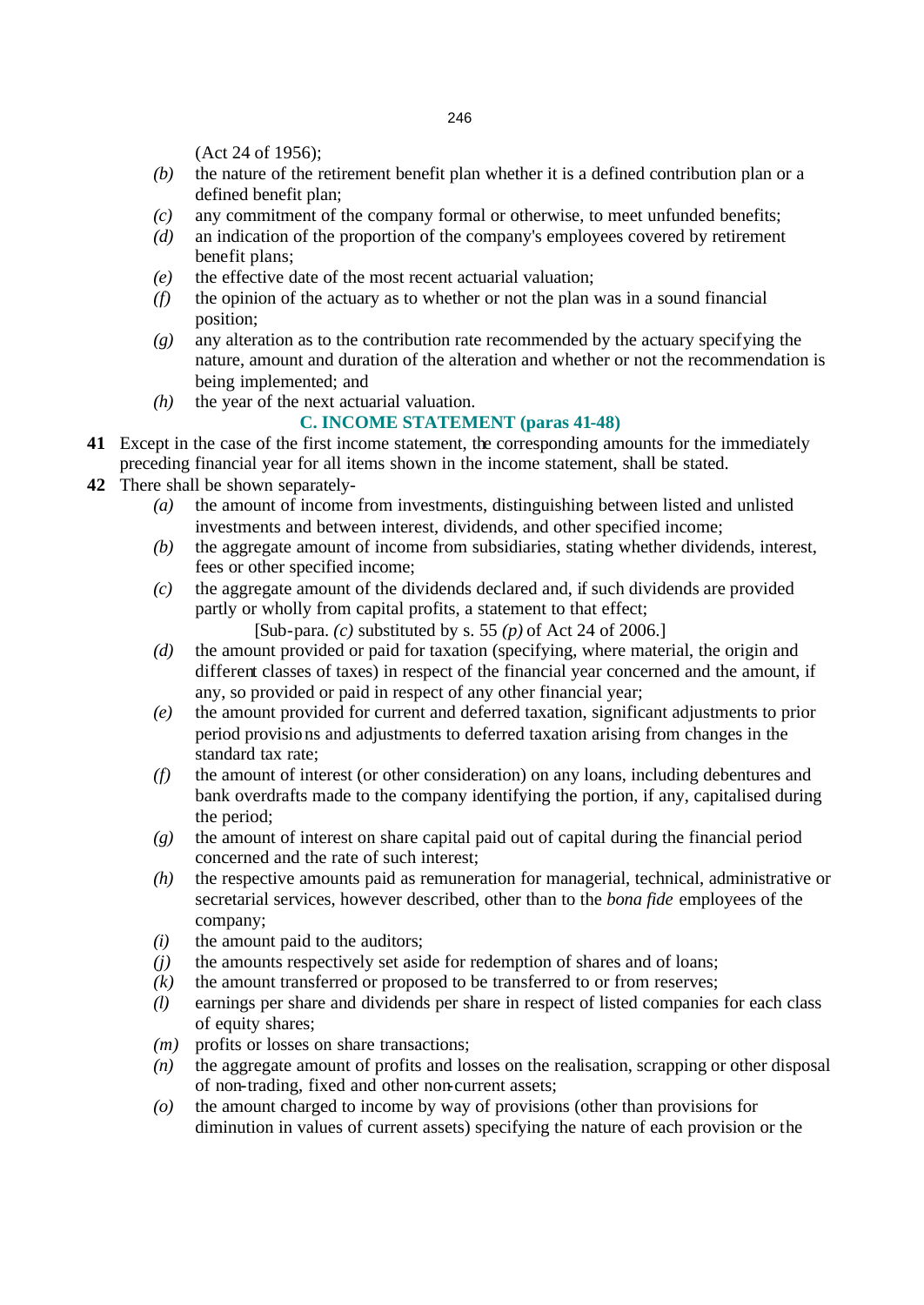amount withdrawn from such provisions and not applied for the purpose thereof;

- *(p)* the amount of any credit or charge arising in consequence of an event in a preceding financial year;
- *(q)* the amount of foreign exchange gains and losses taken to the income statement which relate to foreign currency denominated items;
	- [Sub-para. *(q)* substituted by s. 55 *(p)* of Act 24 of 2006.]
- *(r)* the amount of operating lease charges distinguishing between the major categories of assets held under operating lease;
- *(s)* items of income and expense which, in the accounting period, are material items and result from occurrences the underlying nature of which is typical of the ordinary trading or operating activities of the enterprise;

[Sub-para. *(s)* substituted by s. 55 *(p)* of Act 24 of 2006.]

- *(t)* the profit or loss arising from the sale of an asset after adjustment for any difference between the sale price and fair value when there has been a sale and lease back transaction which gives rise to an operating lease; and
- *(u)* where group accounts are not presented, in respect of investments in associates, the dividend received, the investor's interest in the retained equity income or deficit and the investor's effective interest in prior period adjustments.

[Sub-para. *(u)* substituted by s. 55 *(p)* of Act 24 of 2006.]

- **43** There shall be stated the aggregate amount of turnover for the accounting period concerned and the basis upon which turnover has been determined.
- **44** If provision for depreciation or for the diminution in value of fixed assets is made, by some method other than a depreciation charge or provision for diminution in value or is not provided for, the method by which it is provided for or the fact that it is not provided for, shall be stated.
- **45** If no provision for taxation has been made, that fact and the reason therefor shall be stated.
- **46** There shall be stated any material items and the amount of these items.

[Para. 46 substituted by s. 55 *(q)* of Act 24 of 2006.]

- **47** There shall be stated sufficient information on forward exchange contracts entered into which do not relate to specific balance sheet items to enable an assessment to be made of the foreign currency exposure.
- **48** There shall be stated-
	- *(a)* the estimated tax effect of tax losses available for set off against future taxable income, before and after they have been applied to reduce deferred taxation; and
	- *(b)* the total unprovided net timing differences separately stating those relating to the current year.

# **D. STATEMENT OF CASH FLOW INFORMATION (paras 49-51)**

- **49** Except in the case of the first statement of cash flow information, the corresponding amounts for the preceding period for all items shown in the statement of cash flow information shall be stated.
- **50** Annual financial statements shall include a cash flow statement showing, where applicable, the following items:
	- *(a)* Cash generated by operations;
	- *(b)* investment income;
	- *(c)* changes in the non cash components of working capital;
	- *(d)* cash effects of finance costs and taxation;
	- *(e)* cash effects of dividends paid;
	- *(f)* cash effects of investing activities; and
	- *(g)* cash effects of financing activities.
- **51** A reconciliation shall be provided between operating income for the period as shown in the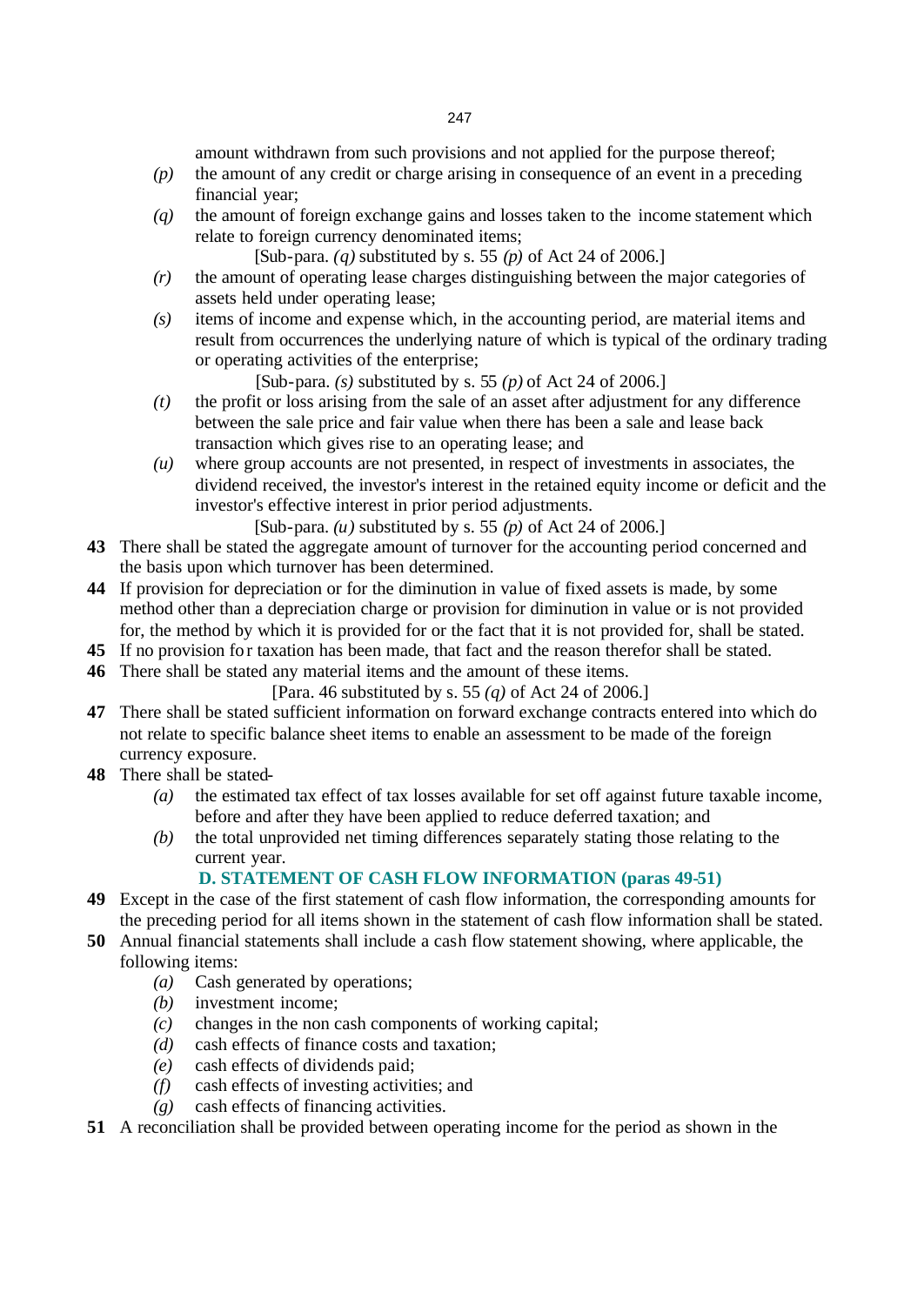income statement and cash generated by operations stating adjustment for non cash items included in income for the period.

# **PART II**

# **GROUP ANNUAL FINANCIAL STATEMENTS (paras 52-65)**

#### *Preliminary*

- **52** The provisions contained in paragraphs 53 to 56 inclusive, shall apply to all forms of group annual financial statements and shall also apply in respect of the requirements of paragraphs 62 to 65, inclusive, in relation to subsidiaries not dealt with in group annual financial statements.
- **53** Any net income or loss arising from transactions within the group, in so far as this net income or loss may not have been realised or incurred in respect of a transaction with a person or company outside the group, shall be excluded in determining the total group net income or loss, or the interest of the holding company in the net income or loss of any subsidiary.
- **54** Intra-group balances shall be excluded in determining the total assets and liabilities of the group.
- **55** (1) Dividends declared by a subsidiary out of income accrued prior to the date on which the holding company acquired its interest*(s)* in the subsidiary, being pre-acquisition income so far as it is reasonably ascertainable, shall be shown separately unless-
	- *(a)* such holding company is itself the subsidiary of another body corporate;
	- *(b)* the shares of the subsidiary were acquired from that other body corporate or a subsidiary of it; and
	- *(c)* the income out of which the divided is declared accrued after the company became a subsidiary of that other body corporate or of a subsidiary of it.
	- (2) For the purpose of establishing whether any income accrued prior to the acquisition of the shares of the subsidiary, the income or loss for any financial year of the subsidiary may, if it is not practicable to apportion it with reference to the facts, be treated as if it accrued from day to day during that year and be apportioned accordingly.
- **56** There shall be stated any qualifications contained in the report of the auditors of the subsidiaries on their annual financial statements and any note or saving contained in those financial statements to call attention to the matter which, apart from the note or saving, would properly have been referred to in such a qualification, note or saving, in so far as the matter which is the subject of the qualification is not covered by the holding company's own annual financial statements or the annual group financial statements.
- *Group annual financial statements in the form of consolidated financial statements* **57** Subject to the provisions of paragraphs 58 to 60, inclusive, the consolidated financ ial statements shall combine the information contained in the separate financial statements of the holding company and of the subsidiaries dealt with in such consolidated financial statements, but with such adjustments as may be necessary fairly to present this state of affairs and the financial position as at the accounting date, and the results of operations during the accounting period of the group.
- **58** Subject as aforesaid, the consolidated financial statements shall, in giving the said information, comply, so far as practicable, with the requirements of this Act and this Schedule as if they where[sic] the financial statements of an actual company.
- **59** Section 297 of the Act (concerning the disclosure of directors' remuneration) shall not, by virtue of the requirements of paragraphs 57 to 58, apply for the purposes of consolidated financial statements.
- **60** In relation to any subsidiaries of the holding company not dealt with in the consolidated financial statements-
	- *(a)* paragraph 18 (concerning indebtedness to companies in the group), paragraph 23 (concerning interests in subsidiaries), paragraph 24 (concerning indebtedness of the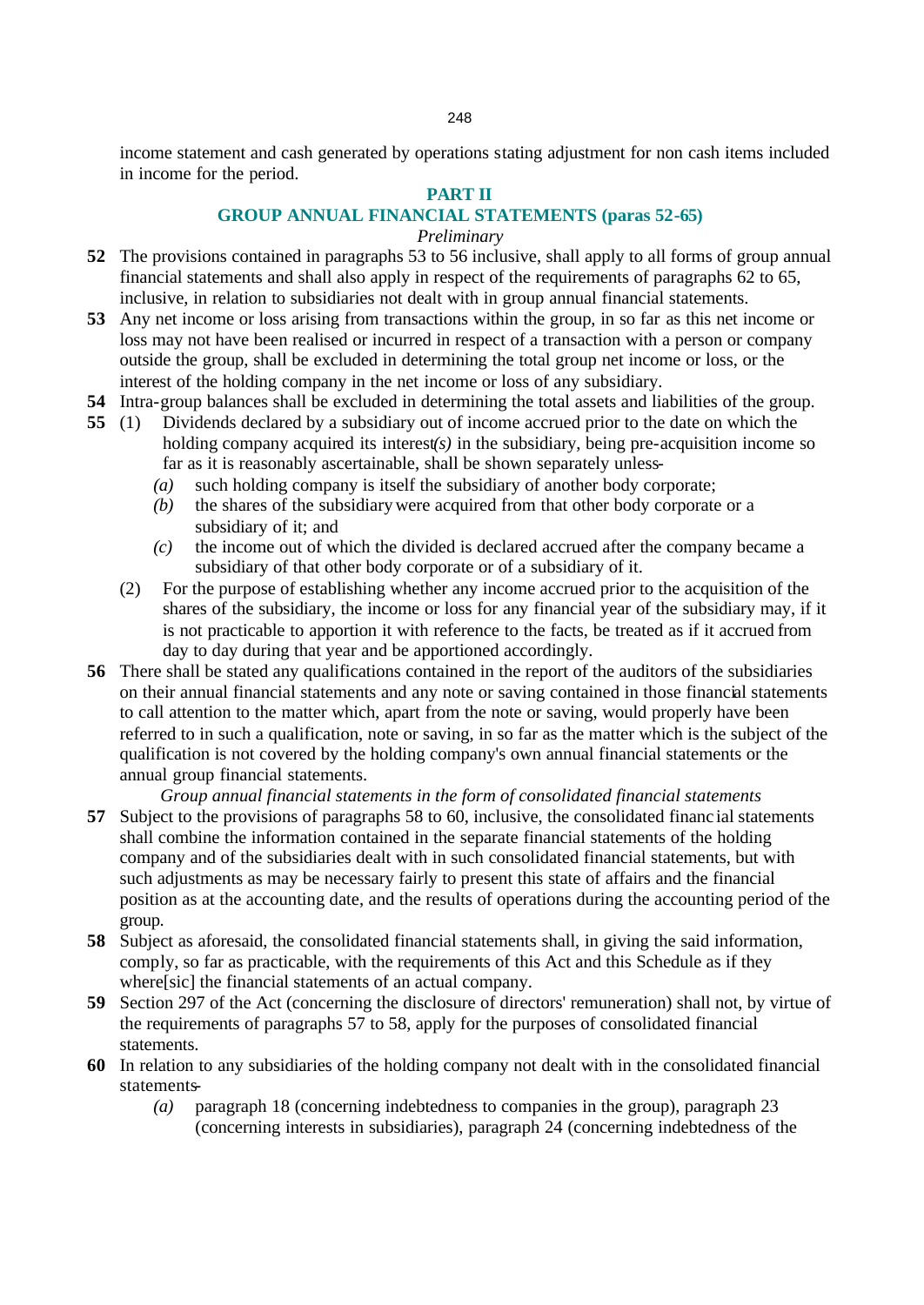holding company and fellow subsidiaries) and paragraph 31 (concerning shares, convertible instruments or debentures held by a subsidiary), shall apply for the purposes of such consolidated financial statements as if those statements were the statements of an actual company of which they were the subsidiaries; and

*(b)* there shall be annexed the information required by paragraphs 62 to 65, inclusive, in respect of subsidiaries not dealt with in group annual financial statements.

*Group annual financial statements in a form other than consolidated financial statements* **61** Where group annual financial statements are prepared in a form other than consolidated statements they shall, as far as practicable, present the same or equivalent information concerning the state of affairs and the financial position and results of operations of the group as would be contained in the consolidated financial statements, including the aggregate amounts of-

- *(a)* the excess (if any) of the cost of the shares of the subsidiaries in the group over the fair value of the identifiable net assets at the date of acquisition and the non-distributable reserve (if any) arising in consequence of the excess of the fair value of the identifiable assets at the date of acquisition over the cost of the shares of the subsidiaries: Provided that non-distributable reserves arising on the acquisition of shares in a subsidiary may be set off against any excess of cost of shares of other subsidiaries over the fair value of the identifiable net assets of such other subsidiaries;
- *(b)* the holding company's share of the post-acquisition non-distributable reserves of subsidiaries;
- *(c)* the net interest of outside shareholders, being shareholders other than the holding company and its subsidiaries or their nominees, in the subsidiaries in the group; and
- *(d)* the interest of the holding company, in so far as it has not been disclosed in such group annual financial statements, in-
	- (i) the accumulated distributable reserves of subsidiaries for the period after the dates on which they respectively became subsidiaries to the preceding accounting date; and
	- (ii) the net income of subsidiaries for the accounting period.

*Requirements in respect of subsidiaries not dealt with in group annual financial statements*

- **62** Where a subsidiary is not dealt with in group annual financial statements in terms of section 291 of the Act and the interest in such subsidiary is material in relation to the financial position or the results of the holding company, there shall be included in the annual financial statements of the holding company the information required to be stated in terms of paragraphs 63 to 65 inclusive, and, if any such information is not obtainable, the reason therefor shall be stated: Provided that this paragraph shall not apply to a holding company which is a wholly owned subsidiary of another company.
- **63** The reasons shall be stated why the subsidiaries or any of them are not dealt with in group annual financial statements.
- **64** In regard to the shareholders' equity, liabilities and assets of the subsidiaries not dealt with in annual group financial statements there shall be stated the aggregate amounts of-
	- *(a)* the cost of the holding company's investment in shares of subsidiaries;
	- *(b)* the excess (if any) of the cost of the shares of the subsidiaries over the fair value of the identifiable net assets at the date of acquisition, and the non-distributable reserve (if any) arising in consequence of the excess of the fair value of the identifiable net assets at the date of acquisition over the cost of the shares of subsidiaries: Provided that nondistributable reserves arising on the acquisition of shares in a subsidiary may be set off against any excess of cost of shares of other subsidiaries over the fair value of the identifiable net assets of such other subsidiaries;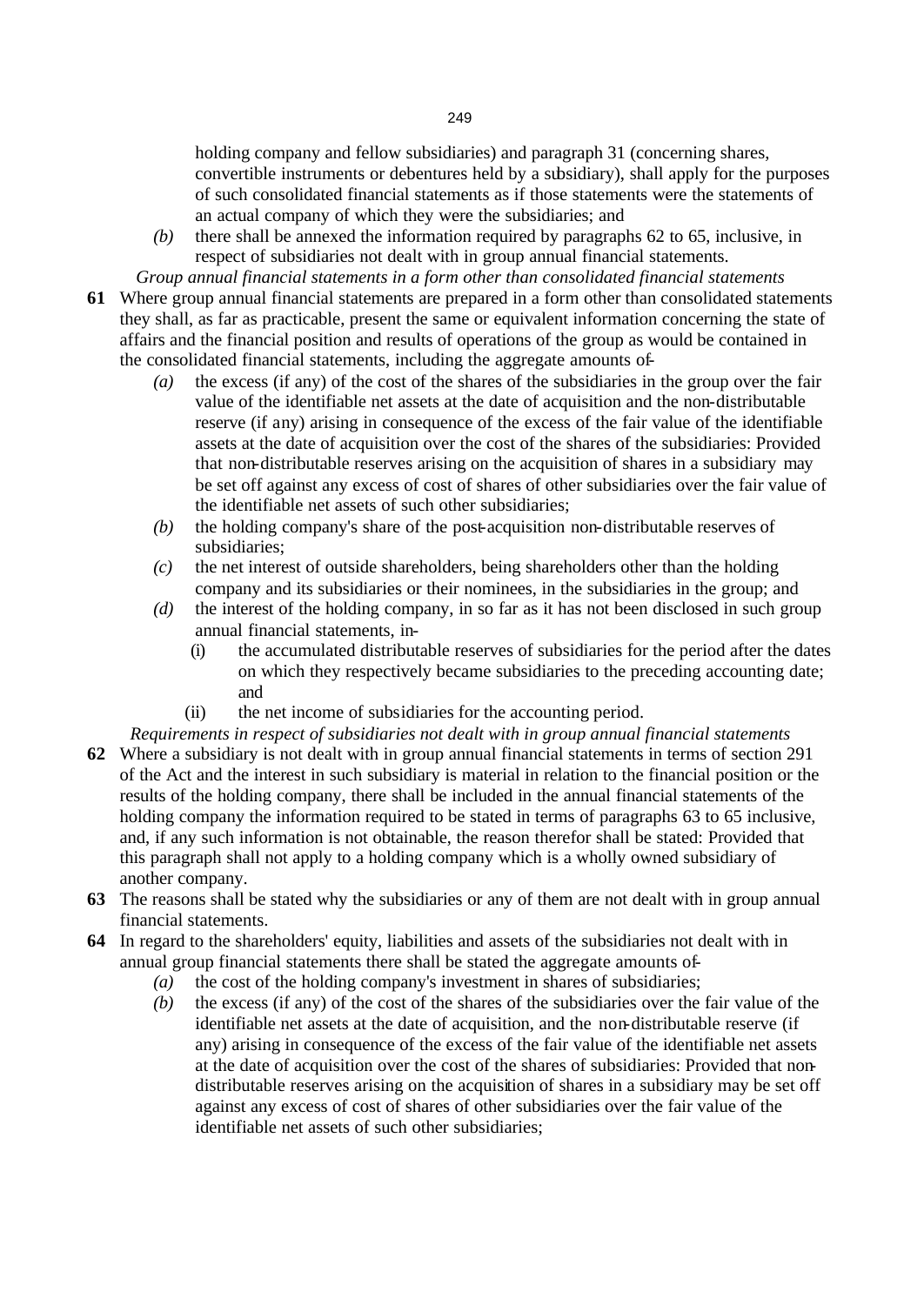- *(c)* the holding company's share of the post-acquisition non-distributable reserves of subsidiaries;
- *(d)* the interest of outside shareholders, being shareholders other than the holding company and its subsidiaries or their nominees, in the subsidiaries;
- *(e)* long-term loans owing by companies in the group;
- *(f)* fixed assets;
- *(g)* net current assets;
- *(h)* goodwill, if any, shown in the books of the subsidiaries in so far as it has not already been absorbed in the calculation referred to in paragraph *(b)*; and
- *(i)* separately stated assets not included in subparagraphs *(f)*, *(g)* and *(h)*.
- **65** In regard to net income or loss and distributable reserves of the subsidiaries not dealt with in group annual financial statements, there shall be stated the aggregate interest of the holding company in-
	- *(a)* the accumulated distributable reserves of subsidiaries for the period from the dates on which they respectively became subsidiaries to the preceding accounting date;
	- *(b)* the net income and distributable reserves attributable to any shares of subsidiaries disposed of during the accounting period:
	- *(c)* the net income of subsidiaries for the accounting period;
	- *(d)* dividends paid or declared by subsidiaries during the accounting period; and
	- *(e)* the distributable reserves at the accounting date not dealt with in the annual financial statements of the holding company.

# **PART III**

# **DIRECTORS' REPORT (paras 66-72)**

# *Preliminary* **(para 66)**

- **66** (1) The directors' report shall deal in narrative form with all descriptive matters under appropriate headings and amounts or statistics shall be set out as far as practicable in tabular form.
	- (2) Any matter not prescribed by this Schedule but which is material for the appreciation of the state of affairs of the company and its subsidiaries, if any, shall be dealt with in the directors' report under appropriate headings.
	- (3) Where any amounts are stated, the corresponding amounts, if any, in respect of the immediately preceding accounting period shall be stated.

# *General review* **(para 67)**

**67** *(a)* [sic] The said report shall generally review the business and operations of the company during the accounting period and the results thereof and shall deal with every fact or circumstance material to the appreciation of the state of affairs and financial position of the company by its members including a statement of the estimated proportion of net income or loss attributable to the various classes of business of the company.

(2) The said report shall deal with any material fact or circumstance which has occurred between the accounting date and the date of the report.

# *Specific matters* **(para 68)**

- **68** Unless such information is already given in any document annexed to the annual financial statements, the said report shall state-
	- *(a)* the nature of the business of the company and of its subsidiaries, if any, and any major change therein during the accounting period;
	- *(b)* in aggregate figures the amounts and particulars of any shares, convertible instruments and debentures issued during the accounting period and the purposes for an [sic] circumstances in which such shares, convertible instruments and debentures have been issued;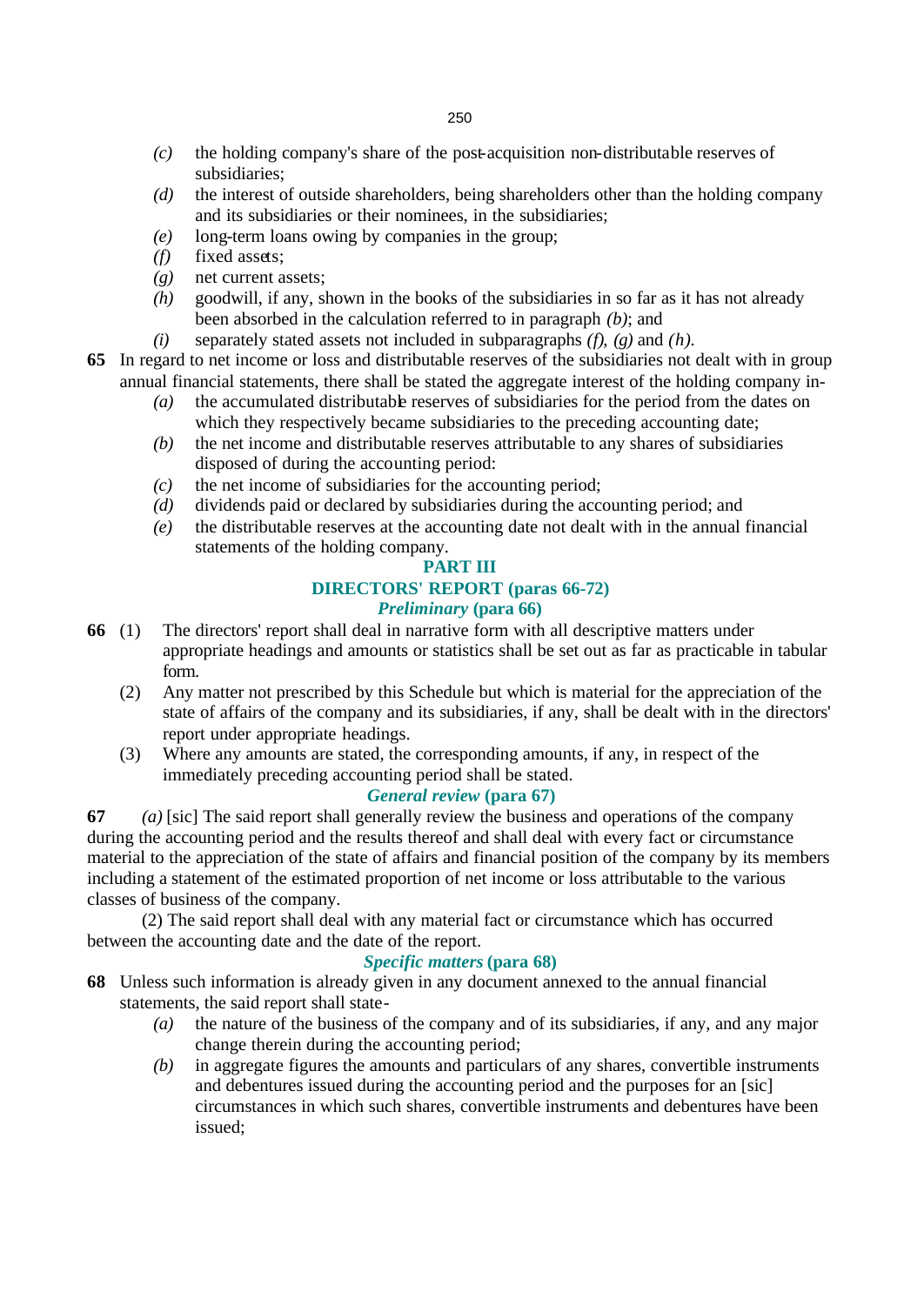- *(c)* any major change in the nature of the fixed assets of the company and of its subsidiaries, if any, during the accounting period or any change in policy relating to the use of fixed assets;
- *(d)* the amount, if any, already paid or declared or proposed to be paid by way of dividends in respect of each class of shares;
- *(e)* the fact that the business of the company or any part thereof or of a subsidiary has been managed by a third person or a company in which a director has an interest, under any agreement during the accounting period (if it has been so managed) and the names of such third person or company and the director's interest in such company, if material;
- *(f)* the names of the directors and the secretary, the secretary's business and postal address, and any changes during the accounting period; and
- *(g)* the name of the company's holding company and its ultimate holding company, if any, and if any such holding company has been incorporated in a foreign country, the name of that country.

### **MATTERS TO BE STATED WHERE COMPANY IS A HOLDING COMPANY (paras 69-72)** A. GENERAL INFORMATION (para 69)

- **69** If the company is at the accounting date a holding company and if it is not itself a wholly owned subsidiary, the directors' report shall in respect of each principal subsidiary state-
	- *(a)* the name and, if incorporated in a foreign country, the name of that country;
	- *(b)* if any of the businesses, or part thereof, of any subsidiary controlled by the holding company, have been managed during the accounting period by any third person under an agreement, that fact and the name of such third person; and
	- *(c)* if the financial year of any subsidiary did not end with that of the company-
		- (i) the reasons for that fact; and
		- (ii) the accounting period of such subsidiary in respect of which the information has been included in the annual financial statements of the holding company.

# B.FINANCIAL INFORMATION IN RESPECT OF SUBSIDIARIES (paras 70-71) *Interest in each subsidiary*

- **70** In respect of each subsidiary and any company which was a subsidiary at the preceding accounting date but which is no longer a subsidiary at the accounting date to which the report refers, and where the interest of the subsidiary is material to the financial position or the results of the holding company, there shall be stated-
	- *(a)* the amount of its issued capital of any class, the percentage thereof held by the holding company, either in its own name or through a nominee or a subsidiary, and any changes in such holdings during the accounting period; and
	- *(b)* the amount of the interest of the holding company consisting of shares in the subsidiary or amounts owing to the holding company (whether on account of loan or otherwise) distinguishing shares from indebtedness and any change in such interest during the accounting period.

# *Net income of subsidiaries*

**71** In so far as concerns the interest of the holding company in its subsidiaries, there shall be stated the aggregate amount of income after tax and the aggregate amount of the losses (after taking into account taxation, if any, paid by subsidiaries reporting losses).

# C.GENERAL REVIEW OF GROUP (para 72)

- **72** The said report shall-
	- *(a)* generally review the business and operations of the group during the accounting period and the results thereof and shall deal with every fact or circumstance material to the appreciation of the state of affairs and financial position of the group by the members of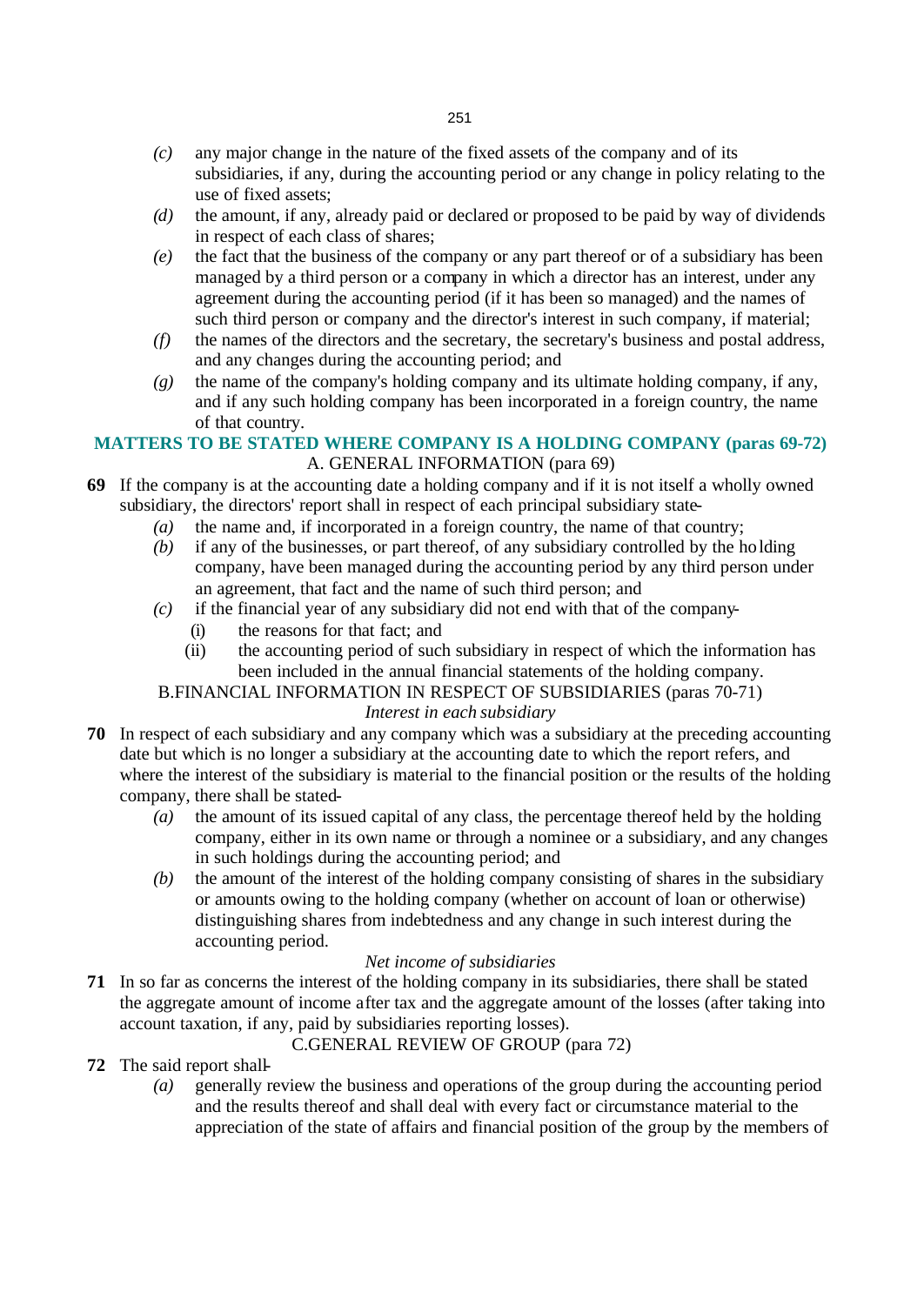the holding company; and

*(b)* deal with any material fact or circumstance which has occurred in the group between the accounting date and the date of the report.

### **PART IV**

#### **INTERIM REPORT AND PROVISIONAL ANNUAL FINANCIAL STATEMENTS (paras 73- 79)**

# *Preliminary* **(para 73)**

- **73** (1) Where the information appearing in the interim report and the provisional annual financial statements are not audited, this fact shall be stated.
	- (2) Where amounts are not available from the accounting records in respect of information to be shown in the interim report and the provisional annual financial statements, any such amount may be stated by way of estimate, provided the fact that it is an estimate is stated.

# *Interim report* **(para 74)**

- **74** (1) The interim report shall deal in narrative form with all descriptive matters under appropriate headings, and amounts or statistics shall be set out as far as practicable in tabular form.
	- (2) Any matter not prescribed by Part IV of this Schedule but which is material to the appreciation of the financial position and the results of the operations during the interim accounting period of the company and its subsidiaries (if any) shall be dealt with in the interim report under appropriate headings, and in particular there shall be stated any material change, as compared with the book value, in the net realizable value or replacement value of any of the assets, of which the directors are aware.
	- (3) Where any amounts are given, the corresponding amounts (if any) in respect of the immediately preceding corresponding interim period and the correspond ing audited amounts (if any) in respect of the most recent completed financial period shall be stated. *Provisional annual financial statements* **(para 75)**
- **75** (1) Any matter not prescribed by Part IV of this Schedule but which is material to the appreciation of the financial position and results of the company and its subsidiaries (if any) shall be dealt with in the provisional annual financial statements under appropriate headings.
	- (2) Where any amounts are given, the corresponding audited amounts (if any) in respect of the previous financial period shall be stated.

# *Minimum contents of interim reports and provisional annual financial statements* **(paras 76-79)**

- **76** The interim report and the provisional annual financial statements, shall consist of-
	- (1) an income statement, which shall include at least the following items, where applicable:
		- *(a)* Turnover;
		- *(b)* net income before interest paid and taxation;
		- *(c)* net interest paid;
		- *(d)* taxation;
		- *(e)* retained equity income from associates and non consolidated subsidiaries;
		- *(f)* net income attributable to ordinary shareholders;
		- *(g)* ordinary and preference dividends;
		- *(h)* earnings per share;
		- *(i)* dividends per share; and
	- *(j)* any other information that is material to the appreciation of the affairs of the company;

(2) a balance sheet in summary form which shall include at least the following items, where applicable:

- *(a)* Total assets;
- *(b)* shareholders' funds;
- *(c)* non interest bearing debt;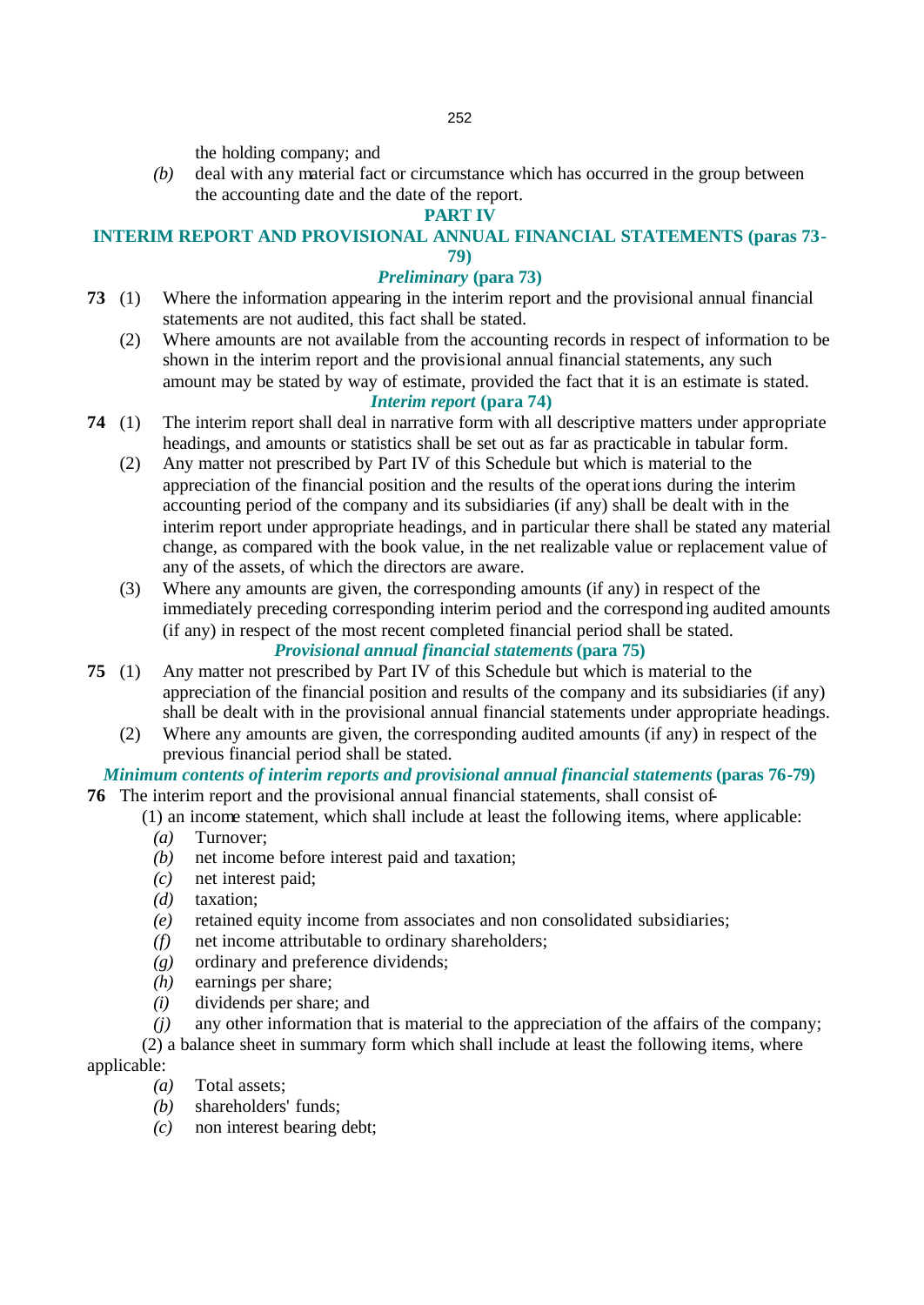- *(d)* interest bearing debt;
- *(e)* net asset value per share;
- *(f)* number of ordinary shares in issue; and
- *(g)* any other information that is material to the appreciation of the affairs of the company.
- **77** The interim report and the provisional annual financial statements shall include sufficient information on the cash position of the company.
- **78** Any comments on any facts or circumstances relevant to the financial position of the company, and where applicable, of the group, which are necessary to appreciate better the information given, including information regarding contingencies, capital commitments, acquisitions and disposals of subsidiaries and changes in the relative holding in any subsidiary shall be stated.
- **79** The extent, if any, to which any change in the accounting policies applied has materially affected the report as compared with previous reports, shall be stated.

#### **PART V**

[Part V repealed by GN R2921 of 23 October 1992 as amended by GN R770 of 7 May 1993.]

# **Schedule 5**

| <b>Number and Year</b> | Title                                    | <b>Extent of Repeal</b> |
|------------------------|------------------------------------------|-------------------------|
| of Act                 |                                          |                         |
|                        |                                          |                         |
| Act 46 of 1926         | Companies Act, 1926                      | The whole               |
| Act 11 of 1932         | Companies Act, 1926, Amendment Act, 1932 | The whole               |
| Act 23 of 1939         | Companies Amendment Act, 1939            | The whole               |
| Act 13 of 1942         | Companies Amendment Act, 1942            | The whole               |
| Act 16 of 1946         | Companies Amendment Act, 1946            | The whole               |
| Act 37 of 1950         | Companies Amendment Act, 1950            | The whole               |
| Act 67 of 1951         | Companies Amendment Act, 1951            | The whole               |
| Act 46 of 1952         | Companies Amendment Act, 1952            | The whole               |
| Act 18 of 1960         | Companies Amendment Act, 1960            | The whole               |
| Act 36 of 1961         | Companies Amendment Act, 1961            | The whole               |
| Act 69 of 1962         | Commonwealth Relations Act, 1962         | Sections 3, 4 & 5       |
| Act 14 of 1963         | Companies Amendment Act, 1963            | The whole               |
| Act 7 of 1964          | Companies Amendment Act, 1964            | The whole               |
| Act 18 of 1965         | Companies Amendment Act, 1965            | The whole               |
| Act 69 of 1965         | Securities Transfer Act, 1965            | The whole               |
| Act 94 of 1967         | Revenue Laws Amendment Act, 1967         | Section 1               |
| Act 97 of 1967         | Companies Amendment Act, 1967            | The whole               |
| Act 62 of 1968         | Companies Amendment Act, 1968            | The whole               |
| Act 90 of 1969         | Companies Amendment Act, 1969            | The whole               |

## **REPEAL OF LAWS**

### **COMPANIES AMENDMENT ACT 76 OF 1974**

[ASSENTED TO 11 NOVEMBER 1974] [DATE OF COMMENCEMENT: 1 JANUARY 1974] (Unless otherwise indicated)

*(English text signed by the State President)*

#### **ACT**

**To amend the Companies Act, 1973, so as to further define the expressions 'controlling company', 'holding company', 'subsidiary company' and 'wholly owned subsidiary'; to further regulate the lending of money by controlled companies; to further regulate a subsidiary's membership of its holding company; to further prescribe the registration fees and annual duties payable by companies; to further define the expression 'security'; to further regulate the transfer of listed securities; to regulate the publication of particulars of offers of shares and debentures to members of listed companies; to alter the requirements relating to certificates to commence business; to prescribe the quorum at a general meeting of a private company; to regulate changes in the financial year of a company; to further prescribe the requirements relating to group annual financial statements; to further prescribe the requirements relating to half-yearly**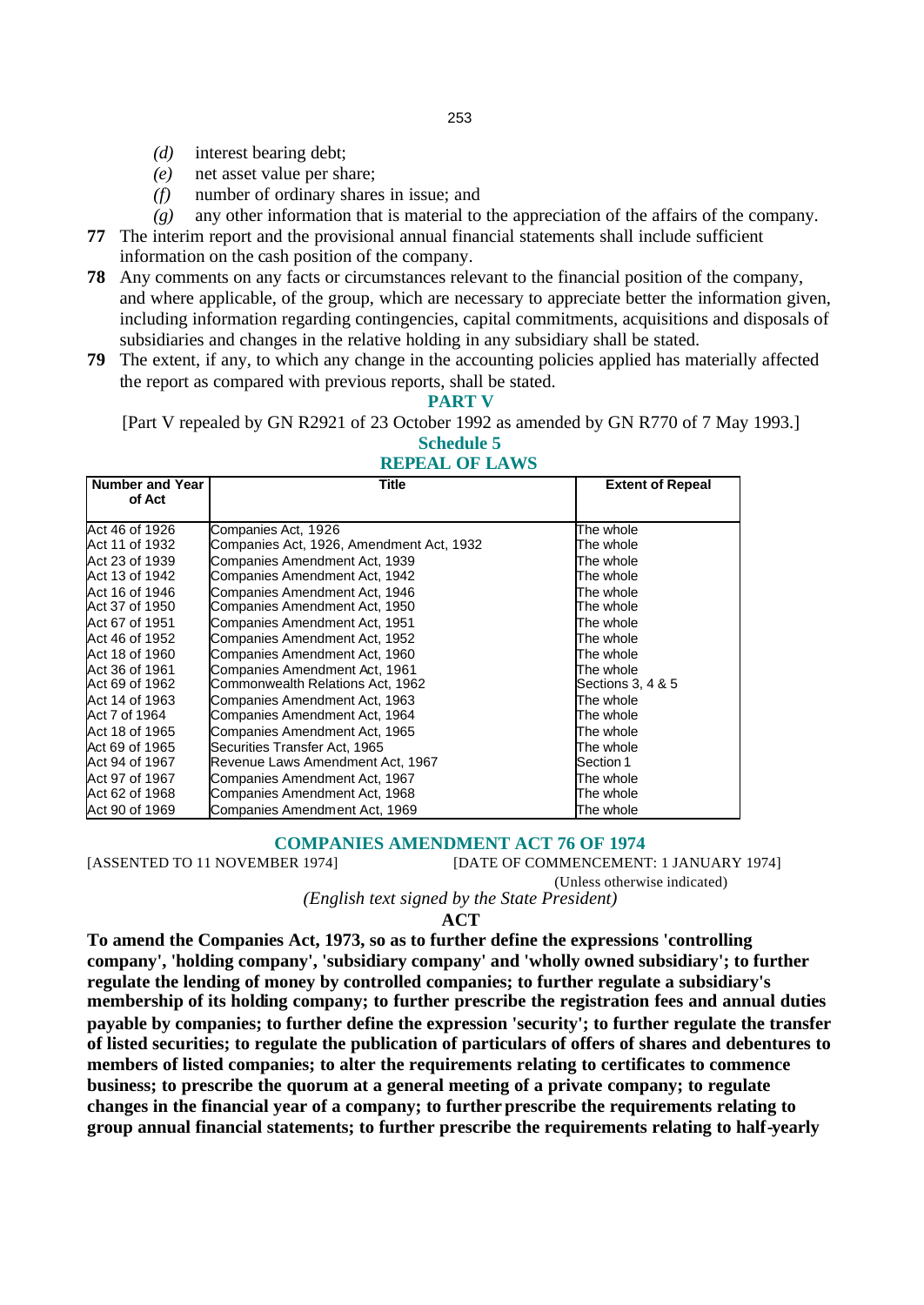## **interim reports; and to further prescribe the requirements in respect of take -over offers; and to provide for incidental matters.**

**1** Amends section 1 of the Companies Act 61 of 1973, as follows: paragraph *(a)* substitutes in subsection (1) paragraph *(a)* of the definition of 'controlling company'; paragraph *(b)* substitutes in subsection (1) the definition of 'holding company'; paragraph *(c)* substitutes in subsection (1) the definition of 'subsidiary company' or 'subsidiary' for the definition of 'subsidiary company'; paragraph *(d)* substitutes in subsection (1) the definition of 'wholly owned subsidiary'; and paragraph *(e)* adds subsections  $(3)$ ,  $(4)$  and  $(5)$ .

**2** Amends section 37 of the Companies Act 61 of 1973 by substituting subsection (1).

**3** Amends section 39 (3) of the Companies Act 61 of 1973 by substituting paragraph *(a)*.

**4** Amends section 63 of the Companies Act 61 of 1973 by substituting subsection (2).

**5** Amends section 76 of the Companies Act 61 of 1973 by adding subsection (5). [Date of commencement of s. 5: 20 November 1974.]

**6** Amends section 134 of the Companies Act 61 of 1973, as follows: paragraph *(a)* substitutes paragraph *(c)*; and paragraph *(b)* deletes paragraph *(e)*.

**7** Amends section 135 (1) of the Companies Act 61 of 1973 by substituting paragraph *(b)*.

**8** Amends section 157 (1) of the Companies Act 61 of 1973 by adding paragraph *(f)*.

**9** Amends section 172 of the Companies Act 61 of 1973 by adding subsection (8).

**10** Amends section 174 of the Companies Act 61 of 1973, as follows: paragraph *(a)* substitutes subsection (2); and paragraph *(b)* substitutes subsection (5).

**11** Amends section 190 of the Companies Act 61 of 1973 by substituting paragraph *(b)*.

**12** Amends section 285 of the Companies Act 61 of 1973 by substituting subsection (2).

**13 and 14** Substitute respectively sections 288 and 290 of the Companies Act 61 of 1973.

**15** Amends section 291 of the Companies Act 61 of 1973 by substituting subsection (2).

**16** Repeals section 292 of the Companies Act 61 of 1973.

**17 and 18** Substitute respectively sections 293 and 294 of the Companies Act 61 of 1973.

**19** Amends section 295 of the Companies Act 61 of 1973 by substituting subsection (3).

**20** Substitutes section 298 of the Companies Act 61 of 1973.

**21** Amends section 300 of the Companies Act 61 of 1973, as follows: paragraph *(a)* substitutes paragraph *(a)*; paragraph *(b)* substitutes paragraph *(h)*; and paragraph *(c)* substitutes paragraph *(i)*.

**22** Amends section 301 of the Companies Act 61 of 1973 by substituting subsection (1).

**23** Amends section 302 of the Companies Act 61 of 1973, as follows: paragraph *(a)* substitutes subsection (4) *(a)*; paragraph *(b)* substitutes subsection (4) *(b)*; and paragraph *(c)* inserts subsection (4A).

**24** Substitutes section 303 of the Companies Act 61 of 1973.

**25** Amends section 304 of the Companies Act 61 of 1973 by substituting subsection (1).

**26 and 27** Substitute respectively sections 305 and 306 of the Companies Act 61 of 1973.

**28** Amends section 307 of the Companies Act 61 of 1973 by substituting subsection (3).

**29** Amends section 309 of the Companies Act 61 of 1973 by substituting subsection (1).

**30** Amends section 314 (2) of the Companies Act 61 of 1973 by adding the proviso.

## **31 Short title and date of commencement**

This Act shall be called the Companies Amendment Act, 1974, and the provisions thereof, except section 5, shall be deemed to have come into operation on 1 January 1974.

## **COMPANIES AMENDMENT ACT 111 OF 1976**

#### [ASSENTED TO 5 JULY 1976] [DATE OF COMMENCEMENT: 23 JULY 1976] (Unless otherwise indicated)

*(English text signed by the State President)*

**ACT**

**To amend the Companies Act, 1973, so as to authorise the making of regulations providing for**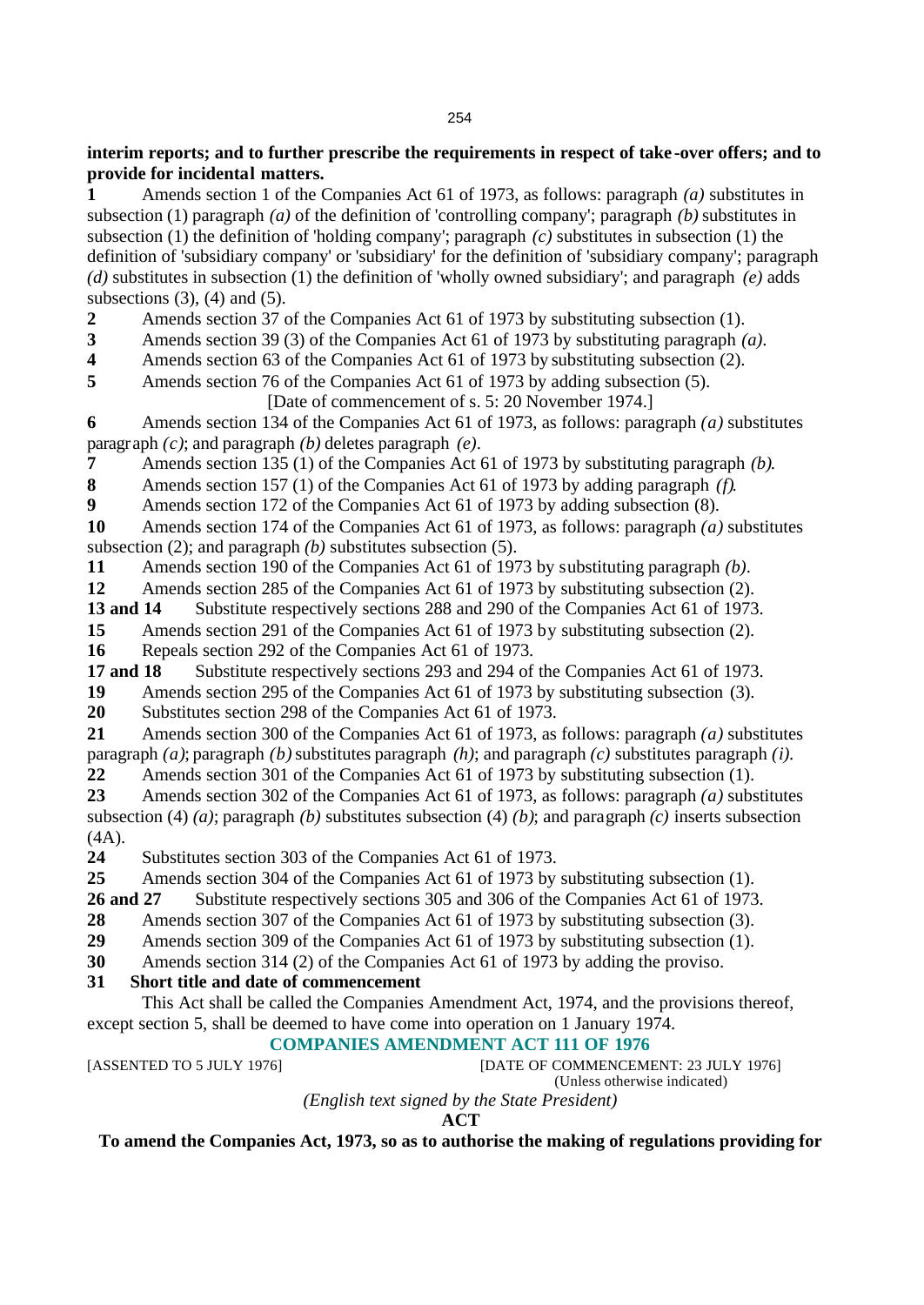**the making and admissibility in evidence of certain copies of certain records; to render a change of name of a company immediately effective; to extend the powers of a company in relation to** 

**additions to or alterations of its objects and powers; to extend the powers of a company to convert shares of one class into shares of another class; to restrict the reduction of share capital where shares have been converted into redeemable preference shares; to dispense with the need** 

for a prospectus for certain offers of shares by a listed company; to reduce the requirements **relating to the contents of a prospectus for certain offers of shares by an unlisted company; to further regulate the publication of an advertisement relating to an offer of shares; to relieve a company of the obligation to lodge with its annual return a list of other directorships held by its directors; to exempt certain external companies from the payment of annual duty; to further regulate voting at meetings of a company; to further regulate the voting rights of the holders of preference shares; to further regulate the passing of a special resolution; to further regulate the** 

**making of loans to and the provision of security for a director or manager; to further regulate the resignation or removal of an auditor of a company; to further regulate the submission of group annual financial statements; to replace certain provisions relating to the disclosure of loans made to or security provided for a director or manager; to restrict the right of directors and former directors to vote in respect of the nomination of a liquidator; to limit to winding-up or judicial management the circumstances in which the court may inquire into and make orders** 

**in regard to the liability of delinquent directors and others; to permit a provisional judicial manager to call certain meetings of creditors; and to effect certain textual alterations; to make special provision in regard to annual financial statements prepared prior to 20 November 1974; and to provide for incidental matters.**

**1** Amends section 15 (1) of the Companies Act 61 of 1973, as follows: paragraph *(a)* inserts paragraphs *(b*A*)* and *(b*B*)*; and paragraph *(b)* substitutes paragraph *(c)*.

[Date of commencement of s. 1: 6 May 1977.]

**2** Amends section 38 (2) *(c)* of the Afrikaans text of the Companies Act 61 of 1973.

**3** Amends section 44 of the Companies Act 61 of 1973 by deleting subsection (5).

**4** Amends section 55 of the Companies Act 61 of 1973 by substituting subsection (1).

**5** Amends section 75 (1) of the Companies Act 61 of 1973, as follows: paragraph *(a)* substitutes the words preceding paragraph *(a)*; and paragraph *(b)* adds paragraph *(i)*.

[Date of commencement of s. 5: 1 January 1974.]

**6** Substitutes section 99 of the Companies Act 61 of 1973.

**7** Amends section 142 of the Companies Act 61 of 1973, as follows: paragraph *(a)* inserts the definition of 'company'; paragraph *(b)* inserts the definition of 'letter of allocation'; and paragraph *(c)* inserts the definition of 'rights offer'.

**8** Amends section 144 of the Companies Act 61 of 1973 by adding to paragraph *(c)* the word 'or', and by adding paragraph *(d)*.

**9 and 10** Insert respectively sections 145A and 146A in the Companies Act 61 of 1973.

**11** Amends section 148 (1) of the Companies Act 61 of 1973 by substituting paragraph *(b)*.

**12** Amends section 157 (1) of the Companies Act 61 of 1973, as follows: paragraph *(a)* substitutes paragraph *(f)*; and paragraph *(b)* adds paragraph *(g)*.

**13** Amends section 173 of the Companies Act 61 of 1973 by deleting subsection (8).

[Date of commencement of s. 13: 1 July 1975.]

**14** Amends section 175 of the Companies Act 61 of 1973 by substituting subsection (1). [Date of commencement of s. 14: 1 January 1974.]

**15** Amends section 189 of the Companies Act 61 of 1973, as follows: paragraph *(a)* substitutes subsection (1); and paragraph *(b)* substitutes subsection (2) *(a)*.

**16** Amends section 194 of the Companies Act 61 of 1973 by substituting subsections (1) and (2).